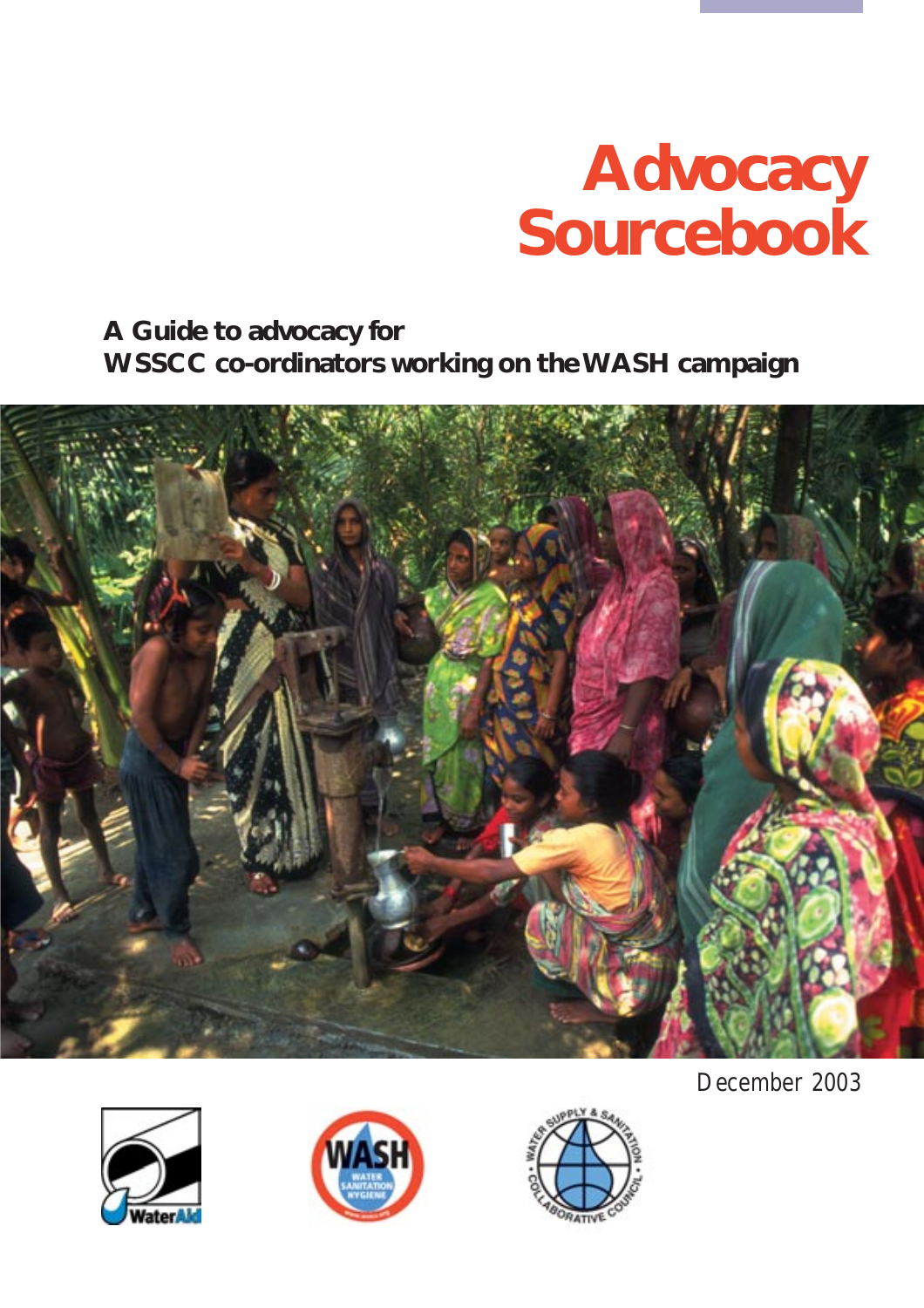## **Acknowledgements**

This Sourcebook has grown out of a partnership between the Water Supply and Sanitation Collaborative Council (WSSCC) and WaterAid, and builds on WaterAid's successful Advocacy Sourcebook published in 2001.

The following contributions are acknowledged in the production of the original WaterAid Advocacy Sourcebook:

*'Grateful thanks are due to the following for their help in the production of this Sourcebook: Cathy Watson who undertook the enormous task of gathering and organising the information and drafting the Sourcebook;WaterAid staff (in particular the staff of the International Department and Country Representatives); Joanne Green (Tearfund); Clare Moberly (Christian Aid); and Alastair Fraser (BOND).We would also like to thank the many non-governmental organisations and agencies that have recently produced a variety of advocacy and campaign guides, both of a general nature and specific to particular sectors.This Sourcebook draws heavily from previously published work, and from the experiences of many different individuals.'*

> *Belinda Calaguas Advocacy Manager November 2001*

Additional material for the WSSCC Sourcebook has been provided by Eirah Gorre-Dale, the WSSCC Secretariat in Geneva as well as WaterAid and their partners. It was edited by Cathy Watson.

© WaterAid/WSSCC 2003



Water Supply and Sanitation Collaborative Council (WSSCC) International Environment House, 9 Chemin des Anémones, 1219 Châtelaine, Geneva, Switzerland Tel: +41 22 917 8657 Fax: +41 22 917 8084 E-mail: wsscc@who.int Website: www.wsscc.org



**WaterAid** Prince Consort House, 27-29 Albert Embankment, London SE1 7UB, United Kingdom Tel: +44 20 7793 4500 Fax: +44 20 7793 4545 Email: wateraid@wateraid.org Website : www.wateraid.org

Cover picture by WSSCC Design by MediaCompany Berlin/Miriam Bussmann

Any part of this publication may be freely circulated, reproduced, photocopied, electronically transmitted, broadcast, stored in a retrieval system, or communicated as long as the source is acknowledged.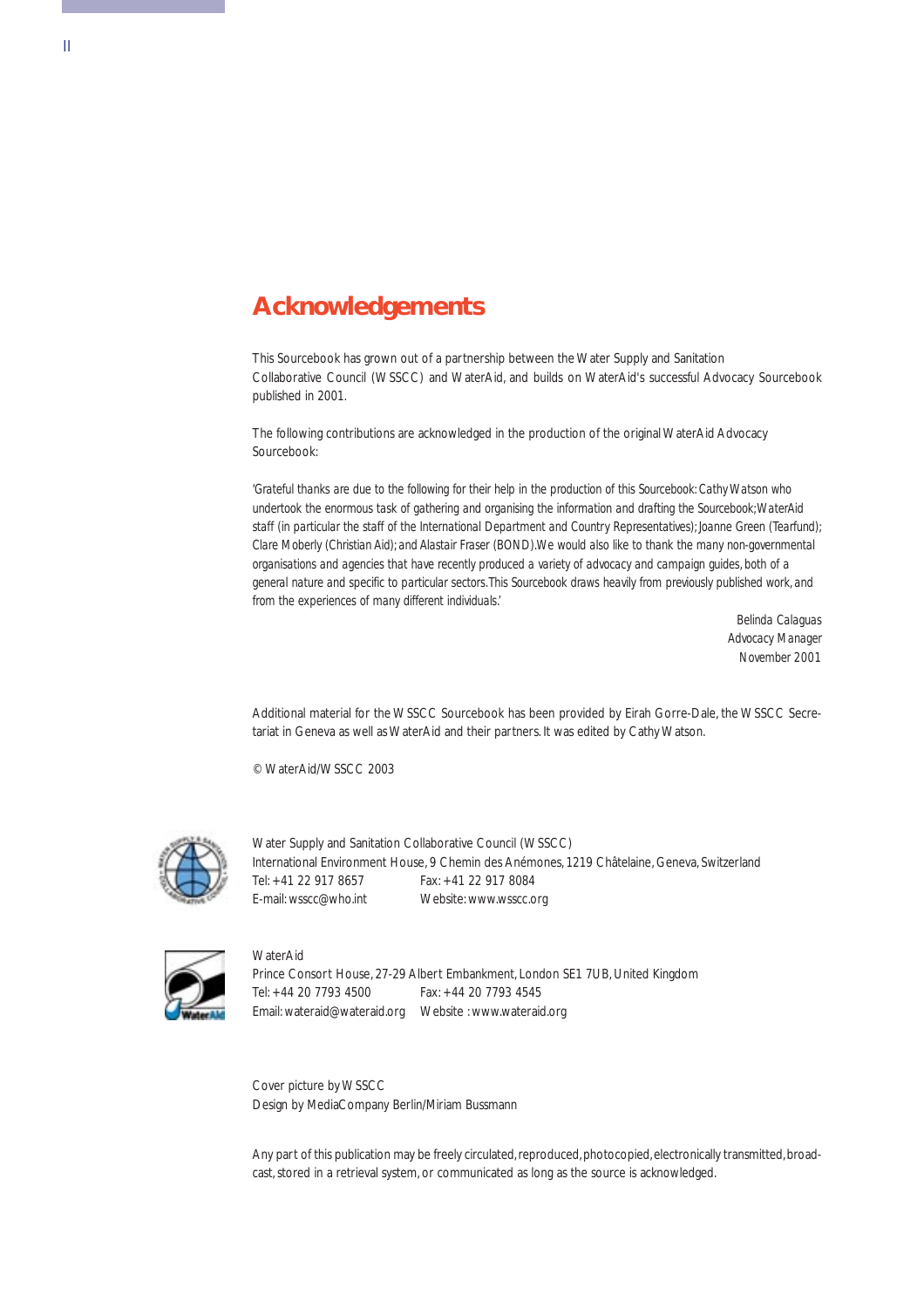### **Foreword**

Out of every ten people in the world today,four do not have adequate sanitation and two don't have access to clean water. Instead women and children living in the world's poorest communities often spend hours each day walking miles to collect dirty and unsafe water and without sanitation communities are further exposed to disease and the lack of privacy required for dignity.

Diseases related to unsafe sanitation and water cause the death of a child every 15 seconds. Yet, while deadly, these diseases are easily preventable. All that is needed is clean water, sanitation and good hygiene.

And once these services are in place, with less disease and more time for education and work, communities can continue to escape the spiral of poverty.These three basic services are the building blocks of development and are a key to poverty reduction.

Because of their fundamental importance, Millennium Development Goals have been set in place by all UN Governments to halve the proportions of people without access to safe water and sanitation by 2015.While these targets are difficult, they are achievable, providing that the right steps are taken.

One such step making a huge impact is the water, sanitation and hygiene education for all (WASH) campaign which is energising practical thinking and political commitment to these basic needs. If the targets are to be achieved it is vital that issues of sustainability, affordability and equity are addressed through people centred approaches.This is exactly what WASH is seeking to do: put people's initiative and capacity for self-reliance at the centre of achieving the water and sanitation targets.

This sourcebook aims to compliment this approach. It offers practical guidance on advocacy work related to water and sanitation and is a useful resource for anyone working involved in WASH who wants to undertake advocacy work. It aims to explain the different advocacy tools, provide practical examples of advocacy work, and provide information on key policy actors and processes and how to influence them at local, national and international levels.

Ultimately it enables people to mobilise support for WASH to ensure that the ethos behind it – that of water, sanitation and hygiene for all – becomes closer to being a reality.

Ravi Narayanan, Director of WaterAid

Gourisankar Ghosh, Executive Director of WSSCC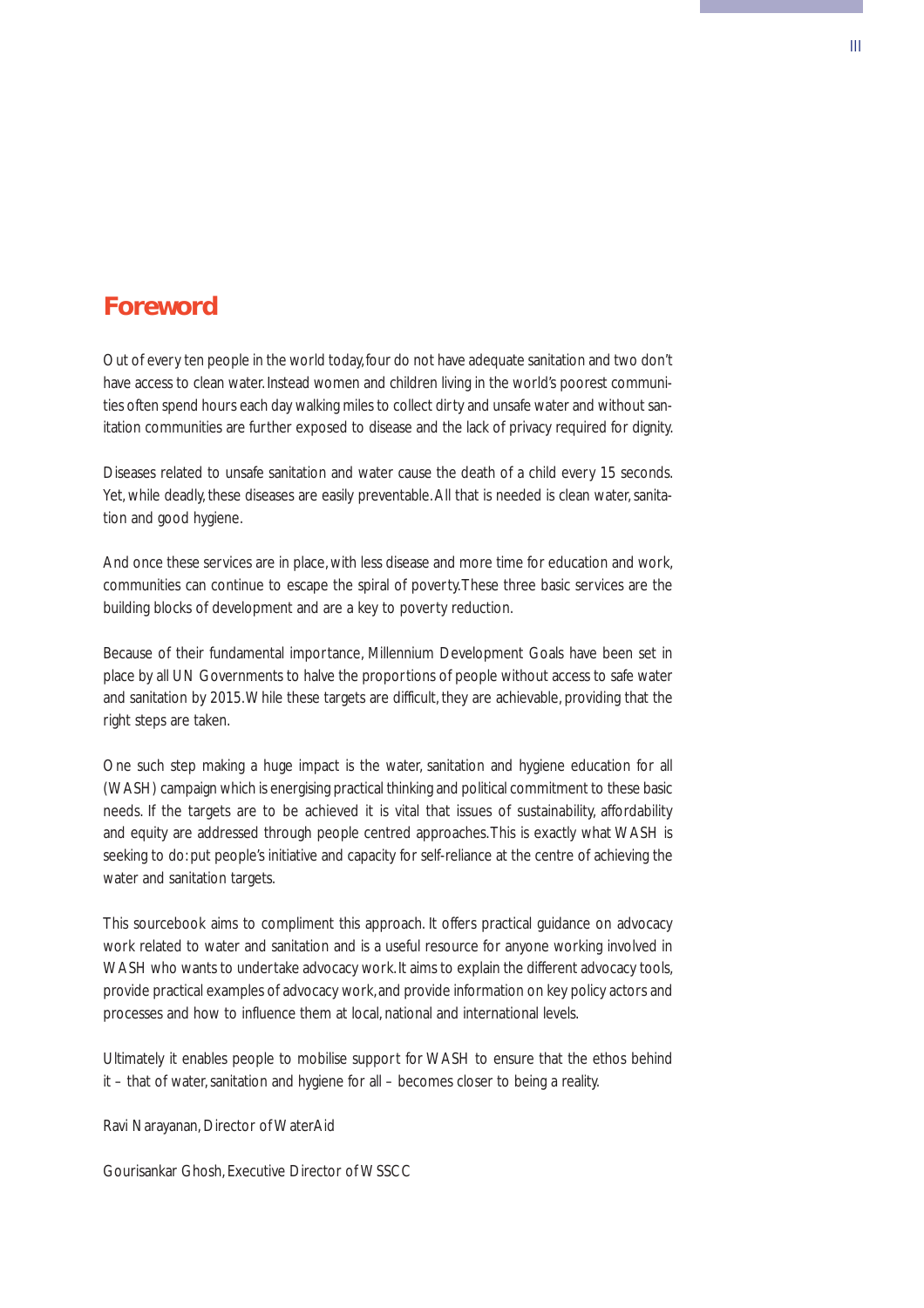## **Contents**

| <b>« PREFACE</b>          | VI                                                                                                       |
|---------------------------|----------------------------------------------------------------------------------------------------------|
|                           |                                                                                                          |
| 41.1<br>41.2<br>41.3      | THE NEED FOR ADVOCACY ON WATER SUPPLY AND SANITATION 2                                                   |
| 41.4<br>41.5              | ROOTED ADVOCACY AND THE QUESTION OF LEGITIMACY 8<br>COMMON QUESTIONS AND CONCERNS ABOUT ADVOCACY WORK  9 |
|                           |                                                                                                          |
| 442.1                     | WHERE TO START? THE ADVOCACY PLANNING CYCLE  12                                                          |
| 442.2<br>442.3            | WHAT DO WE WANT TO CHANGE? IDENTIFYING THE ISSUES  13                                                    |
| 442.4                     |                                                                                                          |
| 442.5<br>41, 2.6<br>442.7 |                                                                                                          |
| 442.8                     |                                                                                                          |
| 442.9                     | 2.9.8 Leaflets, information packs and press kits, newsletter and posters 73                              |

<span id="page-3-0"></span>ı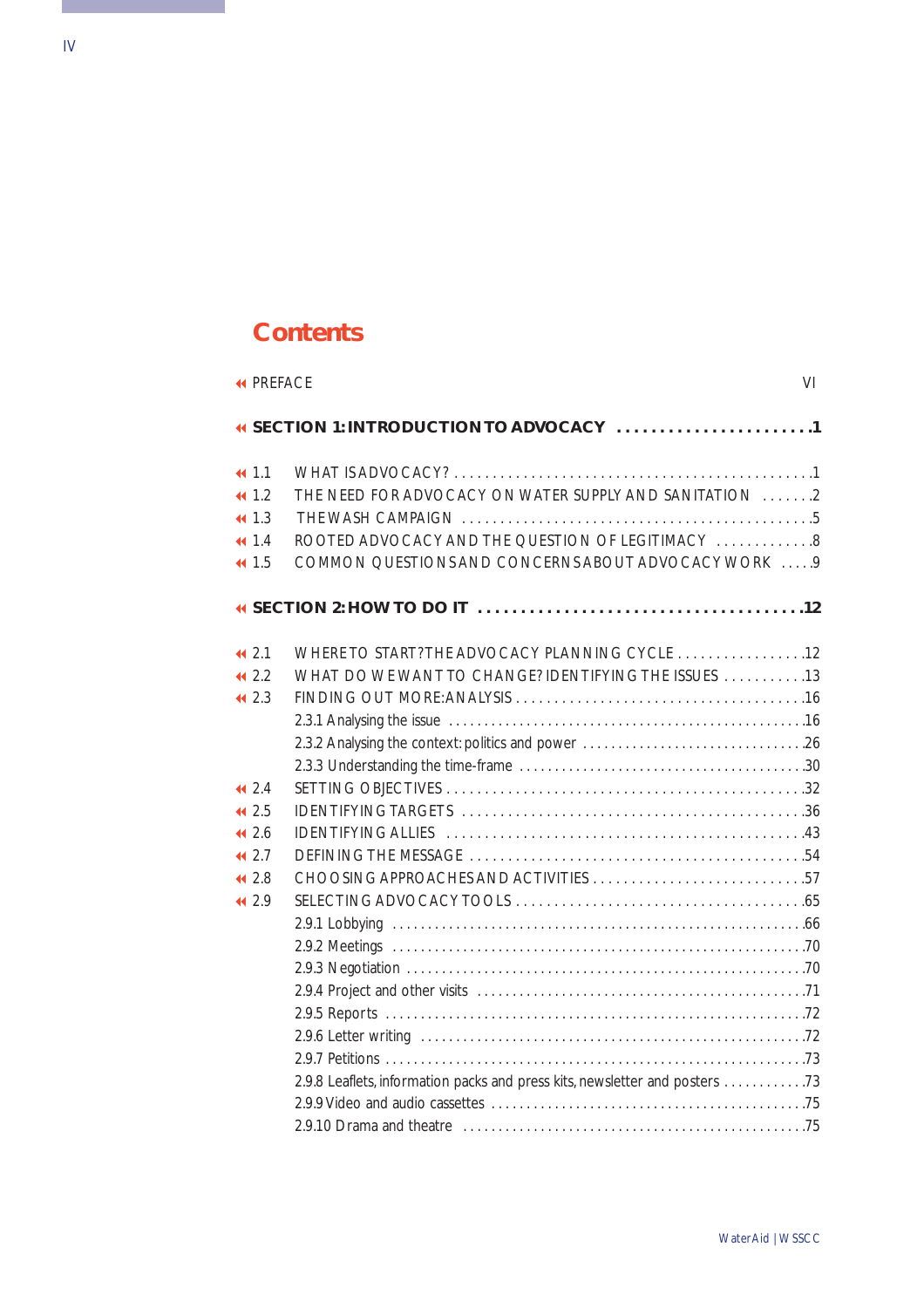| 442.10                                             |                                                                  |  |  |  |  |
|----------------------------------------------------|------------------------------------------------------------------|--|--|--|--|
|                                                    |                                                                  |  |  |  |  |
|                                                    |                                                                  |  |  |  |  |
| 41, 2.11                                           |                                                                  |  |  |  |  |
| 442.12                                             |                                                                  |  |  |  |  |
|                                                    |                                                                  |  |  |  |  |
|                                                    | 2.12.2 Guidelines for monitoring and evaluating advocacy work 94 |  |  |  |  |
| 442.13                                             |                                                                  |  |  |  |  |
|                                                    |                                                                  |  |  |  |  |
| 443.1                                              |                                                                  |  |  |  |  |
| 443.2                                              | LINKING LOCAL, NATIONAL AND INTERNATIONAL LEVEL ADVOCACY .105    |  |  |  |  |
| 443.3                                              |                                                                  |  |  |  |  |
| 4 SECTION 4: RESOURCES AND FURTHER INFORMATION 111 |                                                                  |  |  |  |  |
| 44.1                                               | KEY INTERNATIONAL WATER POLICY ACTORS 111                        |  |  |  |  |
| 44.4.2                                             |                                                                  |  |  |  |  |
| 44.3                                               |                                                                  |  |  |  |  |
| 44.4                                               |                                                                  |  |  |  |  |
|                                                    |                                                                  |  |  |  |  |
| 44.5                                               |                                                                  |  |  |  |  |
|                                                    |                                                                  |  |  |  |  |
|                                                    | <b>« APPENDIX: PRA TOOLS FOR MONITORING AND</b>                  |  |  |  |  |
|                                                    |                                                                  |  |  |  |  |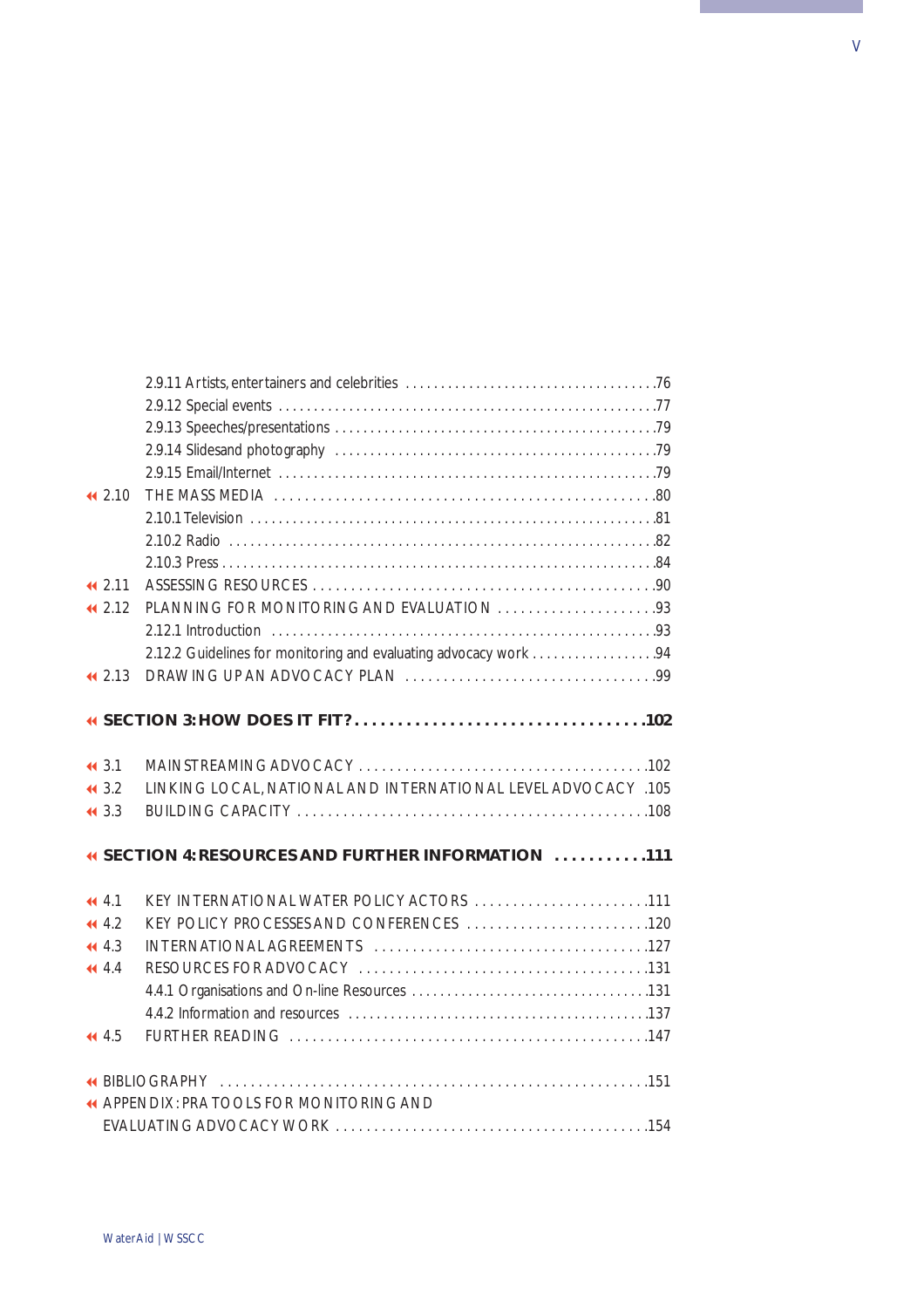## <span id="page-5-0"></span>**Preface**

The WASH Campaign – Water, Sanitation and Hygiene for All – is a vehicle by which the Water Supply and Sanitation Collaborative Council can promote priority themes and activities, and achieve the objectives of Vision 21.The concept of WASH as a brand for a campaign was developed in a meeting of Communication experts at WaterAid's London office in 2001 at the initiative of Eirah Gorre-Dale of WSSCC. The WASH campaign was then launched at the International Conference on Freshwater in December 2001 in Bonn, Germany.The aim of this Sourcebook is to help to take the WASH Campaign forward, in particular at national level, focusing in particular on advocacy for policy change.

The Sourcebook is divided into four sections. Section 1 is an introduction to advocacy work, and considers what is advocacy, the reasons for engaging in advocacy work and some of the issues surrounding advocacy.The section closes with an outline of some common concerns about advocacy work. Section 2 focuses on how to undertake advocacy work, outlining the planning process and describing the various tools and approaches which can be used. Section 3 discusses the links between advocacy and project/programme work in the field and issues of capacity building, while Section 4 lists some of the available resources, publications, networks and other organisations involved in advocacy work and describes some of the key policy actors and processes in the freshwater sector.

A number of useful advocacy guides and manuals have been produced in recent years by civil society and other organisations. Rather than trying to 're-invent the wheel', this Sourcebook has drawn on these publications whenever possible, particularly with regard to the planning of advocacy work.They are referenced in the text and a full bibliography is given at the end of the Sourcebook. Section 4 also includes a list of suggested further reading on different aspects of advocacy work.

**Case studies**

Cross-references to other relevant sections are marked in the text by the symbol =  $>$ . With the exception of Section 2, the sub-sections are designed as stand-alone chapters, so the Sourcebook can be dipped into in any order. Section 2 follows the steps of the planning process outlined at the beginning of Section 2.1 and will therefore be most useful if read in order.

Case studies, providing examples of advocacy activities, are presented throughout the text in light shaded boxes, while tools and suggested methods for planning and carrying out advocacy **Tools** work are presented in dark shaded boxes, thus: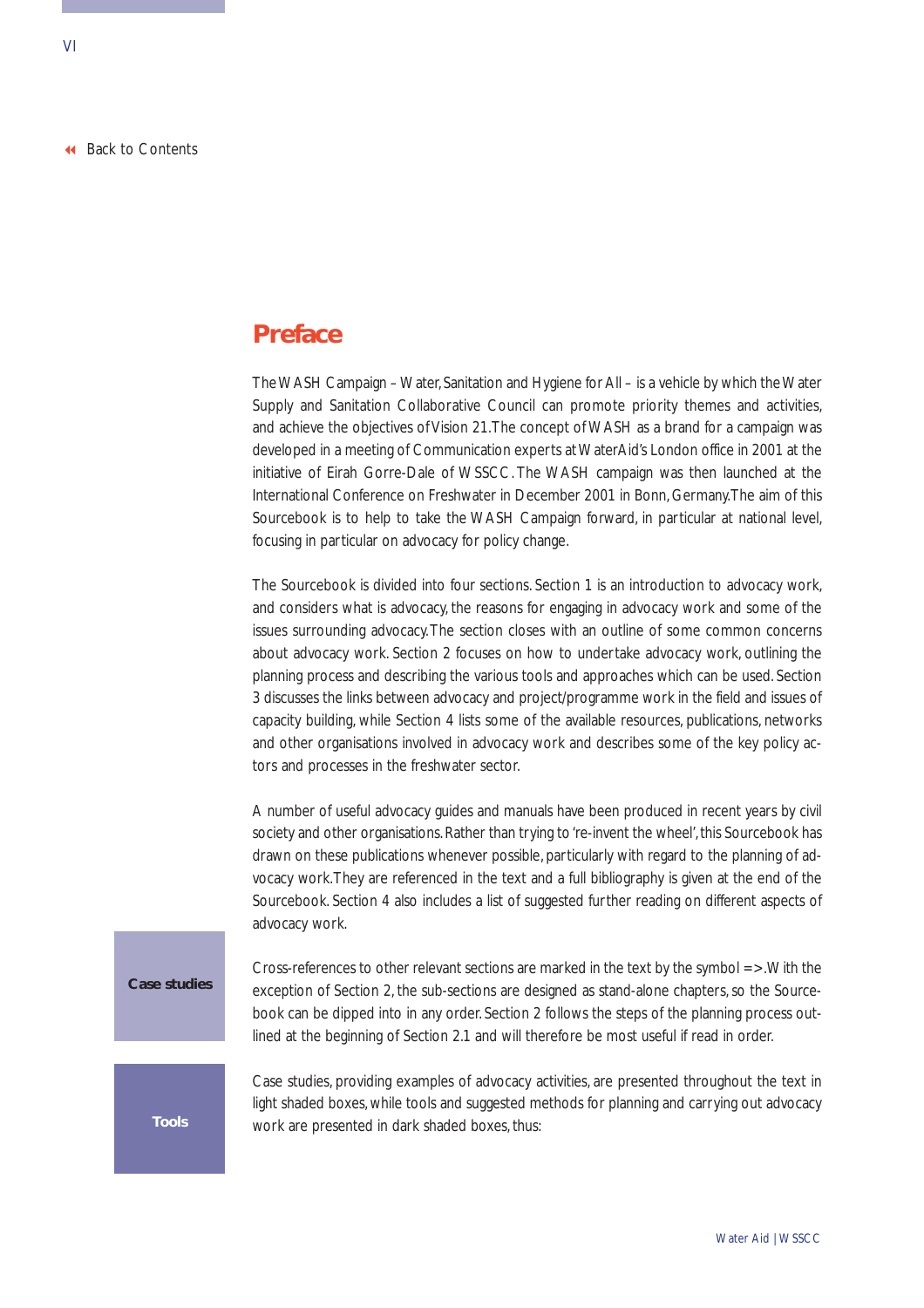## **Introduction to Advocacy**

## <span id="page-6-0"></span>**1.1 What is advocacy?**

The word advocacy has its origins in law and is defined by most dictionaries as the process of 'speaking on behalf of someone'.Today it has evolved to include work undertaken by development agencies, civil society groups and individuals to bring about change.Advocacy has been defined as: *the process of managing information and knowledge strategically to change and/or influence policies and practices that affect the lives of people (particularly the disadvantaged)*<sup>1</sup> .Another definition calls it *'advocating on behalf of the voiceless'*. 2

Advocacy therefore encompasses a range of activities, all focusing on a process of change. This change may be in any one of several areas:

- in attitudes and political will
- in policy/decision-making
- in policy implementation
- in people's awareness of policies
- in monitoring policy implementation<sup>3</sup>

For example, advocacy work could be undertaken to change the policy of a national government to take greater account of communities' rights to participate in the management of their water supply and sanitation services. In another case, such a policy may exist but government agencies may not be implementing it, a situation again requiring a process of change brought about by advocacy work. In yet another case, local communities may not be aware of a change in policy and therefore may not be claiming the rights

to which they are entitled, in which case advocacy work could be directed at changing levels of understanding about existing policy. This process of change which advocacy aims to bring about can occur at different levels, from the local community level to the national and international. Change at one level may be necessary for change at another. For example, influence on national government policies comes both from within a country and from external sources such as international funding bodies. Advocacy work therefore needs to take place at both the national and international level in order to achieve change in national government policy.In some cases, a groundswell of change at the local level may lead to a corresponding change in policy at national level.

Change can also occur at different stages in the decision-making process.Advocacy therefore encompasses working for change in any of the following areas:

- who makes the decisions: participation of civil society, representation of community
- what is decided: legislation, policies, budgets, programmes
- how is it decided: accountability and transparency; participation of civil society
- how is it enforced or implemented: accountability, awareness raising4

An important aspect of advocacy work is the involvement of communities themselves in advocating for change.Advocacy work can

- 1 Participants at the WASH Partnership Workshop, Geneva 28.20.02–1.11.02
- 2 Global Women in Politics 1997, p9
- 3 WASH Partnership Workshop, Geneva, 28.10.02– 1.11.02
- 4 Veneklasen 1997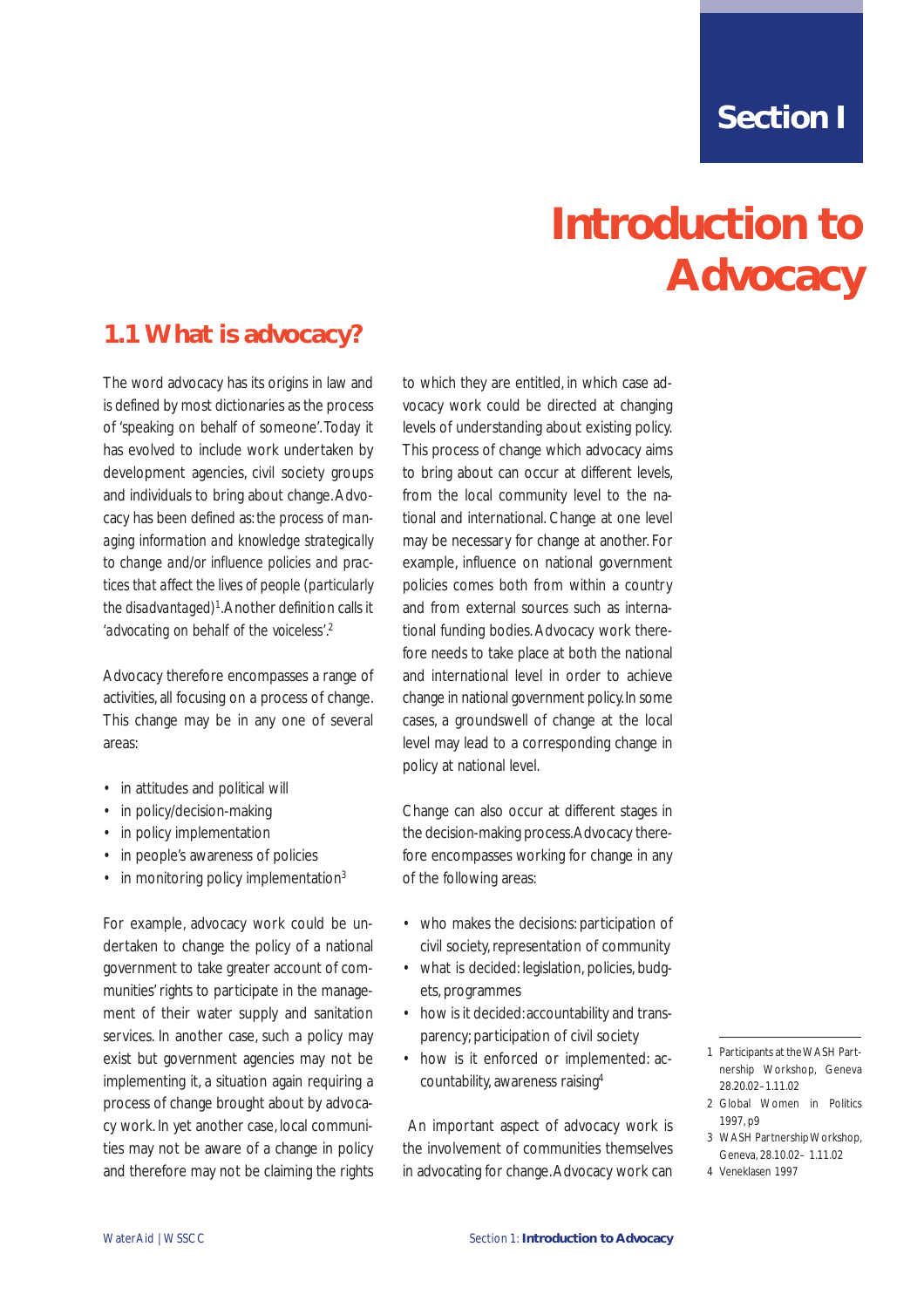<span id="page-7-0"></span>therefore be defined as not only bringing about change in policies and programmes (the 'policy dimension'), but also:

- $\triangleright$  strengthening the capacity, organisation and power of civil society and its involvement in decision-making (the 'civil society dimension')
- $\triangleright$  increasing the legitimacy of civil society participation and improving the accountability of public institutions (the'democratic access to resources. Link to Section 1.4 space dimension')
	- $\triangleright$  improving the material situation of the poor and expanding people's self-awareness as citizens with responsibilities and rights (the 'individual gain dimension') $5$

Advocacy seeks to build alliances in order to change the processes of decision-making at all levels and the involvement of communities in those decisions. Effective advocacy should therefore include not only the promotion of positive water supply, sanitation and hygiene initiatives ('good practice' advocacy) but also all four of the dimensions described above, if it is to begin to address the policies and practices that perpetuate poverty and inequitable

## **1.2 The need for advocacy on water supply and sanitation**

There is little doubt that the world is facing a global water crisis:

*'Global freshwater consumption rose six fold between 1900 and 1995 – more than twice the rate of population growth – and the rate of increase of consumption is still growing … The Stockholm Environment Institute has estimated that… the proportion of the world's population living in countries of significant water stress6 will increase from approximately 34% in 1995 to 63% in 2025.Those living in poorer countries in Asia and Africa, with low and unreliable rainfall and high levels of utilisation of the total water resource, will be most at risk of water stress impacting severely on their lives and livelihoods'.7*

Growth in water consumption brings with it associated problems of degradation of the freshwater resource due to pollution, overabstraction from aquifers, and the difficulties of managing competing uses for water. The Global Water Partnership is unequivocal:

*'The water crisis is mainly a crisis of governance.The present threat to water security lies in the failure of societies to respond to the challenge of reconciling the various needs for and uses of water.The Vision [for Water Security in the 21st Century] can only be achieved if the institutions that determine the management and use of water resources are effective'.8*

Water and sanitation are key areas of concern. Some 1.1 billion people (a sixth of the

- [Rooted Advocacy and](#page-13-0) the question of legitimacy on p. 8
- [Link to Section 3.3](#page-113-0) Building capacity on p. 108

- 5 WaterAid 2000b
- 6 Significant water stress is defined as withdrawals greater than 20% of the available freshwater resources in a country.
- 7 Department for International Development 2001, p11–12
- 8 Global Water Partnership 2000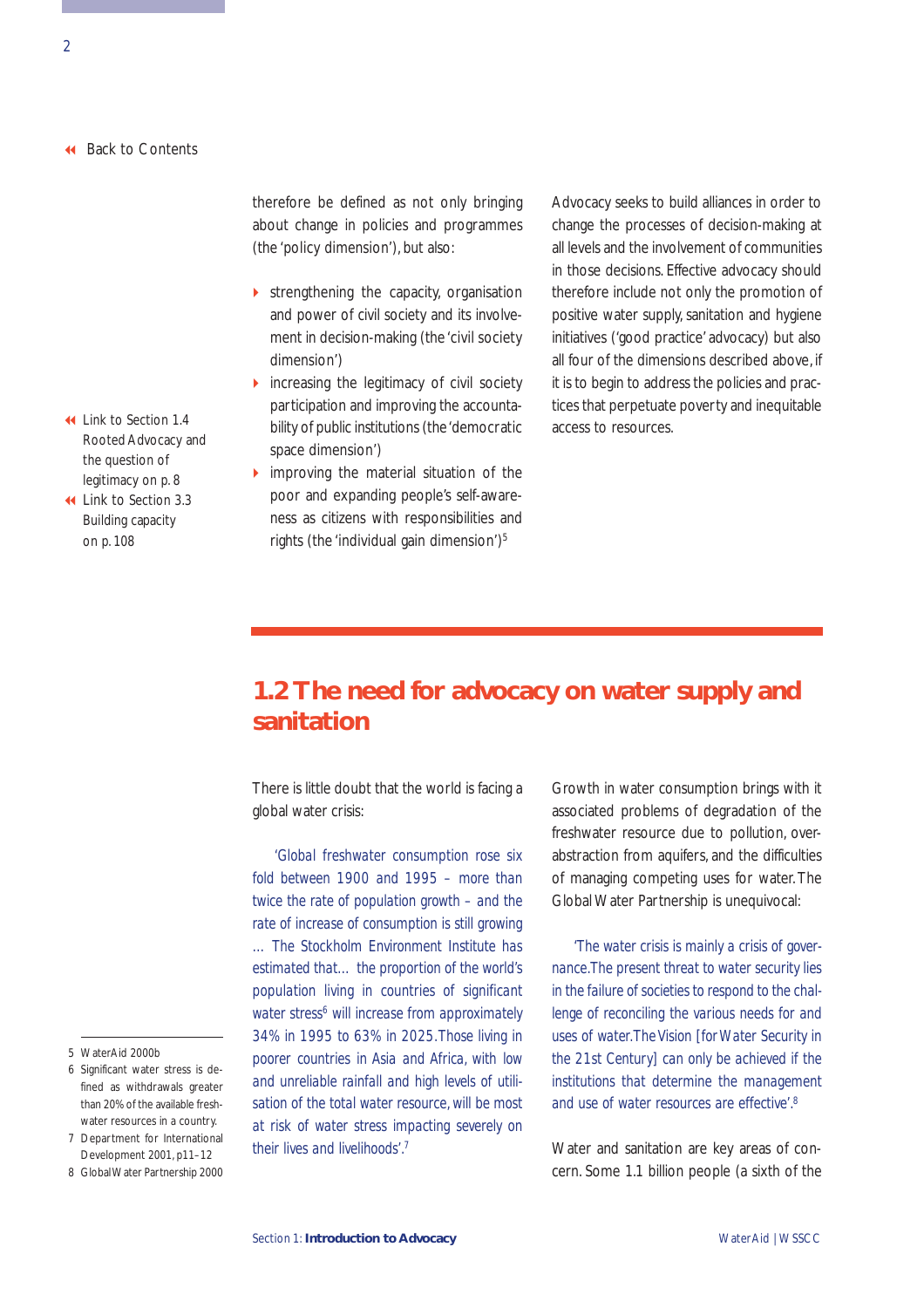world's population) do not have access to safe and affordable water supply,while 2.4 billion (nearly half the world) do not have access to adequate sanitation. A large majority of those who do not have access to these basic necessities belongs to the poorest sections of society, whether in urban or rural areas. In the water and sanitation sector especially, the crisis of governance translates into an inability of government and society to prioritise the needs and requirements of the poor.This is not surprising, given the relative powerlessness of the poor – in urban and rural areas – compared to the urban and rural rich.

This crisis in water and sanitation has a catastrophic impact on many aspects of life for the poor:

- health: more than 2.2 million people in developing countries, most of them children, die each year from diseases associated with lack of access to safe drinking water, inadequate sanitation and poor hygiene<sup>9</sup>
- education:poor sanitation in schools affects attendance rates, particularly of girls
- women:it is estimated that over 10 million person-years are spent by women and female children carrying water from distant sources every year<sup>10</sup>
- economics: national economies are weakened by the need to spend significant funds on health care and medicines, while many working days are lost to ill-health resulting from poor water and inadequate sanitation

Within the water sector it has not always been recognised that benefits from improved water supply can only be fully exploited when sanitation is improved and hygiene promoted at the same time. Investments in water quality and quantity can reduce deaths caused by diarrhoea by 17 per cent, but sanitation can reduce it by 36 per cent and hygiene by 33 per cent.<sup>11</sup> This lack of recognition was reflected in the absence of a target for sanitation among the Millennium Development Goals, to match the water target.

However, following concerted efforts by water and sanitation activists from around the world, including the WASH Campaign, a target for sanitation was finally agreed at the World Summit on Sustainable Development in Johannesburg in September 2002. Whilst this commitment is a major step forward in tackling the global crisis in water supply and sanitation, the challenge remains for governments and international agencies to commit the necessary time and resources to meeting both the water and the sanitation targets. It is already acknowledged that *'at the present rate of investment, universal access to safe drinking water cannot reasonably be anticipated before 2050 in Africa, 2025 in Asia and 2040 in Latin America and the Caribbean.'* Without political will and significant commitments, the targets will remain distant unreachable goals.

In addition to the lack of political will, there are a number of key issues that have hindered effective developments in the water and sanitation sector in the past and will continue to hamper the achievement of these targets in the future:12

### **Capacity**

There is limited capacity for planning and implementing water service developments in a sustainable way. In many countries, decentralisation policies have left regional or district authorities with the responsibility for water and sanitation service provision and development,which they have neither the capacity to manage, nor the financial resources to undertake.The policy currently being implemented

- 10 Johannesburg Summit 2002
- 11 Water Supply and Sanitation Collaborative Council 2002b
- 12 These issues are taken from Tearfund 2001, Department for International Development 2001, Global Water Partnership 2000,WaterAid Madagascar 2000, WaterAid Tanzania 2000, and WaterAid Zambia 2000

<sup>9</sup> Johannesburg Summit 2002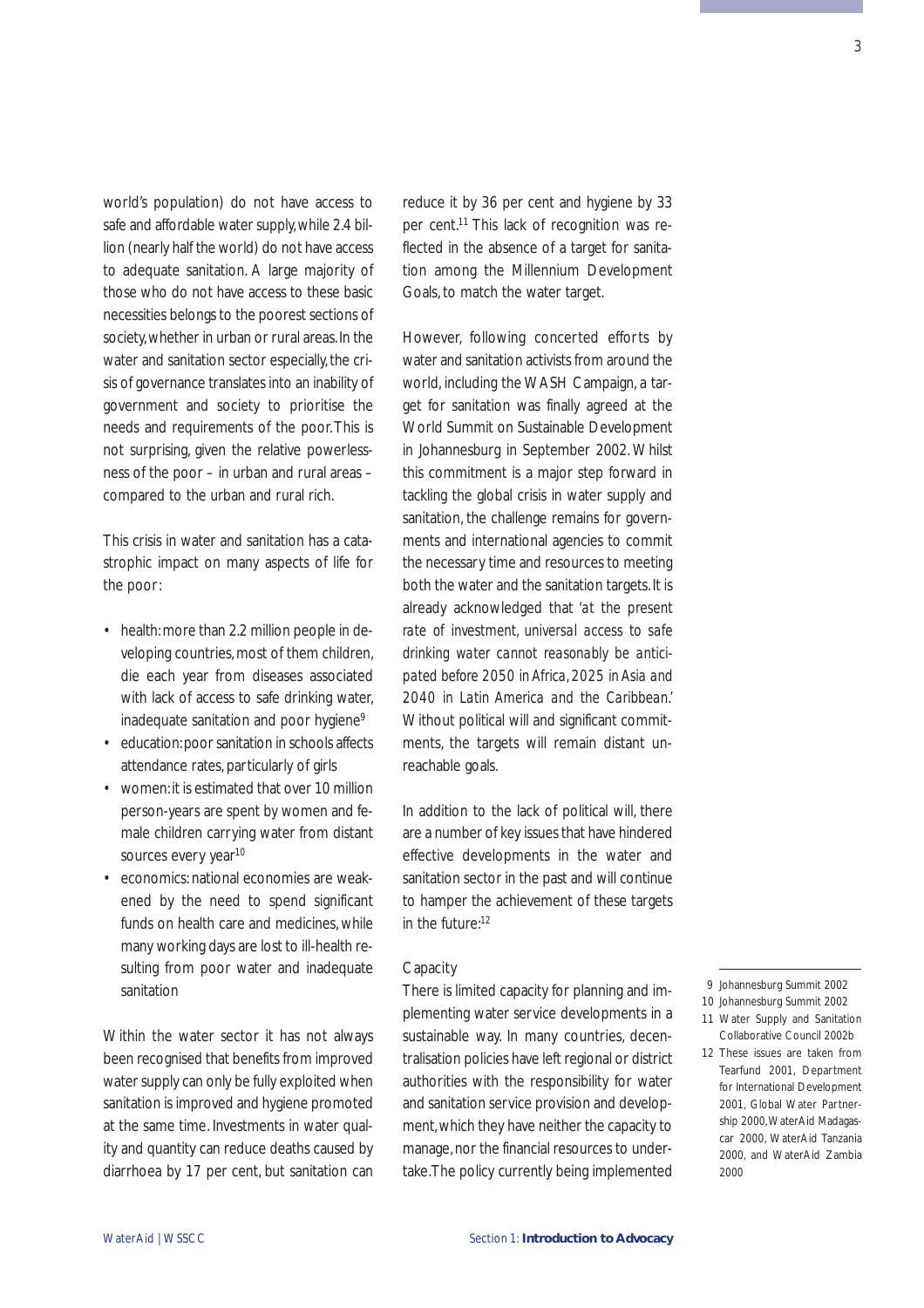in many countries, of letting the private sector take over management and operations of water supply and sanitation services does not always take into account the capacity of the private sector, particularly in remote or rural areas, to absorb these functions and responsibilities, nor of the public sector's capacity to regulate and monitor.

### Participation

The failure to involve civil society, and particularly the poor and vulnerable, in the planning and management of water and sanitation service provision and water resource management is a key stumbling block to progress. Little attention has been given to the implications of the Demand Responsive Approach in poor communities. Furthermore, as children continue to be most vulnerable to the avoidable diseases that result from lack of water, dirty water and lack of sanitation, and women continue to spend many hours each day collecting domestic water, understanding the gender aspects of water and sanitation services provision remains a key issue that must be addressed in order to achieve the targets outlined above.

### Investment

Many sources agree that there has been insufficient investment in the freshwater sector, with the resulting downward spiral: low cost recovery leads to insufficient income, which leads to low investment, which leads to poor service, which leads back to insufficient income.13 However apart from attempts to mobilise international private investments and development assistance, there is now a growing consensus favourable to full cost-recovery for water supply and sewerage services. How this is to be achieved, and what consequences it will have, especially on the poorer sections of society, needs to be well understood.

13 Department for International Development 2001, p19

### Range of actors in the sector

There is a wide range of actors involved in the water and sanitation sector at all levels. Nationally, water tends to cut across the remit of several different government ministries,while donors and multi-lateral agencies also play a key role. Internationally, external finance institutions, UN and other international organisations, and global institutions such as the World Water Council and the Global Water Partnership, all contribute to the development and implementation of water policy. Locally, civil society organisations, private sector companies and local government agencies are all involved in water service provision. Rarely is there effective co-ordination and collaboration between these different agencies.There is often also competition between the different water sub-sectors over the freshwater resource – for example between domestic, industrial and agricultural consumption.

### The shortage of the resource and the need for management

The increasing demands on the freshwater resource, coupled with the ever-degrading ecosystem, mean that the resource is in urgent need of effective management.This management needs to take place at both national and international level, to encompass local watershed management as well as cross-border conflicts over shared water resources.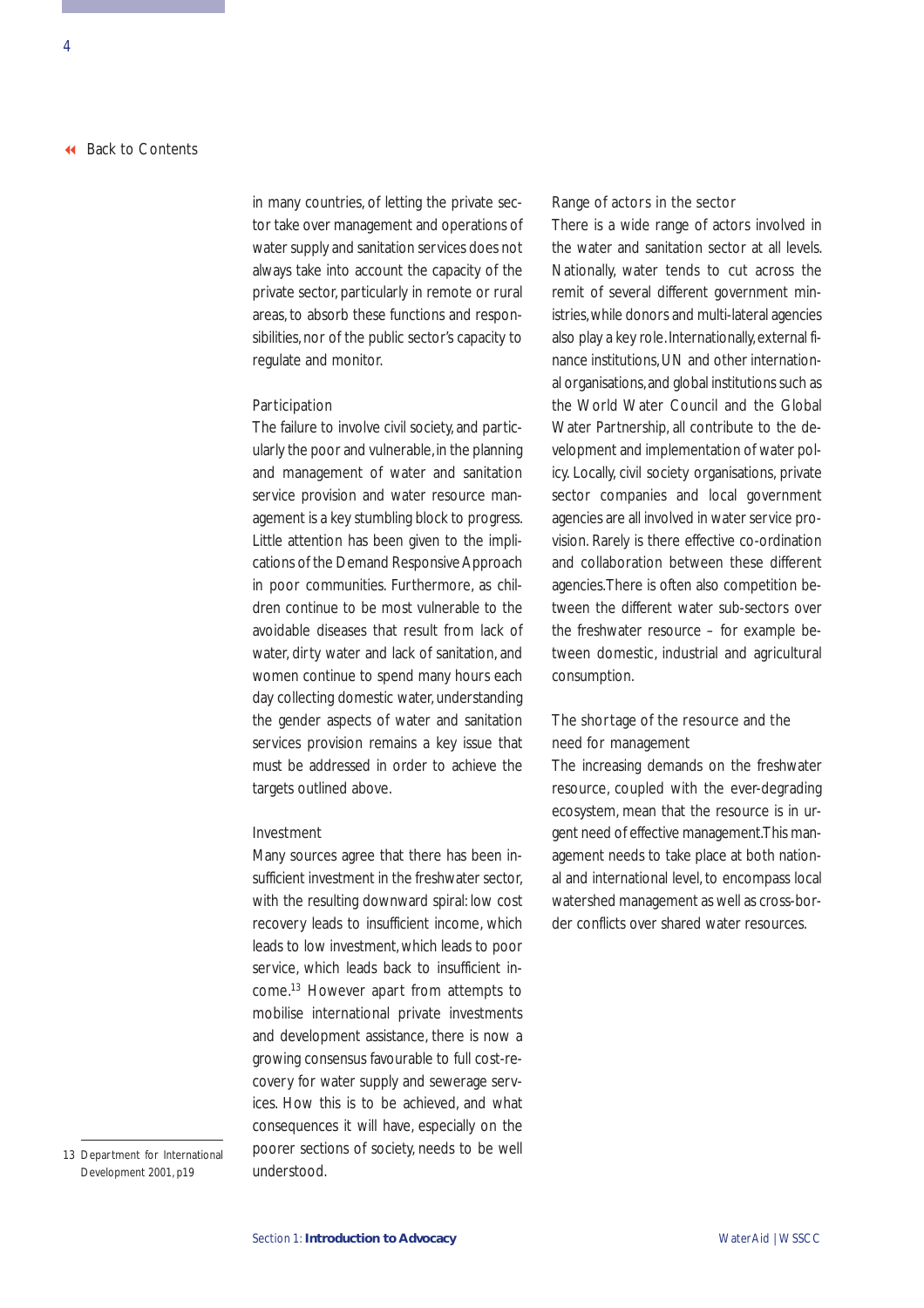## <span id="page-10-0"></span>**1.3 The WASH Campaign**

In 1997, the Water Supply and Sanitation Collaborative Council was asked to develop and guide a visionary process, involving stakeholders around the world that would lead to the development of a vision for water and sanitation in the next century.This vision became known as Vision 21, and was presented at the Second World Water Forum in The Hague in March 2000.The report summarises this vision thus:

*'The year is 2025. Almost every man, woman and child on the planet knows the importance of hygiene and enjoys safe and adequate water and sanitation. People work closely with local governments and non-governmental organisations to manage water and sanitation systems so as to meet basic needs*

*while protecting the environment. People contribute to these services according to the level of service they want and are willing to pay for. Everywhere in the world, people live in clean and healthy environments. Communities and governments benefit from the resulting improved health and the related economic development.' <sup>14</sup>*

The essence of Vision 21 is putting people's initiative and capacity for self-reliance at the centre of planning and action. Its foundation is the recognition of water and sanitation as basic human rights, and of hygiene as a prerequisite.

At the end of 2000, the WSSCC organised its 5th Global Forum, in Foz do Iguaçu, Brazil.This Forum was built around the theme 'From Vi-

### **Vision 21**

The four decisive components that determine the VISION 21 approach are:

- Building on people's energy and creativity at all levels, requiring empowerment and building the capacity of people in households and communities to take action, and applying technologies that respond to actual needs.
- A holistic approach, acknowledging hygiene, water and sanitation as a human right, and relating them to human development, the elimination of poverty, environmental sustainability and the integrated management of water resources.
- Committed and compassionate leadership and good governance, changing longaccustomed roles, leading to new responsibilities of authorities and institutions to support households and communities in the management of their hygiene, water and sanitation, and in being accountable to users as clients.
- Synergy among all partners, encouraging shared commitment among users, politicians and professionals, requiring professionals within the water and sanitation sector to combine technical expertise with an ability to work with users and politicians and with the sectors of health, education, environment, community development and food.

14 Water Supply and Sanitation Collaborative Council 2000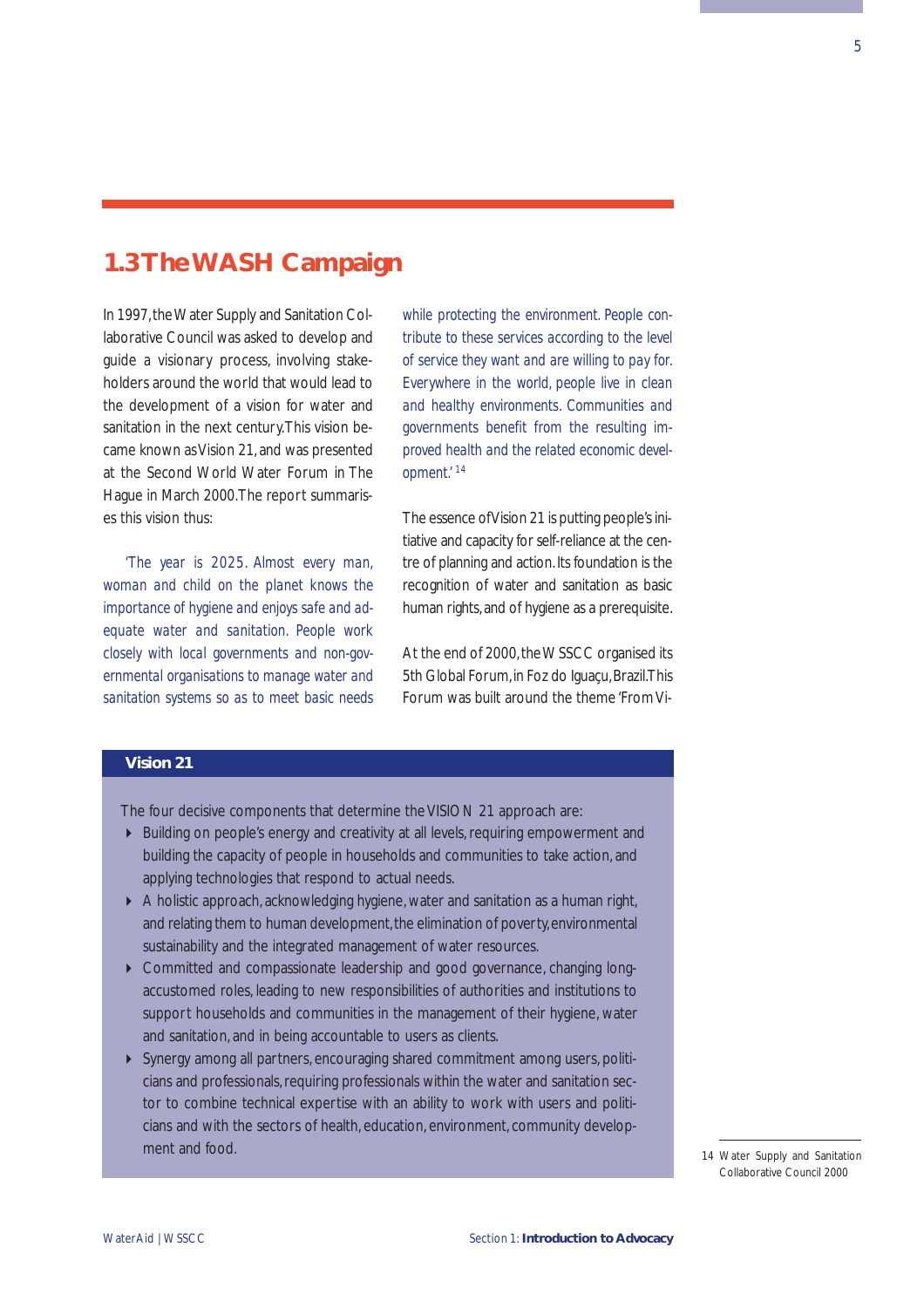sion to Action'. Members of the WSSCC and other conference participants developed an action plan that would facilitate the implementation of the different parts of Vision 21. This action plan became known as the Iguaçu Action Programme (IAP) and was intended to serve as a framework for local level action for the Regional and National Co-ordinators of the WSSCC.

The IAP focuses on four key themes and four priority activities:

#### Themes:

- hygiene promotion
- environmental sanitation
- institutional and management reform
- community-based approaches

#### Activities:

- advocacy and mobilisation
- networking
- working with partners
- dissemination of knowledge and best practice<sup>15</sup>

In order to provide space for the first activity, advocacy and mobilisation, the WASH Campaign was established.The WASH Campaign is intended to act as a vehicle by which WSSCC can promote priority themes and activities, and to achieve the objectives of Vision 21.The WASH Campaign also helps to raise the profile of the Council as a whole. The links between Vision 21, the IAP and the WASH Campaign are summarised in the following diagram:16

The WASH Campaign was introduced by the WSSCC at the International Conference on Freshwater in Bonn, Germany in December 15 Water Supply and Sanitation 2001. Working with governments, civil socie- of this book. ty organisations, community groups and other stakeholders, the WASH Campaign focused

*inter alia* on promoting the adoption of a sanitation target at the World Summit on Sustainable Development in Johannesburg in 2002. Its activities centred on obtaining highlevel political support at international level, together with national activities to raise awareness about the importance of sanitation, hygiene and water supply. With the achievement of the target,WASH now faces the even greater challenge of making the target on sanitation – and that on water – a reality.The focus of the campaign has now shifted to the country level, although international level advocacy efforts still continue.

WASH aims to: *raise the commitment of political and social leaders to achieving these goals [of making water, sanitation and hygiene a reality for all] and effecting the necessary behavioural changes through various information and communication channels, using traditional and mass media, hygiene promotion in schools, training and building local capacity in communications and improving networking and research.*

The WASH Campaign thus encompasses social education (for example promoting good hygiene behaviour among community members and raising awareness of the need for – and creating demand for – sanitation services) and social mobilisation (creating the demand for policy change), as well as advocacy for policy change.The aim of this Sourcebook is to help to take the WASH Campaign forward, in particular at national level, focusing in particular on advocacy for policy change, as defined in Section 1.1 above. Additional resources and sources of further information for hygiene promotion and awareness rising are listed in the Resources section at the end

Collaborative Council 2001

<sup>16</sup> Water Supply and Sanitation Collaborative Council 2002a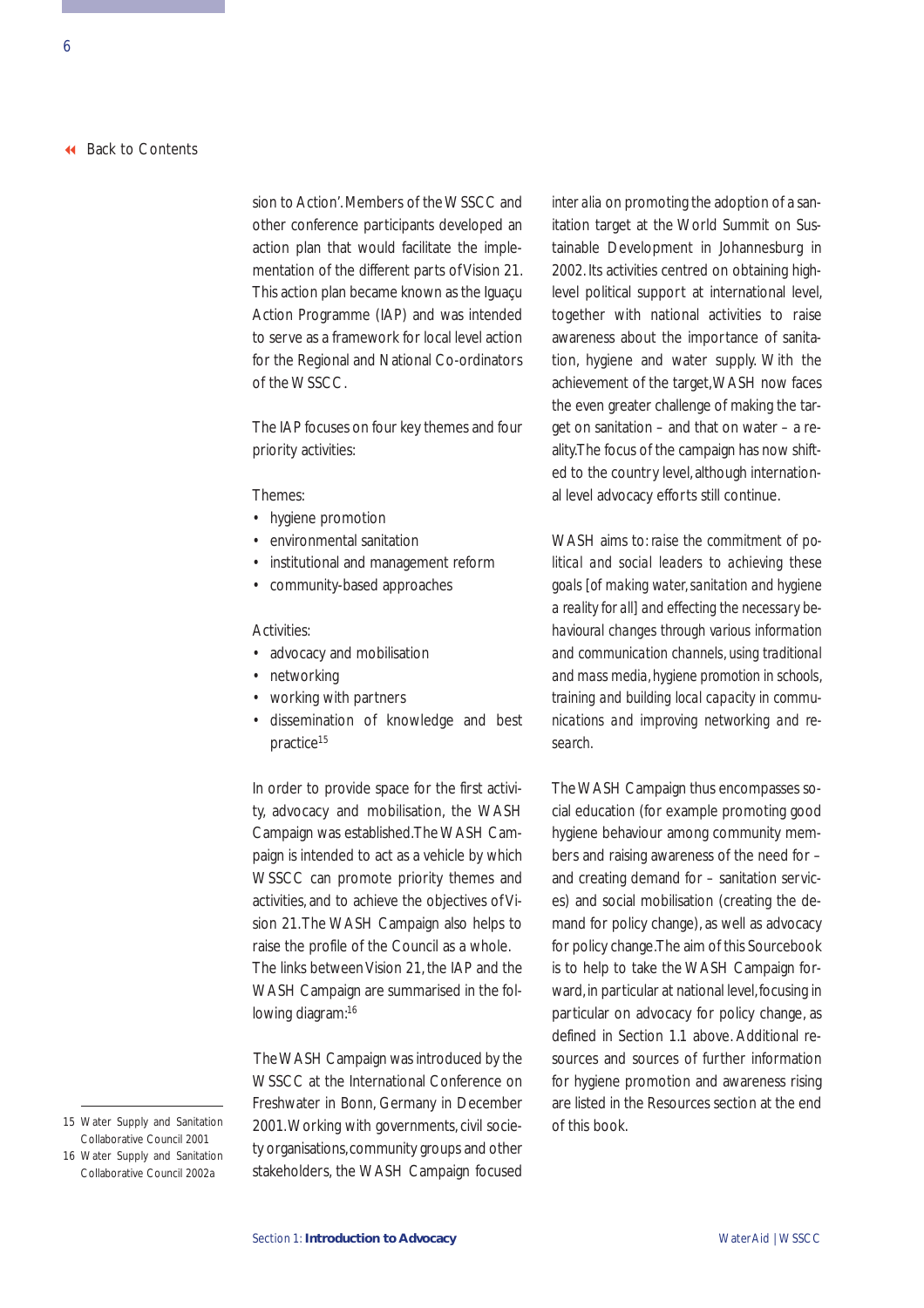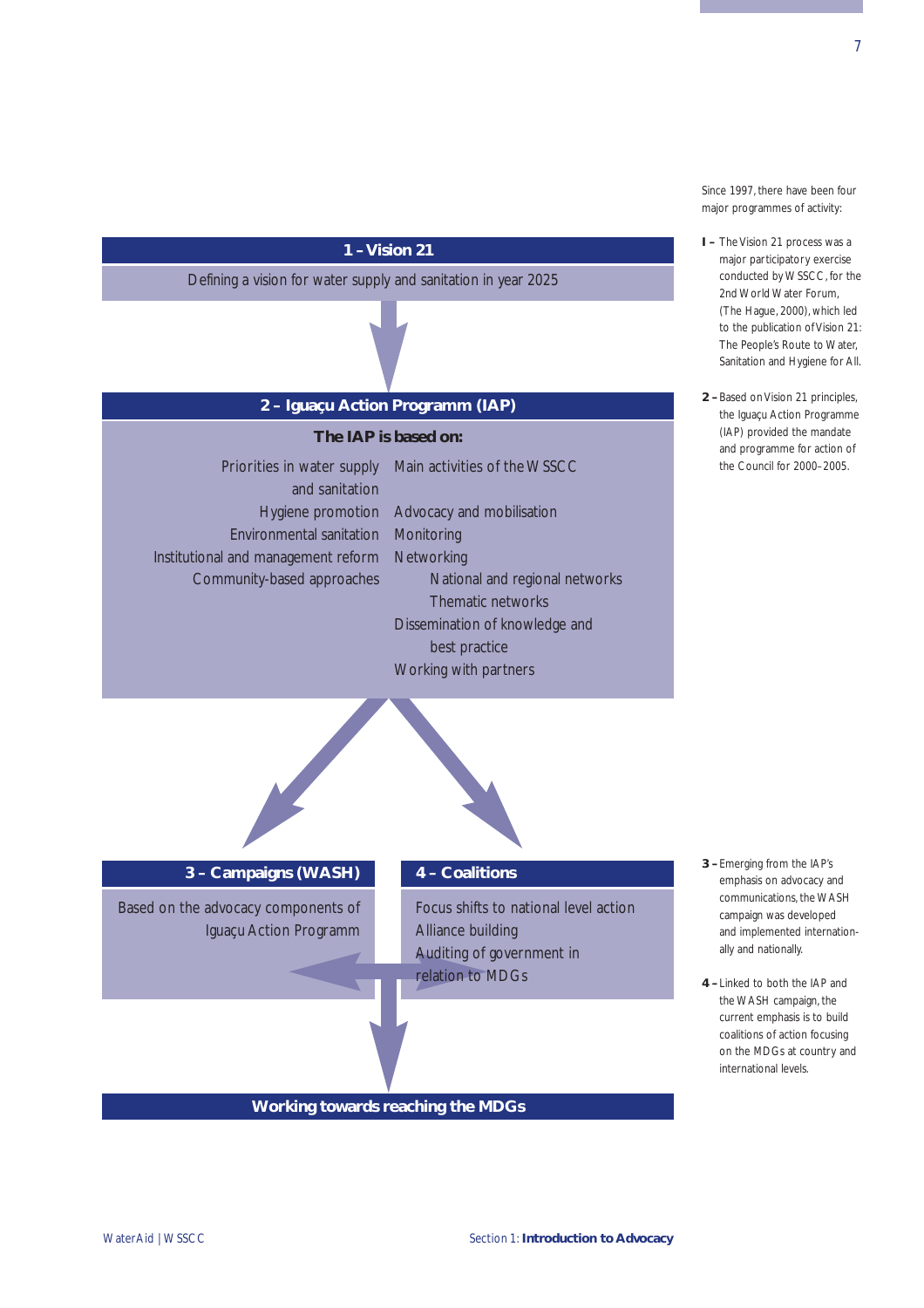## <span id="page-13-0"></span>**1.4 Rooted advocacy and the question of legitimacy**

In response to the increasing involvement of civil society in advocacy work – on any issue, not just water and sanitation – some critics have raised concerns about legitimacy, particularly with regard to those in the North advocating on behalf of people in the South. These concerns spring from recognition of the potential danger for those engaged in advocacy to make claims on behalf of others, which they cannot substantiate.<sup>17</sup>

Although such concerns are valid, they should not deter civil society and individuals from engaging in advocacy.The challenge for advocacy practitioners is to be able to respond to these concerns and satisfy themselves and others that they do have legitimacy on the issue on which they are taking a stand. Hudson suggests that organisations focus on accountability 'downwards'to communities,and not just – as is most common – 'upwards' to managers and donors. He calls these links 'legitimacy chains' and suggests that a two-way process can be fruitful: *'trying to look outwards and upwards from the Southern grassroots to broader debates, and trying to think downwards from policy issues back towards Southern experience'*. <sup>18</sup> This suggests a symbiotic relationship between policy and grassroots work, in which each side is enriched through contact with the other.

The Institute for Development Research has drawn up a list of key questions which organisations and groups can ask themselves to explore their legitimacy:

- On whose behalf are we speaking?
- On what authority or basis are we speaking?
- Who grants us the authority or right to speak?
- How is this authority granted?
- How can we increase our legitimacy?<sup>19</sup>

These questions apply to any group, organisation or individuals that are engaged in advocacy. Some civil society organisations such as NGOs claim their legitimacy through their involvement in project work. Other bases for legitimacy include: basic rights and values; organisational structure; alliances and networks; knowledge and research<sup>20</sup>. For those involved in project work with partners and grassroots communities, their direct experience often throws up issues and concerns that feed into the policy debate. Projects may serve as examples of good practice, and may be supported by further research and analysis at national or international level, or project level needs assessments and baseline surveys may generate policy concerns directly affecting the lives of project beneficiaries.

Whatever the impetus for advocacy, the need to be able to prove the legitimacy 'chain' still applies,and has led to a call for what has been termed 'rooted advocacy'.This has been defined as advocacy work which is *'rooted in the experience of primary stakeholders and which enables those stakeholders to analyse and understand their experience and to engage in the influencing process'*. 21This definition brings into the advocacy process the concept of empowerment, suggesting that advocacy

- 19 Miller and Covey 1997
- 20 Chapman and Fisher 1999
- 21 WaterAid 2000a

<sup>17</sup> Hudson 2001

<sup>18</sup> Ibid.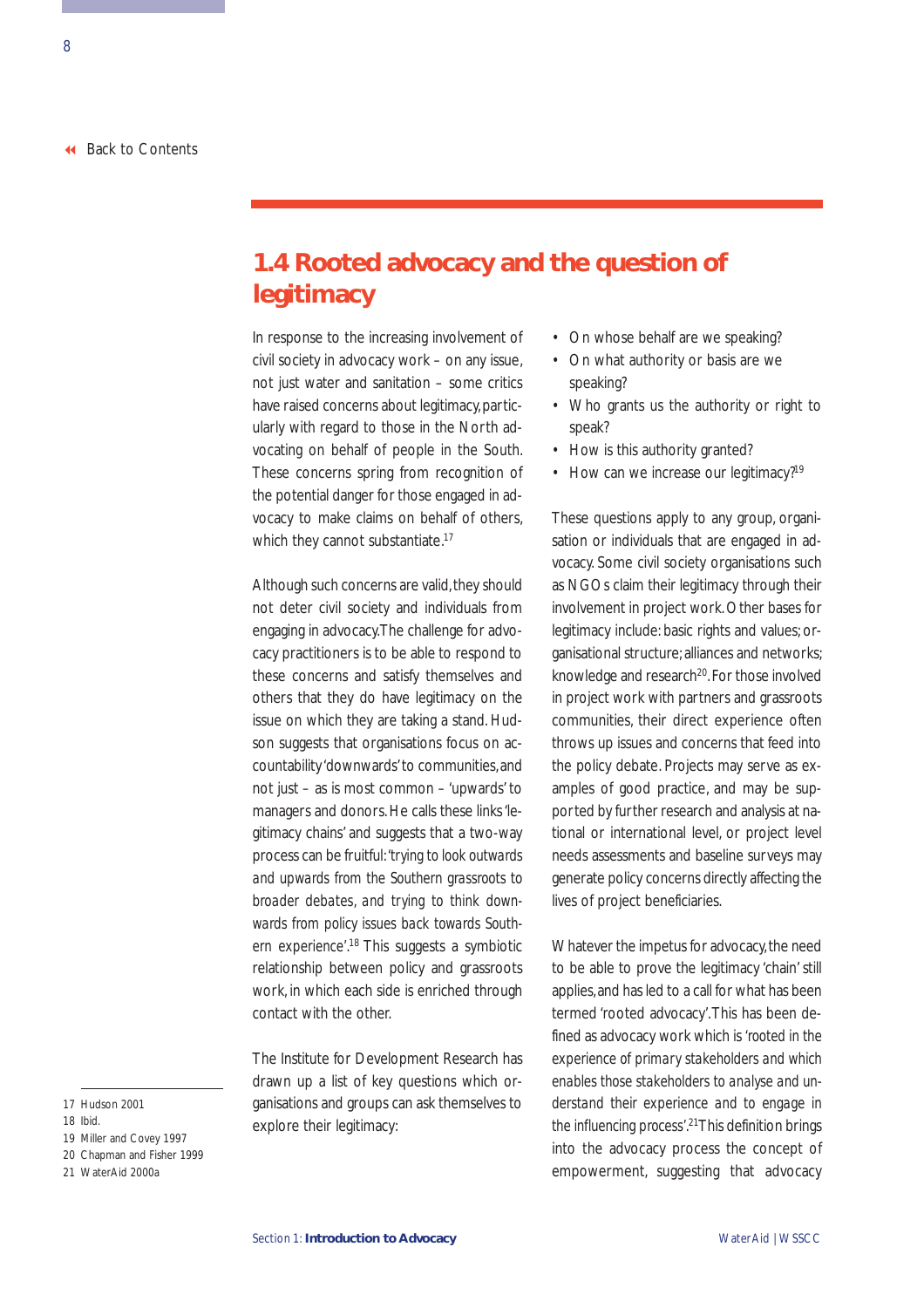<span id="page-14-0"></span>work should involve local communities as much as possible and empower them in the process, in the same way that practical project work aims to do.This was echoed at an advocacy training workshop:when one group defined advocacy work as 'to advocate on behalf of the voiceless', others responded with the definition that *'advocacy is organising the voiceless so they can use their own words'*. 22

The concept of empowerment is an integral part of Vision 21: *the essence of Vision 21 is to* *put people's initiative and capacity for self-reliance at the centre of planning and action.*<sup>23</sup> This selfreliance extends to advocacy activities.Our advocacy work should therefore be:

- $\triangleright$  (at least) informed by the people on whose behalf we are advocating
- $\triangleright$  (at best) contributing to those people becoming advocates on their own behalf, through enabling them to analyse and understand their own experiences and engage in the influencing process<sup>24</sup>

 [Link to Section 3.3](#page-113-0) Building capacity on p. 108

## **1.5 Common questions and concerns about advocacy work**

This section outlines some of the questions and concerns which civil society organisations may have about becoming involved in advocacy work, and presents some brief answers, together with references to other Sections of this Sourcebook for further information.25

### How can national and international advocacy work be linked?

This question reflects some of the concerns of those in the field about advocacy undertaken in the North or at the international level.The legitimacy chains mentioned in Section 1.4 above are vital to ensure that advocacy work remains rooted in the needs and interests of grassroots communities.The relationship should be a symbiotic one in which there is a two-way flow of information and policy concerns.There may be times, for example,when a policy issue that is currently on the international agenda can be fed to the project/grassroots level for action, as well as advocacy topics moving in the other direction

from the grassroots to the international level. Civil society organisations in the North and the South each have a particular audience that they can influence and a group of stakeholders to which they have access. In the South, these include national governments, regional offices of international donors and local communities.Northern-based organisations have access to international donors and policy institutions, northern governments with aid programmes in the South, and northern media, politicians and opinion formers who play a role in influencing policy makers. Collaborative advocacy between local, national and international level groups can link the comparative advantages of those in the North and those in the South to have the greatest impact. The global structure of WSSCC regional and national co-ordinators provides a useful framework for linking advocacy at different levels.

 Link to Section 3.2 How does it fit? Link[ing local, national and](#page-110-0)  international level advocacy on p. 105

- 23 Water Supply and Sanitation Collaborative Council 2000
- 24 Participants at the WASH Partnership Workshop, Geneva, 28.10.02–1.11.02
- 25 The first four points were raised by WaterAid Country Programme staff; the second four are taken from Tearfund's Advocacy Study Pack (Atkins and Gordon 1999).

<sup>22</sup> Global Women in Politics 1997, p9.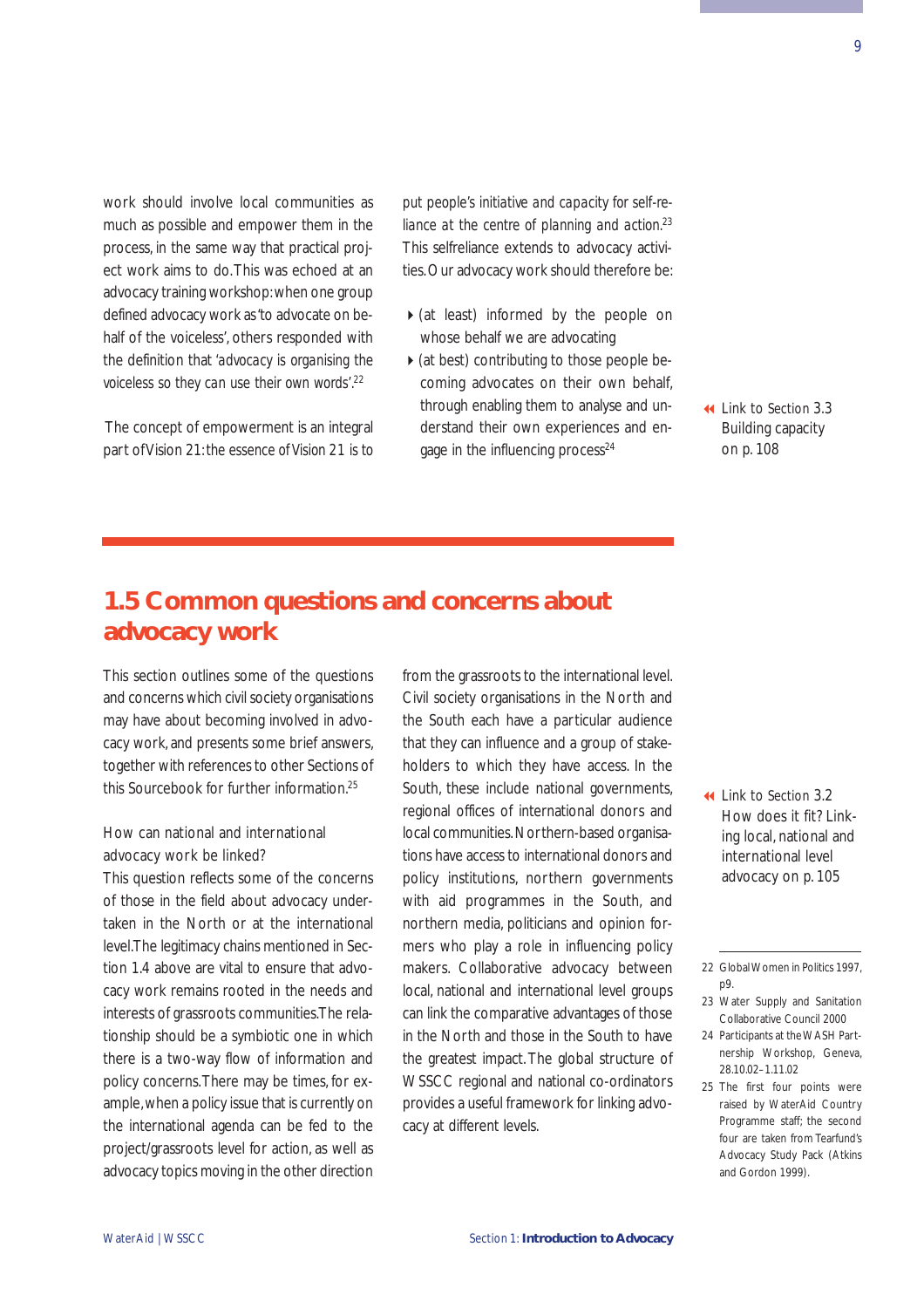- Link to Section 2.12 [Planning for monitor](#page-98-0)ing and evaluation on p. 93
- Link to Section 1.4 [Rooted advocacy and](#page-13-0) the question of legitimacy on p. 8
- Link to Section 3.3 [Building capacity](#page-113-0) on p. 108
- Link to Section 4 [Resources and fur](#page-116-0)ther information on p. 111
- Link to Section 3.2 Linking local, national [and international level](#page-110-0) advocacy on p. 105
- Link to Section 2.6 [Identifying allies](#page-48-0) on p. 43
- Link to Section 2.3 [Finding out more](#page-21-0)  on p. 16

### How can we tell if our advocacy activities are making a difference?

Assessing the impact of advocacy work is perhaps more daunting than evaluating the effect of field programmes, particularly compared to technical activities that may easily lend themselves to quantitative analysis. Nevertheless, there are a number of techniques and approaches that can be used to monitor and evaluate advocacy activities, see Section 2.12 below.

### How do local communities fit in to advocacy work?

Local communities are central to advocacy work as key actors, and as sources of information and analysis. Community members are often the most powerful advocates on issues that affect them because they can speak with direct experience of the issue and its consequences.They can be involved as direct actors, lobbying their local government, for example, and in capacity building, encouraging other local communities to take action themselves.26 Local communities' role in advocacy at national and international level appears at first sight to be less obvious. However, if our advocacy work is to be 'rooted', as discussed above, the communities on whose behalf we are acting should be empowered in the process. At the very least, these communities should be aware of the advocacy carried out on their behalf; at best, they can be actively involved in a range of activities, from prioritising issues to participating in national and regional meetings. The questions on legitimacy listed in Section 1.4 provide some pointers for this involvement.

### Where can we get support for our advocacy work?

There is an increasing number of organisations engaging in advocacy work, and a growing number of resources, training manuals and guides on how to do advocacy. Working in alliance with others on a particular advocacy activity can be a source of support, while many international civil society organisations have dedicated advocacy staff members who can provide support to development workers and partners in the field. Section 4 provides some pointers for further reading, networks, contacts and other resources.

### Our group is too small and can't make a difference

Advocacy can take place at various levels – it does not have to involve big international meetings with the World Bank. There are many opportunities for small organisations or groups to become involved in advocacy at the local, sub-national and national level. A great deal of advocacy work is also done in alliance with other organisations, to share the workload, pool resources and gain access to a greater range of skills and contacts.

### We don't have enough knowledge on the subject to undertake advocacy work

A thorough understanding of the subject is vital for effective advocacy work. However, there are many ways of gaining knowledge about a policy issue that are accessible to most organisations.Working in alliances helps to pool all the available knowledge, while basic research can help to inform not only policy work but enhance project work as well.

### Advocacy is confrontational

There is a wide range of approaches to advocacy work. The choice of approach depends on the issue, the advocacy 'targets' and the best way of achieving change in that context. In some cases, there may be one or two officials within a 'target' institution who are already sympathetic to the advocacy cause,and who need only support and well-researched

<sup>26</sup> For example, in Ethiopia, village members from the WaterAidsupported Hitosa Water Project assisted members of another village, Robe-Maliyu, to lobby their local government to win approval for their own water supply project.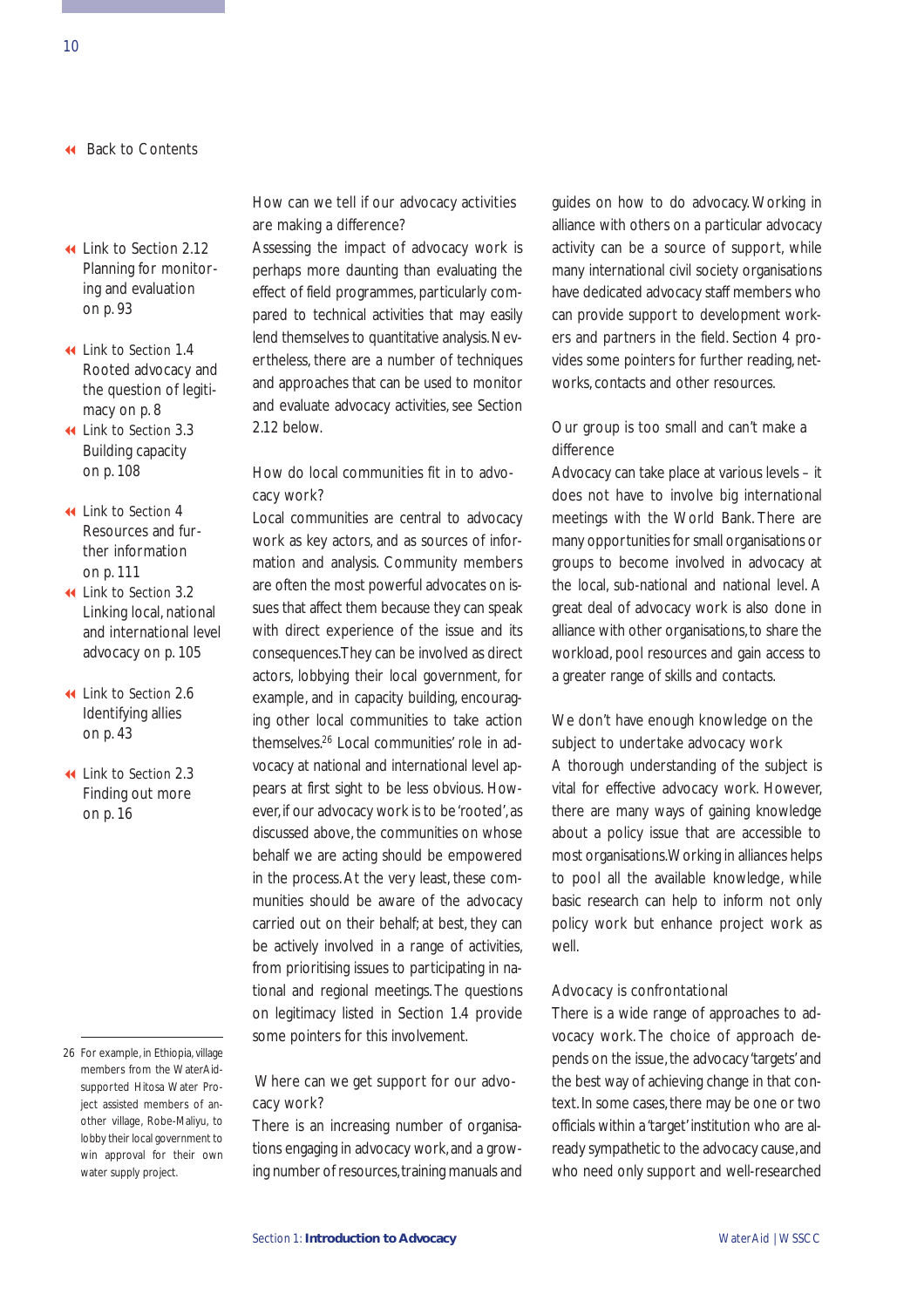information in order to take the case forward. In other cases,a more focused demonstration of public concern may be required to achieve the desired policy change.We need to distinguish between raising topics that may be considered by some stakeholders to be unpopular on the one hand, and aggressive direct action – i.e. confrontation – on the other.

### What about the dangers of speaking out?

In some countries, particularly those with a repressive regime, speaking out on advocacy issues may endanger personal safety, either of those who speak or of those on whose behalf they are speaking.These factors must be taken into serious consideration when planning advocacy work,and the consent of those who may be at risk obtained before any action is taken. Working in alliance with other organisations can help in these circumstances to reduce the risk to individuals. Another alternative is to work anonymously through external organisations (for example those with an international profile), who can put pressure on decision-makers without endangering themselves. An understanding of politics and power can help in this analysis.

### Advocacy is political

According to the definitions of advocacy in Section 1.1 above, it is clear that advocacy is all about change, and in most cases, that change will involve a shift in power. Issues of power and politics are therefore inextricably linked to advocacy work. If we are to tackle the root causes why so many millions of people lack access to adequate water supply and sanitation, we need to understand the political and economic context in which sectoral policies are drawn up and the power relationships which affect them. However, this does not mean that advocacy workers should be involved in 'party politics' (association with any one political party or group) – on the

contrary, advocacy workers should ensure that they are not linked to a particular political grouping, to avoid accusations of partisanship undermining their advocacy position.

### What is the difference between advocacy and campaigns?

Advocacy is a way of working to change policies and practice to improve the lives of the disadvantaged and includes a range of tools, many of which are described in this Sourcebook. A campaign is a specific plan for advocacy action, focusing on a particular issue or concern, with a limited time-span.

### What is the difference between advocacy and social education?

As described above, advocacy involves changes in policy and practice with regard to the decisions that affect disadvantaged people. In the water and sanitation sector this may include budget and financial policy, technical decision-making, civil society or beneficiary involvement in water and sanitation policy, amongst other issues. Social education involves increasing awareness among the user communities of the importance of sanitation or good hygiene behaviour for example. Whilst social education and awareness campaigns are important in the fight for water, sanitation and hygiene for all, they are not strictly speaking advocacy activities and as such do not form part of the remit of this Sourcebook. However, lobbying government to persuade them of the importance of hygiene education in schools, for example – as opposed to doing the promotion itself – can be considered an advocacy activity, as it focuses on changing the policy and practice of decision-makers.

- Link to Section 2.8 [Choosing approaches](#page-62-0) and activities on p. 57
- Link to Section 2.3.2 [Analysing the context:](#page-31-0) politics and power on p. 26
- Link to Section 2.3.2 [Analysing the context:](#page-31-0) politics and power on p. 26
- Link to Section 2.1 [Where to start? The](#page-17-0) advocacy planning cycle on p. 12
- Link to Section 1.1 [What is advocacy?](#page-6-0) on p. 1
- Link to Section 1.3 [The WASH Campaign](#page-10-0) on p. 5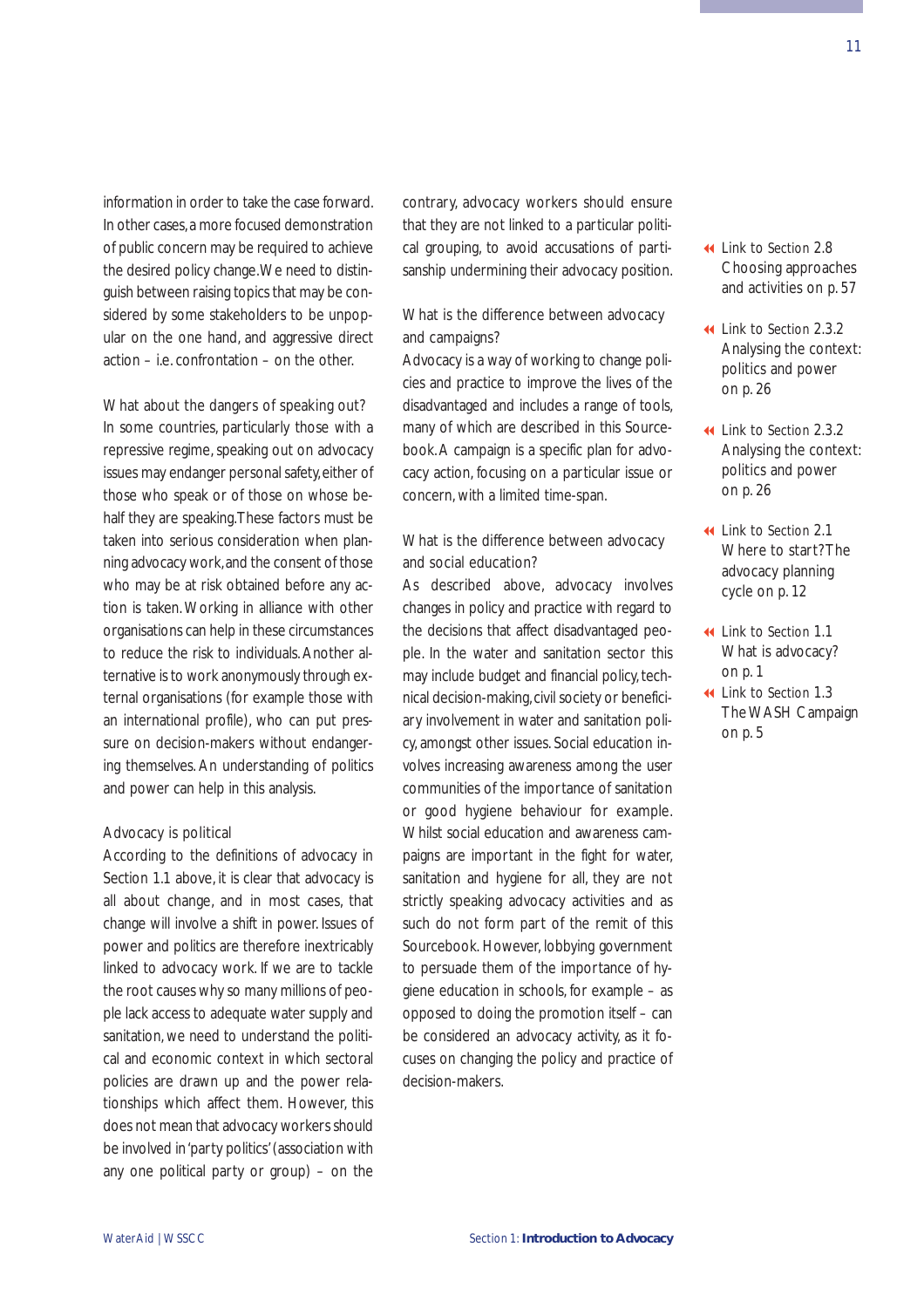## <span id="page-17-0"></span>**How to do it**

## **2.1 Where to start? The advocacy planning cycle**

Drawing up a plan for advocacy work is similar to any other project or programme planning.We need to work out what our objectives are and how we can achieve them; to define what activities we want to undertake; and assign responsibilities for the tasks involved.Good planning is essential for effective advocacy work, as it is for any other activity. Planning and implementing advocacy work involves the following steps, the *advocacy planning cycle:*

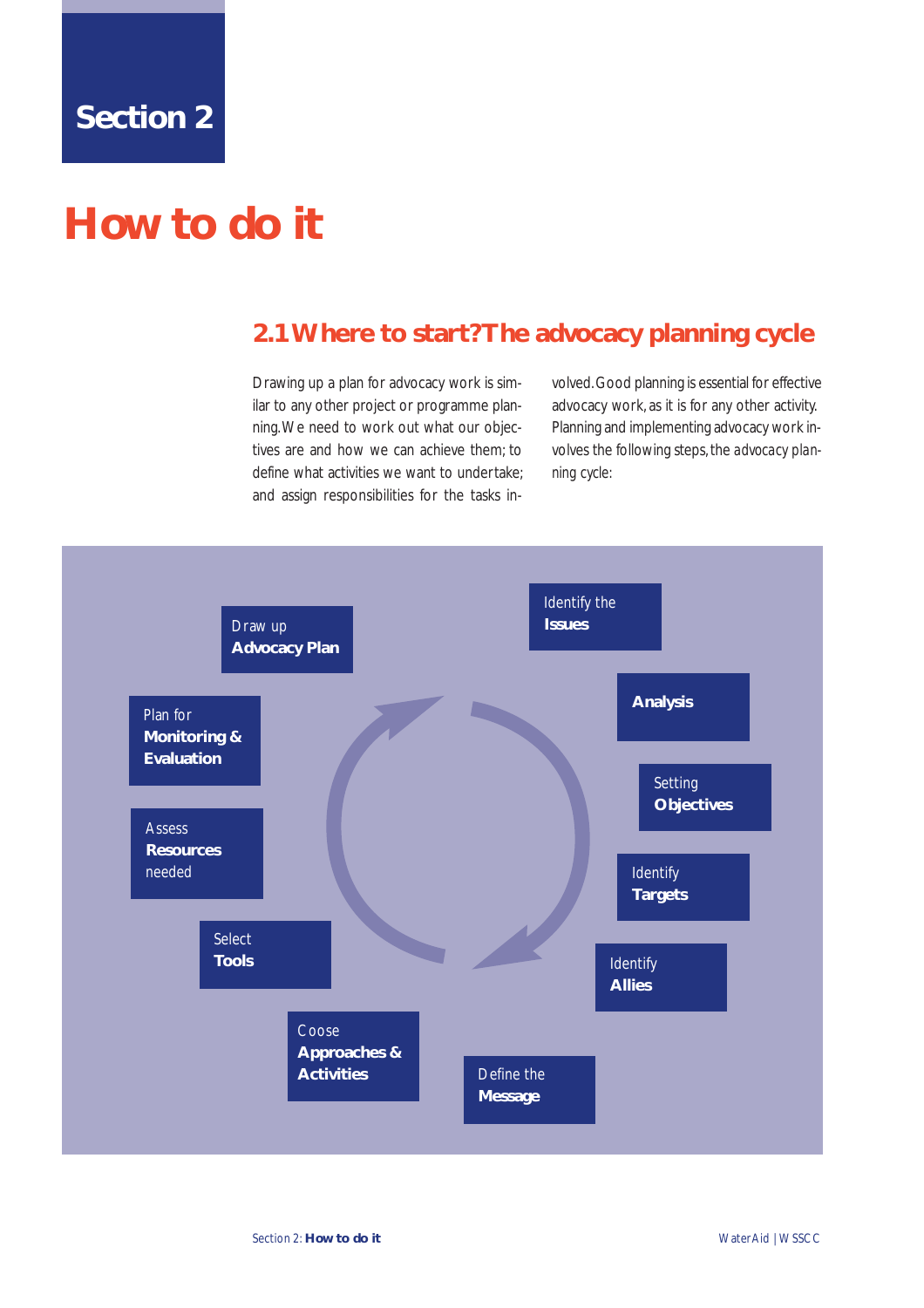13

- <span id="page-18-0"></span>I Identifying the issues: what do we want to change?
- Finding out more through analysis: analysing the issue; analysing the context and key actors; understanding the time frame
- ▶ Setting objectives
- I Identifying the targets: who do we want to influence?
- $\triangleright$  Identifying allies: who can we work with?
- Defining the message
- Choosing advocacy approaches and activities
- ▶ Selecting tools
- Assessing what resources are needed
- Planning for monitoring and evaluation
- **Drawing up an advocacy plan**

To plan your advocacy, you need to work through each of these steps.When you have completed them, you will be able to draw up an advocacy plan.

The following sub-sections of this Sourcebook discuss each of these steps, one by one. The steps make up a planning 'cycle' because it should be an iterative process: ongoing monitoring and periodic reviews of progress lead to adjustments in the plan, to take into account any changes in external or internal circumstances.

## **2.2 What do we want to change? Identifying the issues**

The first step in advocacy planning is the identification of the issues we wish to tackle.The Action Guide for Advocacy and Citizen Participation suggests some guidelines for the selection of advocacy issues (the focus of the Action Guide is on general advocacy for women's empowerment, but most of the criteria can be applied to advocacy on water-related topics). According to the Guide, a 'good' issue should have at least some of the following characteristics:

- result in real improvement in people's lives
- give people a sense of their own power
- be widely and deeply felt
- build lasting organisation and alliances
- provide opportunities for women and others to learn about and be involved in politics
- develop new leaders
- promote awareness of and respect for rights
- have a clear target, time frame, and policy solution
- link local concerns with macro-policy/ global issues
- provide potential for raising funds
- enable the organisation to further its vision and mission
- $\cdot$  be winnable<sup>27</sup>

Within the water and sanitation sector there are many issues of concern, as outlined in Section 1.2 above. However, advocacy cannot hope to tackle all of them at once and hence it is important to select the most important and relevant issues for your country or region when drawing up your advocacy plan. 27 Veneklasen 2002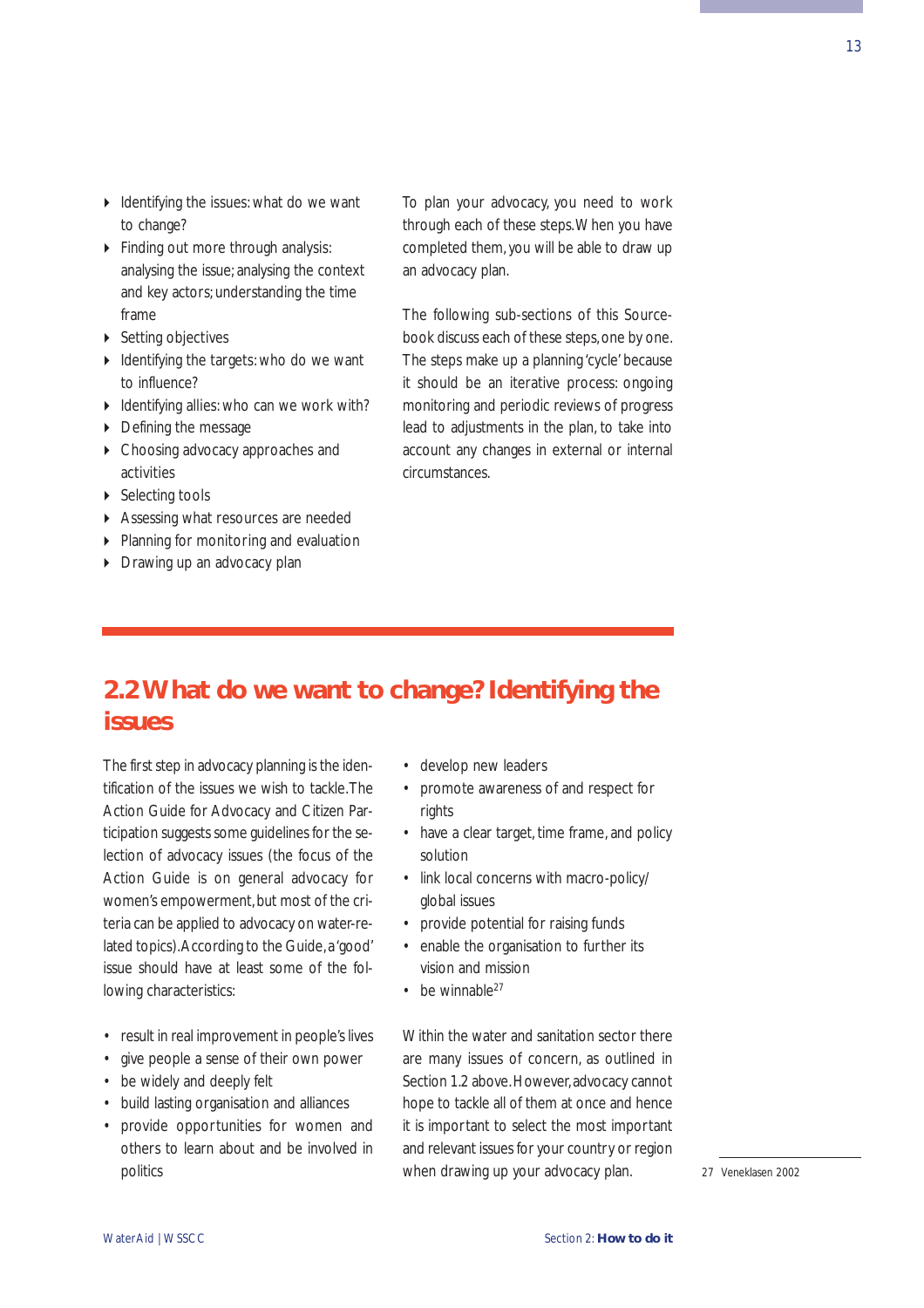The Iguaçu Action Programme outlines the four priority issues selected by the WSSCC for future action, which can form the basis of WASH advocacy activities:

- 1. Hygiene promotion
- 2. Environmental sanitation
- 3. Institutional and management reform in water supply and sanitation (including public-private partnerships and the adoption of a code of ethics and rights)
- 4. Community-based approaches to water supply and sanitation (including participatory and social marketing methods)<sup>28</sup>

Initial research and analysis will help you to determine which are the most significant and timely water supply, sanitation and hygiene issues in your country or region at this point in time.It is important to select only one or two issues to focus your advocacy work on. It is better to advocate on a few issues thoroughly, with well-researched information to back up your case, than to spread yourself too thinly and have insufficient data on a wide range of topics.

### **Issues in sanitation in Africa**

The AfricaSan Conference (held in Johannesburg in July 2002) called for Africa's political and social leaders to take the following actions:

- develop and strengthen clear national policies for sanitation and hygiene, as integral parts of national strategies for sustainable development and poverty reduction
- set national sanitation and hygiene goals and targets, including incremental targets and milestones; develop realistic action plans and budgets to achieve your goals; monitor progress towards those goals
- prioritise government sanitation expenditure on the areas for which households and others cannot or will not pay, for example: hygiene promotion and awareness creation, sanitation and hygiene in schools and other public places, targeted latrine subsidies for the poorest people
- clarify departmental leadership on sanitation and hygiene, and create the legislative and regulatory framework for all the concerned government departments and other organisations to work effectively
- raise the profile of sanitation and hygiene in your country, for example by supporting a national WASH Campaign
- press for a global sanitation target, i.e. to halve the numbers of people without improved sanitation by 2015, through international fora such as the World Summit on Sustainable Development in Johannesburg, the 3rd World Water Forum in Kyoto, Japan, and the WSSCC's sixth Global Forum in Dakar, Senegal in 2004<sup>29</sup>
- 28 Water Supply and Sanitation Collaborative Council 2001
- 29 WSSCC/Water and Sanitation Program? Department of Water Affairs and Forestry, Republic of South Africa Press Release: "AfricaSan Conference Calls on World Leaders to Save Thousands of Lives through Better Sanitation and Hygiene", 1 August 2002.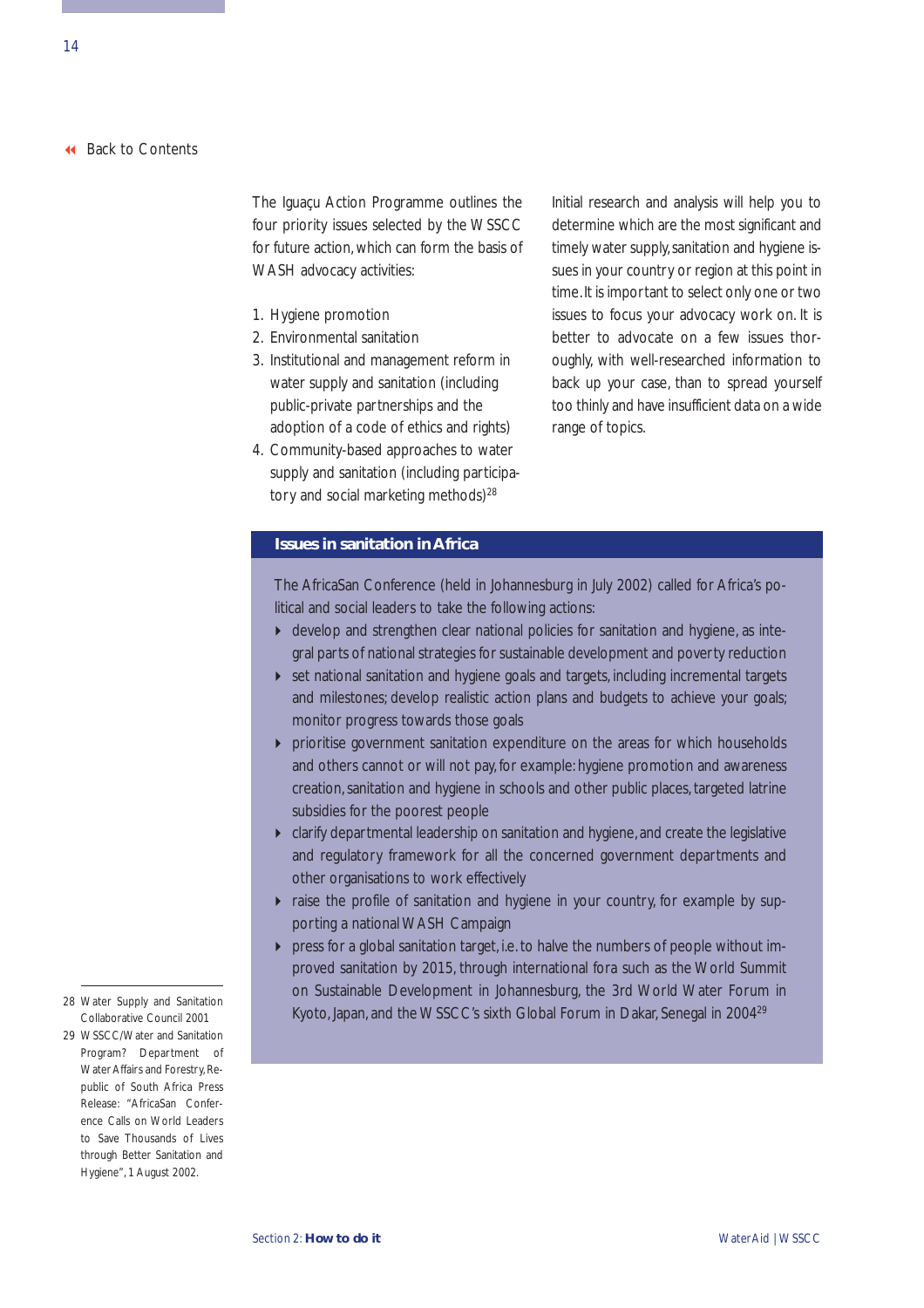### **Gender issues in water supply, sanitation and hygiene**

Women comprise the largest category of water-users in the world. Many womenhours and child-hours are lost every year to the drudgery of carrying water for long distances or looking for far away places for sanitation.Women's health is severely affected, and so is their ability to take advantage of educational and training opportunities that can help them combat poverty. Women are responsible for the hygiene of the family, and are the main beneficiaries of improved latrine use and hygiene promotion close to the home.

Efforts to attain sustainable development will never succeed if the needs of all water users are not addressed.This includes female-headed households (numbers are rising in many parts of the world), women involved in agriculture and food production, and those running small businesses. Research from the Gender and Water Alliance has shown that effective, efficient and equitable management of available water is only achieved when both women and men are involved in making decisions on how to best share, supply and protect water.

The Gender and Water Alliance suggests the following essential steps to take gender issues into account in water supply, sanitation and hygiene promotion, which could form the basis of an advocacy campaign on gender within the sector:

- laws and policies relating to water should be revised where necessary to give men and women independent rights to land, water, property and inheritance
- a male-female perspective should be included systematically in the development of all national/regional policies and programmes
- $\blacktriangleright$  effective representation of women in all water management organisations, from the community to the basin level
- gender disaggregation of information and knowledge sharing
- inclusion of gender trained staff and long-term, gender sensitisation programmes at all levels
- increased budgetary allocations to social aspects within environmental protection and water management<sup>30</sup>

<sup>30</sup> The Gender and Water Alliance: www.genderandwateralliance.org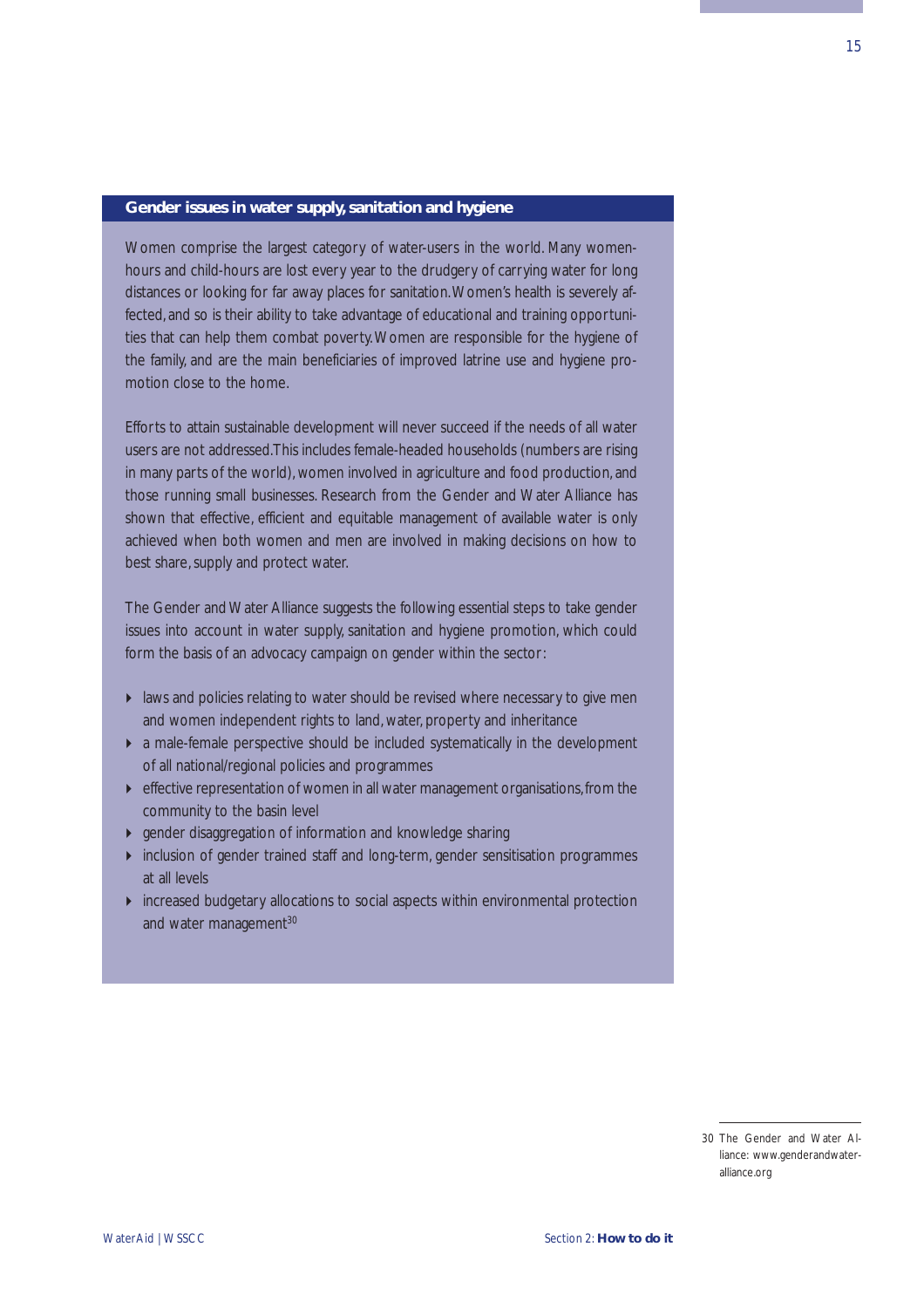## <span id="page-21-0"></span>**2.3 Finding out more: analysis**

All writings on planning advocacy stress the importance of researching the advocacy issue before taking action, to increase efficiency, avoid embarrassing or politically damaging mistakes and help target effort and resources most effectively. One report notes that *'NGOs have been accused of missing opportunities by submitting evidence which is poorly researched, vague and focused on NGO funding'*31. Another writer points out that thorough research and documentation are also necessary if 'credible alternatives' are to be presented as part of the advocacy process.<sup>32</sup>

*'No matter how committed you are, or how much you think you know, before you launch any campaign, research the subject thoroughly from A to Z.You cannot lose by this, and you can gain in four ways. First, if there is any possibility that you are wrong, your research may save you a lot of energy and heartache. Second, if you are right, it will throw up a considerable amount of additional information and strengthen your case.Third, the research will help you to define the possible solutions and to define your objectives and priorities. Fourth, the research will make you impregnable when you launch the campaign and the opposition opens fire.You have to be able to answer every question,be right on every detail, have anticipated every thrust of the other side – the research will help you do all this.'33*

Many people are put off or daunted by the idea of carrying out research: however many of us are in fact already engaged in research without realising it – we just need to learn to document and analyse it in a systematic way. The box later on in this section gives some tips and guidelines on research.

There are three key aspects of research and analysis that are necessary for effective advocacy planning: analysing the issue; analysing the context; and understanding the time frame. These are covered in the following sub-sections.

### **2.3.1 Analysing the issue**

The Save the Children advocacy handbook emphasises the importance of a thorough understanding of the issue before embarking on advocacy work: *'as soon as the problem [or issue] has been defined, people may have immediate ideas about how to solve the problem through advocacy. The temptation is to move straight away to work on the basis of those ideas, to get moving as quickly as possible. But these initiatives need to be channelled into a coherent framework, developing further advocacy solutions along the way, so that you end up with a strategic advocacy programme where all the activities complement each other, directed towards a common purpose'.*<sup>34</sup> A detailed understanding of the issue is therefore a vital stage in advocacy planning.

When gathering research data in order to make your advocacy case, it is important to differentiate between the different sections and strata of the society you are describing. The impact of deficiencies in water supply, sanitation and hygiene services in any community will vary depending on age, social status and gender, for example. Any data you collect should therefore be broken down according to the relevant categories,in order to

<sup>31</sup> Chapman and Fisher 1999

<sup>32</sup> Edwards and Hulme 1992, p211

<sup>33</sup> Wilson 1993

<sup>34</sup> Save the Children Fund 2000, p16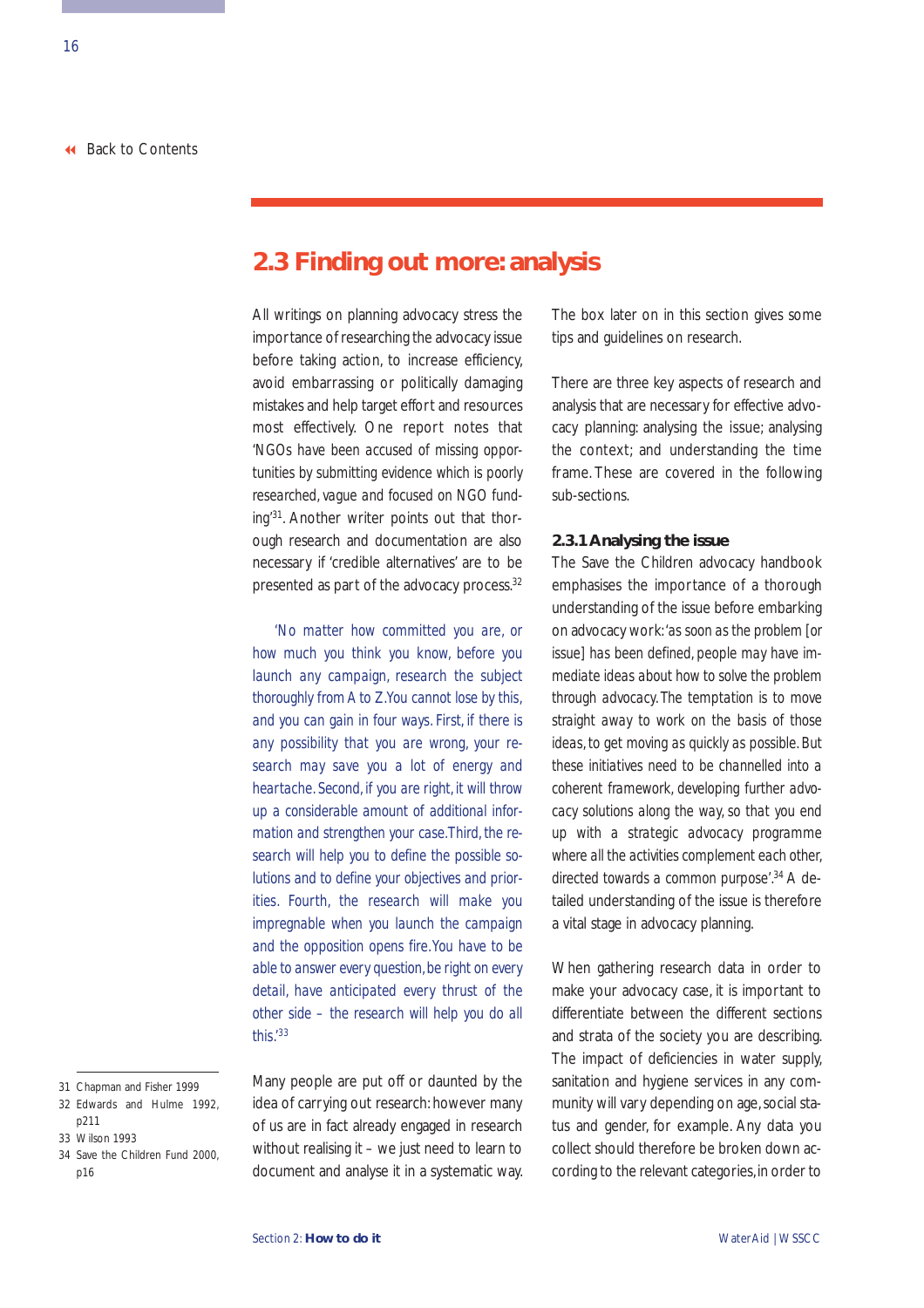present the most accurate picture and to enable you to target you advocacy efforts more specifically towards policies and decisionmaking processes that will have the most impact on the disadvantaged.

The following two boxes give examples of two possible tools that advocacy teams may use when carrying out an initial analysis of the advocacy issue they wish to pursue.These participatory exercises can help the team to understand the complexities of the issue and help to highlight which areas will need to be researched in depth. This in-depth research may then take the form of secondary data collection (e.g. a review of existing literature on the subject) and/or primary data collection (e.g. a field survey).The third box below gives some tips and guidance on carrying out research, particularly in the field.

### **Analysing the issue: the problem analysis framework35**

The Problem Analysis Framework is useful tool for analysing an advocacy issue.When drawn up by the members of an advocacy team, it can help them to share ideas and contribute to a common understanding of the problem and possible ways forward. It can also help teams to identify gaps in their knowledge that may require further research.

- Step 1: break the issue down into component parts or sub-issues, and list them in a table such as the one below.
- Step 2: for each sub-issue, identify the *consequences* of the problem, the *causes*, and the possible *solutions*.

The *causes* of a problem may be economic, social/cultural, technical or political, or a combination of these.

It is particularly important to assess the underlying root causes of a problem or issue. For example, if the selected advocacy issue is access to drinking water supplies in a rural region, an initial analysis of the cause may focus on the insufficient number of boreholes in rural communities. However, a deeper analysis of the causes of the problem should also consider why there are insufficient boreholes in the area: there may be issues of ethnic bias, of politically-motivated funding decisions, of gender bias and so on. Even deeper analysis may reveal structural constraints such as the debt burden on the national economy preventing sufficient spending on rural water supply, and so on.The repeated asking of the question *why?* helps in this process of digging deeper to provide a full analysis of the problem.

The list of potential *solutions* may include changes in policy, practice, implementation of policies, knowledge of laws and policies, attitudes and behaviour – the whole range of change encompassed in the definitions of advocacy given above in Section 1.1.

35 Miller and Covey 1997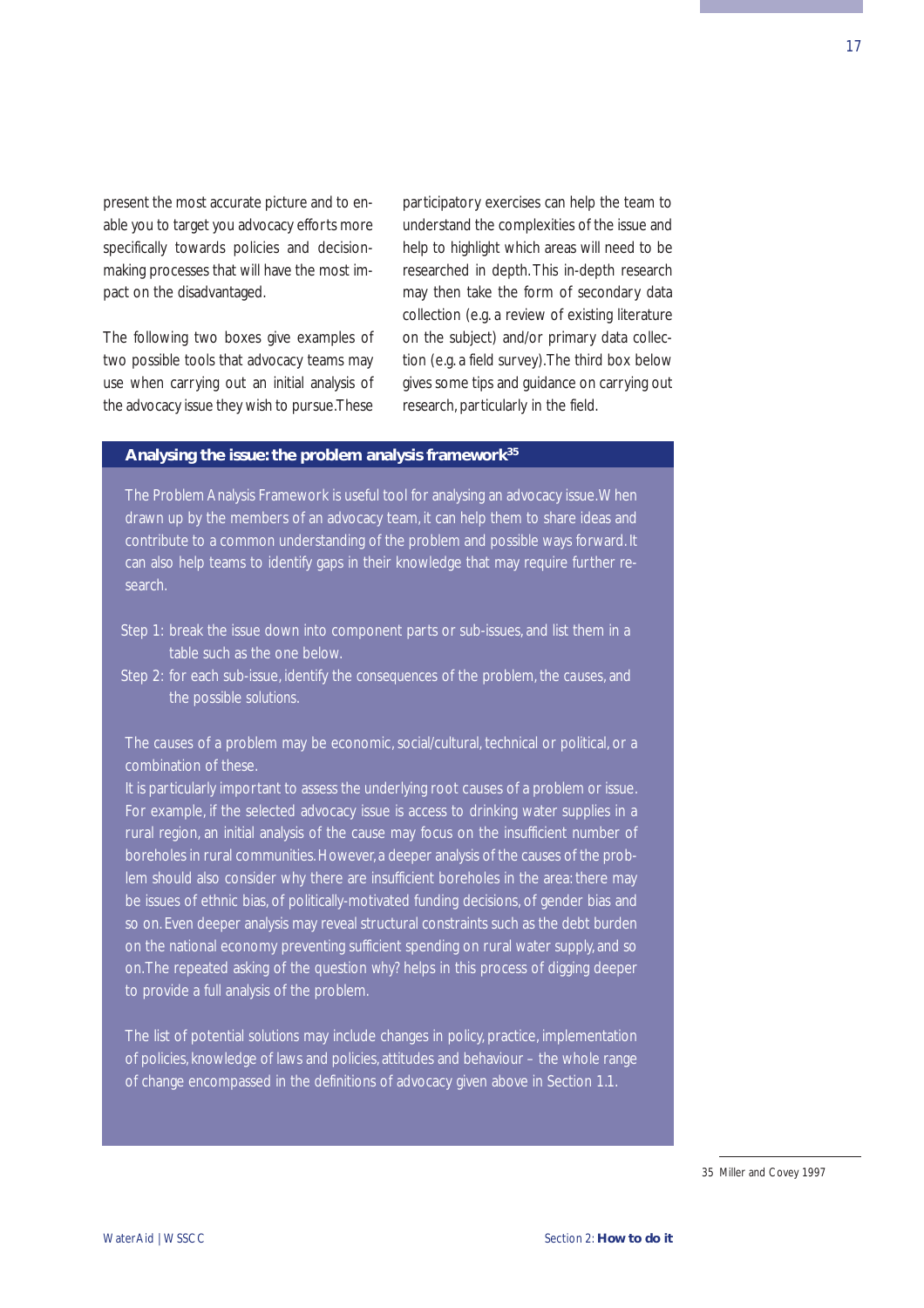| Table 1: Problem analysis framework |                     |        |                  |  |  |
|-------------------------------------|---------------------|--------|------------------|--|--|
| Sub-issues                          | <b>Consequences</b> | Causes | <b>Solutions</b> |  |  |
| Sub-issue 1                         |                     |        |                  |  |  |
| Sub-issue 2                         |                     |        |                  |  |  |
| Sub-issue 3 etc                     |                     |        |                  |  |  |

### **Problem tree**

Another approach to analysing an issue is the problem tree, a participatory visual method frequently used as part of a PRA exercise.Again, this exercise is best carried out by the advocacy planning team together.

- Step 1: write the main problem/concern in the centre of a large sheet of flip chart
- Step 2: using arrows as in a flow chart, add the causes of the main problem onto the chart below the main problem, with arrows leading to the problem
- Step 3: for each of the causes, write the factors that lead to them, again using arrows to show how each one contributes
- Step 4: draw arrows leading upwards from the main problem to the various results/consequences of that problem
- Step 5: for each of these results, add any further consequences
- Step 6: keep adding causes and results, with arrows showing how they contribute, to each set until you can think of no more

This exercise helps participants to visualise the links between the main issue, the resultant problems, and the root causes.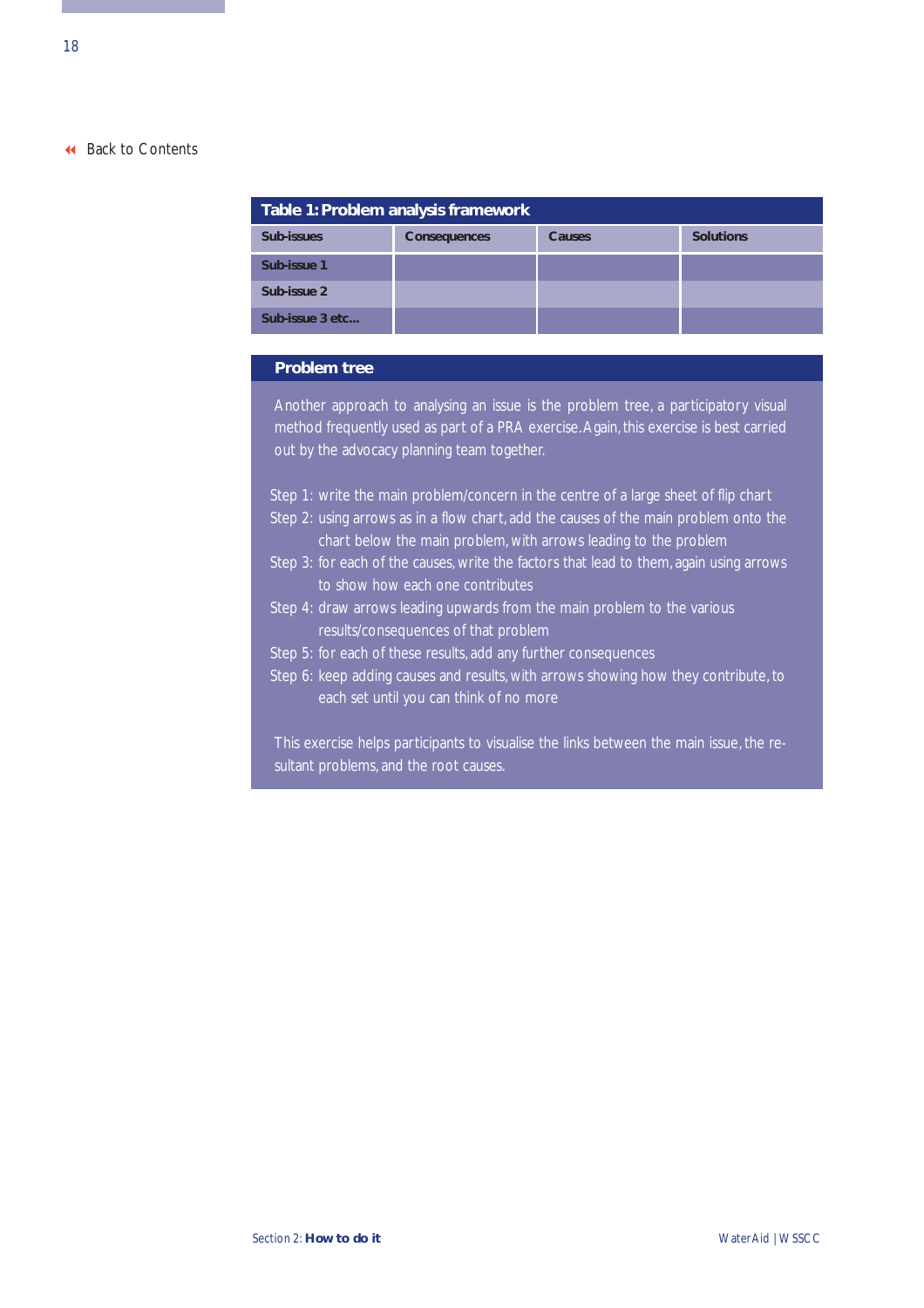### **Research36**

Research can be defined as *the systematic collection, analysis and dissemination of information.*The general characteristics of research, as opposed to other sources of information, are:

- $\triangleright$  it is objective (not biased)
- $\rightarrow$  it is representative of the whole group on whom it is focused (not a single viewpoint)
- $\blacktriangleright$  it is accurate and reliable

The following steps summarise the stages involved in planning a piece of research:

- 1. The first step in planning research is to identify what information you need to know. This can be broken down into topics and sub-topics. Breaking down the information required into parts facilitates planning and helps to distinguish between information which is easily obtained and that which will require more effort.
- 2. The second step is to identify **where** you can find the information for each topic or sub-topic – this can be from a range of sources. In some cases, the information you require will already have been collected by someone else ('secondary information') in research reports, government statistics, project documents etc. In other cases you may have to collect the information yourself from the original source ('primary information'), through a field survey or a series of interviews with key informants.Wherever possible, you should use the information that others have collected, rather than duplicating their work, as long as it is reliable and trustworthy. You may find it useful to draw up a table with the sub-topics in one column, and then add the sources of information available next to each sub-topic in the next column.
- 3. If you need to carry out your own survey, you will need to decide **who** you are going to interview, i.e. to define your sample.The process of sampling means the selection of a group of people who represent those about whom you wish to draw conclusions, and thus involves determining how many people you will include, of what characteristics (men, women, water users, village residents etc), and how you will pick them (a randomly selected sample of a certain percentage of the population; all the residents of a particular suburb; a percentage of project participants etc.).The type of sample you choose will depend on the time available and the type of information you require. In general you need to have as large a sample as possible within the constraints of your time and the resources available, so that you can feel confident that your conclusions are as representative of the wider group

19

<sup>36</sup> See Pratt and Loizos 1992, and Nichols 1991, for further information.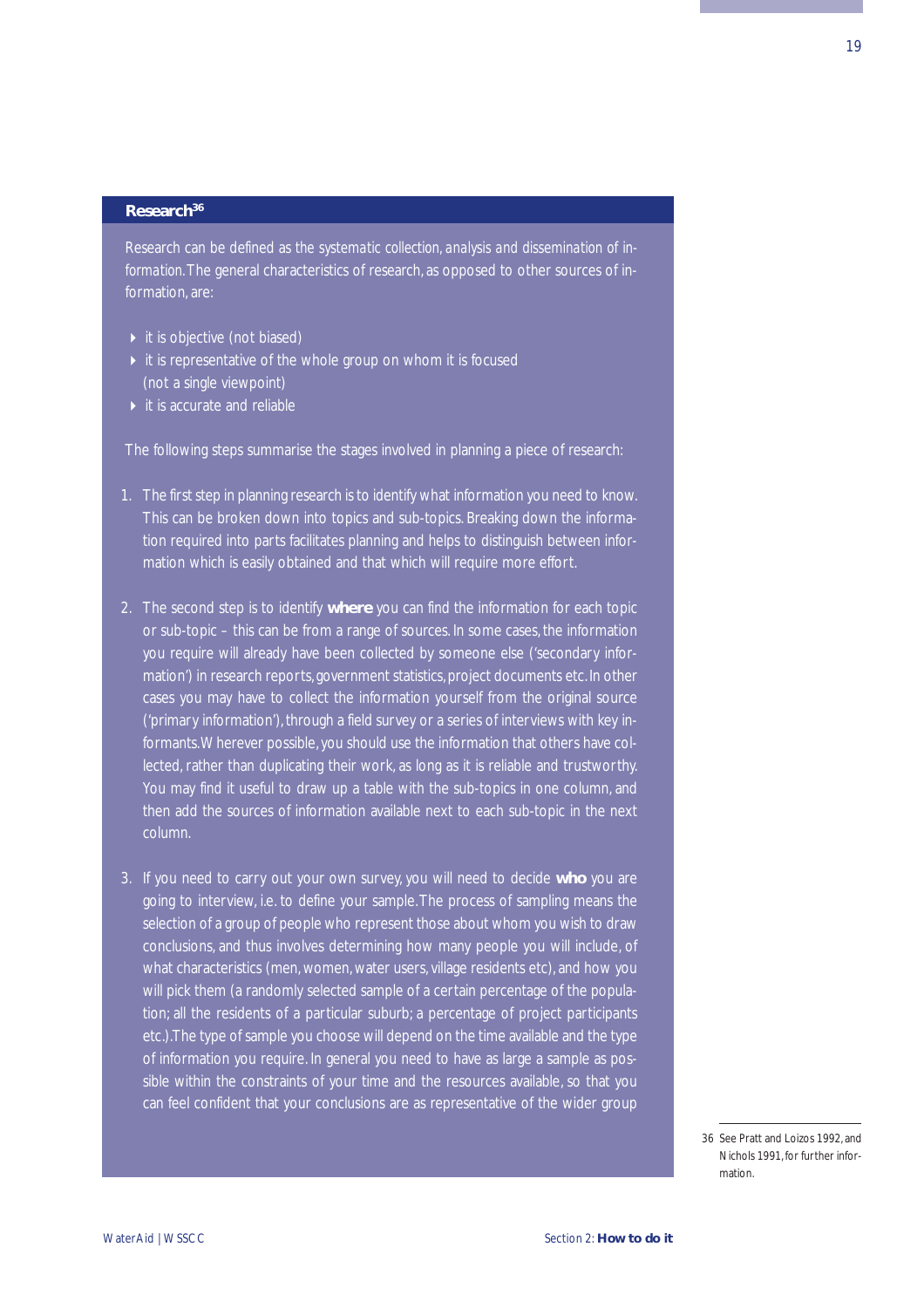as possible. Primary research for advocacy can cover a range of activities: from village-level surveys to establish community priorities or views on a particular issue, to interviews with policy makers or officials to determine policy making processes.

- 4. If you do not have the time or capacity to carry out a survey yourself, you may be able to commission research from others.These may be staff from academic institutions and research institutes, or from other civil society organisations. Even if you are not carrying out the research yourself, you need to be clear about exactly what you need to know and from whom, in order to ensure that the outcome of the research meets your requirements.
- 5. The next step is to determine **how** you will collect the information.Where information already exists, this should have been noted on the table next to the relevant topic. For primary research, you will need to determine which data collection techniques are appropriate for the information you require and the sample from which you are collecting it. Most research uses a combination of methods, including interviews, questionnaire surveys, participant observation, and the group of techniques known as PRA or RRA (Participatory Rural Appraisal/Rapid Rural Appraisal).Whichever methods are used, data collection should always be:
	- consistent (asking the same questions for each part of the sample)
	- questioning (taking nothing at face value, cross-checking responses)
	- flexible (follow up unexpected but relevant information)
	- sensitive (respecting people's culture and privacy)

These principles apply equally to research on decision-making within target policy institutions as to research among village residents.

- 6. The appropriate methods for collecting each part of the required information can be added to the table, together with a timetable and allocated roles, to form a research plan (see Table 2 below)
- 7. When the data has been collected, it should be collated, i.e. brought together, in a systematic way. All the information on a particular sub-topic,from whatever source, should be put together, summarised and conclusions drawn. It is generally most useful to write up the findings of your research into a report (even if this is only an internal document used for planning) so that colleagues and others can access the information.The process of writing up the results also helps you to focus your analysis and draw conclusions. Any write-up of your research should include a short methodology section, in which you explain how you obtained the information, the size of your sample and how it was selected etc.This enables anyone reading the report to verify how representative your conclusions are.

 Link to Section 4.5 [Further reading](#page-152-0) on p. 147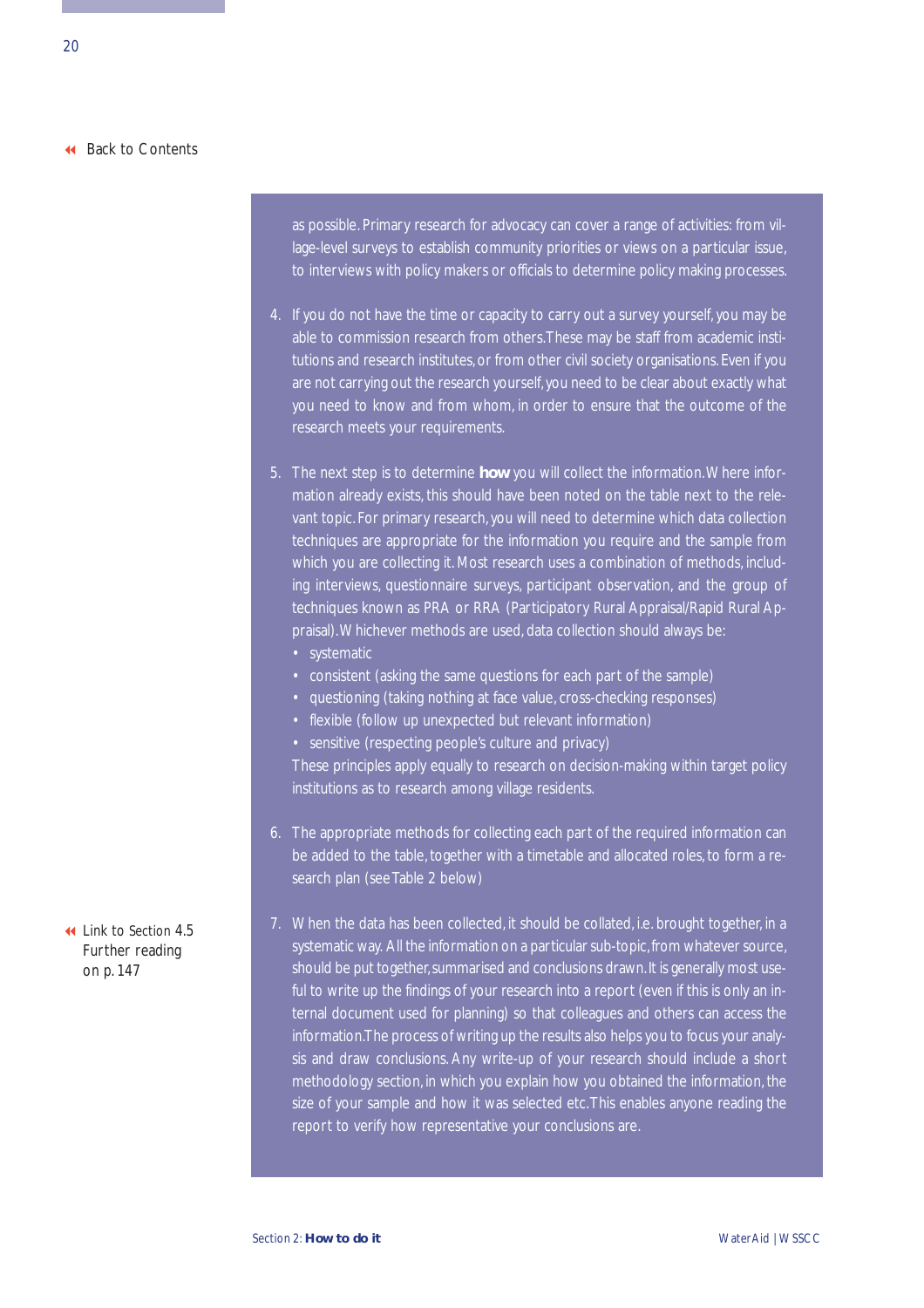| Table 2: Sample research plan |                |                           |                           |                                                   |                            |  |
|-------------------------------|----------------|---------------------------|---------------------------|---------------------------------------------------|----------------------------|--|
| <b>Topic</b>                  | Sub-topic      | Sources of<br>information | Method for<br>information | <b>Timetable for</b><br>information<br>collection | <b>Responsi-</b><br>bility |  |
|                               | 1a             |                           |                           |                                                   |                            |  |
|                               | 1b             |                           |                           |                                                   |                            |  |
| $\mathfrak z$                 | 2a             |                           |                           |                                                   |                            |  |
|                               | 2 <sub>b</sub> |                           |                           |                                                   |                            |  |
|                               | 2c             |                           |                           |                                                   |                            |  |

Your research findings and conclusions will benefit enormously from some form of peer review – this can take several forms:

- ask experts in their particular field to read and review your draft reports;
- form a research group to share plans, experiences, techniques and findings;
- identify a research 'mentor', possibly from an academic institution,who can guide you on methodology and comment on your findings.

This process will increase the quality of your research and help you to avoid mistakes or omissions that could weaken your advocacy position.It is important to build sufficient time into your advocacy plan to allow for peer review of your research.

The process of carrying out research for advocacy should contribute to the overall advocacy objectives, rather than being seen as an isolated output. In particular, targets, influentials and/or allies may be involved in the planning of the research, or at least be informed or consulted about it, so that they can contribute to the direction of the research and will be interested in the findings.If it is not possible to involve them in the planning and

design, they could contribute through a steering group to oversee the direction and implementation of the research.

The search for solutions, or alternatives, is an important one in advocacy planning. Civil society organisations are often criticised for campaigning against a certain policy or practice without presenting any realistic alternative. In such cases, the advocacy initiative is not only ineffective in achieving policy change, but also can damage the credibility of NGO advocacy work in general in the eyes of advocacy targets such as governments and major funding institutions.As Edwards points out, wherever possible civil society organisations need to present 'well-developed alternatives which will guarantee rising living standards without the social and environmental costs imposed by current systems'.37These alternatives need to encompass the results of research and experience from a number of sources. It is not enough for an organisation simply to present examples of its own 'good practice': supporting information and analysis needs to be available that demonstrates the viability of this good practice being scaled up or more widely applicable. Research, peer reviews and discussions with advocacy targets themselves can all contribute to this process.

<sup>37</sup> Edwards and Hulme 1992, p22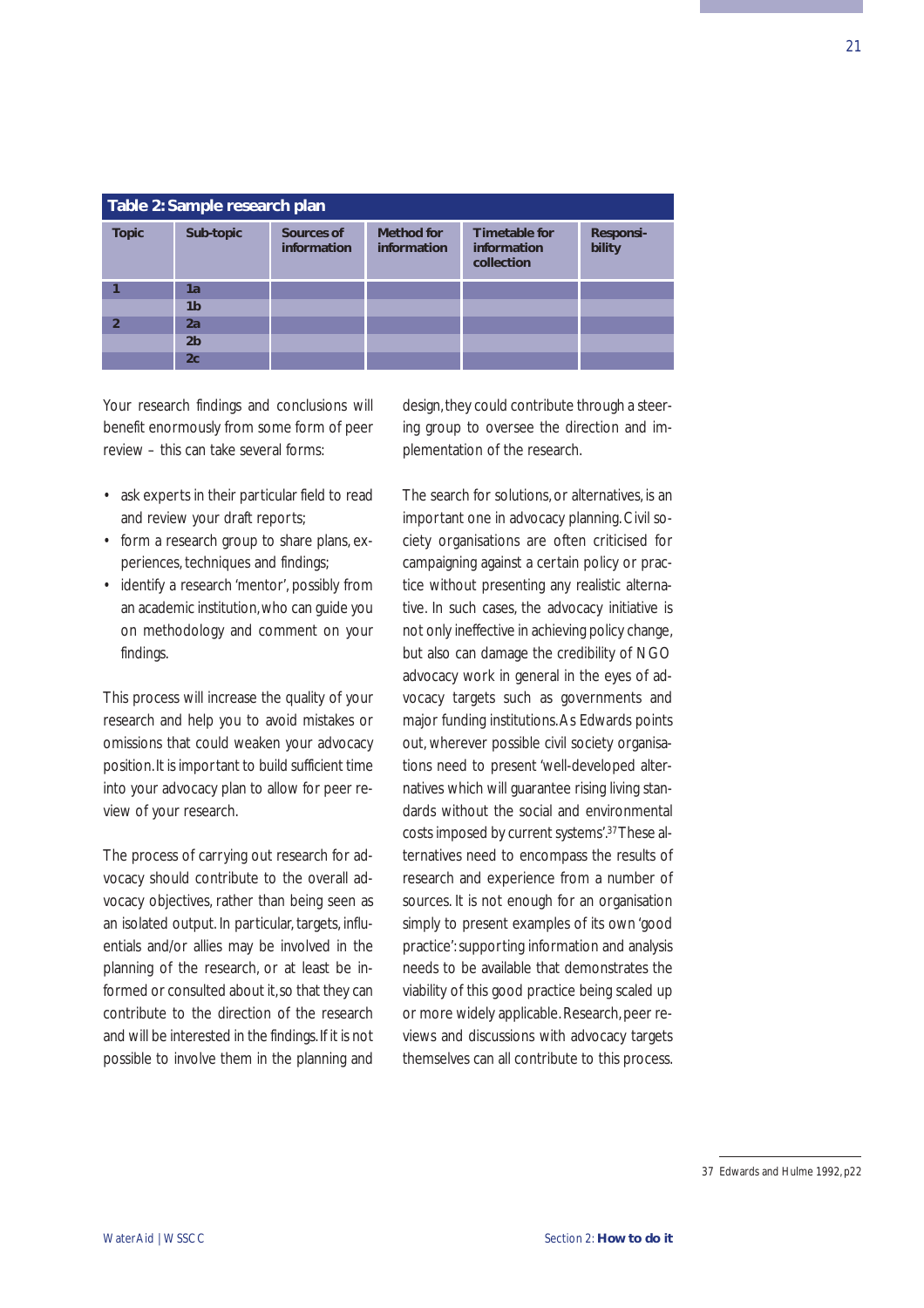### **Research findings as a campaign tool**

The National Coalition against Privatisation of Water in Ghana organised an International Fact Finding Mission in early 2002 as part of their campaign against the government's plans for water sector reform.The Mission was carried out by 12 experts from around the world, who met with a range of stakeholders including government, international finance institutions, civil society organisations and local communities, in order to consider the potential impact of the government's proposed private sector participation plans for the water sector.

The report of the Mission, launched in Accra in August 2002 and subsequently in regional capitals throughout the country, concludes that 'the current Private Sector Participation proposal is not the optimal option for ensuring expanded access to clean and affordable water for the people of Ghana'. It makes the following points:

- Increased cost recovery will reduce access by low-income consumers;
- $\triangleright$  The separation of water and sanitation services reduces opportunities to address public health problems;
- There is no plan for ensuring access to low-income consumers;
- ▶ There is no attempt... to address the excessive prices borne by those dependent on tanker trucks;
- There is no provision for independent evaluators to establish performance baselines;
- $\blacktriangleright$  There are no performance targets related to poverty or public health indicators<sup>38</sup>

### **Using data to make the case**

As part of an international campaign to eradicate guinea worm, national initiatives were undertaken in Ghana and Nigeria. Guinea worm affects around 10 million people across the world, is a major cause of disability and the third biggest cause of tetanus. Before the international campaign it was largely under-reported and neglected, with barely one case in 20 known.

The campaign focused on getting key messages about contamination and prevention out to communities at village level, but in order to do this, commitment of time and resources was needed at national and global level.The groundwork for the success of the campaign was a village by village search for cases, which in 1989 identified more than 800,000 cases in Ghana and Nigeria, and highlighted areas of concentration.This data was fundamental in making the case to governments and other national bodies to elicit support and financial commitment to the public awareness campaign, as well as for targeting efforts to eradicate the disease.<sup>39</sup>

38 www.southernlinks.org

39 Gorre-Dale, Eirah et al 1994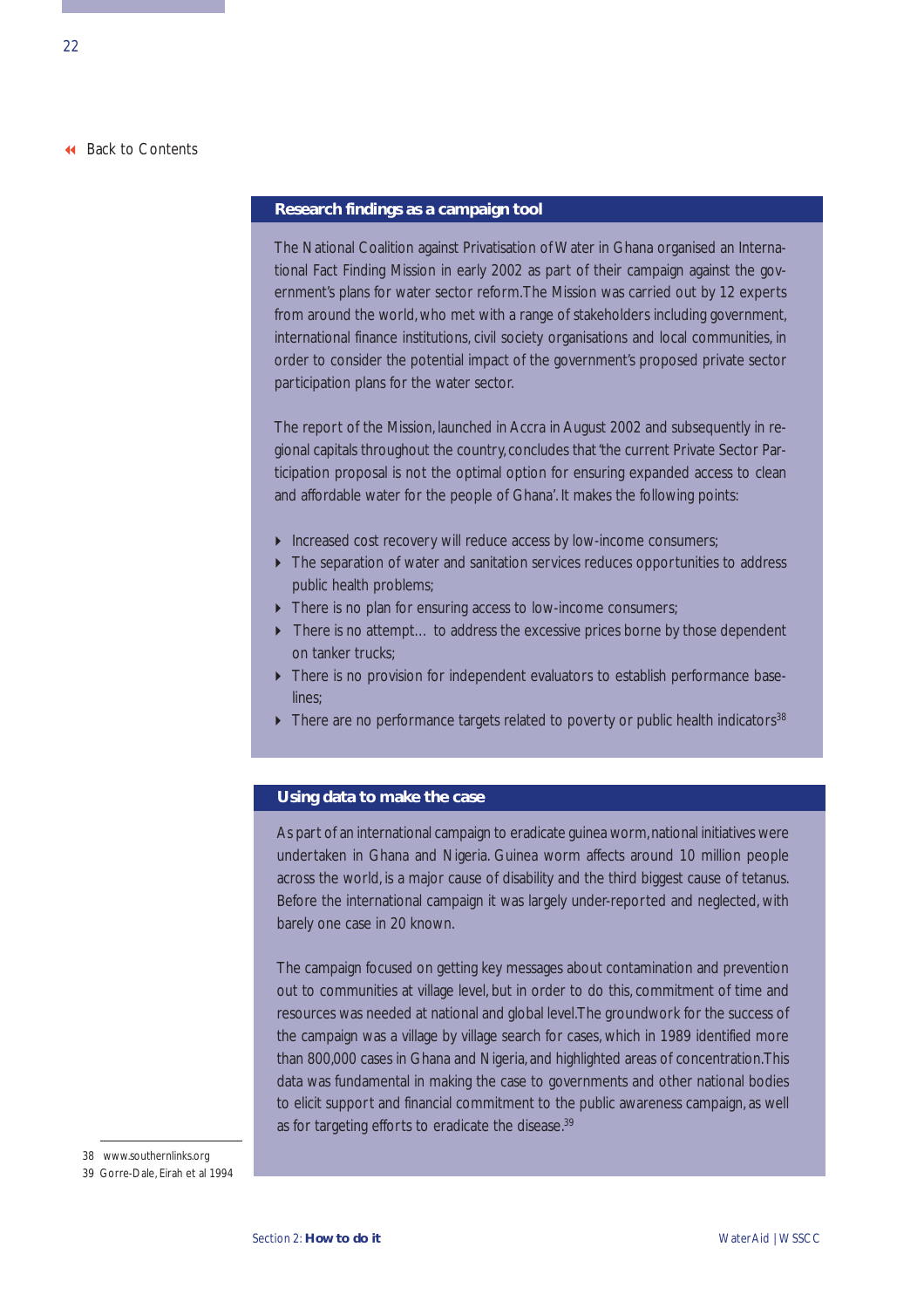### **Presenting credible alternatives**

Research has played an important role in achieving advocacy success in Karachi,where WaterAid has been funding the Orangi Pilot Project (OPP) for a number of years. Students have documented existing self-built sewerage facilities in low income areas in Karachi, to enable OPP to advocate to the Karachi authorities a realistic plan for extending low-cost sewerage to poor communities across the city.Arif Hasan,WaterAid's Representative in Pakistan, wrote in his 1999 Annual Report:

'The documentation provided by the students has been the basis on which the OPP has questioned government sewerage and drainage plans for the city of Karachi and has presented various alternatives which are cost effective and doable without foreign loans. As a result, four nallas (open drains) are being turned into box culverts, affecting the lives of about two million people.This documentation has meant that the OPP has also been able to propose alternatives to the ADB funded proposal for the Korangi Waste Water Management Project.

'Owing to the OPP proposal, the ADB funded proposal has been cancelled by the Governor of Sindh thus saving the Sindh government from a further loan of US\$ 70 million US dollars and reducing the project price from US\$ 95 million to about US\$ 25 million.An important role in this decision-making has been played by the OPP publication *Proposal for a sewage disposal system for Karachi.* In addition, the OPP is also producing two volumes of the OPP Survey of Karachi's Katchi Abadis in Urdu and English.This publication will have a major impact on policy issues related to water and sanitation in Karachi and will lead to the development of more rational, cost-effective and pro-poor programmes.

'Support for the OPP students' programme and publications is already influencing the lives of over 2.5 million Karachiites.With more research, documentation, planning, and policy alternatives, this number will increase substantially.<sup>40</sup>

40 Trace 1999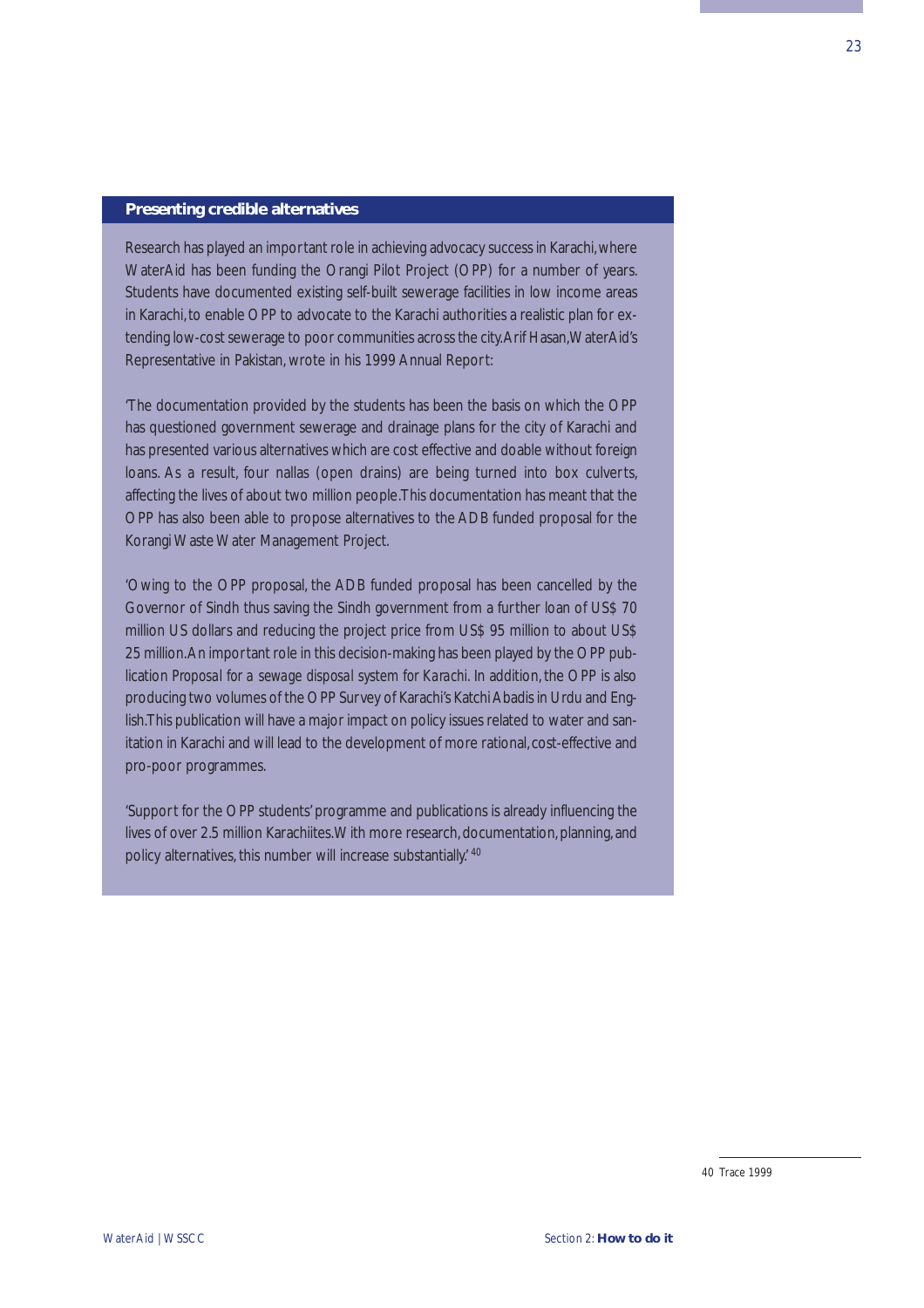### **Research as a basis for advocacy planning**

WaterAid country programmes have been involved in specific action research as a basis for their advocacy work. For example, in Uganda the HIPC initiative resulted in increased funds being allocated to the water and sanitation sector (the result of lobbying and representation by civil society and government).The government has contracted private sector organisations as a way of spending these funds and reaching the proposed coverage levels.WaterAid Uganda then initiated an action research project to consider the involvement of the private sector in the water and sanitation sector in Uganda and used the results to contribute to the major sector review process, which included government, donors and a small number of NGO representatives, including WaterAid.

WaterAid has also been involved in wider research, such as the PRSP scoping studies. These studies, carried out in selected countries, have documented the Poverty Reduction Strategy Process in each country, in particular the role that water and sanitation plays in the strategies and the involvement of civil society in contributing to the Strategies' priorities. These studies have highlighted areas which the country programme teams can then focus on through more detailed research and advocacy activities: for example,WaterAid Zambia is currently focusing its action research for advocacy on financing in the water and sanitation sector as a result of the scoping study findings.The findings of the scoping studies will also be used as a basis for monitoring the implementation of the PRSPs and in particular for contributing to the scheduled review processes.41

<sup>41</sup> Belinda Calaguas, pers. com.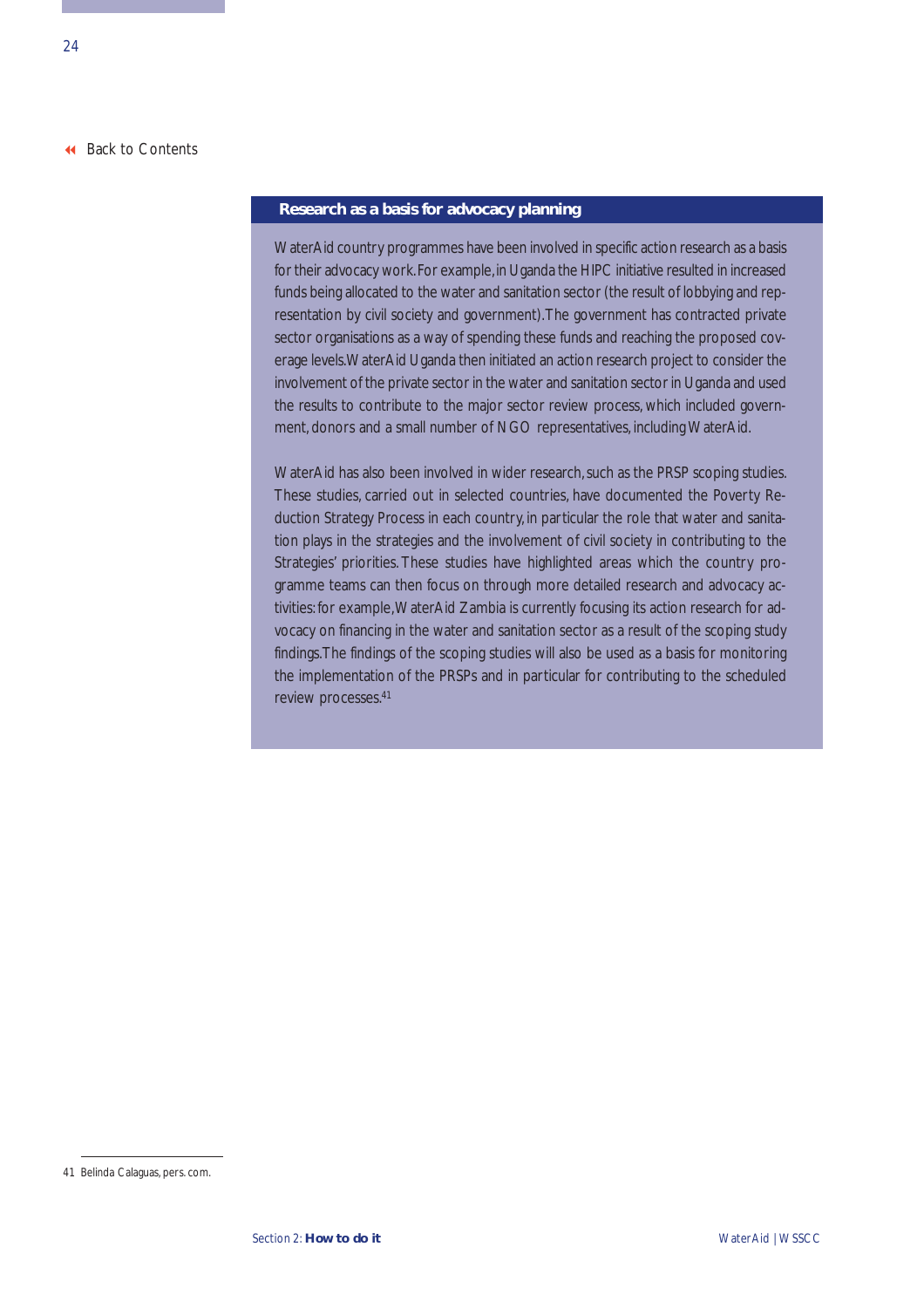### **Principles of research for advocacy: an example**

At the Global Advocacy Meeting attended by WaterAid staff representatives from around the world, held in the UK in early 2002, the following principles for advocacy research were agreed:

- "One component of any WaterAid research is an analysis of the policy context both locally, nationally and if relevant, regionally and/or internationally.This would also include mapping the decision makers and implementers on the issue in question, or what others call stakeholder analysis.
- Research includes a gender analysis, with disaggregated data, to enable a gender sensitive advocacy message to be developed.
- ▶ WaterAid considers how research can be used to develop rooted advocacy, e.g. by carrying out the research with communities in terms of planning, getting their input on issues, validating the findings and exploring with community leaders/members how the findings could be used to develop their advocacy.
- We will always endeavour to have external peer reviews of our research in addition to internal peer reviews, e.g., through the formation of Review/Reference Groups for each research activity.This will help to ensure the quality of our research undertakings.
- We will endeavour to send a copy of the draft research report to decision makers and implementers (our advocacy targets) to get their comments and feedback. This would enable (a) the people we want to address with our research actually read the research and (b) we open a dialogue on the research findings with our advocacy targets.
- If we find that policy makers and implementers are not listening or responding to us, then we will try to find organisations and individuals who they listen to and explore the possibilities of building an alliance with them in order to reach our targets."42

<sup>42</sup> Burns and Calaguas 2002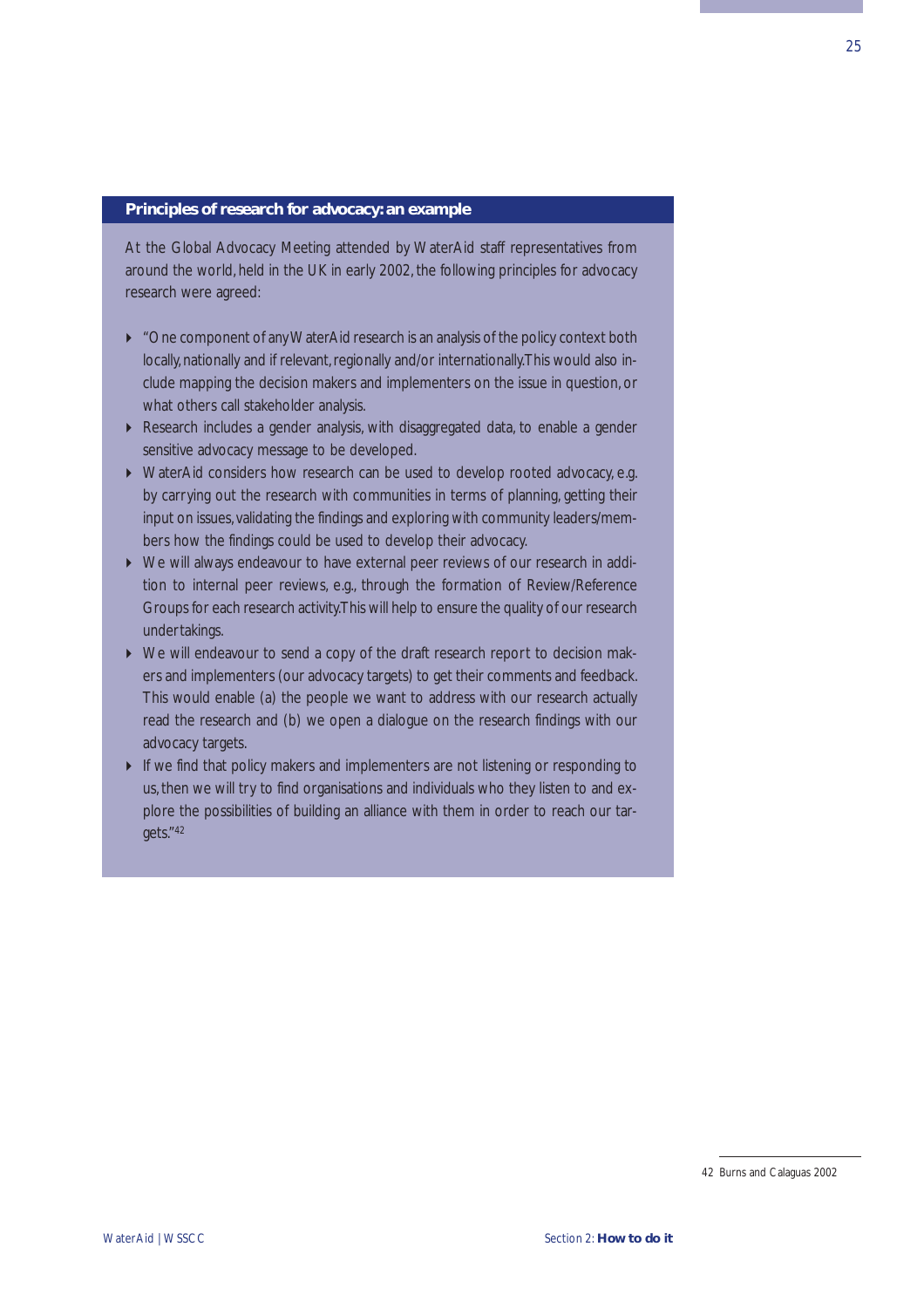### <span id="page-31-0"></span>**2.3.2 Analysing the context: politics and power**

In order to advocate effectively for change, civil society organisations need to understand how change takes place in the arena in which they are working.An understanding of power relationships is therefore fundamental to achieving policy change. Power relationships operate at all levels, from international to national to local and grassroots.

### **Tool for analysing power relationships43**

This exercise helps participants to analyse the power relationships at a range of levels from the local to the national. It helps those involved in advocacy to understand the significance of power (and thus of politics) in all aspects of society.This analysis then forms an important foundation for their advocacy strategy and informs the planning and implementation of their advocacy work.

- Part 1: Using the table below, participants are asked to tick whether each relationship is equal; unequal but free competition; unequal – not expected to be equal but can improve; or unequal and unjust.
- Part 2: Using the same 18 relationships from the table, participants are then asked to score each relationship from 1 to 10, according to how 'powerful' they feel their organisation is to change that power relationship.
- Part 3: The results are then analysed by the group of participants.This analysis may include highlighting relationships which stand out as unequal and examining the causes; considering which relationships have an impact on the organisation's activities; and understanding where the organisation's strengths may lie. Linkages can be made between relationships that are considered unequal and unjust, which also have a high score in the second exercise; these may form potential areas for the organisation's effort in the future. Even if an organisation is powerless in a key area, the understanding of that powerlessness is an important feature of the organisation's planning, to ensure that plans are based on a realistic assessment of the situation.

<sup>43</sup> NCAS/Christian Aid 1999.This exercise was designed by Joseanthony Joseph of NCAS.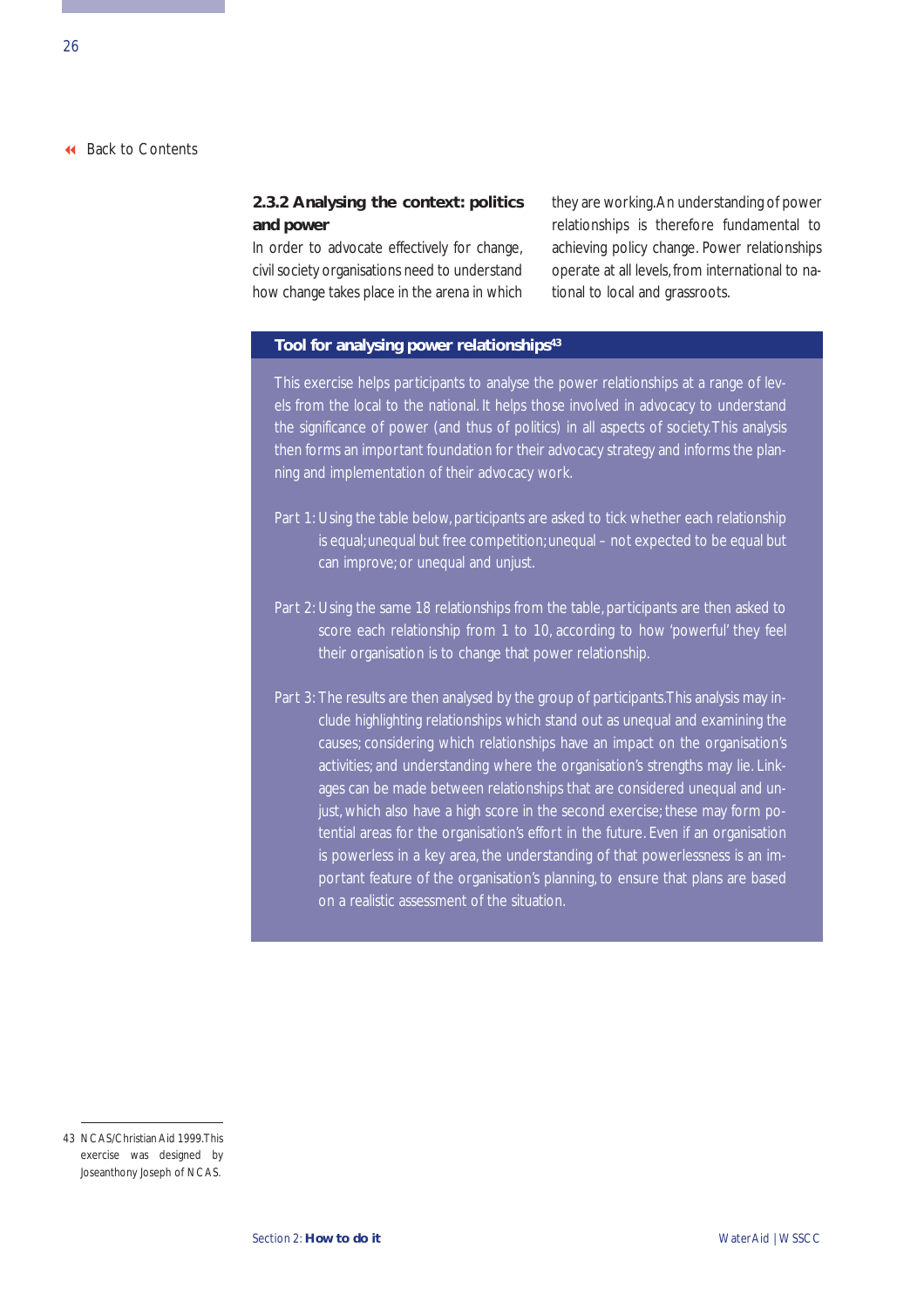| Table 3: Analysing power relationships exercise         |       |                                     |                                                            |                                 |  |
|---------------------------------------------------------|-------|-------------------------------------|------------------------------------------------------------|---------------------------------|--|
|                                                         | Equal | Unequal, but<br>free<br>competition | Unequal, not expect-<br>ed to be equal, but<br>can improve | <b>Unequal</b><br>and<br>unjust |  |
| Family                                                  |       |                                     |                                                            |                                 |  |
| 1. Husband-wife                                         |       |                                     |                                                            |                                 |  |
| 2. Parent-child                                         |       |                                     |                                                            |                                 |  |
| 3. Male-female                                          |       |                                     |                                                            |                                 |  |
| <b>Community</b>                                        |       |                                     |                                                            |                                 |  |
| 4. Urban-rural                                          |       |                                     |                                                            |                                 |  |
| 5. Educated-illiterate                                  |       |                                     |                                                            |                                 |  |
| 6.Race/ethnic/caste/tribal/<br>language groups          |       |                                     |                                                            |                                 |  |
| 7. Clerics-non clerics                                  |       |                                     |                                                            |                                 |  |
| 8. Civil society organisation-<br>groups they work with |       |                                     |                                                            |                                 |  |
| 9. Funding agency-partner<br>group                      |       |                                     |                                                            |                                 |  |
| 10. Male-female                                         |       |                                     |                                                            |                                 |  |
| <b>Market</b>                                           |       |                                     |                                                            |                                 |  |
| 11. Transnational corporations-<br>consumer             |       |                                     |                                                            |                                 |  |
| 12. Large local company-<br>consumer                    |       |                                     |                                                            |                                 |  |
| 13. Small neighbourhood store-<br>consumer              |       |                                     |                                                            |                                 |  |
| 14. Mass media-consumer                                 |       |                                     |                                                            |                                 |  |
| <b>State</b>                                            |       |                                     |                                                            |                                 |  |
| 15. 'Govt'. in power-citizen                            |       |                                     |                                                            |                                 |  |
| 16. Bureaucrat-citizen                                  |       |                                     |                                                            |                                 |  |
| 17. Judiciary-citizen                                   |       |                                     |                                                            |                                 |  |
| 18. Enforcement authorities-<br>citizen                 |       |                                     |                                                            |                                 |  |

A similar exercise can be carried out to examine the specific relationships relevant to proposed advocacy work – for example the relationship between the relevant government department, the private contractors and the local community, in the context of local government's contracting out water supply services to private or NGO contractors.

Many policy issues on which civil society organisations wish to advocate have political ramifications and in some cases the stumbling block to policy change in a particular sector is far more political than technical. For example,flood management for the Sudanese Nile is increasingly difficult for the Sudanese government because the Ethiopian government regards hydrological data relating to the Nile as it runs through Ethiopia as a security issue and refuses to release it. In this way, political considerations prevent a 'technical' policy solution being sought<sup>44</sup>. Similarly, civil society organisations working for policy change in the water and sanitation sector in Southern countries may well find that the obstacles to policy change lie not with the Ministry of Water but with the Ministry of Finance and centre on the distribution of funds through the national budget, rather than on the technical and sectoral issues on which they have been lobbying. If we are to tackle the root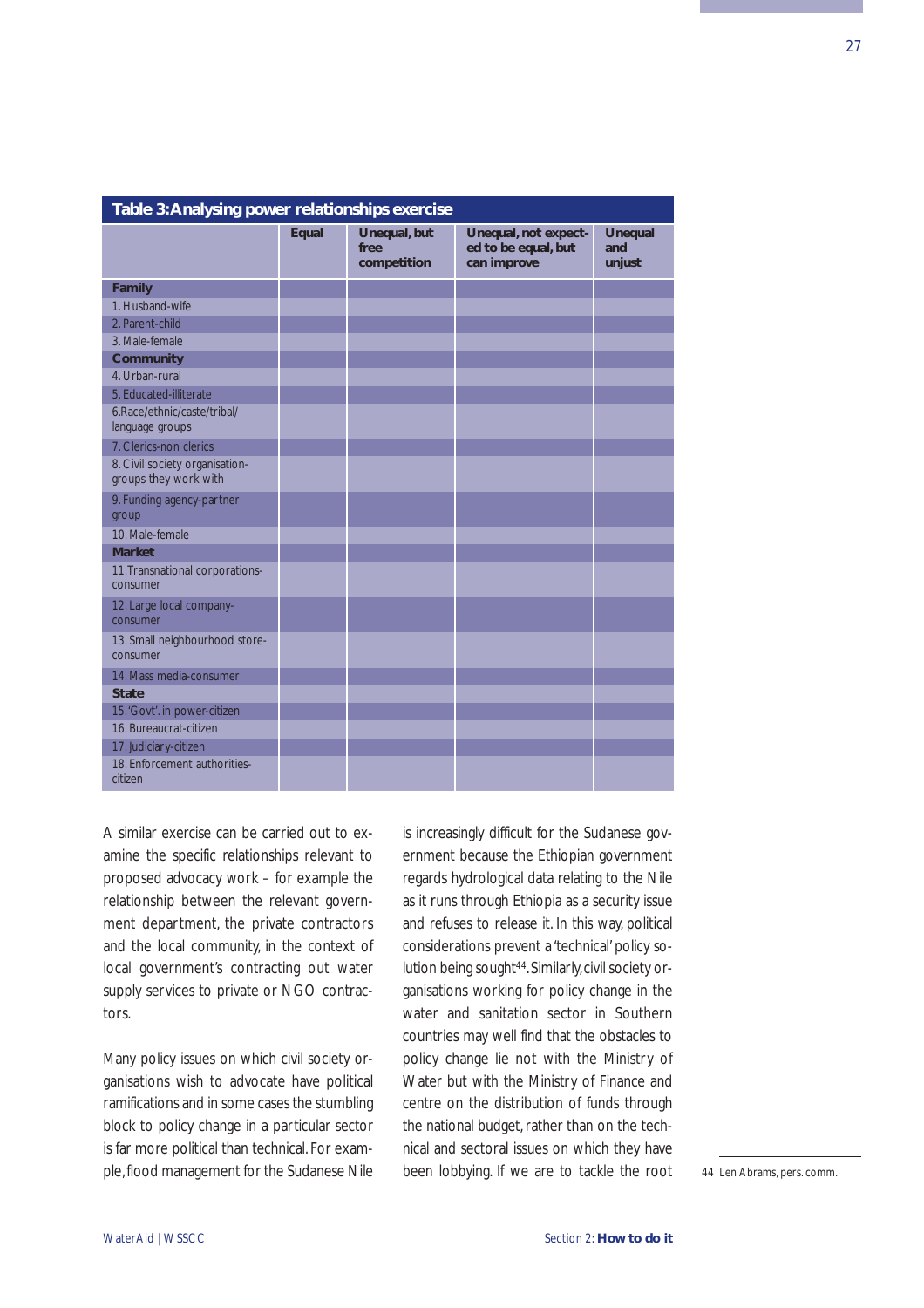causes why many millions of people lack of access to adequate water supply and sanitation, we need to understand the political and economic context in which sectoral policies are drawn up and the power relationships which affect them.

Building on this general understanding, civil society organisations involved in a specific advocacy initiative need to analyse *where* and *how* the decision-making process takes place for their selected advocacy issue.This point is reinforced in the SCF advocacy handbook: *'if you want to bring about change you need to understand how change happens.This will vary considerably depending on your local context. For example, there is no point directing your advocacy work at local government if decisions are made nationally. In many cases, there are official decision makers and processes by*

*which decisions are made. However, you may discover that the most important steps in decision making happen informally, or that they are obscured or hidden. It is important that you identify what happens in reality, rather than what happens in theory… Does formal, legal change necessarily lead to real change on the ground? Who can translate decisions into action?'45* In order to achieve change therefore, we need to research and understand which decision-making processes are relevant to the issue on which we are working.

An important aspect of this research is gaining an understanding of the various stages of the decision-making process at which policy influence can be gained and where the best opportunities lie. Abrams<sup>46</sup> describes this process thus:



 Link to Section 2.3.3 Understanding the [time-frame on p. 30](#page-35-0)

48 ibid.

The advocacy planning process should involve analysis of these stages to enable the most appropriate interventions. Civil society organisations are reportedly often 'late' and tend to intervene in the later stages of the process, largely due to inadequate forward planning, which can limit the effectiveness of their intervention<sup>47</sup>

Civil society organisations have found that it is easier to bring about change on some issues than others, often depending on the importance of the issue to governments and other advocacy targets. Some term those issues easy to change 'low' policies and those difficult to change 'high' policies, reflecting their significance for government.48 It may

<sup>45</sup> Save the Children Fund 2000

<sup>46</sup> Abrams 2000

<sup>47</sup> Chapman and Fisher 1999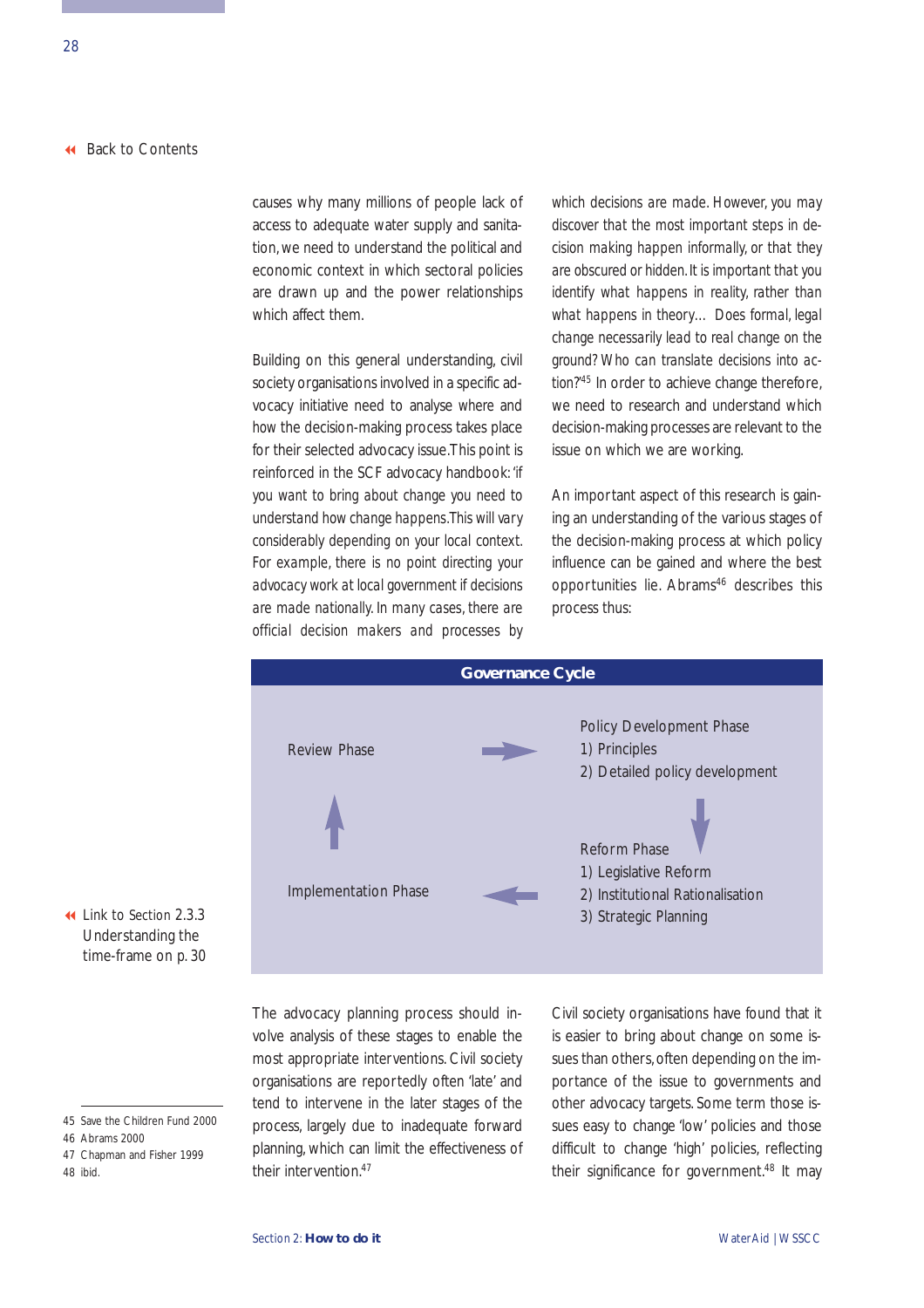well be therefore that governments and other advocacy targets will let themselves be influenced on 'low' policy issues, giving civil society organisations the impression that they can make a difference in the policy arena, whilst remaining immovable on the 'high' policy issues which are the government's top priority areas and on which they will not be influenced. Sometimes, involvement in debate

on these 'low'issues may allow civil society organisations a 'seat at the table', from which they can work towards influence on the 'higher' policies. In all this, an understanding of the power relationships can help civil society organisations to determine what exactly their strategy is, so that they are not blindly or naively co-opted by their advocacy targets.

### **Compromised principles or tactical manoeuvres?**

WaterAid in Zambia has been involved in recent years in the provision of the 'software' of borehole construction in certain districts to accompany the 'hardware' provided by the Japanese-funded JICA Rural Water Supply Programme. Partly as a result of WaterAid's positive work in this area, JICA now appears to accept that communities can be involved in project implementation given appropriate support and acknowledges the role of NGOs in providing this support.WaterAid has been asked to contribute to the planning of the next phase of the programme, which will include both hard and software.

WaterAid is keen to influence JICA on two key issues: a) technology choice and the inappropriateness of boreholes as the only technical option; and b) including hygiene and sanitation as part of an integrated package, rather than concentrating solely on water source provision. At present JICA intends to go ahead with borehole promotion and will not take an integrated approach to water and sanitation through their programme. However, WaterAid Zambia has decided to continue to input into the programme and will probably become involved in the software aspects in future, in the hope that working together with JICA will enable them to exert more influence over the programme and future policy than if they refuse to collaborate.<sup>49</sup>

In some cases, it is the *implementation* of a particular policy that is causing the problem, rather than the policy itself. In such cases, research should focus on the constraints to implementation. For example, government policy may dictate that there should be a certain level of sanitation services per head of population throughout the country, but corrupt local councillors in particular areas may have prevented the implementation of this policy. In this instance, advocacy effort aimed at national level policy makers would be misplaced, as it ignores the root causes of the problem on the ground, and lobbying for a more open and accountable local council may be more effective.

A key feature of this analysis is the understanding of who makes the decisions, as well as how they are made.This is explored further under Section 2.5: Identifying targets.

 Link to Section 2.5 [Identifying targets](#page-41-0) on p. 36

49 Nick Burn pers com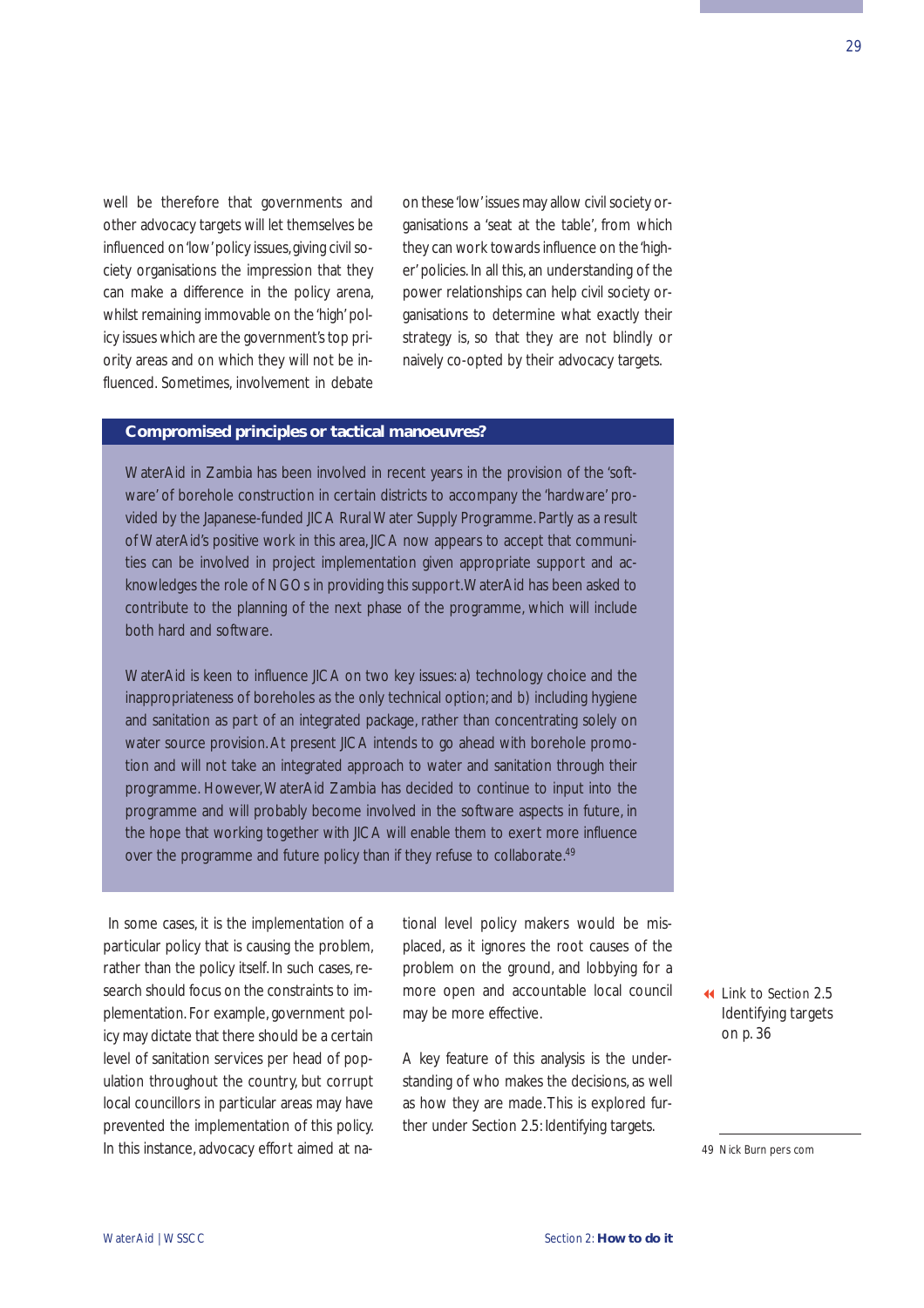### <span id="page-35-0"></span>**2.3.3 Understanding the time-frame**

The importance of timeliness for effective advocacy work cannot be overemphasised. As mentioned above, there is a tendency for civil society organisations to react to issues only after they reach the agenda of their advocacy targets, which in some cases is too late to affect the outcome of the debate. Careful analysis of current directions in policy can allow civil society organisations to anticipate – and in some cases even create – trends and thus be ready to intervene in the earlier stages of policy debate if necessary.

The research and analysis phase of advocacy planning should therefore include a component of assessing the time-frame surrounding the selected issue.There are often key events or opportunities – for example international conferences,elections,consultation deadlines, parliamentary timetables, meetings, submission deadlines – around which the advocacy plan can be built. Failure to take these key events and opportunities into account in advocacy planning can considerably lessen the impact of the work.

### **Using a time-line for advocacy planning**

Constructing a time-line can help advocacy teams to chart the key events which will affect their proposed work and to time inputs for maximum effect.

- 'Step 1: Tape together three flip-chart sheets end-to-end and draw a horizontal line across them.This represents the time scale of your advocacy project. At the right hand end, write the anticipated end date of your advocacy project, and draw a simple illustration of how the world will be when your advocacy has succeeded.
- Step 2: As a group, discuss the social or political events that are likely to impact on your project through its lifetime. Mark these in sequence on your drawing, adding the expected dates if known.This gives a simple picture of the external environment in which your advocacy will unfold.
- Step 3: Now brainstorm possible activities within your advocacy project. As people think of activity ideas, discuss them in the group briefly to prompt more ideas, but each individual should also write them on Post-it notes or pieces of paper or card that can be stuck on the picture. All ideas should be included at this stage – even those that seem unrealistic may inspire great alternatives.
- Step 4: When there is a good range of possible activities, group members stick them on to the line, discussing the appropriate sequence and how they would tie in with outside events. Discuss which activities should be priorities, i.e. which ones contribute best to the overall goals, are most realistic, affordable and fit

The chosen activities and their sequencing them become the time-line for your advocacy project.'50

<sup>50</sup> Save the Children Fund 2000, p41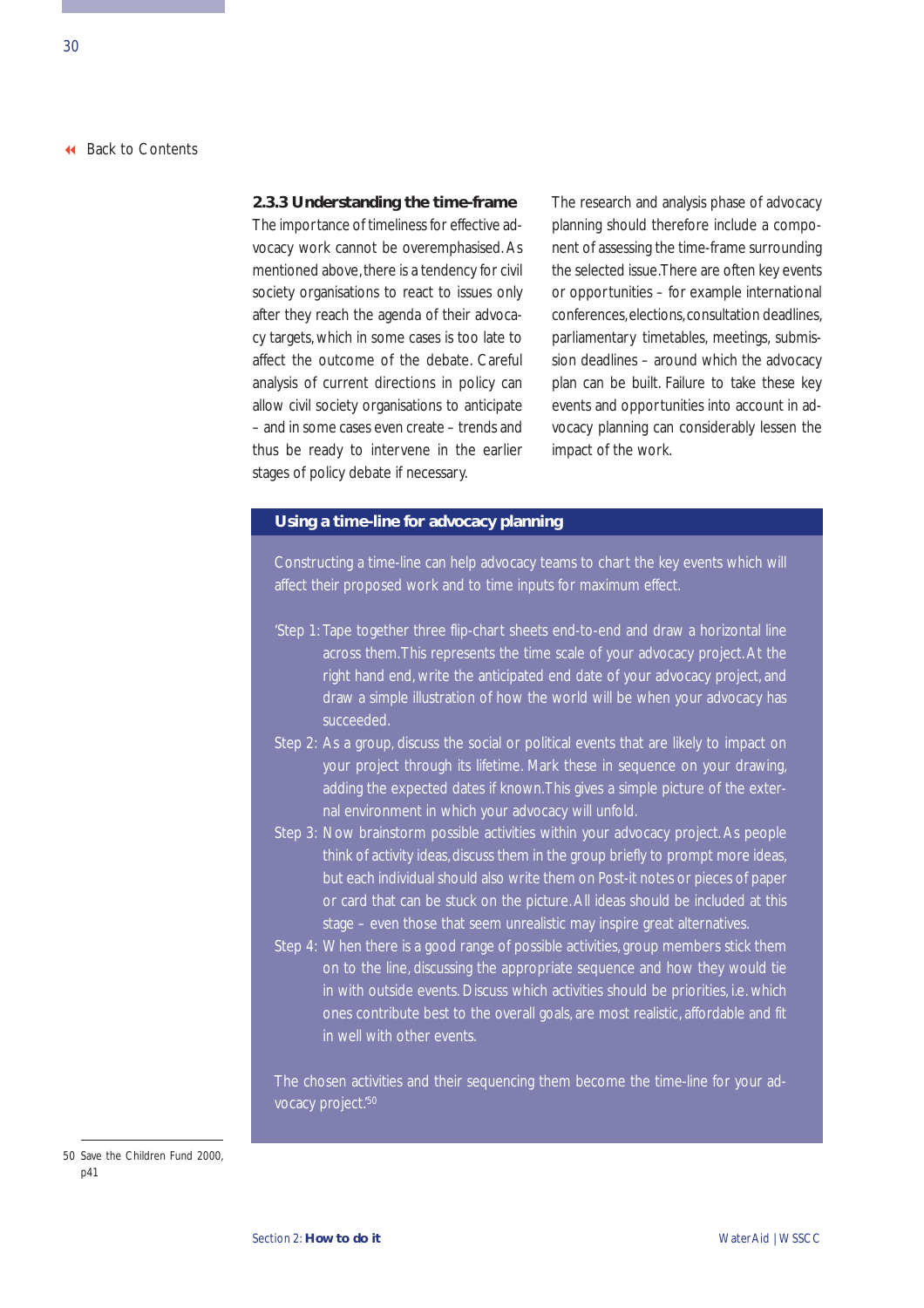## **Understanding the time-frame of World Bank projects**<sup>51</sup>

Information on World Bank projects is produced at different stages in the preparation of a project.Table 4 below presents an illustration of the stages in the project cycle. The Bank and governments of borrowing countries share responsibilities over the project cycle. Co-financing agencies, bilateral agencies, civil society organisations, and other parties may also participate in the preparation of a project and in its implementation.

Before being made public, the documentation on a project is reviewed by the government of the borrowing country for sensitive material. Drafts of documents are not generally distributed: only the final documents are available to the public.

51 This information is taken from an internal WaterAid memorandum by Belinda Calaguas and Esther Monier-Illouz on the Concept Proposal for the WAPA Working Group (WaterAid/pS-Eau/ACDE Working Group on Water and Sanitation World Bank Project), 18 July, 2000.

| Table 4: World Bank project cycle stages and documents |                                                                                                                                                                                                                                                                  |                                                                                   |  |  |  |  |
|--------------------------------------------------------|------------------------------------------------------------------------------------------------------------------------------------------------------------------------------------------------------------------------------------------------------------------|-----------------------------------------------------------------------------------|--|--|--|--|
| <b>Project Cycle</b>                                   | <b>Activities</b>                                                                                                                                                                                                                                                | Documents Available to<br>the Public                                              |  |  |  |  |
| <b>Identification</b>                                  | Joint Borrower/Bank Involvement<br>• Sources of project ideas:<br>· Bank economic work<br>· prior projects<br>other agencies<br>• Initial summary of project approved by country department                                                                      | Project Information Document<br>(PID)                                             |  |  |  |  |
| Preparation                                            | Responsibility of Borrower<br>• Technical/financial assistance available from:<br>· Borrower<br>· Bank<br>other agencies<br>· Studies (economic, technical, institutional, financial)<br>• Study of impact on environment<br>Project summary revised by the Bank | <b>Technical information</b><br>Environment Assessment (EA)<br><b>Revised PID</b> |  |  |  |  |
| <b>Appraisal</b>                                       | Responsibility of Bank<br>• Evaluation of project viability:<br>· economic<br>- technical<br>· institutional<br>· financial<br>· environmental                                                                                                                   |                                                                                   |  |  |  |  |
| <b>Negotiations</b>                                    | Joint Borrower/Bank Involvement<br>• Borrower reviews final documents<br>• Terms and conditions of loan agreed                                                                                                                                                   |                                                                                   |  |  |  |  |
| <b>Approval</b>                                        | • Board of Directors of the Bank approves loan<br>• Signing of loan agreement by both parties                                                                                                                                                                    | Staff Appraisal Report (SAR) or<br>Technical Annex (TA)                           |  |  |  |  |
| Implementation/<br>Supervision                         | • Loan declared ready for disbursement<br>• Implementation by Borrower<br>• Supervision by Bank                                                                                                                                                                  | Legal Agreement                                                                   |  |  |  |  |
| <b>Ex Post Evaluation</b>                              | • Completion and audit reports<br>• Analysis used for future project design                                                                                                                                                                                      | Impact studies                                                                    |  |  |  |  |
|                                                        |                                                                                                                                                                                                                                                                  |                                                                                   |  |  |  |  |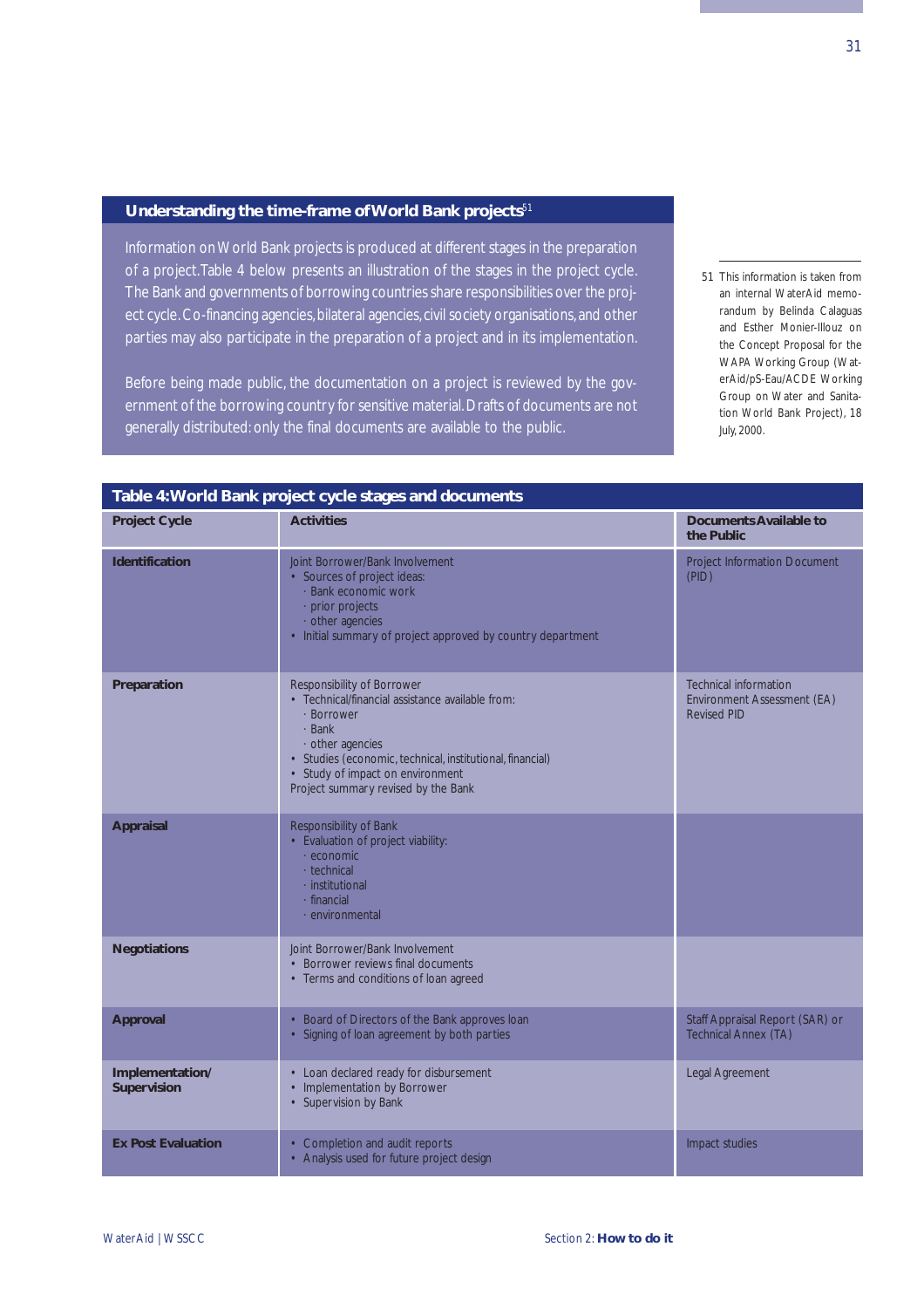## **2.4 Setting objectives**

When the issue on which you wish to advocate and the associated power relations have been researched and the analysis stage is complete, you can then draw up specific advocacy objectives, to define exactly what you want to happen and by when.

As for any project or programme objectives, advocacy objectives should be SMART:

- Specific (what exactly do you want to happen?)
- Measurable (will you know when you've achieved it?)
- Achievable (is it possible to achieve it given your resources and time?)
- Relevant (is it relevant to all stakeholders and the real problem?)
- Time-bound (by when do you want it to happen?)

## **SMART advocacy objectives**

- To convince xx (particular person or office) at the Ministry of Education to adopt a national hygiene promotion programme as part of the yy curriculum for primary and secondary school-age children by the start of school year zz
- In the next year, to increase funding for sanitation provision in the 5 poorest districts by 50%

If you set objectives that are vague and unspecific, they will probably be impossible to achieve, as well as being difficult to evaluate. The time element is also important: if you can specify what you would like to see changed by a certain date, then you set yourself and your advocacy targets a deadline.This helps to prevent the continued use of resources towards a non-achievable goal and gives you a fixed point to aim for (although through the process of reflection and revision of your plans, this deadline may be rescheduled as time goes on).

#### **Not SMART advocacy objectives**

- To promote the use of sanitation services among poor communities
- To promote hygiene education in schools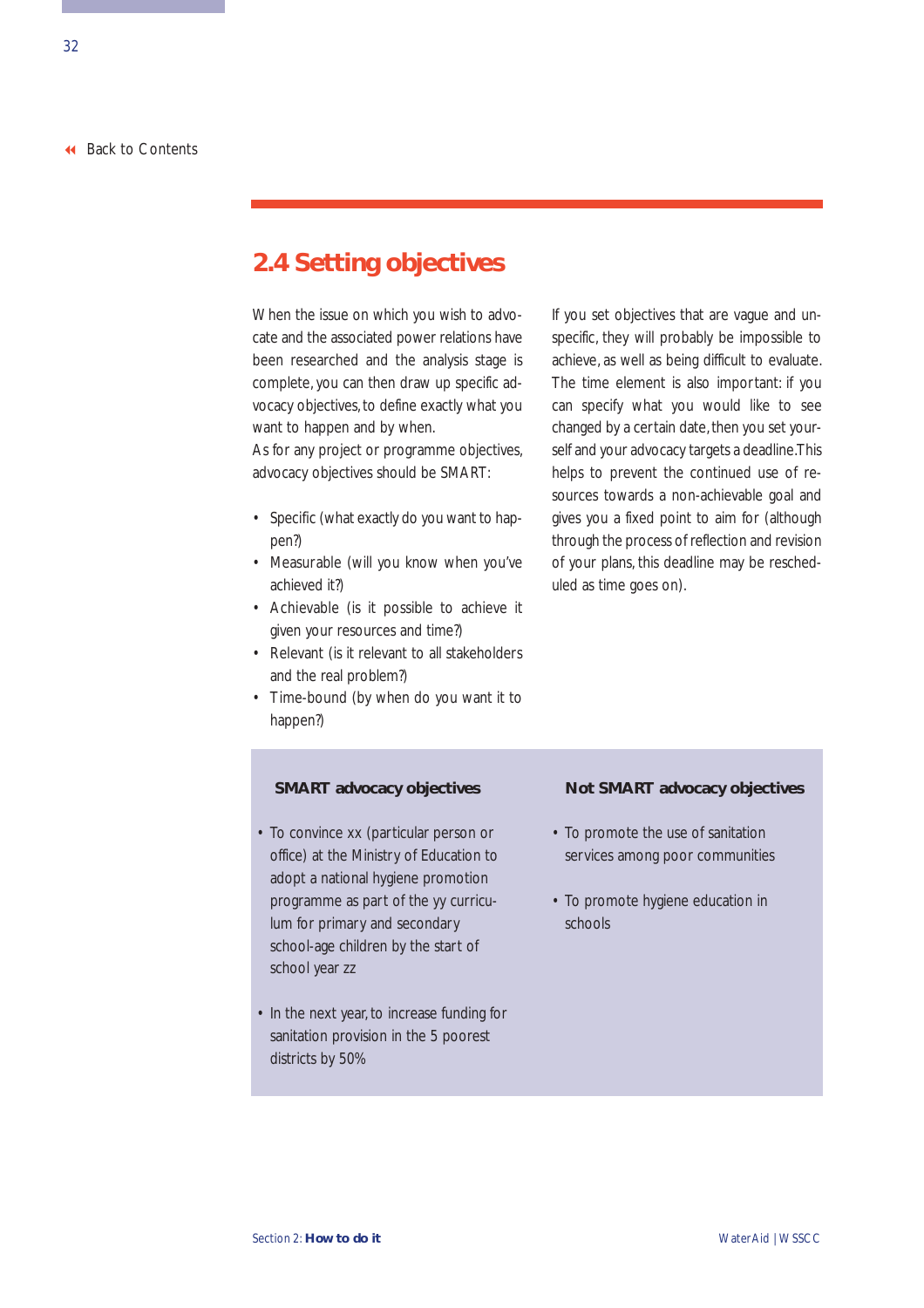#### **Tool for setting SMART objectives**

The following exercise may be useful for teams in the process of defining their advocacy objectives, to help ensure they are SMART. It requires a group of at least 5 people.

- Step 1: Each person is given 3 large cards and asked to draft up to 3 advocacy objectives and write them, one each, on the cards, which are placed in a pile in the centre
- Step 2: The team is then split into five groups, each of which is allocated one of the SMART criteria: for example 'Specific', 'Measurable' etc. (in a team of only 5 people, each 'group' will contain only one person).
- Step 3: The first 5 cards are distributed between the 5 groups,who examine the draft objective written on the card and decide whether it meets the criterion of their group. If it is not sufficiently 'specific','measurable' etc, they edit the objective (in a different colour pen). If they consider it to be an activity, rather than an objective, they place it in a separate pile in the centre.
- Step 4: When they have finished, the group passes their card to the next group, in a clockwise direction.
- Step 5: When a card that they have already annotated returns to a group, they place it in a pile in the centre of the room.When a group has no card to look at, they pick a fresh one from the first pile.The process continues until each group has seen every card.
- Step 6: The annotated objective cards are then stuck on the wall, with similar ones grouped together, and reviewed by the group. The group can then decide which objectives are the priorities for their work.

The 'rejected' cards that were considered to be activities rather than objectives are reviewed by the whole group and any adjustments made.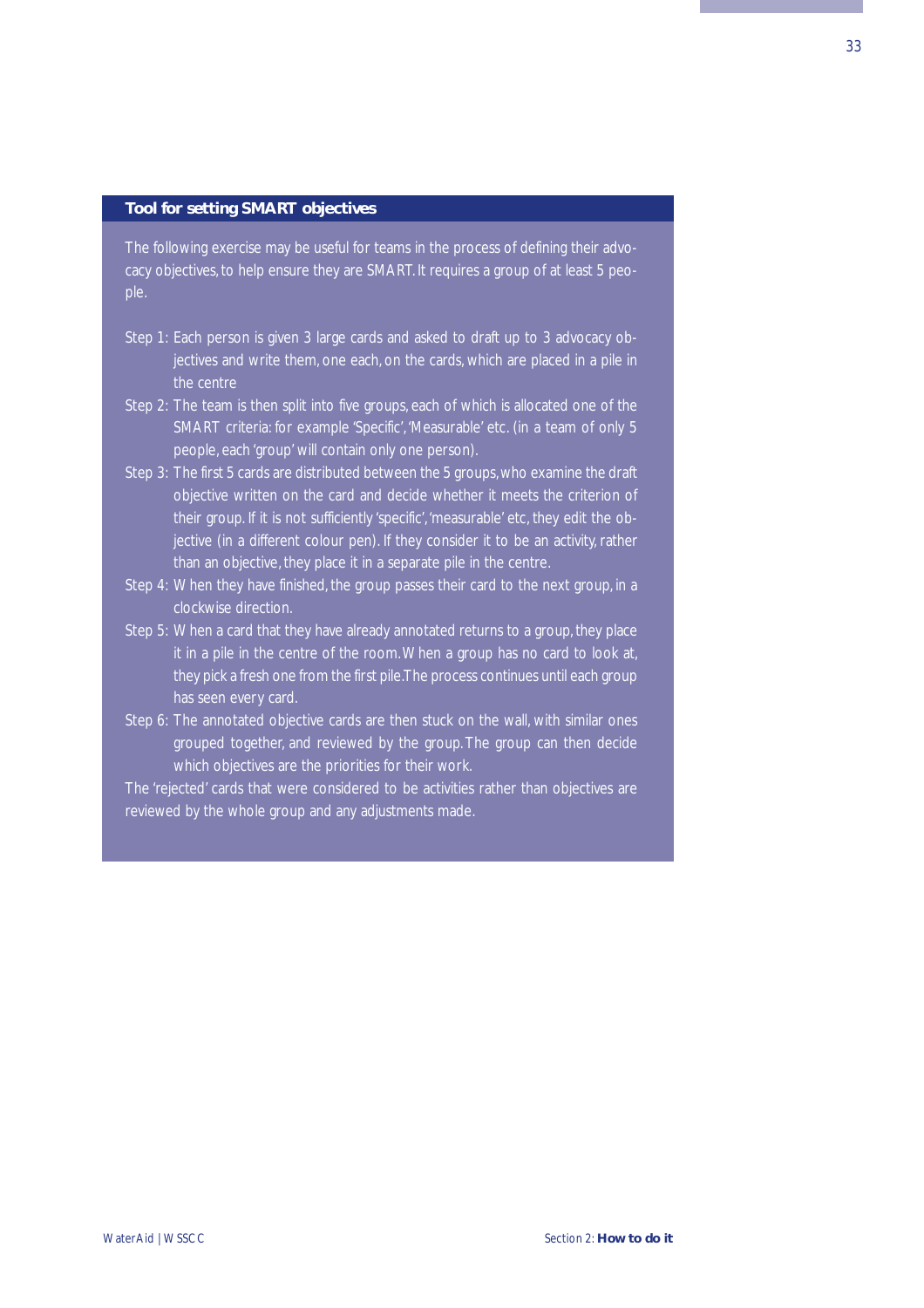## **Sample SMART objectives for water supply and sanitation advocacy**<sup>52</sup>

- To convince the District/Municipal Chief Administrative Officer and the District/Municipal Assembly in xxx District/Municipality of the valuable contribution of District-based civil society organisations in delivering water supply and sanitation services to the villages, as a first step in accepting these organisations as partners in district water supply and sanitation planning, implementation and monitoring
- To establish a city-wide network of urban poor organisations, civil society organisations, consumer associations in xx in order to spearhead the call for improved water supply and sanitation services at affordable prices for poor residents
- To stop the sell-off of the xx public water supply and sewerage services company to yy private company
- To convince the Chief Executive and Board of the xx city development corporation that non-legal poor residents in yy city/district should be connected to the main water/sewerage supply
- To convince the Chief Executive and international operations manager of xx (international private water sector provider) that it is in the company's corporate interest to improve water/sewerage services to poor, non-legal communities
- To raise the awareness of the residents of xx community/town about the impending privatisation of yy services and the likely impact on their water supply/sanitation services
- To ensure that the national economic and development planning authority includes water supply and sanitation coverage targets in the country's new 5 year development plan

Any national advocacy activities within the WASH Campaign should also fit under the Campaign's overall objective, namely *"to raise the commitment of political and social leaders to achieving these goals [making safe water, sanitation and hygiene a reality for all] and effecting the necessary behavioural changes through various information and communication channels, using traditional and mass media, hygiene promotion in schools, training and building local capacity in communications and improving networking and research"*<sup>53</sup>

The involvement of communities is an important dimension of advocacy work. Advocacy planning therefore can and should include objectives to strengthen civil society involvement in policy making, to increase the

awareness and the capacity of communities to advocate on their own behalf. In some cases advocacy plans may also include objectives for changing the process of policy making itself (more open and accountable decision-making, for example) on a particular issue.

<sup>52</sup> Belinda Calaguas, pers. comm.

<sup>53</sup> Gorre-Dale, Eirah for Water Supply and Sanitation Collaborative Council 2002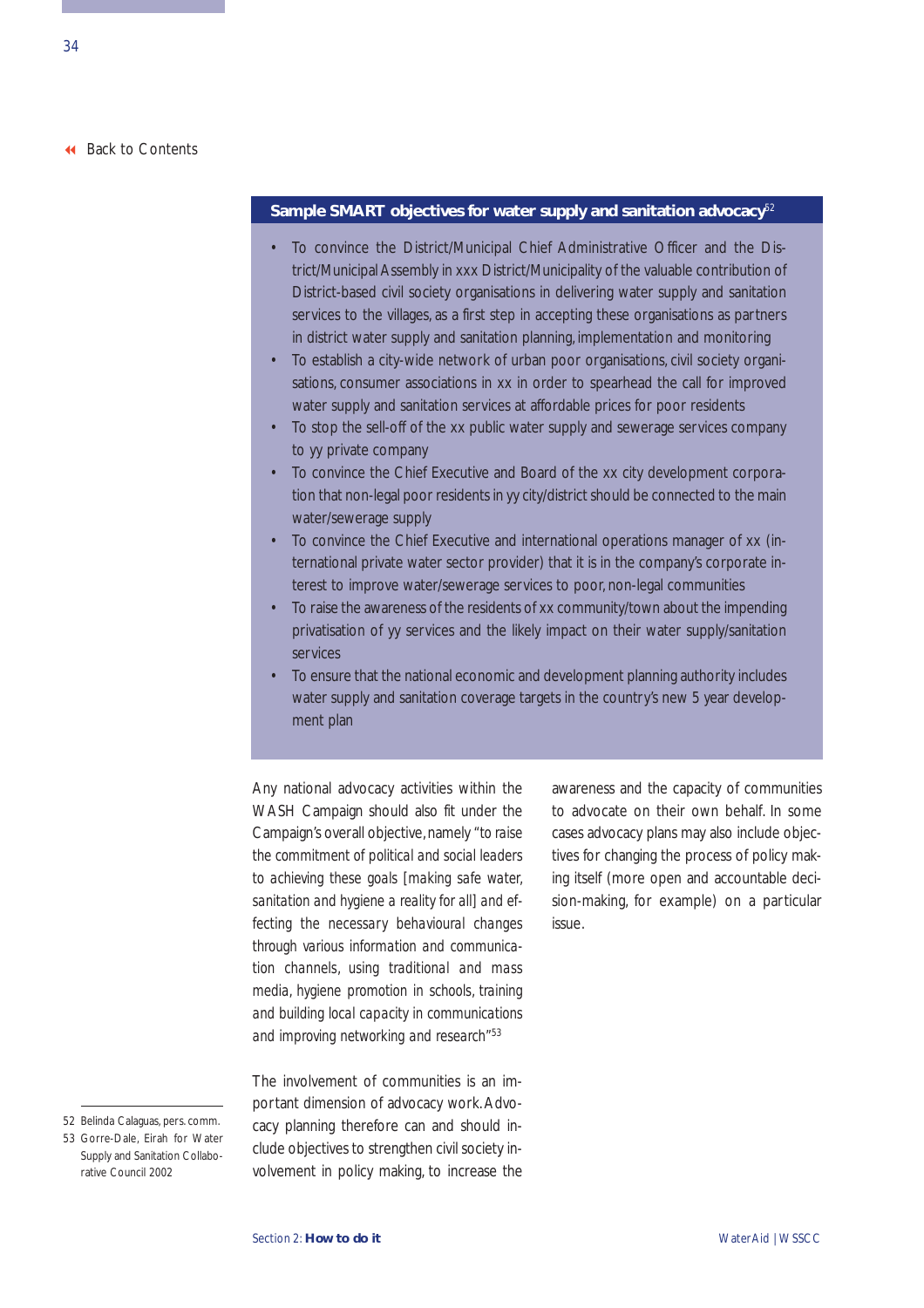### **Strengthening civil society involvement in policy making in Nepal**

In preparing a global vision for water and sanitation for the World Water Forum in early 2000, the WSSCC decided to take a participatory approach and organised consultations in 20 countries from five continents.A social mobilisation process was initiated to establish local and sub-national visions, which then fed into national, then regional visions, and ultimately into a global vision.The objectives of this process were not only to produce a final document – the Vision 21 – but also to *'initiate a participatory, public-centred, people-empowering process of dialogue among all stakeholders towards collaborative efforts on water and sanitation, to be continued after the Hague Forum.'* In Nepal, this process took the form of community consultations during February 1999, followed by a national level workshop in May, with participants from government ministries and NGO representatives.<sup>54</sup>

The Vision 21 process in Nepal is considered to have made a contribution to the recognition of civil society as policy actors,increasing the legitimacy of civil society participation – the 'democratic space' dimension of advocacy referred to above in Section 1.1.55

 Link to Section 3.3 [Building capacity](#page-113-0) on p. 108

<sup>54</sup> Vision 21 Nepal, 2000 55 WaterAid 2000a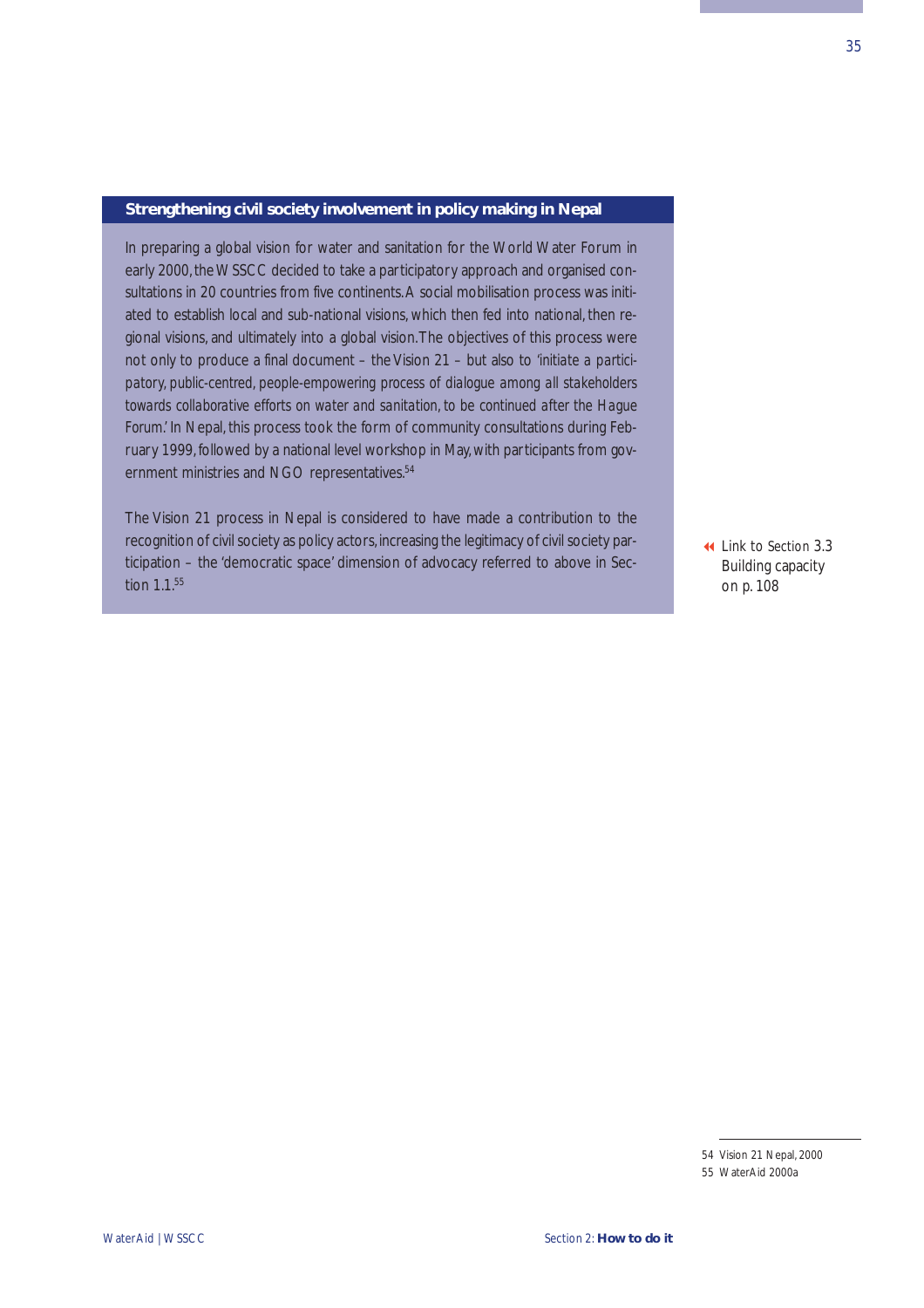## **2.5 Identifying targets**

The research and analysis you have done on your advocacy issue and on the power relationships around that issue (see Sections 2.3.1 and 2.3.2) will have helped you to determine who has the power to effect the change in policy or practice that you wish to take place. Building on this analysis, you can then define which institution(s) and individual(s) become your advocacy targets.

There is a wide group of stakeholders with an interest in your advocacy issue.As well as *targets*, this group includes *adversaries* (those who oppose your position, but who may not be directly responsible for decision making); *beneficiaries or constituents* (those on whose behalf you speak);*allies* (those with whom you can work towards your advocacy goal) and *internal stakeholders* (colleagues and others from within your organisation who have a stake in the process and end result).The Box at the end of this Section describes some of the key stakeholders in the water and sanitation sector (Allies are discussed in the following section, Section 2.6). It is important to remember that stakeholders can move between the various groups, as they become aware of the issue or are affected by other circumstances. Furthermore, a 'target' institution may contain both target individuals and allies, as there is usually a range of positions within any organisation on a given issue.

It is also important to identify *'secondary targets'* or *'influentials'*, <sup>56</sup> i.e. those who have influence over the key targets, as they can often be an effective route to bring about change. They may be officials within the target institution, the media, members of parliament, civil servants, other government departments, trade unions, religious leaders, health workers, teachers, or the general public.

<sup>56</sup> Save the Children Fund 2000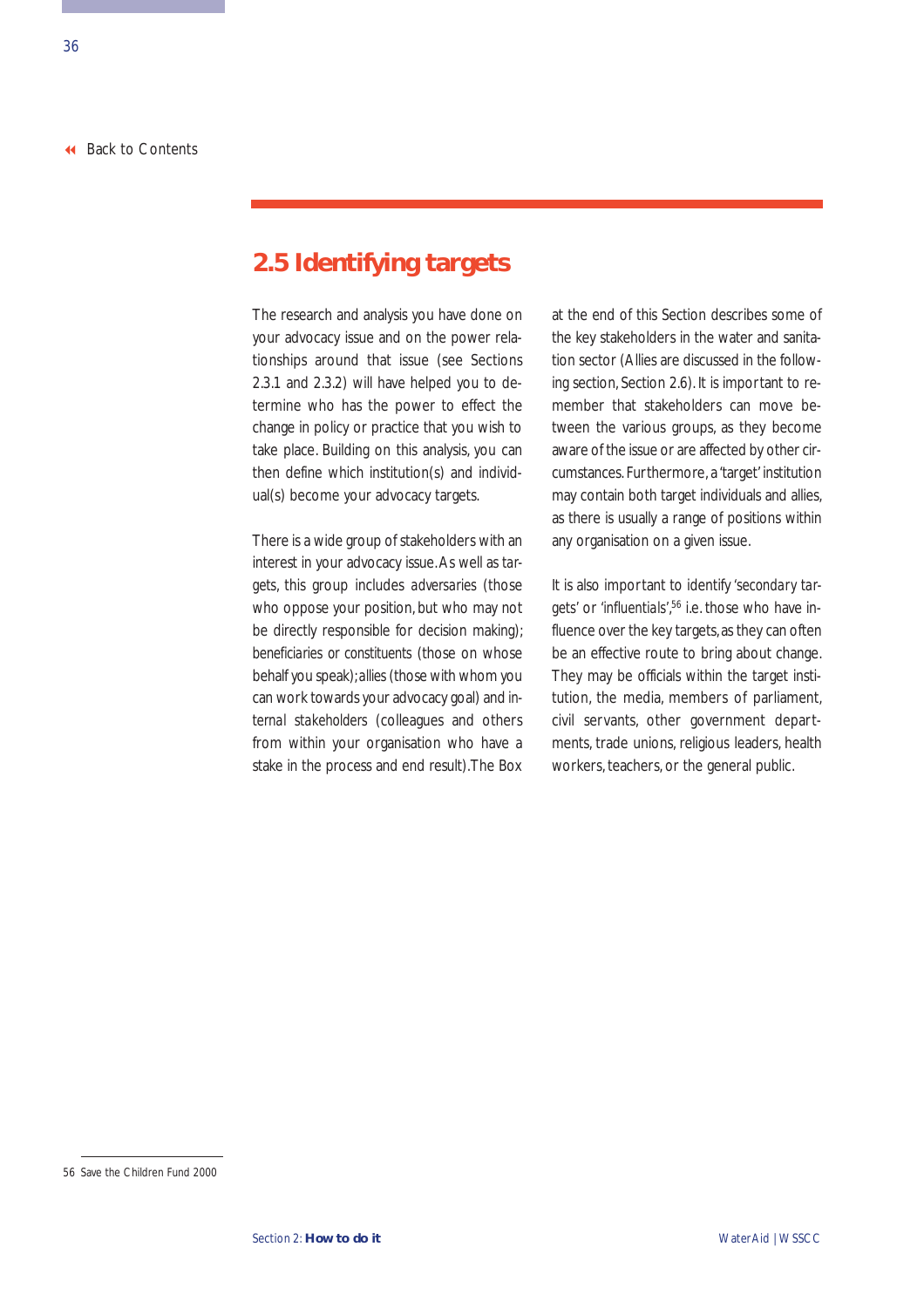## **The influence tree**

The influence tree is a tool for analysing the decision making processes of a particular organisation or sector. Similar to a PRA mapping exercise, it can be drawn up by the advocacy planning team as a group, with one person holding the pen and others commenting, or by taking it in turns to hold the pen.

Step 1: The various components or the sector or organisation (departments, organisations, individual job holders) are drawn as circles or boxes on a large sheet of paper.

Step 2: Lines are added to the diagram with arrows to show the direction of influence. Step 3: Colouring or shading can be added to highlight key leverage points for advocacy work (these may be the 'influentials' mentioned above).

Two examples of an influence tree are presented below, the first for a water corporation and the second for a multi-lateral agency such as the World Bank.

## **Figure 1: Influence Tree for Corporations57**



57 Ockleford 2000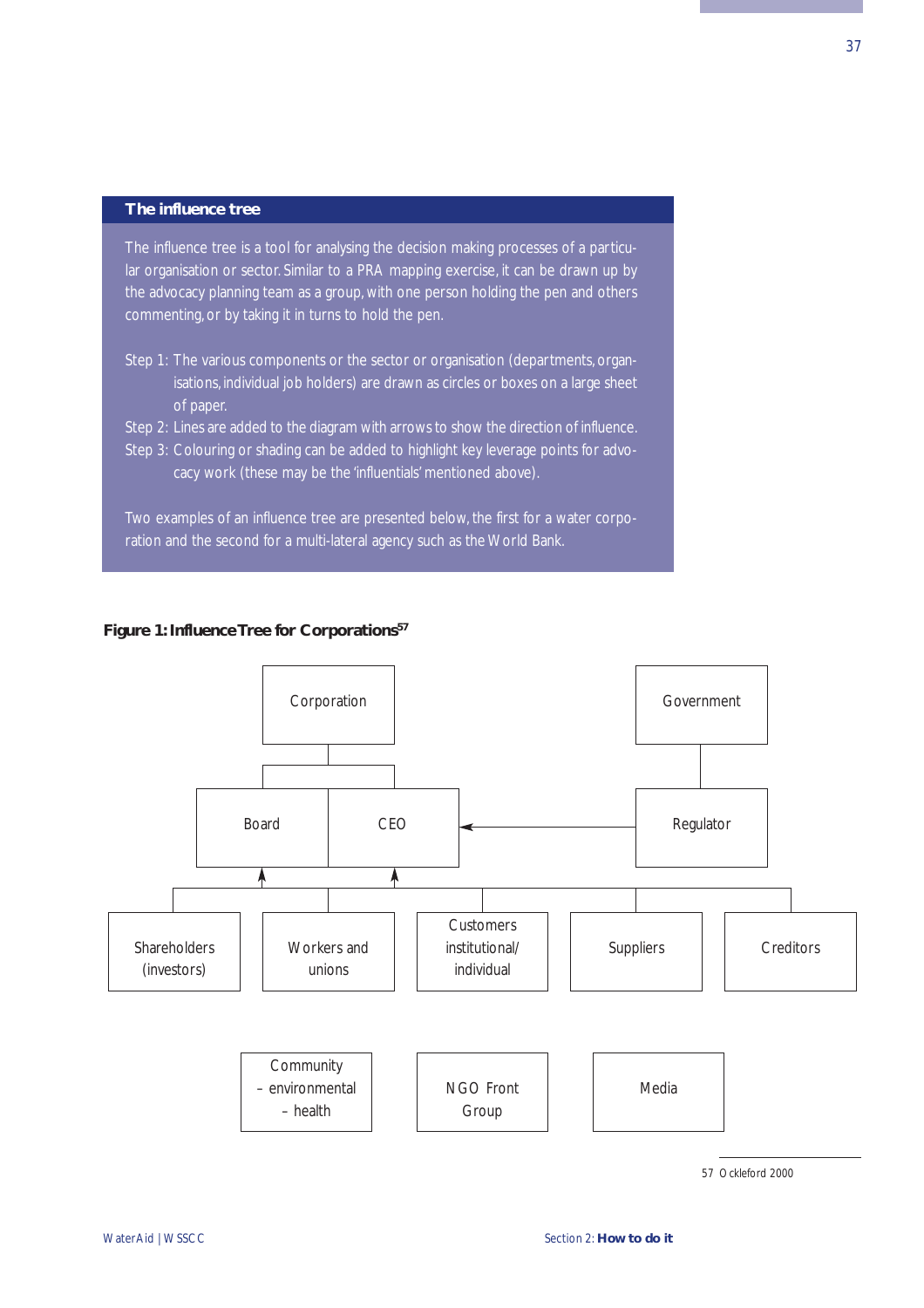

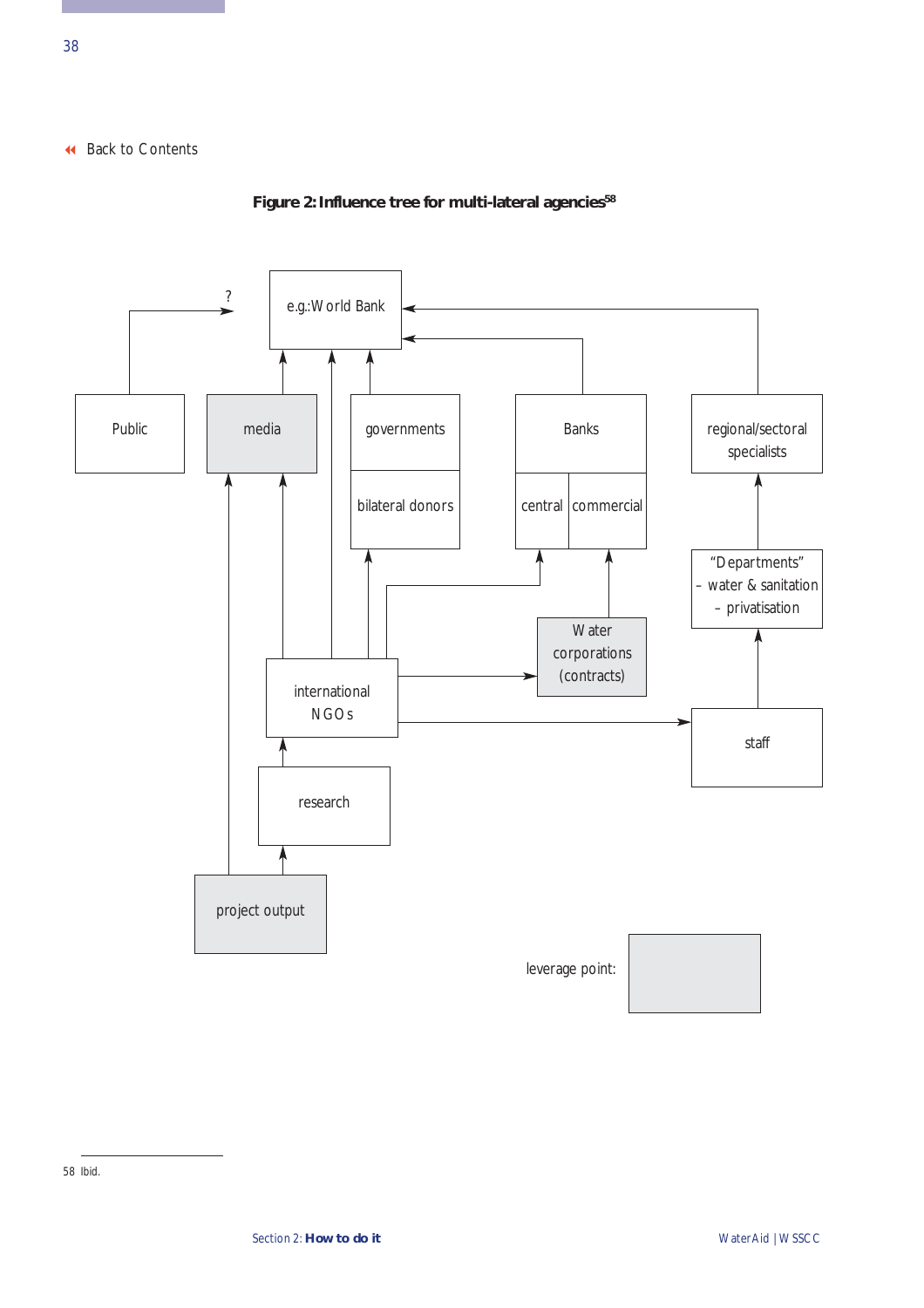When you have identified your key advocacy targets, you need to analyse the extent of their knowledge on the issue, in order to determine which advocacy approaches and activities you will use. The following exercise may help you to do this:

59 Save the Children Fund, p 29.

## **Analysing targets**

A further step in the analysis of your advocacy target is to draw up a table of the targets and 'influentials' for each advocacy objective, and next to each target to list in columns: what do they know about the issue; what is their attitude towards it; and what do they care about (even if it is not related to the issue – this helps you to know how you can relate your issue to things they do care about).<sup>59</sup> Finally, in the last column, note any particular influentials that can put pressure on your target. An example of this table is given below, for a fictitious advocacy activity aiming to increase attention and resources for sanitation services from provincial and district assemblies and their water supply bureaux (the key advocacy target is the Provincial government).

The process of drawing up this table provides guidance for the subsequent stages in the advocacy planning cycle, such as which targets and influentials need more information; which may be directly opposed to the issue; and what are the key pressure points that targets do care about that can be taken into account when framing the message and selecting the tools and approaches.

| Table 5: Analysis of targets: sample table                                                         |                                                                                |                                                                                                                                                                                                                                                                                                     |                                                                                                                                                                                                                       |                                                                       |  |  |
|----------------------------------------------------------------------------------------------------|--------------------------------------------------------------------------------|-----------------------------------------------------------------------------------------------------------------------------------------------------------------------------------------------------------------------------------------------------------------------------------------------------|-----------------------------------------------------------------------------------------------------------------------------------------------------------------------------------------------------------------------|-----------------------------------------------------------------------|--|--|
| Target/influential                                                                                 | What do they know<br>about the issue?                                          | What is their attitude<br>towards the issue?                                                                                                                                                                                                                                                        | What do they really<br>care about?                                                                                                                                                                                    | Who has influence<br>over them?                                       |  |  |
| 1. Provincial government<br><b>Chief Executive, Governor</b><br>or Province, Provincial<br>Council | Very little exposure to the<br>issue, especially in rural<br>areas of province | Not important, don't think<br>there's anything wrong in<br>the lack of sanitation serv-<br>ices, open defecation in<br>rural areas etc. However.<br>members of Council, Gov-<br>ernor and Chief Executive.<br>who live in provincial capi-<br>tal, have their own la-<br>trines/pour-flush toilets. | Getting donor aid into<br>province. Council mem-<br>bers care about votes and<br>elections in two years'<br>time: keen for their name<br>to be linked with good<br>project or bringing invest-<br>ment into province. | World Bank and other key<br>donors; electorate (Coun-<br>cil members) |  |  |
| 2. District government offi-<br>cials.                                                             | Slightly more exposure to<br>the issue than provincial<br>level                | Not very interested.                                                                                                                                                                                                                                                                                | Increasing their level of<br>funding, in particular in re-<br>lation to the Provincial<br>government, and attracting<br>donor aid into district                                                                       | Donors; Provincial govern-<br>ment                                    |  |  |
| 3. The media                                                                                       | Little exposure                                                                | Not relevant or important                                                                                                                                                                                                                                                                           | Circulation figures; inter-<br>esting stories                                                                                                                                                                         |                                                                       |  |  |
| 4. Ministry of Water offi-<br>cials.                                                               | Good understanding of<br>the issues involved                                   | Split: those based at dis-<br>trict level are keen to see<br>changes; national level staff<br>have other priorities                                                                                                                                                                                 | <b>Budget allocations</b><br>Standards in sanitation and<br>other services                                                                                                                                            | Ministry of Finance; World<br><b>Bank</b>                             |  |  |
| 5. World Bank (key fun-<br>ders in the water and sani-<br>tation sector)                           | Some understanding                                                             | Not a priority                                                                                                                                                                                                                                                                                      | Increased 'economic effi-<br>ciency' in government<br>services                                                                                                                                                        |                                                                       |  |  |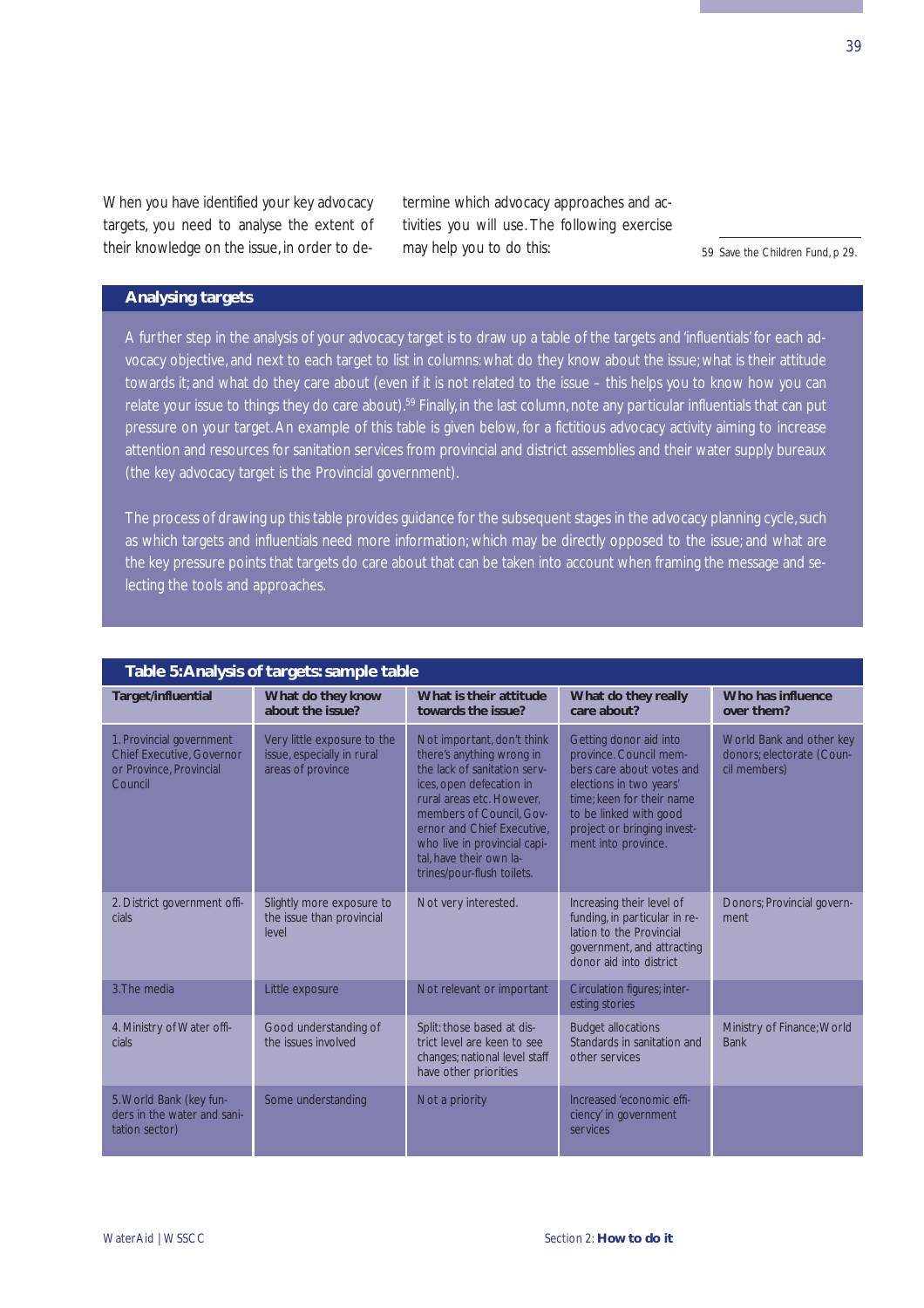#### **Government as both targets and influentials**

From 1991 to 1996, WaterAid in Tanzania was involved in developing an innovative 'partnership' approach to water and sanitation in Dodoma Region, bringing together staff from the government Water Department, the Community Development Department and the Health Department, to work in district teams (known as WAMMA teams) for the provision of integrated water, sanitation and hygiene promotion services. In subsequent years, this approach has been recognised as successful by central government. In early 1998 WaterAid were asked to join the national steering committee for the finalisation of the revised national rural water policy, in order to contribute to the policy some of key issues based on the WAMMA experience, namely community participation, and the integration of hygiene promotion, sanitation and water supply provision through partnerships between different government departments.

Government recognition of the success of this approach has been the result of advocacy work carried out not only by WaterAid local and national staff, but also by local government officials, both those directly involved in WAMMA and those with regional or district responsibility in the sector.The latter have promoted the programme's approach through presenting papers at national level conferences and other fora, and arranging project visits for Ministers, Members of Parliament and other key officials. In this way, government staff have been not only targets, but also influentials and advocates themselves.<sup>60</sup>

- Link to Section 2.3.2 [Analysing the context:](#page-31-0) politics and power on p. 26
- Link to Section 2.7 [Defining the message](#page-59-0) on p. 54
- Link to Section 2.8 [Choosing approaches](#page-62-0) and activities on p. 57

<sup>60</sup> Based on a telephone interview with Mr.Yunusu Rugeiyamu, Regional Water Engineer, Dodoma Region, 15.11.00.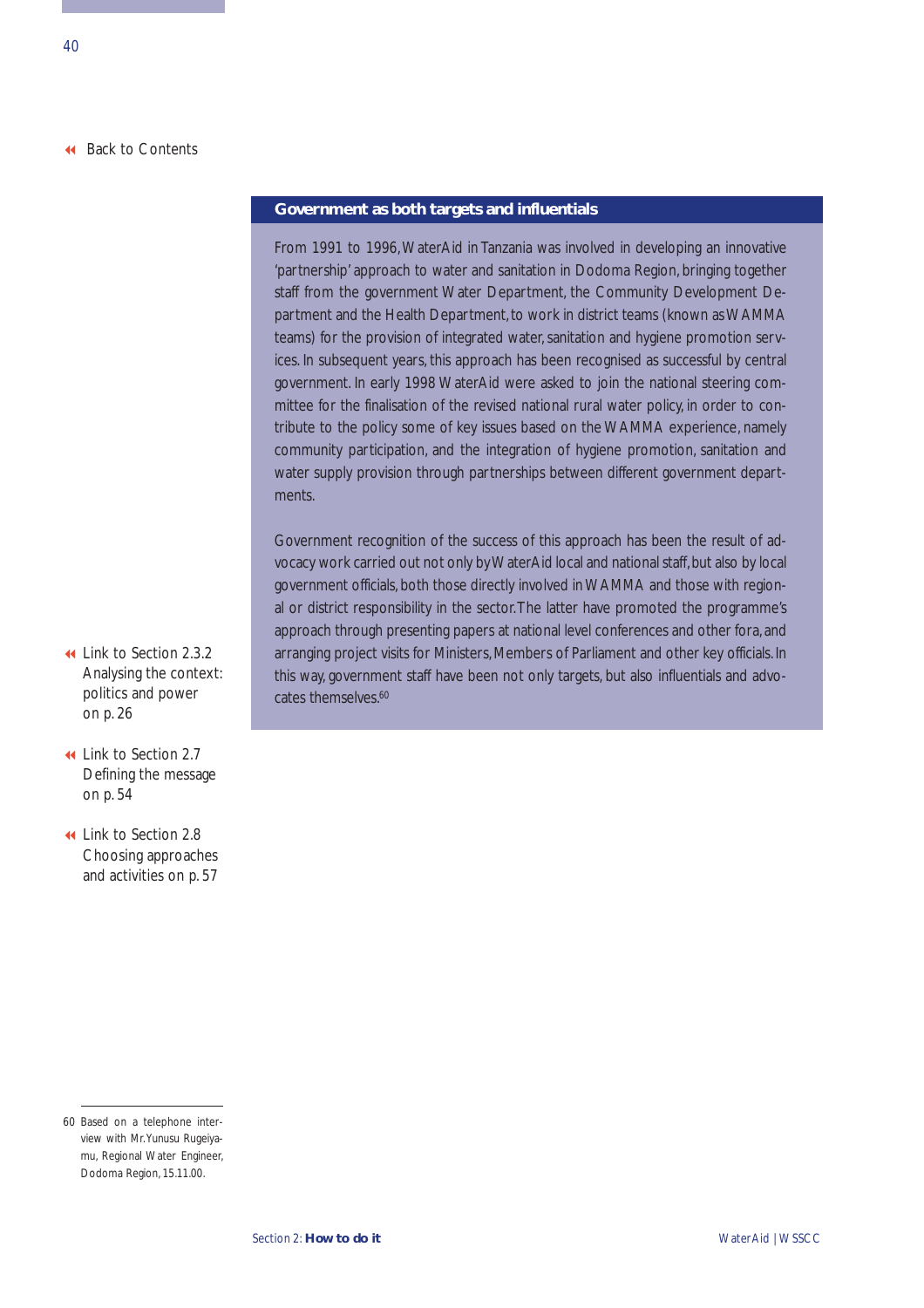#### **Advocacy for water supply and sanitation: who are the stakeholders?**

#### **Communities**

Local communities are the primary stakeholders in the provision of water supply, sanitation and hygiene services, as the key users.They are generally seen as the 'beneficiaries' of advocacy efforts.There may be times however when they are also key influentials: as voters in general and local elections; as interest groups able to wield political power, and so on. It is also important to distinguish between the various stakeholders within the local community, which is rarely a homogenous group.Within any community there will be different groups of stakeholders with different perspectives on issues relating to water supply and sanitation. For example, women, as the primary collectors of domestic water, may have a different view from their husbands, who may perceive other services as having higher priority. Farmers and livestock owners will have different priorities from those who use water only for domestic use. Sanitation services may be a higher priority for some poorer sections of the community with low provision or ill-health due to inadequate sanitation, compared to better-off sections of the community.

#### **Local government**

Local government officials may be keen to see water supply and sanitation services improve. On the other hand, they often have inadequate budgets to provide the services in their remit, and funding may well be reduced by corruption and other constraints.There may be cases where officials from one government department can act as influentials over those of another department, as well as being advocacy targets themselves.

#### **National government**

National government officials, as policy makers, are often key advocacy targets, but some may also be influentials or even allies on a particular issue. As with local government, some departments may be able to exert influence (or even power) over others: for example the Finance Ministry may be able to affect the policy of another Ministry through its influence over budget allocations.As the issue of water cross-cuts a number of government departments in many countries, advocacy activities need to take into account the key actors in health, environment and other ministries, not only those in the water department.

#### **Civil society**

NGOs, as implementers of water and sanitation projects, may be allies in advocacy initiatives, or may be influentials, providing examples of good practice and the outworking of policy alternatives. International NGOs sometimes have a key opportunity to influence donors and other international organisations and can thus be strategic allies or influentials. NGOs may also at times be advocacy targets themselves for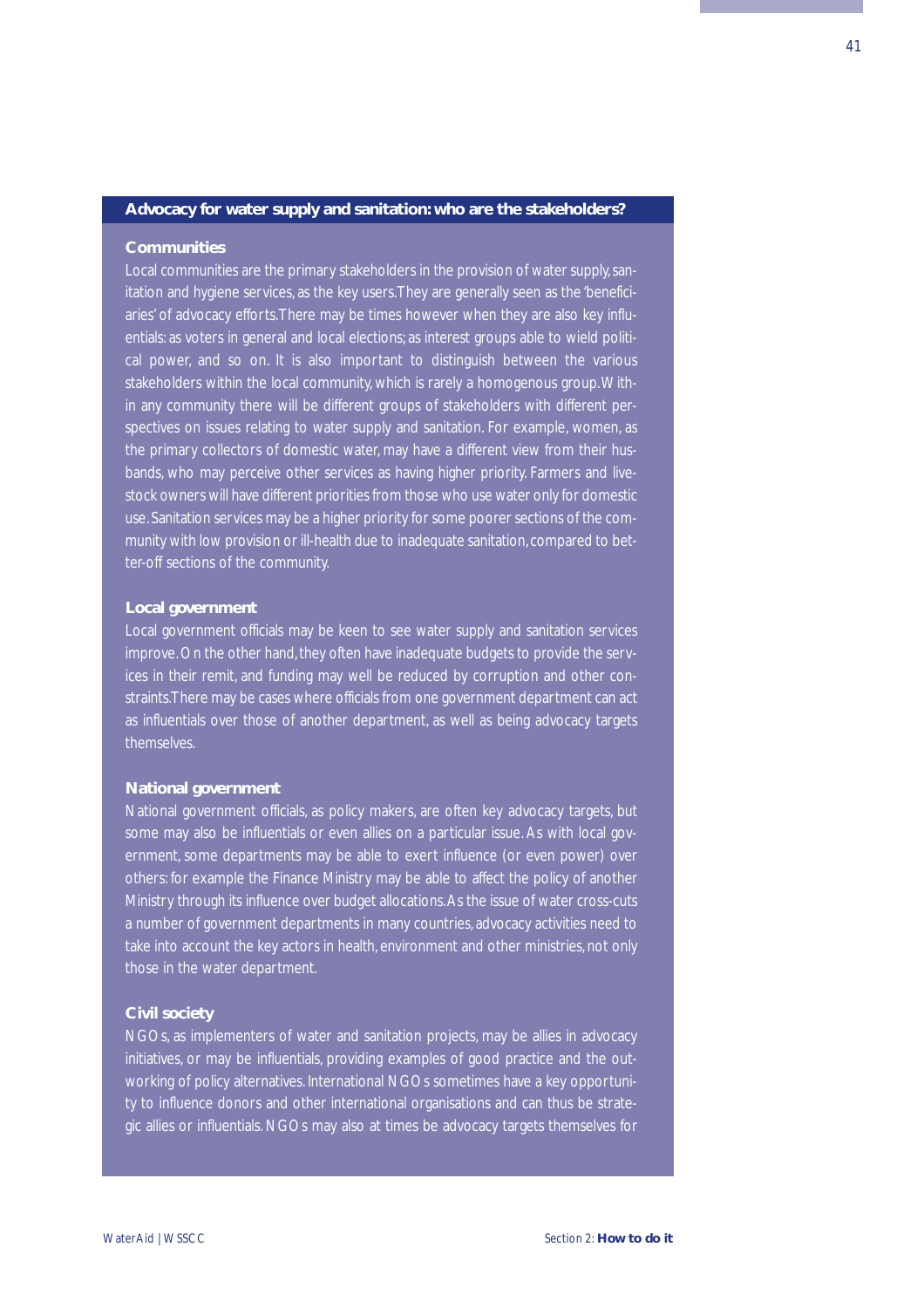better practice or policy, in their role as donors or as operational practitioners. In addition to NGOs, other civil society groups are key stakeholders in water and sanitation development: community-based organisations (e.g. urban poor associations, women's self-help groups), trade unions in public or private water supply service providers, and consumer associations, may all be allies or influentials in advocacy initiatives.

#### **Private sector**

The role of private water companies is increasing around the world, as the privatisation of water supply and sanitation services becomes increasingly popular with key donors and national governments. On issues of privatisation, they are likely to be adversaries and/or targets; however, on other water supply-related issues, water companies, in particular the international ones, may act as influentials in relation to national governments. Other private sector organisations such as domestic water companies, artisans and artisan associations, and consultants may be influentials, allies or targets in the advocacy process.

#### **International donors and multi-lateral organisations**

International organisations such as the UN agencies and the World Bank have a very influential role to play in the development of water and sanitation policy. As key funders of national government programmes, they are in a position to impose criteria on national government development policy, including water and sanitation. They may therefore be both advocacy targets in themselves, and influentials. However, it is important to remember that within such large institutions there will be a range of opinion and position on a given issue, and most such organisations will contain both targets and allies within them.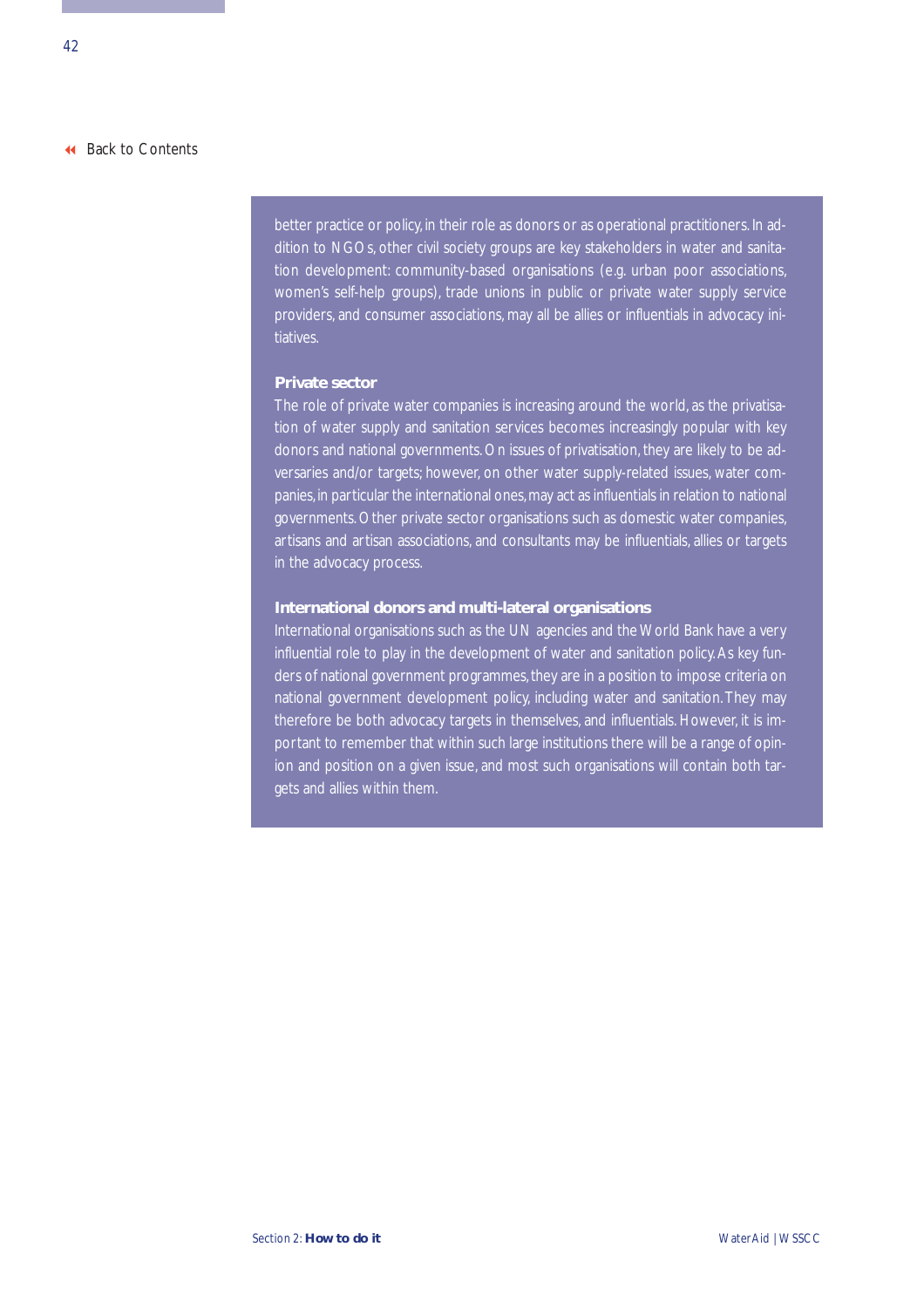## **2.6 Identifying allies**

Allies are a significant group of stakeholders – those who are also committed to change on your chosen issues, with whom you can work.The NEF study of NGO campaigning stresses the importance of this sort of collaboration, emphasising the need for a mix of skills and people. A range of approaches (for example, using both 'insider' and 'outsider' strategies – see Section 2.8 below) is often useful to bring about change. As most civil society organisations tend to specialise in one or the other, collaboration can therefore increase the impact of advocacy initiatives.<sup>61</sup> Collaboration is particularly important for the WASH Campaign, as the WSSCC structure relies on a few committed individuals being able to secure support from a wide range of colleagues in the sector in order to undertake activities.

The SCF advocacy handbook highlights the advantages of collaboration:

- You have an opportunity to share expertise, knowledge and lessons learned.
- You may gain access to other resources, such as funding.
- Several groups speaking with one voice are likely to be taken far more seriously than if each group works separately.
- Working within partnerships or networks bolsters moral support and solidarity.
- Partnerships with or between young people are a good way to ensure their voices are heard.
- Working in partnerships is also a first step towards strengthening civil society and furthering the social change process which many see as a central goal of advocacy work62

## **The importance of alliances for achieving influence**

WaterAid is currently carrying out research on the Poverty Reduction Strategy process in a number of countries, to examine the importance given to water and sanitation issues in the Poverty Reduction Strategy Papers and the role of civil society organisations working in the sector in influencing the outcome of the process.

The latest findings demonstrate that where water sector multi-stakeholder alliances or civil society networks were in place, they were generally able to ensure the participation of civil society in the consultation processes and, to some extent, could influence the final PRSP documents. In countries where actors in the sector were more fragmented or had no working relationships, it was difficult for stakeholders to comment coherently and consistently on the water supply and sanitation components of the PRSP.The challenges of linking up and organising remain crucial issues for the WSS sector.<sup>63</sup>

63 Calaguas and O'Connell, 2002

<sup>61</sup> Chapman and Fisher 1999,p10

<sup>62</sup> Save the Children Fund 2000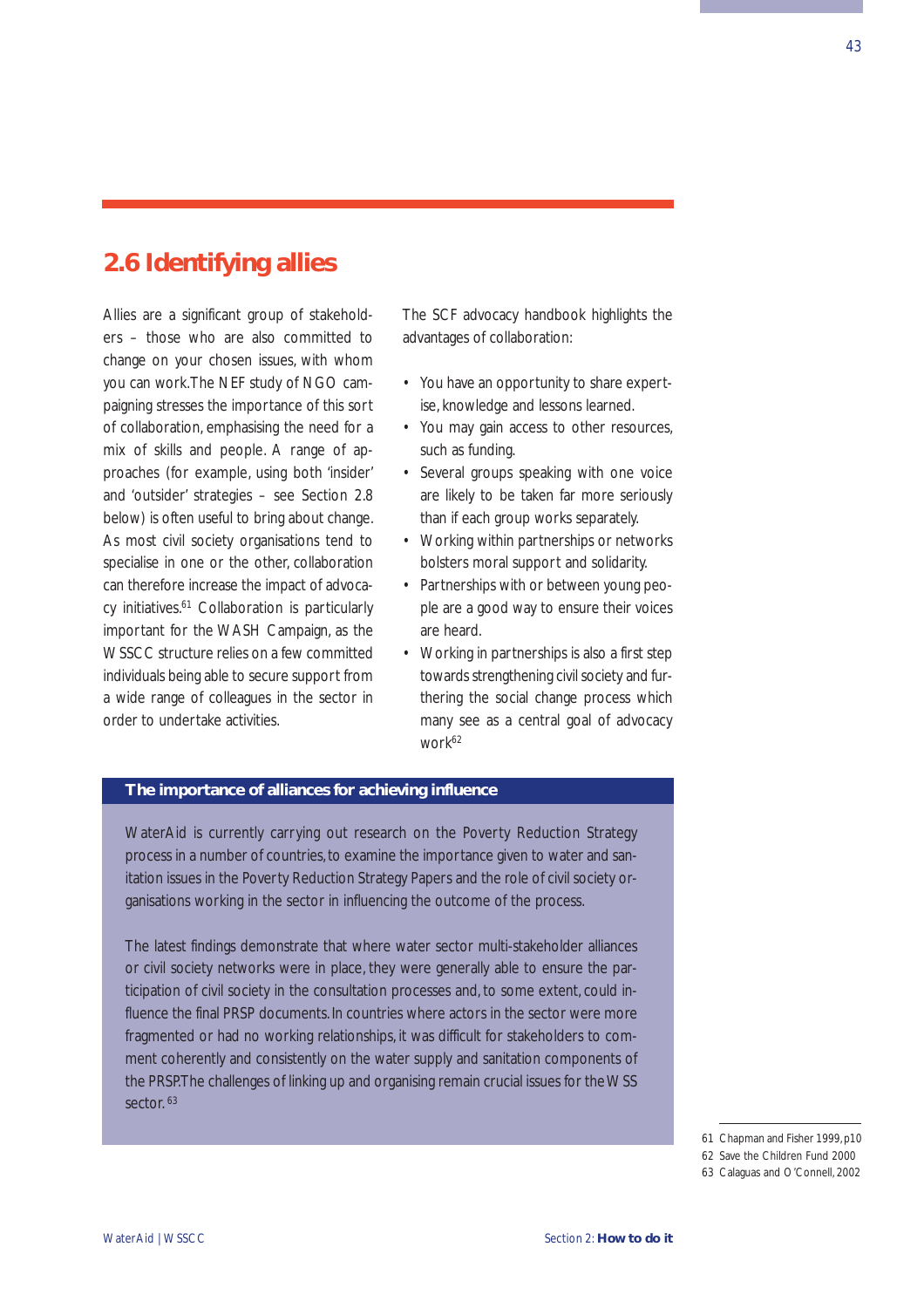Collaboration for advocacy may be formal or informal; temporary or permanent; single issue or multi-issue; geographically-focused or issue-focused.64The most common forms of civil society collaboration for advocacy include: networking (information sharing); networks (information sharing and perhaps some co-ordination of activities); coalitions (groups acting together on a specific activity); and alliances (more permanent arrangements).

Whichever form the collaboration takes, some key factors must be taken into account or the partnership will fail.The most important of these is transparency: it is vital that each of the partners in the alliance or network understands the others' objectives, even if they do not share them fully. It is also necessary for the various groups to share a common purpose or overall goal, so that there is some common ground between them even if their techniques and approaches differ. The more coherence between the groups' goals and objectives, the closer the collaboration can be.The list below presents some 'Musts' and 'Challenges' for building a close form of collaboration, an alliance:

## Alliance building in advocacy<sup>65</sup>

*Musts*

• Clarity:

– objectives (is everyone clear on the objectives?)

– differences (is everyone clear on the differences between various parties?)

– assumptions (are the assumptions under which each group is working clear?)

– working principles (what are the working principles for each group?)

• Compatibility:

– values and perspectives (have you shared your values and is their enough common ground?)

– interests (is there enough common interest between you?)

– working principles and policies (are your working principles and policies compatible?)

• Communication: – consistent (regular communication is important)

– multiple channels (don't restrict to a single form of communication)

• Consensus:

– decision-makers (have you agreed who are the decision-makers and how?) – participation (are the levels of participation by the various parties agreed on?) – collective leadership (have you defined how the leadership will operate?)

• Coherence:

– sharing responsibility (share responsibility to keep the alliance together)

– co-ordination (ensure someone is responsible for co-ordinating activities and communication)

– channelled effort (how are you going to encourage everyone to work in the same direction?)

- Conflict management system (what will you do when there are conflicts of opinion?)
- Autonomy of members and constituents (have you discussed to what extent groups can act individually?)

#### *Challenges*

- Self perpetuating structure (how will you know when it is time to stop?)
- Appropriating the identity of the members (how can you retain your individual identities yet work as a group?)
- Taking credit by visible members or leaders (how can you ensure good participation by all members?)
- Competing self-interest of members (how can you keep everyone working towards a common goal?)

<sup>64</sup> Sharma no date, p88

<sup>65</sup> Based on NCAS/Christian Aid 1999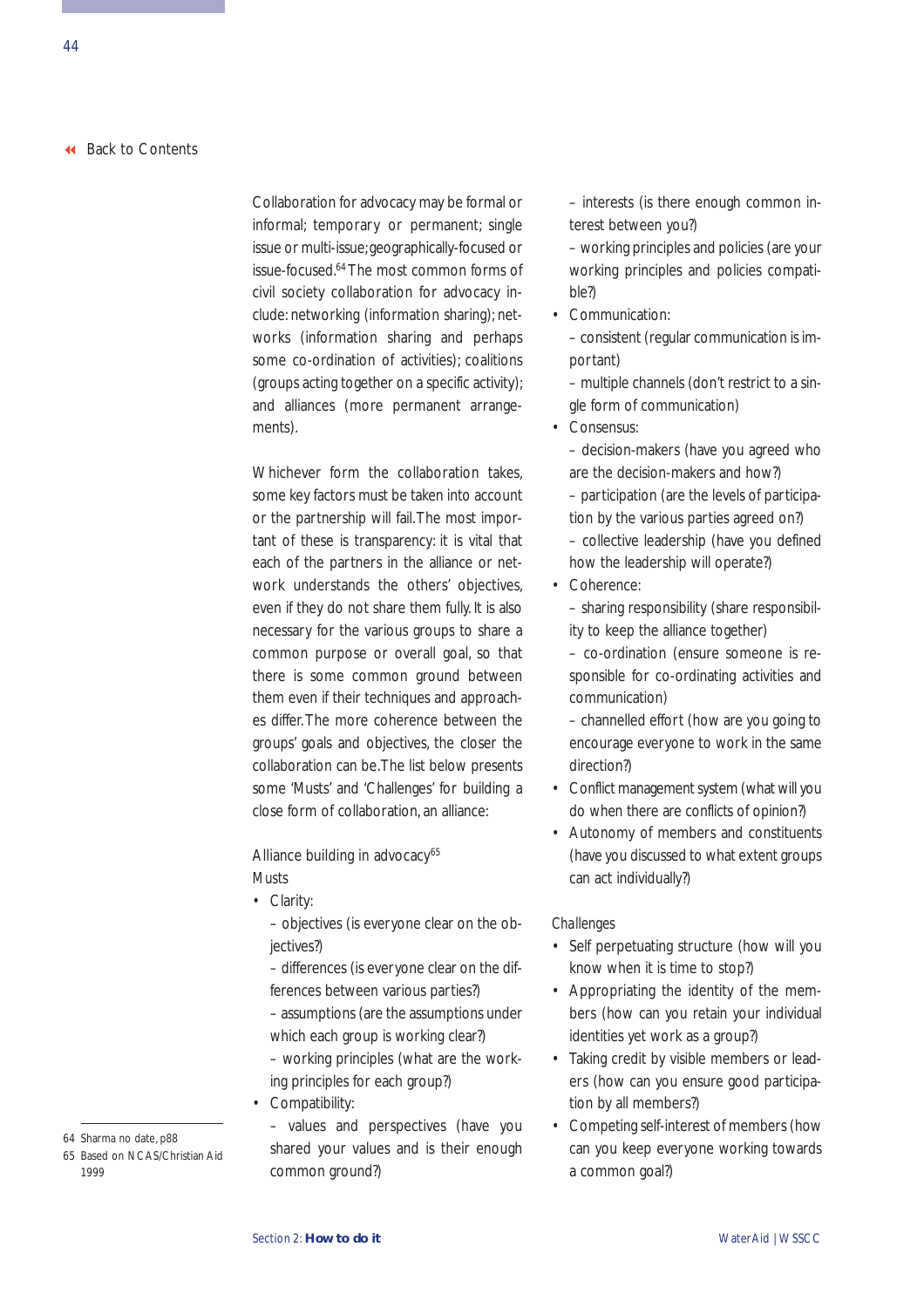- Differing ideologies and personal histories (how will you work to bring people together?)
- Sustainability (how will you support the alliance?)
- Initial enthusiasm and eventual stagnation (how can you keep up the momentum?)

#### **Principles of Partnership**

Building Partnerships for Development is a network of partners established to explore when partnerships between business, government and civil society can achieve more at the local level than any of the groups acting individually.The Water and Sanitation Cluster of the BPD has been working with eight partnership projects around the world. In their analysis of the BPD experience in the light of the literature on partnerships, BPD highlight the following critical features of a partnership:

- a shared vision from which comes a clearly agreed-upon mission.This provides a common language for articulating the group's mission to the outside world, and provides a framework to guide future actions
- $\triangleright$  common goals that are mutually beneficial to all partners and are well defined, both concrete and attainable. Goals should be shared and measurable
- clarification of the roles and responsibilities of each member in reaching these goals
- $\triangleright$  shared responsibility and authority for attaining the partnership goals members must include those who have decision-making authority within their home agency and have relevant expertise
- a governance structure that supports shared decision-making
- the process for decision-making must be agreed upon by all partners to be effective
- collaborative work is designed to use the expertise of each partner in the collaborative relationship – a team approach synonymous with interdisciplinary partnerships (best practised within an atmosphere and structure that supports co-operation and mutual interdependence)
- a joint plan that outlines the goals, objectives, desired outcomes and strategies (as well as the process for implementation and evaluation)
- shared resources committed by the collaborating agencies (a key indicator of progress in a collaborative venture)<sup>66</sup>

<sup>66</sup> adapted from 'Collaborative Partnerships – a review of the literature' (Karasoff): http://www.dssc.org/pdp/ extonly/chap\_1.txt in David Jones, 2001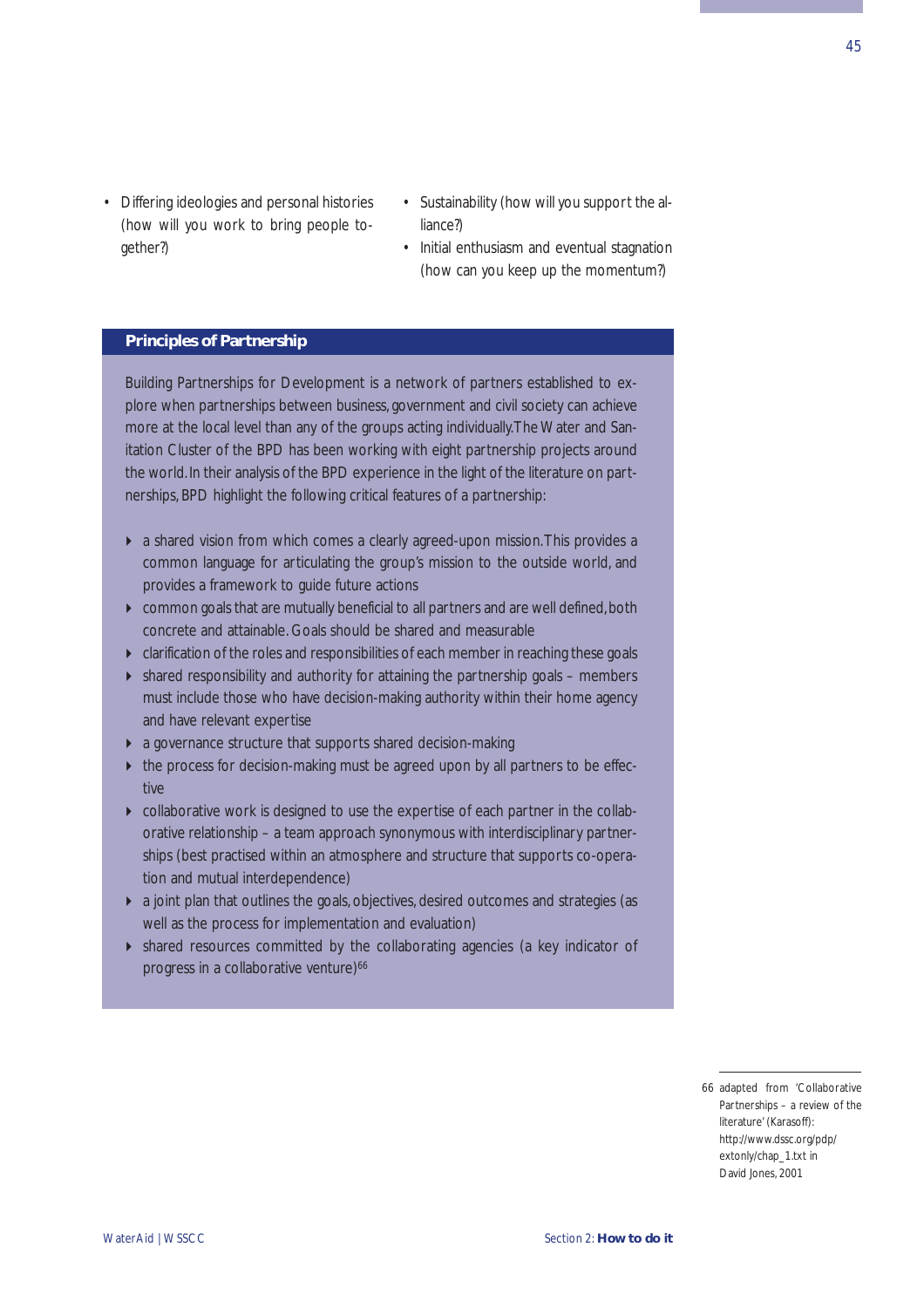#### **Coalition challenges: a case study from education**

Although it deals with education rather than water, the following fictitious case study, taken from Sharma's Advocacy Training Guide, is a useful example of some of the challenges facing an advocacy coalition made up of different interest groups.

'The Association for the Advancement of Education (AAE), a formal, multi-issue coalition consisting of the top ten children's, teachers', and education organisations in the country, began its campaign to increase education funding for secondary school development last January.

AAE had previously succeeded in increasing the number and quality of primary schools and felt it should now turn its attention to secondary education. In October, the group had debated the relative benefits of two advocacy objectives: increased funding for new secondary schools, or increased funding for teacher training, curriculum development and supplies/infrastructure for existing schools.

The consensus of the members present (several of the teachers' organisations could not attend the October coalition meeting) was to pursue increased funding for new secondary schools and to work on improving quality later.At the next coalition meeting in November, the teachers' associations objected to the decision and felt left out of the process.They were particularly upset that the coalition leaders had neglected to ask them for their opinions before a decision was made, and that they were not informed of the results of the discussion held in October.After several apologies and explanations the teachers' groups were quieted and reluctantly accepted the chosen advocacy objective.

The campaign progressed nicely during the following months in which AAE released an outstanding report on the need for more secondary schools, held several well-attended press conferences and met with key officials in the government.The coalition management also paid special attention to the needs of the teachers' associations which improved relations.

In February, as the funding increase gained substantial government support, the coalition learned that the government's plan was to raise a portion of the funds for the increase by decreasing teachers'pensions.Knowing that the teachers'associations would not accept this trade-off, the director of AAE held a private meeting with the associations to see whether some alternative source of funding could be found.They explored options such as drawing from military or higher education budgets and agreed that these ideas should be conveyed to key government staff on the committee working on the education funding increase.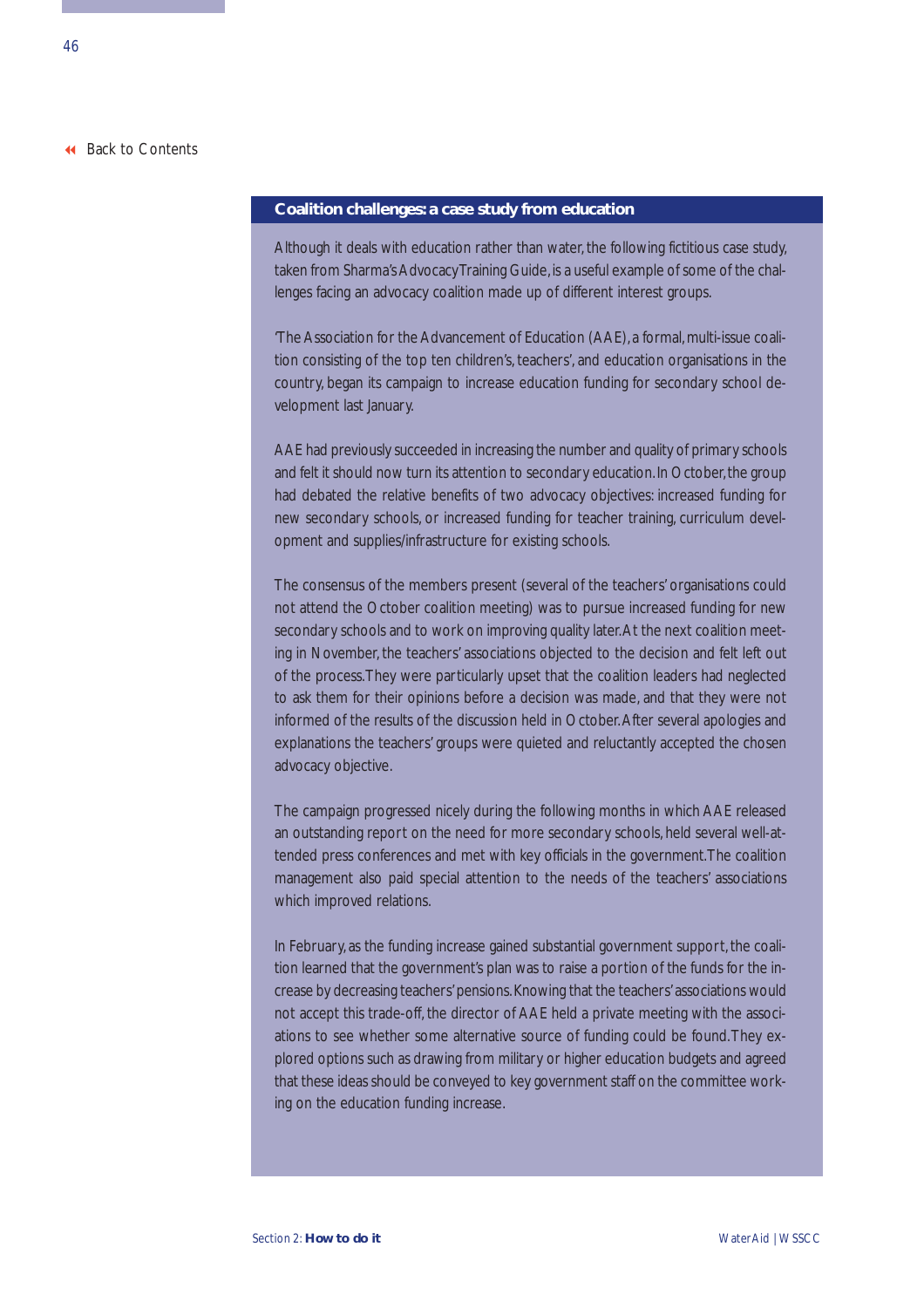When the AAE director met with the committee staff to propose paying for the increase with funds from other budgets, he learned that AAE's proposal came too late; the committee had already decided to present the original proposal to parliament.

The powerful teachers'associations then began a massive campaign to defeat the funding increase for secondary schools.The education and children's groups steadfastly supported the increase despite the cut in teachers' pensions, arguing that only 10% of the increase was coming from pensions and that government was going to cut pensions anyway.AAE itself could no longer play an advocacy role because its membership was now split on the issue.

In March the increase for secondary school development was defeated in parliament by a narrow margin.The coalition survived this episode, but relations between the teachers' associations, other coalition members, and AAE are strained at best. In addition, the credibility of AAE is diminished as officials in the government are uncertain whether AAE speaks clearly for its membership'.<sup>67</sup>

#### **PEVODE: a people's network for joint action and advocacy <sup>68</sup>**

PEVODE was established last year by the water users associations in seven 'streets' in Temeke Municipality, Dar es Salaam,Tanzania.The water users' associations came into being after DAWASA (Dar es Salaam Water and Sewerage Authority) gave the responsibility for rehabilitating the emergency water points installed during the drought years in the seven streets to the residents in the area for a period of one year.WaterAid was requested to assist in this rehabilitation project, and through the work of the Dar es Salaam office and the municipality, seven Water User Committees (one for each street) were formed to manage the boreholes.

The Water User Committees were elected by residents in the streets, but the committees operated under the authority of the street government – local elected government officials. Over time, the seven water user committees realised that they had common problems:

- a) The street government was responsible for convening and chairing the meetings of the WUC.There were tensions between the chairs of the WUC and the street government, sometimes due to party political differences.These tensions got in the way of the running of the committees.
- b) The WUCs collected tariffs from the sale of water from the boreholes they managed.The street government wanted to have authority over this revenue to use for other needs (apart from the operation and maintenance of the boreholes). <sup>67</sup> Sharma, no date, p 91–92

<sup>68</sup> Belinda Calaguas, pers. comm.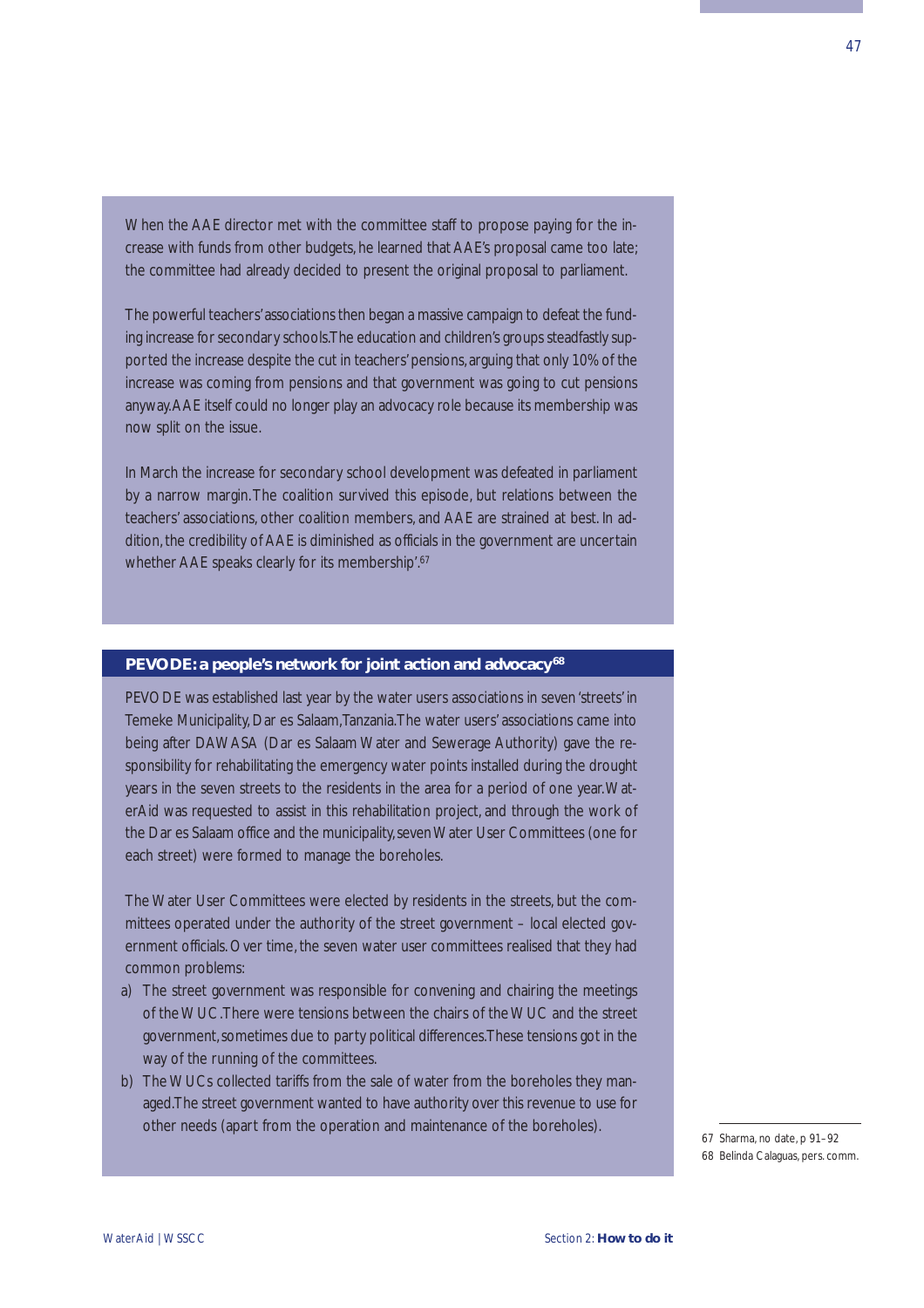- c) The WUCs experienced common technical problems, such as repairs and purchasing of spares.They felt that if they worked together, they could get better deals from suppliers and technicians.The need for the water services was also increasing and they needed to ensure that the facilities were able to cope with the demand.
- d) The WUCs found out that DAWASA had plans to privatise the system.They were concerned about the impact this might have on their ownership, albeit temporary, of the boreholes, and ultimately, on the services they have successfully organised themselves. They wanted to be in a position to speak with one voice to either DAWASA or the private operator about their water supply needs and issues.

The WUCs, with the assistance of WaterAid and a consultant, agreed that they would need to federate. But in order to do that, they first had to register as independent organisations from government.They undertook the registration as water user associations (WUAs), and then federated last year into the People's Voice for Development (PEVODE).Three representatives from the WUAs were elected, with the responsibility to discuss the mission and objectives of the Federation. In May 2000, membership was opened to other existing and interested water committees in the rest of Dar es Salaam.An interim board of 5 members was then elected, tasked with drafting the constitution and registering the federation as PEVODE.

#### PEVODE's aims include:

- a) Support to water user associations: sharing experiences and analysis of problems; ensuring integration of sanitation and hygiene promotion with water supply development; capacity-building of weaker committees through advising/counselling and training
- b) Awareness raising in the streets to improve commitment and support from water user associations.
- c) Forum for discussion of problems and achievements
- d) Representation and advocacy to: local government: DAWASA; and private operators; on the issues of the urban poor, their access rights to water and sanitation, and the impact of privatisation
- e) Networking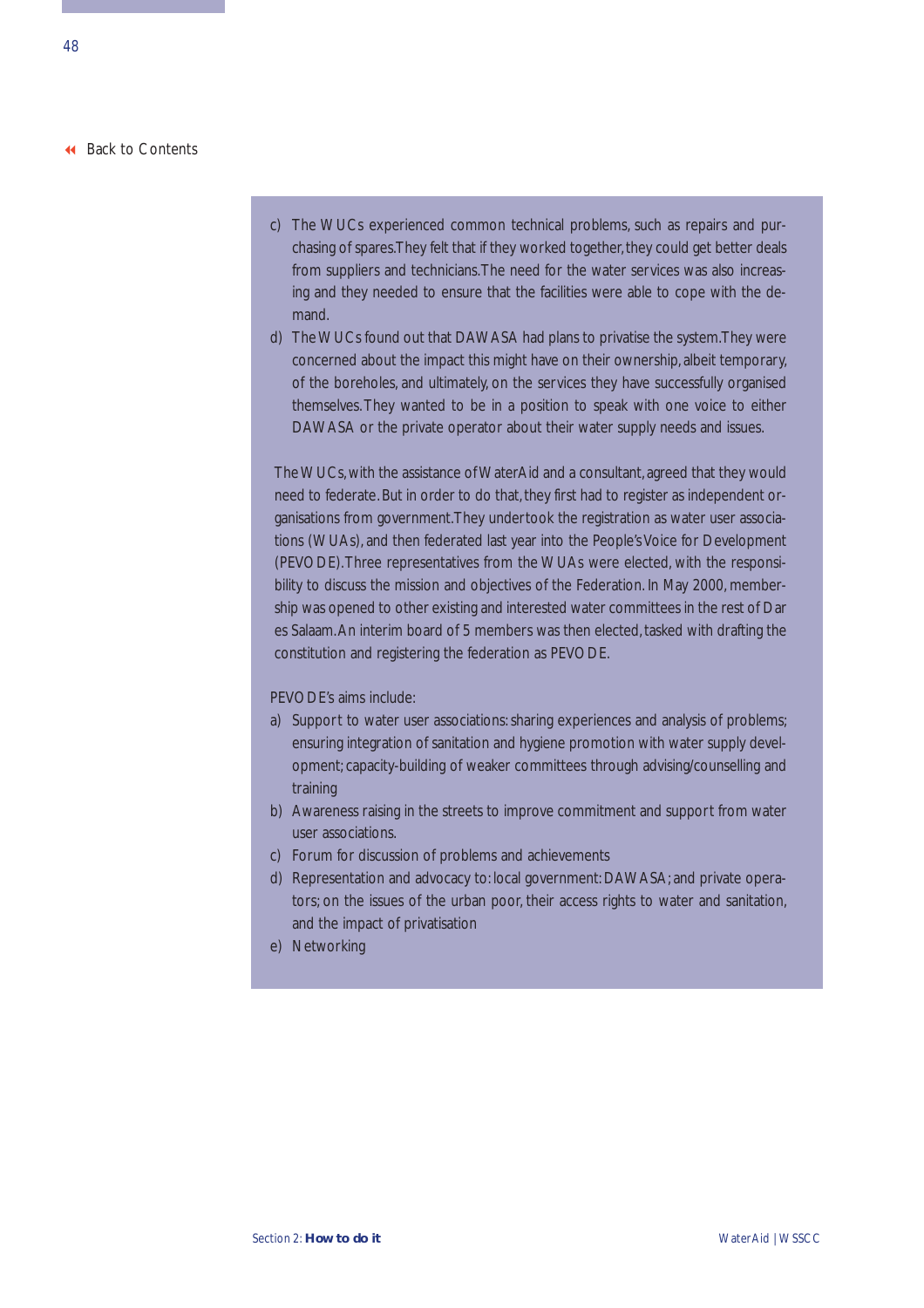Working in alliances and partnerships may also involve collaboration with governments, the private sector and a range of other stakeholders with varying interests in the advocacy topic.The box below presents some of the experience of Stakeholder Forum (formerly UNED Forum) in organising multistakeholder processes.

## **Multi-stakeholder dialogues<sup>69</sup>**

The term multi-stakeholder processes (MSPs) describes *processes which aim to bring together all major stakeholders* in a new form of communication, decision-finding (and possibly decision-making) on a particular issue.They are also based on recognition of the importance of achieving equity and accountability in communication between stakeholders, involving equitable representation of three or more stakeholder groups and their views.They are based on democratic principles of transparency and participation, and aim to develop partnerships and strengthened networks between stakeholders. MSPs cover a wide spectrum of structures and levels of engagement.They can comprise dialogues on policy or grow into consensus-building,decision-making and implementation of practical solutions.The exact nature of any such process will depend on the issues, its objectives, participants, scope, time lines, etc.

Hence, MSPs come in many shapes. Each situation, issue or problem prompts the need for participants to design a process specifically suited to their abilities, circumstances, and needs. However, there are a number of common aspects – values and ideologies underlying the concept of MSPs, questions and issues which need to be addressed when designing an MSP, and stages of such a process. Our suggestions form a *common yet flexible framework,* which we offer for consideration to those who design, monitor and evaluate MSPs.

MSPs are not a universal tool, not a panacea for all kinds of issues, problems and situations. MSPs are akin to a *new species* in the eco-system of decision-finding and governance structures and processes.They are suitable for those situations where dialogue is possible, where listening, reconciling interests, and integrating views into joint solution strategies seems appropriate and within reach. MSPs have emerged because there is a perceived need for a more inclusive, effective manner for addressing the urgent sustainability issues of our time.A lack of inclusiveness has resulted in many good decisions for which there is no broad constituency, thus making implementation difficult. Because MSPs are new, they are still evolving. Because they are people-centred, people need to take ownership and responsibility for them, using and refining them to serve their own purposes and the larger purposes of the global community of which they are part.

At an international workshop on Multi-Stakeholder Processes held in New York on 28th and 29th April 2001, the co-chairs, Hesphina Rukato and Derek Osborn, summarised the key conclusions of the meeting as follows: 69 and 100 km s and 100 km s and 100 km s and 100 km s and 100 km s and 100 km s and 100 km s and 100 km s and 100 km s and 100 km s and 100 km s and 100 km s and 100

Stakeholder Forum)website: www.unedforum.org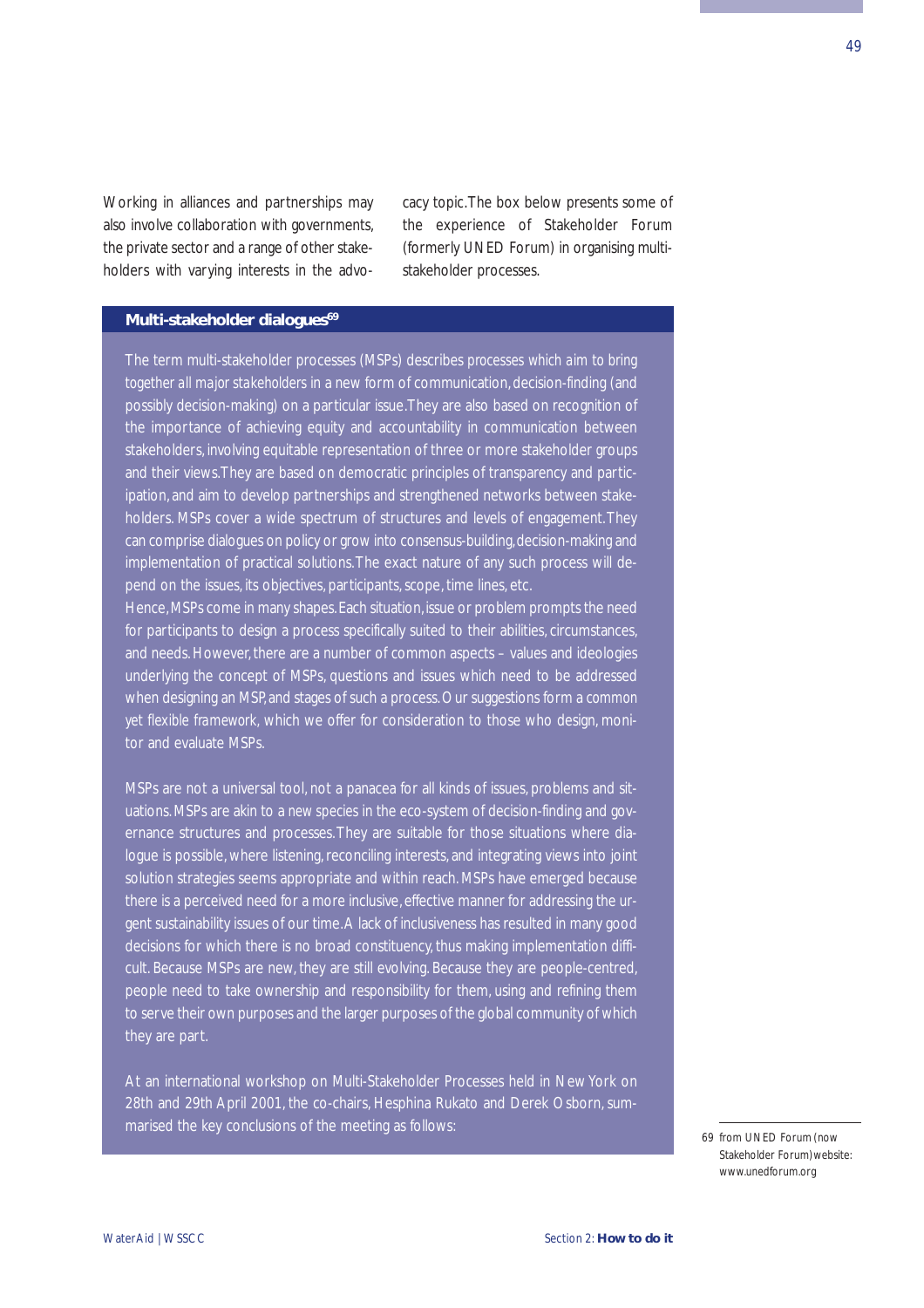## **Consult all stakeholders at the outset in planning a multi-stakeholder process.**

Multi-stakeholder processes are however complicated to organise, and can fail to deliver positive results if they are not properly planned, structured, managed, led and supported, and if there is insufficient common vision.The meeting agreed that it is crucially important that those considering multi-stakeholder engagement in an international process should plan how it is to be structured and organised at the outset.The stakeholders themselves should be fully consulted about the way in which they are to be involved.They need transparent and predictable mechanisms of engagement. Independent facilitation by respected and experienced persons is crucial to empower participants, resolve conflicts and achieve successful outcomes.

#### **Provide enough time and resources.**

Particular attention should be given to the time and resources they will need to make a worthwhile contribution including securing adequate involvement and contribution from all parts of their own networks. Effective multi-stakeholder processes can be expensive and time-consuming, but the cost of failing to engage interested parties can be orders of magnitude greater.

#### **Identify stakeholders through a transparent and legitimate process.**

The selection of stakeholders to participate is also crucially important. Difficult questions of legitimacy can arise in this context. Key requirements are that the process should be transparent and inclusive. It could be useful to develop more of a normative framework for the identification of stakeholders through their own legitimate channels and within their culture of leadership.

#### **Build the capacity of stakeholders.**

The different capacities and resources of different stakeholders need to be taken into account, and measures to ensure good support and funding for less well-endowed groups need to be secured. Training and capacity-building are important for many stakeholder groups; conversely, the secretariats and official structures of many processes may also need to develop their understanding of what multi-stakeholder processes can offer.

#### **Set goals for the process.**

It is very important that there should be a clear and agreed view at the outset as to how the multi-stakeholder contribution is to be received and fed into the main process it is designed to support in time to have a significant influence.There must be good faith and a real intention on the part of the main process to build trust between all parties, to identify and dialogue about fundamental conflicts of value and interest, and to take serious notice of the stakeholder input to their own deliberations, and to be open to being influenced by it. A purely artificial process in which it becomes clear that the main decision-makers have closed minds or have already made their decisions and are not taking any serious notice of the stakeholder contribution is counter-productive. It can cause frustration amongst stakeholders, leading to disengagement and alienation.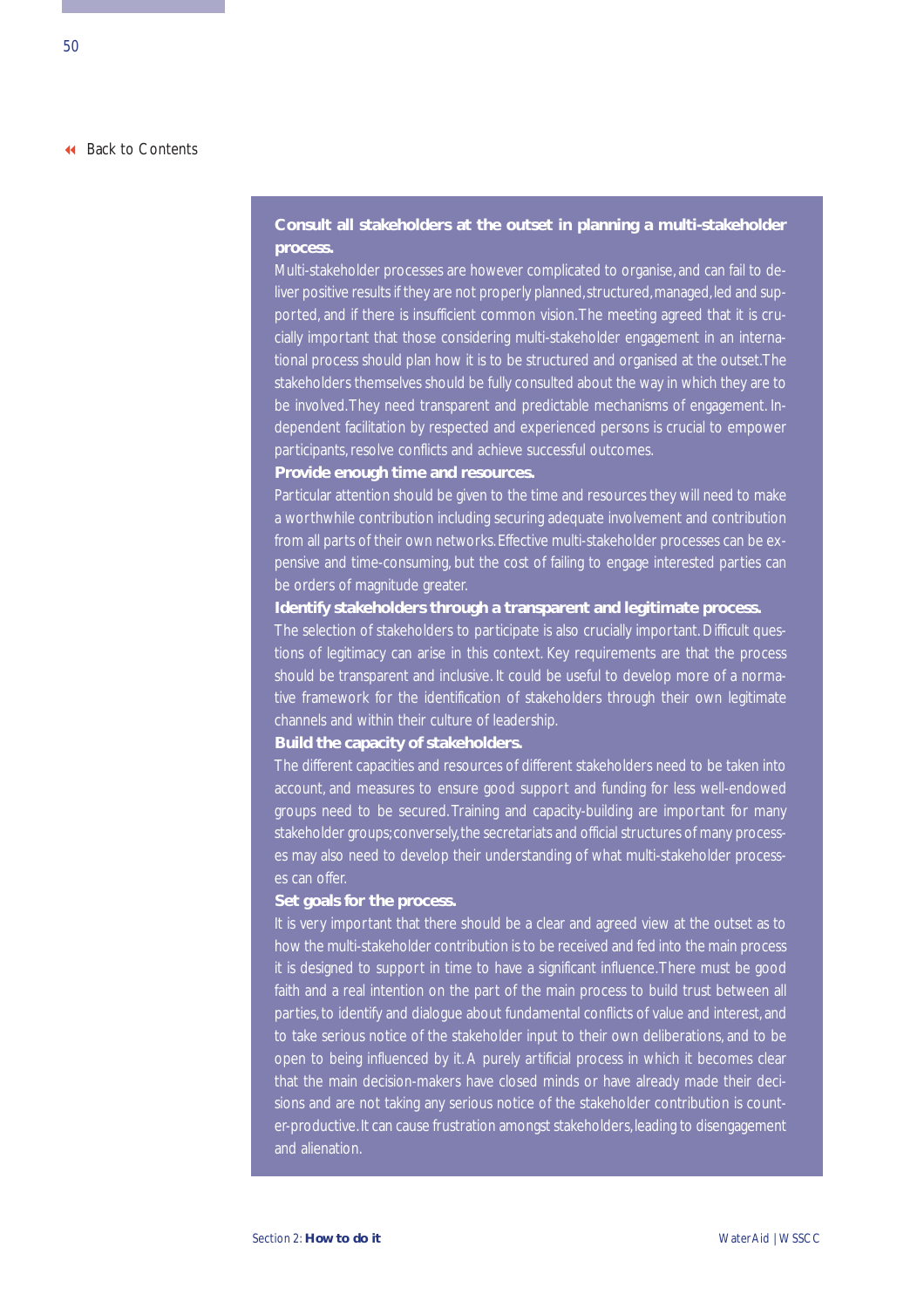#### **Communicate with the public.**

Communication with the wider public is crucial at all stages. Organisers should plan how to involve the media at all stages, and how to present and disseminate messages in ways that will engage popular attention.

#### **Build on the step-by-step approach.**

On all these issues the meeting gave general endorsement for further development of the step-by step approach to organising multi-stakeholder processes identified in UNED Forum's report. Participants agreed that the report provides a useful resource to anyone planning such processes while recognising that every process is unique and will find its own solutions to the various questions to be addressed.There needs to be better communication between those engaged in different processes so that learning and experience can be shared and duplication and re-invention of wheels can be avoided.

Working with the private sector presents specific challenges for organisations involved in advocacy, in particular how to avoid commercial self-interest dominating the joint agenda. However, there are a number of examples of public-private partnerships successfully promoting water and sanitation issues, as illustrated in the box below, a case study of a public-private partnership for the promotion of handwashing and hygiene behaviour in Central America, which is currently being replicated in India and parts of Africa by the World Bank.

## **The Central American Handwashing Initiative: an example of a publicprivate partnership70**

Diarrhoeal disease is a serious threat to child survival in Central America. In 1995, diarrhoeal disease caused 19 percent of under-five mortality in Honduras, 23 percent in Nicaragua, 20 percent in El Salvador, and 45 percent in Guatemala.To address this important public health problem, two USAID projects, BASICS and the Environmental Health Project (EHP) played the role of catalyst in the Central American Handwashing Initiative. The Initiative – whose mission was to reduce diarrhoeal disease among children under five by promoting effective handwashing with soap – was a partnership among the catalyst team, four soap companies, the ministries of health from participating countries – Guatemala, El Salvador, and Costa Rica – and numerous NGOs and development organisations. Representatives from the various partner organisations formed a Task Force that met periodically to guide the effort.

The basic approach of the Initiative was to get soap companies to agree to promote correct handwashing in advertisements targeted to low-income families whose chil-

<sup>70</sup> Public-Private Partnerships: mobilising resources to achieve public health goals – the Central American Handwashing Initiative points the way BA-SICS, EHP, UNICEF 2001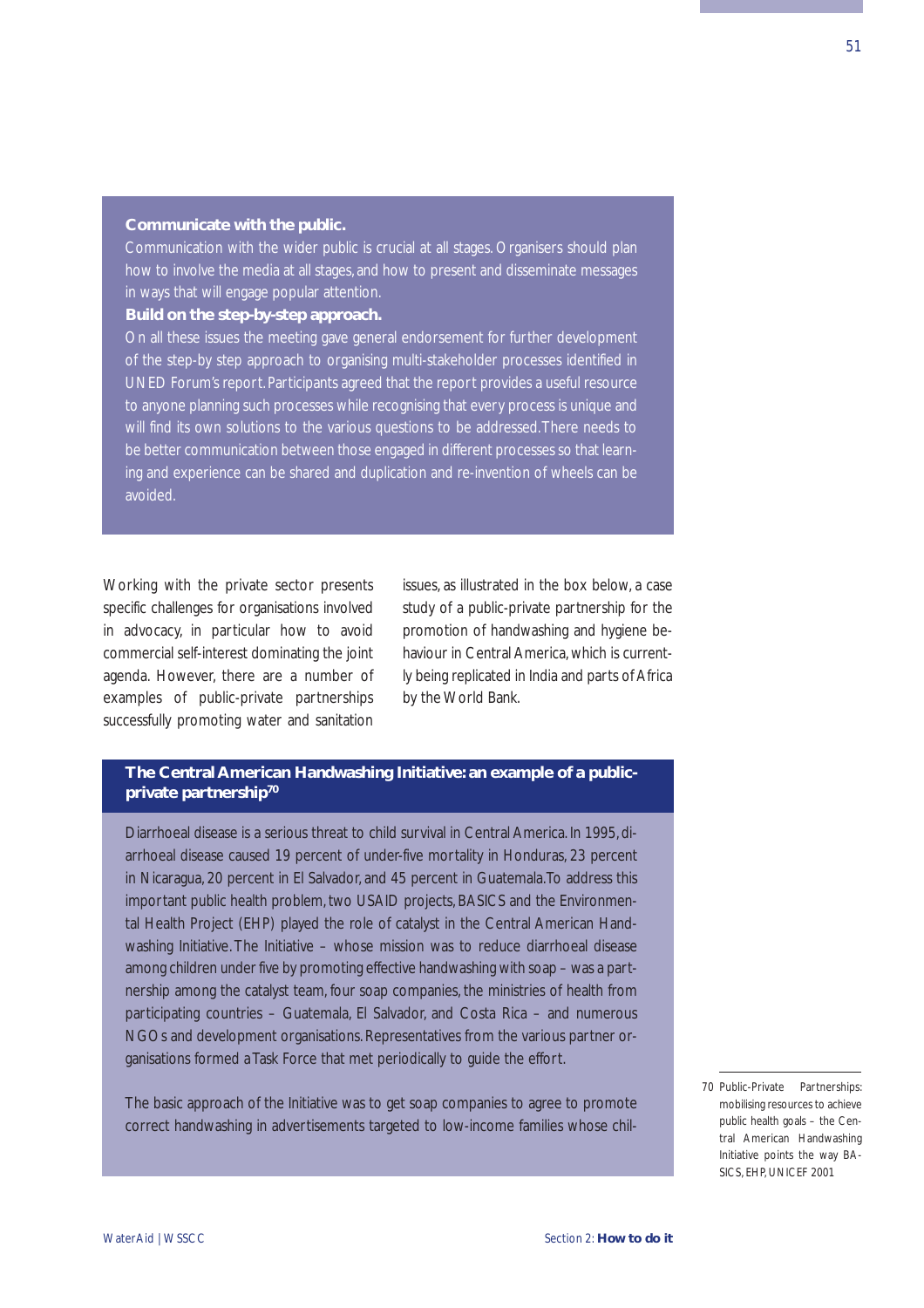dren are at high risk of diarrhoeal disease. Through participation in the Task Force, partners developed a slogan for the campaign and a generic advertising concept that soap producers could adapt in their "branded" campaigns.The advertisements and other promotional materials focused on motivating consumers – particularly mothers – to wash their hands at appropriate times, using the correct technique.

The campaign was launched in March 1998 in Guatemala, Costa Rica, and El Salvador, and included:

- *Extensive use of television, radio, and newspaper advertisements.* Television stations in Guatemala, Costa Rica, and El Salvador donated free air time for campaign commercials that were broadcast nation-wide,and two Guatemalan radio stations aired over 6,300 radio spots in Guatemala City and the Altiplano. A Guatemalan newspaper donated space for vignettes about handwashing for over eight months.
- *Distribution of posters, banners, brochures, and video- and audiotapes.* In Costa Rica, Punto Rojo worked with the U.S.-based private voluntary organisation World Vision and the Office of the First Lady of Costa Rica to print and distribute 6,600 campaign posters. In El Salvador, Unisola/Unilever distributed videotapes of the television advertisement to 3,500 schools and audiotapes of the radio spots to 31 health posts.
- *Community activities.* Two U.S.-based private voluntary organisations, CARE and World Vision, and a Guatemalan foundation, Fundazucar, strengthened their hygiene programs in communities through use of generic campaign materials.
- *Participation in school hygiene programs.* In El Salvador, Unisola/Unilever bolstered that country's Healthy Schools Program through donation of 25,000 soap samples and other materials. In Guatemala, Colgate-Palmolive developed handwashing kits and other school program materials (colouring books, flyers, games) in addition to donating soap samples to schools.
- *Participation in markets and fairs.* In El Salvador, Unisola/Unilever distributed banners that were displayed at 150 health fairs. In Guatemala, La Popular printed 5,000 posters and distributed posters and banners to local markets.

The following factors proved to be essential to the Central American Handwashing Initiative's success and will generally be key to any public-private partnership (PPP) endeavour:

- Presence of a catalyst. A catalyst can bring partners together, contribute resources, and offer expertise in a wide range of technical areas.
- Public sector backing. Enthusiastic support from the public sector lends reassurance to private sector firms that participation in a PPP campaign is worthwhile.
- Existence of a vibrant private sector.The private sector must have the capacity to effectively market to the targeted population.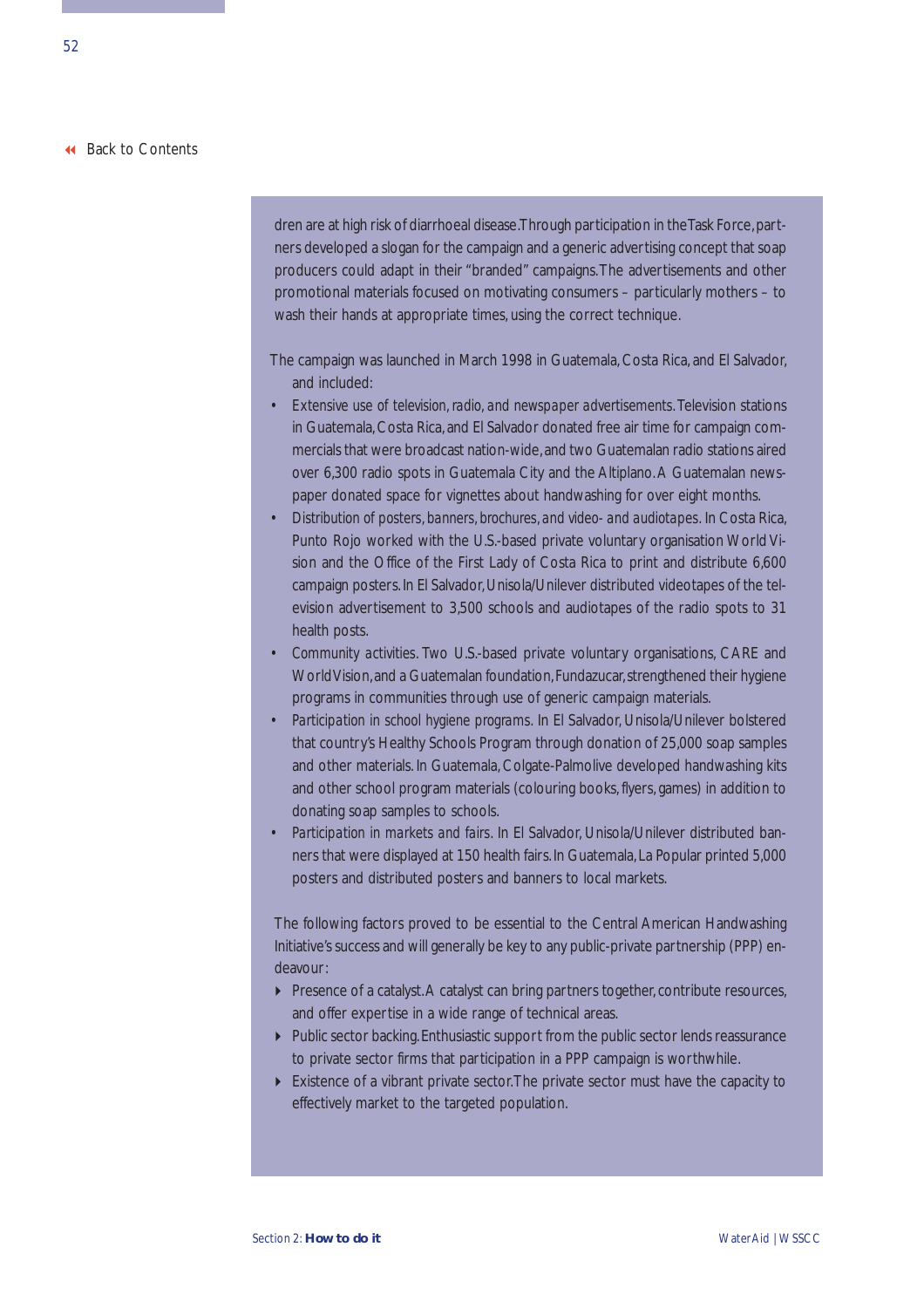- Commitment of private sector decision-makers. Invested private sector decisionmakers can also encourage integration of PPP elements in their company's corporate strategy, ensuring sustainability into the future.
- Conducive environment for behaviour change. In the case of the Handwashing Initiative, this meant wide availability of soap and easy access to water.
- Behavioural research. Market surveys provide information vital to designing effective advertising strategies and establishing a baseline for measuring progress.
- Road map. Having a well-defined approach to a PPP gives all partners a clear idea of the sequence of events and helps keep activities on track.
- Ownership. Fostering ownership in participants ensures long-term sustainability.
- ▶ Understanding roles, responsibilities, expectations. Clearly defined and agreed upon goals, expected outcomes, and roles and responsibilities of partners provide structure and guidance to a PPP campaign.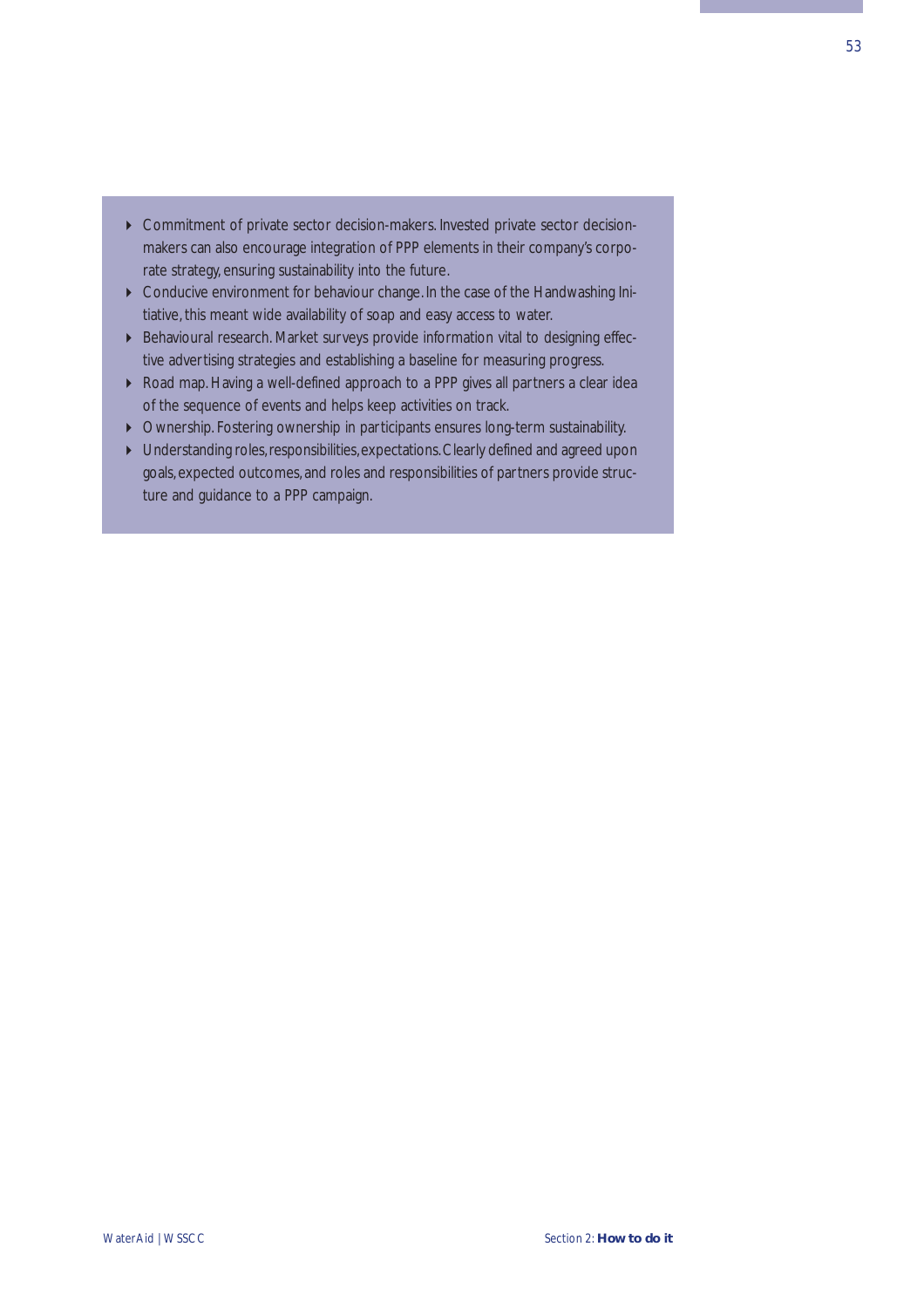## <span id="page-59-0"></span>**2.7 Defining the message**

When you have completed your research and analysis, set your objectives and identified your targets and allies, it is time to define your advocacy messages.Informed by the previous stages of the advocacy planning cycle, your messages are a summary of the change you want to bring about and by when.They may also include the reasons why you feel the change is important and the action you would like the audience to take in response, but they must be brief and concise to have the maximum impact.<sup>71</sup> Although you will undoubtedly have supporting documents and more detailed information to present, you need to be able to summarise in one or two sentences what your advocacy work is all about – as if you have 30 seconds on national TV to make your case. Whether you ultimately get the chance to talk on TV on not, defining your advocacy messages is an important part of crystallising what you are aiming for and summarising the most significant aspects.

Your messages may vary depending on the audience to whom you are presenting them. Whilst your overall position on the advocacy issue will not change, you will probably have to adapt the way you present your message to achieve the greatest impact on different audiences.This is called 'framing' the message. Some people have expressed concern that this can imply watering down a strongly held belief or even presenting false information, and suggest that the facts should speak for themselves. Framing an issue is not distorting the facts, but simply taking into account the preferences and position of the target audience,and presenting it in a way that will reach them. *'What underlies all advocacy efforts is a proposed change in power equations – an essentially political activity. And in the political world, there is no issue which is seen as completely just or right to all parties or individuals…Framing the issue therefore demands both a detailed study of the targets and a comprehensive knowledge of one's own issue'*. 72

A fictitious example of an advocacy issue framed in different ways for different audiences is given below:

<sup>71</sup> Save the Children Fund 2000, p32

<sup>72</sup> NCAS/Christian Aid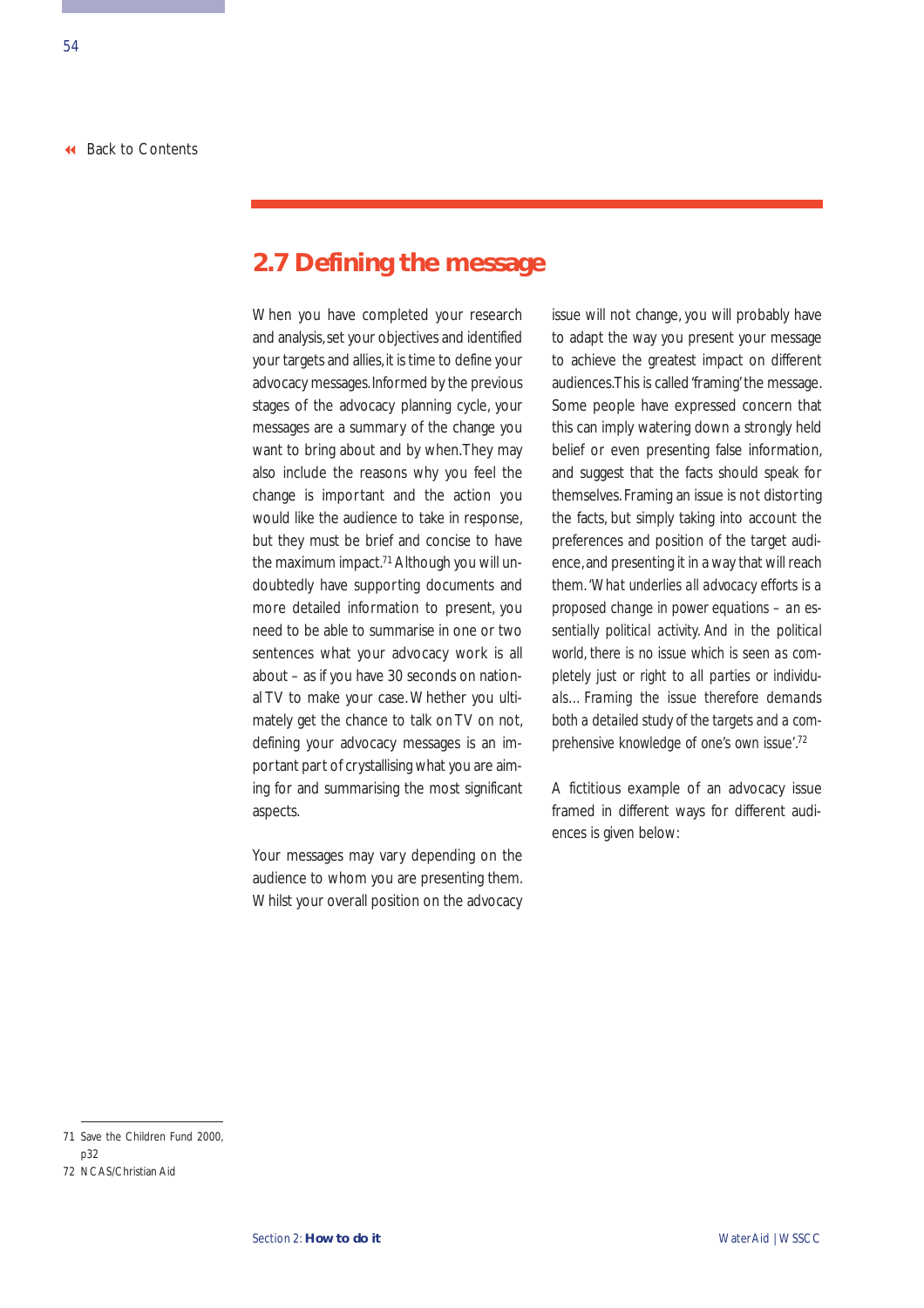| <b>Audience</b>                  | <b>Message</b>                                                                                                                                                                                                                                                                                                                                                                                                                                                                                                                                                                                                                                                                                                                                                                                                     |
|----------------------------------|--------------------------------------------------------------------------------------------------------------------------------------------------------------------------------------------------------------------------------------------------------------------------------------------------------------------------------------------------------------------------------------------------------------------------------------------------------------------------------------------------------------------------------------------------------------------------------------------------------------------------------------------------------------------------------------------------------------------------------------------------------------------------------------------------------------------|
| Decision-makers                  | Nationally, diarrhoea accounts for 20% of under five child mortality and intestinal parasitic<br>infections continue to undermine maternal and child nutritional status, physical and mental<br>development. A small investment in clean drinking water and low-cost sanitation facilities will<br>yield a large return in terms of child and adult health and survival. We would like to request<br>a meeting with you to discuss this issue further.                                                                                                                                                                                                                                                                                                                                                             |
| Broadcast media and<br>the press | Wangai is 6 years old. His mother walks 5 km each morning to the nearest clean water point<br>to collect drinking water for the family. However, when Wangai and his friends are thirsty, they<br>drink from the nearby river bed, where the cattle and goats drink. Wangai's family have no<br>latrine and use the riverbed in the early morning before it is light. Wangai has two brothers<br>and one sister: he had another two sisters but both died of dysentery before they were four<br>years old.<br>Wangai has visited his cousin who lives in the nearby town, where there is a good water supply<br>and each house has a latrine. He has seen that his cousin's family do not fall ill and his aunt has<br>lost no babies because of sickness. He wishes there were similar facilities in his village. |
| <b>General Public</b>            | Clean water saves lives: water-borne diseases and poor sanitation today claim thousands of lives in<br>rural Tanzania. Each village should have at least one borehole and adequate latrines. Talk to your local<br>councillor today to find out how you can help to bring life-saving facilities to your own village and<br>see your children flourish.                                                                                                                                                                                                                                                                                                                                                                                                                                                            |

Advocacy issue: lack of clean water and sanitation facilities in rural Tanzania

The knowledge gained from the research and analysis stages earlier in the advocacy planning cycle is therefore essential in framing the message. For example, knowing the issues which your advocacy target **does** care about may enable you to make links in your message between your issue and their concerns, and therefore increase the likelihood of the target responding positively (see Table 5 in Section 2.5 above). However, the process of defining and framing the message has to be consistent with your overall position: *'framing the message has to be done without diluting the facts, compromising on core values, and/or undermining people's movements'*. 73

Messages should therefore be:

- simple and easily understandable
- culturally and socially appropriate
- technically correct
- brief
- relevant
- practical
- positive $74$

You need to be able to back your message up with an illustration – descriptions of the extent of the problem, success stories showing what can be done, or human-interest stories. Any data included in the message should be as localised as possible – for example, for a national campaign on sanitation, the key figures should be the level of sanitation coverage in that country, rather than the global picture.

<sup>73</sup> ibid.

<sup>74</sup> Gorre-Dale, Eirah et al 1994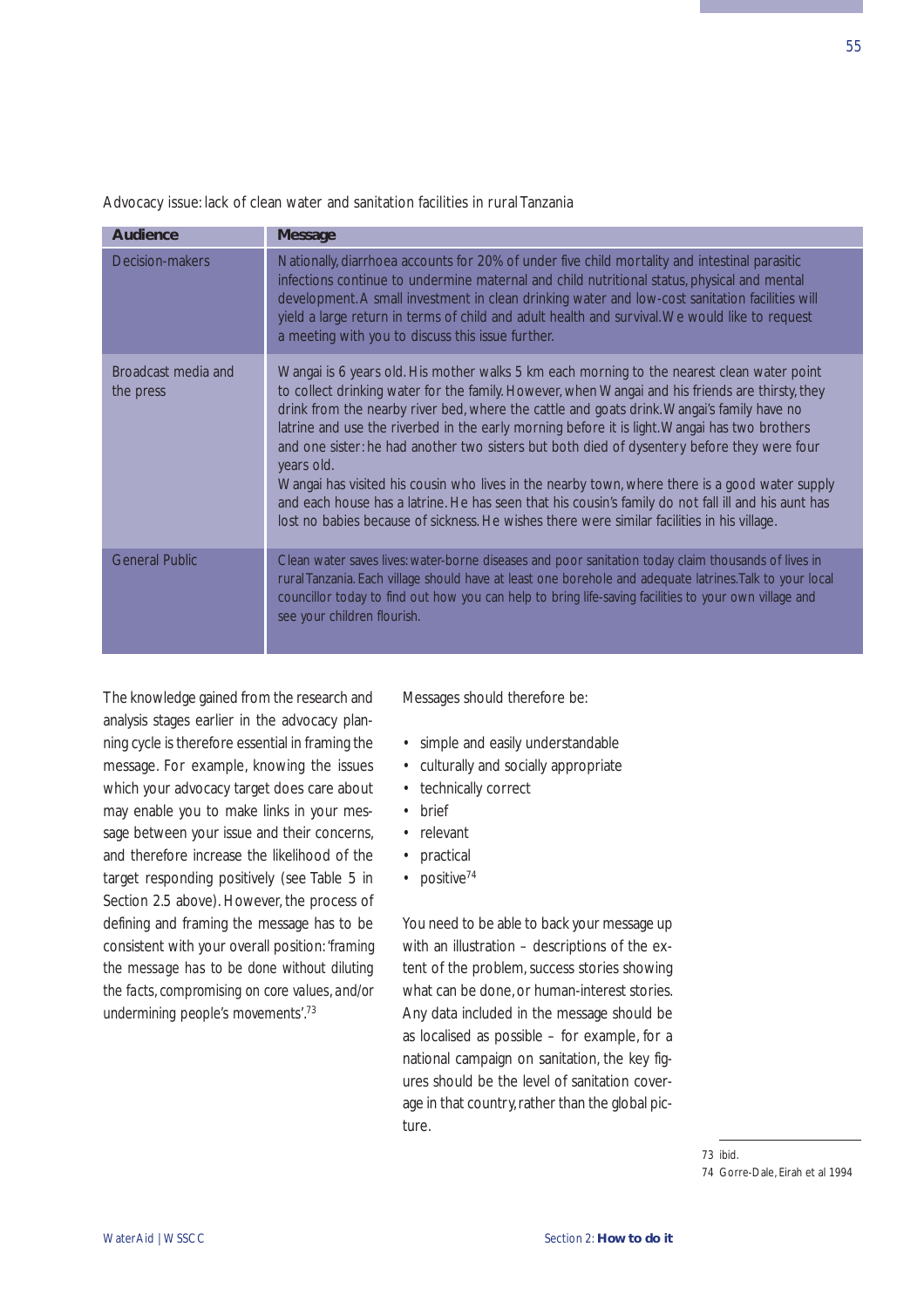Whenever possible, messages should be pretested with representatives of the intended audience, especially when pictures and other visual materials are to be used,which are easily misunderstood. Pre-testing materials helps to determine whether the target audience understands the message; can grasp and verbalise the meaning of pictures or audio-visual material easily and quickly; and finds the pictures culturally acceptable.

#### **WASH key themes for advocacy messages**

The WASH Campaign has identified four key themes, from which individual national advocacy messages can be derived.These are as follows:

- 1. **Water,sanitation and hygiene can save lives.** Billions of people die each year due to unhygienic environments, their food and drinking water contaminated by faeces riddled with bacteria, viruses and parasites that cause diseases such as diarrhoea, the deadliest killer of children under five in developing countries. Solving the sanitation problem and helping people to practice better hygiene can save many lives and reduce incidence of disease
- 2. **Water, hygiene and sanitation for people: women and children come** first. Lack of access to environmental sanitation and hygiene affects women and children most.This has also led to many incidences of violence against women and girls and endangered their reproductive health. Addressing gender issues benefits girls' status and education, improves privacy and restores human dignity – a first step to improving the quality of life
- 3. **Reforms are critical to improving water and sanitation services for the poor.** Governments, private water utilities and international agencies must give priority and resources to institutional reform and recognise that doing so will contribute to better practices, good governance, safeguard basic rights and responsibilities of every citizen
- 4. **Water,hygiene and sanitation are entry points for poverty alleviation.** The problem exacts the highest toll on the poorest segments of society in both rural and urban areas. Giving high priority to these basic services at local, regional and global levels should be at the top of the political agenda and recognised as essential for eradicating poverty and contributing to sustainable development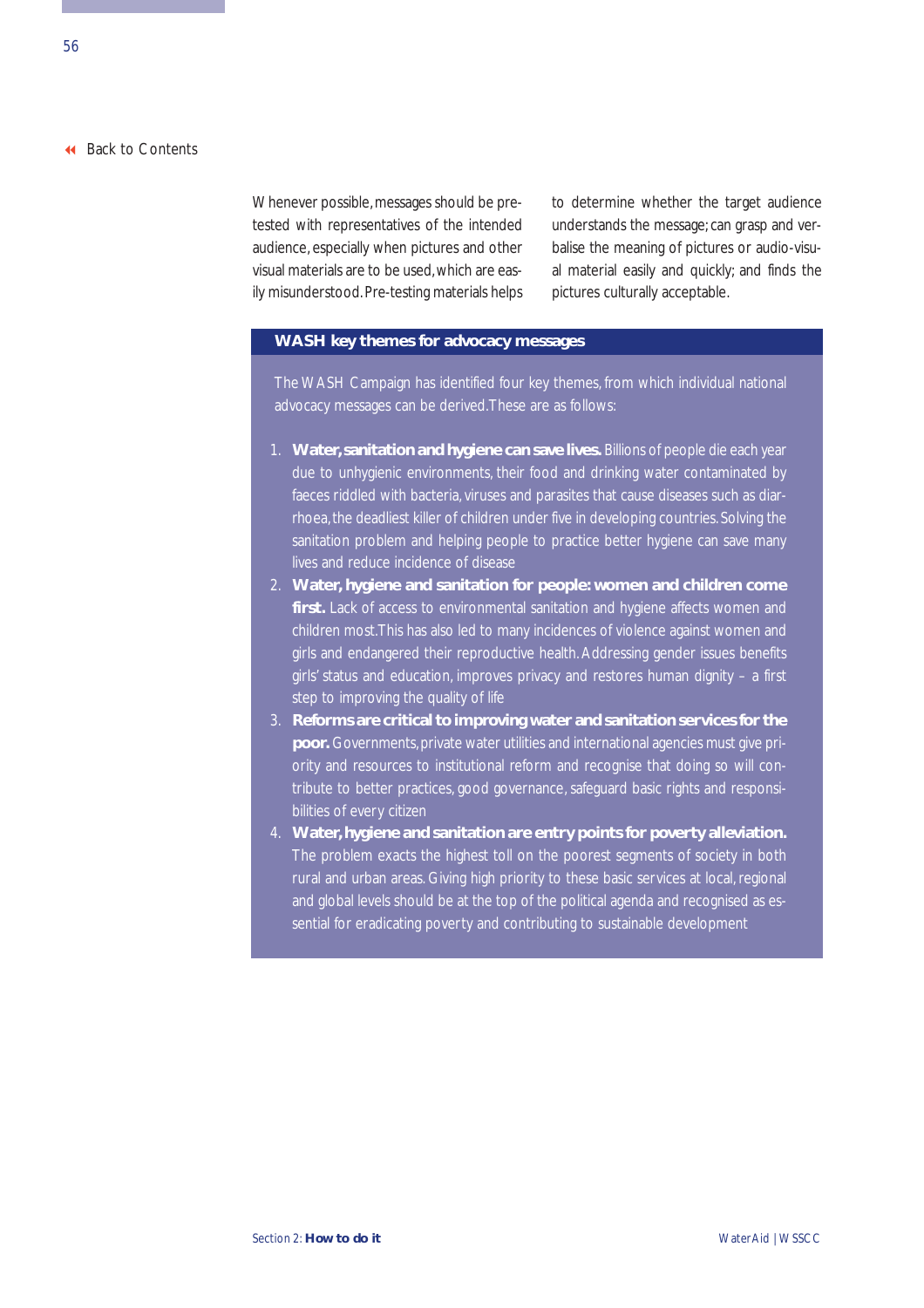## <span id="page-62-0"></span>**2.8 Choosing approaches and activities**

There is a range of approaches that can be employed in advocacy – some are confrontational while others involve working alongside advocacy targets to achieve the desired change.These approaches can be placed along a continuum, thus:

*co-operation – education – persuasion – litigation – contestation*<sup>75</sup>

Advocacy may involve more than one of these approaches at any one time, or over time, particularly if it is being carried out by an alliance or group of organisations. As mentioned above, one of the advantages of collaboration is that two organisations may employ different approaches towards the same advocacy target, depending on their own organisational skills and experience,whilst working towards the same end.Some organisations prefer to work from the inside (using 'insider strategies' of co-operation and persuasion), while others operate most effectively from the outside (using 'outsider strategies').

The approaches used in advocacy will depend not only on the character of the organisations involved, but also in the nature of the advocacy targets. Different targets may respond more effectively to different approaches, and this needs to be taken into account in your advocacy plan.

### **Approaching the World Bank**

At a WaterAid Seminar on civil society advocacy for international water policy, one of the presentations focused on policy making in the World Bank and the role of civil society.Three different strategies were suggested for achieving influence over the World Bank:

- confrontation:'be somewhat threatening'
- develop a relationship where you are considered to be an important ally
- be an unquestionable authority on your topic<sup>76</sup>

There is a range of activities that you may choose to undertake to achieve your advocacy objectives, many of which are used in combination with each other. Some of the key activities are:

- policy analysis (proving the case for policy alternatives)
- demonstrating solutions ('good practice' advocacy through positive project work)
- action research (documenting others' policy or good practice)
- public awareness campaigns (*'mobilising public action in support of the changes you are seeking*77)
- partnerships (working together with others)
- media work (raising awareness of the general public and others)
- 75 Miller and Covey 1997

<sup>76</sup> Clark 2000

<sup>77</sup> Save the Children Fund 2000, p47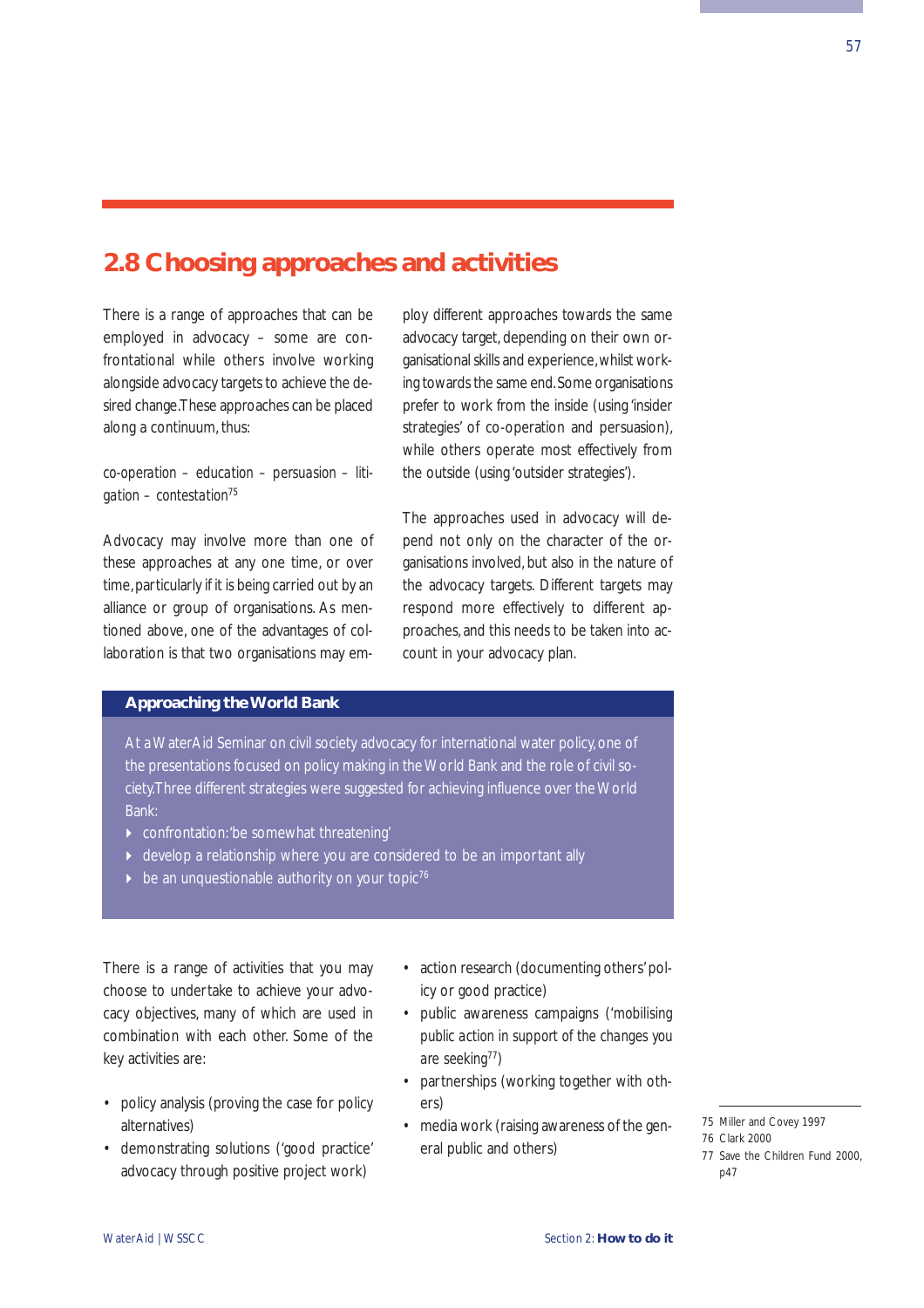- mobilising the general public (as 'influentials', to encourage them to put pressure on decision makers)
- creating ways for people to act for themselves (facilitating people's participation in their own advocacy causes)<sup>78</sup>

These activities are broken down into specific advocacy tools, which are discussed in detail in Section 2.9 below.

The approaches and activities you select will be based on a number of factors:

- your analysis of the issue and the target
- your analysis of what/who influences the target
- your resources (financial, staff, time, contacts and networks, relationships etc.)
- your aims
- your organisation's ways of working (see Box below for a summary of the WASH Campaign approaches)

<sup>78</sup> Based on Save the Children Fund 2000, p41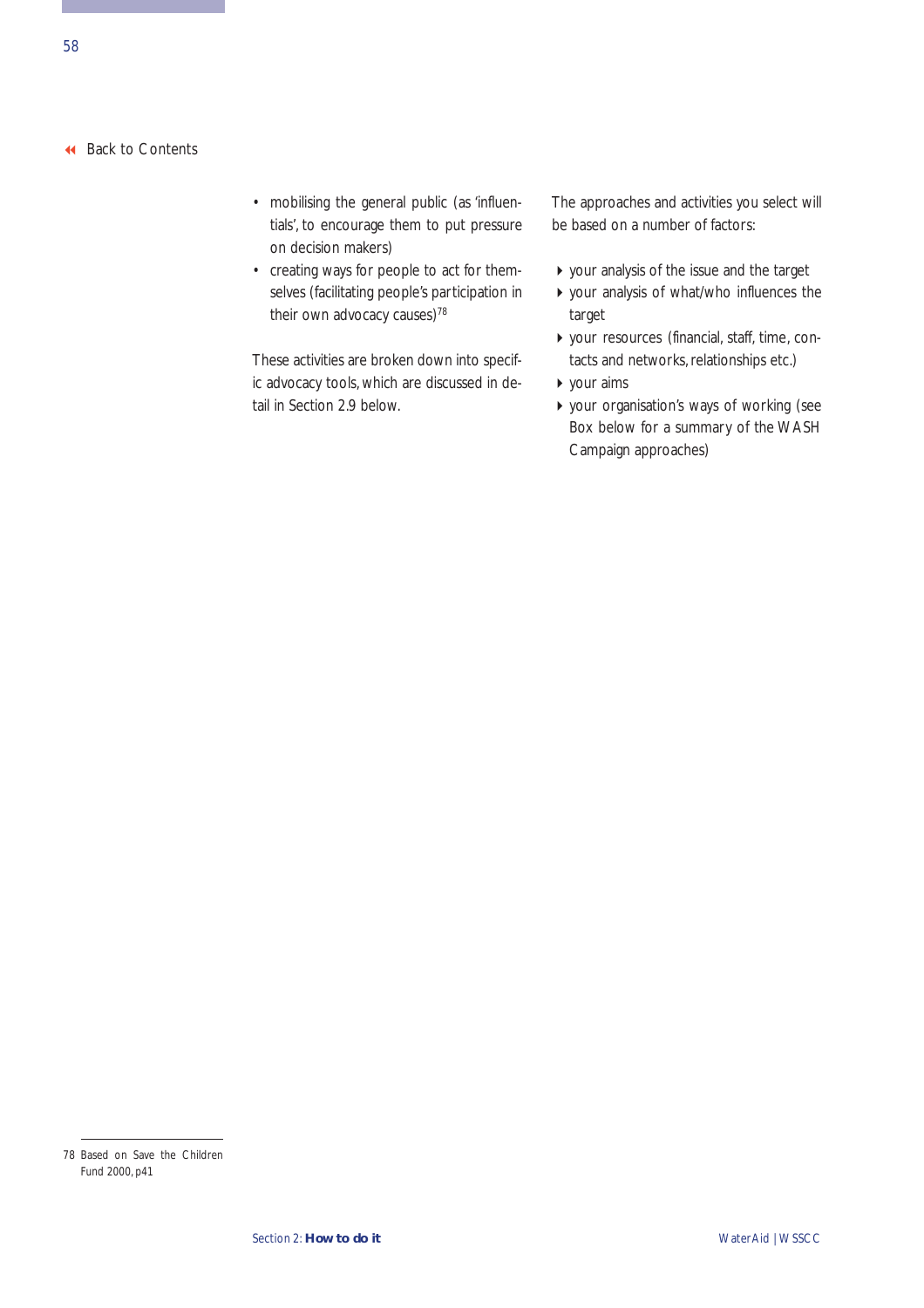## **WASH Campaign Approaches**

#### **Mobilising communities and promoting people-centred approaches**

Community groups, ranging from civic, religious, educational, commercial, sports, entertainment and other stakeholders can all help to transform society and influence policy and behaviour. People-centred approaches to hygiene, sanitation and water supply can be defined by demonstrating and applying people's rights and responsibilities to these basic services as enshrined in Vision 21 as well as in the Code of Ethics developed by the International Secretariat for Water and the WSSCC. Drawing on the successful experiences of Vision 21 in some countries,WASH activities will focus on advocating sanitation, hygiene and safe water practices, promoting appropriate technologies such as rainwater harvesting and other people-centred initiatives, and through holding public rallies, debates and multi-stakeholder dialogues, signing petitions, staging exhibitions, competitions, folk theatre presentations and other public awareness activities as well as inter-personal communications where possible.

#### **Building partnerships across sectors and disciplines**

The drinking water supply and sanitation sector acknowledges that it cannot operate in isolation from other economic and social sectors if the goals of the WASH Campaign are to be achieved.As water, sanitation and hygiene are entry points for poverty alleviation, integrated water resources management and sustainable development, WASH seeks to bring together policy-makers, practitioners, community-groups, religious organisations and those working in health, nutrition, environment, education, finance, communications, human rights and other development fields. Collaborative Council members are also strengthening partnerships with professional associations, the private sector and other institutions to promote knowledge networking and experience-exchange among developing countries and the industrialised world.

#### **Promoting management and institutional reform**

The impending water and sanitation crisis in the developing world is a crisis of governance and political will. Many governments are failing to address the needs of its poor and marginalised inhabitants who often pay a higher price than the rest of society for water and sanitation services. Unless there is a shift to increasingly involve people at the centre of water management, this precious resource will remain contentious and cause conflicts among communities, countries and widen the gap between the rich and poor. Strengthening public accountability and improving regulations, legislation and effective monitoring of water and sanitation services will improve governance and service delivery especially to the poorest of the poor.The WASH Campaign aims to promote partnerships between public and private sectors and the provision of more equitable and affordable services with priority given to the poor, particularly women and children, who suffer the heaviest burden of poverty and sickness in many developing countries.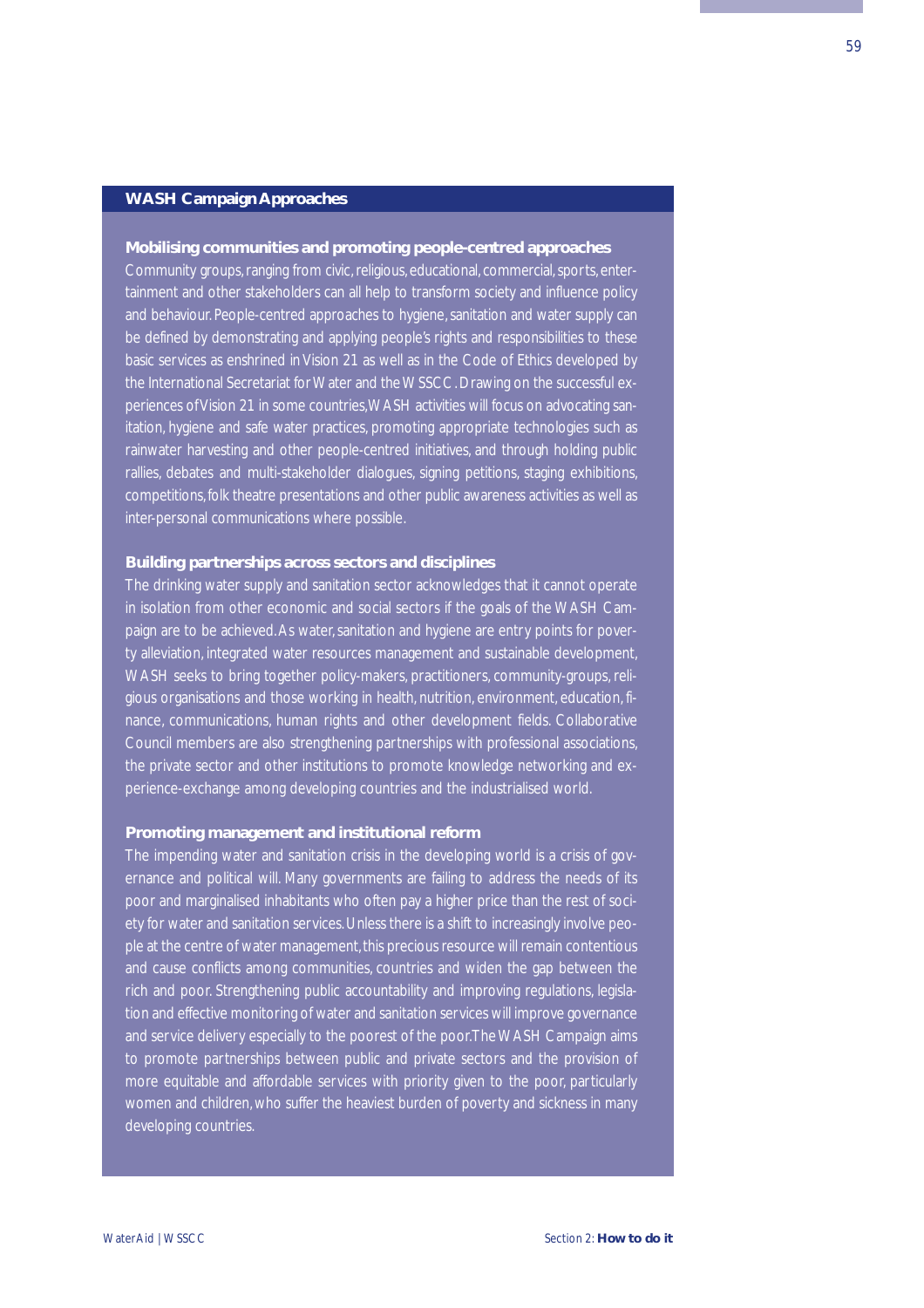#### **Collecting science-based information and sharing experiences**

The relationship between knowledge and advocacy is clear: advocacy efforts are dependent on a credible scientific basis, and without advocacy, technical knowledge will only ever reach a limited audience. In the WASH Campaign, the work of various thematic groups, networks and other initiatives of the Council will be reoriented to include activities for collating, distilling and abstracting science-based knowledge for wider audiences beyond technical professionals. Best practices in knowledge management and networking are being harnessed to facilitate the process of gathering, packaging and disseminating this knowledge.Information will also be collected and exchanged on people's own initiatives and field experiences, as well as innovative practices by communities in finding solutions.

#### **Voices of the People**

One of the key advocacy tools for the campaign will be a provocative "People's Report" on sanitation and hygiene to be released during the Water Supply and Sanitation Collaborative Council's First Global WASH Forum in Dakar, Senegal, in 2004.

#### **Working with an informed and responsible media**

Mass media play a valuable role in influencing the public opinion and when they devote space and time to water, sanitation and hygiene, these become legitimate topics of the public's agenda. Politicians and other elected officials recognise that the media are arenas for advocacy and, whether in the form of an editorial, radio or TV broadcast, video or newspaper article, they can shape and influence policies and even allocate resources for specific activities. Dissemination of information and interactions among people, for which mass media have a clear role to play are widely accepted as the keys to facilitate the conversion of knowledge to beliefs, attitudes and actions.The WSSCC believes in forging partnerships with the media, through outreach and regular contacts with journalists and their associations, press conferences and briefings, via Internet-based media, dissemination of materials, co-productions on video news releases, radio and TV documentaries and by training both experts and journalists to engender responsible and accurate coverage of water and sanitation issues.Through the WASH Campaign, the Council will encourage and rely on these partnerships to spread the right messages to target audiences and to enhance dialogues at local, regional and global levels.79

<sup>79</sup> Gorre-Dale, Eirah for Water Supply and Sanitation Collaborative Council 2001 and 2002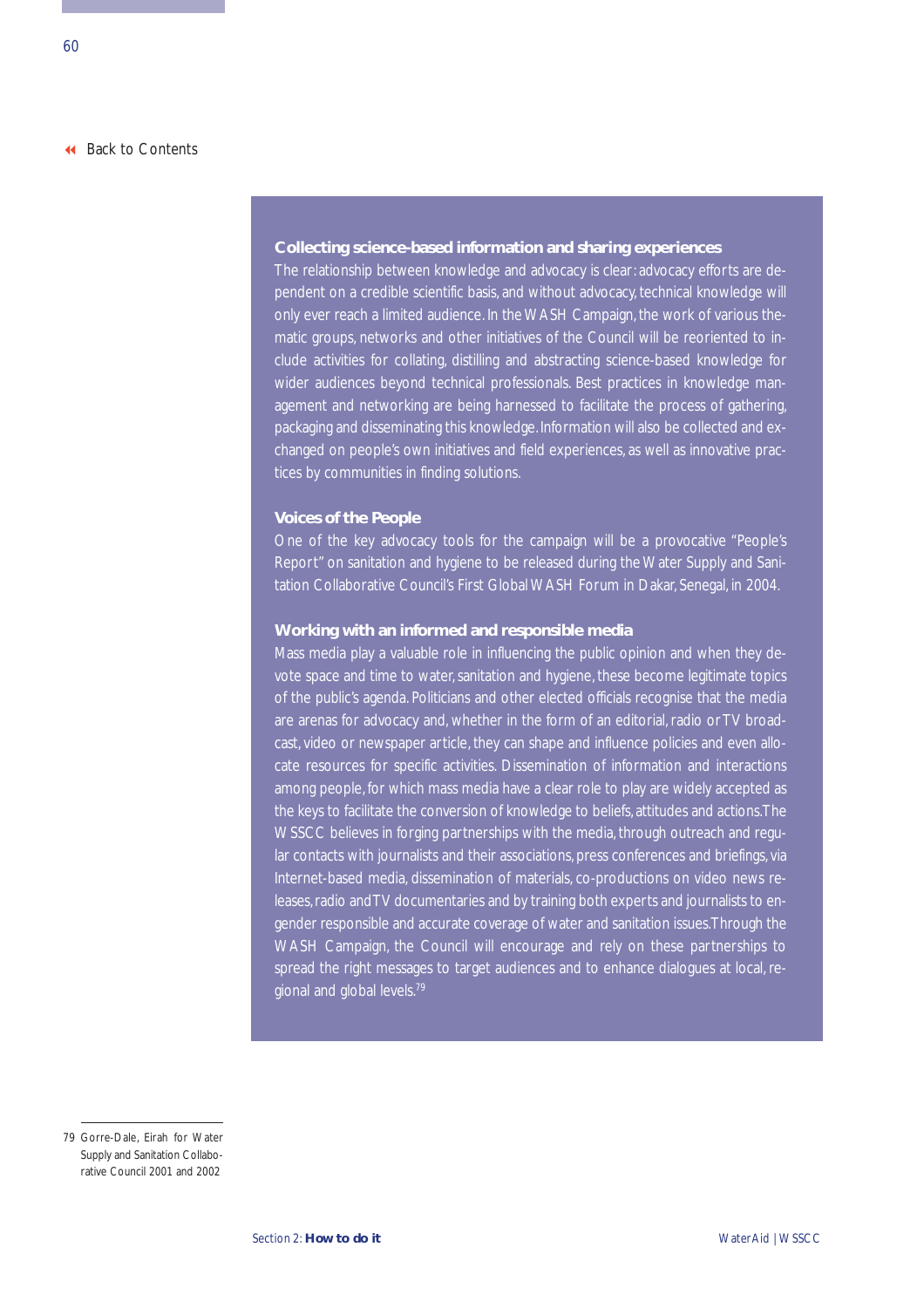#### **The 'Insider' approach: Zambia**

WaterAid Zambia has been involved in recent years in the provision of the 'software' of borehole construction in certain districts to accompany the 'hardware' provided by the Japanese-funded JICA Rural Water Supply Programme.Through this work WaterAid has been able to influence JICA's approach to water supply provision and the forthcoming phase of the programme includes the 'software'aspects as an integral part of the work.WaterAid has been asked to contribute to the planning, and possibly to the implementation of the coming phase.

Through co-operating with the JICA programme on 'software' provision, WaterAid hopes to be able to influence JICA further, notably in two key areas: a) technology choice and the appropriateness of boreholes as the only technical option; and b) including hygiene and sanitation as part of an integrated package, rather than concentrating solely on water source provision.<sup>80</sup>

#### **Demonstrating solutions in Dhaka**

A Bangladesh NGO, Dushtha Shasthya Kendra (DSK), has been piloting an innovative approach to the provision of water for urban slum dwellers in Dhaka, with the support of a number of international agencies.<sup>81</sup>The Dhaka water authority does not have the flexibility to provide water to informal groups with no legal status, such as those living in the city's slums. DSK provided an 'intermediation' role between the slum communities and the government.They helped to organise community groups, providing training in managing the water supply, obtaining community contributions, organising credit, and providing technical support for the design of the water points. Group leaders are also trained in how to access formal utilities. Finally, with the support of DSK, the groups approach the water authority and sign an agreement for the provision of the water point. Once it is constructed, the group manages and operates the water point, repays the capital cost to DSK and pays the water bills to the water authority.

Nineteen of the originally planned 20 water points are now in operation and an additional 10 have since been completed.The loan recovery rate is satisfactory and the groups are all expected to be able to complete repayment during the agreed time schedule, after which time they will take full responsibility for management of the water point. A second phase has been planned to cover another 30 water points to be installed by DSK and a further 36 by other civil society organisations, with technical support from DSK.

The success of this pilot programme has generated interest from other civil society organisations and agencies, including UNICEF, which have begun to replicate the approach for themselves<sup>82</sup>

<sup>80</sup> Nick Burn pers. com.

<sup>81</sup> Swiss Agency for Development and Co-operation, UNDP Water and Sanitation Program, and WaterAid.

<sup>82</sup> UNDP Water and Sanitation Program 1997, and Matin 1999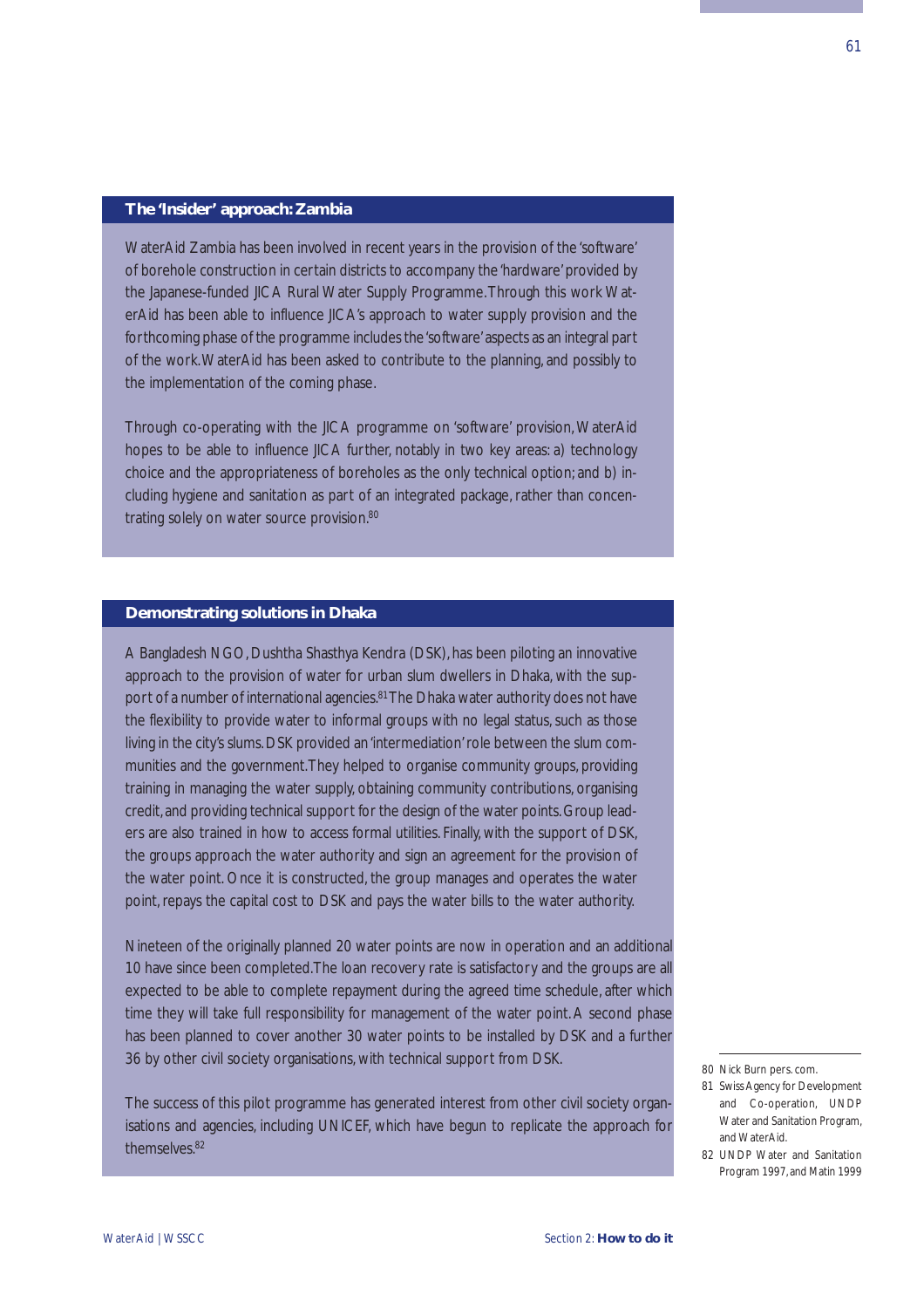#### **The Karachi sewerage plan campaign**

The Karachi Water and Sewerage Board had proposed the development of a sewerage system for Korangi Township, to be funded largely by the Asian Development Bank (ADB) and costing US\$ 95.4 million.A number of concerned Karachi civil society organisations and local Korangi community-based organisations protested that billions of rupees had already been invested in infrastructure over the last three decades and that this existing infrastructure should be integrated into the new plan.They proposed an alternative plan, based on the Orangi Pilot Project model (see Box in Section 2.3.3 above), which would develop existing disposal points and connect them to the new treatment plant, rather than constructing new ones.This alternative plan would cost only US\$ 25 million and require no loan from the ADB.

In April 1999, the then Governor of Sindh agreed that the ADB loan need not be taken.The civil society organisations encouraged Korangi community-based organisations and residents to send petitions to the ADB in support of this decision. In September 1999, the ADB cancelled its loan and an alternative sewerage proposal was accepted by the Government of Sindh, at a final cost of US\$ 15.18 million.<sup>83</sup>

#### **Mobilising the general public: World Water Day in India**

On World Water Day in 2000, the largest public celebration took place in Tamil Nadu. Over 2500 villagers, many of them women, participated in a celebration focusing on hygiene and sanitation, attended by the District Collector and other dignitaries and organised by WaterAid in collaboration with other civil society organisations.The event attracted interest from senior state and national level officials, and demonstrated public awareness and concern about water and sanitation issues.<sup>84</sup>

<sup>83</sup> Hassan and Alimuddin 2000

<sup>84</sup> Paramasivan 2000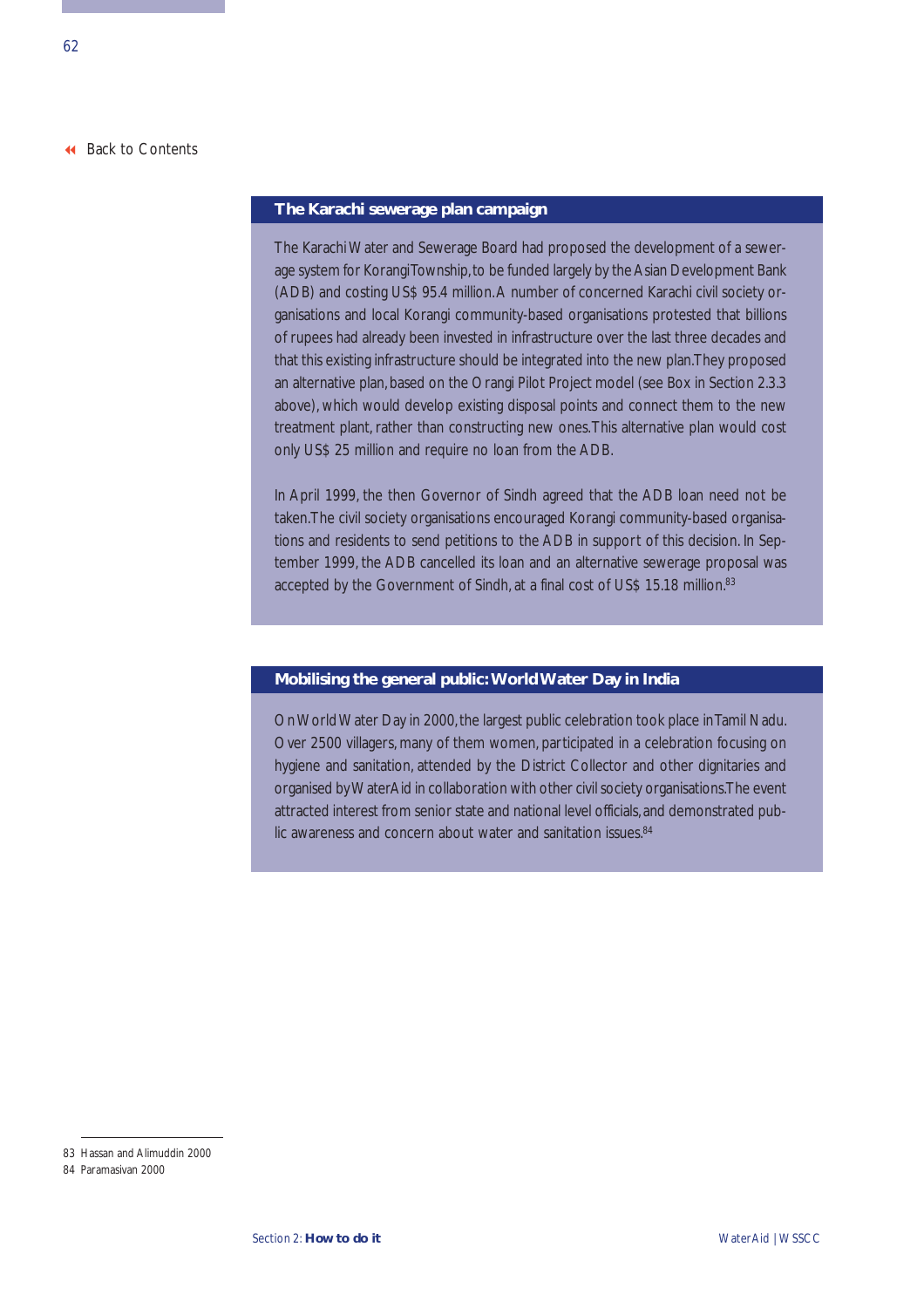#### **Mobilising the general public: Açao Evangélica in Brazil**

Açao Evangélica (ACEV) is an association of Pentecostal churches in Brazil involved in various development and relief projects.Alongside its well drilling programme,ACEV carries out water advocacy work. For the last 7 years they have been campaigning for a pipeline to be run from the Coremas reservoir to the Patos, São Mamede and Santa Luzia region.They have held regular public meetings with MPs, the Secretary of State for Water Resources, the Head of the State Water Board, the Mayor and Local Councillors.

One day, ACEV organised a 'can-bashing day' to demonstrate public concern about the pipeline. Five thousand people were involved in the demonstration, which culminated in a public meeting with speeches from the top of a lorry. Local politicians, who had anticipated a low turn-out, quickly joined in the March and demonstration when they saw the large numbers of people involved and the TV cameras.

In spite of this event, and a subsequent petition to the State Governor, ACEV have received only promises but no progress in the construction of the pipeline. However, they are not discouraged, but believe that continued pressure and demonstration of public concern will eventually lead to the building of the pipeline. Recently the State Governor made a commitment on the radio to starting work on the pipeline as soon as possible.Whilst he may not keep his promise,ACEV see this as an opportunity for leverage, to hold the authorities to a public announcement.They are also planning to hold meetings with the opposition politicians to increase the pressure in the period leading up to the state and presidential elections in 2002.85

<sup>85</sup> Tearfund 2001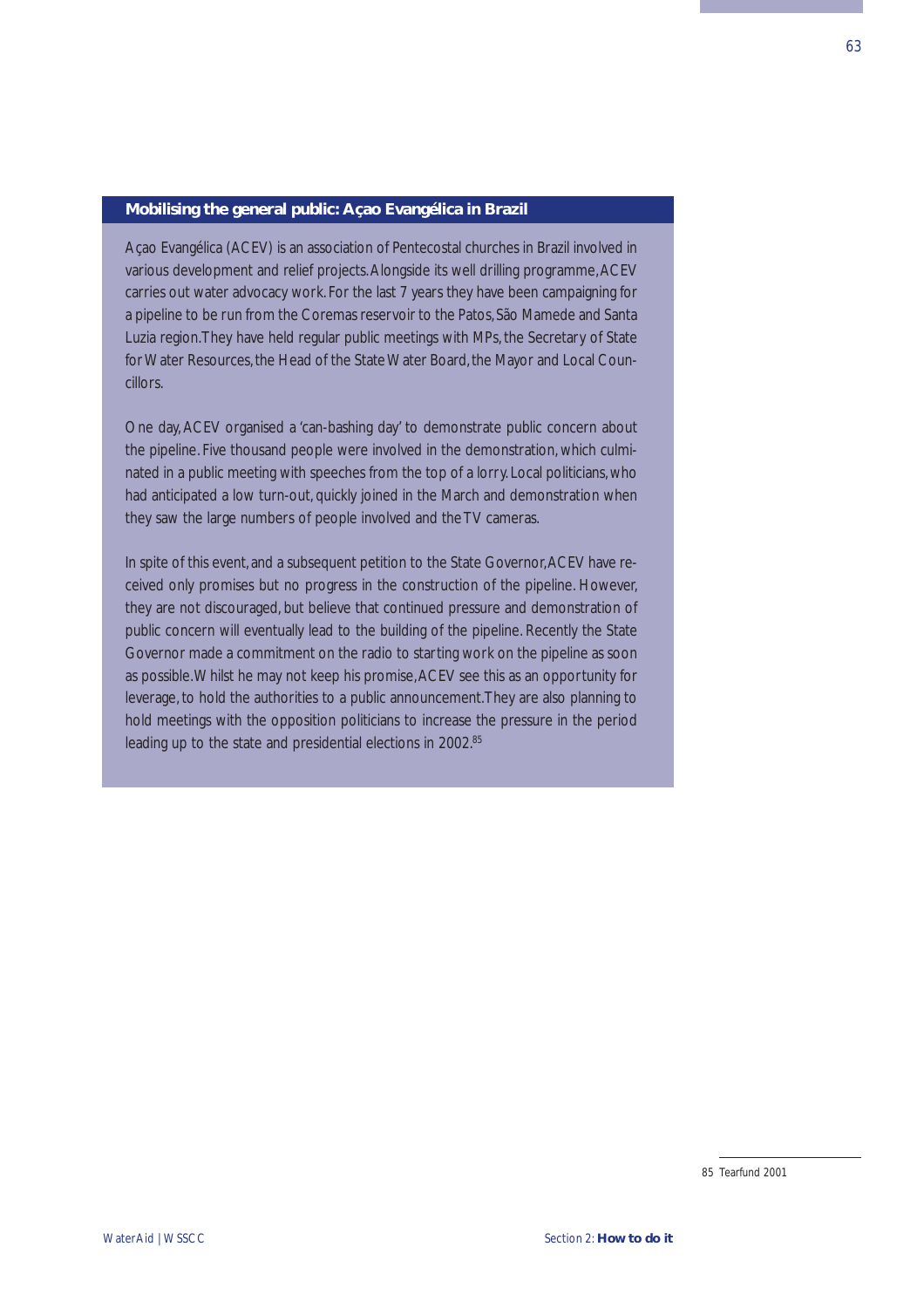## **The Partnership approach: the Uganda NGO Forum**

At a meeting between NGOs and the government water department in 1997, concern was expressed by government representatives about the lack of co-ordination between NGOs working in the water and sanitation sector in Uganda.The role of NGOs and civil society bodies was unclear.The following year a stakeholder consultation was initiated and a dialogue held to generate support and build consensus. In February 2000, the National NGO Consultative Conference, attended by over 90 NGOs as well as local and central government, donor and private sector representatives, created a task force to establish the Uganda Water and Sanitation NGO Network (UWASNET). UWASNET was officially launched in November the same year. Its mission is to strengthen the co-ordination, collaboration and networking between NGOs and Community-Based Organisations (CBOs) and all other stakeholders in the water and sanitation sector in Uganda.

The objectives of UWASNET are to:

- strengthen the collaboration between NGOs and CBOs with central and local government
- promote partnerships between NGOs, CBOs and other stakeholders in the water and sanitation sector in Uganda.
- strengthen co-ordination and networking among NGOs and CBOs at the local,national, regional and global levels
- contribute to the development and implementation of sector policies, strategies, standards and guidelines
- [Link to Section 2.9](#page-70-0) Selecting advocacy tools on p. 65

The Network raises the profile of NGOs in the sector, facilitating their contribution to key policy processes (for example the drawing up of the national Poverty Eradication Action Plan), and strengthening their advocacy voice.<sup>86</sup>

<sup>86</sup> UWASNET brochure 2001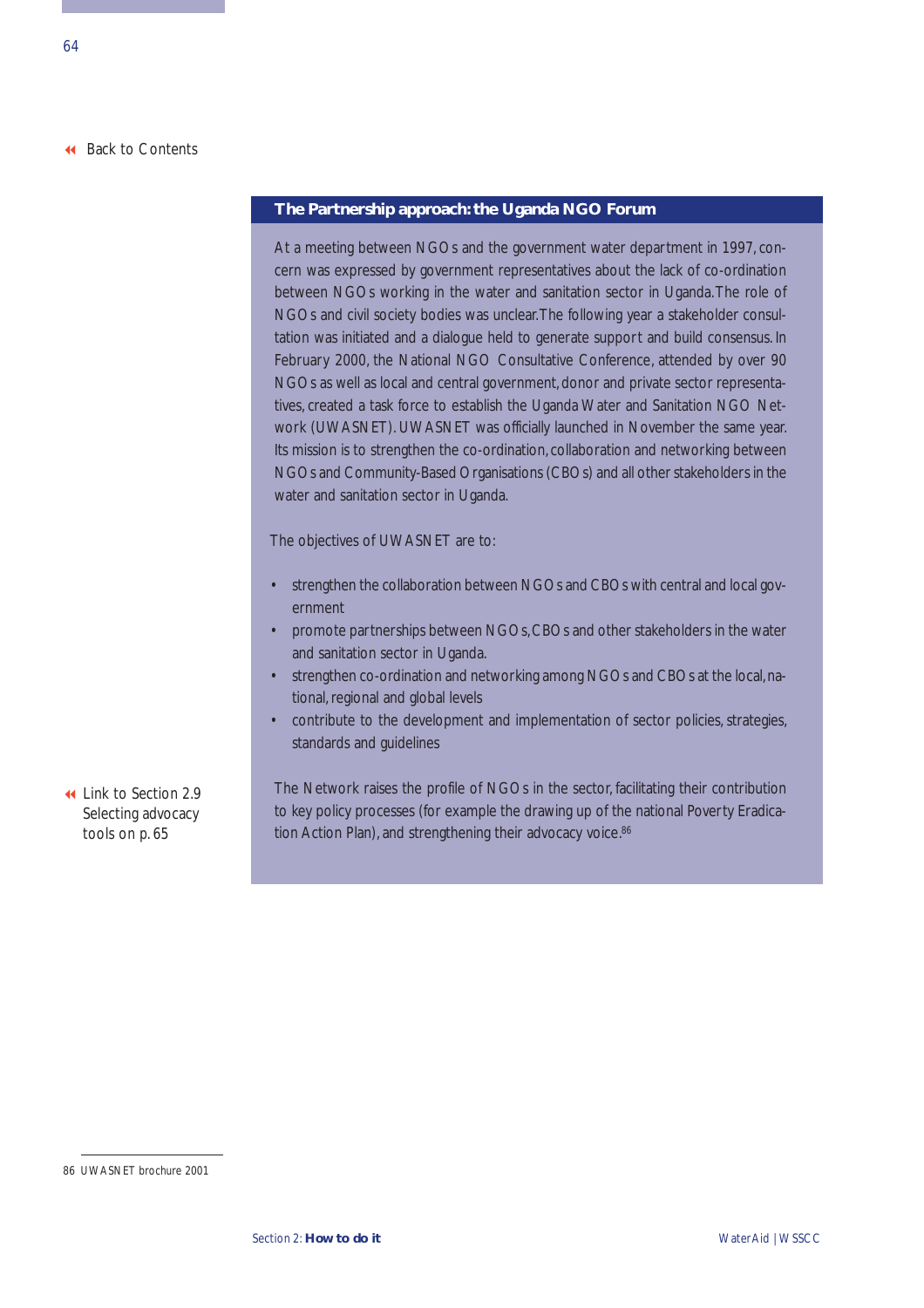# <span id="page-70-0"></span>**2.9 Selecting advocacy tools**

Civil society organisations use a wide range of tools to get their advocacy message across. Selecting the most appropriate tools for your work builds on your analysis of your advocacy targets and involves considering how they are most likely to be influenced.

## **Choosing advocacy tools: how are** *you* **influenced?**

This exercise encourages participants to think about how they themselves are influenced, in order to provoke thinking on how best to influence advocacy targets.

Step 1: Participants are asked to select a decision they have recently made, at work or at home

Step 2: Participants list the following:

- What was your final decision?
- What was the competing information?
- What information convinced you to change your mind?
- What means or media was used for the information to reach you?
- Why did you believe it?
- Step 3: Participants share their lists with the rest of the group and discuss the means by which they are most influenced
- Step 4: The group then discusses the selected advocacy targets and which means or tools will be most effective in reaching them.

This exercise helps participants to understand that each decision-maker will be influenced more by some methods than by others, and that in many cases a range of appropriate methods can have the greatest effect.<sup>87</sup>

Some of the most common advocacy tools are as follows:

- Lobbying
- Meetings
- Negotiation
- Project and other visits
- Reports
- Letter writing
- Petitions
- Video and audio cassettes
- Leaflets, information packs and press kits, newsletters and posters
- Drama/theatre
- Artists, entertainers and celebrities
- Events
- Speeches/presentations
- Slides
- Email/internet
- Mass media:TV, radio, press
- Press conferences, media briefings

87 BOND 2000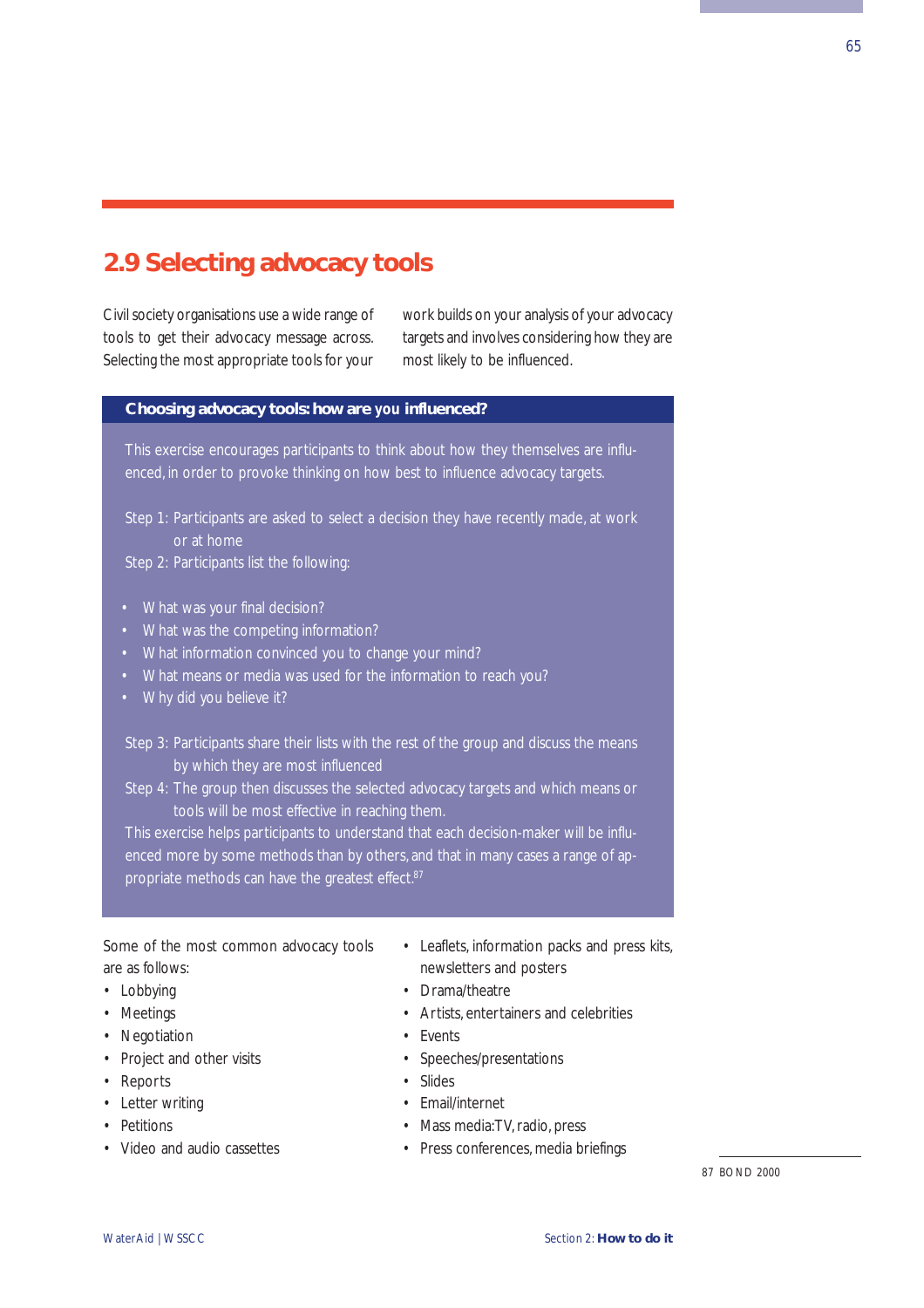Each method or tool has advantages and disadvantages in terms of its potential to reach a wide number of people and to involve others, and its cost-effectiveness. Some of these are considered in the following table, which summarises in a simple way some of the pros and cons of various methods, whilst accepting that the value of most methods depends on the manner and context in which they are used:

| Table 6: Pros and Cons of selected advocacy tools |                               |                            |                                       |                           |  |  |  |
|---------------------------------------------------|-------------------------------|----------------------------|---------------------------------------|---------------------------|--|--|--|
|                                                   | Potential to reach<br>poorest | Participatory<br>potential | Potential number of<br>people reached | <b>Cost-effectiveness</b> |  |  |  |
| Leaflets, news sheets and<br>press kits           | $+$                           | $+$                        | $++$                                  | $+$                       |  |  |  |
| Interpersonal meetings                            | $+$                           | $++$                       | $---$                                 |                           |  |  |  |
| Video                                             | <b>FR</b>                     | $+$                        | $+$                                   | --                        |  |  |  |
| <b>Television</b>                                 | $\frac{1}{2}$                 | $\frac{1}{2}$              | $++$                                  | $\frac{1}{2}$             |  |  |  |
| Audio cassettes                                   | $+$                           |                            | $+$                                   |                           |  |  |  |
| Radio                                             | $++$                          | $+$                        | $++ +$                                | $++$                      |  |  |  |
| Theatre/drama                                     | $++$                          | $++$                       | $++$                                  | $++$                      |  |  |  |
| <b>Slides</b>                                     | -                             | ۰                          |                                       | ٠                         |  |  |  |
| <b>Posters</b>                                    | $+$                           |                            | $+$                                   |                           |  |  |  |
| Email/internet                                    | $- - -$                       | $++$                       | $++$                                  | $++$                      |  |  |  |

Key: +++ high score --- low score

> When drawing up your advocacy plan, you will need to identify which tools you will use in relation to each of your advocacy targets and 'influentials', for each objective. The following paragraphs deal in turn with each of the advocacy tools listed above, defining what they are and outlining helpful tips (the mass media is covered by a separate section, 2.10, below). Many of them overlap or are used in conjunction with each other – for example, you can use *negotiation* skills in a *meeting* in order to *lobby* your MP.

## **2.9.1 Lobbying**

Lobbying can be defined as *'trying to influence the policy process by working closely with the individuals in political and governmental structures'*. 88When lobbying targets, remember:

• 'the bus is crowded': government decision-makers are lobbied by many different groups: how will you stand out from the crowd?

Source: Burke 1999.

- choose objectives which are achievable
- prepare a plan of action; build a strong case; identify precise policies which need changing; contact like-minded organisations for potential collaboration and support; formulate the proposal and request a meeting with the targeted individual
- prepare a strategy to get yourself and the issue heard: locate crucial person A and the people who influence A; locate key officials sympathetic to the proposal, try it out on them and get ideas how best to influence A from them; invite influential officers to visit your programme to familiarise themselves with your work; use the media to create a favourable climate for your proposal; make contingency plans in case your proposal is rejected
- follow through if your proposal is accepted: suggest a drafting committee is established with a representative from your organisation; offer your organisation's services to assist the officer responsible for

<sup>88</sup> Save the Children Fund 2000, p48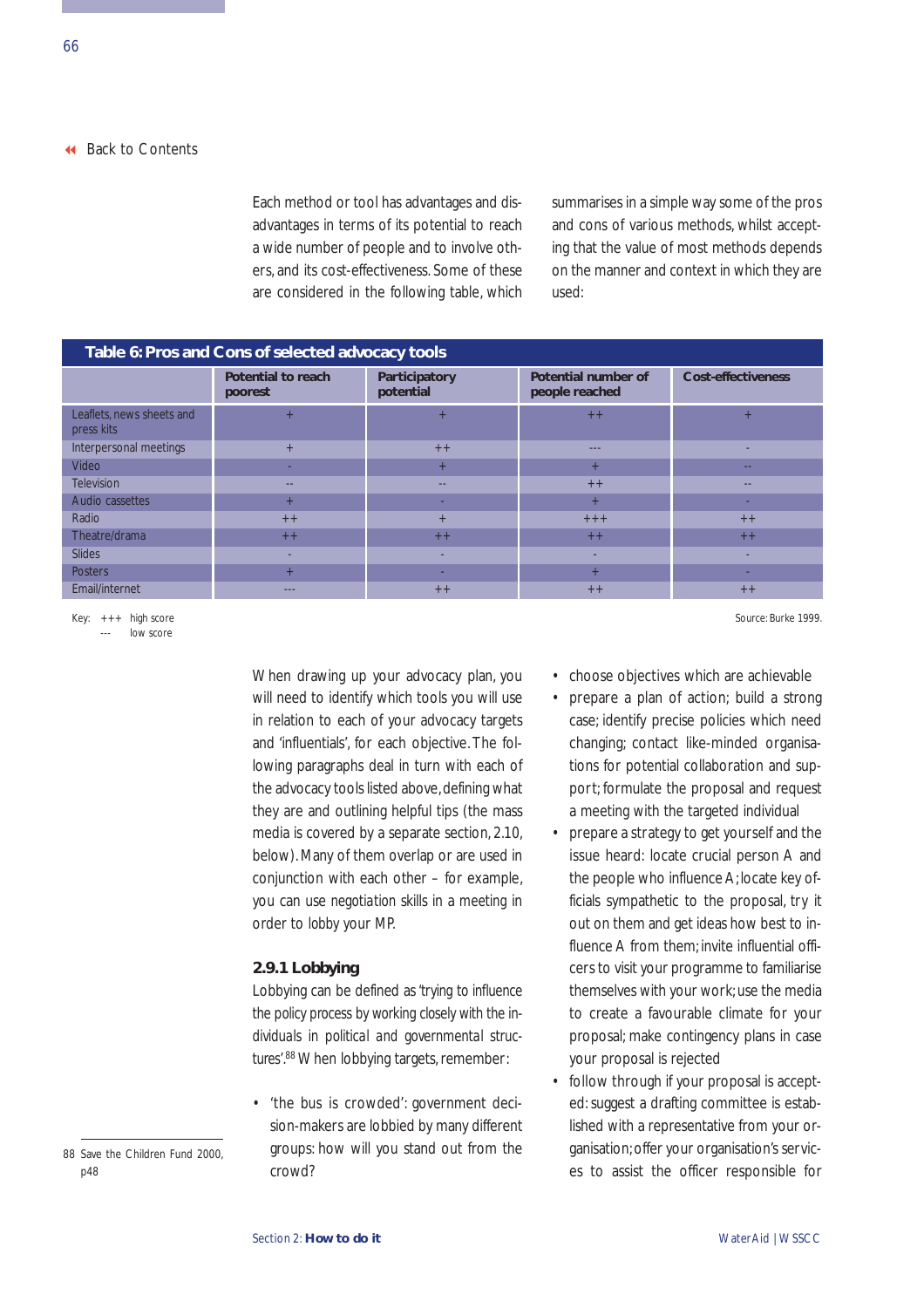implementing change; if your formal offers are rejected, keep informal contact; follow through all procedural levels until policy change becomes a reality at all levels

 $\cdot$  thank everyone involved $89$ 

Lobbying often focuses on working with elected representatives such as MPs and councillors to encourage them to give their support to your cause.As their public profile is important for their re-election, elected representatives are generally more responsive to issues backed by large numbers of people in their constituency or to issues which are topical in the local or national press. Before approaching your MP, you need to know where they – and their party – stand on your issue, and whether they hold any specific responsibilities in that area (committee membership, spokesperson etc.).You may arrange to meet your MP by writing to them, listing the key points you would like to discuss. Ensure that you have the necessary research to back up your case, and be clear about what action you are asking them to take, such as asking a question during a parliamentary session, or writing to the minister involved.

# **Lobbying your MP: points to bear in mind**

'Above all, when lobbying, be polite, listen intently to the person you are lobbying, and try to pick up his or her real feelings about the issue. Some politicians are very good at just being a member of the parliamentary or municipal 'club'– they may sound sympathetic, but really only want a quiet life and the status of office. On the other hand, many politicians are dedicated, committed and sensitive to public opinion. Many are massively overworked and most will be grateful that you have taken the time to plan your case so that you save them time and energy.<sup>90</sup>

#### **Glossary of Parliamentary Terms**

This glossary is based on the UK parliamentary system, but many of the terms will equally apply in other countries:

Act a bill becomes an act once it receives royal assent.

**Bill** written by parliamentary drafters when the government decides legislation is needed. A bill must go through both houses of parliament before becoming a new law (Act).

**Cabinet** group of about 20 senior ministers who run the departments of state and decide on government policy.

**Committee stage** when the bill is looked at line by line, clause by clause and amendments are made.

**Early day motions (EDMs)** MPs can sign this printed statement showing their support for the issue at hand and calling for government action.

**First reading** when a bill is printed and announced in parliament.

**Green paper** a consultation document introducing policy proposals.

<sup>89</sup> BOND 2000, based on Holland 1998 90 Wilson 1993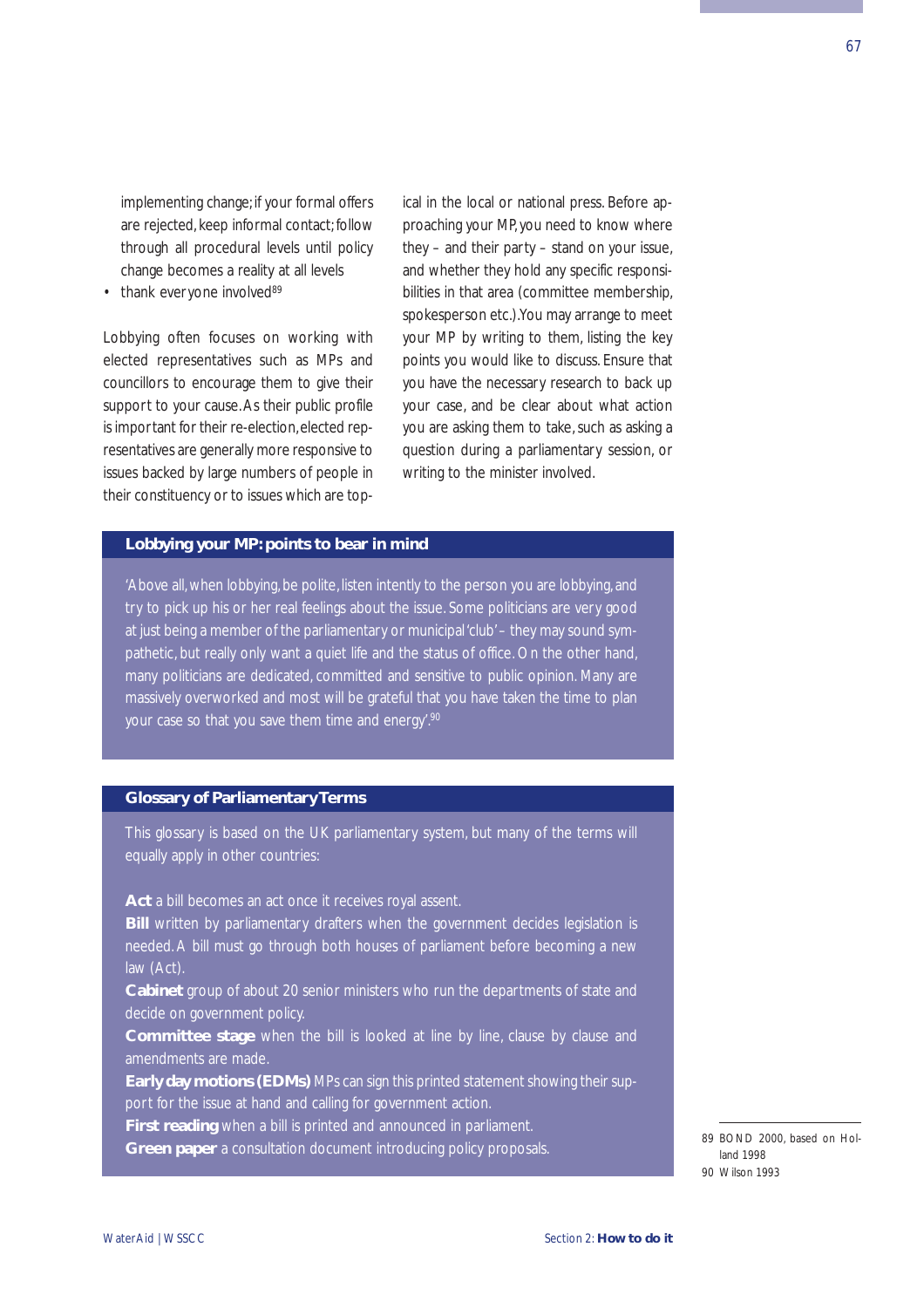**House of Commons** 'the most important political institution in Britain'. It scrutinises and approves legislation.

**House of Lords** the 'upper house' of parliament where the Queen's speech is delivered; currently under reform.

**Parliamentary questions** asked by MPs to relevant secretary of state. Oral questions are best for gaining publicity for an issue.Written questions are used to obtain information and statistics from government departments.

**Private member's bill** proposal for legislation which is introduced by an individual MP or peer.

**Queen's speech** when the Queen announces what bills the government intends to put before parliament in the next session.

**Report stage** major debate when changes that have been made by the committee are looked at. Considerations for farther amendment can be suggested.

**Royal assent** the final stage of legislation when the Royal seal of approval is formally given and a bill becomes an act.

**Second reading** when the general principles of a bill are debated in parliament for the first time.

**Select committees** produce reports with recommendations for government action.They have investigative powers and present conclusions to the House of Commons.They can call on non-government organisations to submit information for reports and investigations.

**Shadow cabinet** the group of senior ministers from the chief opposition party who would form the government if they came into power after a general election.

**Standing committee** scrutinises proposals for legislation. In the Commons, the standing committee is made up of between 18 and 40 MPs.

**Third reading** the final opportunity for debating a bill in its amended form. **White Paper** consultation document often outlining proposed legislation.<sup>91</sup>

<sup>91</sup> Amnesty International UK branch: www.amnesty.org.uk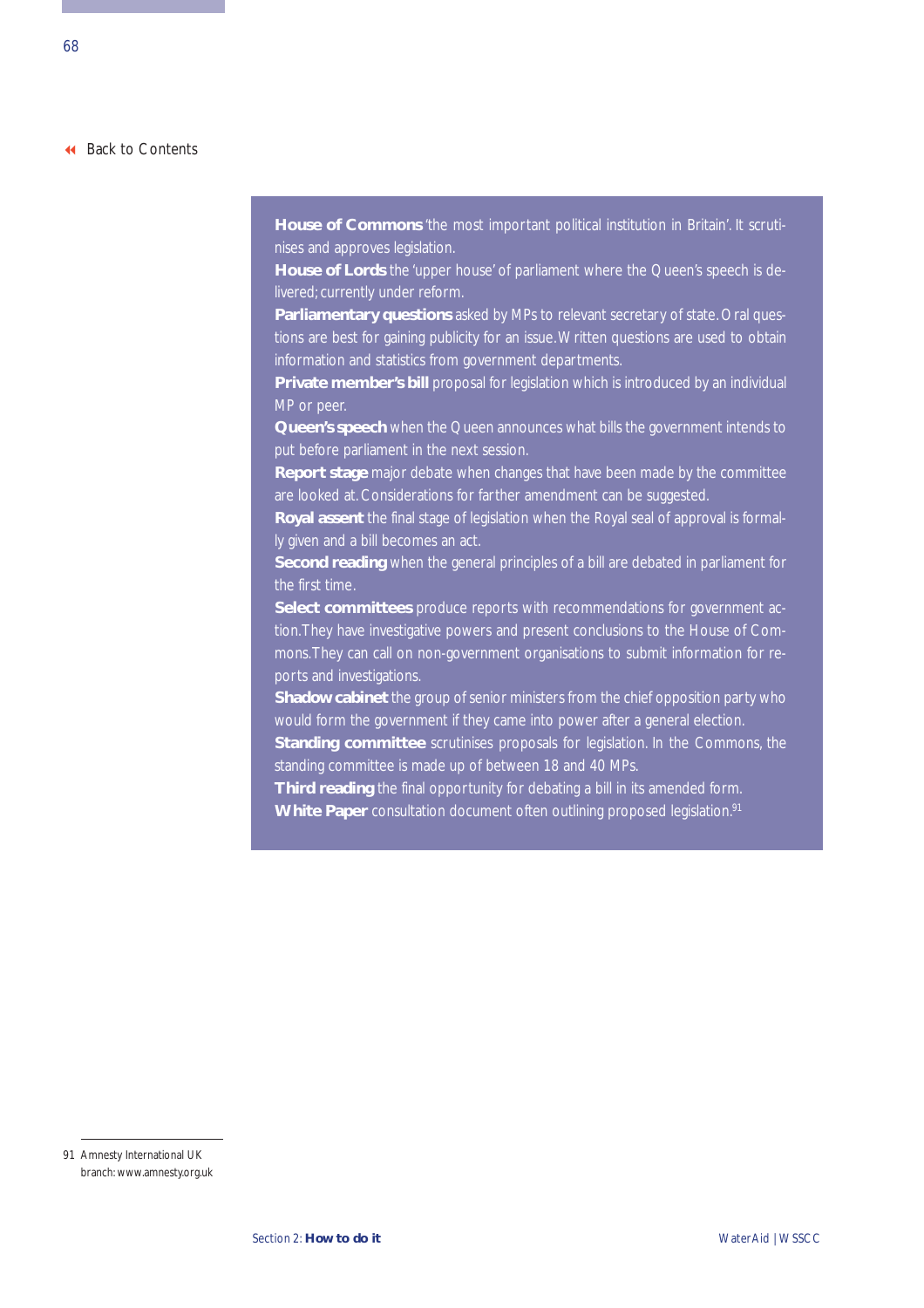#### **The 'Block Bork' campaign: an example of targeted lobbying**

Bork, an extreme right-wing US judge, was nominated to the Supreme Court to the dismay of many organisations and individuals who were aware of his 'insensitivity to minorities and women'.A coalition of organisations launched the 'Block Bork'campaign, to encourage the Senate Judiciary Committee to vote against his nomination. One of the key activities was lobbying:

'From the moment Supreme Court Justice Lewis Powell resigned, the anti-Bork coalition lobbyists began meeting weekly with key Senate Judiciary Committee staff.In daily, face-to-face office visits and phone calls, the coalition's insiders were in constant contact with the Senate staff members – and, not infrequently, with the coalition's Senate leaders.They worked in tandem with their supporters in the Senate – trading papers, swapping political intelligence, unearthing and analysing Bork's record, plotting themes and strategy, and helping to plan the structure and content of the hearings'.92

### **Lobbying local government: an example from the UK**

'A Leicester campaign group enquired about the possibility of banning genetically modified (GM) foods in school meals at the education committee in March 1998.First they carried out a street poll in the city centre encouraging parents to write to councillors. The results were sent to the leader of Leicester Council, asking for the removal of GM foods from school menus.The campaign group then issued press releases,gaining press coverage. Letters were sent to all the members of the education committee with arguments about health and environmental safety, and asking for a policy review at the next meeting. At this meeting the question of safety was again raised and the committee agreed to investigate.The local paper picked up on this with a front page story and supportive leader column.Two days before a policy decision, a school gate poll was organised, with 91% opposition shown to GM food in school meals. On 1 February 1999, the education committee made the decision to ban GM food from the city's school meals'.93

<sup>92</sup> Advocacy Institute, 1990, p30

<sup>93</sup> Friends of the Earth 2000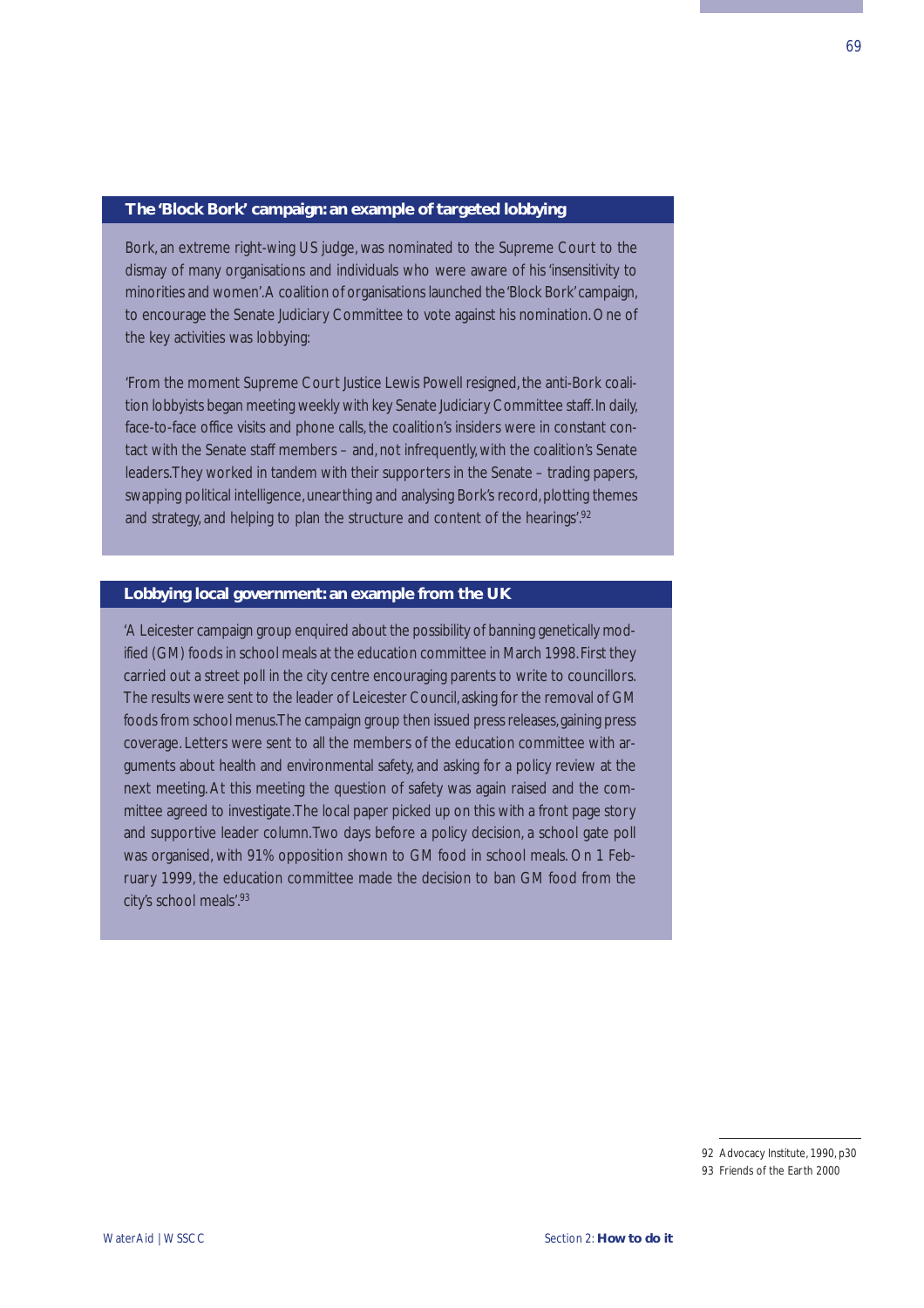[Link to Section 2.9.12](#page-82-0) on p. 77

#### **2.9.2 Meetings**

Meetings are a key advocacy tool, often used as part of a lobbying strategy with elected representatives or other decision makers. Some hints for conducting a meeting are as follows:

- $\triangleright$  make sure you are well briefed on the issues – this will increase your confidence and your credibility
- $\triangleright$  open the meeting by praising the decision maker for their past support (if true)
- $\triangleright$  if you know that the decision maker is hostile to your position, open the meeting by pointing out areas of common ground or mutual interest, then proceed
- ▶ decide who will make the points from among your group; allocate roles including lead spokesperson and note taker
- $\triangleright$  present the most important points first
- give the decision maker time to talk
- **A** anticipate the counter arguments which the decision maker may make and have your answers prepared
- $\triangleright$  try not to let the discussion get off track; if it does, interrupt politely and bring the discussion back to the central issue
- $\triangleright$  in terms of style, engagement is usually more effective than condemnation.It may sometimes be appropriate to be tough, it is seldom appropriate to be confrontational
- $\triangleright$  if a question comes up that you cannot answer, say you will get back to them, and always follow up such a promise
- be clear on what you want the decision maker to do (but be flexible) and gain firm commitment from them
- **at the end of the meeting, thank the deci**sion maker for their time and re-state what you understand they have said they will do
- follow up with a thank-you letter, confirming what was agreed<sup>94</sup>

Public meetings and events are discussed in Section 2.9.12 below.

#### **2.9.3 Negotiation**

Negotiation is a particular form of interaction in which two or more interest groups try to reach a common position, from different sides of a debate. It may be carried out on a one-to-one basis, or through a meeting between several representatives of each side. The tips for conducting a meeting presented above also apply to this process, while some additional points are given below:

- clarify your goal: what outcome do you want? Will it solve the problem? Is it realistic?
- know your target: use your analysis of your target's values, knowledge and experience to inform your tactics
- decide beforehand which points you are willing to 'trade away'and which you are not
- indicating a willingness to compromise at the outset can be effective, creating a friendly climate.This can help in identifying the true reasons for opposition to change
- listen fully to the other person
- use consistent body language: keep your voice calm and regular,be conscious of what your demeanour and tone are indicating
- if power holders stick to a no-change position, this can be an effective tactic in the short-term, but ultimately paralyses the process
- while it is important to have minimum and maximum positions, it is not effective to put them out on the table initially. If a negotiator reveals the least they are willing to settle for, the opposition will not be motivated to negotiate beyond that minimum
- alliances,particularly with influential groups or individuals, can strengthen a negotiating position
- information can be a powerful negotiating tool. Case studies, statistics, facts and figures are all persuasive.
- bargain: 'this is what I need. If I give you x, what are you prepared to offer?'95
- 94 Based on Sharma, no date, p100 and BOND 2000
- 95 Based on Global Women in Politics 1997, p51 and SCF 2000, p50.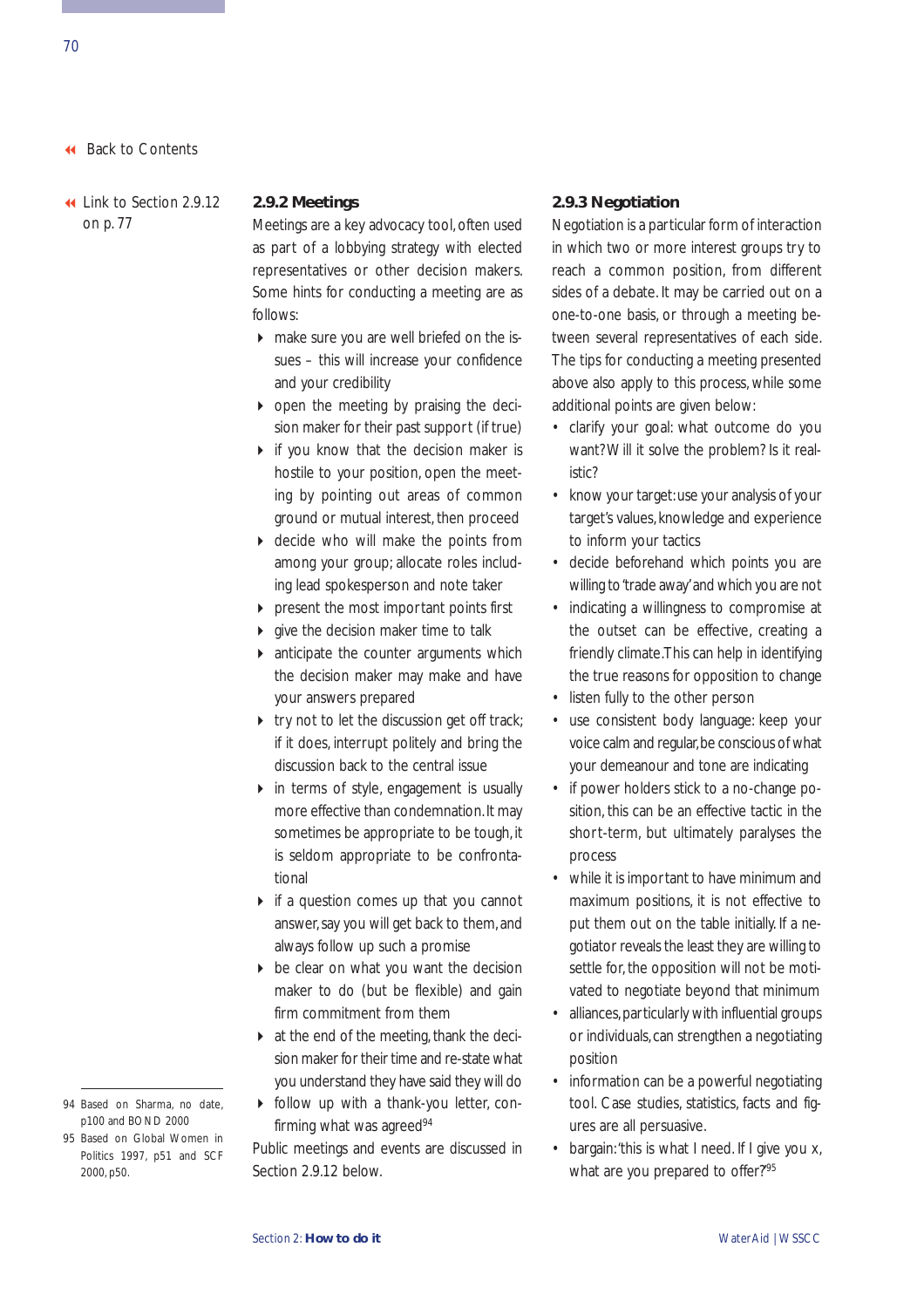#### **Negotiation skills: simulation game**

- This training exercise uses a simulation game to develop negotiation skills among advocacy workers:
- Step 1: Participants are divided into conflicting interest groups (for example, community members, local private company representatives, local government, international donors, and international water supply companies) and given a draft bill to analyse (for example on the privatisation of water supply services)
- Step 2: In their interest groups, they discuss the bill, debate their position and draw up a negotiating strategy, including their minimum and maximum positions.
- Step 3: The participants come back together and re-divide into groups made up of one representative of each viewpoint, and negotiate a final draft of the bill.
- Step 4: Participants come back together again and discuss the following: • what was the process involved in deciding a minimum and maximum posi
	- tion?
	- what happened in the negotiating groups?
	- which interest group gained the most and why?

As well as a useful way of practising negotiation skills, this exercise can also be used by advocacy teams to develop a real negotiating position on a particular issue.<sup>96</sup>

### **2.9.4 Project and other visits**

Project visits are a key tool for what is sometimes called 'good practice advocacy', in which government or other agencies are encouraged to improve their programmes by seeing a positive example of alternative practice.Visits may be made simply to a community and not only to a 'project'. As well as demonstrating good practice, visits can also be organised to show the full extent of the problem or issue. If you can get them on the spot, many decision-makers will respond favourably when confronted with the reality of the problem on the ground, for example seeing for themselves the poor sanitation conditions that many slum dwellers are living with. Visits can be a very effective tool in convincing sceptical decision-makers, and also have

the advantage of providing an opportunity

for community members to speak on their own behalf. On the other hand, only a limited number of people can take part in a visit (compared to,say,reading a report),and it requires a minimum commitment of time and interest on the part of the decision-makers which senior officials may not be willing to make.When organizing field or project visits, invite local journalists to accompany the senior official to ensure coverage as well as provide a first-hand look and exposure to real issues affecting the community.

<sup>96</sup> Based on Global Women in Politics 1997, p51.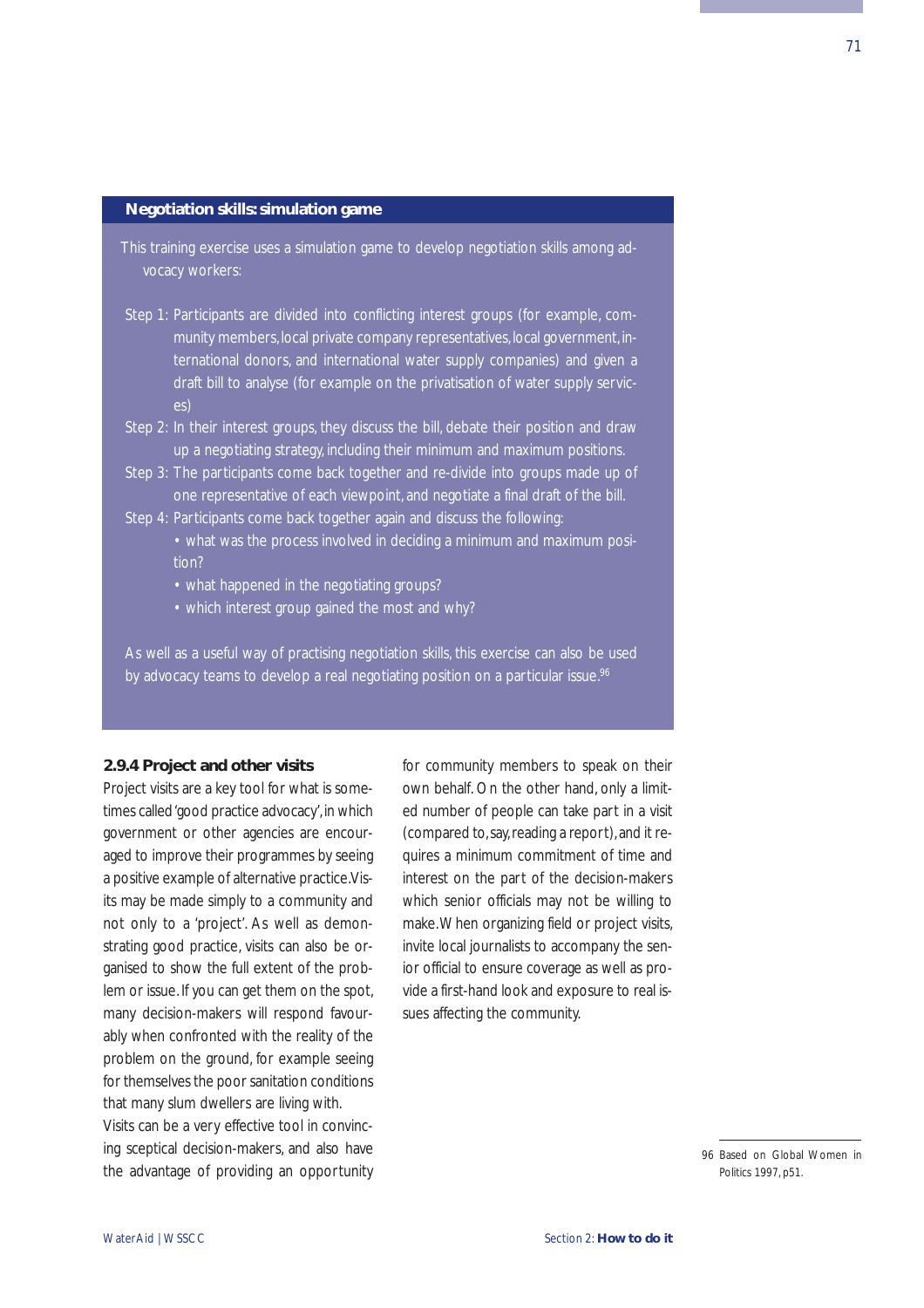#### **Seeing is believing: using visits to make the case in Nigeria and Ghana**

Guinea worm disease is a major cause of disability and tetanus around the world. In Nigeria and Ghana, national campaigns were formed to tackle the disease and its causes.At national level, the role of the Heads of State and government ministers proved crucial in focusing attention on the issue. In Ghana, the Head of State visited 21 endemic villages in the Northern Region soon after the campaign began. In Nigeria, the State Commissioner of Health in Kwarea watched a guinea worm being extracted, and then took the worm with him to show the military governor of the state.The Governor immediately approved the money for a well.<sup>97</sup>

## **2.9.5 Reports**

The way in which you present the results of any research you carry out is as important as the quality of your research. A detailed and thorough write up of your research and analysis is useful for internal purposes and as a basis for your advocacy planning, but if the information is to be used as an advocacy tool, it needs to be tailored to the audience for whom it is intended.

As the SCF advocacy handbook notes: *'too many organisations put too many resources into publishing long, dense reports that few people will have the time to read. Often the more important the person, the less time they may have to read each document. Short, clear summaries are vital. They must catch the attention and quickly communicate the key points'*. <sup>98</sup> Most reports contain an executive summary (which is often the only part of a report actually read). However, a report destined to be read by an advocacy target or influential should also contain a brief list of the key points (only 3 or 4), describing the action that you want your target to undertake.These points should be based on the same SMART criteria that are used in drawing up objectives: Specific; Measurable: Achievable: Relevant: and Time-bound.

For a report to be an effective tool, you need to have decided the exact use to which it will be put before it is written, as well as strategies for disseminating it. One option is to 'launch' the report, with a press conference (see below under Media for more details on press conferences).

### **2.9.6 Letter writing**

Letter writing can be a useful advocacy tool, but like all the other tools needs to be carefully planned and targeted. Public figures receive hundreds of letters, so you need to be sure that you are targeting the right audience, that it is the most appropriate way to get your message across and that your letter gets noticed among the many others. Letter writing may be best used in conjunction with other tools – for example to raise the issue with your advocacy target, prior to requesting a face-to-face meeting. Some tips for letter writing are as follows:

- be brief, no more than one or two pages, although documents or other materials can be attached
- your tone should be firm but courteous, no threats, and you should feel comfortable with the letter being made public
- after a brief introductory paragraph, state clearly the purpose of the communication
- try to mention something on which you agree with the recipient of the letter (establishing common ground)
- correct your spelling and punctuation

<sup>97</sup> Gorre-Dale, Eirah et al 1994 98 Save the Children Fund 2000, p46.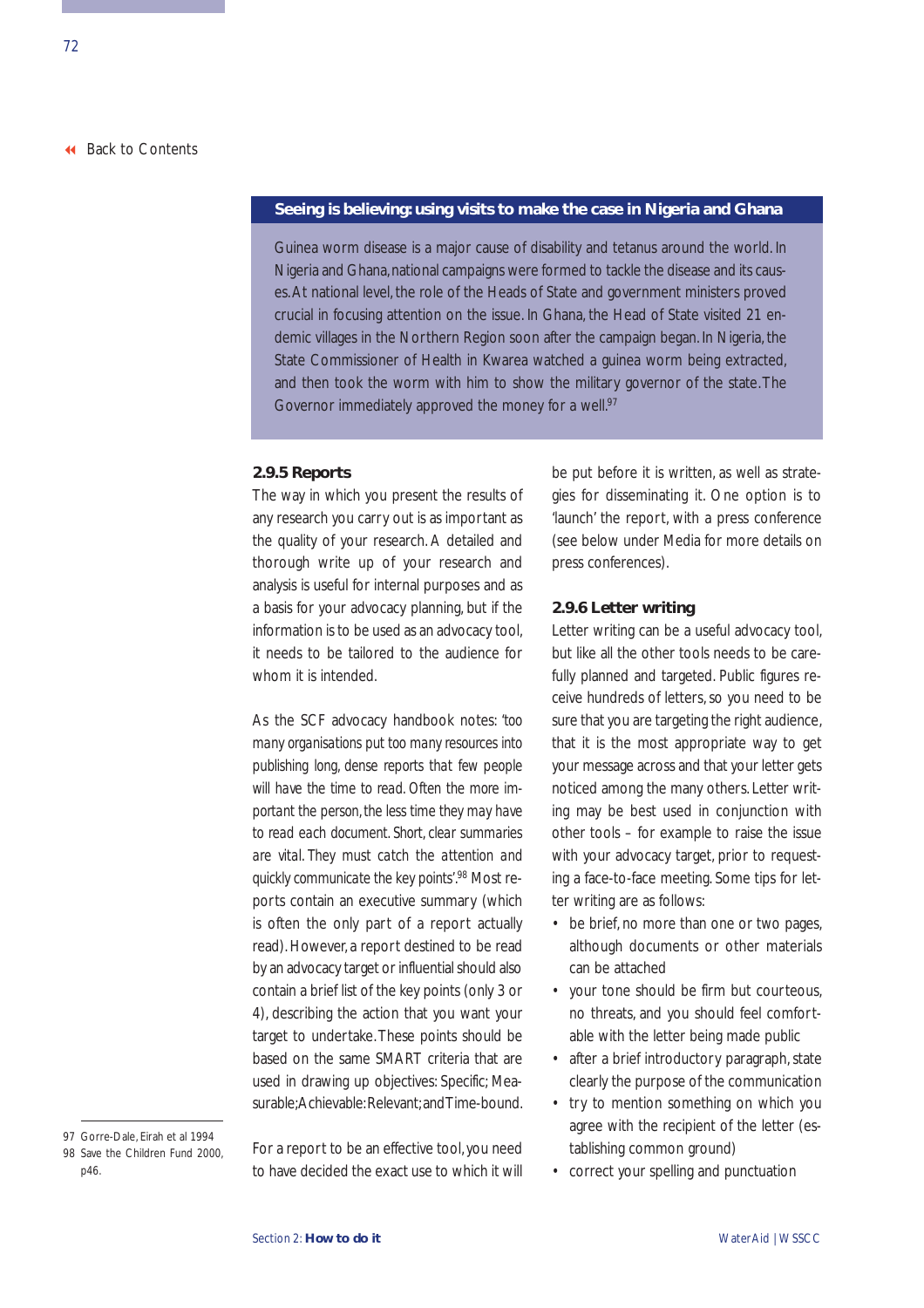- always keep a copy of your letter
- all signers should receive a copy
- it is often useful to send copies to other influential actors<sup>99</sup>

# **2.9.7 Petitions**

A petition is a useful way of demonstrating to your advocacy targets that a large number of people (usually the general public) support your cause.The number of signatories has to be significant however in order for your petition to have an effect – this number will vary according to the scale of the problem and the scope of your advocacy work. Obtaining signatures from a large proportion of the residents of a particular locality may be most effective in lobbying a local decision-maker, and may even have a greater impact on a national figure than the same number of signatures

from scattered locations across the country. A petition has considerable publicity potential,so ensure that you plan to make the most of it. One way of doing this is to arrange to hand the petition over to a local MP or celebrity, making sure you invite the local/national media (television/newspaper) to generate publicity around your cause as well as increasing the pressure on decision-makers to respond to your requests.

# **2.9.8 Leaflets, information packs and press kits, newsletters and posters101**

As with any written output, you need to be sure that your target will read any leaflets, information packs or newsletter that you produce. Once you have decided that this is an appropriate tool, you need to design it in a way that will have the maximum impact on

### **The 'Water Matters' petition<sup>100</sup>**

The Water Matters campaign was initiated by Tearfund and WaterAid, to petition the UK Prime Minister to ensure that water and sanitation issues were high on the agenda at the World Summit on Sustainable Development.

The petition launch was attended by a key celebrity (Fay Ripley) together with some Members of Parliament, and covered by regional newspapers and radio.The paper petition was mailed to all supporters and promoted at events such as the Glastonbury music festival, within companies, in schools and inserted into magazines.An electronic version of the petition was posted on the Water Matters website, with direct links from Tearfund and WaterAid's own websites. It was further promoted by the use of a celebrity-endorsed email sent to all supporters, who were requested to forward the petition to their own email contacts.

Part way through the campaign WaterAid and Tearfund released a report on sanitation issues.This report brought together the findings of the two organisations' research on the issue into an accessible format for journalists and was quoted in the UK Guardian newspaper and on Radio 4's Today programme (a current affairs programme).

During the year-long campaign a total of 121,770 signatures were collected.The completed petition was presented to the UK Deputy Prime Minister, John Prescott on the

<sup>99</sup> BOND 2000

<sup>100</sup> Partly based on Wilson 1993 101 Partly based on IPPF 1995 and Wilson 1993.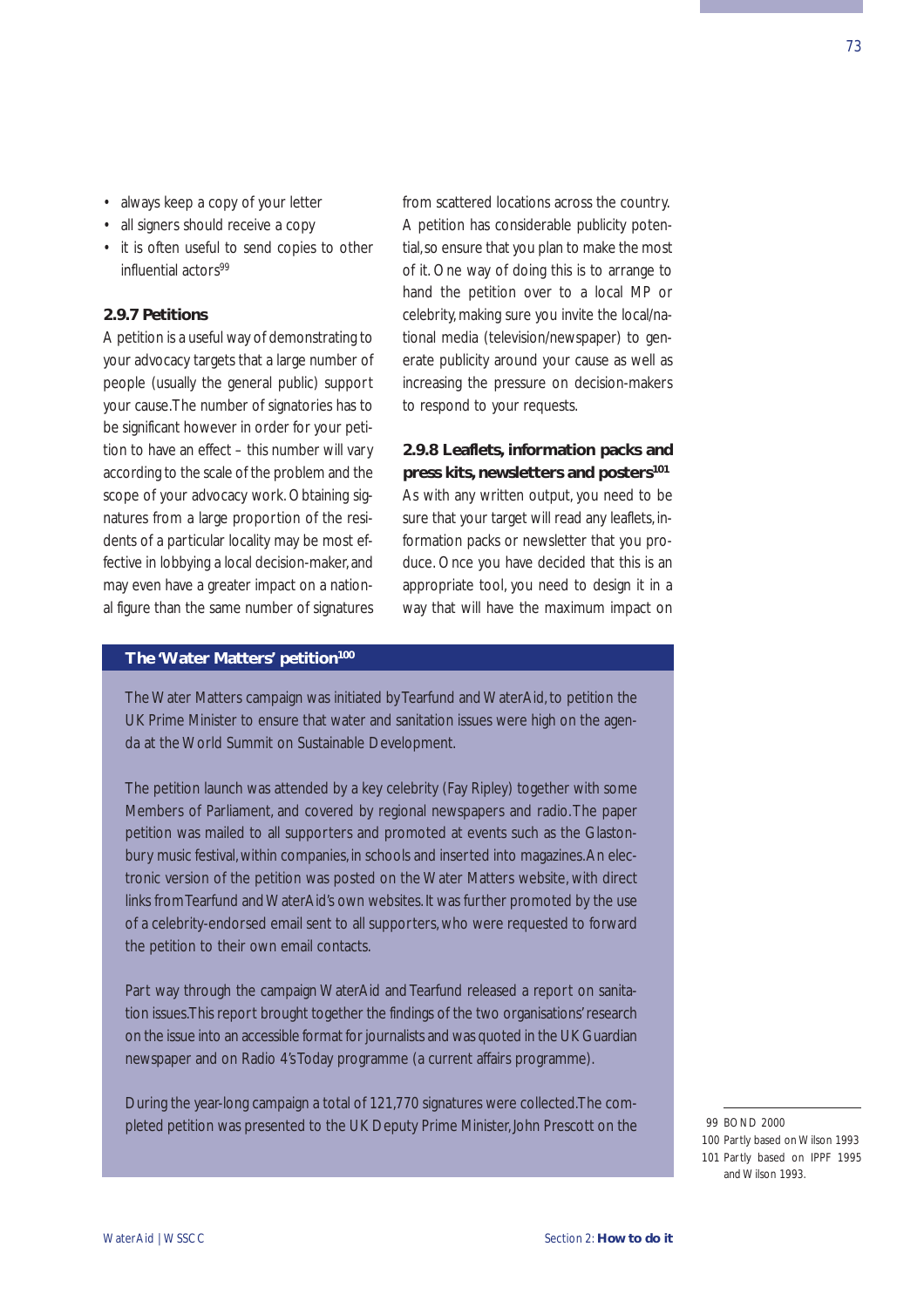steps of the Prime Minister's residence in Downing Street, London, a week before the World Summit began.

Speaking from the steps of No.10 Downing Street, John Prescott said: "Nearly a quarter of a million people are dying every month because they lack safe water – that's equivalent to the number of people in my Hull constituency.This startling fact is simply unacceptable." He added:"The Summit is not about a hotel room, not about how you fly, it's about stopping children dying unnecessarily because we can't organise access to safe water. So I'm delighted to receive this petition today."

This quote from John Prescott was then used in further publicity material, posted on the WaterMatters website and used in later press releases and appeals.

your audience. The following points should be borne in mind when planning a leaflet or newsletter:

- your headings should be eye-catching while avoiding the sensational
- as with letter writing, you should ensure that all the spelling and punctuation is correct, and that the presentation is as neat and high quality as possible
- the content should include a simple presentation of the facts relating to your advocacy issue, and a clear statement of what you want your audience to do about it
- how you distribute the leaflets or news sheets will again depend on your target audience and the resources you have available. Obviously, the wider the distribution, the greater the potential impact. If you have very limited resources, you may decide to target the distribution very specifically to key audiences (or to select a different tool)

The guidelines for poster production are very similar to those for leaflets: posters should be eye-catching, informative without being too wordy, and should present to people in as concise a manner as possible what the issue is and what they should do about it. High quality presentation will have a greater impact. In particular you should consider:

- the purpose of the poster: is it promotional or is it going to communicate a hardhitting message
- who the poster is aimed at: is it targeting a particular group or age-range
- where will it be displayed: your design will vary depending on whether you anticipate the poster will be on a notice board among many other posters, or will be read/noticed from a distance etc
- how will it be reproduced (e.g. photocopying, printing?): how many colours can you use; are there photographs/images that you must include; are there logos to be included
- how people will know who is talking to them: what details, phone numbers and web addresses etc will be included
- how much text will you include: choose a typeface which is easy to read and use different sizes and bold for variety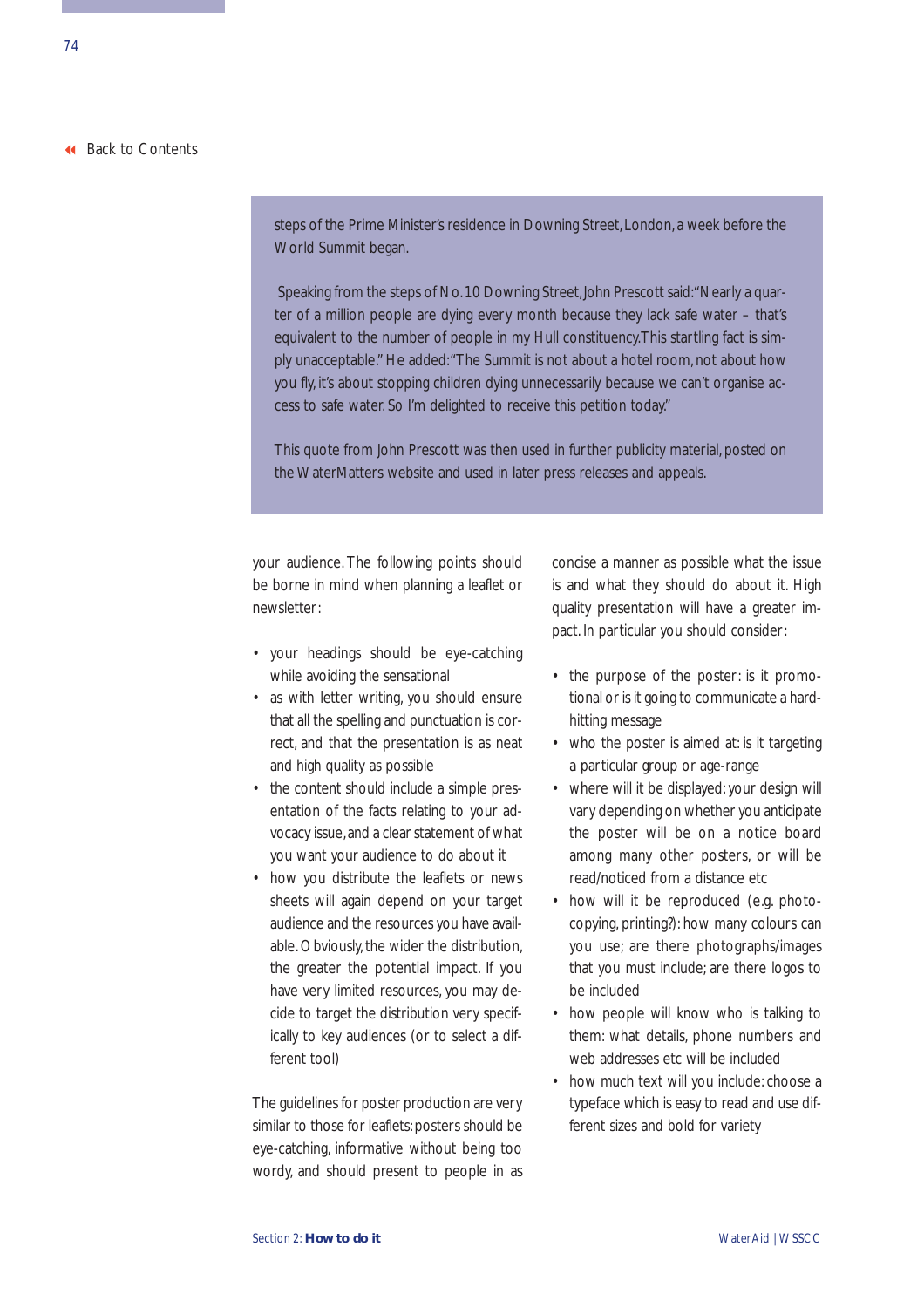#### **2.9.9 Video and audio cassettes102**

Video is a relatively expensive advocacy tool involving technology vulnerable to heat, humidity and other damage. However it has the potential for impact both among audiences with low literacy (assuming the facilities for broadcasting are available) and among Northern audiences increasingly attuned to audio-visual presentations rather than the written word.

Although traditionally a form of one-way dissemination of information or ideas, video does have the potential to be more participatory. During video recording the camera can be 'handed over' so that people are free to record what they feel is important. In advocacy work, video may provide the opportunity for grassroots communities' voices to be heard in forums that they cannot reach in person.

A short (8–10 minute), high-quality video, or video news release (VNR) or film clip produced by a communication professional will attract coverage particularly from the broadcast media.The videos or VNRs can also be screened during "Open Days" or at special events organized around the World Day for Water. (See more in the Special Events Section below)<sup>103</sup>

Audio cassettes share some of the benefits and drawbacks of video but are cheaper to produce and disseminate than video cassettes. Like radio (see below), they are more widely accessible than TV/video and hence may be a useful tool for mobilising the general public, rather than for targeting decisionmakers.

# **2.9.10 Drama and theatre104**

Drama provides the opportunity to present facts and issues in an entertaining, culturally sensitive and accessible way. In many societies, drama is a form of indigenous communication through which people can comfortably express their views. For example, drama can in-

# **Mobilising broadcasters and the public**

Stations or networks marking the World Day for Water could:

- Plan special programmes or features on WASH-related topics;
- \* Hold a TV or radio roundtable discussion featuring experts and celebrities;
- Film or air 30/60 second spots to raise awareness of WASH issues affecting the community;
- Set up a hotline to attract the participation of viewers and listeners.

WASH Co-ordinators and partners could:

- Organize a concert or music festival during the World Day for Water and air the event
- \* Hold a poster or art competition and use the winning entries as part of the publicity for the Day;
- \* Work with your postal authority to Issue a series of commemorative stamps on selected themes.

102 Burke 1999

103 Gorre-Dale, Eirah. Adapted from "Weather and the Media: A Press Relations Guide,"WMO, 1997 104 Burke 1999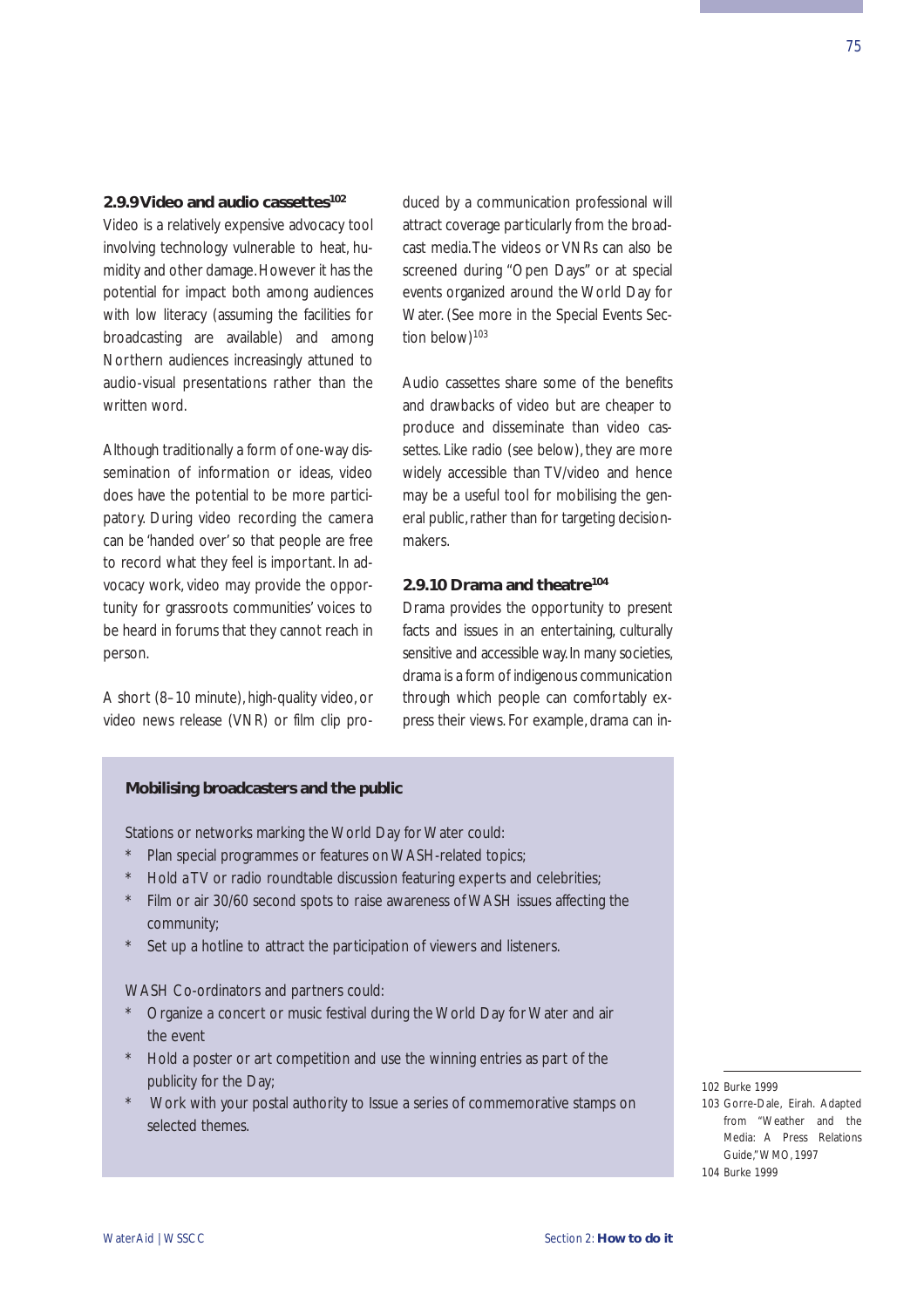volve village communities acting out their concerns or viewpoints. However, the number of people reached is limited compared to other means,and some critics suggest that it can trivialise serious issues. A good example of community-organized theatre presentations can be found in Mozambique.With UNICEF support, slum residents in Maputo were trained to act out dramas depicting diarrhoeal disease and interventions which helped to spread WASH messages, thus helping to bring down mortality and disease rates in the area.\*

# **2.9.11 Artists,entertainers and celebrities**

Artists, entertainers and celebrities can contribute to advocacy work, particularly in raising the awareness of the general public, in order to put pressure on decision-makers. 'The powerful appeal of public personalities who are considered credible and trustworthy sources of information can attract millions of audiences, stimulate news coverage of the issues and generate profits for both the entertainer and the sponsors.This 'entertain-educate' approach, with effective performances by entertainers incorporates the 5 Ps: personal, popular, per vasive, per suasive and profitable. In addition to performers, a variety of personalities and other artists, such as painters, puppeteers, cartoonists and folk story tellers, can make outstanding contributions to communicating basic advocacy messages by transforming them into specific forms: soap operas, dramas, paintings, comic strips, music and other forms of artistic expression.'105 Celebrities can also play a useful role in raising the profile of individual events. The challenge when using famous people to raise the profile of your advocacy work or to attract people to a particular event is to ensure that this is part of a wider,well-thought out advocacy plan. Involving a celebrity may successfully raise the profile of your issue but without adequate planning beforehand,you may be unable to continue the momentum because of lack of materials to back up your case, lack of plans for subsequent activities, or the absence of specific advocacy objectives that you want decision-makers to meet. Extra care should also be given to selecting the celebrity or personality as his or her public demeanour, comportment and rapport with audiences can either 'make or break' your advocacy efforts.

# **International figure raises profile of campaign**

The success of the Guinea-worm campaign in Nigeria and Ghana, described elsewhere in this Sourcebook, has been greatly facilitated by the involvement of former US President Jimmy Carter, who helped to mobilise resources and raise the profile of the campaign internationally. His global reputation enabled him to open doors which a lower profile campaign may have struggled to do, for example inviting heads of state and government ministers to view a video film outlining the problem and holding discussions with them on what could be done to eradicate the disease in their countries.<sup>106</sup>

<sup>105</sup> Gorre-Dale et al 1994

<sup>106</sup> Gorre-Dale et al 1994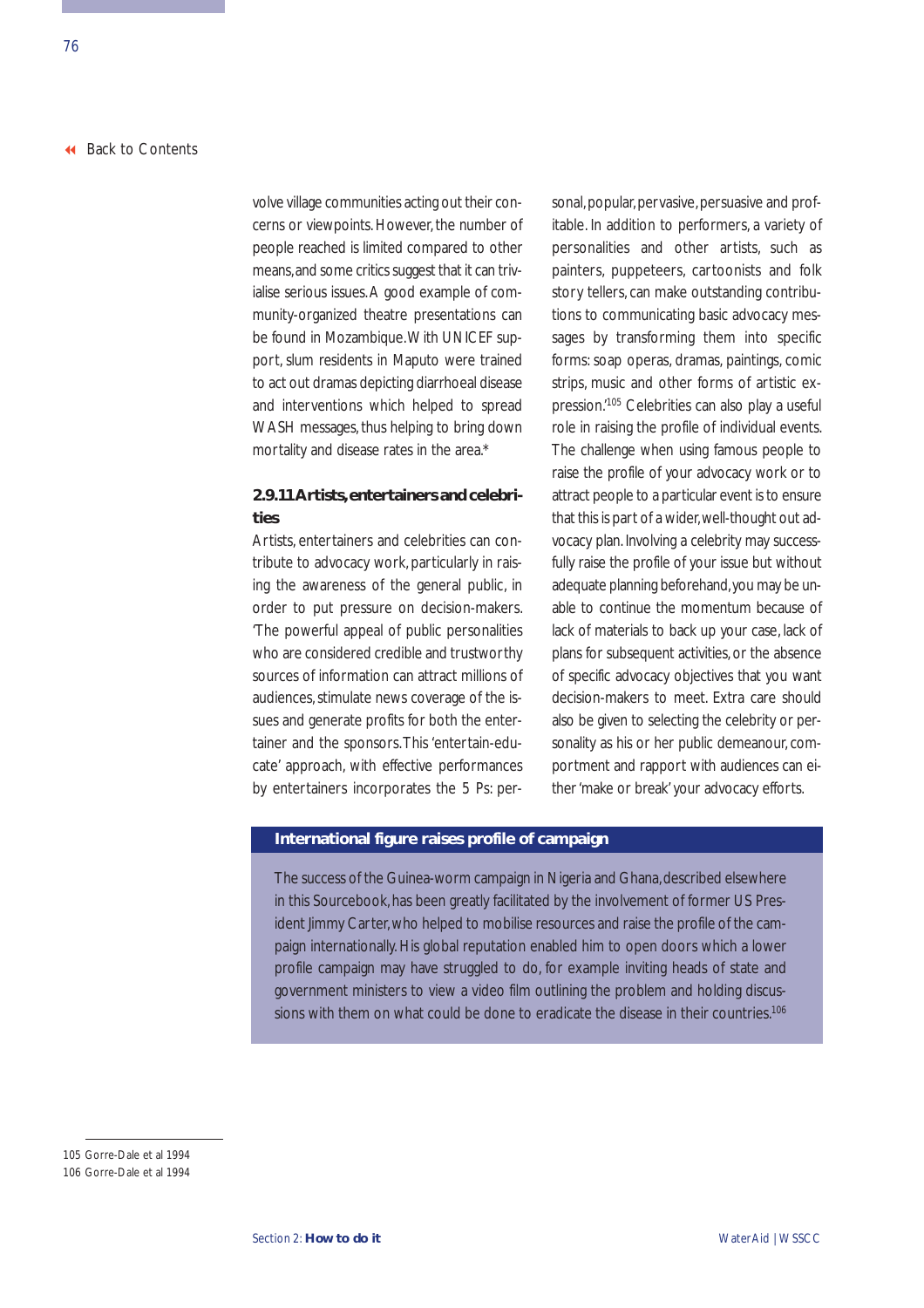# <span id="page-82-0"></span>**2.9.12 Special events107**

Special events may be held for a variety of reasons: to communicate advocacy messages, to increase participation and therefore support for your advocacy, to increase pressure on a particular target, or to demonstrate the extent of support for your issue. Like all advocacy activities, events must be well planned to be effective.

Whether they are intended to publicize WASH or the WSSCC, heighten interest, forge new links with the press and public (or all three), special events require imagination and flair to create and time and energy to sustain.Where possible and if budgets allow, it is advisable to enlist the aid and talents of events or marketing professionals as well as the support of the mass media.\*

As many events are aimed at attracting journalists, it is important that your event has a strong news/interest hook. Plan your publicity well in advance to promote both public interest and media attention.

#### World Water Day

Under a mandate from the United Nations General Assembly, this Day is celebrated worldwide each year on 22 March to raise public awareness of the importance of water to sustainable development and to every day life. Many national and international agencies regularly plan activities around this Day and even during the week. For example, in 2002 in South Africa, the Department of Water Affairs and Forestry organized a series of special events during World Water Week, including the launch of the national WASH campaign, the first country to do so. To highlight the importance of WASH, the Minister for Water Affairs and Forestry, Ronnie Kasrils and the WSSCC Executive Director, Gourisankar Ghosh, travelled to the remote

province of Kwa-Zulu Natal, where cholera had struck. This emphasized the crucial link between health and WASH issues among the rural communities. In addition, during the week the first-ever "Women in Water Awards" were given to 14 distinguished women from all walks of life, who had contributed to the country's efforts in mobilizing support for water, sanitation and hygiene. Journalists were also invited to these and other events which received prominent media coverage and stimulated press interest in the World Summit on Sustainable Development that was to held in the country that August/September in Johannesburg. \*\*

An event may involve large numbers of people, such as a demonstration, rally, or public meeting, or on the other hand may be an action or photo stunt where the primary objective is media coverage.The basic steps for organising an event remain the same, however.You need to be clear:

- why you are holding the event
- who you are targeting
- what kind of event it will be, and why
- when the most appropriate time is
- how much it will cost

As many events are aimed at attracting the media, it is important that your event has a strong news/interest hook. Plan your publicity well in advance to promote both public interest and media attention.

You may choose to begin a particular advocacy initiative or campaign with a launch.This brings your activities to the attention of the public and media,and therefore must be very well organised and co-ordinated. A launch would usually involve a press conference and media briefings (see below under 2.10 Mass Media for more information on press confer-

107 Partly based on Friends of the Earth 2000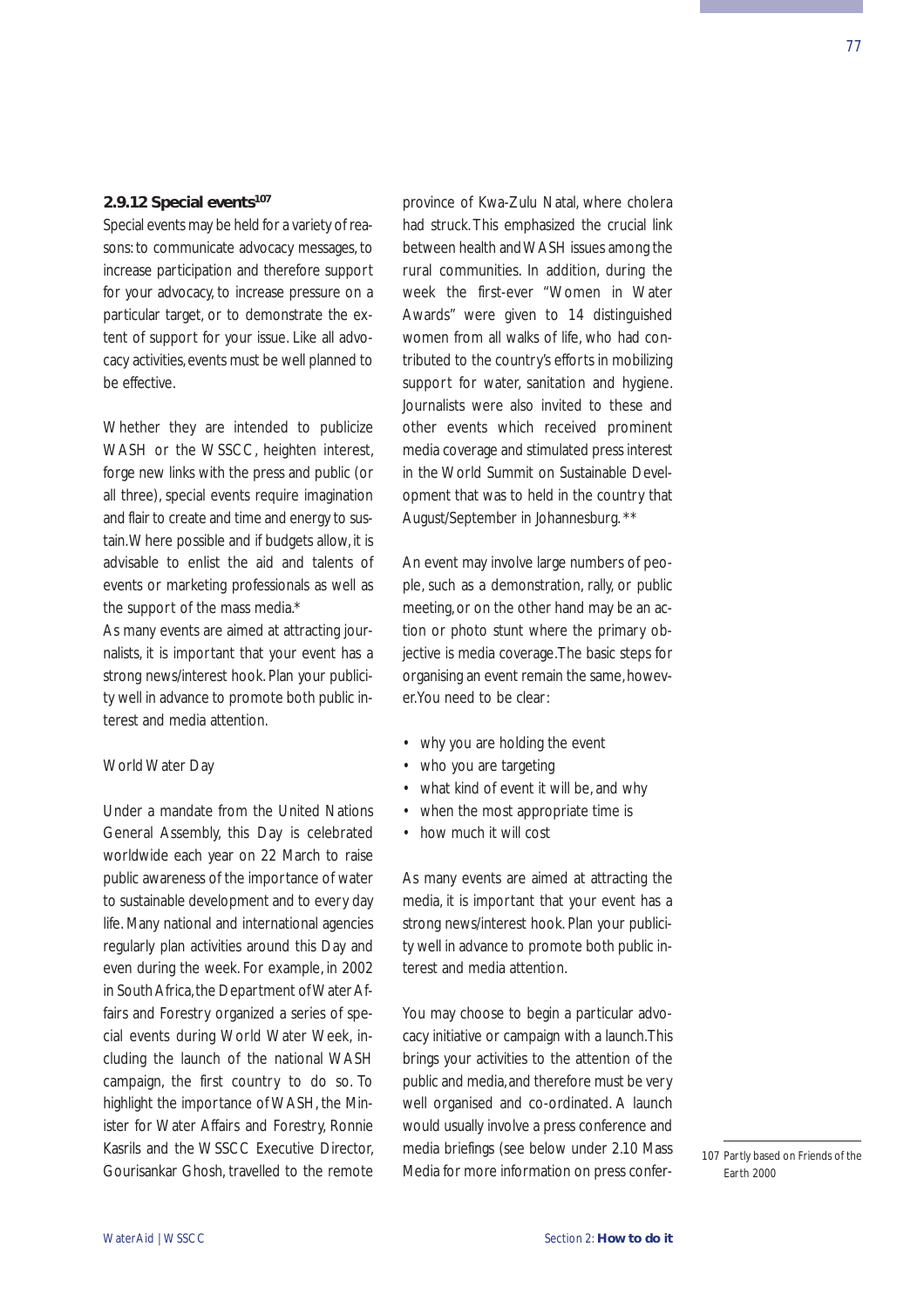ences), but may also include a reception for invited guests. These could include sympathetic MPs or other politicians and 'influentials' as well as the media.

# **Tips for planning a rally, march or walk**

Choosing a site:

- check public access and rights of way
- check if permission is needed from the landowner or council or other local authorities.You should also contact any local people who might be inconvenienced
- liase with the police about access routes to and from the site
- check the distance of the march/walk/rally, and the terrain
- check the start and how to get there. Check the availability of public transport and if necessary organise transport to ferry participants to the site or start of the route

- organise signs and route markers
- organise refreshments and food concessions (don't forget water supply)
- check access to toilets
- hire staging and PA system
- consider whether you want to set up information stalls
- ensure you have first aid provision
- recruit stewards who should be easily identifiable
- organise something for people to do, such as signing a petition or postcards
- organise recycling points for litter<sup>108</sup>

<sup>108</sup> Friends of the Earth 2000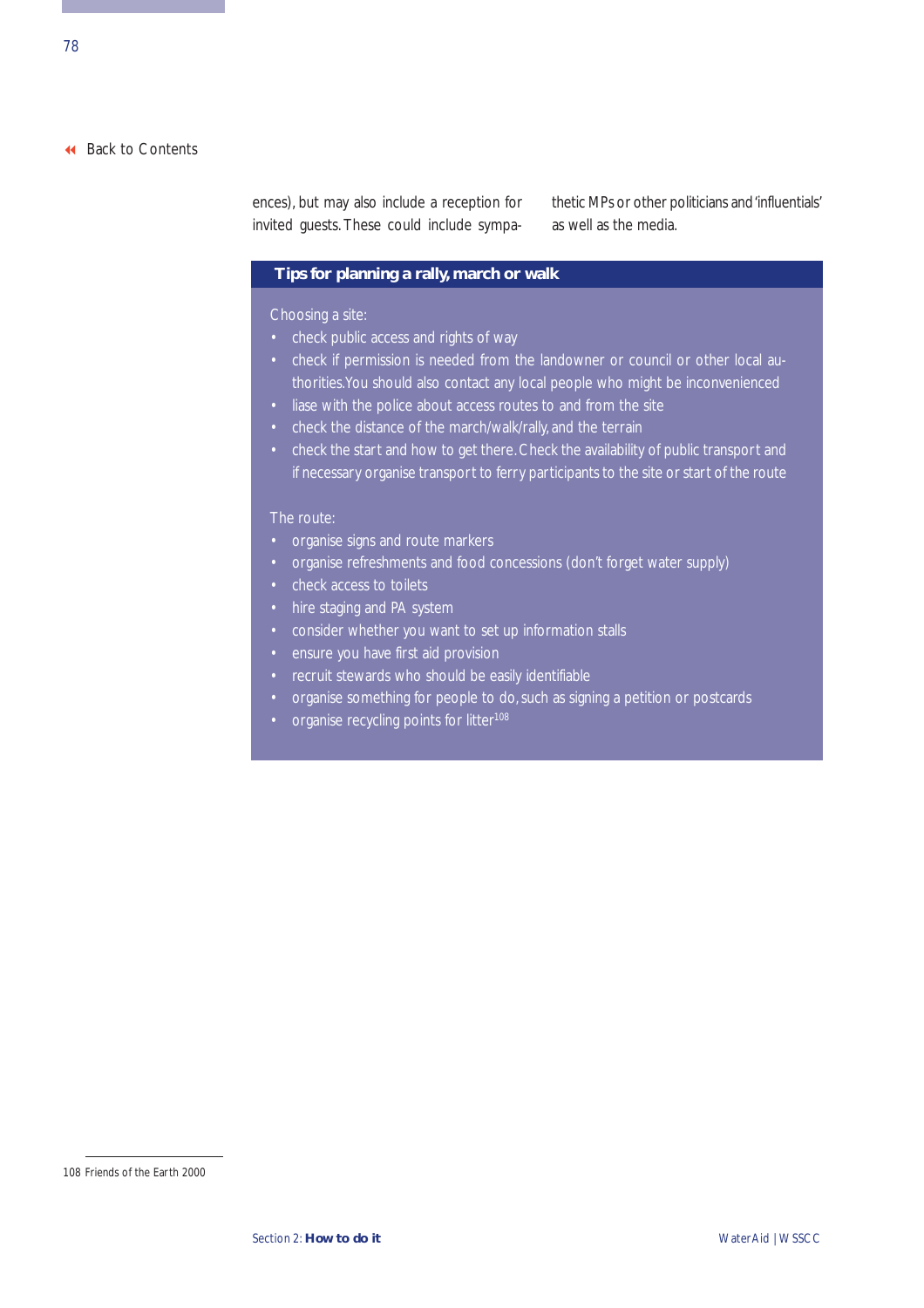#### **Examples of water and sanitation 'sound bites'**

The IRC's website contains some example 'sound bites' on water and sanitation issues for advocacy workers to use in connection with World Water Day, for example in a media interview.They provide a useful basis for developing concise and hard-hitting messages:

- one quarter of the world's population already live in a water-stress area
- 3.4 million people, mostly children, die annually from water-related diseases
- diarrhoeal diseases, including cholera, account for two million deaths annually
- 1 million people die each year from malaria
- 2.4 billion people are without access to any sort of basic sanitation facility
- unsafe water is a breeding ground of disease and poverty
- water is a basic human right
- water-related infections are a major cause of mortality in the developing countries of the South
- more than one billion people do not have access to improved drinking water sources
- in poor countries, diarrhoea is a major killer<sup>109</sup>

#### **2.9.13 Speeches/presentations110**

Public speeches and presentations, like all advocacy tools, must be well prepared in advance. Key points to note in preparing for public speaking include:

- get a clear understanding of the nature of the occasion, the audience, the other speakers and what they intend to do
- prepare an outline of what you want to say, so that your speech has a clear structure
- don't go on for too long and don't continue beyond your allotted time – hardly any speeches are too short, most are too long
- don't be over-emotional
- prepare a list of the 20 most awkward questions you could expect and jot down some answers
- be friendly and good-humoured
- adapt your speech to the circumstances on every occasion

• ensure your visual aids are well prepared and as professional as possible, and practise using them

# **2.9.14 Slides**

Slides are generally not very cost-effective and do not reach wide numbers of people in the same ways as other tools such as radio or television. However, they may be a useful supplementary tool to support a presentation at a meeting with key decision makers when a striking visual impact is required (for example, good photographs showing the extent of poor sanitation facilities in certain communities). As with most of the other advocacy tools, they should be of as high quality as possible, and the number should be limited (10–15 good slides have a greater impact than 25 –30).

# **2.9.15 Email/Internet**

Access to electronic mail and the Internet varies enormously. Some audiences use it on

109 International Water and Sanitation Centre: www.irc.nl 110 Based on Wilson 1993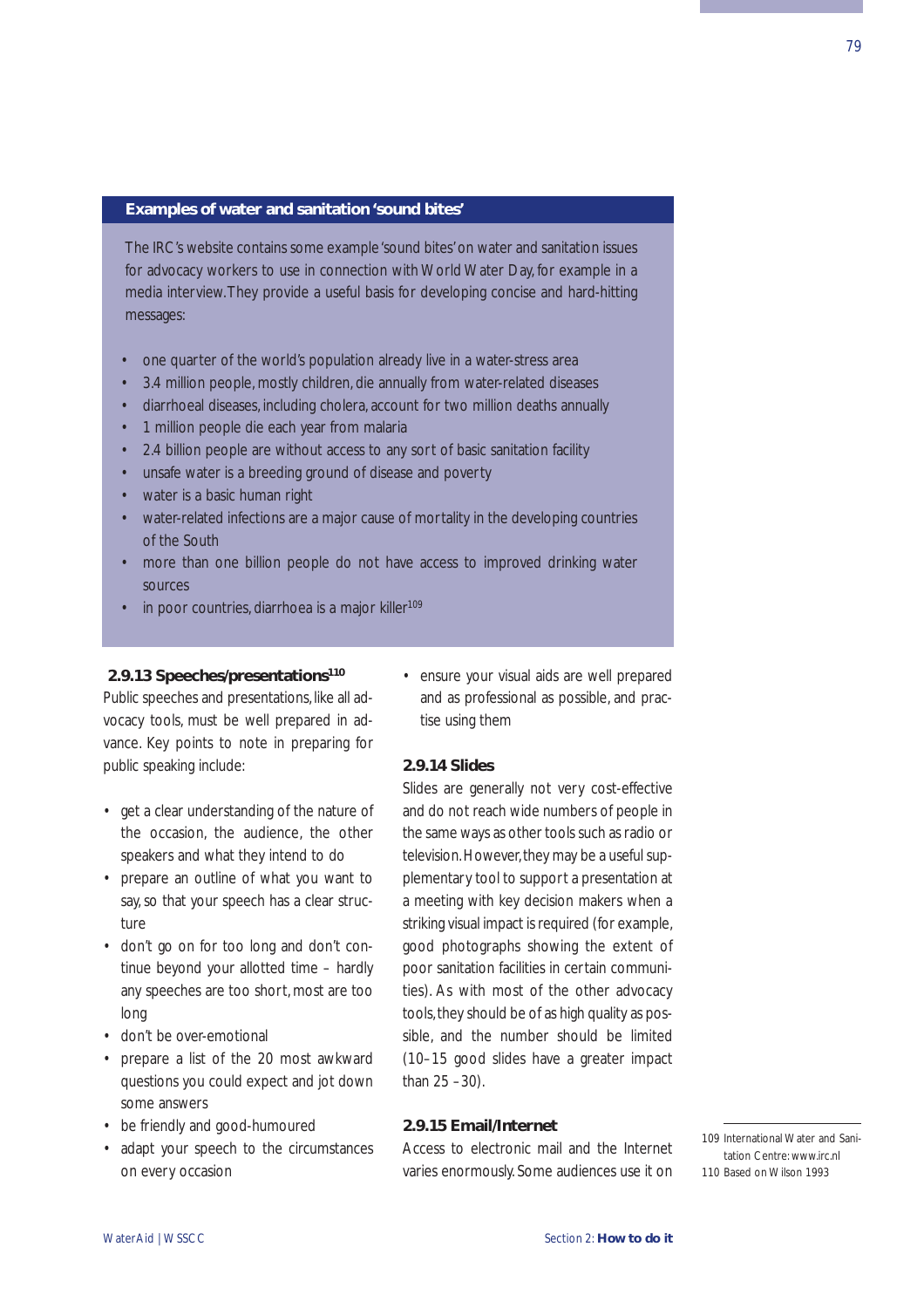a daily basis, for many others it is an unknown medium.These tools are therefore only appropriate for certain audiences.

Email is a useful way of mailing a large number of people quickly and cheaply, although it must be borne in mind that it is generally considered a less formal means of communication than a written letter. Items posted on the Internet will only be seen by those people with Internet access who regularly browse or search on the web. Within these audiences however, there is great potential for interaction, through email or on-line forums,so that greater participation and debate can be achieved.

# **2.10 The Mass Media**

The mass media (television, radio and press – newspapers and magazines) play a significant part in advocacy, through influencing policy makers directly or through changing public opinion on an issue, so that the general public then put pressure on decision makers. They can therefore play the dual role of a target/'influential' and at the same time an advocacy tool.

The first step is to plan your media strategy. The role of the media varies greatly around the world, and in different communities. It is important first to assess your advocacy targets and influentials (see Section 2.5 above) and find out which forms of the media they have access to and are influenced by, before rushing to make a radio broadcast or write a newspaper article. The media is targeted at the general public, but can also have considerable influence over decision-makers who respond directly to articles in certain prestigious newspapers or certain programmes on the television and radio, and who are aware of their influence over public opinion. Many rural communities now have access to radio, and some read national newspapers on a daily basis. Urban, industrialised populations may be more easily influenced through television, while professional audiences may respond to articles in key publications and periodicals.

Having researched which media will have the most influence over your targets, you need also to research the media itself. These are some of the questions you might ask:

- Which publications or programmes already cover your issue or similar issues? How do they pick up new stories?
- How free are they to say what they think (is there censorship)?
- What is the style and format of the various programmes/publications and how can you fit in with this?
- How can you contact them?

The media tends to use 'stories' which they think will interest the public. They focus on up-to-date news, so you need to be aware that a sudden catastrophe or unexpected event may overshadow or push out your carefully presented item. Similarly, should an unexpected event occur in your own advocacy work, you need to be able to react quickly to media interest.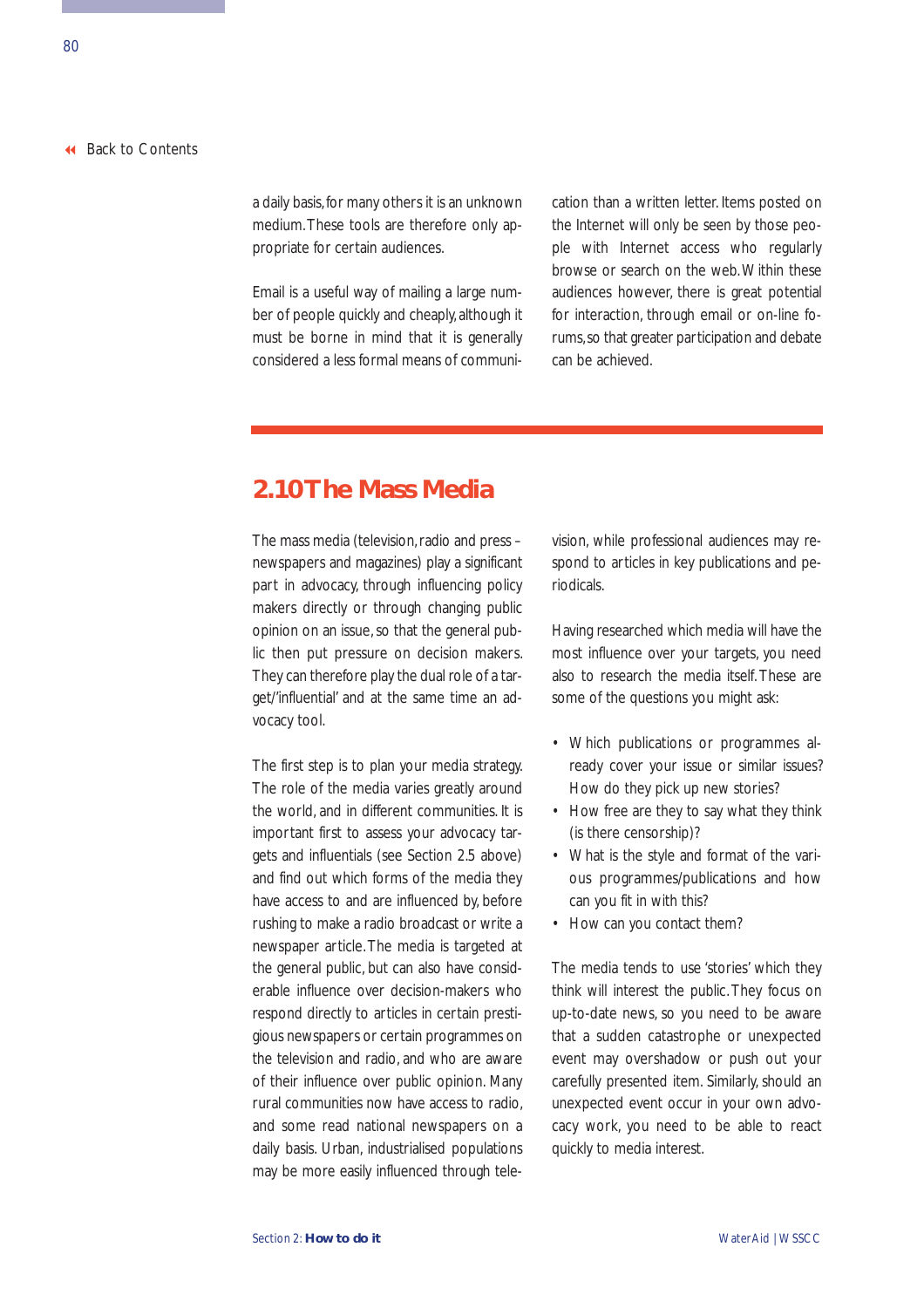The national and international media are supported by news agencies, which produce dispatches that go out to all the newspapers, magazines, radio stations and television networks. Chief among the international agencies are Associated Press (AP) and Reuters. These agencies are particularly interested in good photograph opportunities, as these are very 'sellable'. . In most countries, there is always a Press or Journalists Association which publishes a membership directory that can be a valuable source of information. Where possible, personal contacts with journalists are preferable to e-mail or telephone as a way of developing rapport and for determining special interests and story angles.

The most common means of giving information to the media,whether broadcast or print media, is the Press Release (see the Box at the end of this section for guidelines on how to write a press release).

Good media relations are rooted in availability and trust. Journalists need immediate and unimpeded access to sources of information and to be able to rely on the veracity of that information if they are to get a story that is both interesting and accurate.

Like you, reporters are busy. Like you, they work against the clock. A breaking story about a cholera epidemic means reporters will need your input when you are at your busiest. Don't be abrupt, don't say you are too busy and above all, don't hang up the phone or leave them waiting: help them. It is possible that a journalist is covering a WASHrelated story for the first time and is unfamiliar with technical terms.Taking time to explain them briefly will help ensure accuracy as well as understanding. Remember, the reporter will probably be quoting you by name. Furthermore, stressing the significance – or lack of it – of unavoidable technical language could underpin the integrity of both your comments and the good name of your institution or the WSSCC.Whenever possible, technical and ambiguous terminology which might be misinterpreted or misunderstood should b e avoided.111

# **2.10.1 Television**

Television has a number of advantages and disadvantages. On the positive side, it reaches an increasing number of people in some countries: *between 1965 and 1991 there was a 400% increase in TVs in developing countries – from 38.8 per 1000 people to 185 per thousand.*TV programmes, in particular news and current affairs, often reach key decision makers and can influence national agendas. The main drawback in using television in advocacy however is the fact that large numbers of people are excluded from access to television, in particular in sub-Saharan Africa: in 1991 there were only 29.8 TVs per 1000 people in sub-Saharan Africa,excluding South Africa. If you decide to make your own television programme, it can be very costly – often over twenty times the cost of making a radio programme.112

If your advocacy activities are well promoted to the media (for example through press releases and press conferences and media briefings) you may be asked for interviews by a television journalist in order to contribute to a news programme or feature in a documentary. If the interview is pre-recorded, this has the advantage of allowing you to think about your replies and to begin again if you make a mistake.However,you cannot control which of your remarks they choose to use and how they edit the interview. Live interviews, on the other hand, mean you can be sure that what you say is used, but you will need more confidence in your responses to

<sup>111</sup> Gorre-Dale, Eirah, 1997 112 Gorre-Dale, Eirah, 1997.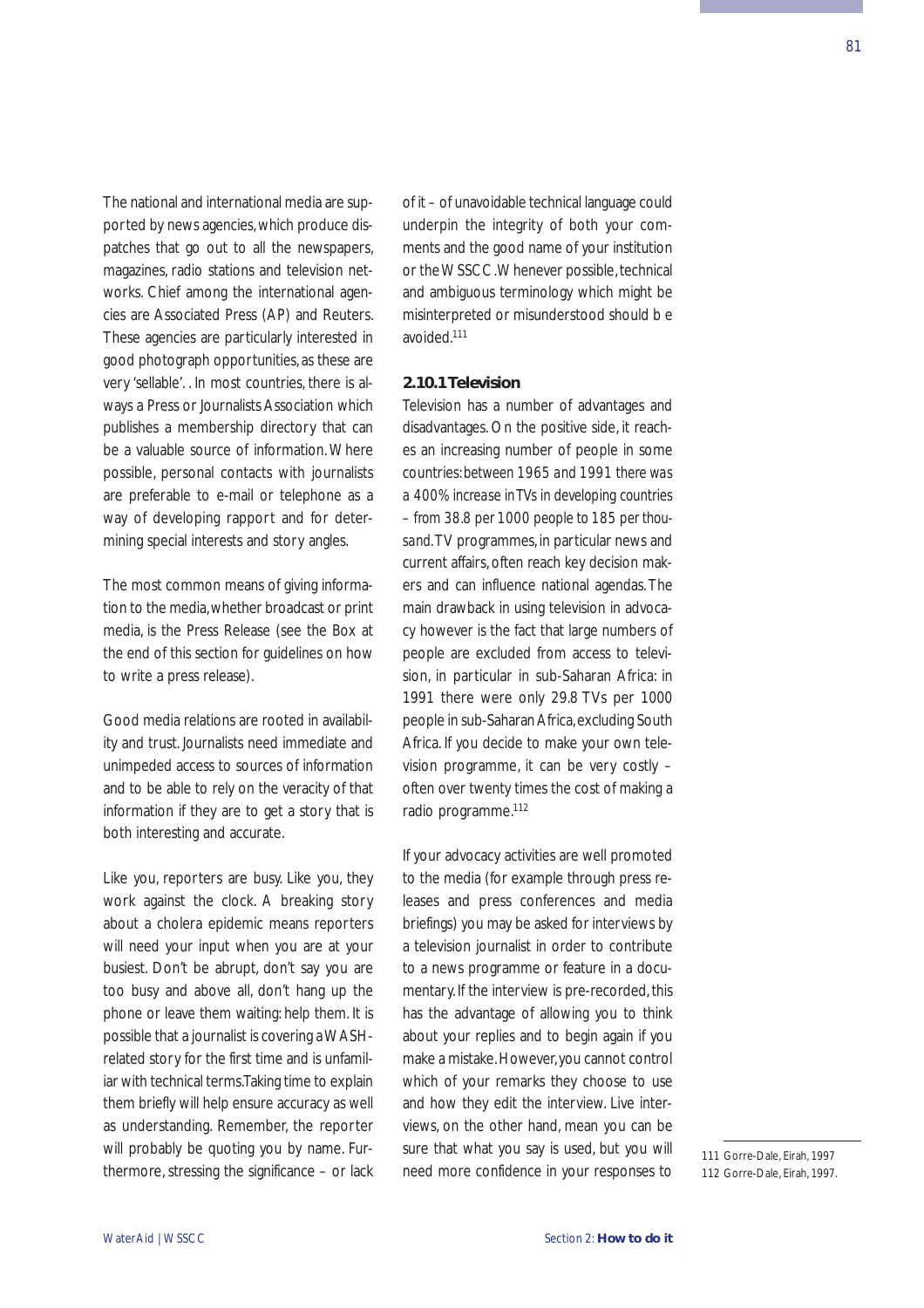get it right first time.Though good and friendly relations with the media are vital, a word of warning is necessary: a reporter is a reporter 24 hours a day, seven days a week. Confidential material and sensitive matters arise in all organizations and off-guard remarks could become news, either big or small but just as unwelcome.Something you might say in confidence could conceivably be material for a story at some other time.<sup>113</sup>

The most important technique for TV, radio interviews and also for print media is to decide beforehand what your key points are (keep it to a small number so that you can remember them without referring to your notes) and make sure that you have made these points somewhere in the interview.Try to turn the questions you are posed into opportunities to present these key points. If you can prepare a few 'sound bites' in advance, they will help to make your statements memorable, for example: "The decision to not send Mr Meacher (UK Environment Minister) to the World Summit on Sustainable Development is like leaving David Beckham (footballer) off the England squad." Humour is also a good way to make your case without appearing aggressive and is more likely to make the public remember you. (See also box on Tips on Preparing for TV and Radio Interviews below).

# **2.10.2 Radio114**

Some of the advantages of using radio are as follows:

• radio reaches a wider audience than any other medium: there are an estimated 94 radios per thousand people in the least developed countries, ten times the number of televisions<sup>115</sup>

- radio can motivate people by building on oral traditions and stimulate the imagination better than video or television
- radio programmes are cheap to make compared to television and video
- radio receivers are widely available, comparatively cheap and portable making them convenient for listeners
- radio can reach people who are isolated by language, geography, conflict, illiteracy and poverty
- radio can help create a demand for services and convey vital information
- radio gives listeners the opportunity to make informed choices about decisions, and can give them greater self-determination over their lives

However, like all the tools discussed in this section, there are some drawbacks:

- **Figure 1** radio is a transitory medium: information may not be retained by listeners who cannot ask for the information to be repeated or clarified
- In the wrong hands radio can heighten people's fears and prejudices
- ▶ many people lack access to electricity and batteries are expensive
- radio is generally a one-way medium: it offers no immediate opportunity to ask questions or to respond

The techniques for giving radio interviews are similar to those for TV interviews described above, although you may use a prompt sheet of key points or statistics as long as you do not read verbatim or rustle any paper.

The TV camera commands respect and sees all: dress, posture, body language, facial expressions – and that could be before you even say anything. Radio interviews too, can the same with the same with the same with the same with the same with the same with the same with the same with the same with the same with the same with the same with the same

114 Burke, op. cit. 115 Burke, op. cit.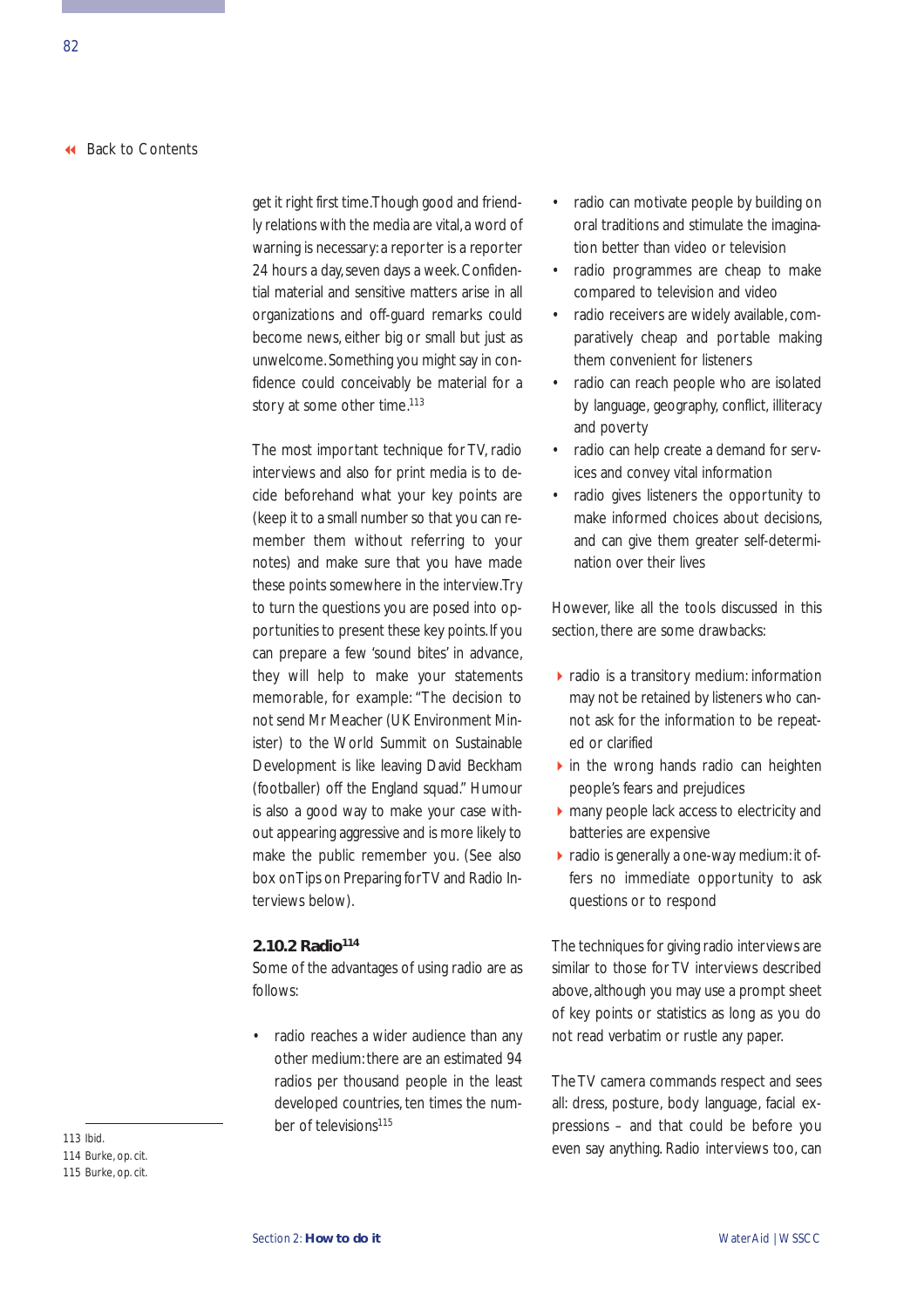reveal many flaws. In both, a conversational style of speaking is attractive and persuasive, but speaking on radio and TV at your usual speed might sound too fast. Make a tape and listen to yourself. Even people with no voice or broadcast training can quickly learn to modulate their speech.The other most common mistakes are pitching the voice too high and dropping the voice to almost a mumble at the end of sentences. Do not fake a voice or over-modulate in order to tape what you think a radio voice should sound like. Instead, focus on trying to make people listen to you. Enunciate without losing your normal manner of speaking.

Broadcast interviews take several different forms: formal *one-on-ones* in a studio or at your office; *panel appearances* with two or three other participants; *stand-ups* outside conference room or in the street; and *remotes* with the interviewer in one location and the subject in another.

#### Preparing for the interview

For many, being interviewed by a journalist can be a daunting experience.There is often a fear of being misquoted or quoted out of context. Once the interview has been set up, approach it as you would a conversation with any intelligent person and take the time to patiently explain any complex technical or scientific terminology.As with any pre-arranged interview, it is important to be well prepared: know your subject; have facts and figures at hand; and have a message or theme ready to weave into your answers. Make it brief but powerful. Do not waste words or you may lose your audience. Don't forget that in radio and TV interviews – even those that are not live – you cannot break off and resume at will. Keep your answers simple and avoid using jargon or complicated concepts.

On TV, it is important to stay calm and look relaxed.The interviewee should try and feel as comfortable in front of the camera as possible.This can entail sitting alongside a desk or even leaning slightly against a railing rather than standing militarily erect.Do not let yourself be "pinned down" by the camera. Allow yourself normal gestures and blink naturally and regularly.

Appearance is also important. In all the set pieces, listen to what is being said. Do not be preoccupied with what you say next.Listen to the questions and look at the interviewer,not at the camera.Take care with your facial expressions. Contempt, ridicule or anger is easily conveyed; the camera picks up every detail of your face and body language. Never lose your temper.You may have a good reason to be angry with hostile questioning or with an argumentative panellist in a roundtable debate. Remember, you have a right to a rebuttal, but stay calm and respond firmly but politely.

What you do with your hands and feet is also important. Never stab your finger at anybody. When seated, rest your arms on chair-arms or lightly on the table in front of you. Placing your hands in your lap is acceptable but be careful not to clench your fingers.There is no easier way to show tension than to display clenched knuckles. If not seated at a table, cross your feet at the ankles.

When interviewed in a stand-up outside a conference room or on the street, keep your hands lightly at your sides or carry some papers. Place your feet slightly apart to avoid swaying to and fro or from side to side. Look at the interviewer and gesticulate to emphasize a point, but not wildly. What you say is obviously of the greatest importance, but HOW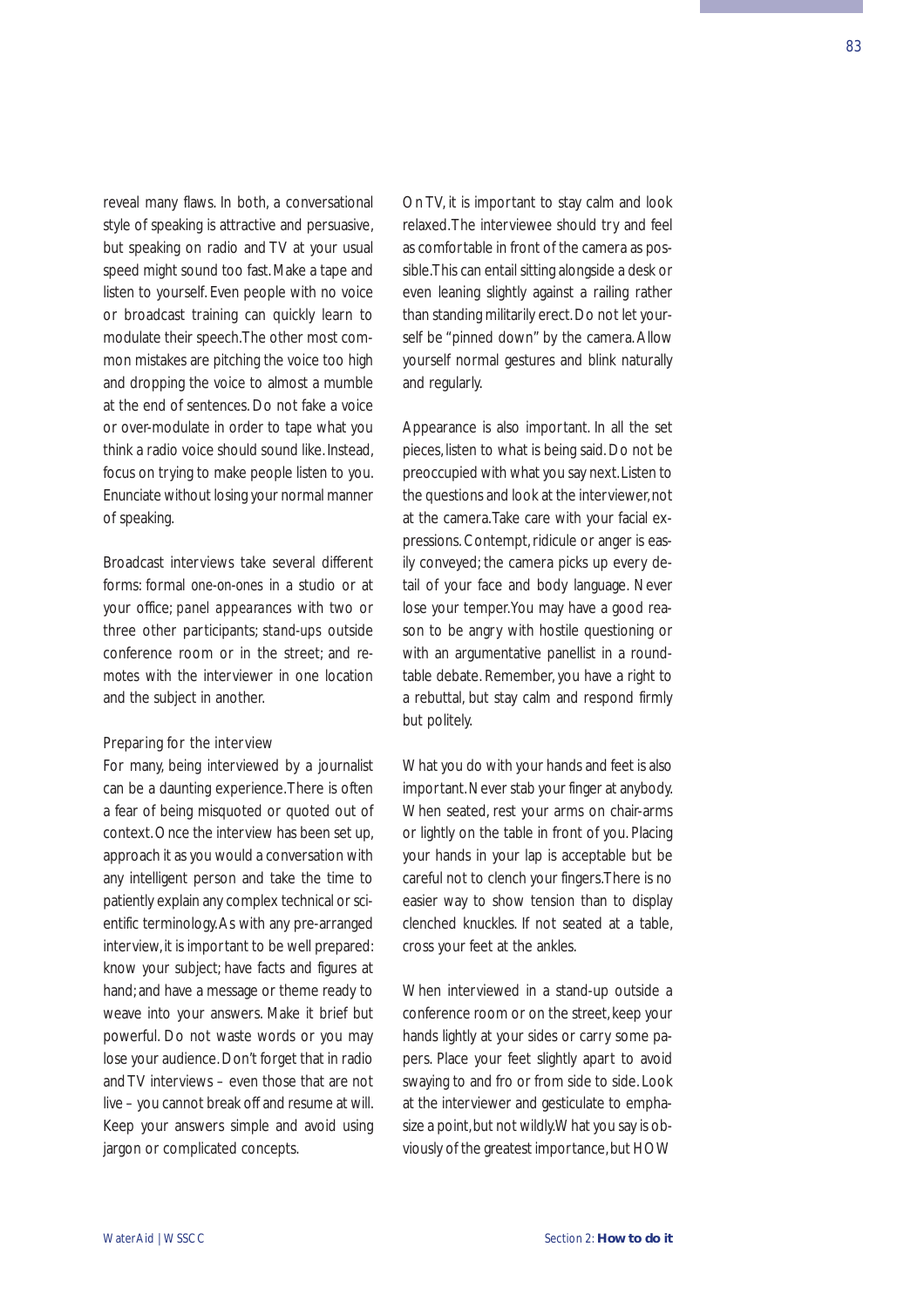you come across on camera can make or break the interview.

Remotes – where you are alone in one place and the interviewer is in another – can be disconcerting. Once again, listen to what is being said. Almost always someone will tell you what to do.You may be left alone in a room with a camera. In this case, look at the camera throughout the interview. Do not look around.You may have to wear an earpiece to hear what is being asked. Camera lighting can be a nuisance, but it is unavoidable. Lights are very bright and often hot in an enclosed space. Do not be tempted to wear sunglasses or to shield eyes with your hand.TV interviews do not normally last long. Because of lighting conditions, most TV studios will insist on make-up.They can also advise on which type of clothing and colours look good and those that are suitable for television.

#### Private interviews/exclusives:

Known in the profession as one-on-ones or exclusives, the private interview is carried out under a totally different set of ground rules – some mutually beneficial to you and the reporter, and others that favour one more than the other.You will also need to be even-handed with the media in granting them. Frequently, favouring prestigious newspaper or broadcast networks over lesser known news outlets causes resentment and damages your and your organization's reputation for fairness.

While it is acceptable to ask a reporter in advance the general them of his or her questions, to receive the actual questions beforehand is rare and most often, the request is not appreciated. In principle, journalists do not like to do this as it could ruin the spontaneity of the responses. Unexpected, lastminute requests for a private interview are trickier. If possible, and without losing the opportunity entirely, do delay the interview and give you time to gather your thoughts, facts and figures.

*One-on-ones* can last up to an hour.This can be done in your office but broadcasters occasionally need to tape an interview in their own studios. A theme, message or messages should be developed when preparing for an interview. If it is in connection with the launching of a new report, special event or conference, the themes and messages would be obvious. However If there is a variety of correspondents, it is advisable for the interviewee to change the theme with each one or tailor the responses to the national, regional or hemispheric origins of the publication or broadcast station carrying the interview.116

#### **2.10.3 Press**

The normal channel for accessing the written press is through a press release. However, it is useful to have already built up good professional relationships with journalists from the national or international press so that you are able to target your press releases effectively when the time comes. An understanding of the role of the press in your country; whether they are outspokenly critical of the government or government-controlled; which audiences they reach (i.e.who they can influence); and the style and tone of the different publications, will all help you to make the best use of the press for your advocacy work.

Press releases can provide different functions, as follows:

- give advance notice of an event
- provide a report of a meeting
- convey decisions

116 Gorre-Dale, Eirah, 1997.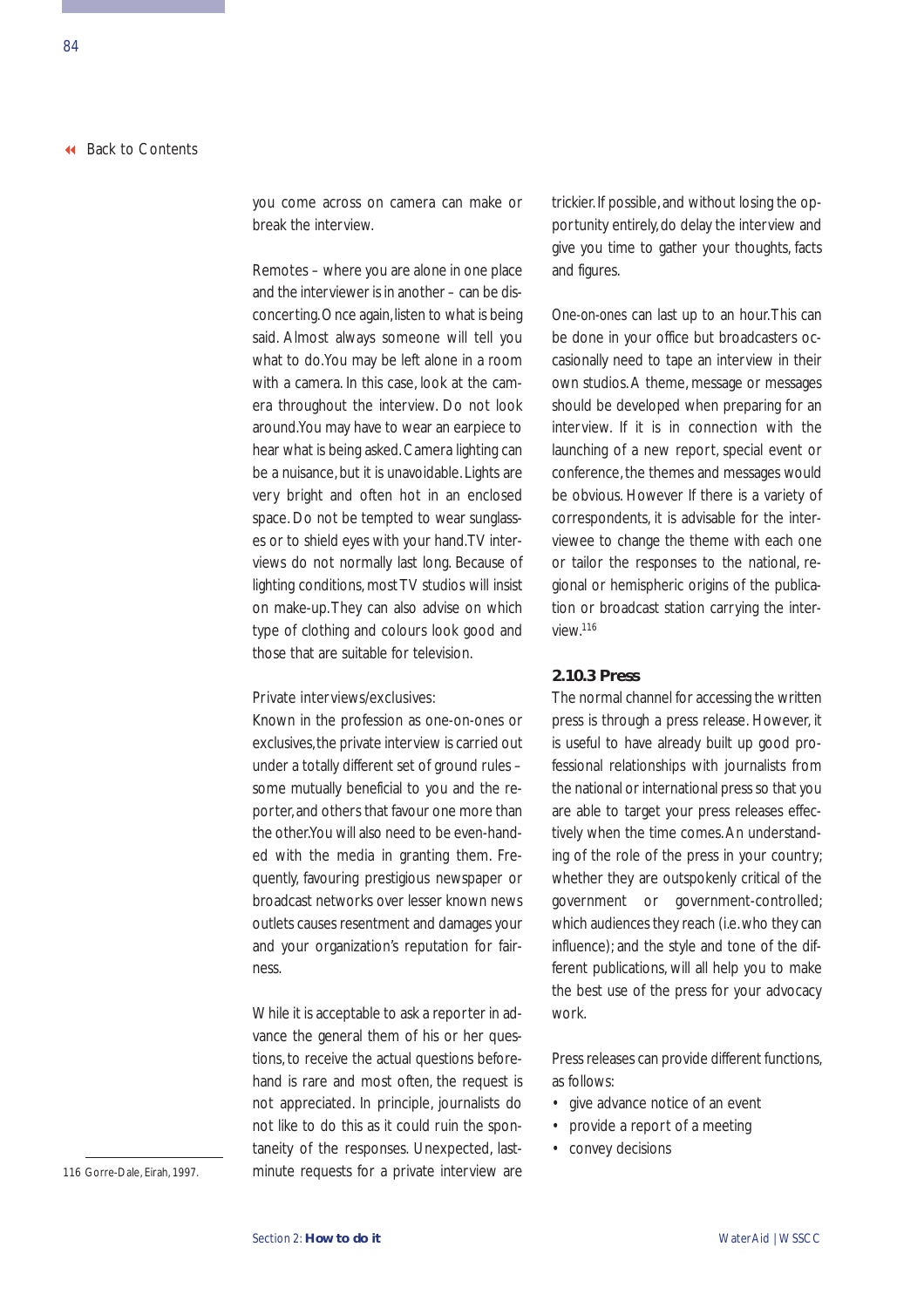85

- announce new campaigns and provide progress reports
- given general background information
- give details of a report
- circulate speeches in advance<sup>117</sup>

A press release gives you the opportunity of presenting your viewpoint directly to the press without its being filtered through anyone else, and at the time that you choose. Press releases usually follow a standard format, which enables journalists and editors to access relevant information quickly and easily.118 Most press releases are only as successful as the time spent chasing the journalist. A telephone call straight after (or before) sending it can make all the difference.

#### Press conferences and media briefings

The basic rule for press conferences is to have something significant to announce and somebody significant to announce it.The ideal press conference lasts not more than 30 minutes and consists of a brief (5-minute) introduction and opening statement, followed by questions-and-answers. It is best not to crowd the dais.The head of an organization or well-known expert and another guest should be accompanied by a Media Spokesperson who should open and close the proceedings,moderate the question-and-answer session and be the focal point for individual interviews after the press conference.

Prior to the press conference, the venue of which should be announced at least three or four days in advance through a Media Alert or Media Advisory, a dozen or so of the most difficult questions that could be expected should be prepared (with answers) – particularly if the statement is considered controversial or sensitive. Answers to all questions must be succinct. It is considered by some that answering at length forestalls antagonistic questions, which is wrong. Not only do unanswered hostile questions keep coming back, but to digress is to be accused of avoiding the question, or worse, covering up. A hostile question can be neutralized by taking its essence and rephrasing it in positive tones for the audience. Looking around the room without making eye contact again with your antagonist, while delivering the rephrased question both isolates your questioner and dilutes his/her anger.This strategy is a difficult by effective one.<sup>119</sup>

A press conference or media briefing is an opportunity to present your case to the press face-to-face, rather than relying on a press release. A press conference however needs an event to focus on – the launch of a campaign, the publishing of a report, a publicity event – in other words, something to announce: *'the most important part of a press conference is the announcement being made. Regardless of how much publicity accompanies a press conference, if the announcement is not newsworthy, the coverage will be disappointing.'*<sup>120</sup> It is also important not to rely solely on the press conference, but to brief journalists beforehand as much as possible. If you have a good story to add, it may be best to keep this until the week after and then release it through a press release, rather than presenting all your best stories at the press conference. In this way, you can keep up the momentum of your advocacy and maintain publicity. Press conferences are generally held in the middle of the morning.

Whether to hold a press conference or a media briefing is really a misleading question. The only similarity is that both involve reporters invited to consider an issue and to ask questions. But though the two are often seen as identical, the style, conduct and purpose of a media briefing are quite different.

<sup>117</sup> Oxfam 1994, used with permission

<sup>118</sup> Ibid.

<sup>119</sup> Gorre-Dale, Eirah, 1997.

<sup>120</sup> World Water Day website: www.worldwaterday.org/advocacy/adv7.html.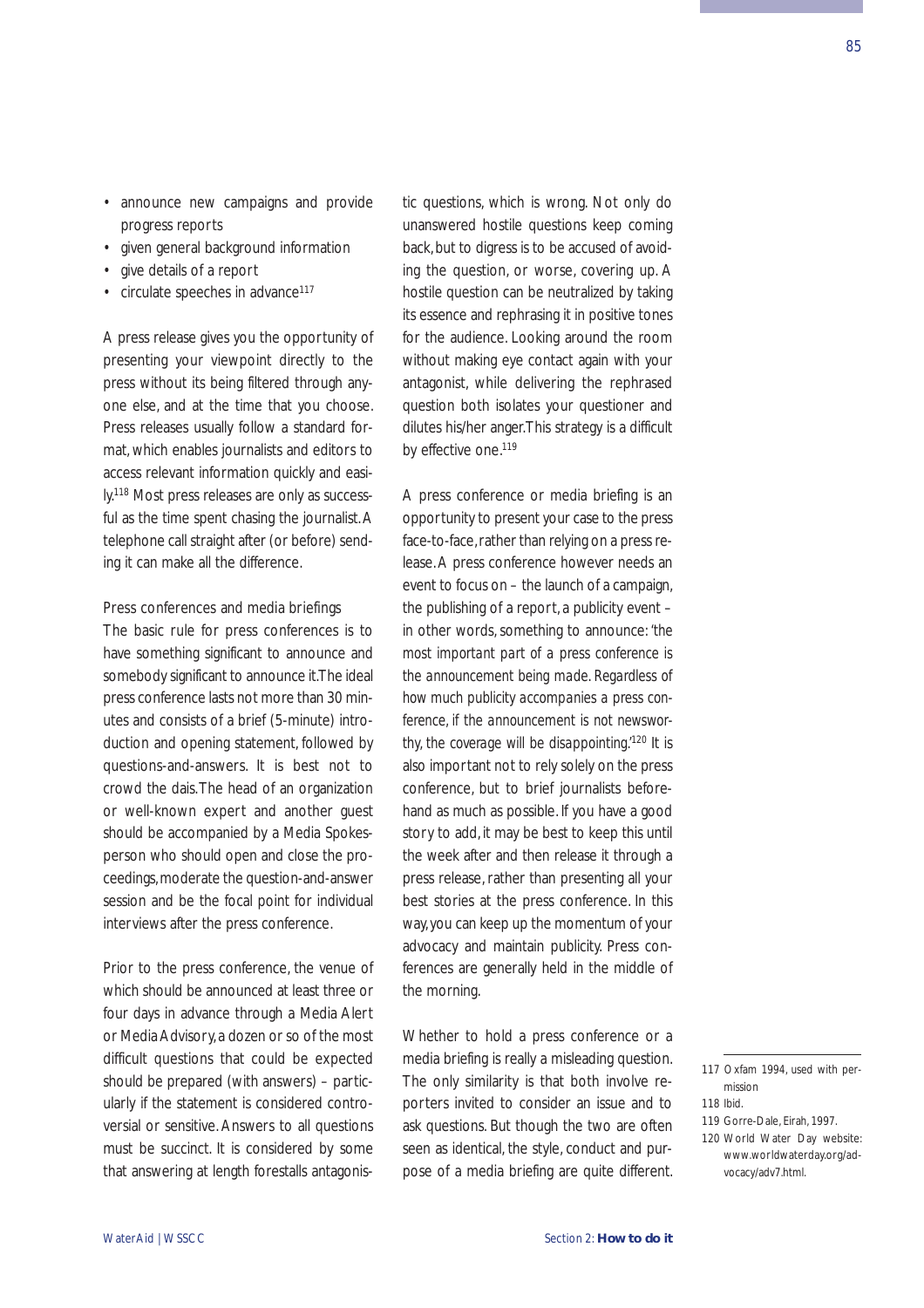The press conference as already mentioned above, is a setting for the brief formal announcement of a major development followed by a question-and-answer session. A media briefing usually consists of a small (five to 10 people) group of journalists selected by the organizer for their outreach, expertise and their interest in a given subject.The gathering, usually held in a small conference or office of the organizer or host institution, is more intimate. The main speaker briefs, adding background and comment before inviting not only questions but also opinions. Published stories sometimes result, but that is not necessarily the aim. The media briefing can also be a familiarization with your work or organization; an exchange of ideas, or even a press announcement of a low-key nature.<sup>121</sup>

# **Guidelines for Writing a Press Release122**

A press release uses the five 'Ws' essential for all journalists:

- **W**hat
- **W**ho
- **W**here
- **W**hen
- **W**hy

Your press release should begin with the first four W's, thus:

- What is happening?
- Who is doing it?
- Where is it happening?
- When is it happening?

This information should be in the first sentence or two, so that members of the press can see immediately what the release is about.

The component parts of a press release are as follows:

#### **1. Introduction**

Most editors do not have sufficient time to read even a short press release in full.The first few lines of a release therefore can be the key to whether or not it is included in the publication.The introduction has to capture the editor's attention immediately and tell him or her the most interesting fact, together with the first four Ws.

#### **2.The remainder of the text**

This should contain the remainder of the information you wish to convey, including the 'Why', if not already stated. Concentrate on presenting the facts (rather than opinion), in order of importance.

121 Ibid.

122 From Oxfam 1994, used with permission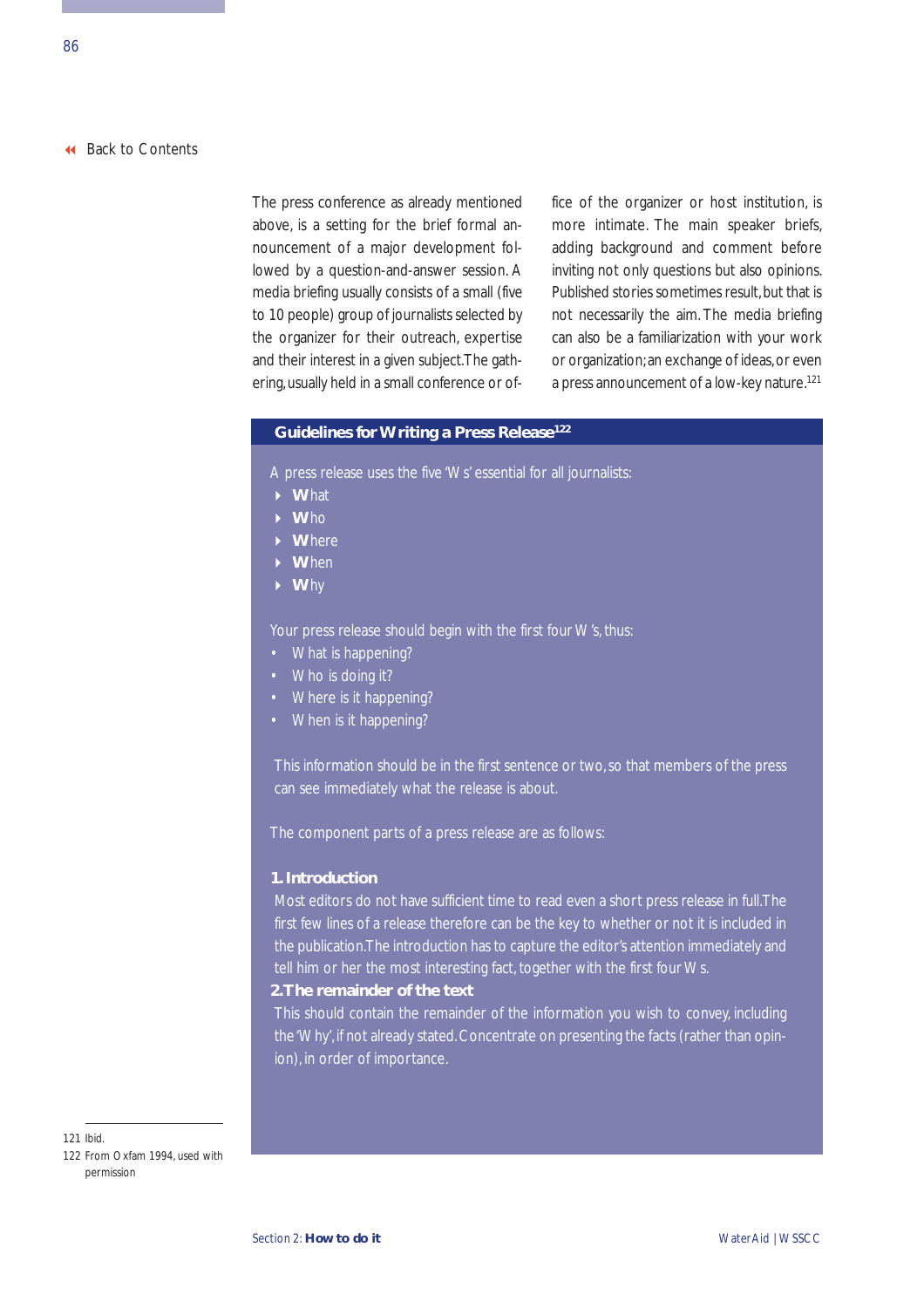#### **3.The headline**

Choose a simple headline for the press release (usually a short version of the first sentence will do). Leave it to the newspaper's sub-editors to think up fancy headlines – the purpose of yours is simply to help the news editor to spot the interest in the story.

# **4.The embargo**

Putting an embargo on a press release means you can send news to the media in advance of when you want it to appear. For example, if a speech is going to be made during a meeting, you may send a copy of the speech to the newspaper in the form of a press release, and ensure that it is not published before the speech is actually made.The embargo is usually written in capital letters at the top of the press release, as follows:

"NOT FOR USE UNTIL 8PM TUESDAY 20 JANUARY", or more simply: "EMBAR-GOED 8PM 20 JAN".

The embargo can also be used to try and control the timing of the release of your news so as to secure coverage in a particular media. For example, Sunday is generally considered a weak news day. Individuals or organisations often therefore embargo stories for Sunday so they stand a good chance of getting used on Monday, rather than on the more competitive weekdays when courts, councils and parliaments are in action making news.You need to consider the time you will put on your embargo carefully.You need to know when the various papers go to press so that you will not miss the relevant deadline for inclusion at the time you would like. However, you cannot embargo an event: that is, you cannot announce in a press release that a meeting will take place at 8pm but then embargo the press release for midnight four hours later. The media has the right to use the news of an event (including for example the contents of an embargoed speech) from the moment it happens.

Embargoes are generally firmly respected, although it is important not to over-use or abuse the embargo system.

#### **Style**

Present your press release in a clear and digestible form (rather than trying to write an essay in English literature!). Keep sentences short (maximum of 25-30 words). Use the active voice where possible. For example, instead of *"a new campaign to introduce hygiene education in schools was announced by Minister of Education, David Mutisa", write "Minister of Education David Mutisa announced a new campaign to introduce hygiene education in schools "*. Use direct quotations as much as possible, as most news stories are based on people.

A press release should give a confident, easy to read impression. Care should be taken over the presentation, to make it more accessible and easy for a sub-editor to use: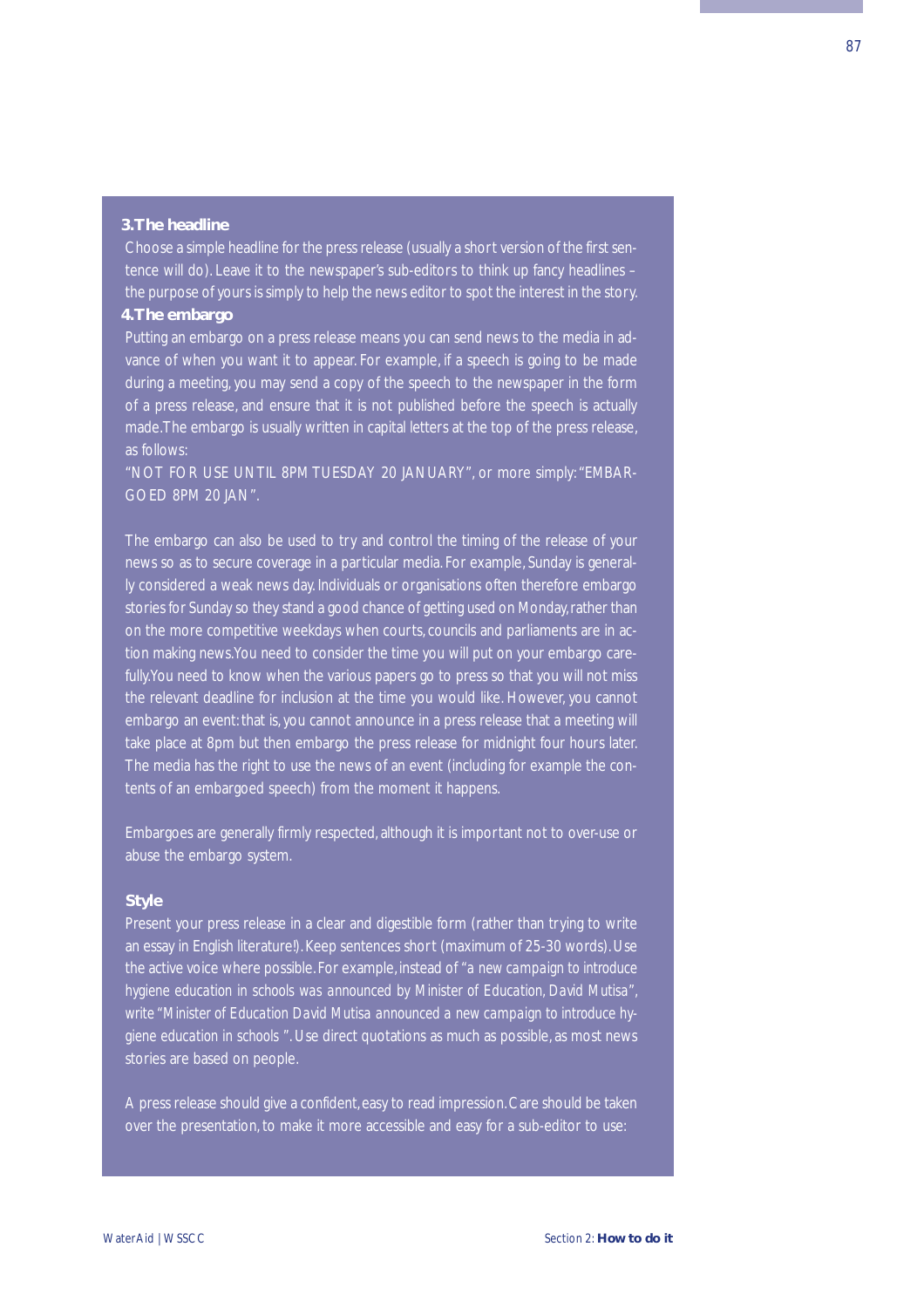- use headed notepaper
- use a typewriter or computer and type neatly, check spellings
- put a date on the press release
- if you use an embargo state your instructions in capital letters at the top of the release
- always use double spacing: this allows the sub-editor to re-write and insert instructions to the printer
- type on one side of the paper only
- use standard size paper
- never split a sentence or paragraph over two pages (separate pages of a press release can go to different printers for composition, so a split sentence or paragraph can cause endless trouble)
- number the pages in a press release and give a catch line (key summary words) from page 2 onwards
- if the press release covers more than one page, put at the bottom of each page the word "more" or "m.f.", which are universally recognised terms
- at the end of the text of a press release put "Ends" underneath and separate from the final sentence
- *always* put the name and telephone number (work or home) of the person who issued the release. Journalists will not abuse home phone numbers, but so much of their work, especially on an urgent story, is outside normal office hours that being able to make contact at home is vital
- do not underline anything.

Time the press release well. Unless it is imperative to get your material to the media immediately, arrange to distribute it (by hand, e-mail or by facsimile) when there will be maximum pick-up by the press: mid-morning to early afternoon.The WSSCC or your local institution website should upload your press release on your Homepage at the same time as the print copy is issued or in slightly in advance of it if there is no embargo.

Over-dependence or over-use of the press release can be counter-productive. Some organizations mistakenly think that, to keep up their profile with the press, they need to supply reporters with weekly or bi-monthly releases – newsworthy or not. With this approach, press releases are destined for the waste-paper bin. Worse still, busy reporters and editors subjected to this treatment might ignore you when you have real news. Issue a press release only when you have something newsworthy to announce.

One way of monitoring the impact of press releases is by subscribing to a press-cutting service.The press clips will give you an indication of which stories appealed to the media and which ones were ignored. It also provides the opportunity to react to what has been written about you or your organization. Whether the coverage was positive or negative, it can be a starting point for a dialogue with yourself and the editor or journalist who filed the story.<sup>123</sup>

123 Gorre-Dale, Eirah, 1997.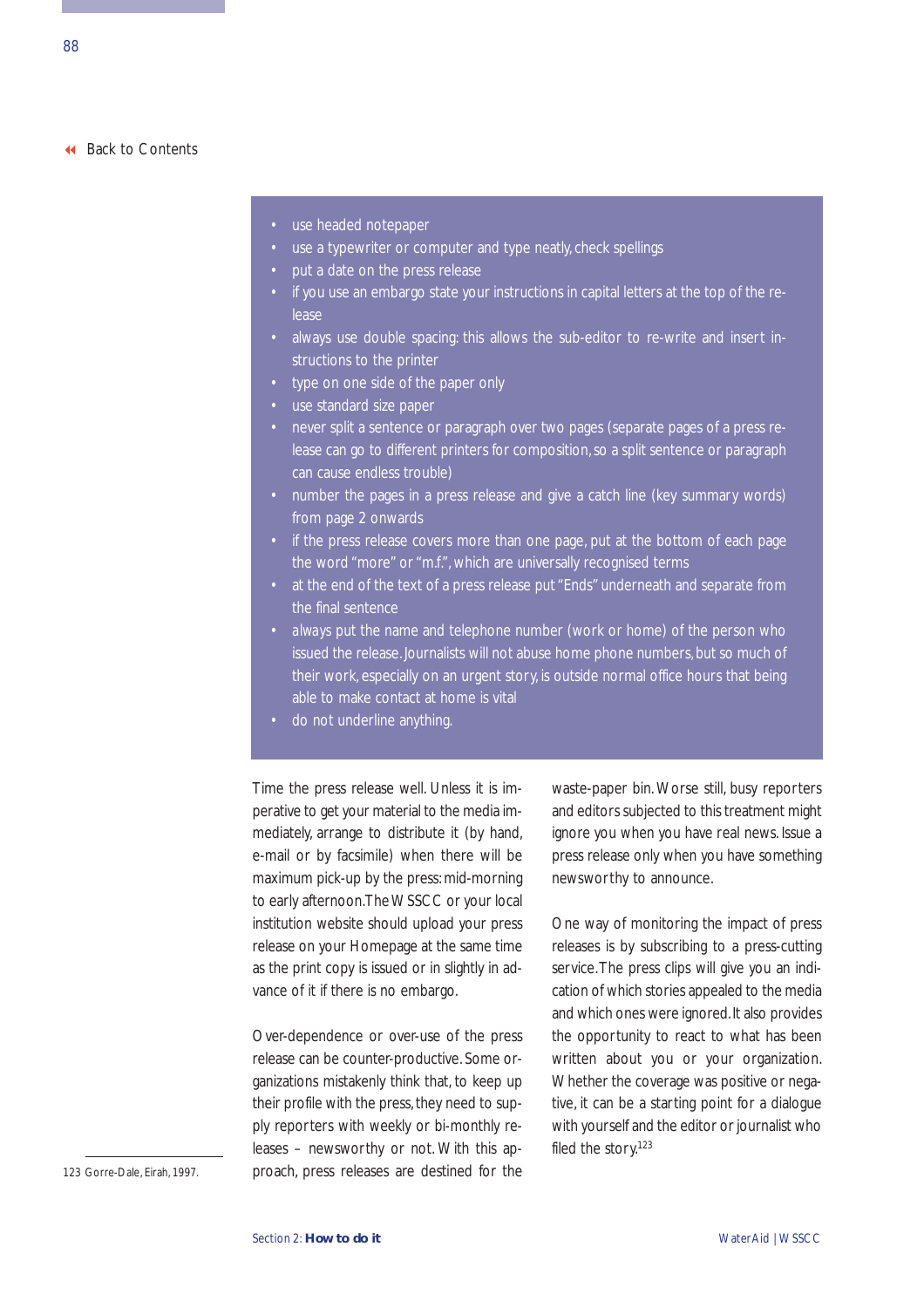### **Working with the media: the Ghana Fact Finding Mission**

The media played an important role in the campaign against the privatisation of water organised by the National Coalition against Privatisation of Water in Ghana.The key activity of the campaign was an International Fact Finding Mission, to investigate the potential impact of the government's plans for water privatisation.The Mission was carried out by 12 international experts during April and May 2002.The final report of the Mission was launched by the Coalition at a press conference at Ghana's International Press Centre in Accra in August 2002.The launch, which was attended by the general public as well as press representatives, members of civil society organisations and Coalition members, provided the opportunity for the main findings of the Mission to be presented to those present and the key issues to be highlighted. A series of regional launches was also organised, to present the findings of the report to the public and the media throughout the country.124

#### Features

Feature articles or stories may not be the lifeblood of media relations, but they certainly help keep the vital links with the press healthy and dynamic. All too frequently, the feature coffers of newspapers, news agencies, magazines and broadcasters are running on empty and reporters welcome a regular supply of feature material.Feature stories will not only strengthen your working association with the media, it will help keep WASH-related issues before the public and thus shape a positive image of your institution and the campaign.The same feature articles used by the print media will also provide ideas for the shorter TV and radio pieces that are popular with broadcasters.

Feature stories do not have the immediacy of hard news and can be researched, written and circulated when you are less busy.As they are more often than not held for later publication, features should stand up for some time and not quickly become out of date.Although looked upon as 'soft' stories, feature articles should be lively in style, imaginative and written with plenty of local colour and quotes. The most successful feature is a 'human interest story'. Between 600 to 1000

words in length, the ideal feature carries a punchy headline. Graphics are important not only to illustrate the story but in providing a lay-out tool. Feature articles have often been published because of an accompanying photograph or other piece of artwork. Film or video footage alone boosts the chances of a broadcast feature being aired.125

# General Do's and Don'ts in dealing with the media

- Do get to know your national and international media and be familiar with their deadlines and needs.
- Do be available to reporters and producers, even when you are busy.
- Do get back to them quickly, if you are out when they call.
- Do be helpful with their requests. Adding your suggestions will be appreciated.
- Do be friendly even if they are not.
- Do treat journalists with respect.
- Do use layperson's language, without jargon, and explain whenever that is impossible.
- Do be prepared and thoroughly understand your material.

<sup>124</sup> www.southernlinks.org 125 Gorre-Dale, Eirah, 1997.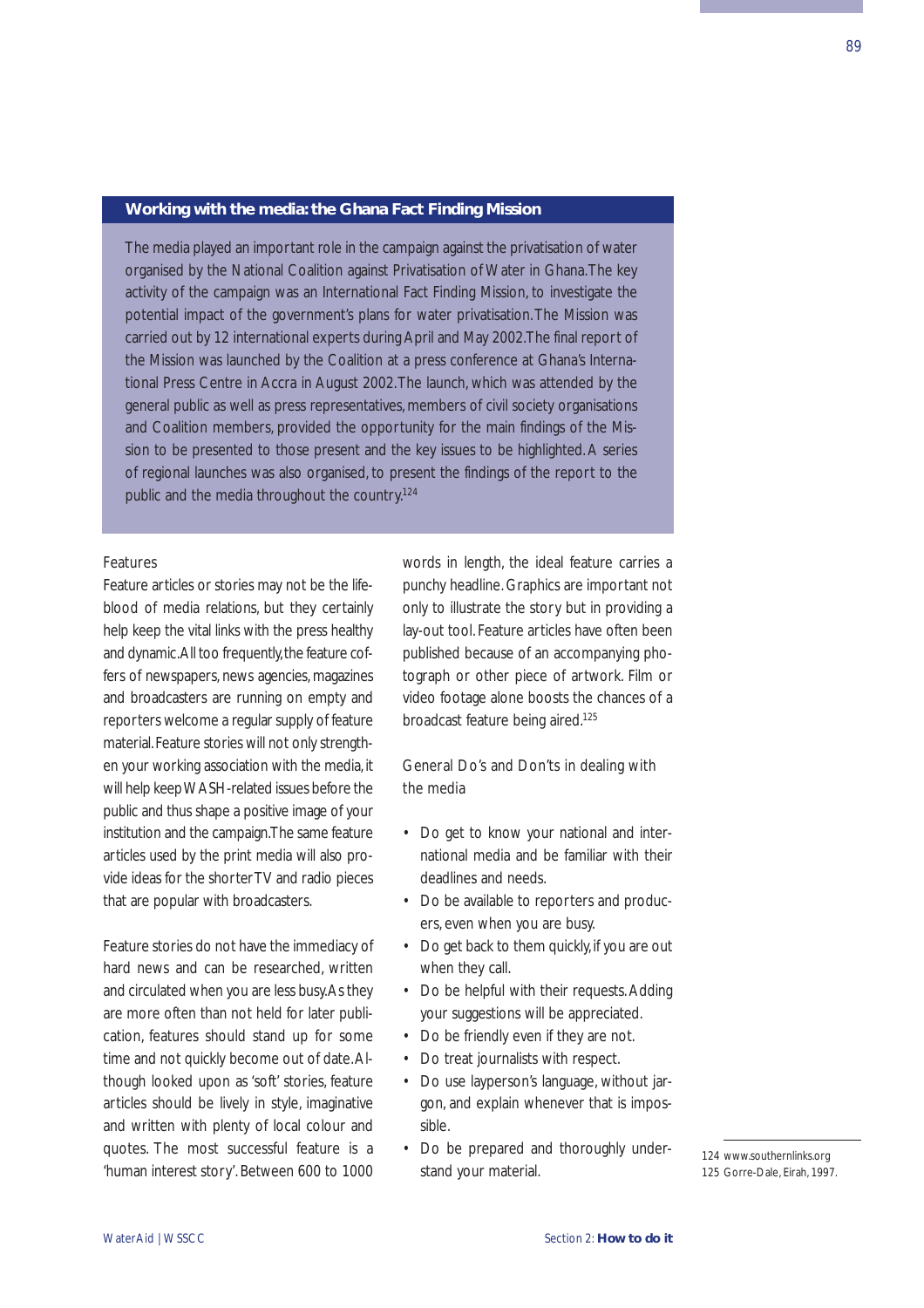- Don't ignore media requests but respond to every call, answering personally, if possible.
- Don't lose your temper. Understand the pressures the media are under and keep cool.
- Don't say 'no comment'.It is the most negative response and is almost certainly misinterpreted.If you are unable to comment, explain why.
- Don't say anything off the record. It means it cannot be used, so why say it? Material given on a background-only basis, on the other hand, is unattributable – but check with the reporter.
- Don't switch from 'background' to 'deep background'.This term is frequently misunderstood, even among veteran reporters,

and is open to interpretation. It means unattributable and is probably unusable.

- Don't use acronyms (e.g. WSSCC or WASH) without explanation and never when speaking to a broadcast reporter, who will probably have to scrap your comments.
- Don't flood reporters, editors or producers with too much material.They have neither the time nor the inclination to read through it anyway.126

# **2.11 Assessing resources**

As for any process of project planning, advocacy activities need a realistic budget.'This is easier if advocacy is 'mainstreamed' as part of a project or broader programme of work, as the advocacy can be part of the project plan from the beginning and hence be included in the original project budget, rather than trying to find funds for advocacy activities 'tacked on' to a project at a later stage. Working in alliances and coalitions may also enable funds to be shared between organisations, or provide the opportunity to submit joint funding proposals to possible donors.

As with any budgeting process, thought needs to be given in planning advocacy to what resources are required for each of the proposed activities, in terms of people, materials, skills and other costs.'Some of the required skills may be available within the organisation (or alliance), while others may need to be bought in, at a cost.'However, it should be remembered that even if skills are available internally, they cannot be used without an opportunity cost to other work.Adequate staff time should therefore be allocated to advocacy activities.

Many donors are currently interested in supporting capacity building of southern civil society groups for advocacy work, for example the UK Department for International Development (DFID) and DANIDA.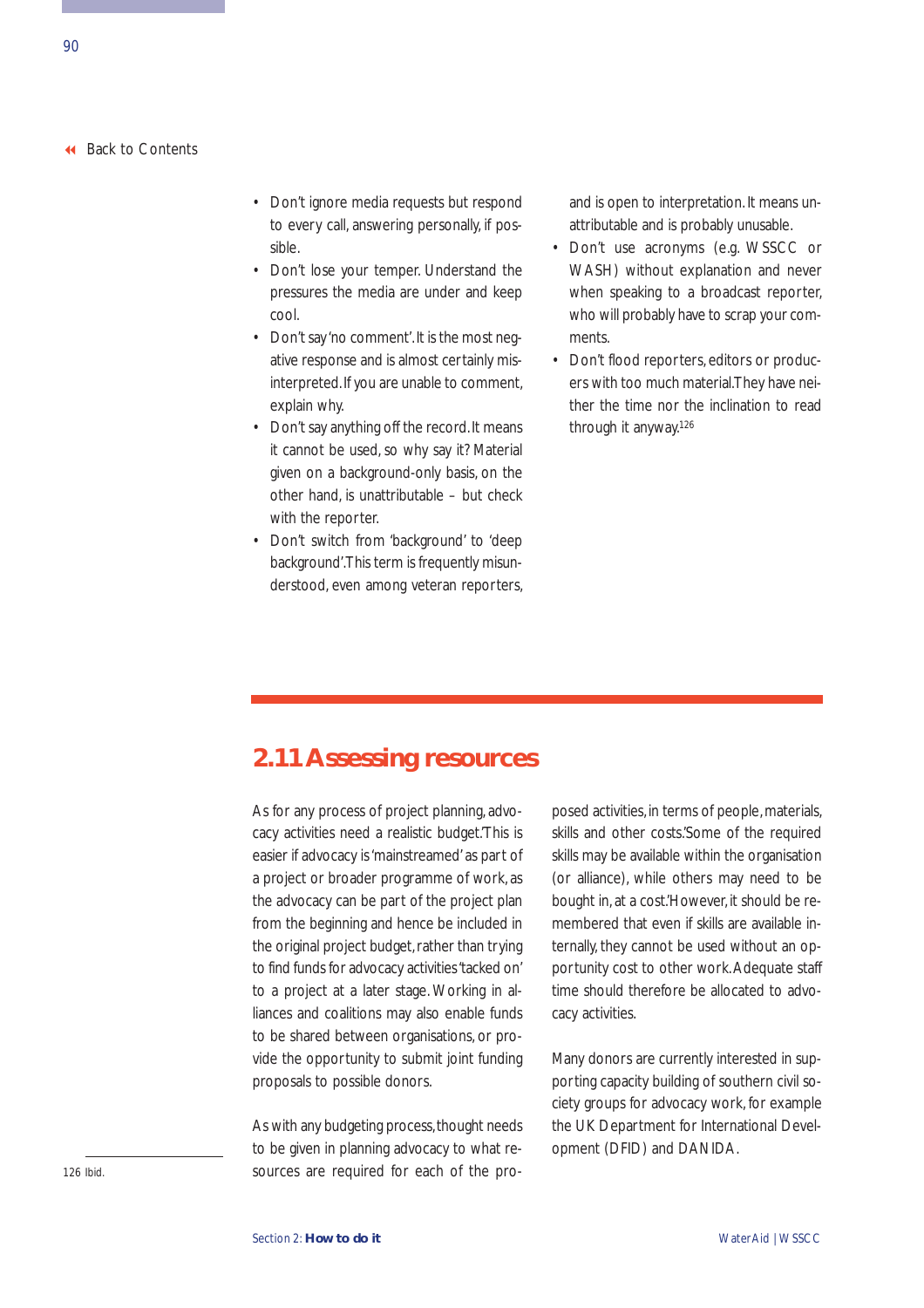#### **Example advocacy budget headings: community delegation127**

**Budget for a delegation from a community affected by a problem or issue, to meet with a local or central government official or politician:**

Transportation for community members (depending on distance to be travelled)

Accommodation (in case distance travelled means that members will need to stay the night before going home)

Refreshments (where necessary, or this could be community contribution) Materials (any photocopying of materials to be taken to meeting needed?) Allowance for community participants (who may miss X days of livelihood activities)

Training of community leaders who will lead the delegation (depends on the skill/knowledge of the leaders and the complexity of topic) could include:

- 
- transportation for leaders to go to venue
- refreshments during training
- material for training
- allowance for leaders (who may miss X days for livelihood activities)

#### **Example advocacy budget headings: local action research**

# **Budget for local action research on a particular issue (a pre-advocacy activity):**

Fees for researchers (or per diem for staff seconded as researchers, for X days and x number of researchers, depending on organisation practice) Travel/transportation for researchers Accommodation and refreshments (in case researchers need to stay in the community to undertake the research) Materials (e.g. batteries for tape recorders, cassette tapes, etc.) Administration costs (e.g., phone calls, photocopying, and pre-visits to areato set up interviews, etc.) Research meetings (e.g., for planning, discussing findings, etc. Cost depends on how many people need to participate in these meetings) Production of report

*Post-research costs:* Publishing of report Public launch of report

127 With thanks to Belinda Calaguas for the sample budgets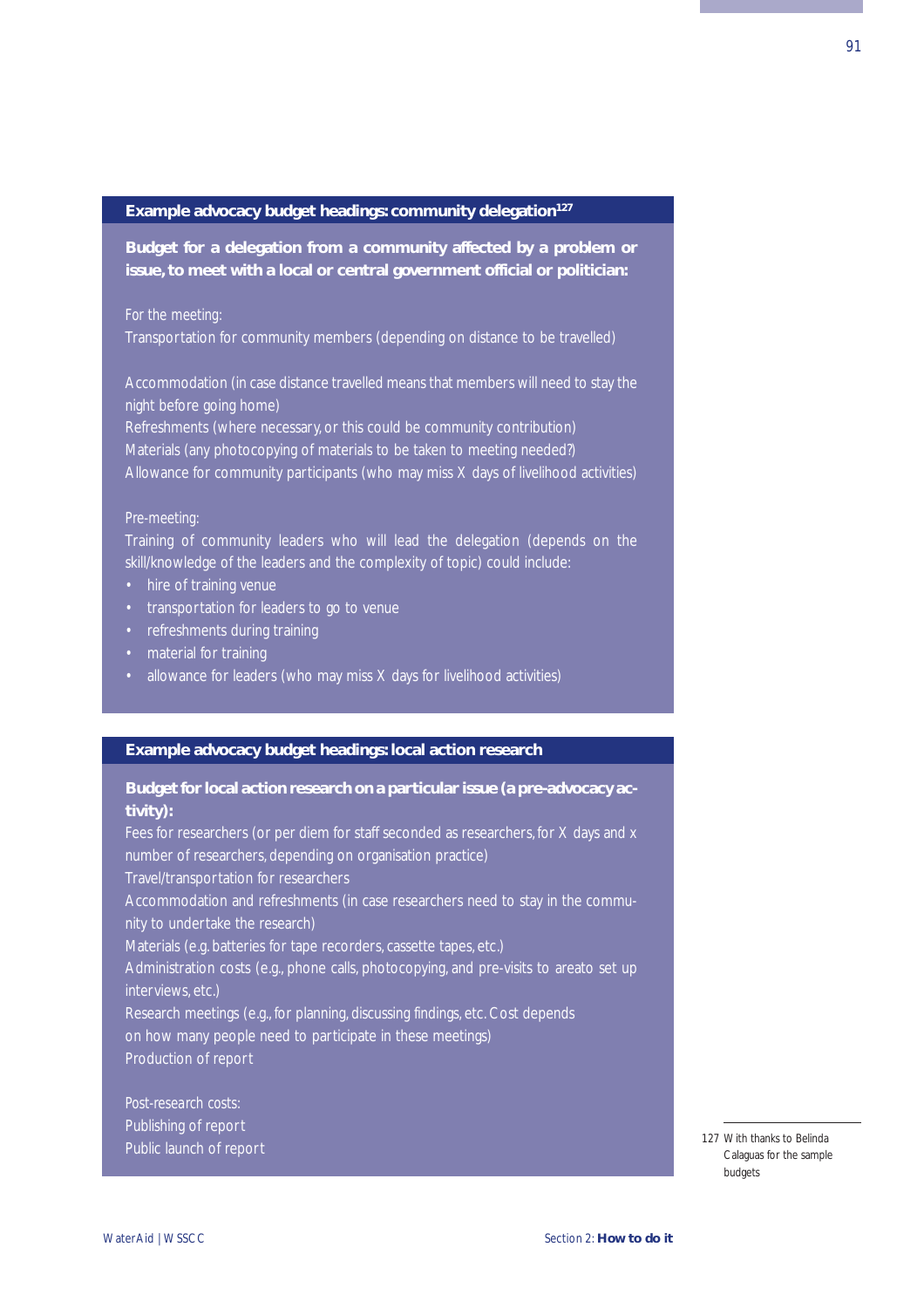Media activity vis-à-vis report (could include meetings with journalists, for which costs of arranging the meeting, and holding the meeting could be included) Meetings with public officials or politicians to seek action on report (could include administrative costs of setting up the meeting)

*Community-based participatory research, additional costs:* Hire of venue for community research activities Refreshments for community activities Documentation materials (e.g., flipcharts/pens, camera/film)

If the research is carried out in several communities across the country, additional costs of setting up the research interviews (or community research activities) in each of the communities need to be included.Travel and accommodation costs would also increase. Likewise,where this kind of research depends on the action of other organisations (not just the originator of the research), then co-ordination costs need to be included. This would usually mean more administrative expenses: phone calls and faxes, cost of email, additional co-ordination meetings, or larger and longer research meetings.

The same principle applies for conducting research across different countries, involving different organisations. Here costs of research meetings would increase due to participation of people from different countries.

# **Example advocacy budget headings:official visits to projects/communities**

**Budget for public officials and politicians visiting project sites/communities:** *Pre-visit:* Transportation and travel to project sites to arrange visit Cost of planning meetings with community organisation/leaders Production of information (where necessary) that can be distributed to visiting officials Administrative expenses (calls, faxes, meetings, etc. to arrange with officials)

Transportation and travel of guests to project sites Hire of venue for meetings Refreshments for meetings, where necessary Documentation materials (camera film, video film, etc.)

*After visit:* Follow up: report or meetings, etc.

 Link to Section 3.1 [Mainstreaming advo](#page-107-0)cacy on p. 102

 [Link to Section 2.6](#page-48-0) Identifying allies on p. 43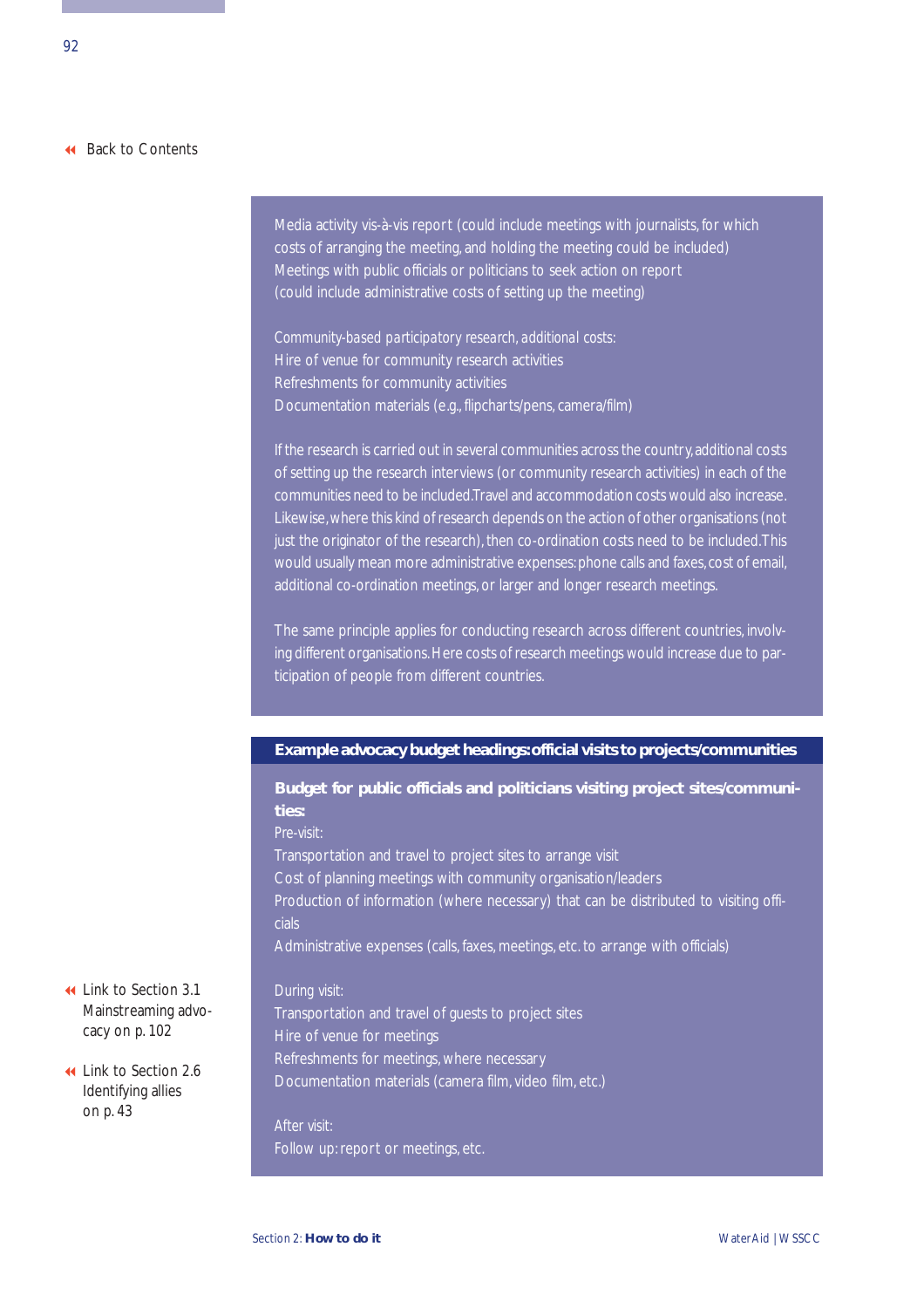# **2.12 Planning for monitoring and evaluation<sup>128</sup>**

# **2.12.1 Introduction**

Monitoring and evaluating the impact of advocacy work is often considered to be a difficult, if not impossible task, and many on their own admission fail to carry it out as they originally planned. Nevertheless, it is a vital part of our advocacy work, if we are to learn from our mistakes, justify our expenditure, ensure accountability (both 'upwards' and 'downwards'– see Section 1.4 above) and share our experiences with others.'It is therefore an important part of the advocacy planning cycle.'When reviews are scheduled within the life span of an advocacy activity, flexibility is built in and the work can be adjusted to take account of internal and external events, changes in the policy climate, or lessons learned about the efficacy of particular techniques or approaches.'

Some of the particular difficulties associated with measuring the impact of advocacy work – in contrast to that of practical project work – are listed below:

- advocacy is often a long-term activity: *'policy change is often incremental and slow and implementation lags significantly behind legislative change'*. 129 It is therefore often hard to say when a significant change has occurred
- advocacy work is often carried out through networks and coalitions, making it difficult to assess the exact contribution of each organisation or group
- a variety of approaches is commonly used at the same time, some more confrontational, others based around private debate. This combination may be effective

but renders the evaluation of the contribution of each approach difficult

• much advocacy work is unique with little repetition, so it is harder to accumulate knowledge than in other areas

Monitoring and evaluation involves the documentation and analysis of various levels.First there are the *inputs* you have made (time, resources, staff). Second, there are the *outputs* of the activities which you have undertaken (meetings held, visits made, reports produced etc). Third are the *outcomes*, the results of your outputs (press coverage of the issue;debates in parliament on the topic, changes in policy or practice etc). Finally, and most difficult to evaluate,is the ultimate *impact* of your work (the effect of the policy change of the lives of poor communities, for example).'A great deal of NGO and civil society monitoring and evaluation – not just of advocacy work – tends to focus on inputs and outputs, with less attention given to the more challenging but ultimately more important outcomes and impact.

When assessing the impact of advocacy work, it is important to understand the various stages of policy change. CIIR have developed a model (described in Roche 1999) of three types of impact:

- 1) declaratory (rhetoric, policy or legislative change);
- 2) implementational (changed institutional practice or procedures) and

3) capacity building.'

This categorisation illustrates the recognition that there can be a significant difference be128 This Section is based largely on Roche and Bush 1997 and Roche 1999. Specific quotations are referenced directly in the text. Readers are referred to these two publications for a more detailed discussion of this topic.

93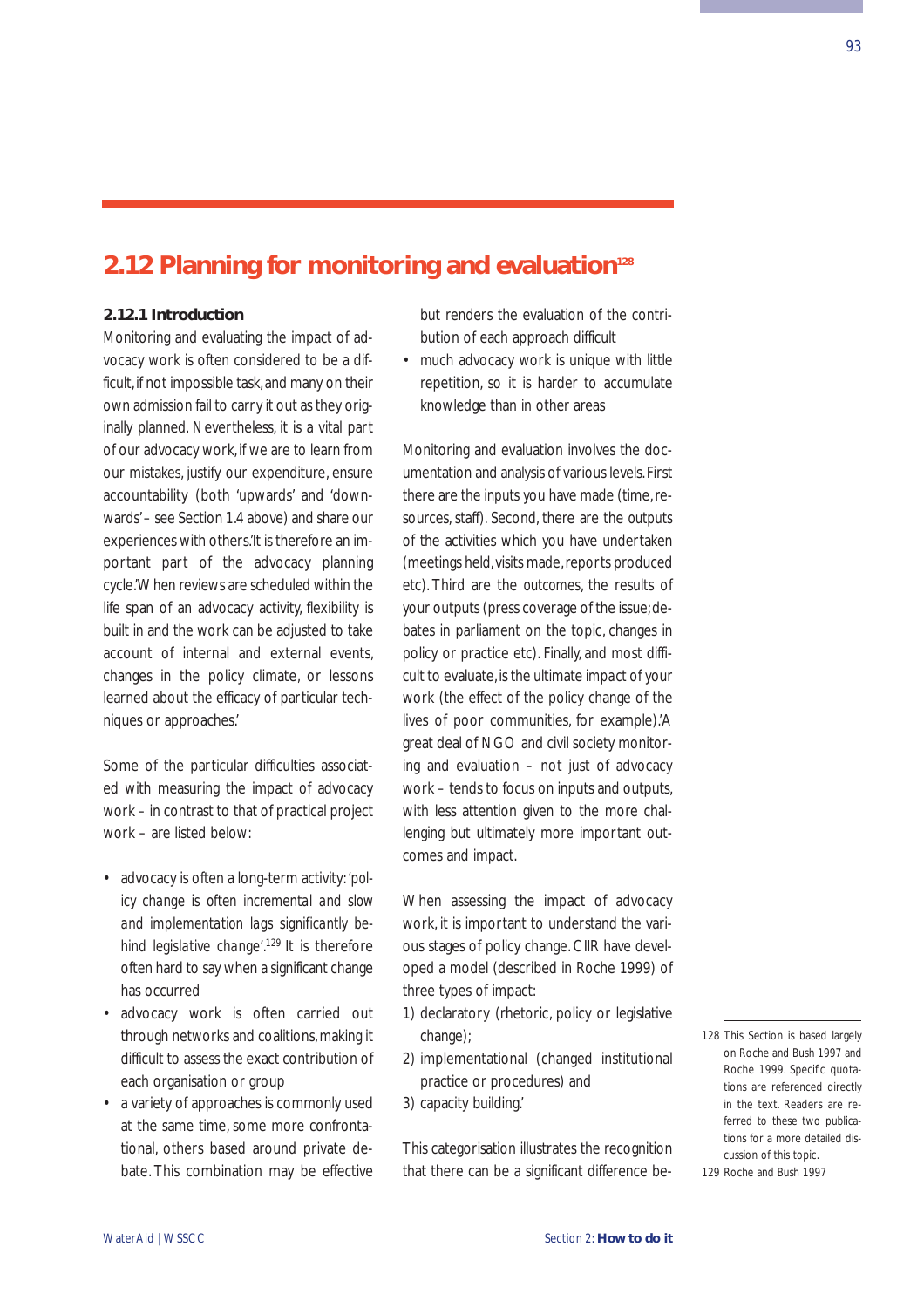tween changes in policy and their implementation in practice, and also acknowledges the importance of grassroots capacity building as a significant part of advocacy objectives. Some advocacy work may only target the implementation stage from the outset, if the policy is already in place. Roche notes that in the outworkings of this, and other models of policy change, there is inevitably a trade-off between objectives of policy change and those of capacity building, a trade-off which must be taken into account when deciding where effort should be placed.<sup>130</sup>

The CIIR model and additional models and frameworks are described in a scoping study carried out for ActionAid, which looks at the topic of monitoring and evaluating advocacy as part of a three year project, to be carried out jointly with partners in Ghana, Uganda, Brazil and Nepal.The scoping study is available from ActionAid's website.131

# **2.12.2 Guidelines for monitoring and evaluating advocacy work**

The following points are drawn from the available literature on monitoring and evaluating advocacy work:

- for any project or piece of work, the process of monitoring and evaluation requires yardsticks against which to measure; hence you need to have set clear objectives for your advocacy at the outset. If your objectives are vague and unspecific, it is almost impossible to monitor or evaluate your progress
- define your indicators for 'success' (or proxy indicators) for all your objectives (including any capacity building objectives) during the planning phase and incorporate them into your advocacy plan. Indicators should be drawn up for all aspects of the

work: inputs, outputs, outcomes and as much as possible, impact

- ongoing monitoring of basic levels of activity (i.e. inputs and outputs) should be carried out on a regular basis – this is important for accountability.'Keep monitoring systems simple and straightforward, so that they will be adhered to. Remember to note any relevant changes in the external environment at the same time
- build in review points to your plan, so that you stop and assess how the work is going at regular intervals, to allow you to shift focus, re-plan and redirect resources where necessary, rather than waiting for an evaluation at the end of the work
- try to record outcomes and impact wherever possible, even though they are more difficult to tackle
- if there is no 'hard' quantitative data available for measuring outcomes and impact, record whatever evidence is available as systematically as possible, as it can still be valid: *'presenting a reasoned argument for the likely or plausible impact, based on what has been achieved to date, is [often] all that can be done'*. 132
- From time to time,it is important to try to link your advocacy to your broader aims and objectives, to make the connection between what you are doing and what you ultimately hope to achieve. For example,the WASH Campaign aims to *raise the commitment of political and social leaders to achieving the goal of making safe water, sanitation and hygiene a reality for all*. Periodically it may be useful to examine your national or regional advocacy activities and plans in the light of this strategic goal, to try to assess to what extent they are contributing to it.Although this kind of assessment presents many challenges, as described above, it is an important aspect of

<sup>130</sup> Roche 1999, p202

<sup>131</sup> Jennifer Chapman and Amboka Wameyo, 2001. Monitoring and Evaluating Advocacy: a scoping study ActionAid, London. www.actionaid.org

<sup>132</sup> op. cit. p202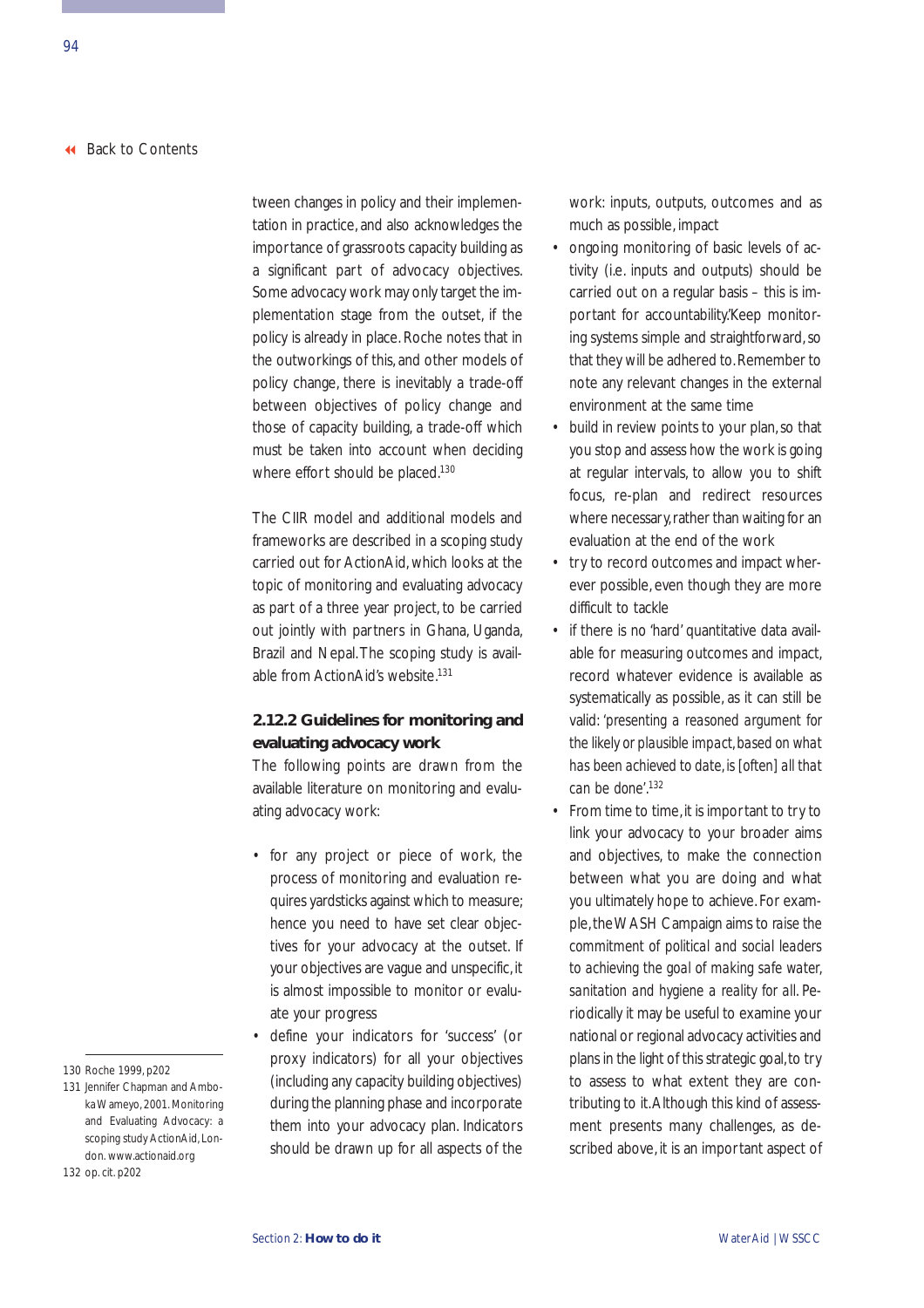monitoring and evaluation, in order to prevent advocacy work losing its sense of direction or absorbing resources without being able to justify or account for their use.

- The range of tools used in project monitoring and evaluation can in many cases also be used for the assessment of advocacy work.'These include methods such as key informant and other interviews; surveys; group discussion; observation; case studies; and RRA/PRA tools such as time lines, ranking, Venn diagrams, impact flow charts; and trend analysis/time trends (see Appendix 1 for more details of PRA techniques useful in monitoring and evaluating advocacy work).<sup>133</sup>
- As for any other monitoring and evaluation process, using a range of methods enables you to cross-check the information you have been given and helps validate your conclusions.
- Your advocacy work, as any project work, should be subject periodically to external evaluation, and not only internal reviews, to provide an outsider's perspective on the work and to learn from others' viewpoints and experience
- Reviews and evaluations provide the opportunity to involve the stakeholder group (perhaps in a more significant way than for simple monitoring), which can contribute to capacity building at the same time.

#### **Questions for the 'audience' and the 'client'**

One writer notes that if advocacy is – as the dictionary defines it – 'verbal support or argument for a cause', then those who undertake it have a relationship in two directions, with both the 'client' and the 'audience'.'Any form of monitoring or evaluation needs to assess both these relationships.'The following questions can provide useful feedback in the review and evaluation of advocacy initiatives.'

The first set of questions considers the impact of the work on the audience or targets:

- 1. Who was supposed to hear the message?
- 2. Who has heard the message?
- 3. How did they interpret the message?
- 4. How was it different from other messages?
- 5. What did they do in response?
- 6. Have they heard of the sender?
- 7. How do they differentiate the sender from others who might be sending similar messages?

The second set of questions considers the impact of advocacy on the 'client'on whose behalf the work was undertaken:

1. If they are not already working with your organisation, how are they contacted to ensure you are acting appropriately on their behalf?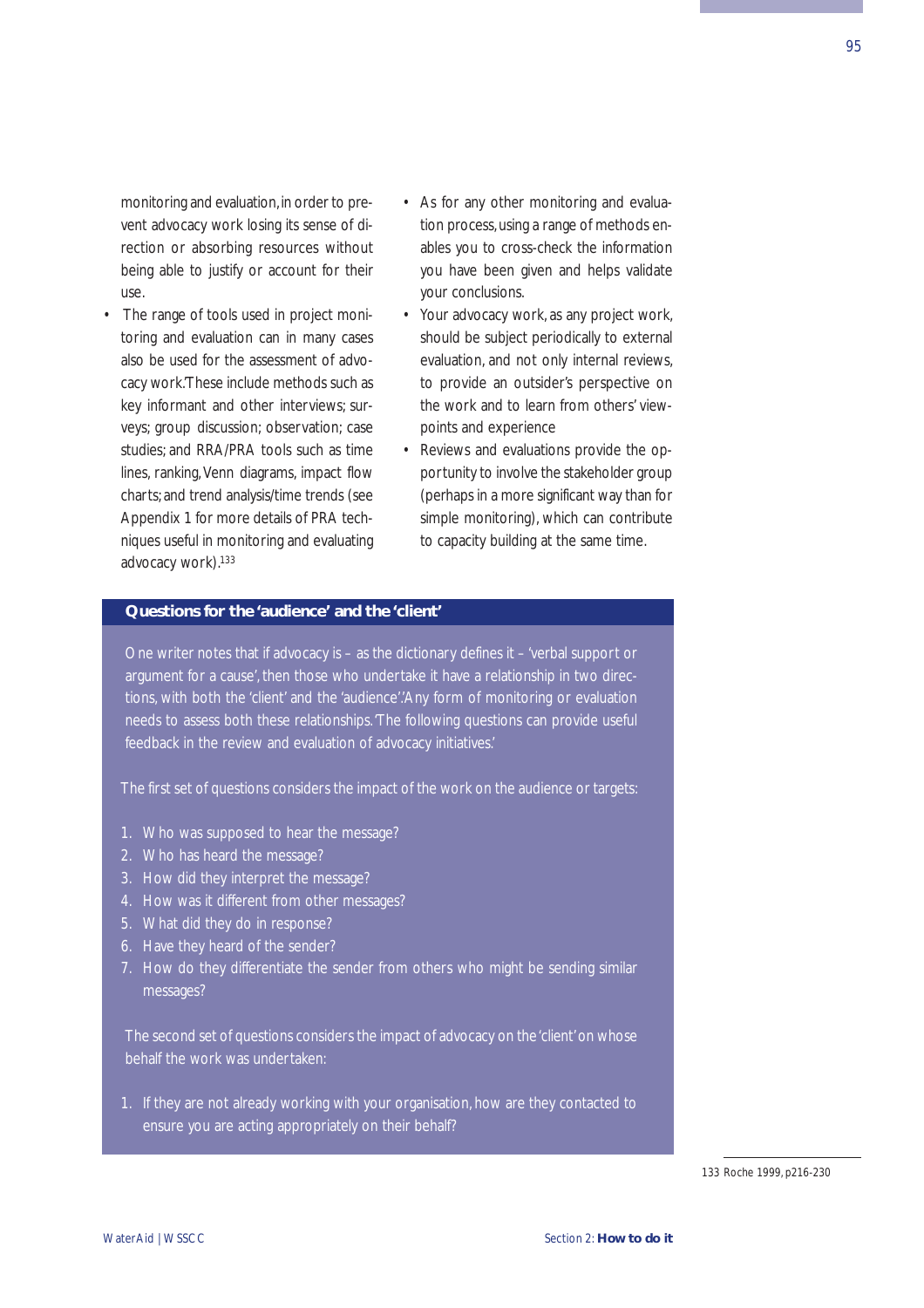- 2.To what extent has your organisation explained your advocacy activities to the poor people you are working with?
- 3. Has there been any attempt to get them to rank advocacy work versus other activities they might see are more relevant?
- 4.What effort has been made to provide feedback to the same people about the results of advocacy work?
- 5.To what extent do beneficiaries feel more confident about their capacity to advocate on their own behalf?
- 6.What effort has been made to seek their assessment of results and get their confirmation of assumed impact?<sup>134</sup>

### **Tool for self-assessment**

Sharma's Advocacy Training Guide includes the following self-assessment questionnaire, designed to assist those involved in advocacy to review their own progress every 6–12 months. The questionnaire can be completed as a group, or as individuals who

#### **1.Advocacy objective**

- If is your advocacy objective moving smoothly through the process or have you encountered some obstacles? What are the obstacles and how can they be overcome?
- What else can you do to move your objective forward? Would building new alliances or increasing your media outreach help move your objective through the decision-making process?
- If your objective does not seem achievable, should you alter it? What would be achievable? Could you achieve part of your objectives by negotiating or compromising?
- ▶ How much does the policy/programme change reflect your objective? Did you win your objective entirely, partly or not at all?
- Can/should you try to achieve the rest of your objective during the next decisionmaking cycle? Or should you move on to an entirely new advocacy objective? What are the pros and cons for each decision?
- Did the policy/programme change make a difference to the problem you were addressing? If you achieved your objective in whole or in part, has it had the impact you intended?

#### **2. Message delivery/communications**

Did your message(s) reach the key audiences? If not, how can you better reach those audiences?

134 Rick Davies, quoted in Roche 1999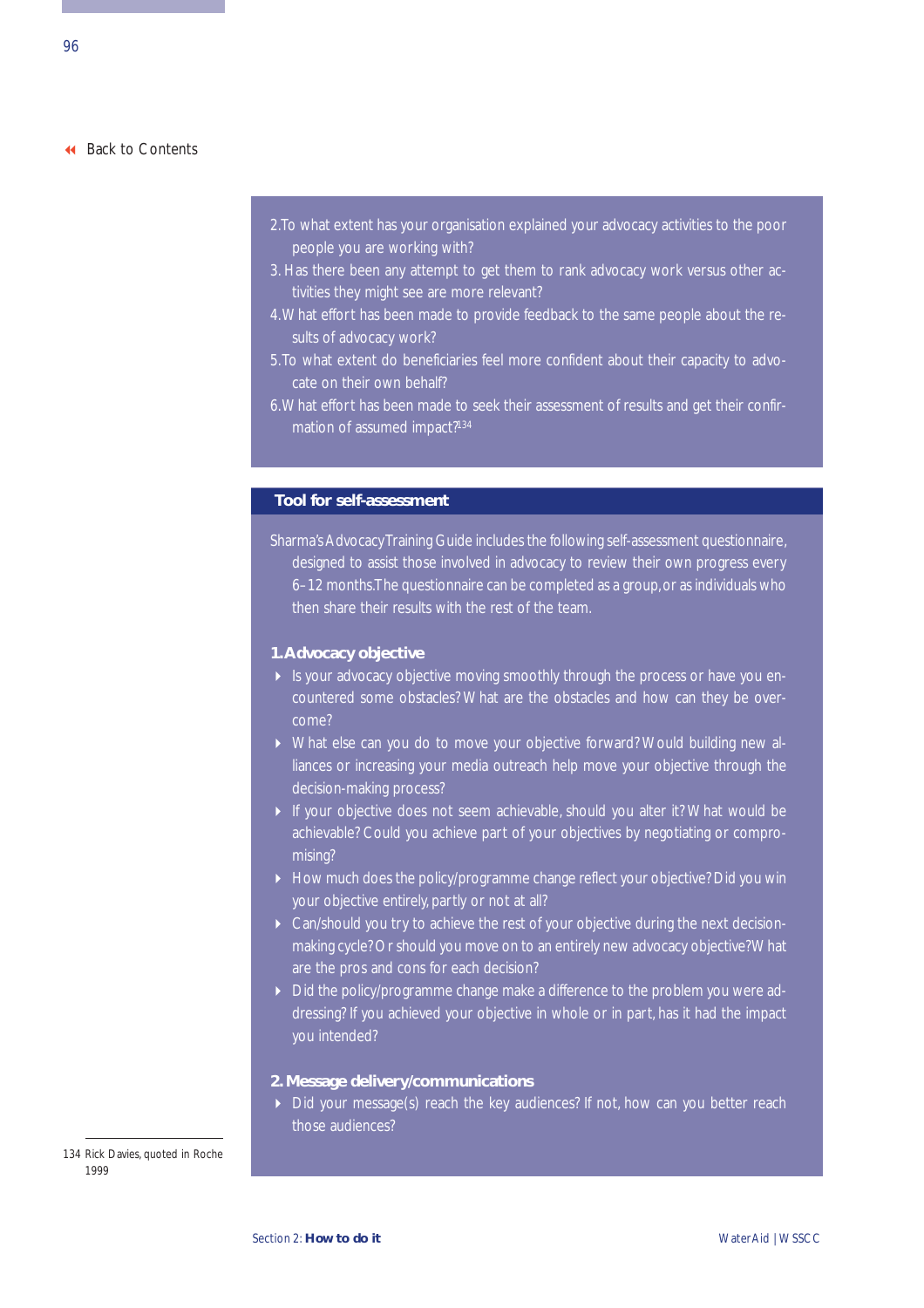- Did your audiences respond positively to your message(s)? Which messages worked? Why? Which did not work and why? How can you alter the messages which were not effective?
- ▶ Which formats for delivery worked well? Which were not effective and why? How can these formats be changed or improved?
- Did you receive any media or press coverage? Was it helpful to your effort? How could your media relations be improved?

# **3. Use of research and data**

- How did using data and research enhance your effort?
- Were data presented clearly and persuasively? How could your presentation be improved?
- Did your advocacy effort raise new research questions? Are more data needed to support your advocacy objective? If so, are the data available elsewhere or do you need to conduct the research?

# **4. Decision making process**

- How is the decision-making process more open because of your efforts?
- Will it be easier to reach and persuade the decision-makers next time? Why, or why not?
- How many more people/organisations are involved in the decision-making process than before you began? How has this helped or hindered your efforts?
- How could you improve the way you move the decision-making process forward?

# **5. Coalition building**

- How was your coalition successful in drawing attention to the issue and building support for the advocacy objective?
- Was information distributed to coalition members in a timely fashion? How could information dissemination be improved?
- Are there any unresolved conflicts in the coalition? How can these be addressed and resolved?
- If Is there a high level of co-operation and information exchange among coalition members? How could internal coalition relations be enhanced?
- Did the coalition gain or lose any members? How can you enlist new members and/or prevent members from leaving?
- Does the coalition provide opportunities for leadership development among members?
- How was your network helpful to your advocacy? How can you expand your network?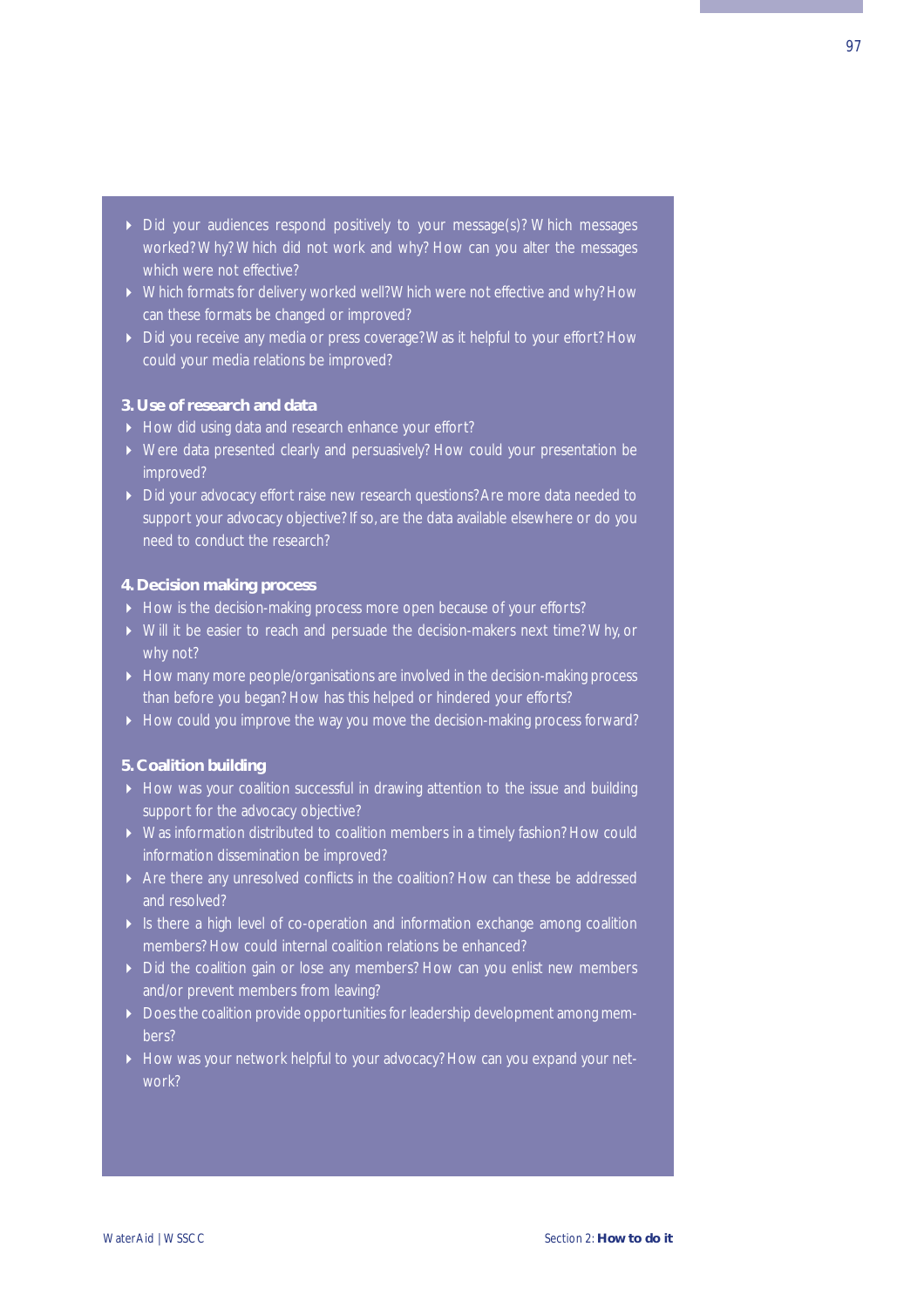# **6. Overall management/organisational issues**

- Is your advocacy effort financially viable? How could you raise additional resources?
- Is the accounting system adequate? Can you provide to funders an accurate accounting of how money was spent?
- How could your financial resources have been used more efficiently?
- Were all events produced successfully and meetings run smoothly? Which were not and why not? How could logistics be improved?
- Are you or your organisation overwhelmed or discouraged? How could you get more assistance? Should you narrow your goal or extend your time frame to make your effort more manageable?<sup>135</sup>

WaterAid/Caroline Penn

<sup>135</sup> Sharma, no date, p115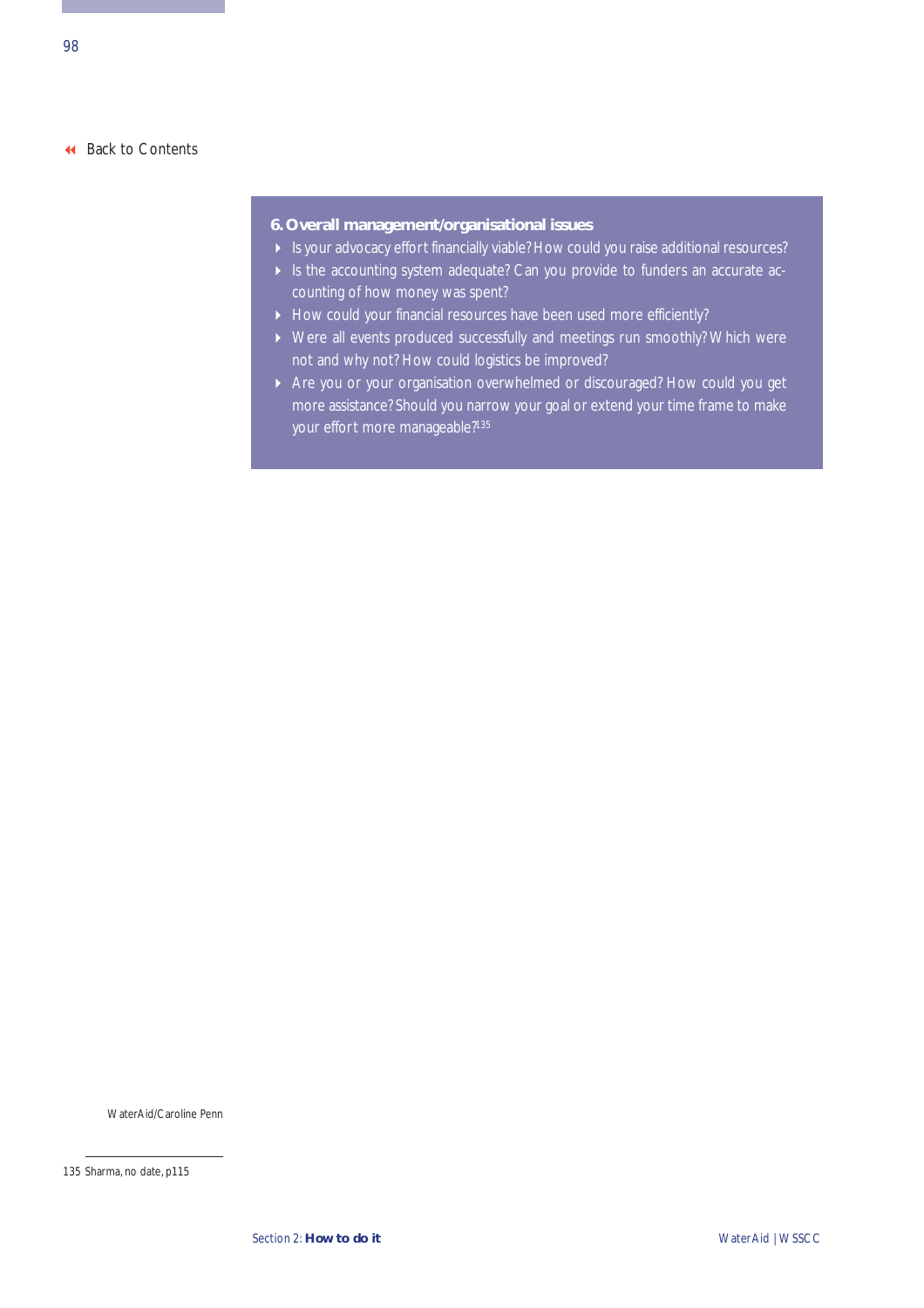# **2.13 Drawing up an advocacy plan**

When you have discussed and come to a conclusion for each of the steps of the advocacy planning cycle described in the preceding sections, you will be ready to draw up your advocacy plan. An advocacy plan may take various forms, but should detail exactly what you plan to do and by when.'It could look like this:

| Table 7: Example Layout for an Advocacy Plan |                                                 |                     |                     |                    |                       |                          |  |
|----------------------------------------------|-------------------------------------------------|---------------------|---------------------|--------------------|-----------------------|--------------------------|--|
| <b>Objectives</b>                            | <b>Activities</b>                               | <b>Target</b>       | <b>Indicators</b>   | <b>Timing</b>      | People<br>responsible | <b>Review</b><br>planned |  |
| Objective 1                                  | $1.a. \ldots$<br>$1.b. \ldots$<br>$1.c. \ldots$ | 1.a<br>1.b.<br>1.c. | 1.a<br>1.b.<br>1.c. | 1.a<br>1.b<br>1.c. | 1.a<br>1.b.<br>1.c.   | xx/yy/zz                 |  |
| Objective 2                                  | 2.a<br>1.111<br>2.b<br>1.111                    | 2.a<br>2.h          | 2.a<br>2.b          | 2.a<br>2.b         | 2a<br>2.b             | aa/bb/cc                 |  |

When completing the 'Timing' column, try to incorporate the opportunities you are aware of, for example key events, media opportunities and so on. Remember that advocacy work can be slow and time-consuming, and so needs a long-term commitment if you are to achieve real change. Your Advocacy Plan should reflect this.

# **Advocacy Plan: example from India136**

Action for Securing Health for All (ASHA) works in the slums in Delhi, India, where most people do not have access to water, sanitation, electricity or adequate housing. ASHA's aim is to work with the people in these communities to give them access to these basic services and therefore improve the quality of their lives.'ASHA also aims to educate and train women so that they will become mobilised to improve their conditions through their own acting and lobbying.'Their advocacy plan – given in the table below – focuses on improving basic services for the community whilst at the same time increasing the community's, in particular women's, capacity to advocate for these improvements themselves in the future.'Their second objective focuses therefore on advocacy capacity building among the community women. Although their objectives are not a specific and time-bound as Section 2.4 recommends, they provide a useful example of a real advocacy plan.

<sup>136</sup> Atkins and Gordon 1999, p47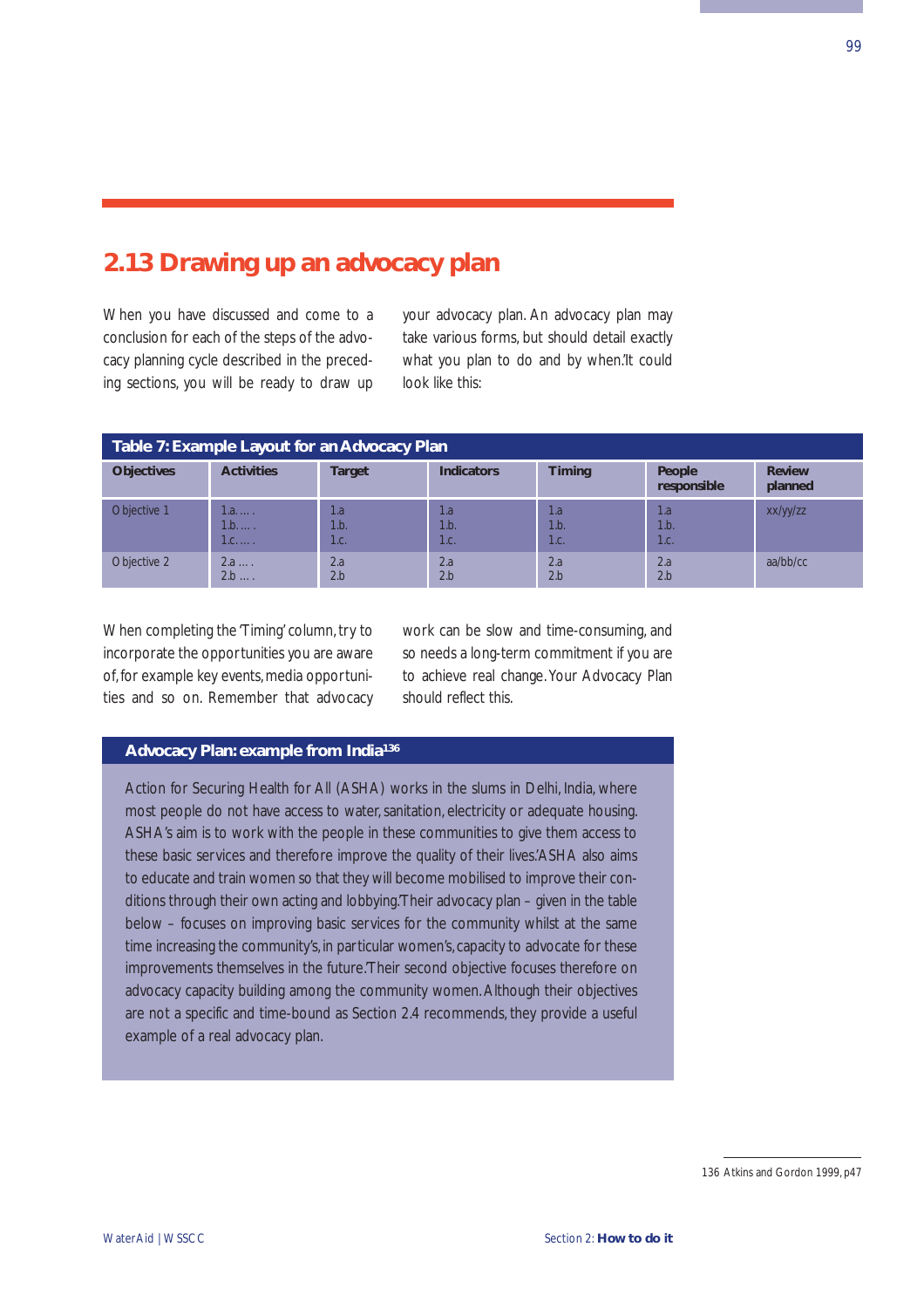| Table 8: Sample advocacy plan                                                                                  |                                                                                    |                                                                                                                                                                                   |                                                                                                                      |                                                    |                                        |  |  |
|----------------------------------------------------------------------------------------------------------------|------------------------------------------------------------------------------------|-----------------------------------------------------------------------------------------------------------------------------------------------------------------------------------|----------------------------------------------------------------------------------------------------------------------|----------------------------------------------------|----------------------------------------|--|--|
| <b>Objectives</b>                                                                                              | <b>Activities</b>                                                                  | <b>Target</b>                                                                                                                                                                     | <b>Indicators</b>                                                                                                    | <b>Timing</b>                                      | People<br>responsible                  |  |  |
| Improve the<br>conditions in<br>housing, water<br>and sanitation                                               | Lobbying through<br>direct contact                                                 | 1.a National and<br>local government<br>(politicians and<br>officials)<br>1.b Neighbouring<br>residents<br>1.c Other local<br>communities e.g.<br>factories<br>1.d Slum landlords | 1a. More money<br>from local/<br>national<br>government<br>1.b Better housing<br>1.c Better health care<br>provision | Linked to progress<br>in education and<br>training | ASHA initially, then<br>women's groups |  |  |
| Empower women<br>2.<br>in the slums to<br>gain confidence<br>and experience<br>to tackle problem<br>themselves | Training and educa-<br>tion to build experi-<br>ence and confidence<br>in lobbying | Women                                                                                                                                                                             | 3.a Women involved<br>in lobbying<br>3.b Women build<br>good relation<br>ships with policy-<br>makers                | As soon as possible                                | <b>ASHA</b>                            |  |  |

In addition to your Advocacy Plan, you could also draw up a Schedule in which you plot the agreed activities against a detailed timeframe, to ensure that your activities fit together in a sensible schedule and to enable you to anticipate busy times and bottlenecks. It is important to include your monitoring, review and evaluation activities in this Schedule. An Advocacy Planning Schedule could look like this:

| Table 9: Example layout of advocacy planning schedule |                |             |                                                              |                                                     |                           |  |  |
|-------------------------------------------------------|----------------|-------------|--------------------------------------------------------------|-----------------------------------------------------|---------------------------|--|--|
| Year                                                  | <b>Month</b>   | <b>Date</b> | <b>Activity</b>                                              | <b>Activity number</b><br>(from the Action<br>Plan) | People<br>responsible     |  |  |
| 2001                                                  | <b>January</b> | 15<br>31    | Finalise action plan<br>Meeting with Minis-<br>ter for Water | 1a                                                  | Team<br>Project Officer   |  |  |
|                                                       | February       | 5           | Press briefing<br>Etc<br>Etc                                 | 2.b.                                                | Communications<br>Officer |  |  |

As you carry out your activities, there will be internal and external changes that affect the outcome of your work.'Periodic reviews and reflection built into your plan help you to stop and assess whether you need to adjust your plans accordingly.'If you alter your activities as a result, it is wise to re-write your Advocacy Plan and your Schedule, to help you to plan thoroughly and to ensure that all members of

your team (or alliance) are working towards the same ends and know what is expected of them.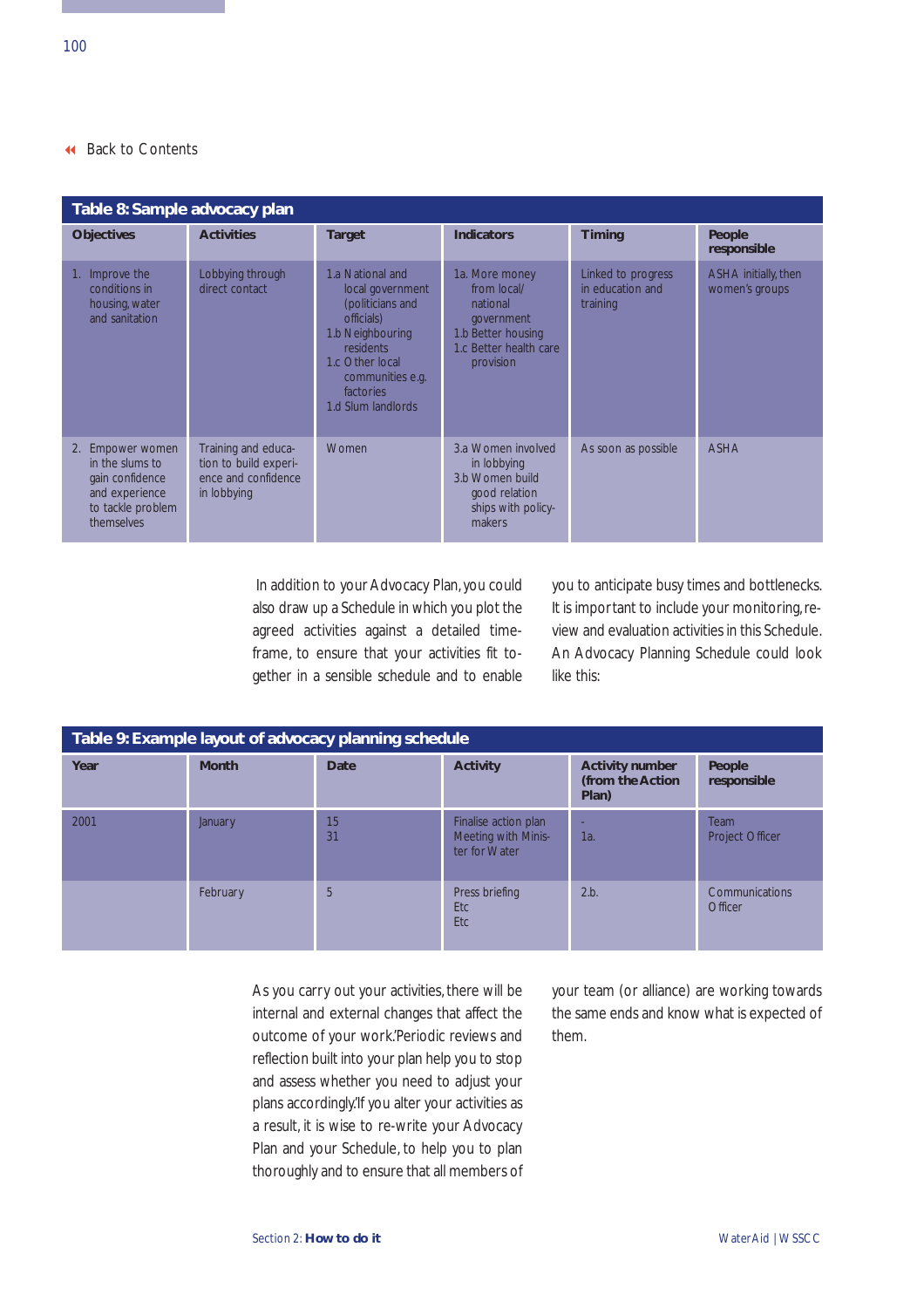## **Checklist for realistic planning**

The SCF advocacy handbook suggests that when you have completed your Advocacy Plan, you carry out a 'reality check', to assess whether your proposed plan is realistic and appropriate.'It suggests you consider the following questions, which form a checklist of some of the advocacy planning cycle stages described in the preceding sections:

- *• 'Are you ready to implement your plan? Are you clear about your objectives? Do you have your evidence and solutions in place? Do you know your audience? Do you have good contacts among your influentials? Do you know what activities you are going to carry out? Have you decided what advocacy style or approach you are going to use?*
- *What are you expecting from your partners/allies? Are you sure of their motives and goals? Do they enhance your credibility? What will happen if they drop out of the picture?*
- *• What resources financial, technical, and human are available? What are the implications for your plan? Do you need to build in some training activities to your plan?*
- *How will you co-ordinate and monitor the different approaches you are using? Do you have a plan for integrating them and avoiding bottlenecks?*
- *• Are there any risks? How will your activities affect the reputation of your organisation? How might it affect your funding to do other activities? Might you lose valuable staff? Could other current partners no longer wish to work with you? What can you do to mitigate any negative outcomes?*
- *• What would you do if….? What are your alternatives, contingency plans or fall-back positions? External conditions may change and you may have to rethink your plans – build in flexibility so you are prepared for this.'137*

Finally, Roche suggests some critical factors for success to bear in mind when planning advocacy work:

- 'solid research and analysis and clear achievable propositions for policy change
- credibility built on being able to link practical experience to broader policy issues; making micro-macro links
- the ability to build upon past investments in local contacts, partner organisations, networks and alliances (many of which may have been built up over several years)
- the readiness and ability to seize sometimes unexpected opportunities to push for change
- the involvement of credible, skilled and experienced lobbyists, who have good intelligence about, and contacts within, the lobbying targets
- excellent media work founded on good contacts with journalists'138

<sup>137</sup> Save the Children Fund 2000 p65

<sup>138</sup> Roche 1999, based on 'Fundamental Review of Strategic Intent', Oxfam GB 1998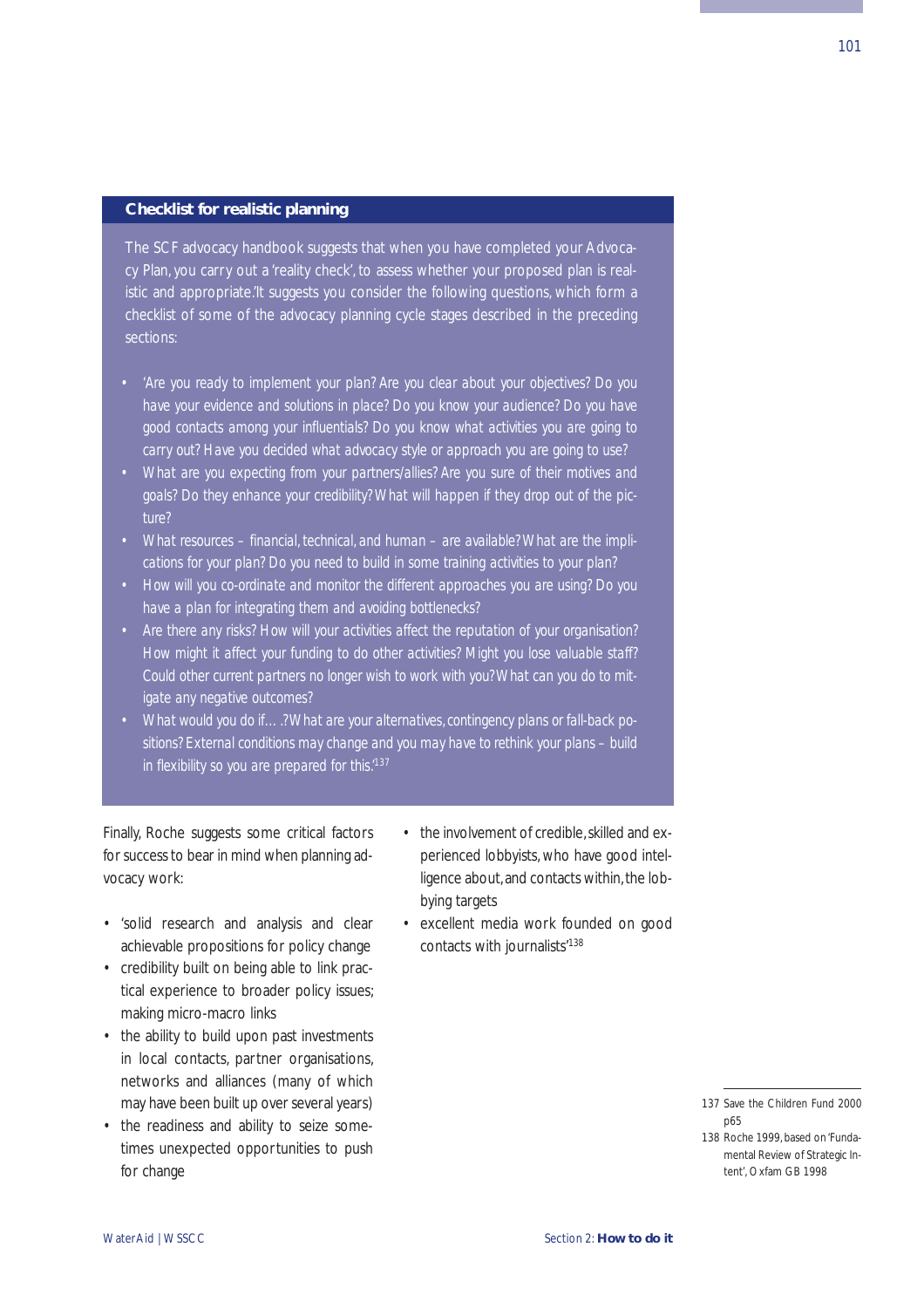# <span id="page-107-0"></span>**How does it fit?**

This Section considers how advocacy work can fit into current programme and project work; how to link advocacy activities with those of others working at different levels;

and finally, how to increase capacity (both within the organisation and that of partners and allies) to plan and carry out advocacy activities.

# **3.1 Mainstreaming advocacy**

It is increasingly recognised by civil society organisations that service delivery and other technical project and programme work alone cannot achieve the overall objective of reducing poverty and hence that policy change is also necessary to change the structures which cause poverty and perpetuate inequality.The water and sanitation sector is no exception. Advocacy work therefore needs to be integrated into projects and programmes, not as an 'add-on', nor as a substitute, but as an inherent part of planned work. In other words,it needs to be 'mainstreamed'.

Advocacy has the potential to 'add value' to project work by spreading the impact wider than the community and region in which a project operates; indeed, for some civil society organisations the main rationale for engaging in advocacy is a desire to increase their impact and 'scale up' their work.

However, there is some debate about how this mainstreaming should take place – in other words what structures can be used to incorporate advocacy into civil society organisations' ways of operating. Different organisations tackle this issue in different ways:

- ▶ Some have dedicated advocacy staff members whose job it is to carry out their advocacy work. This is the way in which some large Southern civil society organisations are mainstreaming their advocacy. The key advantage with this approach is that it ensures advocacy work does take place.The disadvantage is that other staff members or partners may not bother to become involved in advocacy, not considering it their responsibility.
- Other organisations include responsibility for advocacy in all job descriptions of field staff. This means that in theory all staff members are involved in advocacy. The drawback of this approach is that without dedicated advocacy specialists, who have the time and skills to devote to advocacy work, it may be relegated to a low priority activity or not carried out at all.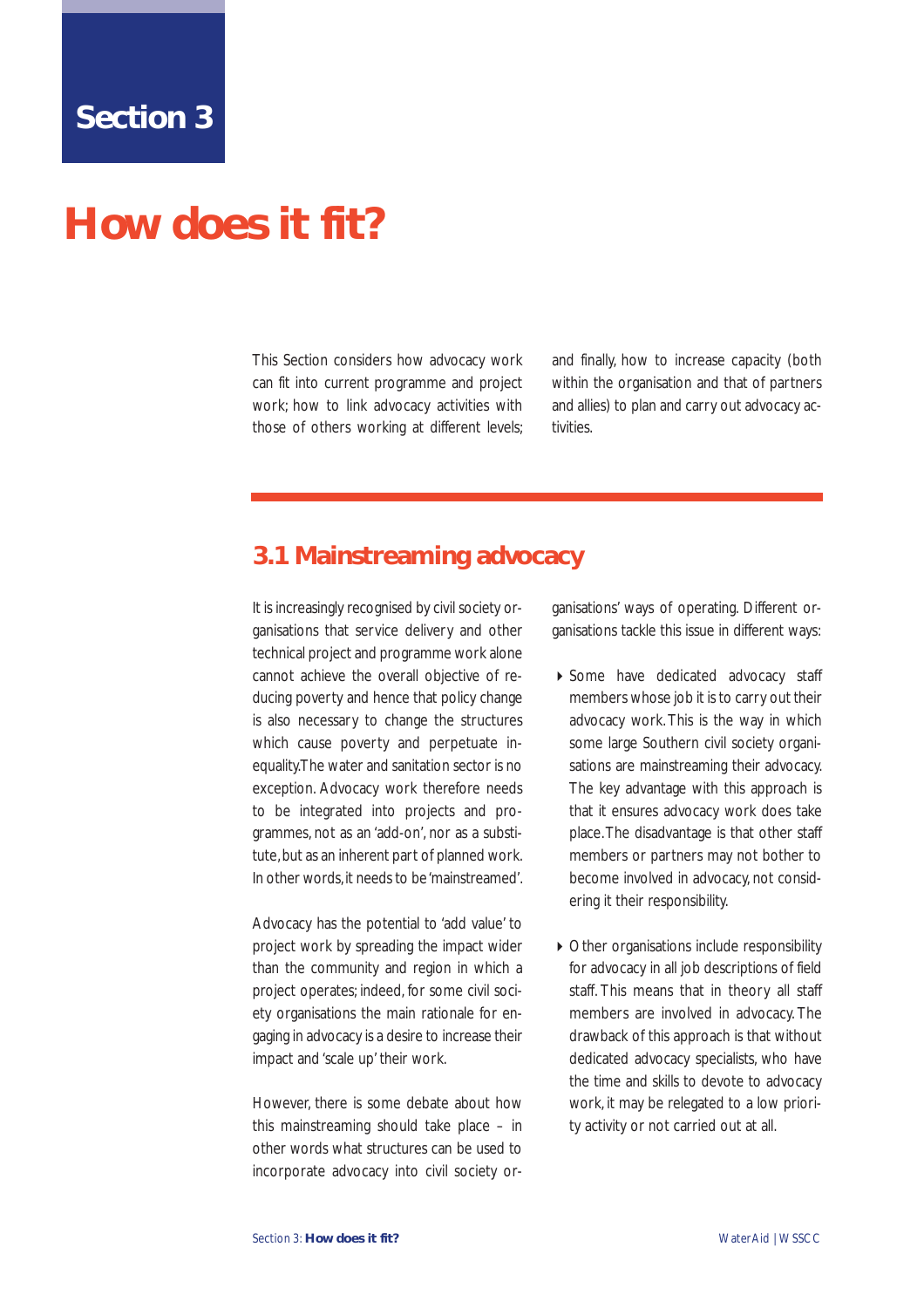Some have a combination of the two, with the dedicated advocacy staff based at national or international headquarters, and/ or in the field, providing support to practitioners in the field.

If advocacy is to become truly 'mainstreamed', an integral part of project work, it is clear that a commitment is needed from all staff to take responsibility for a certain amount of advocacy work. At the same time, dedicated staff – whether in the field or at headquarters – can provide vital impetus to advocacy work, in terms of planning, ideas, skills, contacts and training.

Whatever structures are in place to support the mainstreaming of advocacy work, this process of integration will not take place unless advocacy is incorporated into all aspects of projects and programmes. Mainstreaming advocacy involves adopting an advocacy approach to the whole of project and programme work, considering the full range of advocacy tools and approaches to contribute to the overall programme or project goal. It involves moving beyond discrete information sharing or networking activities to a holistic view, which integrates advocacy as a central part of the programme.

To achieve this, advocacy must be considered at the very beginning of projects and programmes, i.e. at the planning stage.Advocacy opportunities and the contribution that a proposed project may make towards achieving policy change should be taken into account when projects are selected. During project design,advocacy objectives can be included alongside field work objectives; advocacy activities can be added to project implementation activities; information gathering for advocacy can be carried out alongside baseline data collection; and resources (time,

funds etc.) can be allocated for advocacy as for other activities within the project.This can be carried out at project, programme and organisational level.

Within a project or programme plan, it is still necessary to draw up an advocacy plan (as described above in Section 2), in the same way that any project component requires detailed planning. In the very early stages of project or programme planning it may not be possible to complete all the detail of the advocacy plan, but the space can be allocated for this to take place and a commitment of time and resources made to carrying it out.

If a project or programme is already underway, it may appear more difficult to incorporate advocacy work. However, it is still possible to build in advocacy activities at key stages in the life of a project or programme, for example during annual planning, when time and funds are allocated to various activities. Indeed drawing up an advocacy plan may be facilitated if a project or programme is already underway, as the issues may be clearer and objectives easier to define, based on the experience of the project thus far.

Linkages at national and international level can play a significant role in mainstreaming advocacy, and are considered in the following section.

 Link to Section 3.2 Linking local, national [and international level](#page-110-0) advocacy on p. 105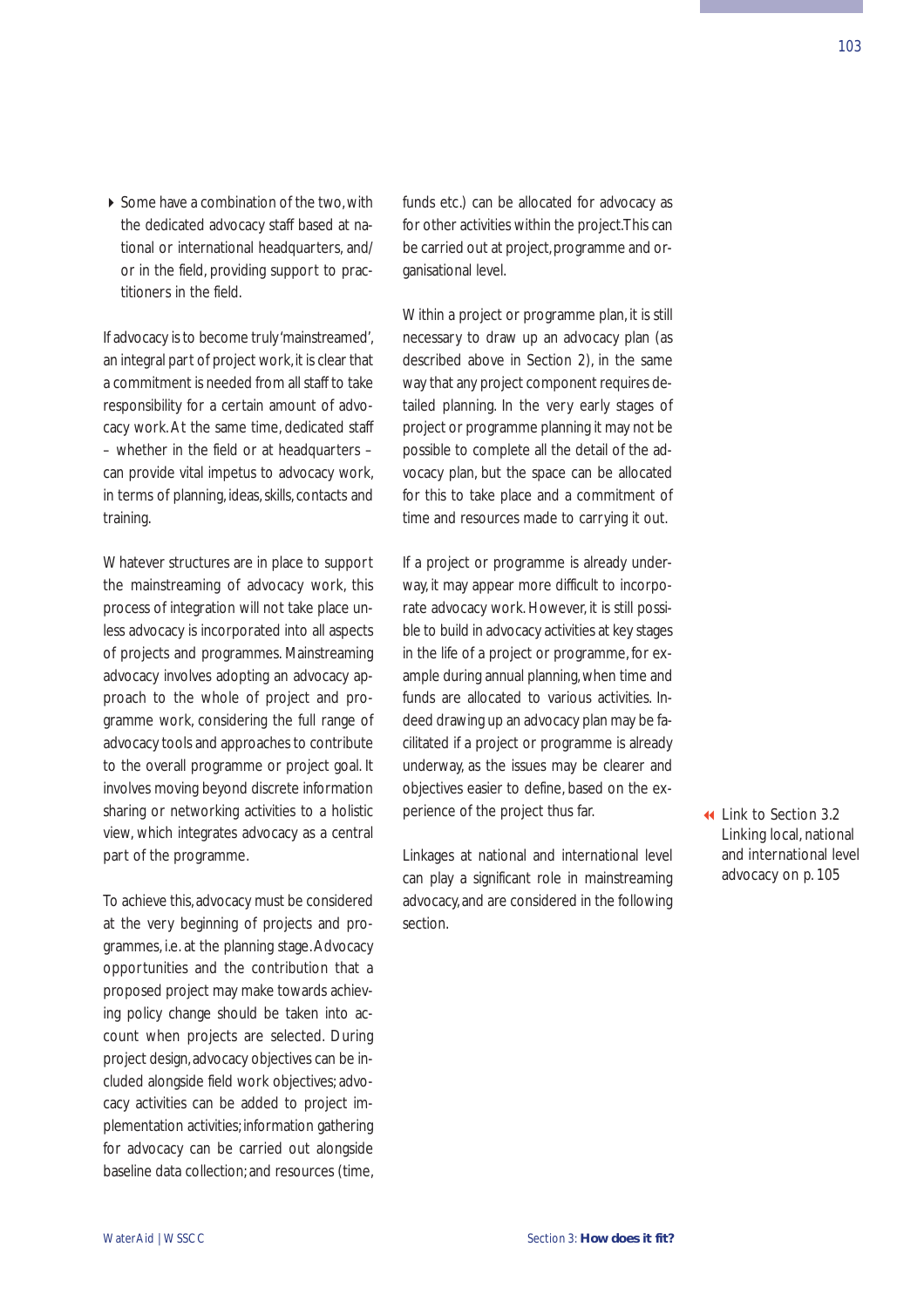### **Mainstreaming advocacy:WaterAid's experience**

Early in 2002, WaterAid held an international advocacy workshop attended by staff representatives from its country offices and headquarters, to consider advocacy work throughout the organisation. The draft outcomes document includes the following statement:

*We recognised WaterAid's journey towards advocacy work as having started when it was founded in 1981.Then, we addressed ourselves to the communities who directly benefited from our work and to our peers in the sector to convince them of the necessity of integrated approaches, including sanitation and hygiene promotion to water supply development.We continued to advocate this good practice until it was accepted as mainstream. We also advocated for the need for institutional development in the water and sanitation sector, and in our own practice, showed this through working in partnership with local actors. Our core advocacy message is still to do with the employment and enforcement of established good practices in the sector (where these practices are already part of national policies).*

*Since then, we have become more aware that good practice alone is not enough.We are now actively informing ourselves of the context within which we work: educating ourselves on the actors and institutions, and the political and economic processes that have a direct impact on the water and sanitation sector.Very broadly, we are informing ourselves* and seeking to clarify our analysis and position on the issues of **governance**, **poverty** *and sustainable development. In doing so, we are seeking to address the actors not just within the sector, but especially those outside the water and sanitation sector whose actions and decisions drive it.139*

<sup>139</sup> Burns and Calaguas 2002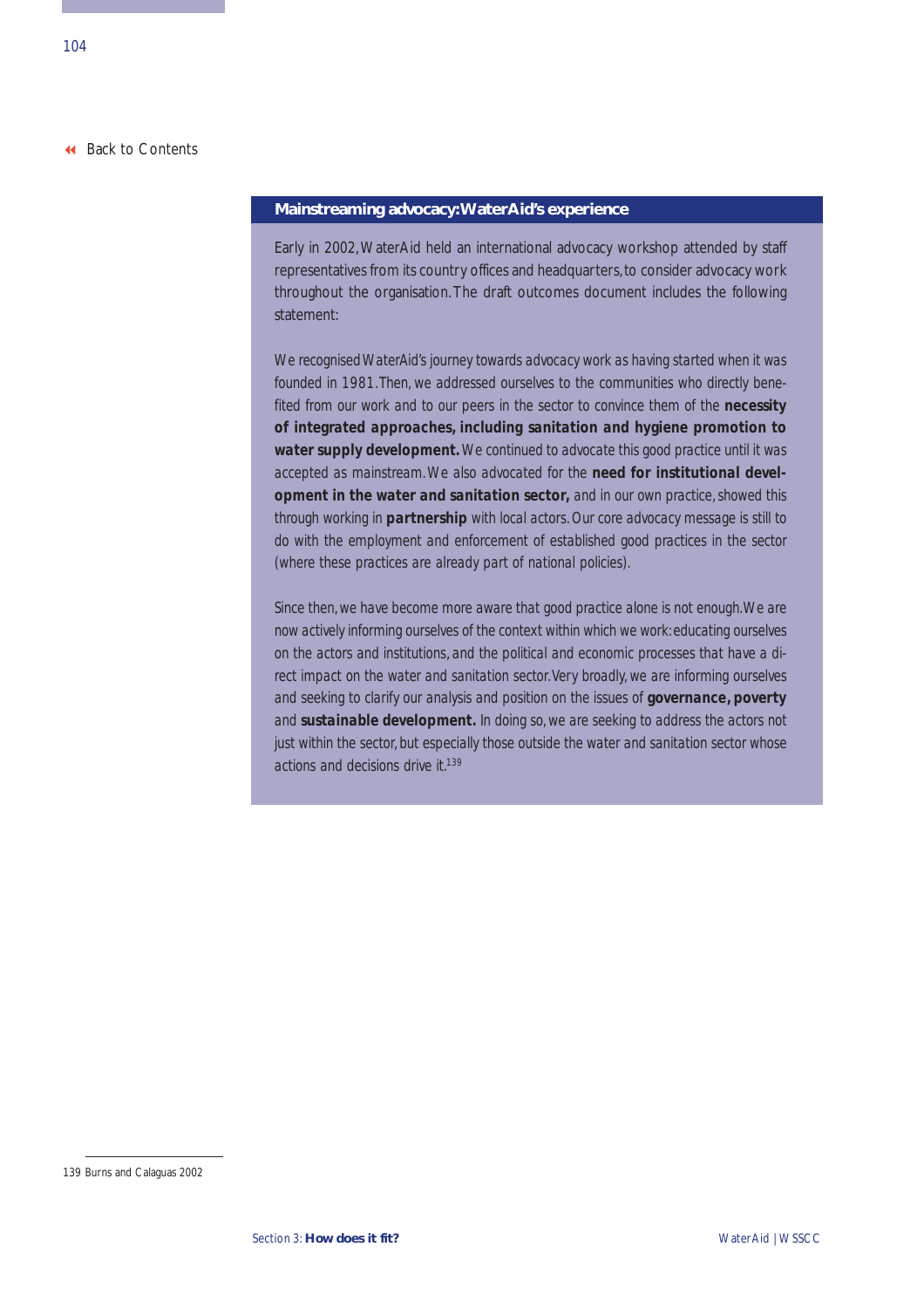# <span id="page-110-0"></span>**3.2 Linking local, national and international level advocacy**

Linking local, national and international level advocacy depends on good communication and networks between these levels. This communication is vital not only for co-ordination of activities, but more importantly to enable the connections to be made between the various levels.These connections flow in both directions and hence include on the one hand understanding the implications for grassroots communities of policy decisions made at national and international level; and on the other the priority issues facing grassroots communities which should contribute to the policy agenda at national and international level. Effective advocacy needs to take place at all these levels and to foster the flow of information and understanding between them.

If advocacy is built into project plans at the local level, as discussed in the previous section, then issues will emerge that have national relevance or national roots, i.e. which cannot be tackled solely at the local level. Indeed, the root causes of many advocacy issues lie far from the communities, in which they have an effect, often being the result of national or even international decision-making.These issues can form the basis of a national campaign carried out by a national network or international partners. This process of 'feeding up' issues from the local level helps to ensure that those at the national level are responding to the priorities of grassroots communities. At the same time, there may be issues at the national level that are currently of concern and which can also form part of a national campaign – in other

words, national-level advocacy may not solely be the sum of advocacy concerns raised at local level. The latter should form the main basis of a national level advocacy plan however, in order to ensure that grassroots communities' voices are heard.

This process of 'feeding up'issues can be replicated between the national and international levels, as national organisations contribute their priority advocacy concerns to their partners or networks who are working at the international level. Again, at the same time, there may be topical international issues which those working at that level feel it is important to respond to, which may be added to the concerns raised by national/country programmes.

However, this 'feeding up' should not be a one-way process. Sometimes those working at international level may encourage national programmes or networks to become involved in a topical advocacy issue. Similarly, national advocacy issues may feed into local level projects and programmes. Issues may therefore pass from local to national to international or vice versa. They may also be shared 'sideways', between national level programmes and networks, including advocacy workers in Northern donor countries. Northern and Southern NGOs and civil society organisations each have a particular audience that they are well placed to access. Links and networks between the different levels can maximise each group's comparative advantage to gain the most impact.This process should also encompass the sharing of

 Link to Section 1.4 [Rooted advocacy and](#page-13-0) the question of legitimacy on p. 8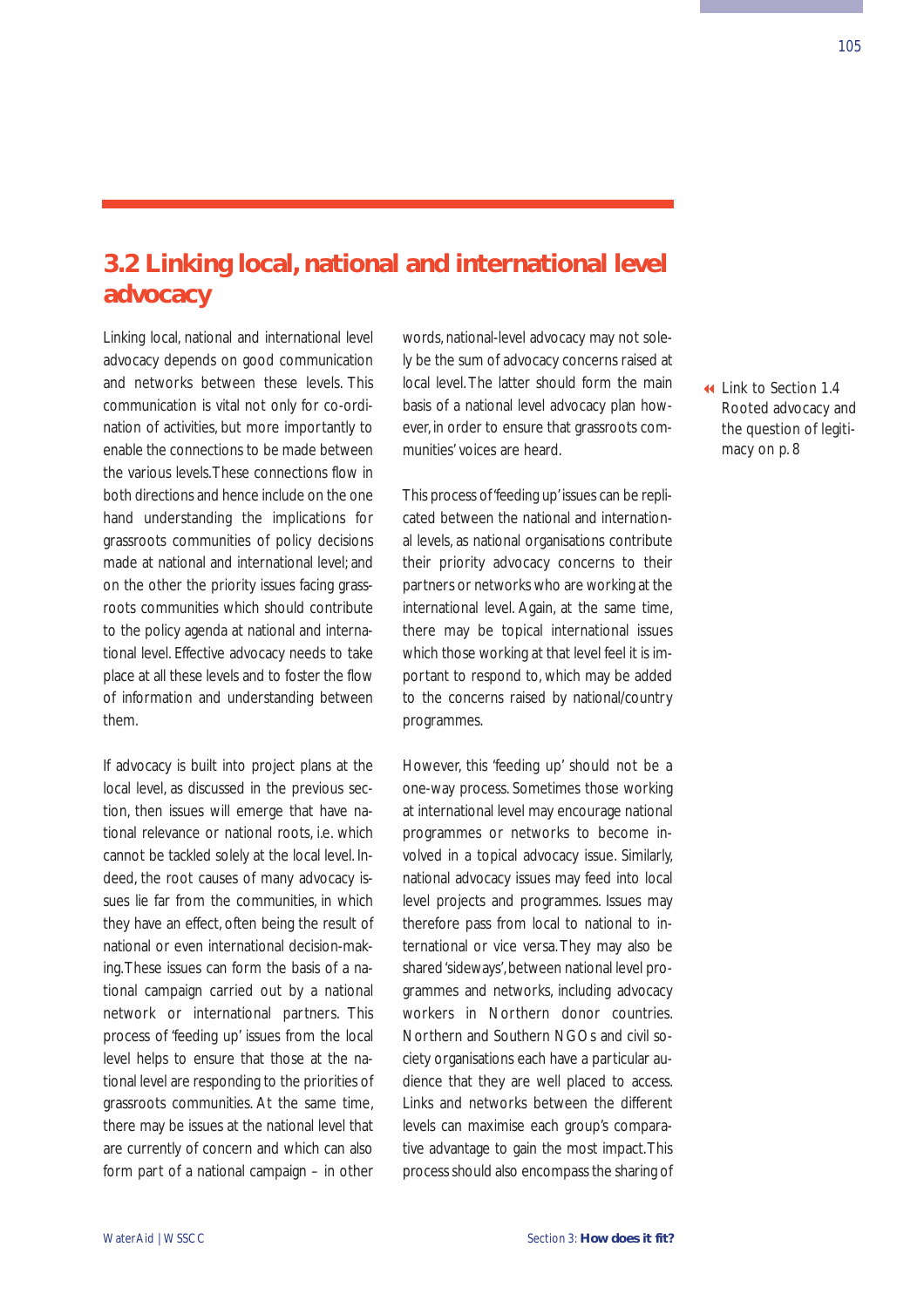the international and national perspective on policy issues and their implications for grassroots communities. In other words, it is important that those working at the grassroots have a good understanding of the wider policy environment and the factors that limit their efforts to achieve positive change.

This process of co-ordination through sharing advocacy issues and priorities between the local, national and international levels is important not only for increasing the legitimacy and relevance of advocacy work at all levels, but also for providing much-needed support. Advocacy workers at the international level rely on detailed information from the grassroots to support their policy work, as do many national level workers. At the same time, those at national or international level can provide training, analysis, information from elsewhere, or networking contacts to support advocacy work at the local level. Groups from all levels may form alliances that can increase the impact of their work.

Other forms of collaboration include:joint research on issues of common interest to both Northern and Southern audiences (for example on private sector participation); co-ordinated action on common objectives (e.g. working with governments in both North and South to get freshwater on the agenda of the World Summit 2002); joint preparations for international policy conferences; and joint action on issues that first break in the South (e.g. Arsenic in Bangladeshi wells) which are then picked up by Northern policy audiences such as the media and politicians.

This co-ordination, based on a symbiotic, multidirectional relationship, is vital for advocacy work to be truly effective, as the root causes of the problems which advocacy wishes to tackle are themselves complex and interconnected at all these levels.WSSCC national coordinators, as the bridge between the Council and members in a particular country and the conduit for local exchange of information, have a key role to play in facilitating international, national and sub-national linkages on advocacy issues in water and sanitation.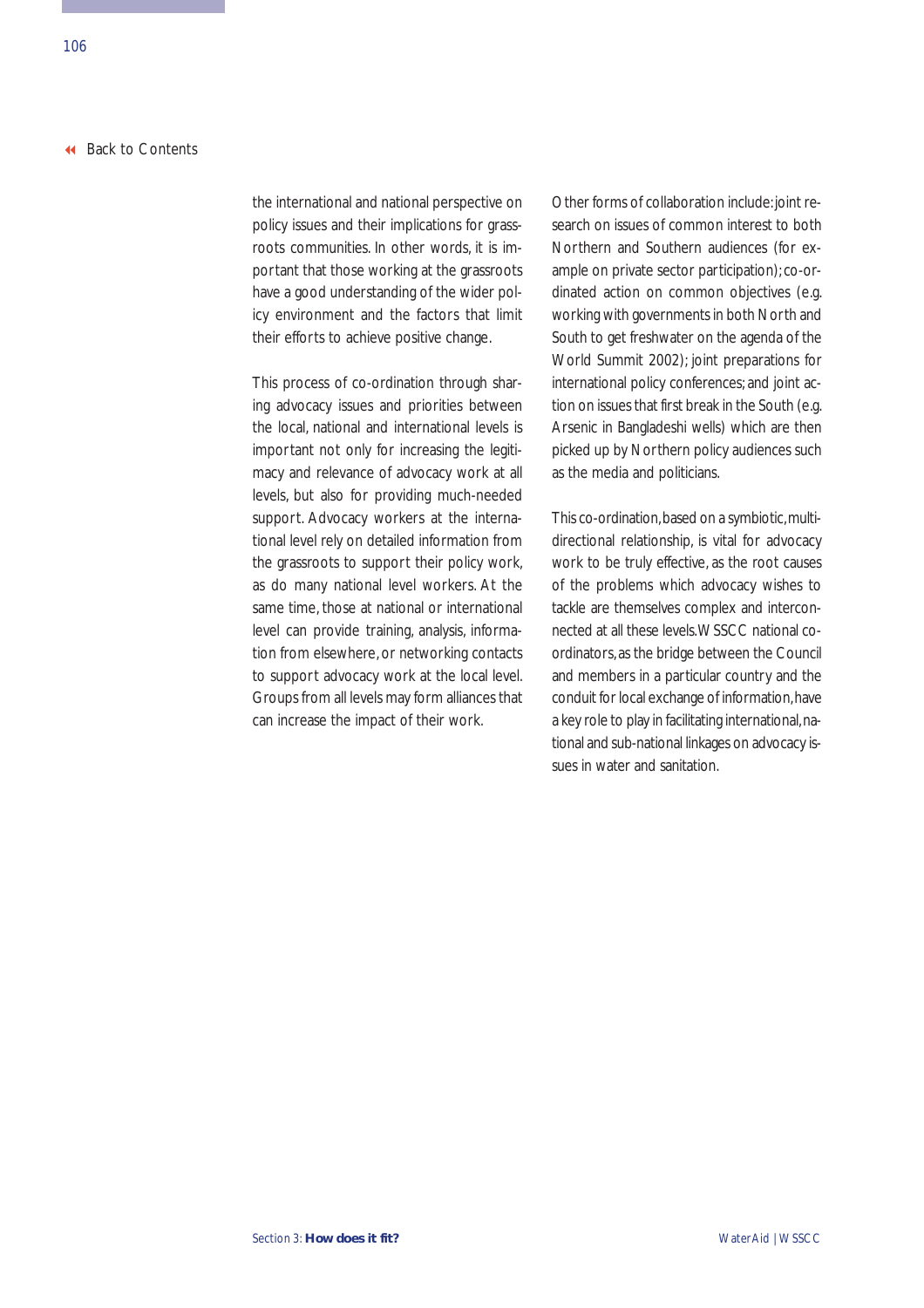#### **Feeding issues up the chain:The People's Report on Sanitation**

The People's Report on Sanitation is a collection of case studies commissioned by the WSSCC, illustrating good practice and highlighting the costs of not attending to the sanitation crisis.They have been collected from grassroots communities around the world, and then collated at national level before being brought together in a single publication.

### **National to regional links: South East Asian NGOs prepare for Kyoto**

In preparation for the 3rd World water Forum in Kyoto in 2003, NGOs in South East Asia came together in a side meeting at the Asia-Pacific Regional Consultation on Water and Poverty.The meeting, held in Dhaka, Bangladesh in September 2002, focused on: sharing ideas on how to take up the advocacy challenges raised at the Regional Consultation Workshop;sharing ideas on how to build advocacy capacity to ensure water programmes serve the poor; and to agree ways forward.The following agreements were made, amongst others:

- *• The meeting agreed that* **a key advocacy challenge is to work at different levels***: action needs to happen at the local level – with the building of community power through organising and federating grassroots-based people's organisations that can be involved in bottom-up planning, budgeting, implementation and monitoring of water programmes of local governments. Action also needs to be carried out at the national and international levels: to press for pro-poor programmes, for poor people's participation in national policy and planning processes, for listening and paying attention to poor people's voices.*
- *• It was agreed that at the Kyoto World Water Forum,Asian NGOs should speak with one voice, and focus on a few issues for maximum impact. It was discussed that the form in which the message will be sent to the Forum should be creative, and should provide some guide to any Asian NGO representative that will attend the Forum.*
- *• It was agreed that the messages from the Asian NGOs should address two issues: a) Effective and sustainable pro-poor water programmes can only happen with community empowerment, involvement and genuine participation in planning, budgeting, implementing and monitoring these programmes – this needs to be supported and resourced; b) Water programmes for the poor should effectively address drought-prone areas and resource-poor areas.*
- *• It was agreed that the Asian NGOs present at the meeting would form themselves into an 'Asian Water Action Network'. 140*

140 Calaguas 2002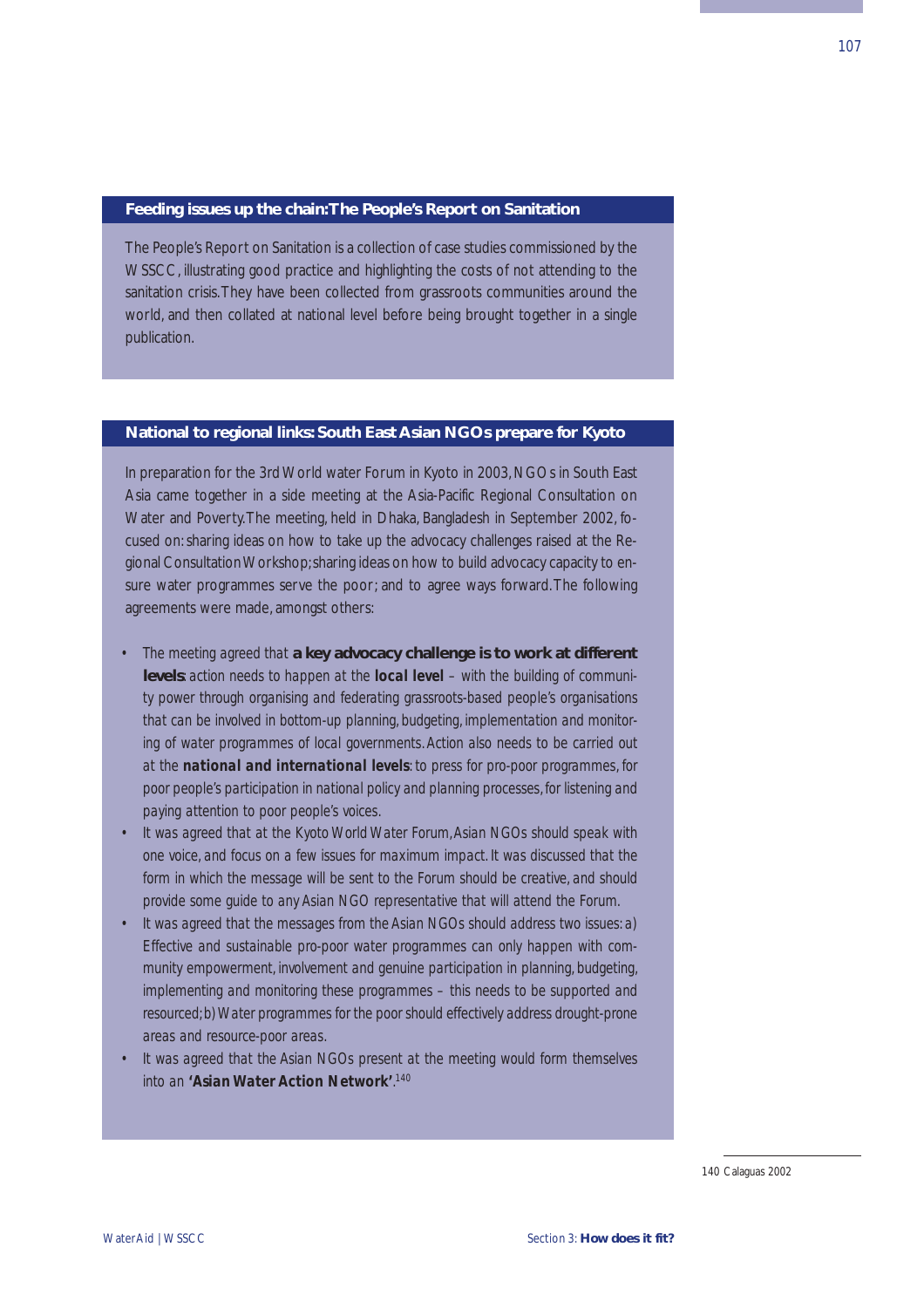# **3.3 Building capacity**

Capacity building should be a significant component of any advocacy work (see Section 1.1 and Section 2.4 above). Given the overall goals of most civil society organisations involved in advocacy, it is vital that grassroots communities are involved *'not just as recipients of information but as actors in their own right'*. <sup>141</sup> Advocacy that aims to increase the capacity of grassroots communities is sometimes called 'rooted advocacy', 'participative advocacy', or 'stakeholder advocacy'. It can be defined as *'facilitating a process by which people, through articulating their own needs and desires, gain the confidence and ability to influence decisions which will affect their own future'*. <sup>142</sup> Civil society organisations that work with grassroots communities and are involved in advocacy work should therefore be openly committed to building the advocacy capacity of those they represent. This approach is typified in the Vision 21 process, which aimed not only to generate priority issues among grassroots and national communities, but also to increase local capacity for analysis and action to tackle those issues.

The question then arises: how do we build capacity? Definitions of capacity building often focus on training opportunities, but this is only one aspect. In the advocacy arena, capacity building could be said to have three components:

- Increasing skills: for analysis, planning campaigns, advocacy tools etc
- Increasing knowledge levels: raising knowledge, awareness and analysis of wider policy issues and the root causes of poverty and inequality

• Improving structures: for example mechanisms for co-ordination, networking and so on

Capacity building can be built into most stages of the advocacy planning cycle.The following questions can act as a checklist to ensure that you are doing as much as possible in this area:

- Whose priorities are we working on and how were they determined?
- Are the communities we are representing (and/or our partners) involved in planning our advocacy work? If not, how can we involve them?
- Are they involved in the implementation of our advocacy work? How can we involve them more?
- Have we shared all our information and analysis with them as far as possible?
- ▶ Can we increase their research capacity?
- How can we increase their exposure to the political processes with which we are engaged?
- ▶ Are there any training needs that we can meet or help them meet?
- What contacts can we put them in touch with? How can we increase their networks?

There is often also a need for internal capacity building, particularly for an activity such as advocacy which some colleagues may feel less confident about undertaking. If your organisation or network is lacking in key skills or knowledge areas, it will be unable to carry out your advocacy plans, however well designed they may be.Training needs and other capac-

<sup>141</sup> Chapman and Fisher 1999 142 BOND 2000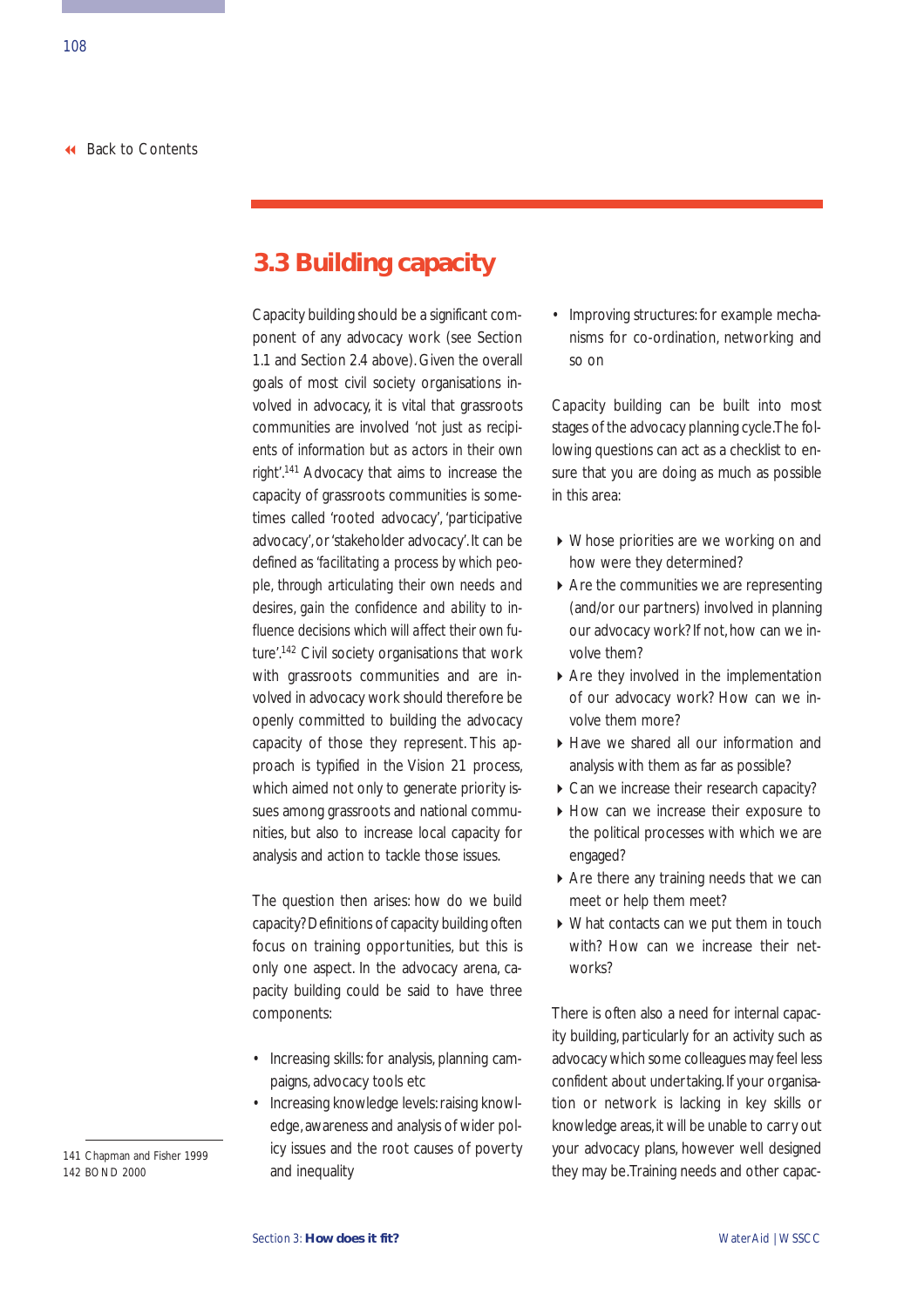ity requirements should therefore be identified wherever possible during the planning stages. Support and assistance may be gained from other organisations and networks.Forming an alliance with other organisations also can provide missing skills and an opportunity to learn from working alongside others.

 [Link to Section 2.6](#page-48-0) Identifying allies on p. 43

### **Community-based advocacy: an example from Honduras**

Unlike wealthier neighbourhoods of the capital city of Honduras, where water flows freely from the taps all the time, the community of Nueva Suyapa receives water only every two weeks at best and often only once a month. Ultimately, these poor people end up spending up to 20 per cent of their income just on water, cutting deeply into their already meagre earnings. Upon witnessing the injustice of this situation, the Association for a more Just Society (ASJ), a local NGO and Tearfund partner, began to investigate why this was happening.

ASJ's social worker carried out an investigation comparing the frequency, quantity and quality of water service to an upper-class neighbourhood, a middle-class neighbourhood, and a lower class neighbourhood (Nueva Suyapa).This study established that the water system of Tegucigalpa blatantly favours the upper and middle class to the detriment of the poor. For example, Lomas del Guijarro, an upper class neighbourhood, receives water every day for an average of 15 hours, whereas people in Nueva Suyapa receive water every 22 days for an average of 3 hours.

The Commissioner of Human Rights in Honduras agreed: having access to clean, affordable water is fundamental human right. ASJ presented the situation to the Commissioner, and his office offered their support in protesting this gross inequality.

The national water administration (SANAA) had refused up to this point to pump more water to Nueva Suyapa, explaining that there is a limited amount of water to be had in the crowded city of Tegucigalpa. In order for Nueva Suyapa to receive enough water so that each house got water once or twice a week at least, SANAA would have to take water away from other communities that receive water every day.

A committee from Nueva Suyapa was formed to meet with SANAA. Meetings were held with high-ranking officials at first and then engineers were assigned to negotiate with them.They seemed interested in resolving the situation but they had technical concerns and argued that there was no money to carry out technical changes. However, they stated that the SANAA could pump at least 8–10 hours of water (up from the current 5) and were open to other proposals.

In addition to the meetings with the SANAA, ASJ carried out other activities to inform the community about the negotiations and keep pressure on the SANAA. ASJ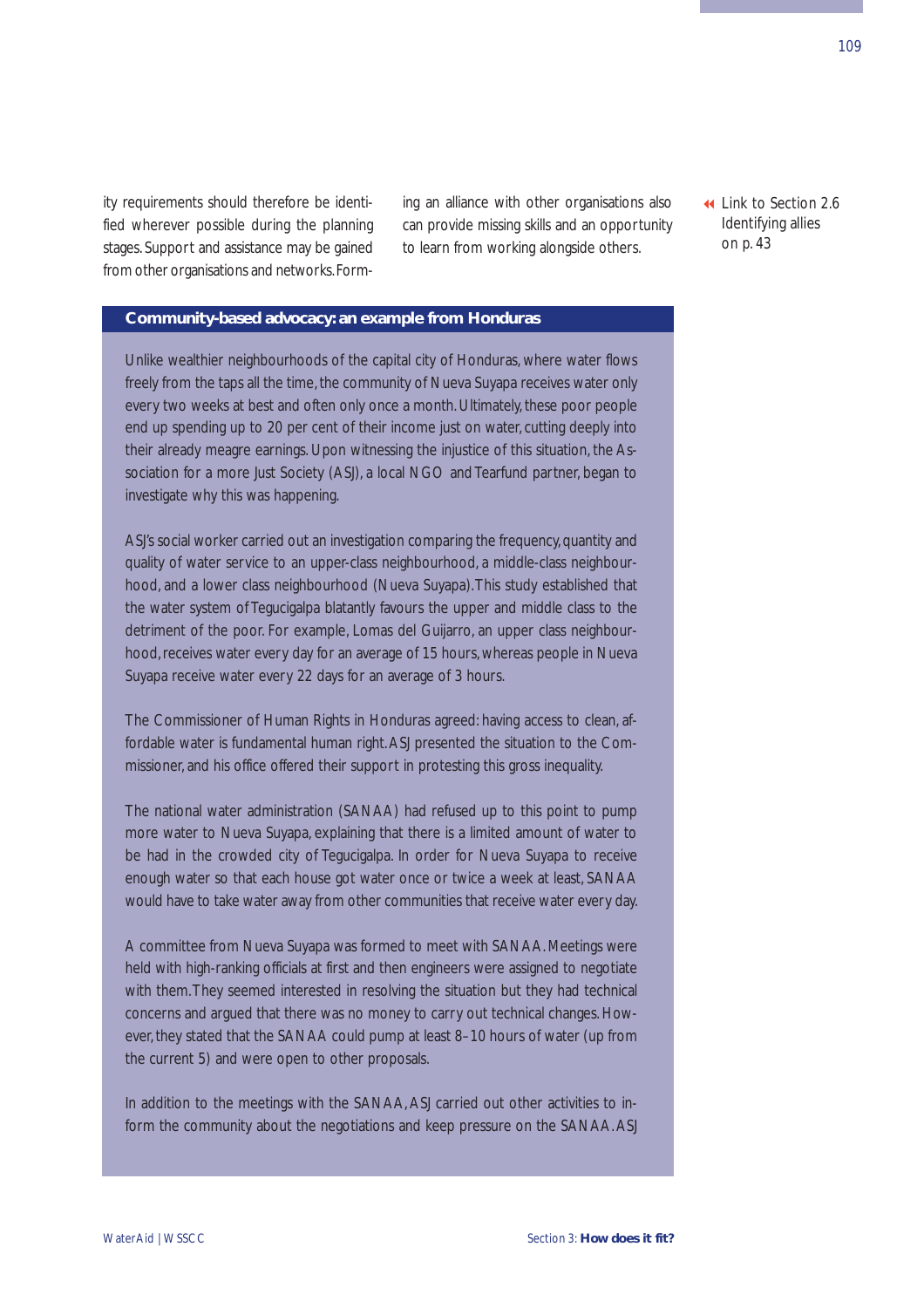got a national newspaper to dedicate \_ page to the case. ASJ also did a multimedia presentation to over 100 people in the community, handed out over 1000 flyers describing the progress, and visited churches and community boards.

Finally, after a year of lobbying and pressure, SANAA agreed to nearly all of the community's and ASJ' proposals. SANAA agreed to: 1) pump an average of at least 10 hours a day of water to the community (up from 5 currently); 2) donate half and finance the rest of the pipe needed to greatly improve the distribution network; 3) assign a water engineer to work with the community; and 4) facilitate all the plans for the water system. It is estimated that all of these changes together will allow each house in Nueva Suyapa to receive water at least twice a week – up from what was originally once every 30 to 40 days.<sup>143</sup>



WaterAid/Jim Holmes

<sup>143</sup> Association for a more Just Society (ASJ), Tearfund partner, with grateful thanks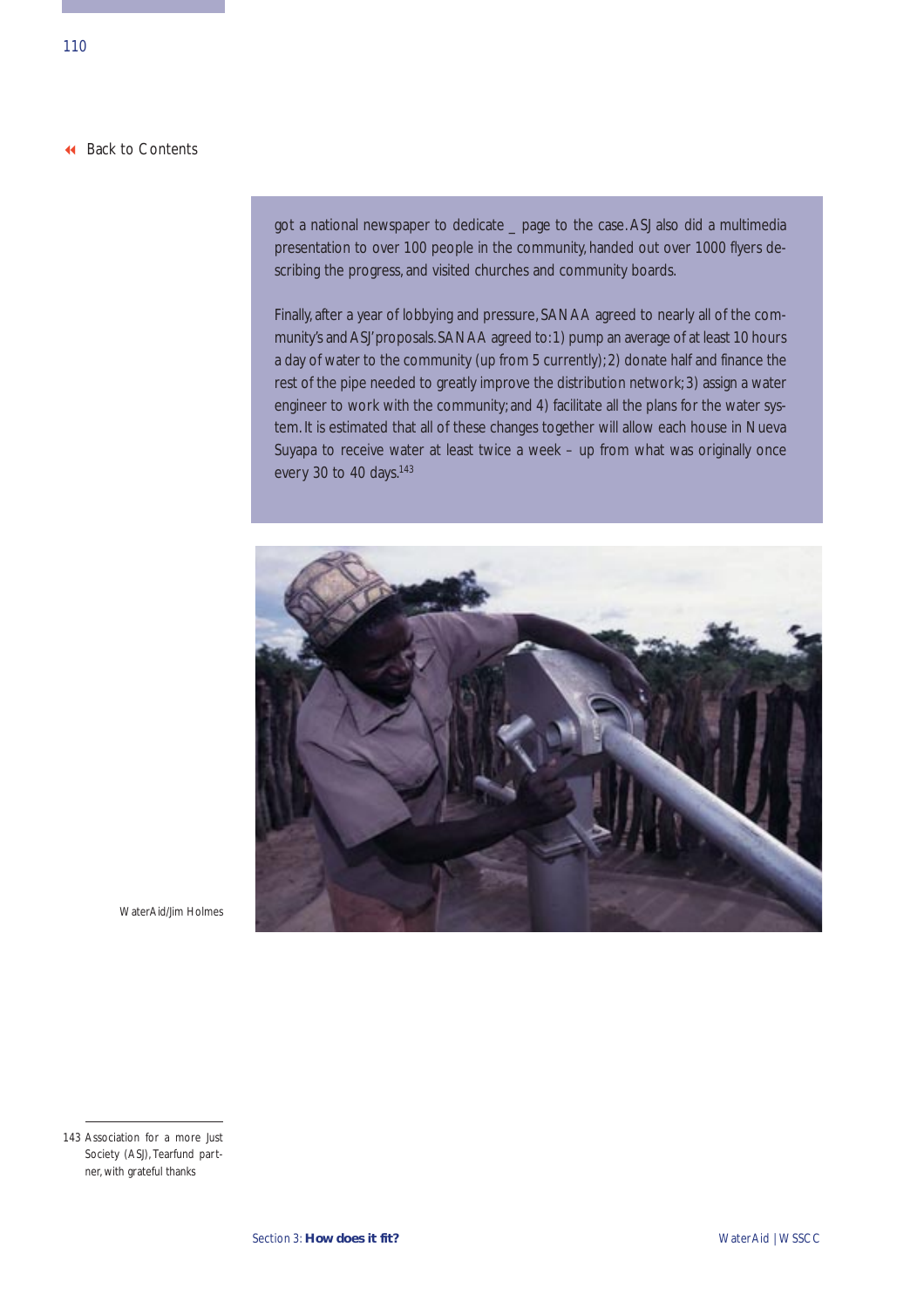# **Resources and further Information**

This Section contains information that may be of use for individuals and groups planning advocacy work in the water supply, sanitation and hygiene sector. The first part describes some of the key water policy actors at international level. The second looks at some of the relevant policy processes and conferences. The third part lists the main international policy agreements relating to the water

supply and sanitation sector. The fourth describes some organisations and on-line resources, together with some useful information and statistics for advocacy.The final part contains a brief annotated bibliography of suggestions for further reading. A full list of publications referred to in the text is given in the Bibliography that follows.

# **4.1 Key International water policy actors**

This Section lists some of the key international institutions in the freshwater policy arena and gives a brief summary of their organisational structure and interests<sup>144</sup>. Additional information may be obtained from the organisations themselves (see the contact addresses and websites within each entry).The following organisations are listed:

- World Water Council
- Global Water Partnership
- United Nations Commission for Sustainable Development
- ▶ World Bank
- **International Water Association**
- UNICEF: Water and Environmental Sanitation Programme
- United Nations Development Program
- European Union

### **4.1.1 World Water Council**

World Water Council Les Docks de la Joliette 13302 Marseilles France Tel: +33 4 91 99 41 00 Fax: +33 4 91 99 41 01 Email: wwc @worldwatercouncil.org Website: http://watercouncil.org

A meeting of Ministers in Noordvjik in the Netherlands in 1993 concluded that there should be a world-wide water organisation to cover the whole water sector, along the lines of the World Health Organisation or the World Trade Organisation. In 1996, the World Water Council was formed as an NGO with a Secretariat in France.There is also a West-

<sup>144</sup> Most of this information is taken from Skelton 2000 and Turner 2000,with supplementary material obtained from the organisations' websites.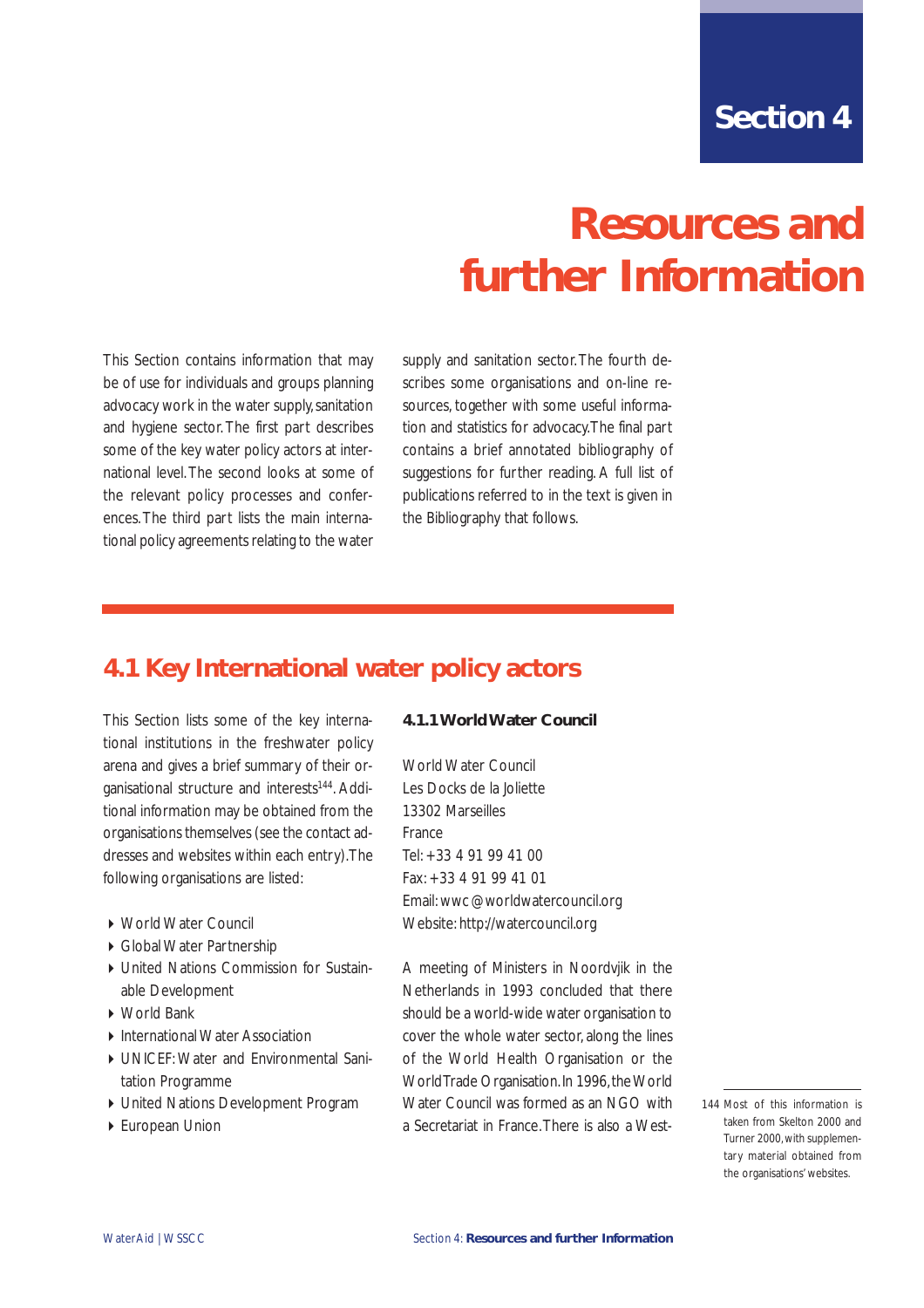ern Hemisphere Bureau in Canada and an Africa and Middle East Bureau in Egypt.

The WWC functions as an international water policy think tank. Its mission is: *"to promote awareness about critical water issues at all levels, including the highest decision making level and the general public, and to facilitate the efficient conservation, protection, development, planning, management and use of water on a sustainable basis for the benefit of all life on this earth."*

The WWC organises the triennial World Water Forum (see below). In preparation for the 2nd Forum in The Hague in early 2000, the WWC was responsible for the World Water Vision for Life and the Environment, through the World Commission for Water, a working group which it set up based at UN-ESCO in Paris and which has since been disbanded.The current focus is on establishing monitoring systems for the World Water Vision in Action, through a Monitoring Secretariat; stimulating policies for the financing of water development and protection (*"unleashing the power of the private sector by focusing on an enabling environment with a regulatory, legal and institutional framework that will promote and protect investments"*); and the creation of the World Commission on Water, Peace and Security, to assist nations in current and potential trans-boundary water issues with an independent opinion.

The WWC currently has about 200 members from over 50 countries. Membership is open to all entities interested in furthering the objectives of the WWC and includes national and international institutions, government agencies, private and public agencies and firms, NGOs, UN bodies, academic, scientific and professional organisations.There is an annual membership fee of US\$1,000.Concern has been expressed that some organisations, particularly those from developing countries, may not be able to afford this high membership fee and are therefore unable to contribute to the WWC.

### **4.1.2 Global Water Partnership**

GWP Secretariat C/o SIDA S-10525 Stockholm Sweden Tel: +46 8 698 50 84 Fax: +46 8 689 56 27 Email: gwp@sida.se Website: http://www.gwp.sida.se/gwp

The GWP was set up in 1993 as a result of the same meeting of Ministers at Noordvjik in the Netherlands that initiated the World Water Council. It consists of a Consultative Group, made up of all members; a Steering Committee, composed of representatives of donors and other organisations, which provides guidance to the Executive Secretary; a Secretariat based at SIDA in Sweden; and a Technical Advisory Committee. Seven regional Technical Advisory Committees have also been established.

Its purpose is to *"help consolidate the sector, root it in the Dublin-Rio principles and their subsequent development and translate those principles into real action on the ground"*. It aims to provide a market place where those organisations needing help and those who can give it may meet. Its focus is on implementation rather than policy, in the broader water sector (not just water and sanitation) in both developing and developed countries.

The GWP's main activities include the Global Water Forum, an independent on-line venue (see below); the GWP Consultative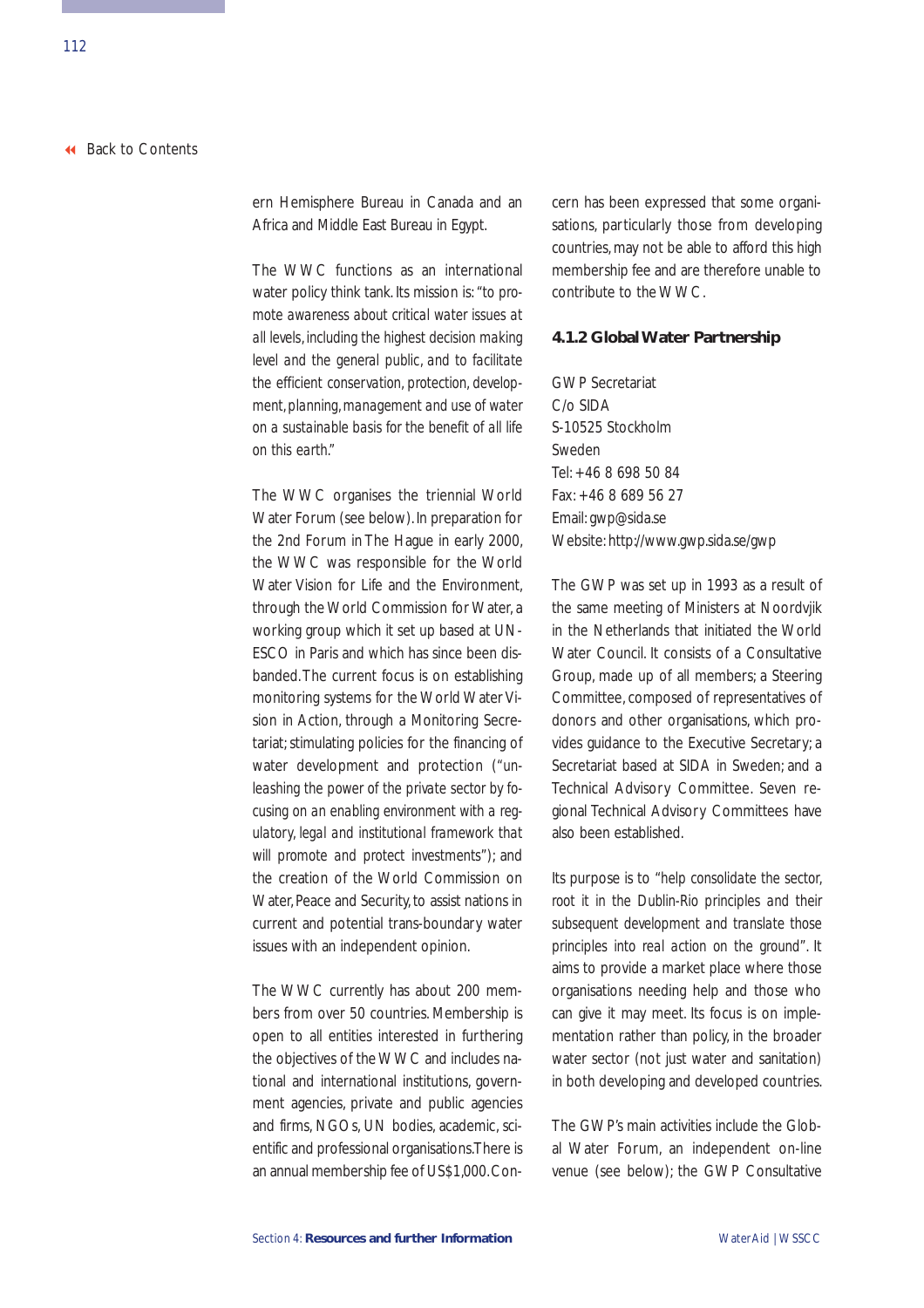Group Meeting (annual meeting of all GWP members and partners held in August in Stockholm);and Associated Programmes (autonomous service provision programmes designed to assist stakeholders to solve problems in water resources management by pooling the best knowledge available within the partnership and packaging it into services that meet the demands of the regions).

In the run-up to the 2nd World Water Forum at The Hague in March 2000, the GWP was responsible for co-ordinating the Framework for Action,a plan for implementing the World Water Vision. A Framework for Action Unit has been created as a central body to establish and facilitate the FFA process and co-ordinate outputs.

GWP membership is open to organisations and agencies (rather than individuals) interested in the sustainable management of water resources who are able to contribute to or use the services of GWP's field programmes. Membership is free.

# **4.1.3 United Nations Department of Economic and Social Affairs (UN/DESA)**

Through its Water, Natural Resources and Small Islands States Branch, DESA provides project execution and policy advisory services at national and regional levels in integrated water resource management.While providing policy advice to Member States, DESA stresses the importance of water as a key resource to achieve the goals of sustainable development.

UN/DESA serves as Secretariat for the UN Commission on Sustainable Development, where freshwater issues are sometimes dealt with in conjunction with other issues, such as international conflicts or economic deliberations; serves as secretariat for the Systemwide Subcommittee on Water Resources (UN-Water); houses the UN Secretariat's main freshwater expertise; manages a large programme of technical cooperation in integrated water resource management and ground-water development, including management of international waters; helps governments and local entities design development strategies and build national capacities in freshwater resources planning and management; conducts needs assessments and develops water resources management programmes; plays a key role in promoting interagency cooperation around water issues, and launches advocacy campaigns for partnership building.

During the International Year on Freshwater (Water Year 2003), UN/DESA co-ordinates, with the help of UNESCO, UN System-wide activities for the Year.A Communications Task Force for the Year also provides advice and develops advocacy/communication strategies. "The UN System in Brief: Working for Freshwater" lists these Focal Points comprising Heads of Communications and Media Spokespersons in their respective organizations.

UN Department of Public Information Room S-040, United Nations, New York 10017 U.S.A. Tel. +1(212) 963-6870 Fax. +1(212) 963-1186 E-mail: mediainfo@un.org Website: www.wateryear2003.org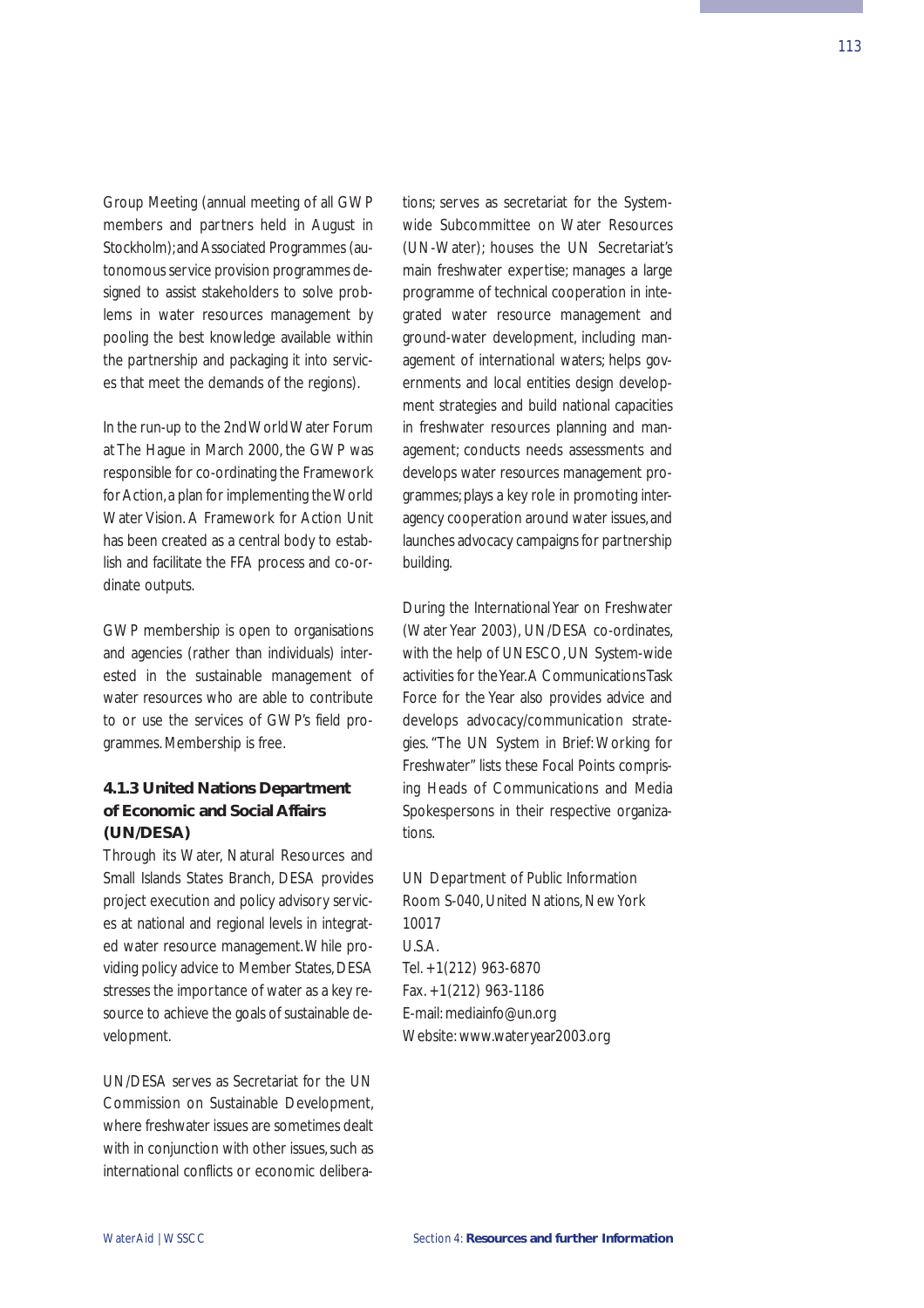### UN/DESA

Water, Natural Resources and SIDS Branch Division for Sustainable Development United Nations Plaza Room DC2-2020 New York NY 10017 USA Tel: +1 212 963 4208 Fax: +1 212 963 4340 Email: dengo@un.org Website: http://www.un.org/sustdev/water.htm http://www.csdngo.org/csdngo (NGO information)

# **4.1.4 United Nations Commission for Sustainable Development (CSD)**

UNCSD Secretariat Division for Sustainable Development United Nations Plaza Room DC2-2220 New York NY 10017  $IISA$ Tel: +1 212 963 3170 Fax: +1 212 963 4260 Email: dsd@un.org Website: http://www.un.org/sustdev/ (CSD homepage) http://www.csdngo.org/csdngo (NGO information)

The Commission for Sustainable Development was established as a result of the 1st Earth Summit in Rio in 1992. It is made up of 53 government delegates who meet annually in New York, and is housed in the Department of Economic and Social Affairs in the UN in New York. The CSD NGO Steering Committee was established to facilitate the involvement of NGOs and other major groups at the annual CSD meeting.The NGO Steering Committee has regional caucuses, issue caucuses, and major groups. Representatives on the Steering Committee are elected annually from 'accredited NGOs' by the regional and issue caucuses. One of the issue caucuses is the NGO Freshwater Caucus (see 5.2.4 below).The CSD Secretariat also houses the Administrative Committee for Co-ordination's Sub-Committee for Water Resources.

To increase NGO influence at CSD sessions, a key innovation introduced by the NGO Steering Committee is the holding of Multi-Stakeholder Dialogues (MSD) at each of the CSD sessions, starting in 1998.The MSD sessions are normally 2 days of discussions between the different major groups present for purposes of generating meaningful dialogue between governments and representatives of major groups to identify policy directions.

The purpose of the CSD is to support the implementation of Agenda 21 (of which Chapter 18 focuses on freshwater issues).

The main activity of the CSD itself is its annual meeting. CSD8, held in April/May 2000, included a paper on *"Progress made in providing safe water supply and sanitation for all during the 1990s"*.The NGO Steering Committee's main activities include co-ordination of NGO input into the annual CSD; and an outreach newsletter (published by UNED-UK) to which NGOs contribute. The Issue Caucuses prepare coalition NGO position papers and lobby government delegates.

As membership of UN bodies is only open to nation states, NGOs cannot be members of UNCSD. However, they can become 'accredited' or gain 'consultative status' with the CSD. One of the CSD's six goals is to *"promote an active and continuous dialogue with governments, civil society and other interna-*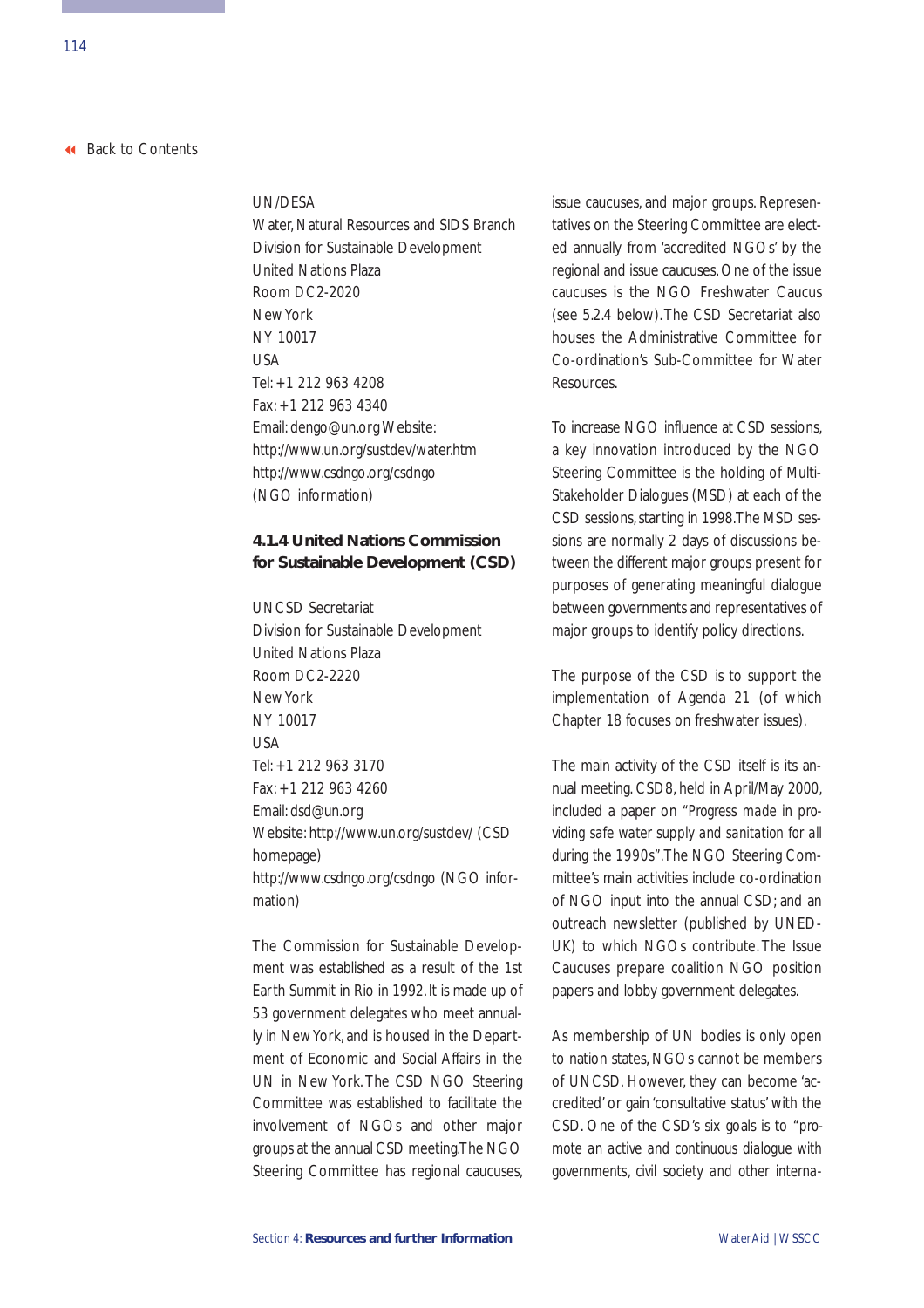*tional organisations aimed at building partnerships to solve key issues and problems related to sustainable development"* and the NGO Steering Committee is the key mechanism for this dialogue. Membership in individual caucuses is not restricted to 'accredited NGOs', but they are supposed to contain at least 10 accredited NGOs to be considered active and to be able to elect Steering Committee members. Membership is only for organisations,not individuals.Organisations may contribute to an issue caucus by subscribing to the listserver

(http://www.igc.org/csdngo/ to subscribe).

### **4.1.5 World Bank**

World Bank 1818 H Street, NW **Washington** DC 20433 USA Tel: +1 202 477 1234 Fax: +1 202 477 6391 Email: info@worldbank.org Website: http://www.worldbank.org

The World Bank consists of 5 closely associated institutions:

- 1. International Bank for Reconstruction and Development (IBRD), which gives loans and development assistance to middle income and credit worthy poorer countries
- 2. International Development Association (IDA) focuses on the poorest countries, and provides interest free loans
- 3. International Finance Corporation (IFC) finances private sector investments in developing world and provides technical assistance
- 4. Multilateral Investment Guarantee Agency (MIGA) provides guarantees to foreign investors in developing countries

5. International Centre for Settlement of Investment Disputes (ICSID) provides conciliation and arbitration facilities between foreign investors and host countries

The World Bank is made up of 27 vice-presidencies, 7 of which are linked to geographical regions, and the remainder to different sectors.There are four major themes relating to water that cut across the regions and sectors, namely: hydro-power; water and sanitation; irrigation and drainage; and the water environment. There are at least four main groupings of the World Bank which include a concern with the water sector in their brief, as set out below.

### Regional Vice-Presidencies

This is the implementing part of the World Bank through which it lends money to governments to carry out agreed programmes. World Bank regional offices often have water sector professionals attached to them to advise on water projects within country programmes.

# Vice-Presidency for Finance, Private Sector and Infrastructure (FPSI)

This Vice-Presidency has recently undergone restructuring. There is now a department within the Infrastructure section specifically dealing with water and sanitation. The main function of the department is "knowledge management", which is understood to mean giving professional advice to the geographical/regional departments in Washington.The Demand Responsive Approach is now a key feature of World Bank policy on water and sanitation, as part of the Bank's efforts to achieve effective and sustained communitymanaged services. It also provides management for the Water and Sanitation Program (see below), which is otherwise separate from the World Bank.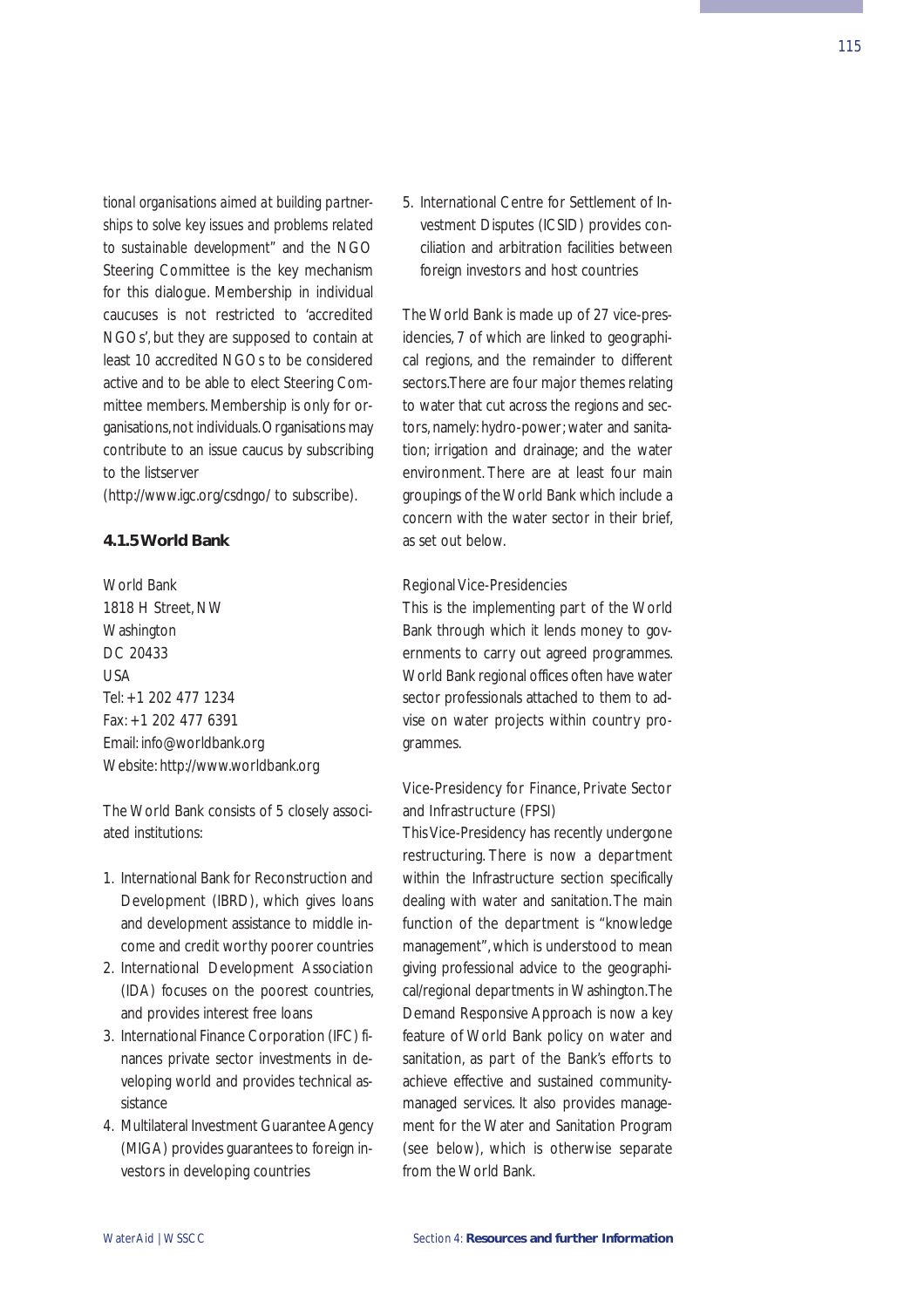# Vice-Presidency for Environmentally and Socially Sustainable Development

This Vice-Presidency has two water sector professionals. One of them, Jon Briscoe, is Senior Water Adviser and advises the Vice-President.

### Water Sector Board

This board is the World Bank's think tank on water and cuts across the hierarchy. In practice the grouping appears to be more interested in water for irrigation and the resolution of conflict, rather than water supply and sanitation.

The World Bank also operates a global water and sanitation advisory service, the Water Help Desk:Whelpdesk@worldbank.org

The World Bank is involved in the production of Poverty Reduction Strategy Papers (PRSPs) for many countries in the world (see below, Section 4.2.3).The World Bank is also currently piloting a new integrated approach in 12 countries, the Comprehensive Development Framework (CDF), which aims to address wider issues such as governance, social development and institutions, as well as simply financing projects and supporting discrete policy reforms.

# **World Bank:Water and Sanitation Program (WSP)**

Water and Sanitation Program World Bank Room F4K-172 1818 H Street **Washington** DC 20433 USA Tel: +1 202 473 9785 Fax: +1 202 522 3313 Email: info@wsp.org Website: http://www.wsp.org/

The WSP was established within the World Bank with joint funding from the Bank and UNDP. It has a decentralised structure based on five regional offices: Andean Region; East and Southern Africa;West and Central Africa; East Asia and the Pacific; and South Asia. Although technically it is managed by the World Bank's Water and Sanitation Department, it operates largely independently.

The WSP's purpose, together with partners in government, donor agencies, the private sector and NGOs, is to promote innovative solutions tailored to local needs and conditions. Its current approach emphasises demand-responsiveness in which:

- a balance is struck between the economic value of water to users, the cost of providing services to users, and the prices charged for these services
- management decisions about service levels, facility locations and cost sharing are generally made with public consultation and user involvement in the planning and implementation of water and sanitation projects

The WSP works in three key areas: strengthening sector policies, by assisting governments in the design of appropriate policies, strategies and programmes; supporting sustainable investments, by building country capacity; and learning and communicating lessons, through analysis and dissemination at country, regional and international levels. In 1984 the WSP launched the International Training Network (ITN), a network of local, regional and international training institutions, to support training in low-cost water supply and sanitation.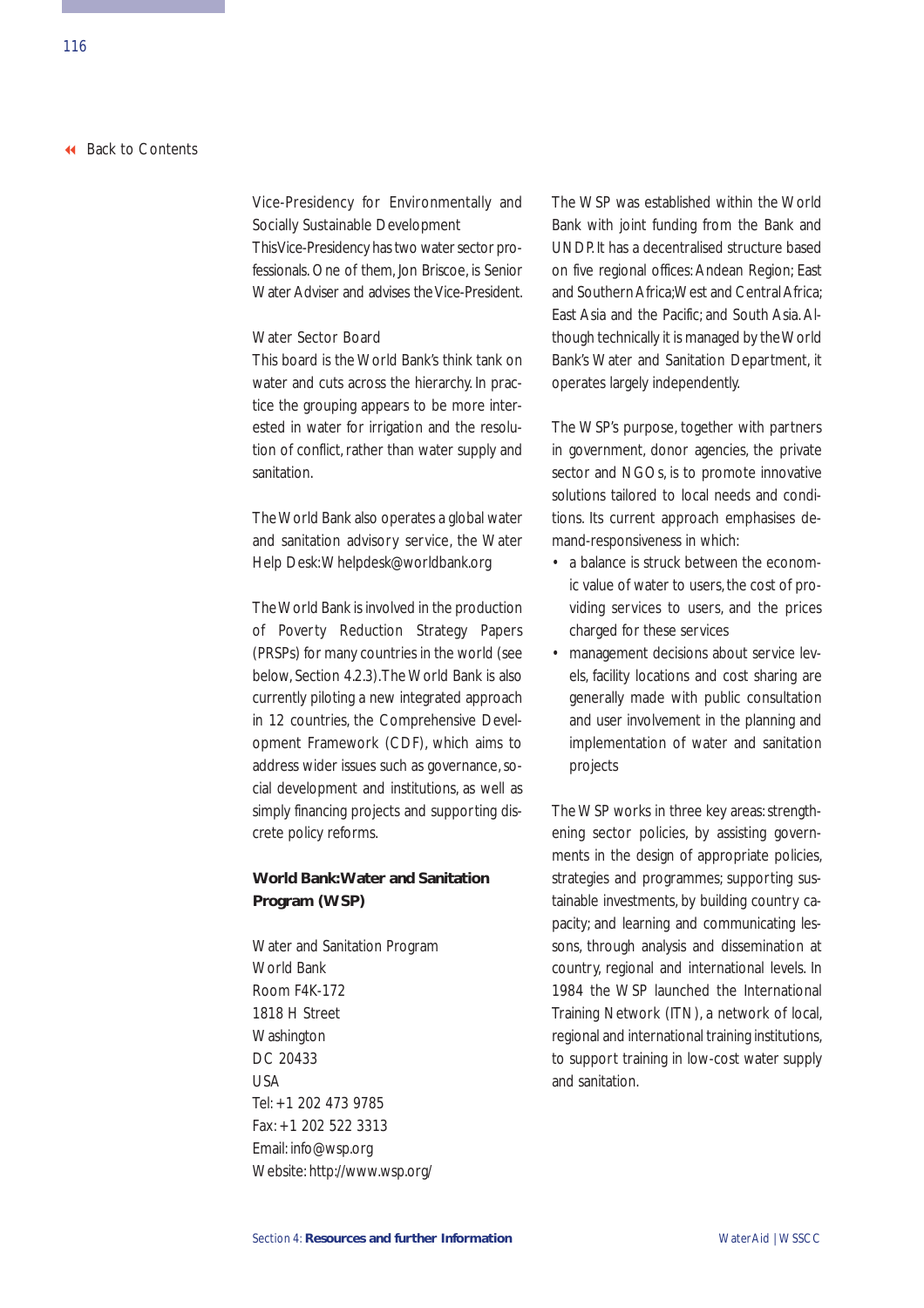## **World Bank: NGO and Civil Society Unit**

The World Bank has an NGO and Civil Society Unit, located in the Social Development Department, within the Environmentally and Socially Sustainable Development Vice-Presidency.The Unit aims to work with NGOs and other organisations of civil society world wide,and to provide institutional guidance on the Bank's work with civil society, for example through contributing to documents such as the Comprehensive Development Frameworks and Poverty Reduction Strategies. It holds meetings at national, regional and international level, and works through networks such as the NGO-World Bank Committee and CIVICUS.

### **4.1.6 International Water Association**

International Water Association Alliance House 12 Caxton Street London SW1H 0OS  $|$ Tel: +44 (0) 20 7654 5500 Fax: +44 (0) 20 7654 5555 Email: water@iwahq.org.uk Website: http://www.iawq.org.uk

The International Water Association (IWA), an international membership organisation, is dedicated to promoting best practice in water supply, wastewater collection and treatment, water pollution control and water quality management. It was formed by the merger of two international organisations, the IAWQ (International Association of Water Quality) and the IWSA (International Water Services Association). IWA is collaborating with other international organisations to support a new internet resource dedicated to improving sanitation worldwide.

# **4.1.7 UNICEF:Water and Environmental Sanitation Programme (WES)**

**UNICEE** 3 UN Plaza New York NY 10017  $IISA$ Tel: +1 212 326-7000 (UNICEF switchboard) Tel: +1 212 824-6000 (WES) Fax: +1 212 887-7465 (UNICEF) Fax: +1 212 824-6000 (WES) Email: wesinfo@unicef.org Website: http://www.unicef.org WES website: http://www.unicef.org/programme/wes/info

UNICEF, the United Nations Children's Fund, carries out its work through 8 regional offices and 125 country offices. Its major involvement in water is through the Water, Environment and Sanitation Programme (WES). It now supports long-term WES programmes in 90 countries in Africa, Asia and the Americas.The WES Programme has a number of focus areas: WES, child rights and the global agenda; women and WES;WES for the urban poor; sanitation, hygiene and water; and children and the environment.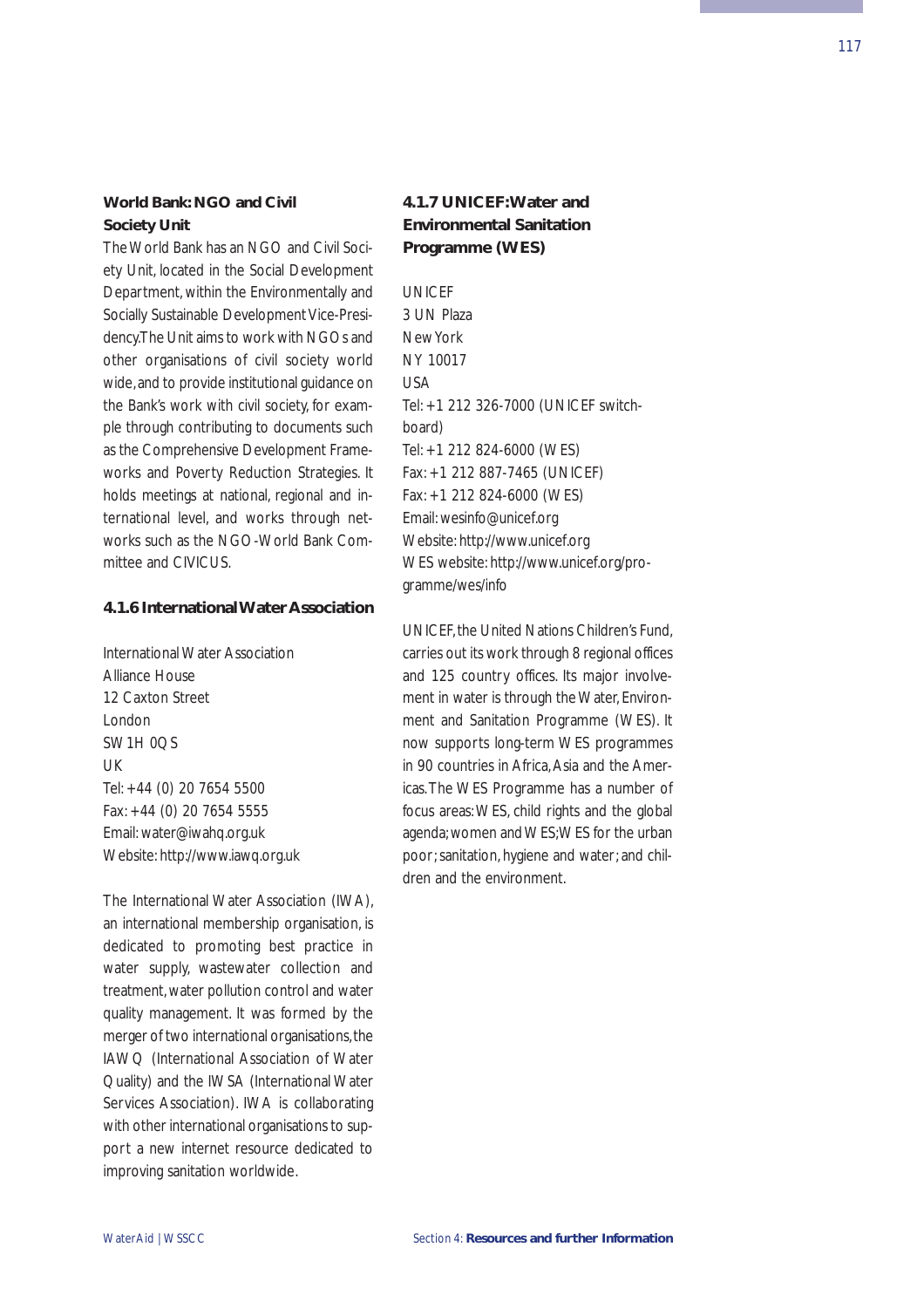# **4.1.8 United Nations Development Programme (UNDP)**

UNDP 1, UN Plaza New York NY 10017 USA Tel: +1 212 906 5000 Website: http://www.undp.org

The UNDP is the United Nations' principal provider of development advice, advocacy and grant support, with a presence on the ground in virtually every developing country. It has 6 focus areas, one of which is 'Energy and Environment Policy', which encompasses the development of clean, affordable energy and the sustainable management of natural resources including *water*, land and biodiversity.

This work is mostly carried out through the SEED programme, which is co-ordinated by a small Directorate based at UNDP headquarters. SEED consists of five units:

- Capacity 21: responsible for a special programme to help countries build capacity to implement Agenda 21.
- Energy and Atmosphere Programme: responsible for programme and policy support in these subject areas, and for the management of associated Special Programmes, as well as for UNDP's activities as implementing agency for the Montreal Protocol.
- Global Environment Facility: responsible for UNDP's activities as one of three implementing agencies for the GEF (see below).Includes work on *international waters*.
- Natural Resources Unit: responsible for programme and policy support in the

thematic areas of food, forests, and water, as well as for the management of associated Special Programmes. Includes *water, waste management and aquatic environment*.

• Office to Combat Desertification and Drought (UNSO): responsible for the special programme earlier established within UNDP to combat desertification and drought.

UNDP's water-related activities focus on *"providing support to the capacity building process through and with governments and civil society for the management and use of water resources and the aquatic environment in ways that reconcile poverty alleviation and environmental protection."* UNDP's Water Strategy is available from the Natural Resources Unit or from the website: http://www.undp.org/seed/water

The Global Environment Facility (GEF) is a joint project between UNDP, UNED and the World Bank. It was established to forge international co-operation and finance actions to address four critical threats to the global environment: biodiversity loss; climate change; *degradation of international waters*; and ozone depletion.It brings together 166 member governments, leading development institutions, the scientific community and private sector and non-governmental organisations. Freshwater-related projects are based on three categories:1) water bodies;2) integrated land and water projects; and 3) contaminants; and include pollution control and environmental management on lakes and rivers around the world, integrated watershed management projects and lake and river biodiversity management initiatives.

Website: http://www.undp.org/gef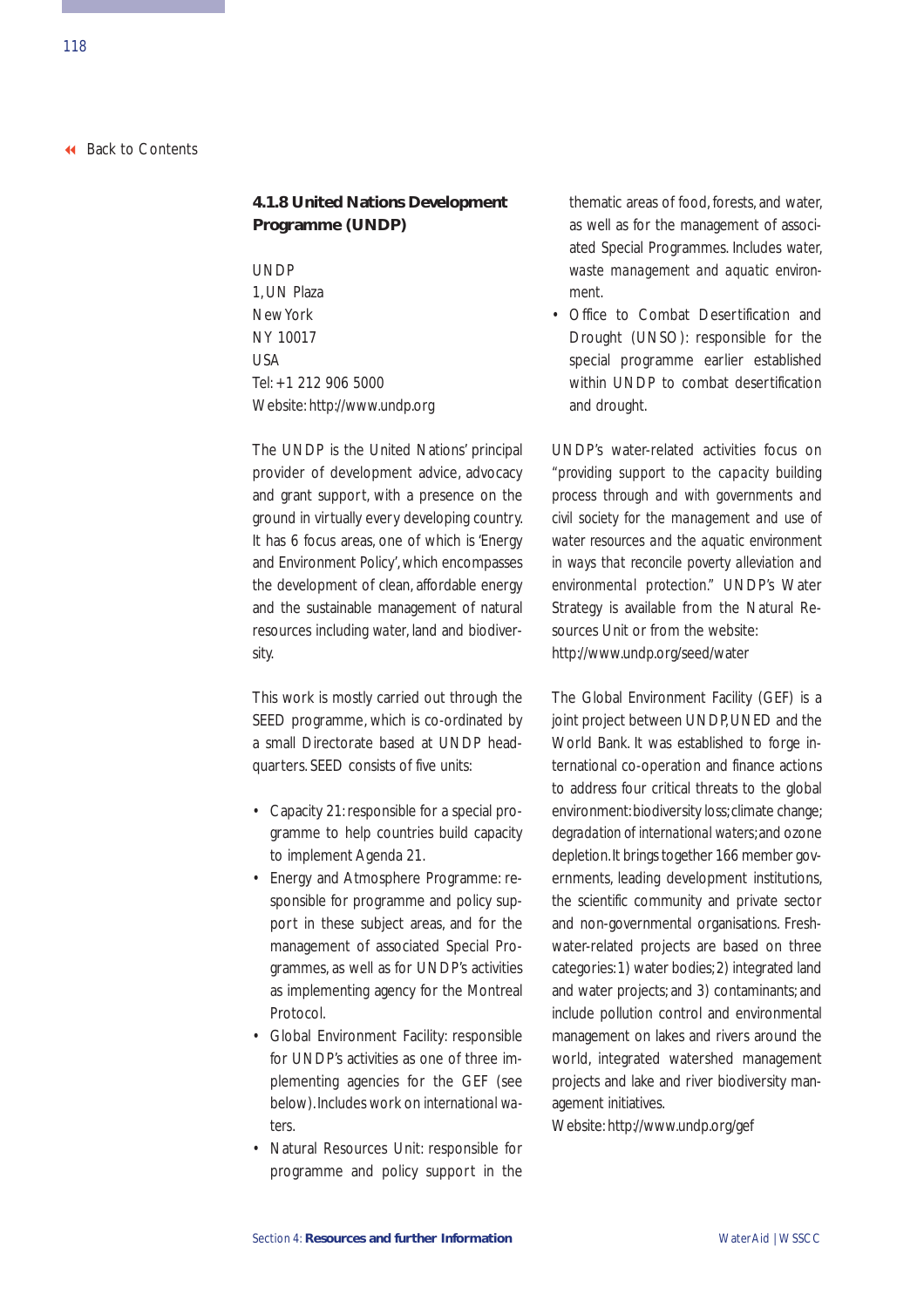### **4.1.9 European Union**

European Commission: DG Development Rue de la loi 200 B-1049 Brussels Belgium Tel: +32 2 299 1111 Website:http://europa.eu.int/comm/development

The European Union consists of a number of related institutions, the most significant being the European Parliament, the Council of the European Union, and the European Commission. Other institutions include the European Court of Justice, the European Investment Bank and the European Ombudsman.

The Parliament consists of democratically elected representatives of the peoples of the European Union, while the Council (usually known as the Council of Ministers) is the body through which member states legislate for the Union, co-ordinate national policies and set political objectives. The European Commission initiates proposals for legislation, is the guardian of Treaties, and the manager of Union policies and international trade relations.

The Commission is made up of Directorates-General focusing on different areas.With regard to water, there are two related Directorates, DG Development and DG Environment. DG Development is responsible for drawing up Sectoral Policies which inform the EU's work in developing countries, in particular in ACP countries under the Lomé agreement. Within the Infrastructure Sector Policies Department, there exists a Sectoral Policy on Water Resources (summarised on the website: http://europa.eu.int/comm/dev/sector/water) which outlines the EU's priorities in the sector. Contact: André Liebaert, DG for Development, Unit A/3 – Infrastructure sector policies – Water resources sector.Tel: 32 2 299 2753; fax: 32 2 299 0603; email: andre.liebaert@cec.eu.int.

DG Environment focuses more on environmental issues within EU member countries. It has policies on a number of environmental themes including water (in particular clean water) and waste, as well as biodiversity, chemicals and environmental assessment.See the website for further information: http://www.europa.eu.int/comm/environment/. The EU Water Framework Directive was recently drawn up to outline European water policy for clean water within European member states. This can be viewed on: http://www.europa.eu.int/water/water-framework/.The EU launched its new Water Initiative at the World Summit on Sustainable Development in Johannesburg in August 2002 (see below).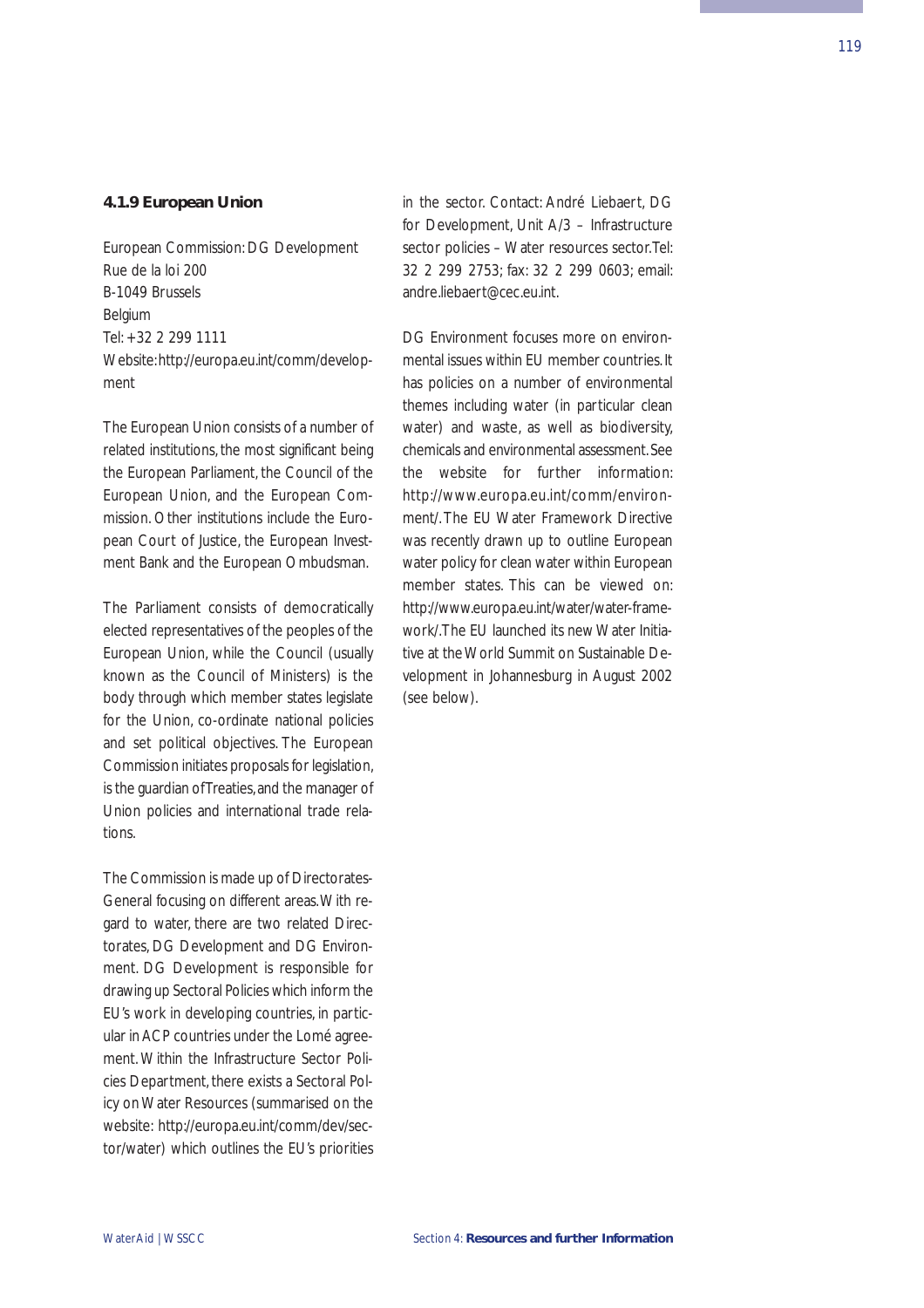# **4.2 Key policy processes and conferences**

This section summarises some of the key policy processes and conferences that focus on or have implications for water policy, as follows:

- World Summit on Sustainable Development
- World Water Forum
- Poverty Reduction Strategy Papers (PRSPs)
- National Strategies for Sustainable Development (NSSDs)
- ▶ The EU Water Initiative
- The New Partnership for Africa's Development (NEPAD)
- The African Ministerial Conference on Water (AMCOW)
- ▶ African Water Task Force

# **4.2.1 World Summit on Sustainable Development**

The World Summit on Sustainable Development, held in Johannesburg in August/September 2002, was the third in the series of UN Conferences on Environment and Development that began in 1992 in Rio. The Commission on Sustainable Development (CSD) was created at that time to support the implementation of Agenda 21, the plan for global action drawn up in Rio.

The key outcomes of the World Summit with regard to the water and sanitation sector were the agreement on a new sanitation target – to halve the proportion of people without access to basic sanitation by 2015 – and the affirmation of the Millennium Development Goal on water supply.

### **4.2.2 World Water Forum145**

The World Water Forum is organised every three years by the World Water Council (see 4.1.1 above). The 2nd Forum took place in The Hague in the Netherlands in March 2000, and the third Forum is scheduled for March 2003 in Kyoto, Japan.

The Second World Water Forum was intended to be "a pivotal event" where there would be the opportunity to *"address the challenges ahead of us and set down the conditions for a world in which everyone has access to clean water in 2025".* It was open to everyone, but particularly 'stakeholders' in water. The main stakeholder groups ('Major Groups') were NGOs, youth, women and business, although government representatives and Trade Unions were also present.

Running parallel to the last two days of the Forum was the Ministerial Conference, intended to generate political commitment to solving the world's water problems. At the end of the Conference the Ministers were to produce a declaration stating their commitments and agree to establish national water targets.Some participants expressed concern that although there were some positive outcomes from the Ministerial Conference, which will be fed into the UN Commission on Sustainable Development, there were no real commitments to change. In response to the Ministerial Declaration the four Major Groups (NGOs,women,youth and business) produced their own declaration and made an oral statement to the Ministerial meeting.

145 Green 2000 and Tearfund 2001.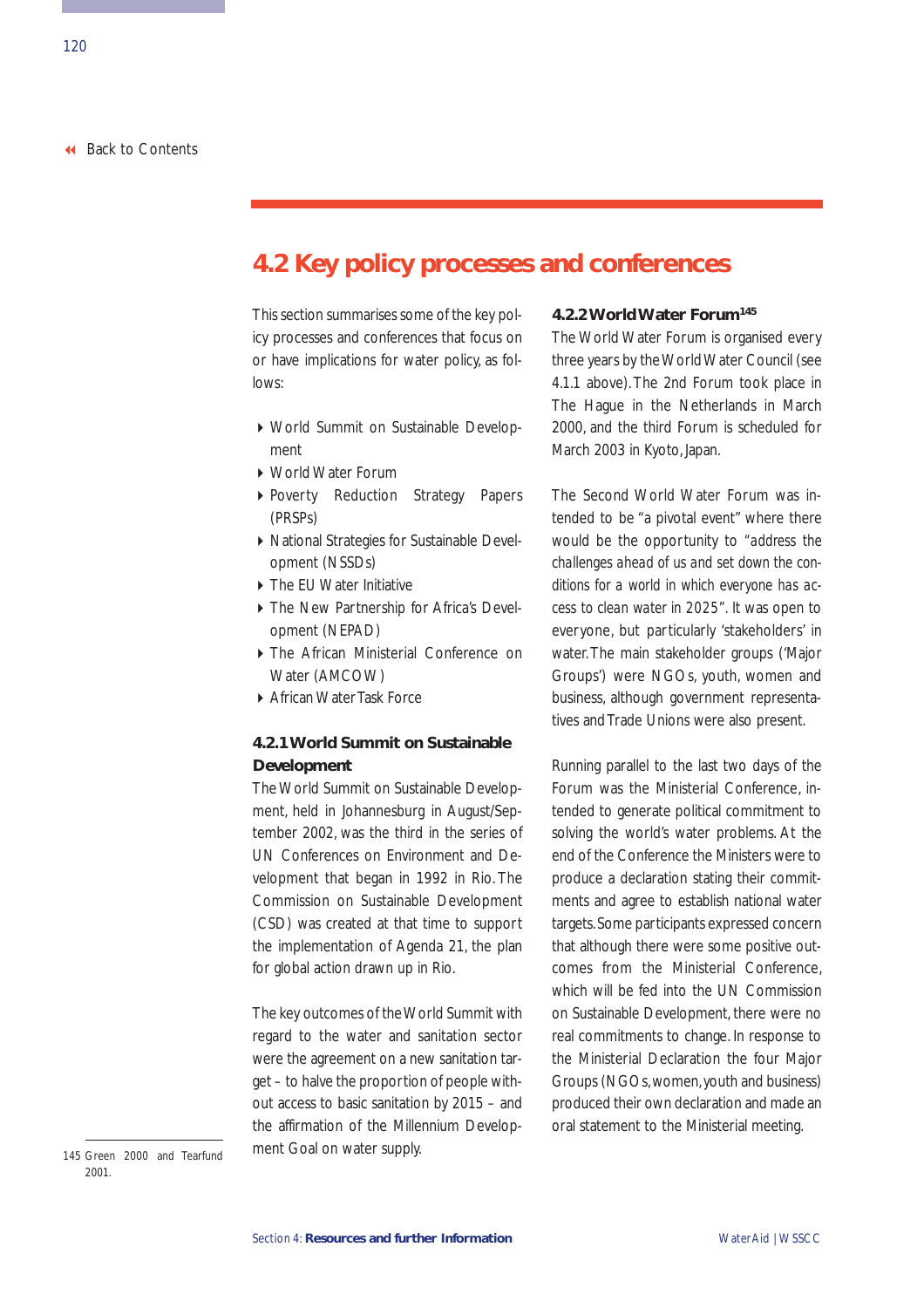In preparation for the 2nd World Water Forum, the World Water Council established the World Commission for Water, a working group whose mandate was to draw up a World Water Vision for Life and the Environment. Concern was expressed during the Forum that the process of defining the Vision was not very participatory and therefore lacked legitimacy. In contrast, the Vision 21 process, managed by the WSSCC for the production of a Vision for Water Supply and Sanitation, and also presented at the 2nd World Water Forum, was considered to be more participatory, with national and local level consultations taking place in a number of countries around the world.

The Global Water Partnership was given the task of preparing a Framework for Action, which would describe how the Vision could be implemented. A Framework for Action Unit was established in Paris, whose task is now to co-ordinate and monitor the implementation of the Vision.

Website: http://www.worldwaterforum.org

## **4.2.3 Poverty Reduction Strategy**  Papers (PRSPs)<sup>146</sup>

In September 1999 the World Bank and the International Monetary Fund developed a new framework for giving low-interest loans and debt relief to 42 of the poorest countries in the world.To gain debt relief, national governments have to write a Poverty Reduction Strategy Paper (PRSP) which clearly shows how the government will use these funds for targeted poverty reduction in their country. PRSPs are to be country-driven and owned, based on broad participatory processes for their design, implementation and monitoring. This means that governments are designing and directing poverty reduction strategies for their countries in consultation with local government,civil society and communities.At the very least, the PRSP process opens development planning and budgeting to slightly wider scrutiny and influence. At most, if the principles of the process are adhered to, PRSPs could provide unprecedented opportunities for civil society organisations to influence national policy-making and development planning.

Participating in the consultation process for the PRSP can involve a variety of actions, depending on the capacity of the organisation, including:

- Membership in sector working groups or technical teams to deliberate and draft text for PRSP
- Independently contributing background papers, information and analysis to the drafting committee, especially from perspectives of poor people
- Feeding back or commenting on consultation documents and drafts
- Running workshops to provide information on PRSP and/or solicit information
- Mobilising other organisations to contribute to, or comment on drafts
- Co-ordinating and facilitating the response from sectoral networks to drafts of the PRSP
- Disseminating information on contacts and updates on the PRSP process – being an information hub for others
- Attending national and zonal meetings and workshops, which bring together government officials and civil society, to advocate particular issues

The PRSPs are matched by a nationallevel medium term expenditure framework (MTEF), where poverty reduction priorities are clearly earmarked. Initially only accounting for debt relief and national revenue, in fu-

<sup>146</sup> Calaguas and O'Connell 2002 and WaterAid website: www.wateraid.org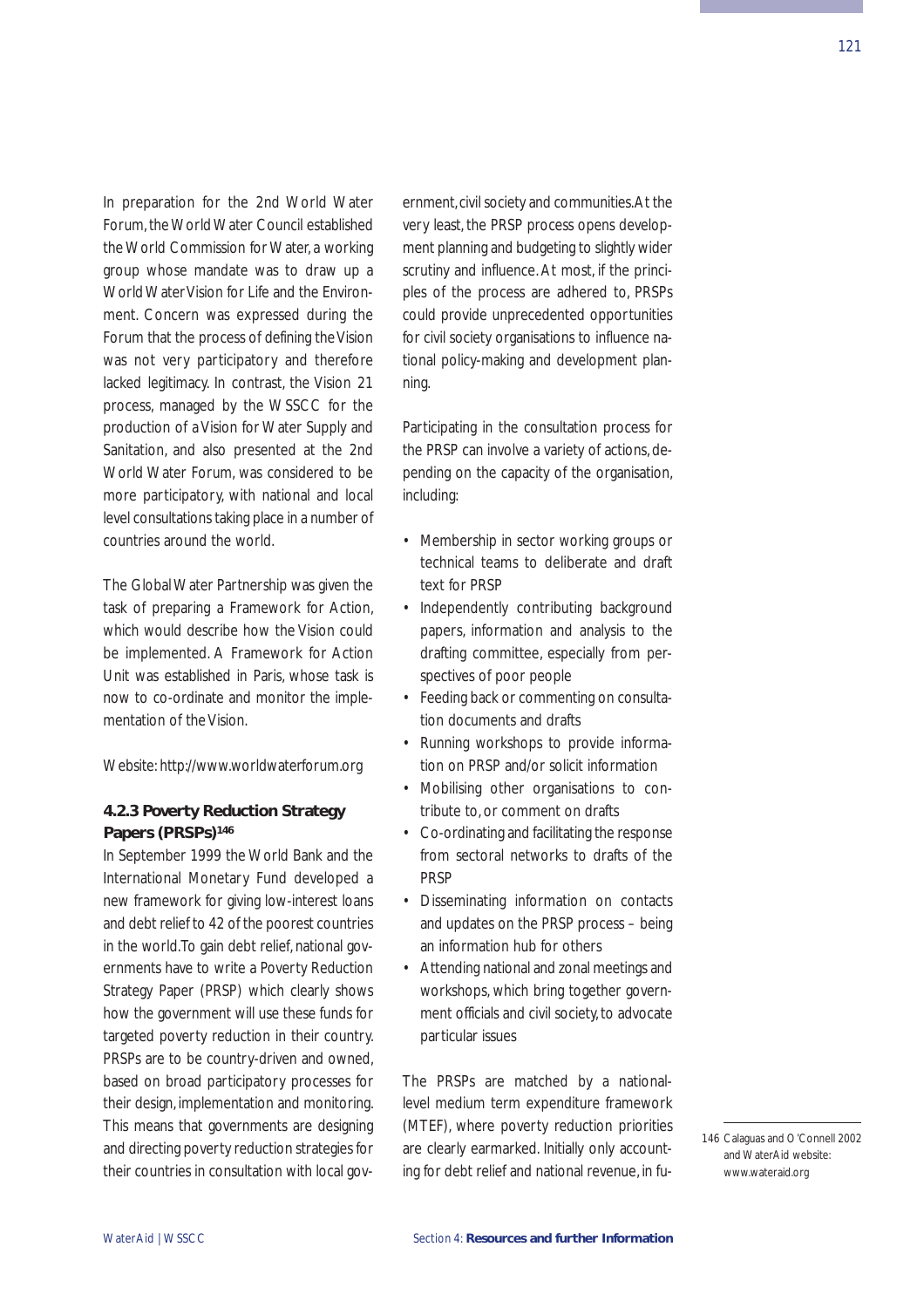ture MTEFs will seek to include donor assistance. Gradually, the MTEFs and PRSPs could be the basis for all donor assistance, which would be non-specified to any programme. For a sector that relies so heavily on external donor assistance (in many countries in Africa, anywhere from 50–90% of all spending on water and sanitation comes from donors), the MTEF presents a challenge as well as an opportunity.

Presenting and documenting evidence for the link between poverty reduction and access to safe and affordable water supply and sanitation services is a significant part of this challenge. In some countries, links between WSS, improvements in food security, other livelihood activities and employment, productivity, energy and the environment are already recognised. However, overwhelmingly, the strategies pursued in the PRSPs emphasise building standard physical infrastructure (boreholes for rural water supply, dams and weirs for irrigation purposes) and privatisation of water services in urban areas. In spite of the rhetoric, the bottom line indicator for water is the number of physical water points constructed during the period covered by the PRSP. This construction priority is not complemented by similar attention to the creation of social organisations, such as user groups, to help ensure the sustainable operation and management of the built facilities, nor of the capacity building of government and other stakeholders to develop these user associations. And so there is a fundamental disconnection between acknowledgement of the role of water in poverty reduction and the water strategies considered to maximise poverty reduction.

A WaterAid/ODI research project examining the role of water and sanitation in PRSPs and the involvement of civil society has concluded that in spite of the potential of the PRSP process to create concrete opportunities for national and local civil society groups to represent the interests of their constituencies at the highest level of national policy making, in reality the level of participation in PRSPs has not lived up to the optimistic rhetoric. A recent report from consultant SGTs and Associates for the UK Department for International Development (DFID) identified that:'In the majority of countries, participation by civil society in the PRS process has, as yet, been limited and superficial.'Even where space was provided for civil society groups to voice their opinions, these did not have an impact on resulting policies. In the water supply and sanitation sector, civil society involvement was particularly limited.When it did happen it was uncoordinated with other civil society action on PRSPs and was active only towards the end of the process.

How can water and sanitation sector stakeholders' influence in PRSPs be improved?

- Information sharing a basic requirement for participation and increased transparency. Key issues are *when* information is given and how accessible that information is
- Focus scrutinise existing strategies to review pro-poor measures and prioritise a few key issues on which to advocate
- Building effective coalitions/alliances think as widely as possible and consider the full range of civil society representatives which could bring additional community voices into the group as well as stronger analytical capacity
- Consultation the challenge for civil society is to enter the discussions not just with criticisms, but with proposals too. Developing proposals requires consultation within civil society, coupled with targeted research,analysis if necessary and advocacy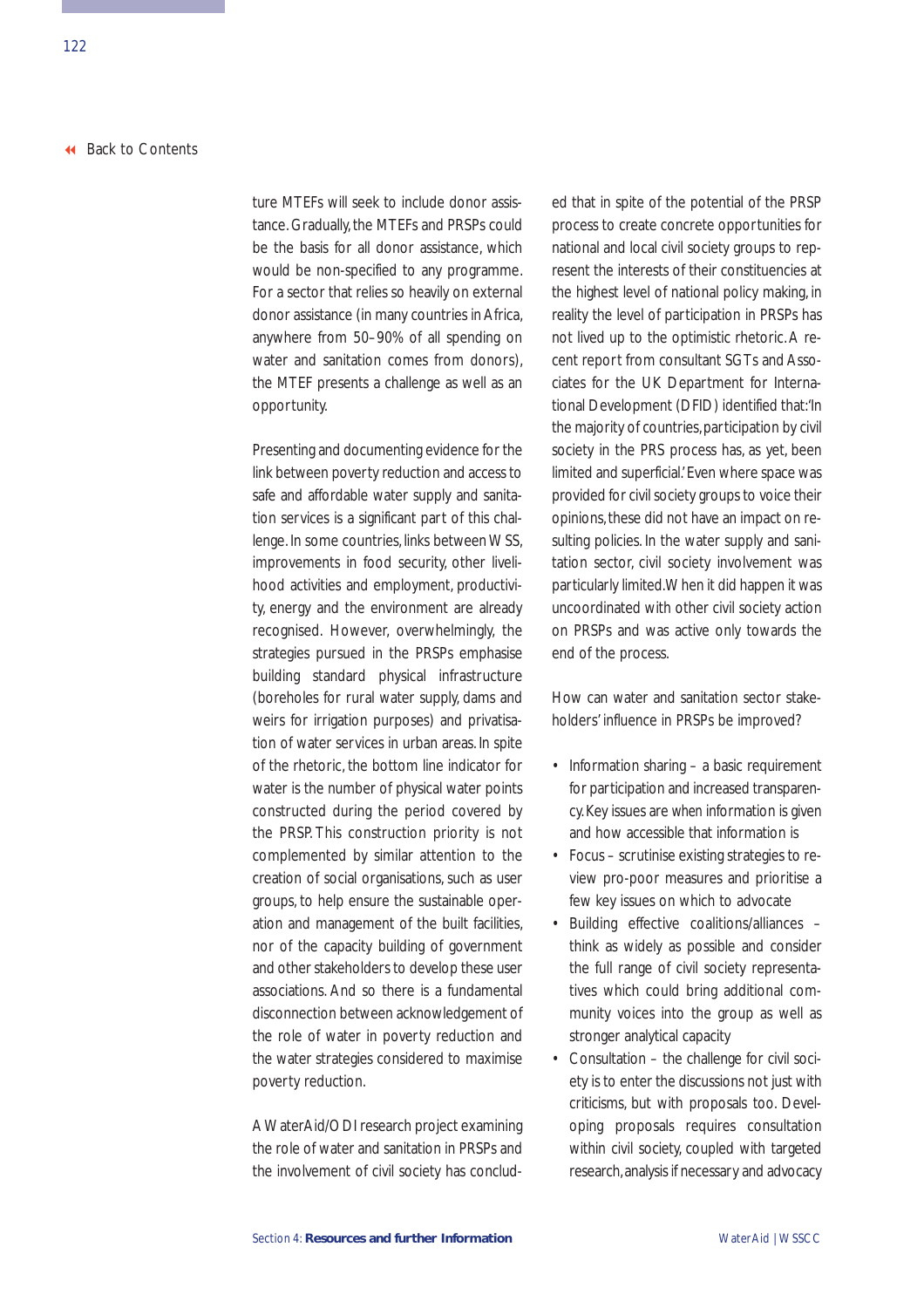- Briefings short, clear and concise briefings with a few recommendations are an important tool in influencing government officials, politicians, other actors and the media
- Key messages simplify complex messages. They should be framed in a compelling way, to be convincing, get the widest possible public support and win over policy makers
- Meetings as a lobbying activity, prepare well for meetings, think through persuasive arguments, be well briefed and aim high
- Media use both the print and radio media as an important ally in achieving your aims

As the PRSP process moves toward implementation, sector stakeholders need to consider how they can assist in developing the particular indicators for monitoring PRSP strategies in water.Attention also needs to be paid to monitoring resource allocation, disbursements, and actual spend for water priorities. These activities will help in understanding the investment needs and costs of the sector more accurately, and with better information, enable improved advocacy for water priorities within PRSPs.

## **4.2.4 National Strategies for Sustainable Development (NSSDs)147**

In 1997, the UN General Assembly Special Session agreed that each country should formulate and implement National Strategies for Sustainable Development (NSSDs). Each country should have these in place by 2002 and have begun to implement them by 2005. The main thrust of the NSSD is to integrate environmental issues into mainstream planning. NSSDs are also intended to put poor people at the centre and be owned at a local level. The UN Commission on Sustainable Development (CSD) has agreed that NSSDs

should include commitments to national water management policies. Special assistance to help developing countries to meet this commitment has been given by some donor governments,such as the UK.To date only the UK and Canada have formulated a written NSSD, so it seems unlikely that the original target will be achieved.

(See CSD website for further information: http://www.un.org/esa/sustdev; copies of the NSSDs are also available on http://www.earthsummit2002.org/es/nsds)

### **4.2.5 The EU Water Initiative148**

The EU Water Initiative, a high level commitment to partnership with Africa and Newly Independent States (NIS), was launched at the World Summit on Sustainable Development in Johannesburg in September 2002. It is considered to be one of the most important political commitments to implement the agreement reached on international targets in Johannesburg for water supply and sanitation and water management. The design is being finalised and will be completed by the 3rd World Water Forum in Kyoto in March 2003. Key aspects of the design of the Initiative are the Multi-Stakeholder Forums and the Working Groups.

The initiative provides a platform for strategic partnerships to implement the programmes of action for the WSSD and to contribute to meeting the Millennium Development Goals on water. Under the initiative, the EU seeks to work with its partners to:

### • Reinforce political will and commitment to action

The global water crisis is not on the agendaof many political leaders of the world. The initiative seeks to support governments in understanding the links between

<sup>147</sup> Green 2000

<sup>148</sup> European Union 2002, available on the Freshwater Action Network website: www.freshwateraction.net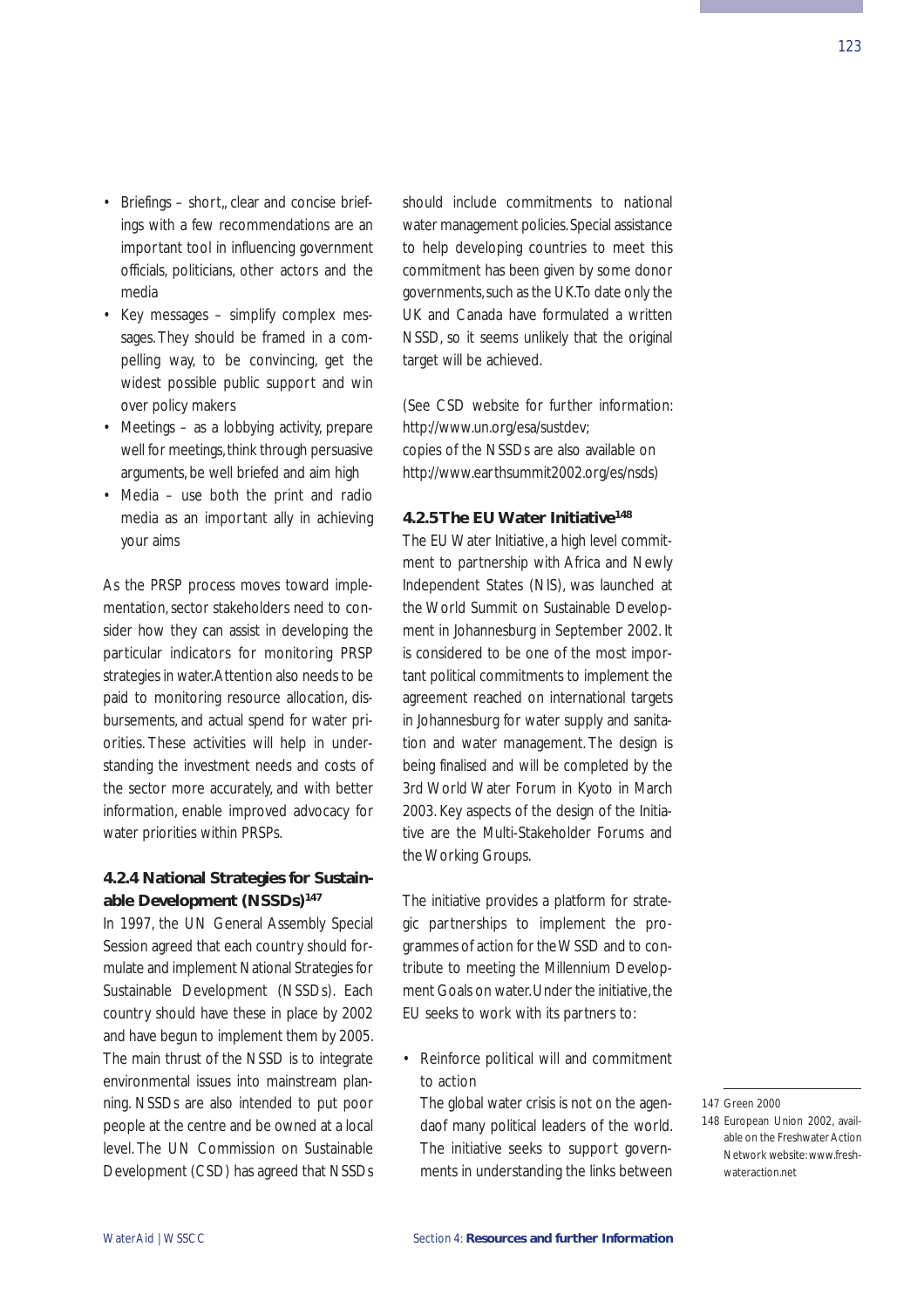water, poverty and sustainable development and to help translate this into firm commitments for action. In particular, the initiative seeks to provide a mechanism to develop joint action plans to implement the programmes of action of the WSSD.

• Make water governance effective and build institutional capacity

Making water governance effective is an essential step in supporting healthy and productive lives and safe-guarding the environment.The initiative seeks to promote better water governance arrangements and good practice centred on the principles of integrated water resources management. Capacity to plan, manage and implement programmes of action at all levels is central to achieving the desired outcomes and the initiative seeks to build capacity by providing expertise and knowledge and by facilitating access to information. Research co-operation should form an import part of such these activities.

- Improve co-ordination and co-operation A vast range of water-related activities are currently underway or planned but their inter-relationship is not always apparent. The initiative seeks to provide a platform to co-ordinate and streamline activities and to establish multi-stakeholder processes to bring partners together, including south-south collaboration and co-operation. The initiative seeks to support regional and sub-regional activities where clear commitment to collaboration exists. As a contribution to peace and security it seeks specifically to support the build-up of river basin organisations and to assist in the development and application of river basin approaches in transboundary waters.
- Increase the efficiency of existing EU aid flows

Meeting the Millennium Development Goals will require considerable financing efforts and although no exact estimates are available it is evident there is a major financing gap.The initiative seeks to make the most of available funds and to increase the effectiveness of existing and future EU aid flows. It seeks to use official development assistance as a lever for other forms of finance, including user finance and private finance, and to encourage the development of innovative funding mechanisms to create higher efficiencies.

Initial partners from the European-side include the EU Member States, the European Commission, and the following representatives from European civil society and the private sector:

Green Cross International **WWF Tearfund** WaterAid Water Supply and Sanitation Collaborative Council WASH  $|C|E|$ Global Water Partnership Global Nature Fund European Environmental Bureau Ramsar UNEP UCC-Water OECD UN-ECE The International Secretariat for Water BPD Water and Sanitation Protos Water Powers People International Network of Basin Organisations INBO EUREAU Northumbrian Water Suez Thames Water Vivendi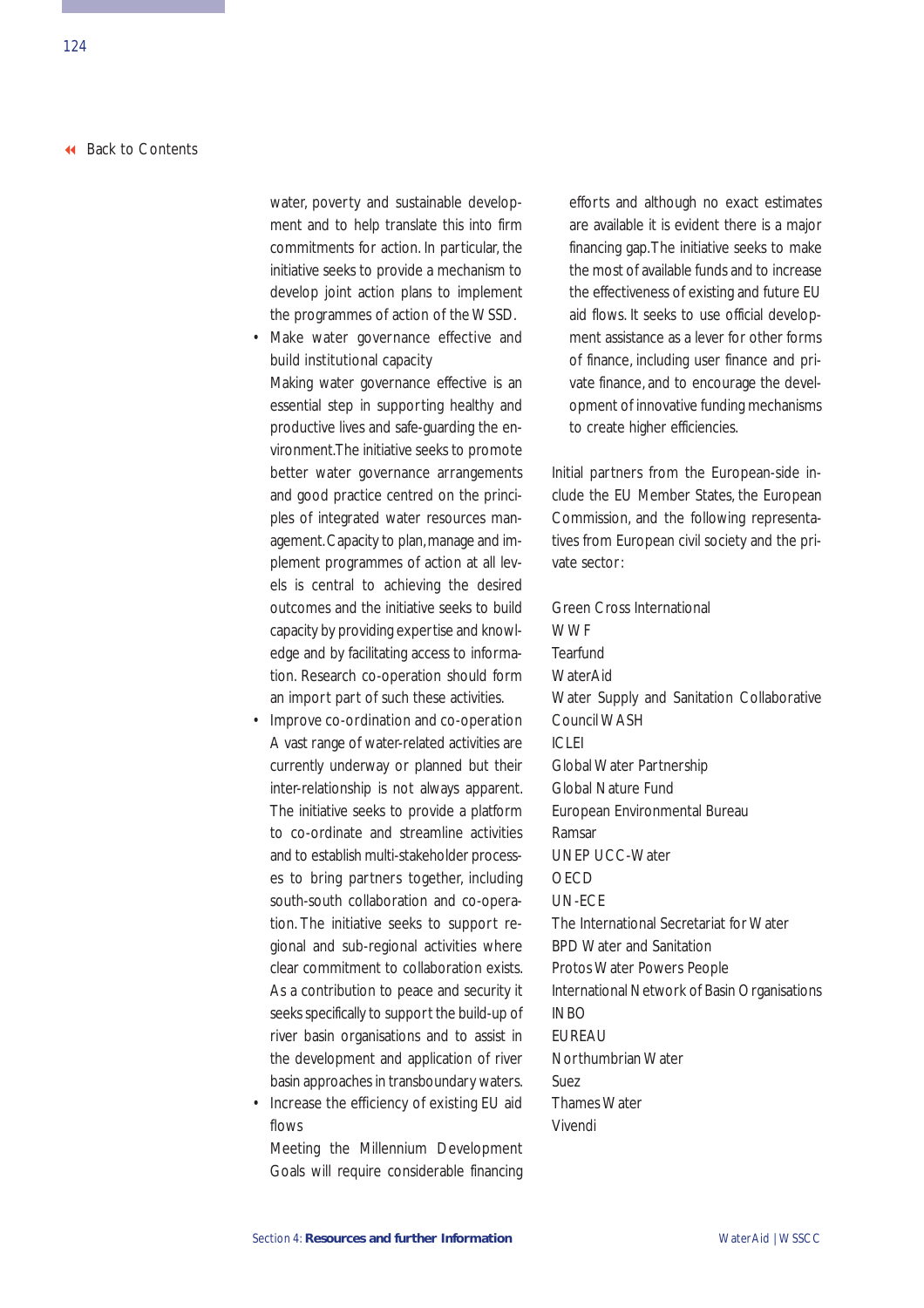Political commitment and stakeholder support has already been secured from Africa and the NIS countries and work has begun on the development of specific components for these regions. As the initiative develops, other governments, the International Finance Institutions, the UN agencies and other relevant organisations and stakeholders will be encouraged to become partners.

The design phase of the initiative will continue during the lead up to the 3 rd World Water Forum to be held in Japan, March 2003. This period will be used to complete the identification of building blocks, to identify gaps, to formulate action programmes, and to consolidate partnerships. Recommended financing strategies for identified components will also be developed during this design phase.The Multi-Stakeholder Forum itself will be used as a means to discuss and agree the final programmes of action before moving into the implementation phase.

The European Union's vision is for the initiative to grow into a major driving force in achieving the targets for poverty reduction, economic development, and peace and security throughout the world.The EU seeks to encourage the expansion of the initiative into other geographical regions. Discussions with key stakeholders in the Mediterranean region are already underway and it is likely that this will form the third regional focus. As the initiative grows it will provide a mechanism to learn from existing partnership initiatives and to encourage replication of successful factors in other geographical regions and thematic areas.

# **4.2.6 The New Partnership for Africa's Development (NEPAD)149**

NEPAD is "a pledge by African leaders, based on a common vision and a firm and shared conviction, that they have a pressing duty to eradicate poverty and to place their countries, both individually and collectively, on a path of sustainable growth and development and, at the same time, to participate actively in the world economy and body politic."

In a document entitled "The New Partnership for Africa's Development", dated October 2001, a range of initiatives are identified as conditions for sustainable development. The Democracy and Political Governance Initiative includes a series of commitments by participating countries to create or consolidate basic governance processes and practices.The Economic and Corporate Governance Initiative actions the need to give high priority to public financial management; countries will develop a programme for improving financial management and targets, and assessment mechanisms will also be set in place.

Under sector priorities in the same document, NEPAD looks at ways of bridging the infrastructure gap. It states an objective to increase financial investments in infrastructure by lowering the risks facing private investors, especially in the area of policy and regulatory frameworks. Specifically in relation to water and sanitation, NEPAD states objectives to ensure sustainable access to safe and adequate clean water supply and sanitation, especially for the poor and to plan and manage water resources to become the basis for national and regional co-operation and development.

<sup>149</sup> DFID/European Commission  $2002$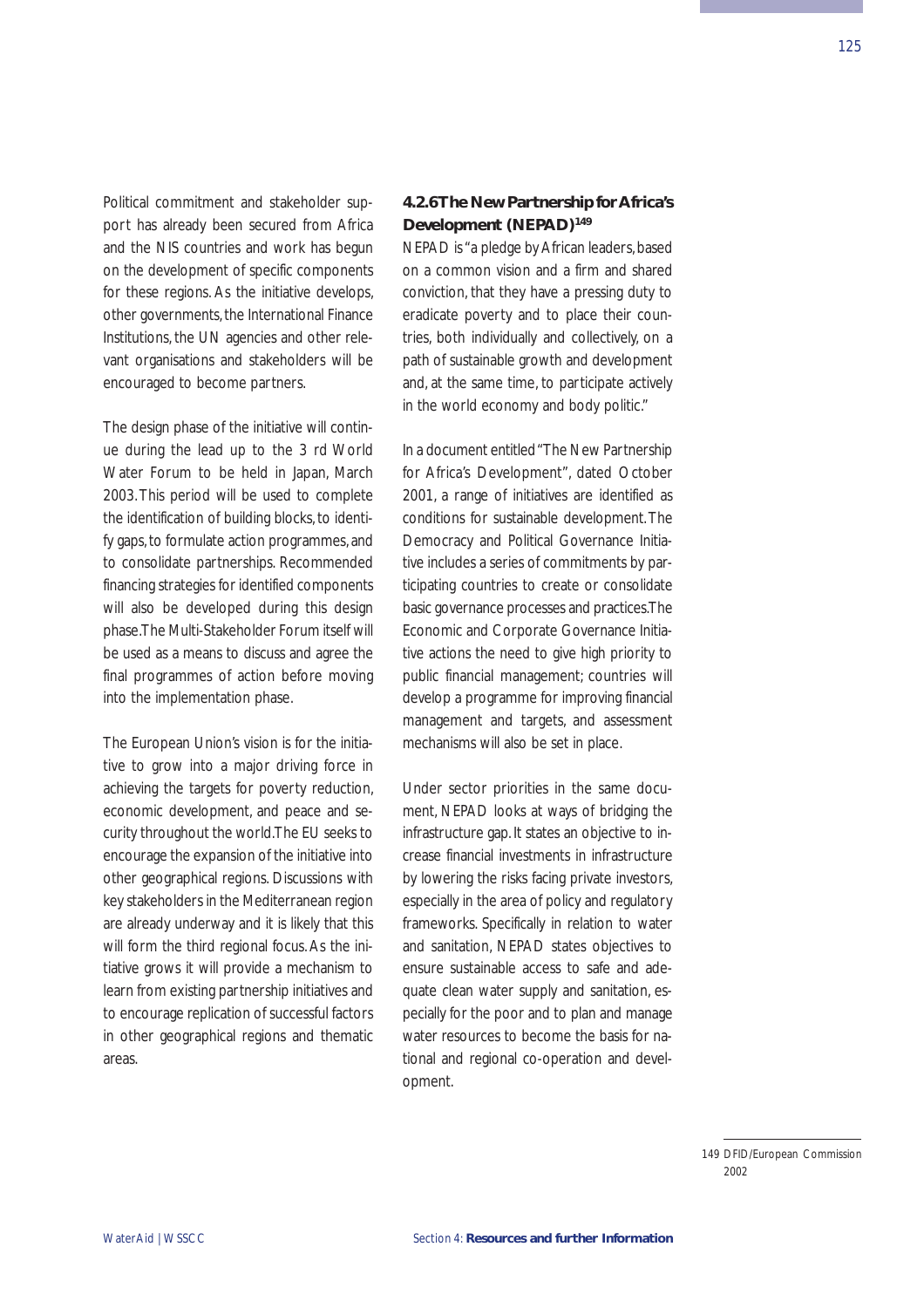# **4.2.7 African Ministerial Council on Water (AMCOW)150**

The African Ministerial Conference on Water was launched in Abuja, Nigeria in April 2002 at the inaugural meeting, attended by Ministers and their representatives from 41 African Countries. AMCOW is part of the NEPAD initiative.AMCOW was preceded by a multistakeholder meeting held in Accra in April 2002.A Steering Committee was established, which works in close collaboration with the African Water Task Force (see below). The AMCOW meeting adopted the Abuja Ministerial Declaration, in which the participants committed themselves to strengthening intergovernmental co-operation in order to halt and reverse the water crisis and sanitation problems in Africa, and to promoting the goals of the water-related components of NEPAD, as follows:

NEPAD Objectives relating to water

- To ensure sustainable access to safe and adequate clean water supply and sanitation, especially for the poor
- To plan and manage water resources to become a basis for national and regional co-operation and development
- To systematically address and sustain ecosystems, bio-diversity and wildlife;
- To co-operate on shared rivers among member states;
- To effectively address the threat of climate change;
- To ensure enhanced irrigation and rain-fed agriculture to improve agricultural production and food security;

#### Actions

- Accelerate work on multipurpose water resource projects; for example the SADC Water Secretariat's investigation of the utilisation of the Congo River, and the Nile Basin Initiative;
- Establish a task team to make plans for 150 Source: The Water Page – mitigating the negative impact of climate Mater Forum. change in Africa;
- Collaborate with the Global Environmental Sanitation Initiative (GESI) in promoting sanitary waste disposal methods and projects;
- Support the UN Habitat programme on Water Conservation in African Cities

### **4.2.8 The African Water Task Force**

In September 2001, under the guidance of the African Development Bank, representatives from over 20 regional and international organisations working with water in Africa met in Abidjan, Ivory Coast. The main purpose of this meeting was to encourage collaboration among the different organisations to promote synthesis, co-ordination and as a result use resources efficiently.They decided to establish an African Water Task Force (AWTF) to help define and synthesise Africa positions and programmes for the two forthcoming international events; the World Summit on Sustainable Development and the Third World Water Forum.

A Stakeholder Conference was held in Accra, Ghana, in April 2002, at which the Accra Declaration was formulated, outlining the key challenges and water issues for Africa together with recommendations for action. It was agreed at the Conference that the African Water Vision for 2025 provides an overarching framework for guiding the development of water resources in Africa and the implementation of its targets should be pursued.The participants endorsed the continued existence of the AWTF to promote collaboration and partnership on the continent and help define an African agenda for water within the framework of NEPAD. Specifically, the AWTF was mandated to continue co-ordinating the participation of Africa in the forthcoming world events including the WSSD in Johannesburg and the third World

www.thewaterpage.com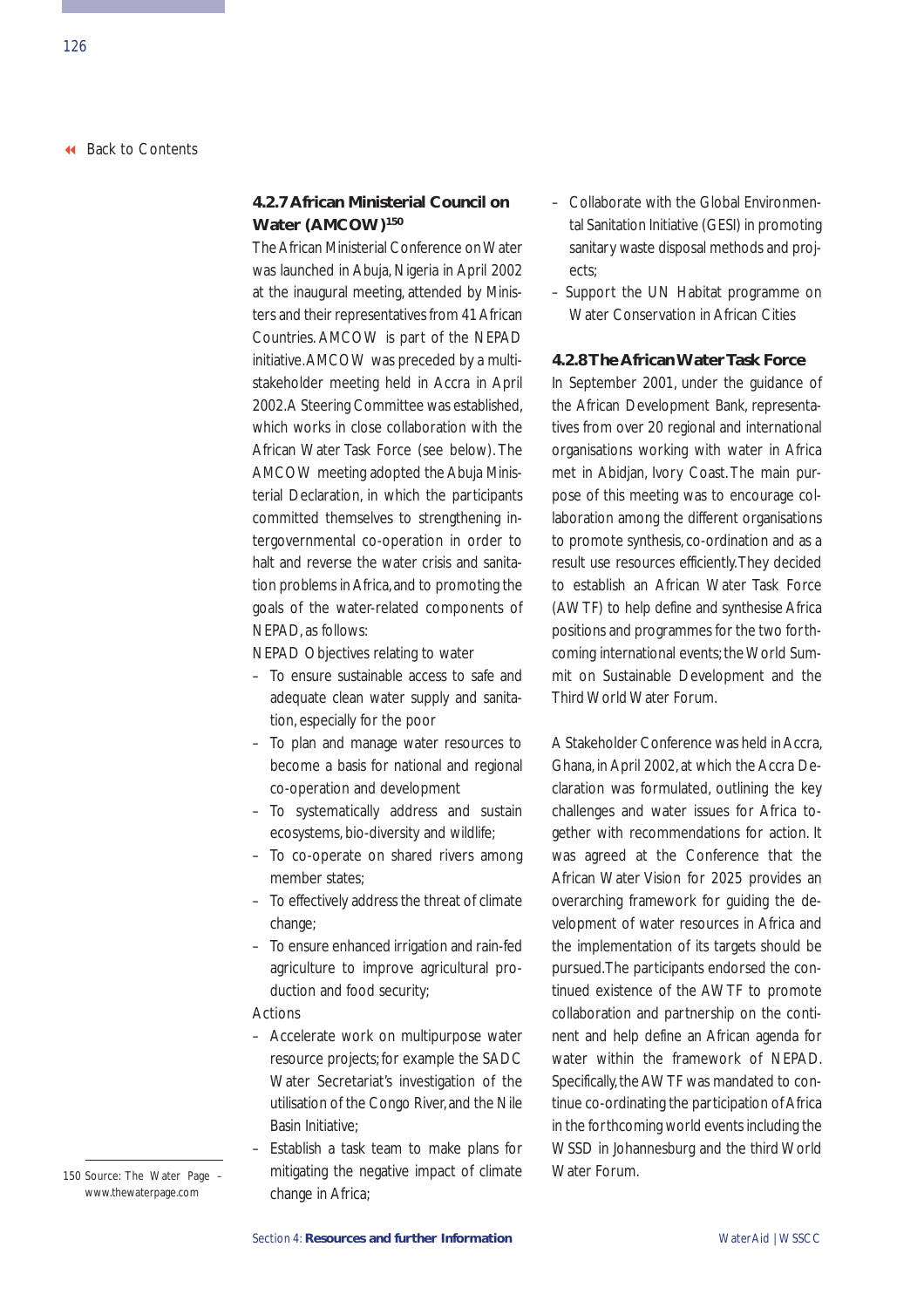# **4.3 International agreements**

A Freshwater Action Network report prepared for the World Summit in Johannesburg lists the key inter-governmental agreements and policies with implications for water policy as follows:151

1972 The UN Conference on Human Environment – Stockholm, Sweden

> This was the first attempt to move from a sectoral to a comprehensive approach including all aspects of environmental protection.

1977 Water Development and Management: proceedings of the United Nations Water Conference – Mar del Plata,Argentina

The main concerns in the conference were:

1) serious health consequences due to lack of safe and sanitary water supply; and

2) the need to give priority to the needs of the poor, the less privileged and to water-scarce areas.

## 1986 Declaration on the Right to Development

This Declaration is the United Nations High Commissioner for Human Rights (UNHCHR)'s document. It is required to "recognise that development is a comprehensive economic, social, cultural and political process and recall the right of peoples to exercise, subject to the relevant provisions of both International Covenants on Human Rights, full and complete sovereignty over all their natural wealth and resources (water)."

# 1990 The Global Consultation on Safe Water and Sanitation for the 1990s – Delhi, India

It is the Delhi Declaration that water and sanitation are the two most basic requirements for health and dignity all over the world.The principle of 'some for all, rather than more for some' should be underlying the process of access to water and sanitation, country specific, a critical component of social and economic development.

# 1992 Dublin Statement: International Conference on Water and the Environment (IWCE) –Dublin, Ireland

This is the outcome of Dublin Conference held just before the United Nations Conference on Environment and Development (UNCED) in Rio de Janeiro in June 1992. It sets out recommendations for action at local, national and international levels, based on four guiding principles:

• Fresh water is a finite and vulnerable resource, essential to sustain life, development and the environment

• Water development and management should be based on a participatory approach, involving users, planners and policy-makers at all levels

• Women play a central part in the provision, management and safeguarding of water

• Water has an economic value in all its competing uses and should be recognised as an economic good

> 151 Freshwater Action Network 2002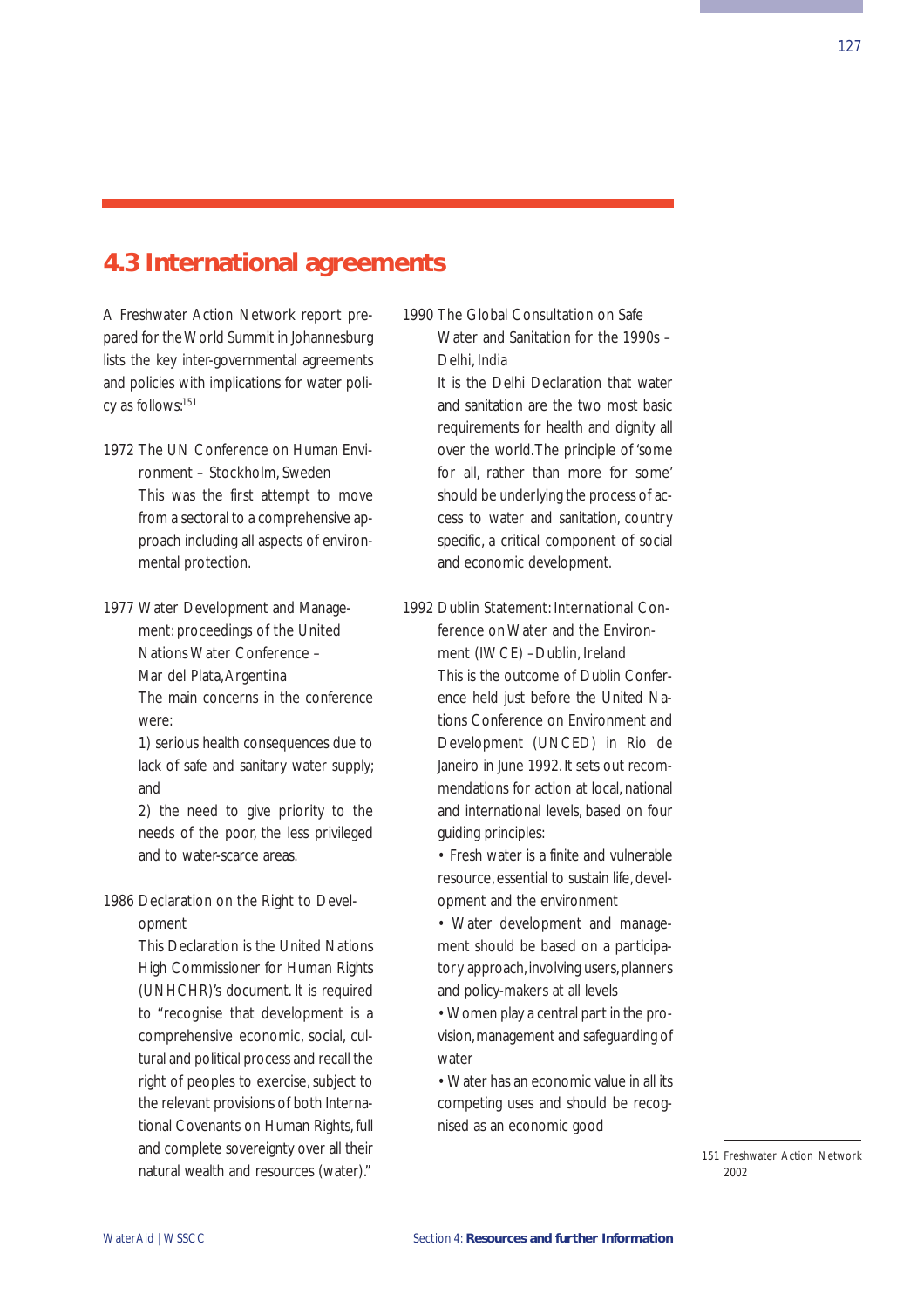1992 The United Nations Conference on Environment and Development (UNCED) – Agenda 21, Chapter 18 – Rio de Janeiro, Brazil

> Agenda 21is a comprehensive plan of action for sustainable development to be taken globally, nationally and locally by organisations of the United Nations System, Governments, and Major Groups.The Chapter 18 of Agenda 21 deals with the development, management and use of water resources. One of the objectives of the Johannesburg Earth Summit 2002 process is to assess the progress made in implementing Agenda 21 – Chapter 18 is an important starting point.

# Alternative Freshwater Treaty: International Setting and Issues in Water, Environment and Development

This report resulted from the NGO Global Forum held in parallel to the UN meeting in Rio. It provides principles, guidelines and strategies for NGOs to implement the Rio declarations to promote the conservation, ecological and socially sustainable management of water.

# 1995 The World Summit for Social Development – Copenhagen, Denmark

Poverty is characterised by deprivation of drinking water and sanitation. It is inseparable from the lack of control over resources (land, skills, capital, knowledge, and social connections). Regional specific programmes were called for to provide sustainable access to safe drinking and proper sanitation for all as basic human needs.

## 1995 World Conference on Women – Beijing, China

Women's roles as the main purveyors of agriculture, domestic water users along with the focus on human rights, equal opportunities and entitlement issues were pushed to the forefront of the international and political agenda. This led to the integration of women in the decision process for environmental governance.

### 1997 Comprehensive Assessment of the Freshwater Resources of the World

The assessment was presented to the 5th session of the United Nations Commission on Sustainable Development (UNCSD). In many countries, current pathways for water use are not sustainable, and the world faces a worsening series of local and regional water quantity and quality problems. It presents policy options to improve understanding of how to reach sustainable levels of water use, while satisfying a wide range of needs in agriculture, industry, household and the environment (ecosystems).

### 1997 Programme of the Further Implementation of Agenda 21 on Freshwater

This is the outcome of the United Nations General Assembly 19th Special Session. It requires governments to participate in a dialogue under the UNCSD to build a consensus on the necessary actions in order to implement the sustainable use of fresh water for social and economic purposes.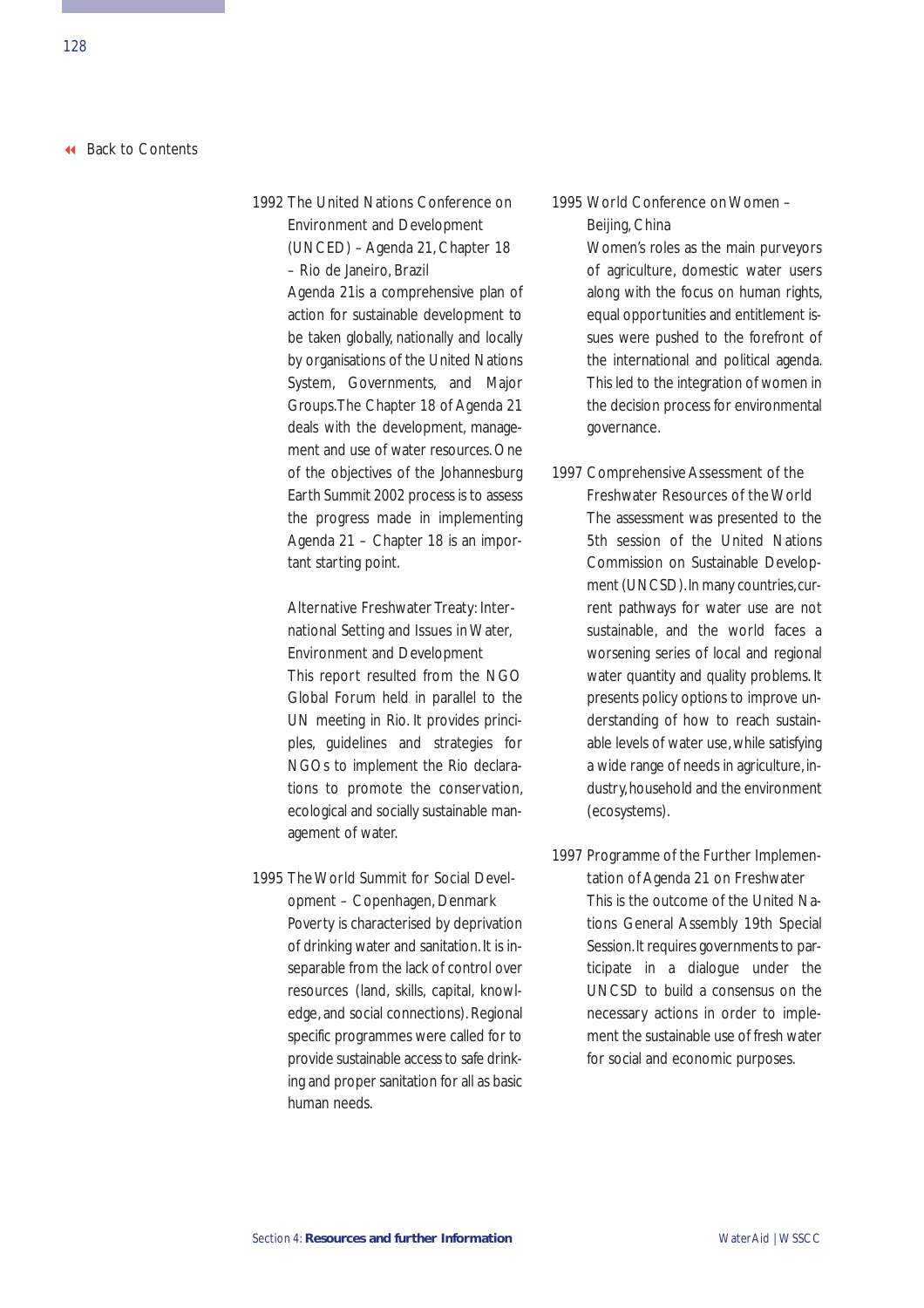### 1998 The International Conference on Water – Paris, France

The Paris Declaration is based on the present situation of water scarcity, floods, drought, pollution and lack of infrastructure which pose a series of threats to social and economic development, global food security and the environment. The conference resulted in an urgent call on the international community, to accord priority to the provision of access to safe drinking water and sanitation for all.

### 1998 Strategic Approaches to Freshwater Management, Decision 6/1

This document was presented to the 6th session of the United Nations Commission on Sustainable Development (UNCSD) and outlines four strategic approaches, information and data for decision-making, institutions, capacity-building and participation, technology transfer and research cooperation, and financial resources and mechanisms.

### 2000 'We the Peoples' Millennium Forum

Declaration and Agenda for Action Strengthening the United Nations for the 21st Century – New York City, United States of America

This document is the outcome of the forum attended by NGOs and other civil society organisations held in the United Nations HQ in New York in 2000. It is geared towards NGOs and other civil society groups'action plan to strengthen the capacity of the United Nations in the 21st century. Water issues were dealt with under the agenda of 'Sustainable Development and the Environment'.

## 2000 Progress made in providing safe water supply and sanitation for all during the 1990s

This was presented to the 8th session of the UNCSD in 2000. It concludes that in spite of efforts to accelerate the rate of providing water and sanitation services, little has been made in reducing the number of people lacking access to safe water supply and particular sanitation facilities. It recommends governments assess the current situation of their basic water needs and sanitation in the new millennium.

### 2001 Bonn Recommendations for Action

The Bonn Recommendations for Action emerged from the International Conference on Freshwater, held in December 2001 and involving representatives from government, the private sector, and civil society.The Recommendations, which build on principles elaborated in the 2nd World Water Forum held in The Hague in March 2000, identify priority actions for waterrelated issues under three headings: governance, mobilising financial resources, and capacity building and sharing knowledge.Financing the water sector was analysed in detail, and five actions were developed and accepted by consensus:

• Ensure significant increases in all types of funding;

• Strengthen public funding capabilities;

• Improve economic efficiency to sustain operations and investment;

• Make water attractive for private investment;

• Increase development assistance to water.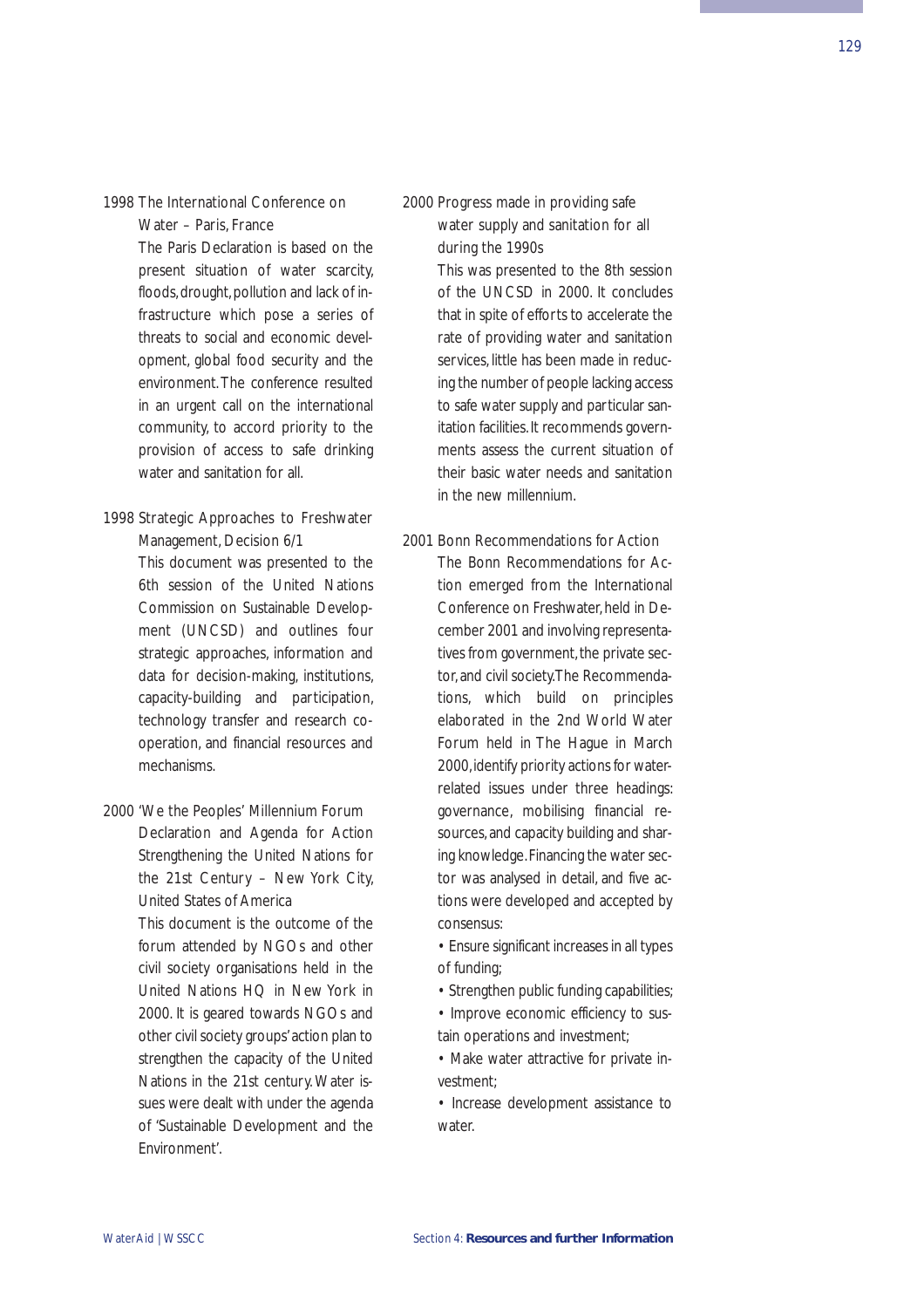# 2002 World Summit for Sustainable Development, Johannesburg, South Africa

Three key agreements relating to water were reached at the 2002 World Summit:

Halve, by the year 2015, the proportion of people without access to safe drinking water *(reaffirmation of Millennium Development Goal)*

Halve, by the year 2015, the proportion of people who do not have access to basic sanitation

▶ Develop integrated water resources management and water efficiency plans by 2005152

<sup>152</sup> www.johannesburgsummit.org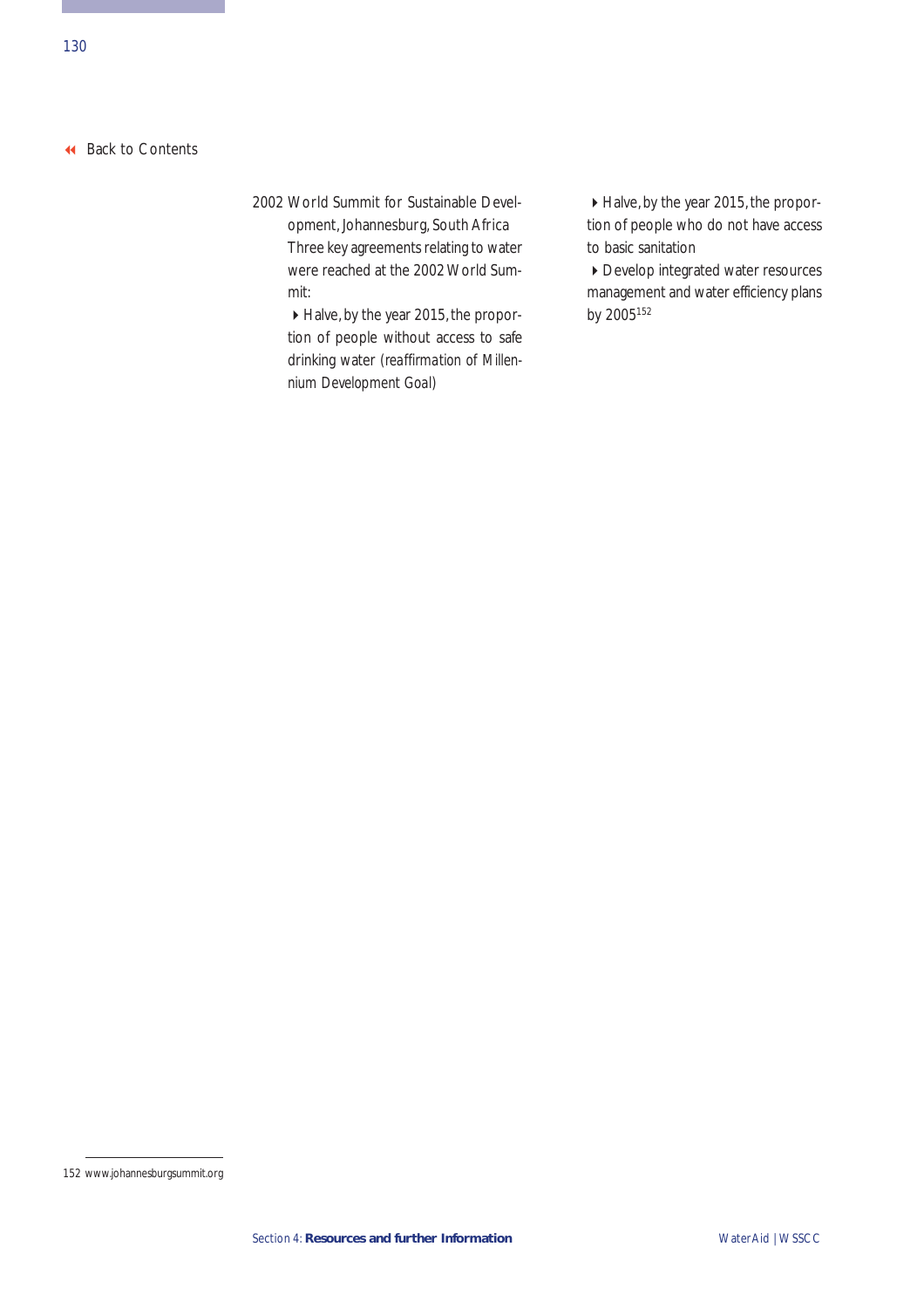# **4.4 Resources for advocacy**

This section lists a number of organisations and on-line services that may provide useful resource for advocacy planning; followed by additional resources for advocacy developed by WSSCC or its partners.

# **4.4.1 Organisations and On-line Resources**

The following organisations are listed in this section:

- Gender and Water Alliance
- $\bullet$  WFIL
- Freshwater Action Network (FAN)
- Business Partners for Development (BPD)
- Sanitation Connection
- Streams of Knowledge
- Global Water Forum
- InterWATER Bulletin
- Source Bulletin
- The Water Page

### Gender and Water Alliance

The Gender and Water Alliance is a network of 115 organisations and individuals from around the world with an independent steering committee.It is an Associated Programme of the Global Water Partnership (GWP) funded by the governments of the Netherlands and United Kingdom. It offers a mix of information and knowledge sharing activities such as electronic conferencing, a web site, advocacy leaflets, manuals and videos, annual facts and figures on gender and water, capacity building and pilot programmes.

*GWA Secretariat* Maria Arce Moreira Executive Secretary C/o IRC International Water and Sanitation Centre P.O. Box 2869 2601 CW Delft The Netherlands Tel: +31-15-219 2943 Fax: +31-15-219 0955 www.genderandwateralliance.org

### W<sub>FLL</sub>

The London School of Hygiene and Tropical Medicine (LSHTM) the IRC International Water and Sanitation Centre and the Water, Engineering and Development Centre (WEDC) at Loughborough University run WELL – Water and Environmental Health at London and Loughborough, a resource centre promoting environmental health and wellbeing in developing and transitional countries, funded by the UK Department for International Development.WELL's core activities include technical support to DFID; development of technical manuals and guidance notes; and technical assistance to representatives of developing countries, UN agencies and UK NGOs. A document service is also available.

The WELL website includes a services page with a technical assistance facility offering free advice to NGOs; technical briefs; and a library catalogue.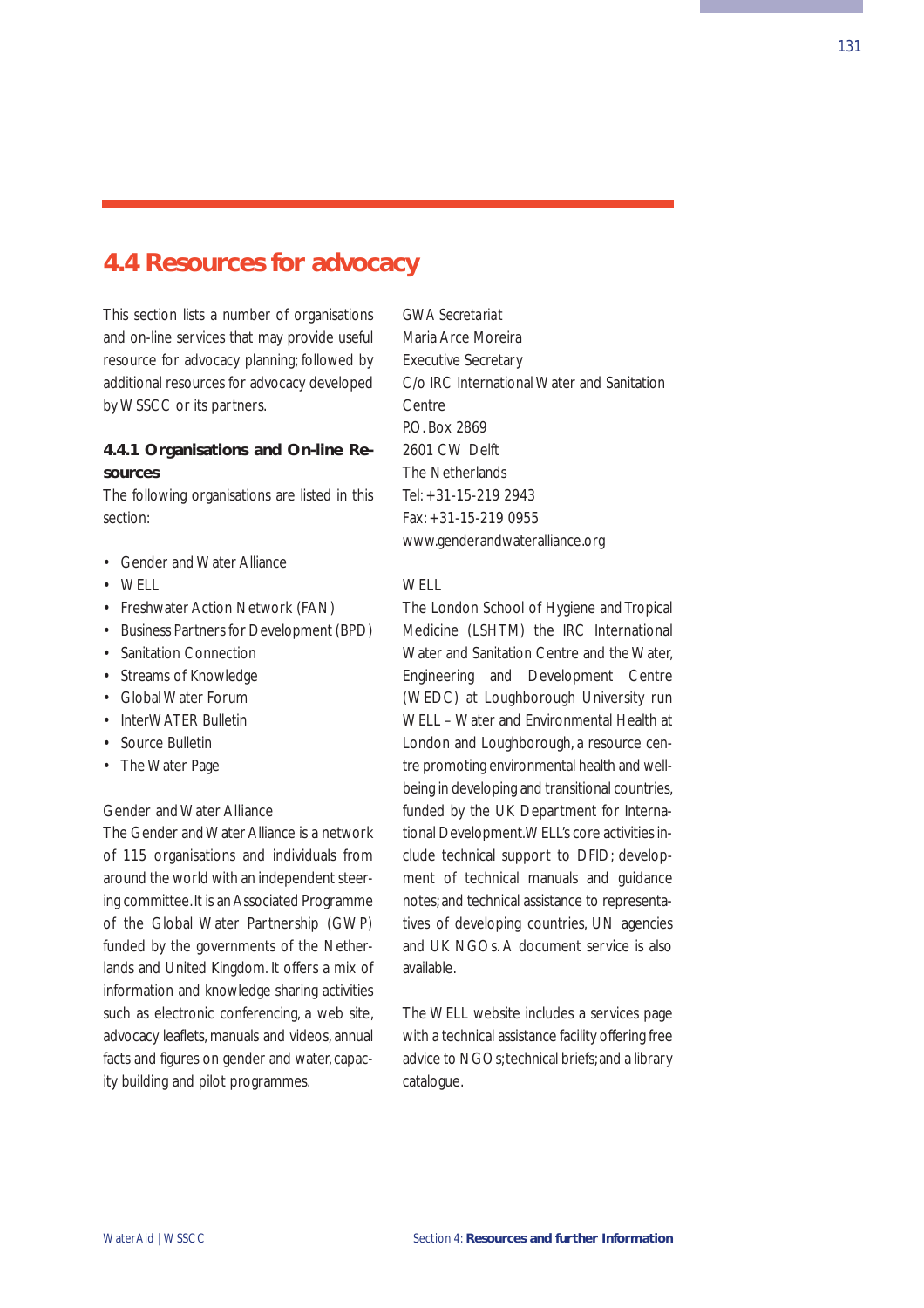WELL can be contacted via the website: www.lboro.ac.uk/well/index.htm or through WEDC or LSHTM:

### *WEDC*

Loughborough University Leicestershire LE11 3TU  $|$   $|$ Tel: +44 (0) 1509 222885 Fax: +44 (0) 1509 211079 Email:WEDC@boro.ac.uk Website: http://www.lboro.ac.uk/wedc

### Freshwater Action Network (FAN)

The Freshwater Action Network is a global network of environmental and developmental Non-governmental and Community Based Organisations working to strengthen civil society's participation in international water policy formulation. It was created following WaterAid's Advocacy workshop held at the World Water Forum in March 2000. FAN aims to ensure that freshwater NGOs are strongly represented at international water policy forums and to ensure their voices are heard during the increasingly political water debates. FAN also aims to strengthen effective NGO participation in policy making throughout a cross-sectoral international network, incorporating the aims of different NGOs with a range of advocacy priorities.

FAN's objectives are to:

- Improve cross-sectoral dialogue between civil society organisations by developing and articulating joint policy messages
- Strengthen NGO participation in policy making and advocacy work
- Improve global co-operation between NGOs of differing perspectives, priorities and skills
- Increase the number of NGO advocates able to communicate clearly on policy issues and the broader agenda
- Act as a forum for international consultation on water
- Share relevant and accessible information on emerging issues

FAN works to achieve its objectives by:

- Timely policy information and practical guidance that enables the effective participation of NGOs in international policy making specifically targeting water related issues.
- Active generation and sharing of information by FAN members
- Assisting the co-ordination of NGO participation in key international policy forums relating to water
- Lobbying for greater NGO participation in international policy making
- Engaging the media
- Encouraging NGOs in policy dialogue with one another across the water sectors
- Advocacy Training Seminars

*Freshwater Action Network* c/o WaterAid Prince Consort House 27–29 Albert Embankment London SE1 7UB UK Tel: +44 (0) 20 7793 4522 Fax: +44 (0) 20 7793 4545 Email : info@freshwateraction.net Website: www.freshwateraction.net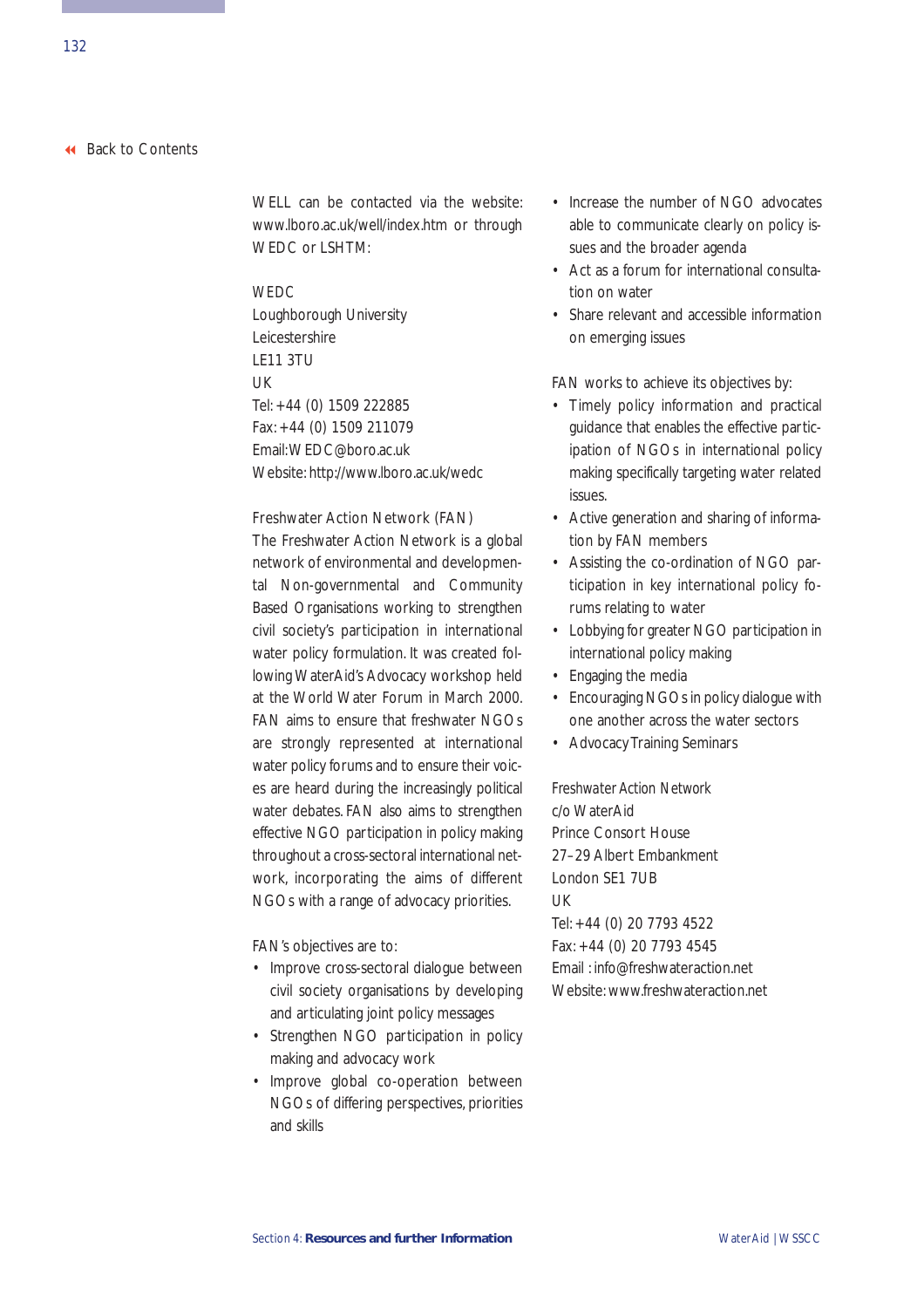Building Partnerships for Development is an informal network that brings together the public, private, donor and civil society sectors to support multi-sector partnerships to provide water and sanitation services in poor communities.

At the international level, the BPD members include major international NGOs working on water issues, donors; major multinational companies whose core business is the provision of water and sanitation services; and public sector officials from different projects. At the project level, members include the variety of stakeholders engaged in a partnership to implement water and sanitation projects. Whilst the BPD receives funding from the World Bank, the British Department for International Development, and private companies, the governance mechanism is multisector including these groups, NGOs, and public sector officials.

Through a small secretariat, the BPD supports a greater understanding of how partnerships actually work by:

- 1) conducting research on the interface between partnership and water themes,
- 2) facilitating relationships between different stakeholder groups at the project level,
- 3) building capacity of specific target groups to engage in and/or support partnership approaches, and
- 4) by sharing information and hence facilitating dialogue at the international level between a variety of interested stakeholders.

Research is aimed at practical issues that will inform both practitioners of partnerships and policymakers advocating for partnerships.The aim is to ensure that partnerships are approached in a realistic manner by all parties and that partners clearly recognise the depth of commitment they are making and the level of compromise they might need to undertake.

Building Partnerships for Development Prince Consort House, 7th Floor 27–29 Albert Embankment London SE1 7UB United Kingdom Tel: +44 (0)20 7793 4557 Fax: +44 (0)20 7582 0962 Email: info@bpd-waterandsanitation.org Website: www.bpd-waterandsanitation.org

### Sanitation Connection

Sanitation Connection (Sanicon), is a web portal that brings together in one place information on environmental sanitation.It aims to improve access to information on environmental sanitation by providing accurate, reliable and up-to-date information technologies, institutions and financing of sanitation systems around the world. Institutions of international standing contribute to the information base by providing and maintaining a topic of their specialisation.

Sanicon is conceived as a resource for people with different levels of knowledge on environmental sanitation who are categorised as having:

- Limited knowledge of environmental sanitation;
- A general knowledge of issues and technologies in environmental sanitation but limited knowledge of a specific topic; or
- Expert knowledge of a specific topic.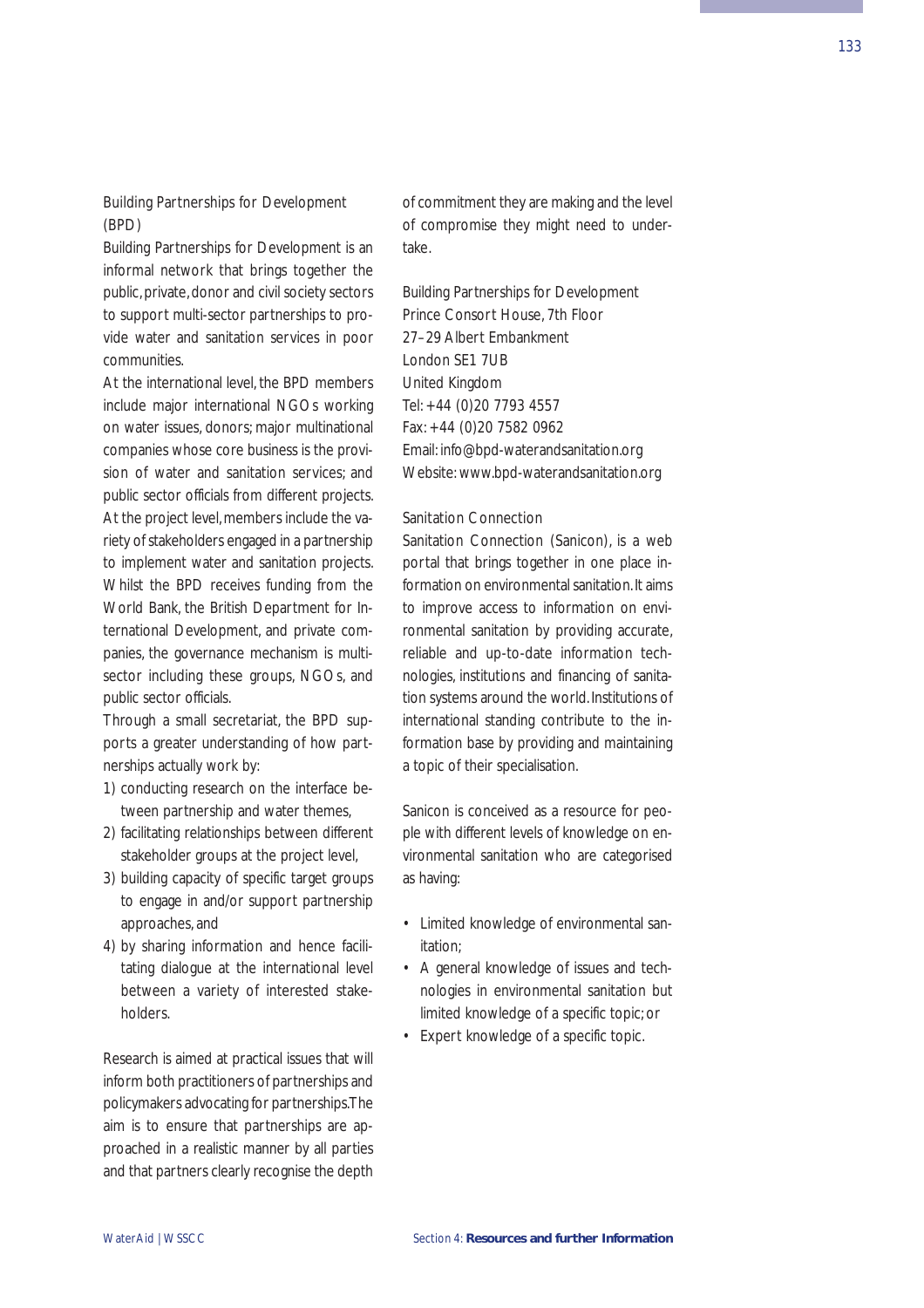The information in Sanicon is organised by theme, topic and region.There is also a helpdesk facility.The following themes are covered:

- ▶ Policies and Strategies
- ▶ Finance and Economics
- ▶ Technology
- ▶ Health and Social
- **F**nvironment
- $\blacktriangleright$  Urban
- Rural
- ▶ Coastal Settlements

Each theme area is introduced on a separate page.Background information about the positive impact environmental sanitation can have on the theme area is provided. Users are directed to specific topic areas for information on environmental sanitation relevant to the theme.

The following topics are covered in Sanicon

- Advocacy
- Ecological Sanitation
- Financing and Cost Recovery
- Fluxes to Oceans
- Gender
- Health Aspects
- Hygiene Behaviour
- Institutional Development
- Low Cost Sewerage
- Monitoring and Evaluation
- On-Plot Sanitation Technology
- Participatory Approaches
- Promotion of Sanitation
- School Sanitation
- Small Communities
- Solid Waste Management
- Stormwater Management
- Wastewater reuse
- Wastewater Treatment Technology

Each topic area is developed by an organisation with a specialisation in the topic. Background information is presented along with links to relevant websites. Information on publications (both hard-copy and electronic) is provided as well as information about electronic discussion lists relevant to each topic. The content is constantly reviewed and updated and peer reviewed for quality.

Sanicon has pages devoted to different regions of the world.At its current stage of development, only two regions are live: sub-Saharan Africa and the Middle East and North African regions. These pages provide information about organisations working in environmental sanitation in these regions.Links to resources relevant to environmental sanitation in the regions are also provided. In the future, these pages will be expanded to include East Asia and the Pacific; East Europe and Central Asia; Latin America and the Caribbean; and South Asia.

Users with a technical query on environmental sanitation can benefit through the Help-Desk. A technical request form is available which is filled out by the user online and submitted. It provides up-to-date timely and relevant information in response to demand from field-based practitioners, including:

- Immediate technical advice
- Referrals to technical and advisory groups around the world, project information , case studies and best practices
- Access to Sanitation Connection partner documents.
- Updates on on-going international and national events and workshops

Sanicon can be found at www.sanicon.net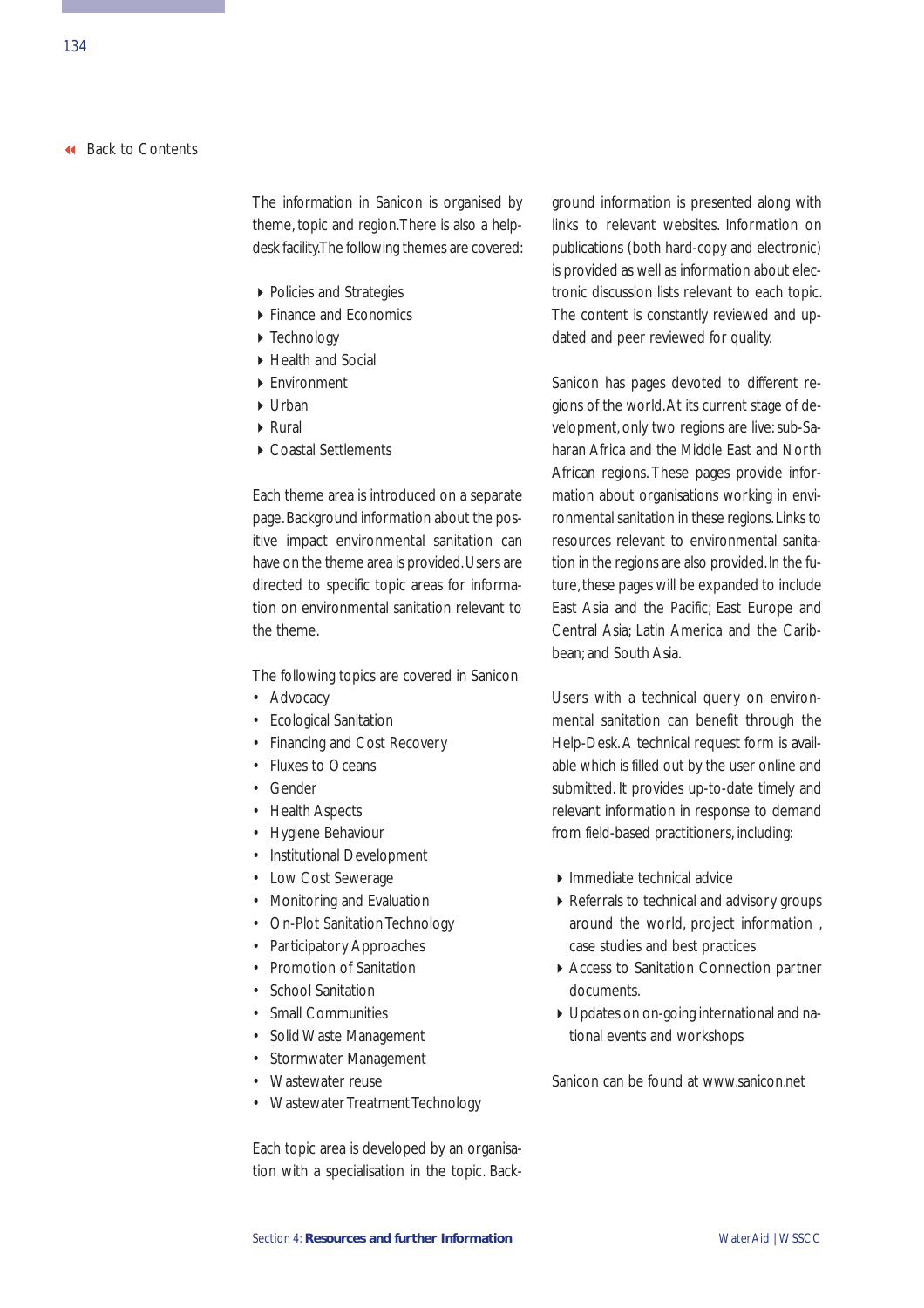### *STREAMS of Knowledge*

STREAMS of Knowledge is a global coalition for capacity building in the water and sanitation sector, and was officially launched at the 2nd World Water Forum in The Hague in March 2000.Based at the International Water and Sanitation Centre (IRC) in the Netherlands, it consists of a global coalition of resource centres in the water and sanitation sector, with the mission to help to close the gap on unmet needs by:

- organising Streams of Knowledge,
- achieving equitable access to information,
- focusing knowledge where it can help to build capacity, and
- promoting action learning, hereby people benefit from their own experiences

The website includes the following:

- the complete Streams of Knowledge Toolbox, consisting of a set of downloadable tools,
- an introduction to the partners in the coalition
- a presentation, as made by Liqa Rashid during the Second World Water Forum
- documents and tools on the development of Resource Centres
- project-related documents

STREAMS of Knowledge P O Box 2896 2601 Delft The Netherlands Tel: +31 15 219 2942 Website: www.streamsofknowledge.net The founding members of the STREAMS of Knowledge coalition are:

CINARA: Instituto de Investigación y Desarollo en Agua Potable, Saneamiento Básico y Conservación del Recurso Hídrico Apartado Aereo 25157 Cali Colombia Tel: +57 23 392345 / 57 23 393289 Fax: +57 23 393289 E-mail: edquirog@cinara.univalle.edu.co

CREPA: Centre Régional pour l'Eau Potable et l'Assainissement à faible coût 03 B.P. 7112 Ouagadougou 03 Burkina Faso Tel: +226 366 210/11 Fax: +226 366 208 E-mail: crepa@fasonet.bf http://www.oieau.fr/crepa

IRC: International Water and Sanitation Centre P.O. Box 2869 2601 CW Delft The Netherlands Tel: +31 015 2192977 Fax: +31 015 2190955 http://www.irc.nl/

IWSD: Institute of Water and Sanitation Development 7 Maasdorp Avenue P.O. Box MP 422 Mount Pleasant Harare Zimbabwe Tel./Fax: +263 4 738120, 735017, 735026, 735035 http://www.iwsd.co.zw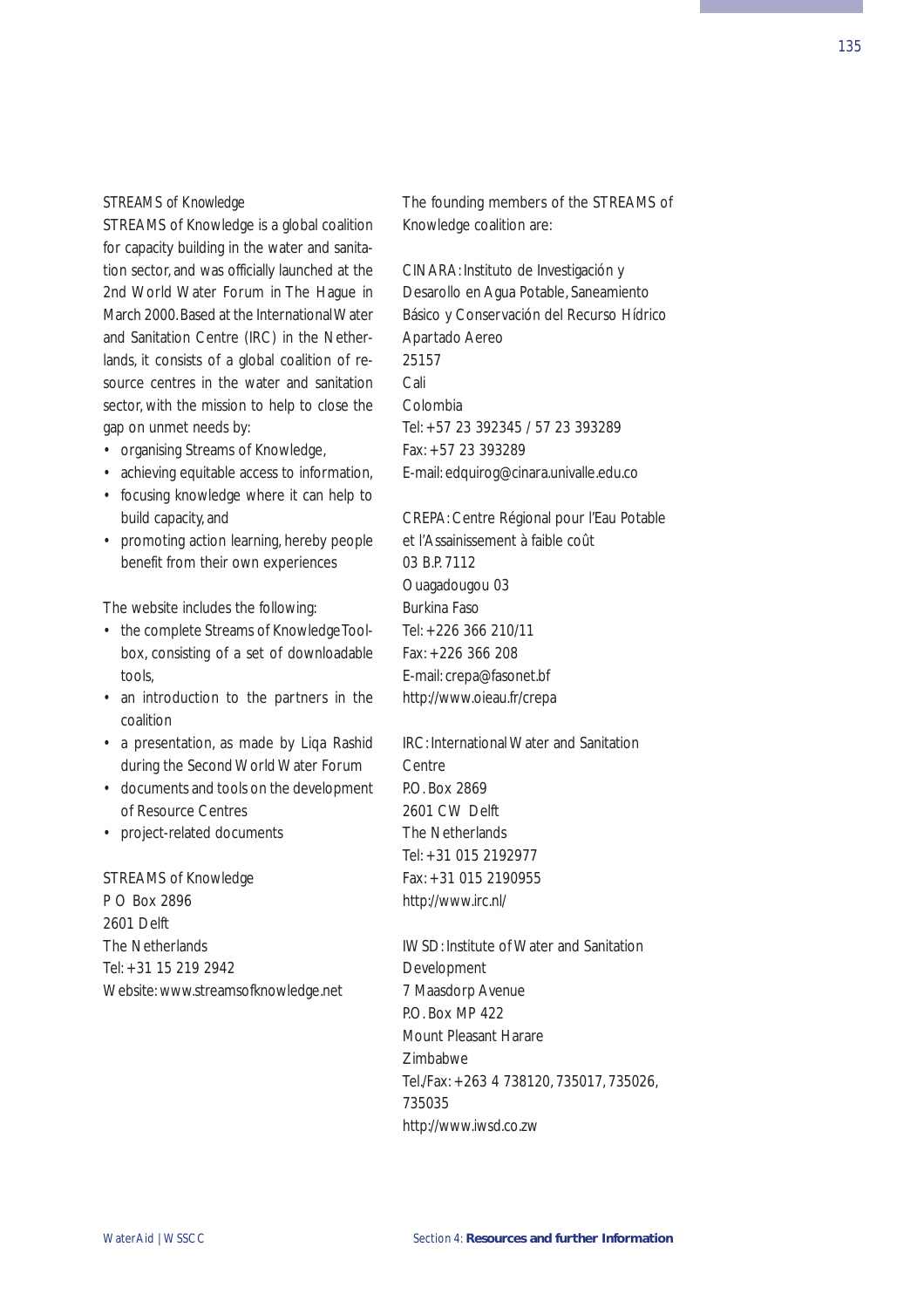NETWAS International: Network for Water and Sanitation International P.O. Box 15614 Nairobi Kenya Tel: +254 2 890 555/6-8 / 2542 055460 Fax: +254 2 890 554 http://www.netwasgroup.com/

PCWS – ITN Foundation: Philippine Center for Water and Sanitation P-3 Minnesota Mansion 267 Ermin Garcia St. Cubao, Quezon City Philippines Tel: +63 2 912 0531 Fax: +63 2 911 5783 E-mail: itnphil@ compass.com.ph http://www.itnphil.org.ph/

pS-Eau: Programme Solidarité Eau 32 rue Le Peletier 75009 Paris, France Tel: +33 1 53 34 91 20 Fax: +33 1 53 39 91 21 http://www.pseau.org/

### **SKAT**

Vadianstr<sub>42</sub> CH-9000 St.Gallen Switzerland Tel: +41 71 228 54 54 Fax: +41 71 228 54 55 http://www.skat.ch/

#### Global Water Forum

The Water Forum is an on-line venue sponsored by the Global Water Partnership with funds from UNDP, and maintained by the Stockholm Environment Institute.The site offers a venue for international agencies, individuals, local communities, the private sector, academia, governments and NGOs wishing to exchange information and explore topical issues. It has links to various databases, libraries and other websites, offers discussion groups and provides networking facilities. Website: www.gwpforum.org

### InterWATER Bulletin

InterWATER is a directory of organisations in the water and sanitation sector and offers contact information about organisations and networks in the water supply and sanitation sector related to developing countries.These organisations are able to provide additional information in various forms, including newsletters, reports and publications, technical expertise, products, training courses and Internet sources.InterWATER is maintained and co-ordinated by IRC International Water and Sanitation Centre under the auspices of the Water Supply and Sanitation Collaborative Council.Visit: www.irc.nl/interwater/index.php

#### Source Bulletin

Source is a joint endeavour between IRC International Water and Sanitation Centre and the WSSCC Secretariat. It aims to provide regular digests of current news in the sector under a series of common headings including:

- international news
- news from the regions
- resources

It is accompanied by a bi-monthly special features edition. Source is available both as an electronic newsletter via the web, and as hard copy.Visit: www.irc.nl/source/index.php

#### The Water Page

The Water Page is an independent initiative dedicated to the promotion of sustainable water resources management and use. It grew out of the Africa Water Page, which was established in Johannesburg, South Africa by Len Abrams in December 1996.A particular emphasis is placed on the development, util-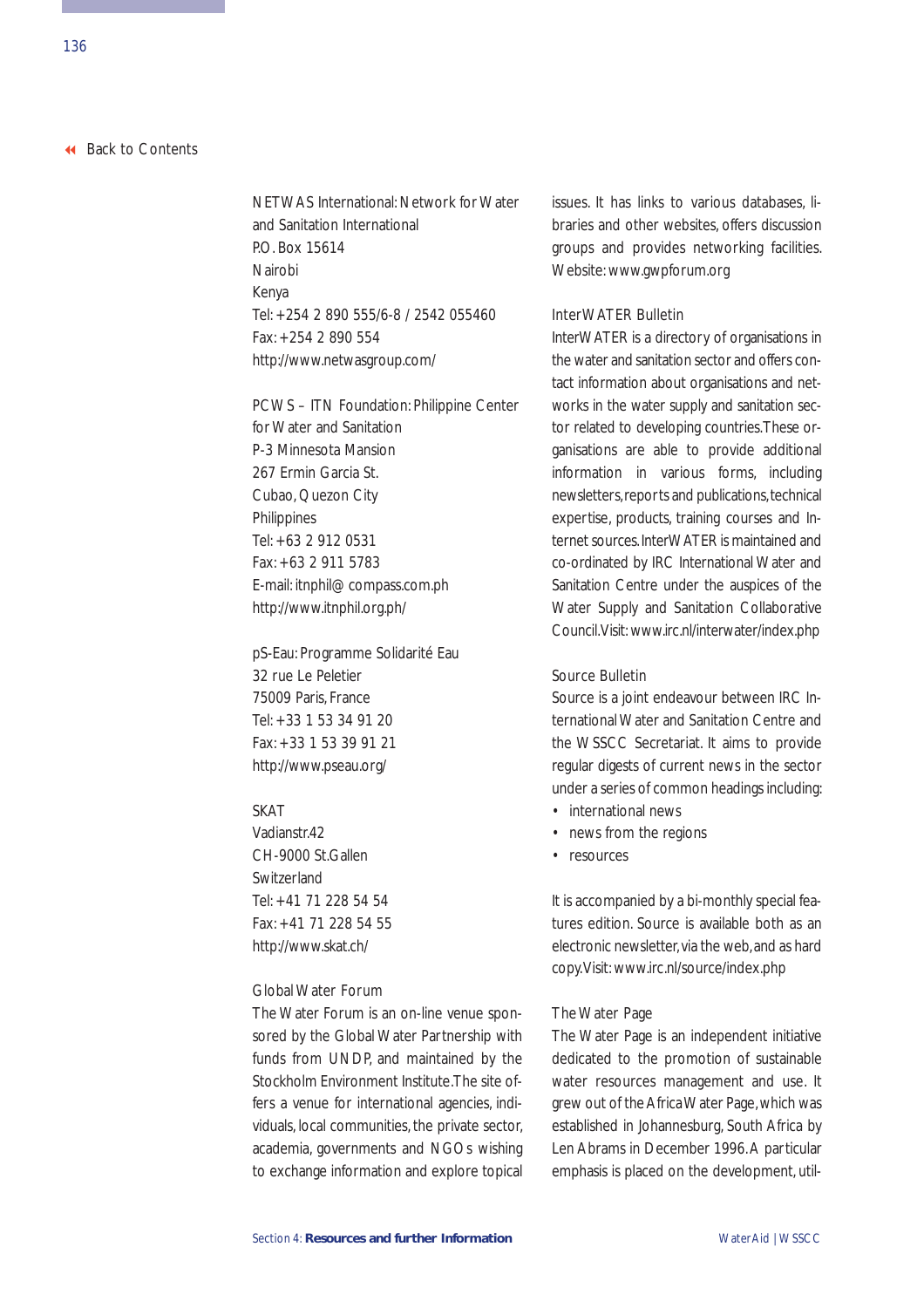137

isation and protection of water in Africa and other developing regions.

The mission of The Water Page is –

- To provide a quality service to the public and the water sector at local, national and international levels, through which sustainable water resources protection, development and utilisation is promoted.
- To provide independent and critical comment on and analysis of water issues.
- To specifically promote sound water resources management and water related public health issues (water supply and sanitation) in developing countries.

The Water Page has a magazine type format which is updated with new material, features, news and editorial comment each month. The material for each month is maintained on the site for future access.

Website: www.thewaterpage.com

### **4.4.2 Information and resources**

This section contains additional resources that may be useful for National Co-ordinators in developing, planning and managing local campaigns.The materials have been developed by WSSCC or its partners:

- The Household Centred Environmental Sanitation Concept
- Guiding Principles for Country Level Collaboration
- Code of Ethics on Hygiene, Sanitation and Water Supply Services
- Developing Indicators for Monitoring Water Supply, Sanitation and Hygiene

### WASH Facts and Figures

The WHO/UNICEF Joint Monitoring Programme (JMP) produces a set of Global Assessment data on water supply and sanitation, which is used by most actors in the sector as a baseline. Updated figures from the 2000 Global Assessment Report, by region and country, can be found on the UNICEF statistics website at www.childinfo.org. Additional facts and figures that may be useful for advocacy include the following.

- 1. 1.1 billion people in the world do not have access to safe water, roughly onesixth of the world's population.
- 2. 2.4 billion people in the world do not have access to adequate sanitation, about two-fifths of the world's population.
- 3. 2.2 million people in developing countries, most of them children, die every year from diseases associated with lack of access to safe drinking water, inadequate sanitation and poor hygiene.
- 4. Some 6,000 children die every day from diseases associated with lack of access to safe drinking water, inadequate sanitation and poor hygiene – equivalent to 20 jumbo jets crashing every day.
- 5. At any one time it is estimated that half of the world's hospital beds are occupied by patients suffering from water-borne diseases.
- 6. 200 million people in the world are infected with schistosomiasis, of which 20 million suffer severe consequences. The disease is still found in 74 countries of the world. Scientific studies show that a 77% reduction of incidence from the disease was achieved through well designed water and sanitation interventions.
- 7. The average distance that women in Africa and Asia walk to collect water is 6 km.
- 8. The weight of water that women in Africa and Asia carry on their heads is the equivalent of your airport luggage allowance (20kg).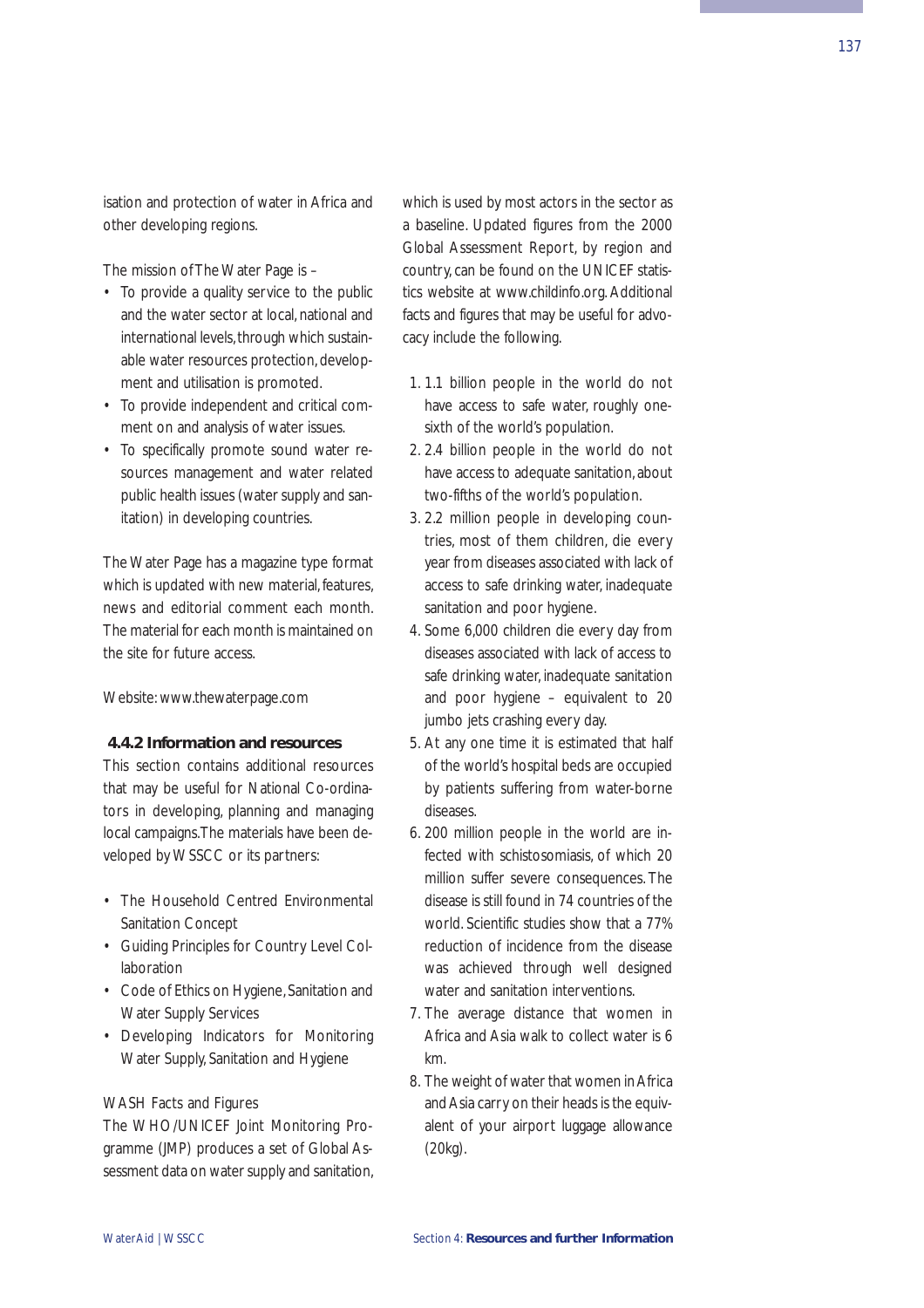Sources

5, 7, 8, 9, 10, 11, 13, 14, 15, 21, 22, 23, 24, 25:WaterAid

6, 25:WELL Technical Brief (http://www.lboro.ac.uk/well/ services/tecbriefs/factoids.htm)

16:Water for African Cities presentation, Stockholm Water Symposium, August 2001

12:Vision 21 – Water For People, March 2000, WSSCC

1, 2, 3, 4,19:WHO/UNICEF/ WSSCC Global Water Supply and Sanitation Assessment 2000 Report

17:WELL Planned Work studies 163 and 164.

20: Saadé et al (2001) The Story of a Successful Public-Private Partnership in Central America: Handwashing for Diarrhoeal Disease Prevention. BASICS, EHP, UNICEF, USAID and The World Bank

27: (Esrey and Andersson (1999), Environmental Sanitation from an Ecological Systems Approach. See: www.wsscc.org/vision21/docs/ doc39.html)

26: (10/90 Report on Health Research, 2000. Global Forum for Health Research)

18: (IHE Newsletter, January 2001)

28: (Advocating Sanitation – how, why and when? Sanitation Connection: http://www.sanicon.net/titles/ topicintro.php3/topicId=1)

- 9. The average person in the developing world uses 10 litres of water a day.
- 10. The average person in the United Kingdom uses 135 litres of water every day.
- 11. One flush of the toilet uses as much water as the average person in the developing world uses for a whole day's washing, cleaning, cooking and drinking.
- 12. Comparative costs: In Europe \$11 billion is spent each year on ice cream; in USA and Europe, \$17 billion is spent on pet food; in Europe \$105 billion is spent annually on alcoholic drinks, ten times the amount required to ensure water, sanitation and hygiene for all.
- 13. In the past 10 years diarrhoea has killed more children than all the people lost to armed conflict since World War II.
- 14. In China, India and Indonesia twice as many people are dying from diarrhoeal diseases as from HIV/AIDS.
- 15. In 1998, 308,000 people died from war in Africa, but more than two million (six times as many) died of diarrhoeal disease.
- 16. The population of the Kibeira slum in Nairobi, Kenya pay up to five times the price for a litre of water than the average American citizen.
- 17. An estimated 25% of people in developing country cities use water vendors purchasing their water at significantly higher prices than piped water.
- 18. Projections for 2025 indicate that the number of people living in water-stressed countries will increase to 3 billion – a sixfold increase. Today, 470 million people live in regions where severe shortages exist.
- 19. The simple act of washing hands with soap and water can reduce diarrhoeal disease by one-third.
- 20. Following the introduction of the Guatemalan Handwashing Initiative in 1998, there were 322,000 fewer cases of

diarrhoea each year amongst the 1.5 million children under 5 nationwide in the country's lowest income groups.

- 21. In Zambia,one in five children dies before their fifth birthday. In contrast in the UK less than 1% of children die before they reach the age of five.
- 22. A study in Karachi found that people living in areas without adequate sanitation who had no hygiene education spend six times more on medical treatments than those with sanitation facilities.
- 23. Waterborne diseases (the consequence of a combination of lack of clean water supply and inadequate sanitation) cost the Indian economy 73 million working days a year.A cholera outbreak in Peru in the early 1990s cost the economy US\$1 billion in lost tourism and agricultural exports in just 10 weeks.
- 24. Improved water quality reduces childhood diarrhoea by 15–20%, but better hygiene through handwashing and safe food handling reduces it by 35%, and safe disposal of children's faeces leads to a reduction of nearly 40%.
- 25. At any time, 1.5 billion people suffer from parasitic worm infections stemming from human excreta and solid wastes in the environment. Intestinal worms can be controlled through better sanitation, hygiene and water.These parasites can lead to malnutrition, anaemia and retarded growth, depending upon the severity of the infection.
- 26. It is estimated that pneumonia, diarrhoea, tuberculosis and malaria, which account for 20% of the global disease burden, receive less than 1% of total public and private funds devoted to health research.
- 27. Ecological sanitation is one option being practised in some communities in China, Mexico, Vietnam, etc. Excreta contain valuable nutrients. We produce 4.56 kg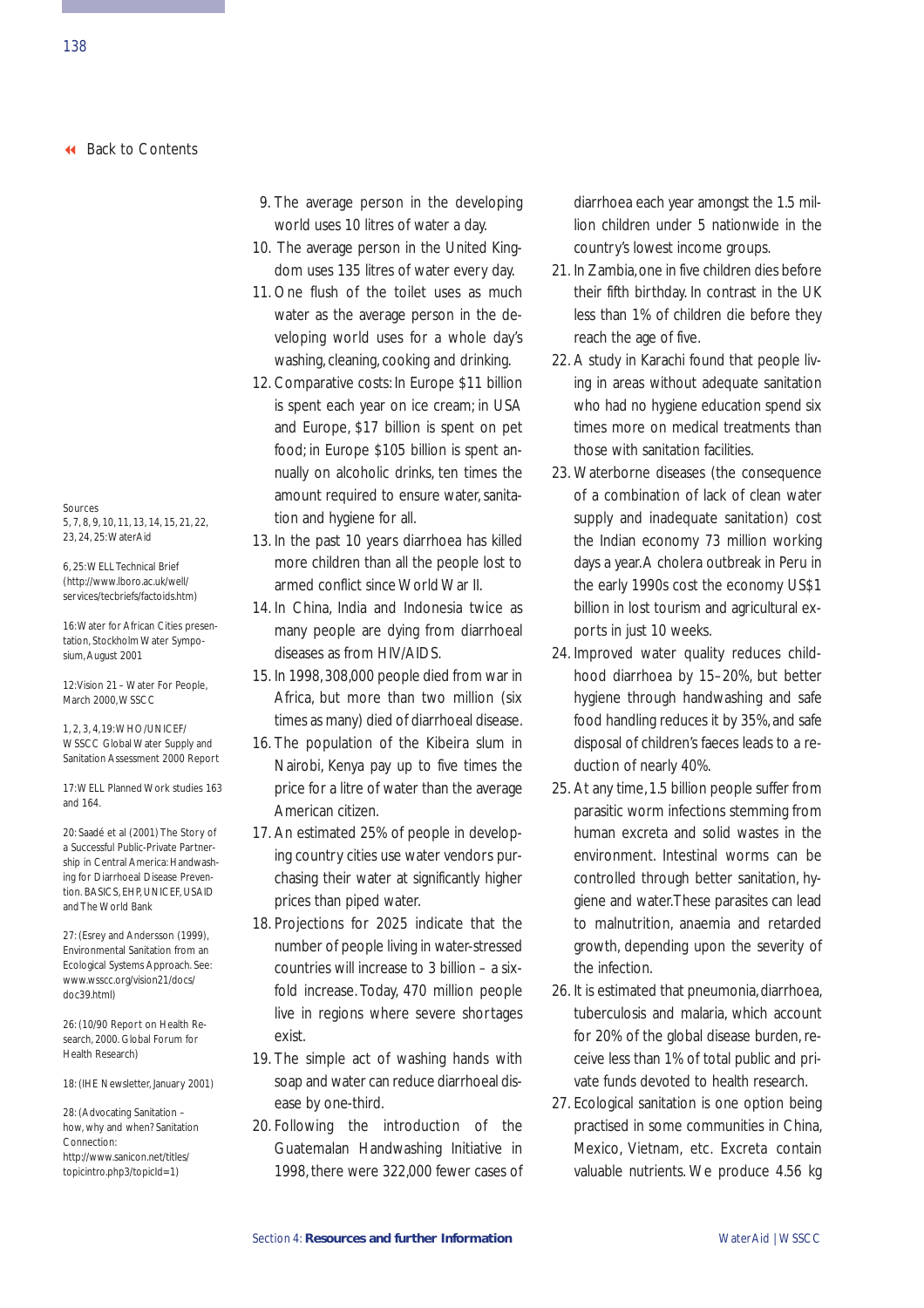#### **Scaling down the numbers to sharpen your message153**

Scaling down statistics can help your advocacy targets to grasp the impact of the data you wish to convey to them, particularly when very large numbers are involved. If, for example, you know that 100,000 children suffer each year in your country from diarrhoea related to poor water supply and sanitation, you can break this figure down in a number of ways, as follows.

First, you can show the *proportion* of children affected in your country. If there are 5 million children in your country, you can divide 5 million by 100,000, to show that one out of every 50 children in the country is affected by diarrhoea.

Second, you can show how many children are affected *each day*. Divide 100,000 by 365 days, to show that 274 children are affected every day from diarrhoea in your

Third, if you know the population figures for your town or city, you can show how many children are affected *in your town or city* each day. If the child population is 400,000, this figure divided by 5 million gives the percentage of the national children's population living in your city (8%). Eight per cent of the national total, 100,000, gives the number of children affected in your city each year – 8,000.You can break this figure down further by dividing it by the number of days in the year (365), to give the figure of nearly 22 children affected each day in your city.

nitrogen, 0.55 kg phosphorous, and 1.28 kg potassium per person per year from faeces and urine. This is enough to produce wheat and maize for one person every year.

28. One gram of faeces can contains: 10,000,000 Viruses, 1,000,000 bacteria, 1,000 parasite cysts, 100 parasite eggs.

# Activities to introduce Vision 21/IAP in a country

The following points were generated in an informal meeting of Streams of Knowledge Coordinators at IRC in Delft in March/April 2001, as part of a discussion on how to introduce Vision 21/IAP in a specific country:

- 1. Preparation and Assessment
- Preparatory discussions with governmental agencies to establish programme;
- Formal adoption of Vision 21-IAP by the government (ministerial meeting including outline proposal for development and implementation and resource allocation);
- Take stock of existing policies (policies, strategies, methodologies like PHAST, manuals on WSS, legislation) and identify

153 Based on Cohen, de la Vega and Watson, 2001:103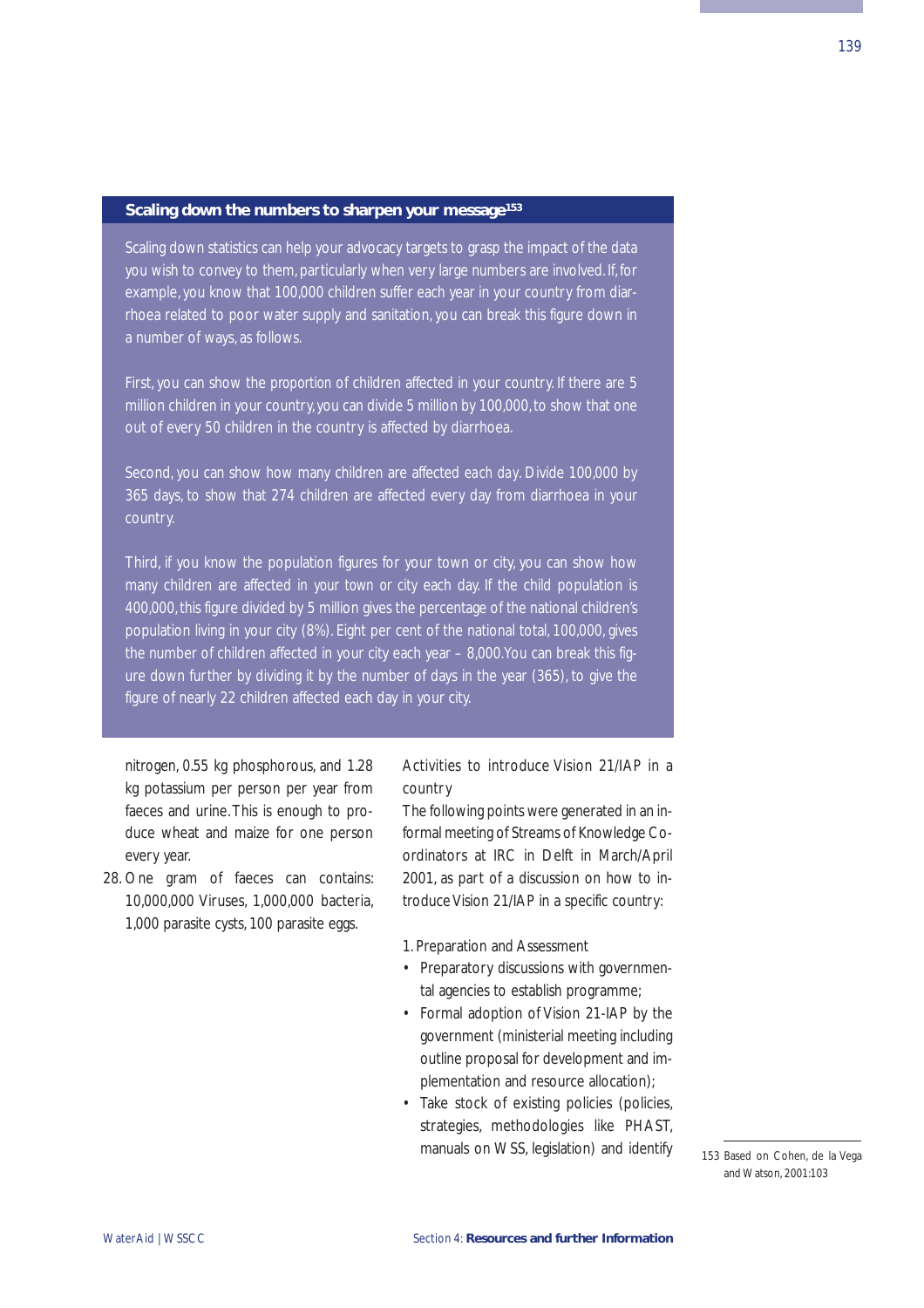their relevance in the light of Vision 21-IAP principles (develop checklist);

- Conduct baseline survey (sample survey) on what is current situation existing / planned;
- Establish indicators and targets. This may be done, for example, in a workshop, which may be particularly useful for sanitation. Support can be provided by the Council's Monitoring Group;
- Explore available actors that can support Vision 21 implementation.

#### 2.Advocacy / social mobilisation

- Initiate a campaign for raising awareness on the IAP / core points of Vision 21 with strategic partners (materials, posters etc);
- Promote and distribute Vision 21-IAP through media (TV / radio / newspapers / magazines) and partners (develop video on Vision 21, reach out to media practitioners / companies) to different levels (local, professional and policy/decision making target).
- 3. Capacity Building
- Build capacity of selected NGOs/resource persons to be IAP agents / Vision 21 cadres / RCs (training of trainers);
- Training of selected stakeholders (particularly municipal and provincial level government on participatory baseline gathering and planning (MPA) and application of the Vision 21-IAP principles;
- Promote integration of Vision 21-IAP core principles into various training activities.
- 4. Learning projects
- Formulate through participatory planning one or two learning projects in specific areas (district, urban area) and on priority themes including environmental sanitation and hygiene, household centred ap-

proaches etc. where Vision 21 principles and IAP activities are taken into account.

- Implement and monitor learning projects and establish action plans working with different actors (synergy);
- Review and disseminate lessons learned of learning projects in electronic and hard copy form (success and failure).
- 5. Monitoring and Evaluation
- Establish a monitoring team who will keep track of the monitoring indicators, with support from the Council's Monitoring Group.
- 6. Resource mobilisation and support
- Establish fundraising discussions with government, ESA's and civil society;
- Count on support from WSSCC and the SoK coalition for advocacy and information sharing;
- Strengthening the partnership with organisations at national, regional and international level; exchange of information, joint activities.

# The Household-Centred Environmental Sanitation Concept

In the world today,1.2 billion people are without access to safe drinking water, 3 billion are without proper sanitation, and 50% of solid wastes remain uncollected. Meeting at Bellagio from 1–4 February 2000,an expert group brought together by the Environmental Sanitation Working Group of the Water Supply and Sanitation Collaborative Council agreed that current waste management policies and practices are abusive to human well-being, economically unaffordable and environmentally unsustainable.They therefore called for a radical overhaul of conventional policies and practices world-wide,and of the assumptions on which they are based, in order to acceler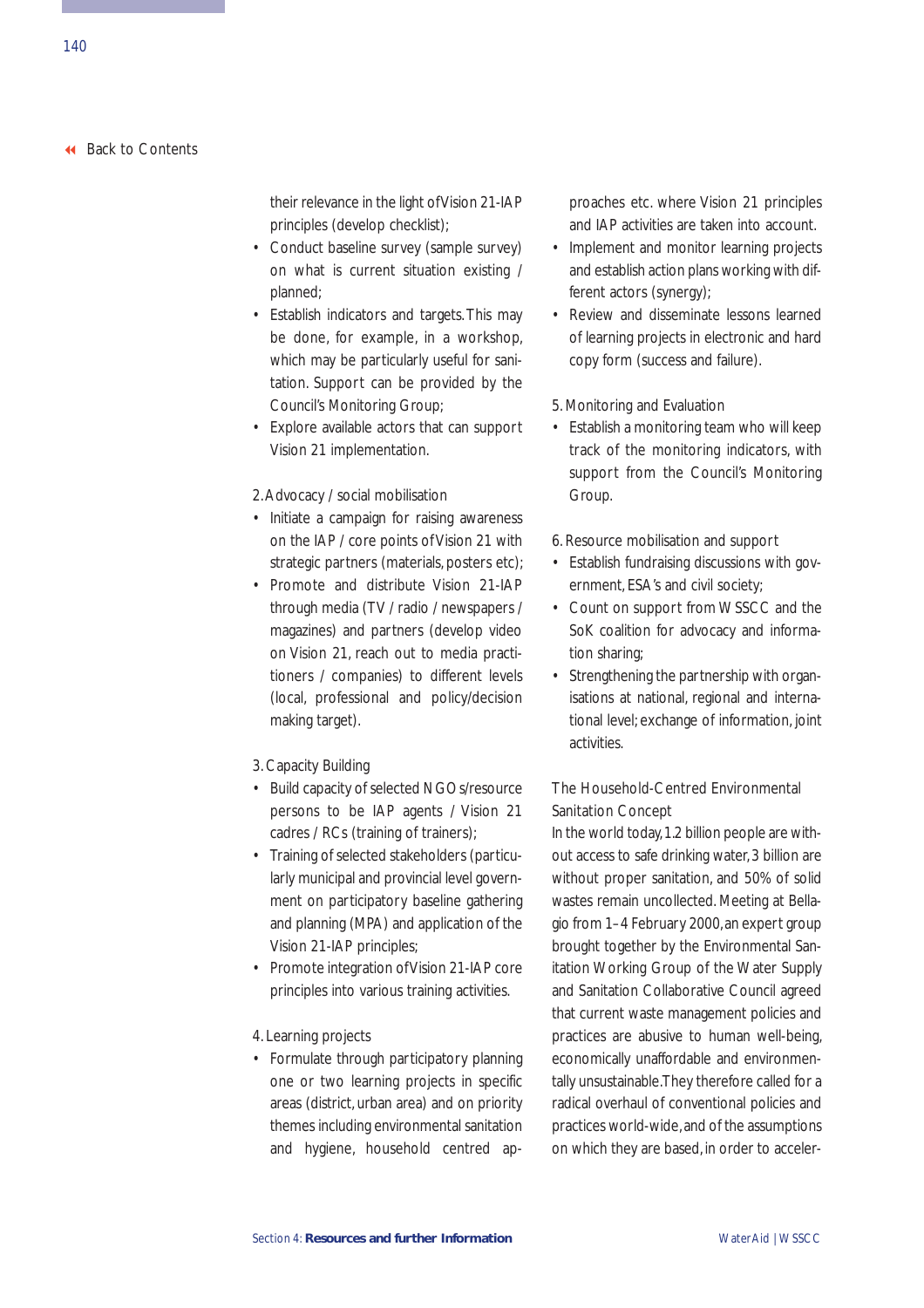ate progress towards the objective of universal access to safe environmental sanitation, within a framework of water and environmental security and respect for the economic value of wastes.

The WSSCC has defined environmental sanitation (ES) as:"Interventions to reduce peoples'exposure to disease by providing a clean environment in which to live, with measures to break the cycle of disease.This usually includes hygienic management of human and animal excreta, refuse, wastewater, stormwater, the control of disease vectors, and the provision of washing facilities for personal and domestic hygiene. ES involves both behaviours and facilities which work together to form a hygienic environment."

The principles governing the new approach are as follows:

- Human dignity, quality of life and environmental security should be at the centre of the new approach, which should be responsive and accountable to needs and demands in the local setting.
	- · solutions should be tailored to the full spectrum of social, economic, health and environmental concerns
	- · the household and community environment should be protected
	- · the economic opportunities of waste recovery and use should be harnessed
- In line with good governance principles, decision-making should involve participation of all stakeholders, especially the consumers and providers of services.
	- · decision-making at all levels should be based on informed choices
	- · incentives for provision and consumption of services and facilities should be consistent with the overall goal and objective

· rights of consumers and providers should be balanced by responsibilities to the wider human community and environment

- Waste should be considered a resource, and its management should be holistic and form part of integrated water resources, nutrient flows and waste management processes.
	- · inputs should be reduced so as to promote efficiency and water and environmental security
	- · exports of waste should be minimised to promote efficiency and reduce the spread of pollution
	- · wastewater should be recycled and added to the water budget
- The domain in which environmental sanitation problems are resolved should be kept to the minimum practicable size (household, community, town, district, catchment, and city) and wastes diluted as little as possible.
	- · waste should be managed as close as possible to its source
	- · water should be minimally used to transport waste
	- · additional technologies for waste sanitisation and reuse should be developed

# Guiding Principles for Country Level Collaboration (CLC)

The Collaborative Council identified country level collaboration as being a prime requirement for the successful development of the water supply and sanitation sector.The Council set up a working group which reviewed experience through case studies carried out around the world and developed guidelines on the most appropriate ways of achieving effective collaboration at the country level. Some of the salient findings and the mecha-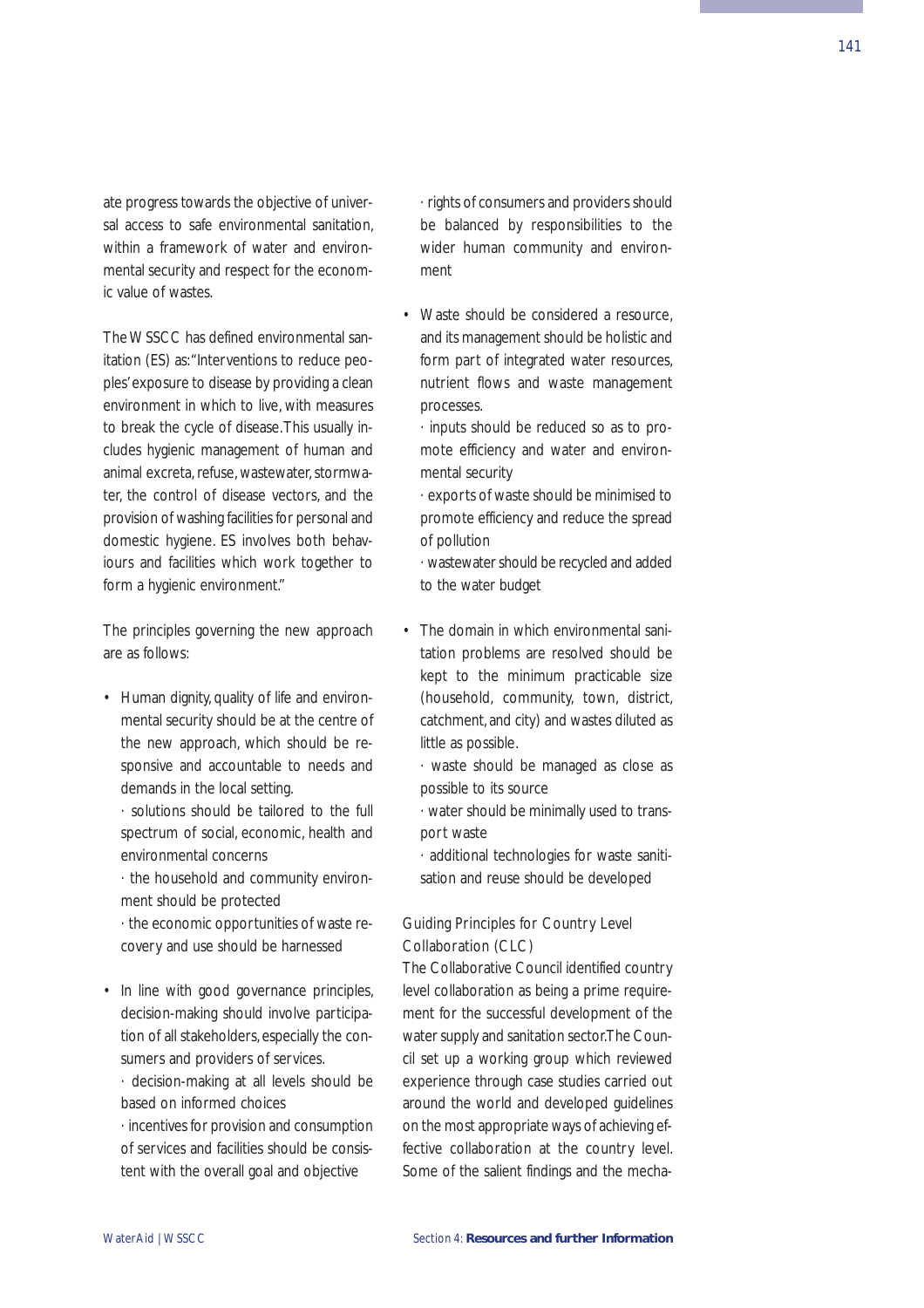nisms for collaboration identified are enumerated below.

- A. *General Principles*
- (i) Providing sustainable services to the people should be the fundamental objective;
- (ii) The constantly changing circumstances (political, financial, institutional, etc.) need to be understood by all participants so that CLC activities can remain relevant and realistic;
- (iii) External and domestic support agencies (ESAs and DSAs) must understand and emphasise the "supportive" nature of their role – water supply and sanitation problems are owned by the local people and their institutions;
- (iv) The nature and type of ESA involvement in CLC in each specific country should reflect their degree of participation in the sector;
- (v) Sharing resources in maximising benefits and minimising cost enhances CLC;
- (vi) Good CLC depends on good communication and mutual trust between people in the process and CLC efficiency is enhanced when there is continuity among key players;
- (vii) Successful CLC activities are often due to the initiatives of a few key people, who are perceived to be relatively neutral;
- (viii) CLC is complex with different linkages (horizontal,vertical and in-between) and this needs to be analysed and understood for effective CLC.
- B. *Overall Sector Co-ordination*
- (i) Collaboration will only take place between parties which perceive a net gain from doing so. Complementarity of needs enhances collaboration.
- (ii) Effective co-ordination is best achieved through providing a service in collaboration with sector actors, rather than through control.
- (iii) The co-ordinating body should not only be perceived to be neutral and not subject to the principal government agency or ESA for the sector, but should also really be so.
- (iv) A responsive and capable secretariat and especially one that is independent and enjoys the respect and support of the principal sector agencies and ESAs is an important asset to the co-ordinating body.
- (v) The co-ordinating body can play an important role in increasing the legitimacy and responsibility of those it attempts to co-ordinate by endorsing their policies and roles.
- C. *External Support Agency-Government Co-ordination*
- (i) Consultation meetings are best held in an informal atmosphere with social interaction and frank exchange of views;
- (ii They are most effective as a series rather than one-off.Reliable funding for a series of consultative meetings is essential.
- (iii) Whilst commitment is seldom possible during consultation, participants in positions of authority are desirable for credible representation of institutions to facilitate follow-up on informal agreements.
- D. *Sector Planning and Strategic Investment Planning*
- (i) Sector planning involving the communities, NGOs and local government enhances collaboration;
- (ii Windows of opportunity are presented when governments undertake new overall policy initiatives such as for poverty alleviation, decentralisation, etc.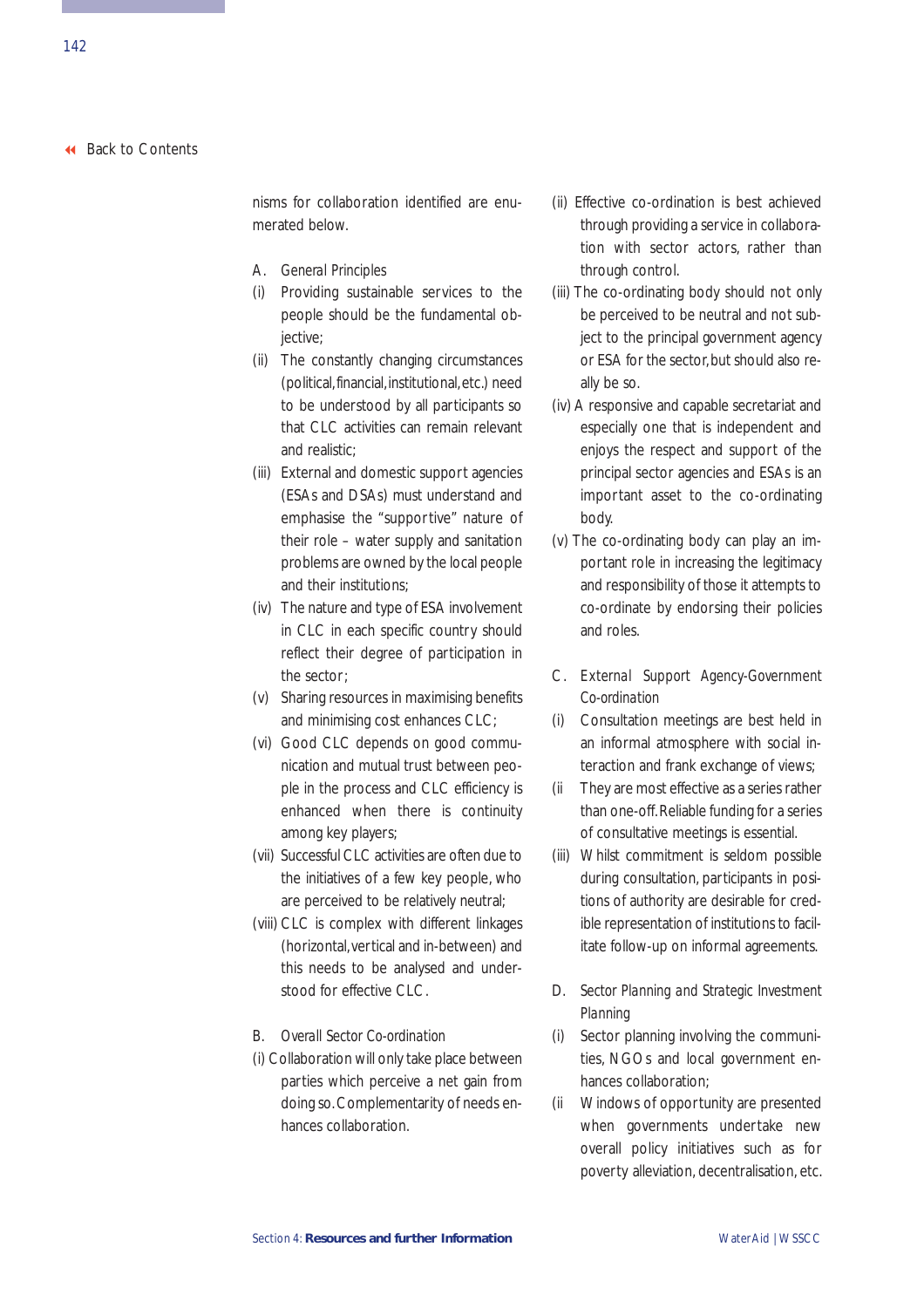143

to have sectoral policy changes discussed and approved and additional funds needed obtained;

- (iii) Strong ESA influence is to be avoided..
- E. *Programme and Project Planning and Implementation*
- (i) The commonly used arrangements for co-ordination are Steering Committees but as far as possible, they should be limited in numbers to those relevant to the project.
- (ii) Project implementation usually needs the collaboration of several bodies and groups and transparency of project details will help develop understanding and trust amongst collaborators.
- (iii) Secondment of personnel between government departments is a valuable form of resource sharing which builds horizontal links between organisations.
- (iv) NGOs are valuable assets to sector development and collaboration. Workshops and joint participation will break down barriers and create mutual respect.
- (v) Due attention must be given to the needs and objectives of all partners.Sensitive issues (political objectives and mandates) merit due attention.
- F. *Issues Resolution/Problem Solving* A Task Force is a useful collaborative mechanism for resolution of an issue or for problem solving. It is time defined; task oriented and focused; and low profile. The objectives, interests and perspectives of each collaborator can be directly addressed and made more accountable.

G. *Informal Collaboration* Both formal and informal collaboration is essential to the smooth operation of the

sector. Informal collaboration builds on

long standing relationships between sector professionals and can cut through bureaucratic red-tape and build horizontal linkages between institutions. Friends can resolve seemingly insurmountable difficulties. Examples – old school network or batchmates; social events amongst professional colleagues; and professional association meetings.

H. Some Mechanisms for Collaboration

• Formal and informal sector co-ordination bodies on which all concerned parties are represented: government and non-government organisations, community representatives and (rarely in the past, but certainly recommended in the future) professional and trade associations, in planning, budgeting, project selection, in ways which ensure accountability to the consumer.

• Regular donor-sponsored consultations at central and project levels, which provide a broad overview and plans for sector development (institutional, service levels, financing, community management, and maintenance) over the long term.

• Project steering committees representing the interests of all parties to the process before and during project implementation.

• Task forces created to resolve specific issues.

• Sector information and resource centres and data banks responding to the information needs of the entire sector.

• Local, regional and national fora through which community organisations, NGOs and local bodies (formal and informal) can express their views and be heard.These fora can be effective means of ensuring that the voice of consumer is heard.Thailand has good examples of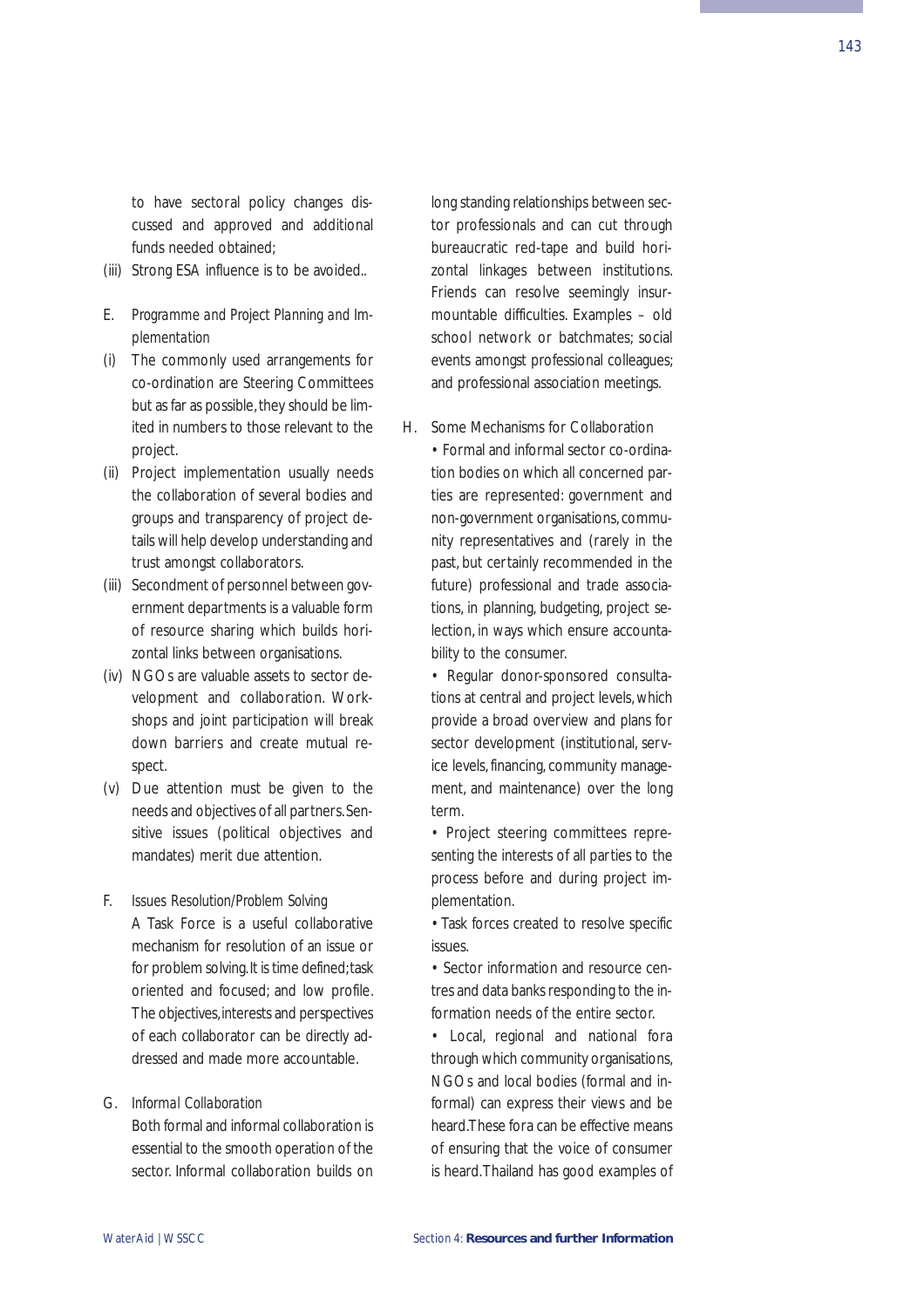such fora that are active in environmental affairs and in supporting sustainable local development projects.

• Professional associations that support quality control through the maintenance of professional standards, and also act to introduce new concepts and approaches to the sector.

• Demonstration projects for testing new technologies or implementation methodologies.

# Code of ethics on hygiene, sanitation and water supply services

The Code of Ethics was developed in November 1997 by the Working Group on *Community Management and Partnerships with Civil Society* set up by the Water Supply and Sanitation Collaborative Council. It was revised in May 1999 further to a broad consultation reaching out to 300 people during the VISION 21 process and finalised in August 2000.

#### Preamble

This code of ethics is a statement of principles and ethics providing guidance to all interveners and communities involved in hygiene, sanitation and water supply schemes. The Code is based on the recognition of access to safe water and sanitation services as fundamental human rights, and of hygiene as a prerequisite. The Code puts households and communities in charge of their own development and services with the support of other interveners.

The Code is aimed at interveners participating in community projects and at communities initiating their hygiene, sanitation and water supply schemes or participating in interveners' schemes.

The Code is the results of meetings held by the Water Supply and Sanitation Collaborative Council's *Working Group on community management and partnerships in civil society* in Africa,Asia and Latin America.The Code is in line with Vision 21 brought out by the Water Supply and Sanitation Collaborative Council.

The Code is part of the redefinition of interveners' role where:

- a reversal in prevalent directions of thinking and action is needed, starting at the level of households or neighbourhoods, working up from there to community and higher levels, while requiring enabling actions from the government;
- the role of the state remains indispensable to provide legislative and institutional arrangements that will foster access to an hygienic environment, safe water and sanitation to all citizens;
- the partnership between the community and other interveners is based on mutual trust, clear roles and responsibilities of each partner and fair rules of the game;
- community involvement is a gradual learning process which must be envisaged with a long-term perspective.

Principles stated in the Code are inspired by the *Montreal Charter on Drinking Water and Sanitation*. If these principles are met, communities will be in a better position to manage hygiene, sanitation and water supply schemes and pay for services.

# General Objective

To get communities and interveners to agree upon and honour the following principles based on equal and gender balanced partnership.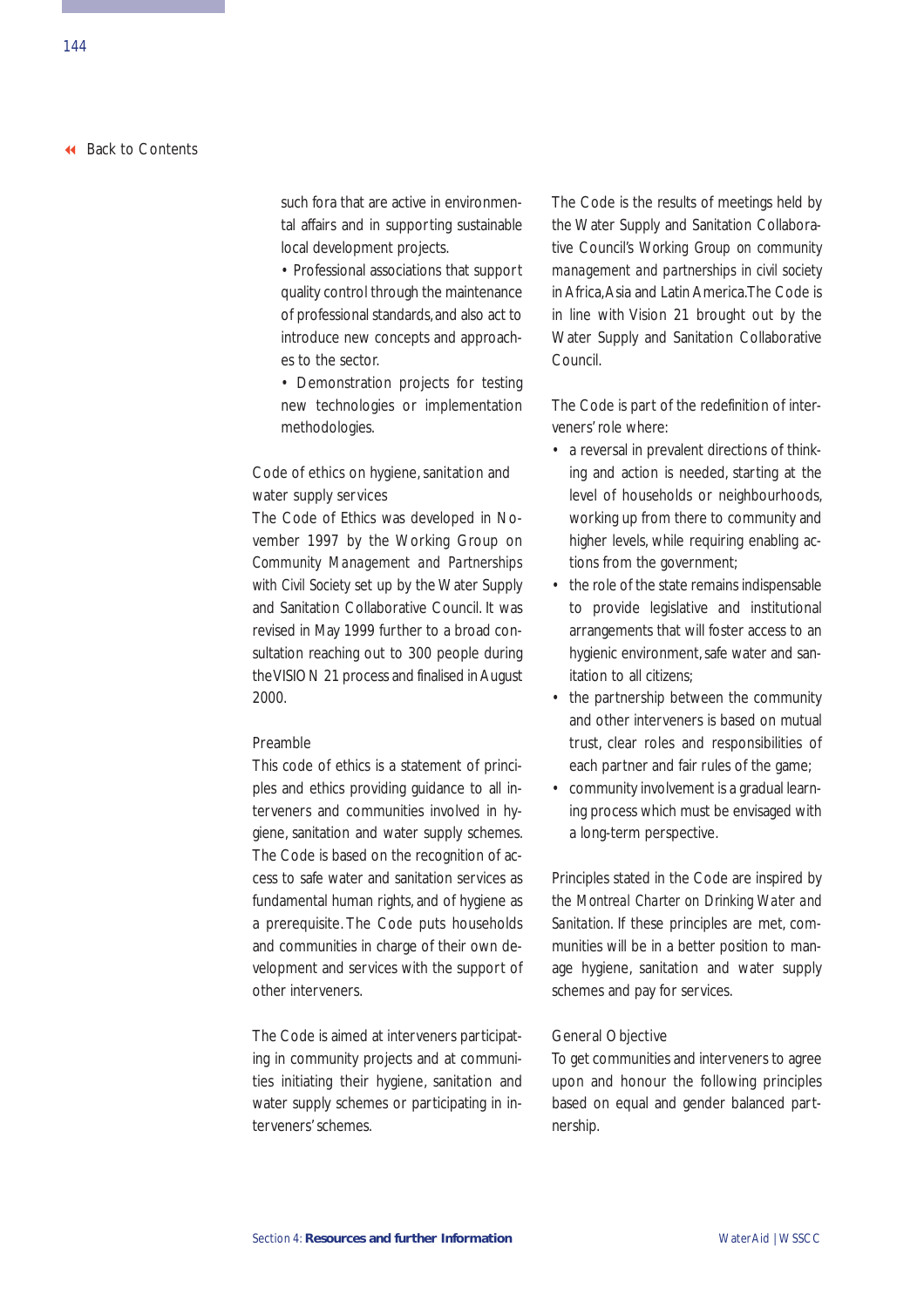### Specific Objectives

- To contribute to ongoing efforts by practitioners involved in hygiene, sanitation and water supply scheme towards greater selfreliance, self-respect and equity, as well as commitment to the sound use of water resources.
- To encourage local organisations to develop a collective capacity for advocacy, so as to articulate the felt needs of the constituencies they serve.
- To serve as a guide for improving the partnership between communities and interveners by setting out modalities that will foster a rapid shift from money-dominated relationships to a partnership approach.
- To foster a genuine commitment on the part of all interveners to recognise the importance of a locally-driven approach to the challenges of any hygiene, sanitation and water supply scheme and to focus their attention on the felt needs of communities.
- To encourage dialogue among interveners and communities on potential conflicts related to hygiene, sanitation and water supply schemes.

#### The Principles

- 1- Communities are the core of any initiative in hygiene, sanitation and water supply scheme and they need means of empowerment to make it possible. Their needs, role and contribution are clearly defined in a partnership agreement.
- 2- When undertaking hygiene, sanitation and water supply schemes, interveners put an emphasis on affordable and adequate service level measured by indicators of health, well-being, self-reliance and equity.
- 3- Adequate sanitation and hygiene practices receive equal importance and are made integral part of hygiene, sanitation and water supply schemes.
- 4- Integrating gender equality into planning and action is a key factor to ensure sound performance of hygiene, sanitation and water supply schemes.
- 5- Community organisations get a legal status within an enabling environment allowing them to operate in security, own the assets or control the source.
- Communities along with other interveners have access and right to all information concerning hygiene, sanitation and water supply schemes to achieve and equal and transparent relationship.
- 6- Indigenous leadership whenever available is strongly encouraged and supported in all stages of hygiene, sanitation and water supply schemes.
- 7- Communities and interveners incorporate traditional/local knowledge, skills and socio-cultural practices available within the community to maximise the effectiveness of hygiene, sanitation and water supply schemes.
- 8- Communities are supported by interveners to foster the use of local know-how and strengthen their capacities and institutions in order to assure an efficient and sustainable management of hygiene, sanitation and water supply schemes.
- 9- The choice of the most appropriate sanitation and water supply technology, hygiene practices and service level is discussed and decided between interveners and communities previously informed about the various options.
- 10- Water and sanitation pricing and tariffs are based on equitable and non discriminatory water consumption patterns among users.
- 11- Communities and interveners decide together on the ownership, operation and maintenance of the assets created.
- 12- Interveners give priority to basic domestic and productive needs of people un-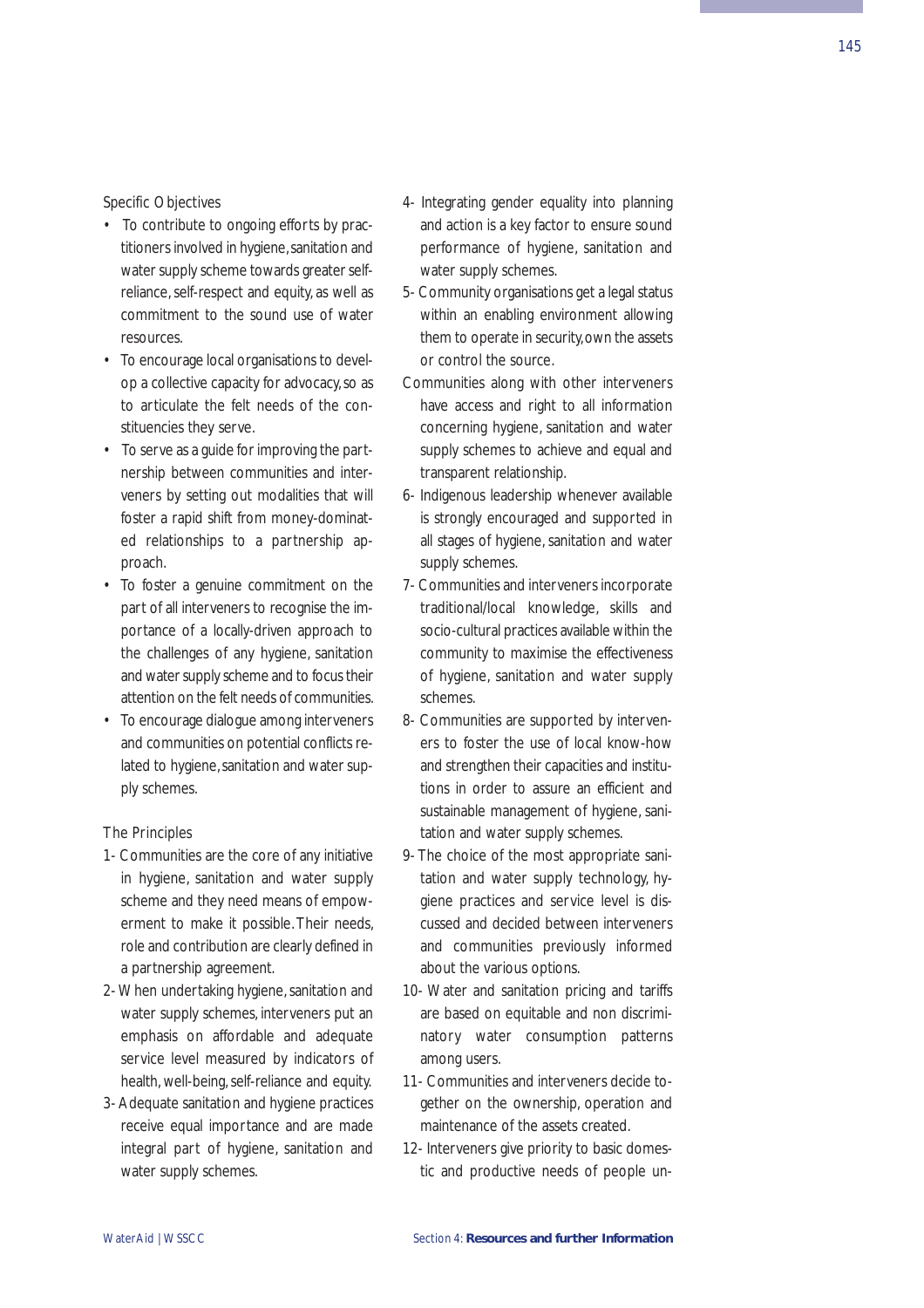served and/or poorly served by hygiene, sanitation and water supply services before exploiting water resources for other purposes.

13- Communities and interveners assure that any hygiene, sanitation and water supply scheme safeguards a clean environment and quality of sources. Environmentally sound treatment, recycling and re-use of domestic waste and wastewater and disposal of human excreta are primary concerns.

We the interveners and communities agree to abide and honour the above mentioned principles and ethics.

# Developing Indicators for Monitoring Water Supply, Sanitation and Hygiene

Monitoring data can play a significant role in advocacy – both data on coverage and access to water supply, sanitation and hygiene services, and on policy implementation. Civil society organisations may make a considerable contribution to increasing access by carrying out an independent monitoring role,and thus providing data to support advocacy initiatives and increase pressure for policy implementation.

The Water Supply and Sanitation Collaborative Council co-ordinates a Monitoring Group, which includes representatives from UNICEF, WHO, World Water Action Programme, EHP/Macro,WELL, IRC and Southern Centres with an interest in the sector. The group has identified monitoring needs in the water supply, sanitation and hygiene sector and plans activities to meet those needs. The output of the group will feed into the WHO/UNICEF Joint Monitoring Programme, but will also be useful for individual organisations and groups wishing to monitor water and sanitation coverage and impact. The group is focusing on three key areas: indicators of access to water supply and sanitation, household survey design, and monitoring of hygiene. Survey methodology and indicators are currently being piloted in several countries and the results will be presented at the Third World Water Forum in Kyoto in March 2003. Further information is available from the WSSCC Secretariat.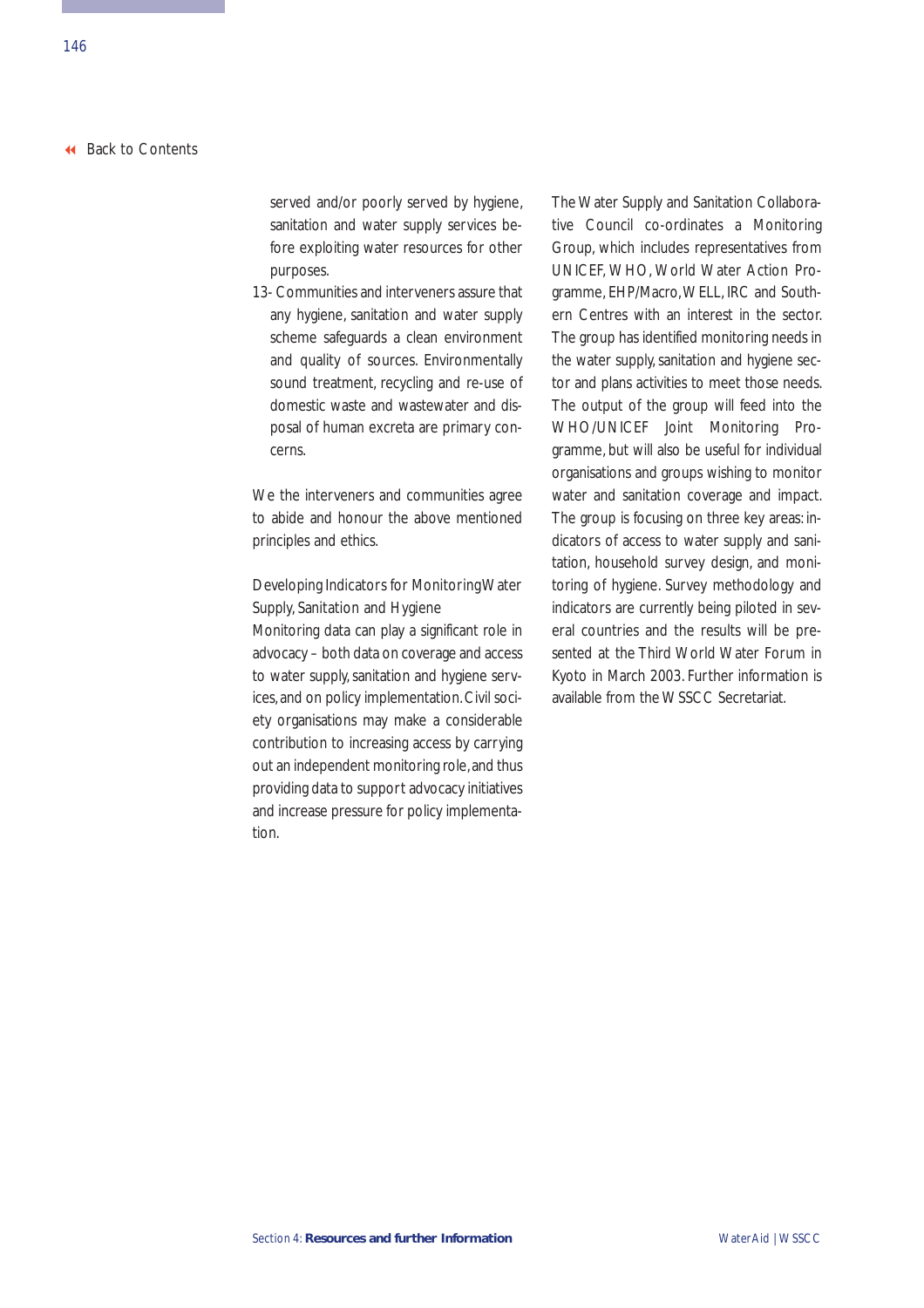# **4.5 Further reading**

This Section lists some publications and reports on advocacy and related topics which may be useful for further reading. Entries marked \* are taken from the annotated bibliography prepared by Dr Alan Hudson for the BOND Guidance Notes No. 6 and the BOND Advocacy Training Notes. Entries marked + are taken from the annotated bibliography prepared by Dr Alan Hudson that is available on his website: http://www.alanhudson.plus.com.The references are presented under the following headings:

- Advocacy guides and training materials
- Civil society organisations and advocacy
- ▶ Civil society organisations and legitimacy
- ▶ Campaigning and lobbying
- ▶ Research, monitoring and evaluation

A full list of the documents referred to in the text is given in the Bibliography Section following.

#### Advocacy guides and training materials

Many international civil society organisations have produced their own advocacy guides or training manuals, most of which focus on general advocacy:

Atkins, A. and Gordon, G., 1999. Advocacy Study Pack Tearfund Case Study Series, Tearfund, UK *Tearfund's introduction to advocacy, including the organisation's Christian-based ra-*

BOND, 1999. Introducing Advocacy BOND Guidance Notes Nos.1–6, London *Notes produced by BOND following their*

*tionale for involvement in advocacy work*

*training course on advocacy. An accessible introduction to some of the key questions and issues to consider when planning advocacy*

Chapman, J. and Fisher, T., 1999. Effective NGO Campaigning New Economics Foundation, London

*A useful discussion of NGO experiences in campaigning, focusing on two particular examples but drawing more general conclusions based on a wide literature review*

Cohen, D., de la Vega, R., and Watson, G., 2001. Advocacy for Social Justice: a global action and reflection guide Kumarian Press, Bloomfield, USA

*Comprehensive general advocacy guide, with useful exercises and worksheets for planning advocacy work*

Global Women in Politics:The Asia Foundation, and Center for Legislative Development, 1997. Perspectives on Advocacy, Participation and Social Change Report of the Asia-Pacific Regional Advocacy Training of Trainers, Subic, Philippines. *Comprehensive workshop report from an advocacy training session, with many useful exercises and explanations. Focus on general advocacy for women, including citizen participation and community mobilisation. Some overlap with Miller and Covey 1997, and with Veneklasen 2002, as Valerie Miller and Lisa Veneklasen were two of the facilitators.*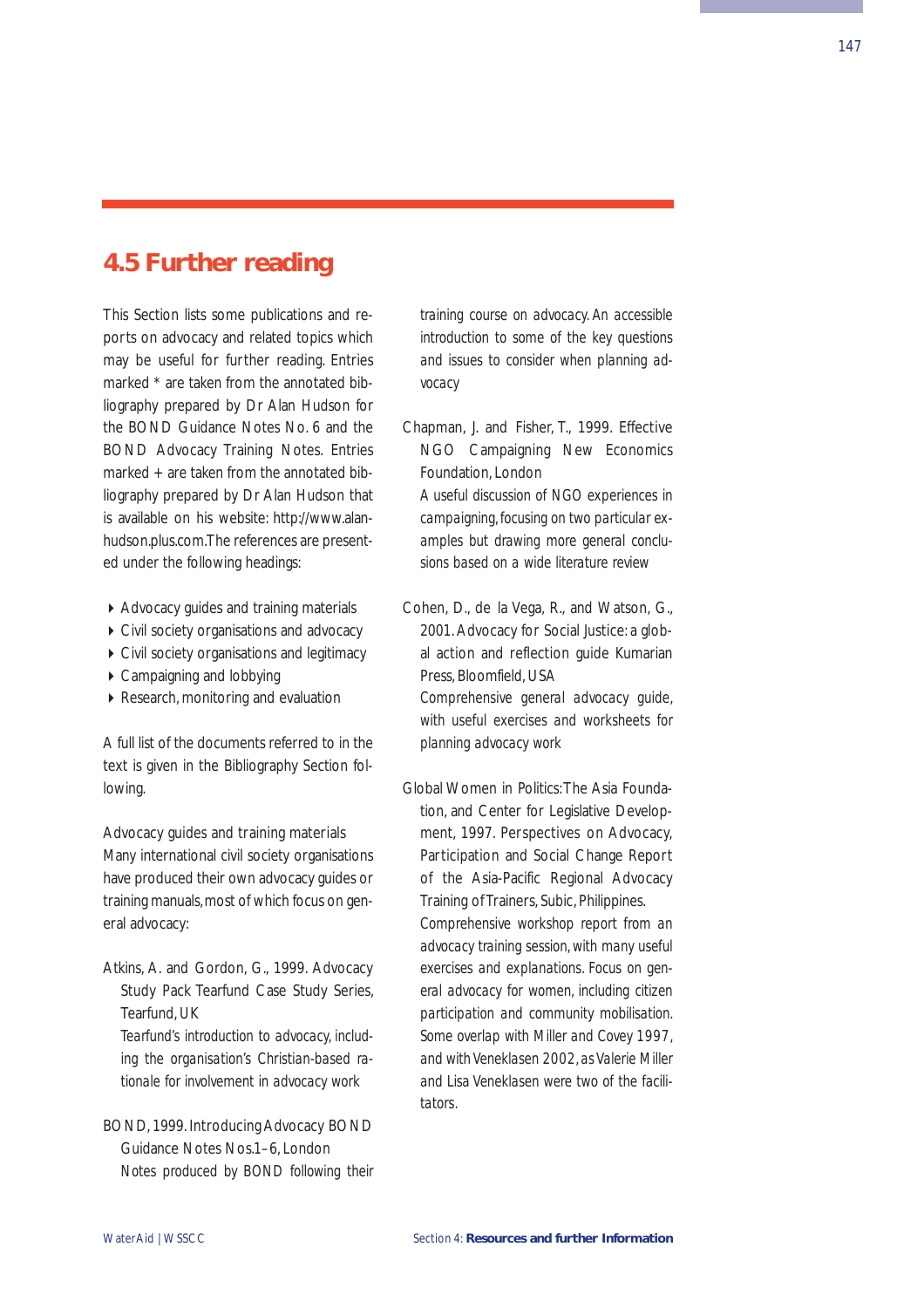- Miller, V. and Covey, J., 1997. Advocacy Sourcebook: Frameworks for Planning, Action and Reflection Institute for Development Research (IDR), USA *Comprehensive and thorough guide to planning advocacy. General focus including citizen participation and community mobilisation*
- NCAS/Christian Aid, 1999. Advocacy Workshop June 6-12, 1999. SEARCH Training Centre, Bangalore.

*Report of advocacy training workshop carried out in India. Contains useful background information on the Indian bureaucracy, judiciary and legislative system*

Oxfam, 1994. Guide to Campaign planning: Oxfam UK/Ire Campaign, June 1995–2000 Policy Department, Oxfam, UK

*Oxfam's guide to campaign planning, in the context of the organisation's internationally agreed campaign issues. General campaign planning guidelines followed by details on particular advocacy targets and related activities*

- Sharma, R.R., no date. An Introduction to Advocacy:Training Guide Support for Analysis and Research in Africa (SARA) and Health and Human Resources Analysis for Africa (HHRRA), USAID Office of Sustainable Development, USA *General advocacy guide with useful training exercises*
- Tearfund 2001.Advocacy and Water:a practical guide Tearfund Advocacy Guidelines, Tearfund, UK

*Includes a discussion on the water crisis, regional water issues and case studies of water advocacy. Practical steps for advoca-* *cy planning are covered by Tearfund's earlier, more general, guide (Atkins and Gordon, 1999).*

- Veneklasen, L., with Valerie Miller, 2002. A New Weave of Power, People and Politics:The Action Guide for Advocacy and Citizen Participation World Neighbours, Oklahoma City *General advocacy guide that builds on the Global Women in Politics 1997 workshop*
- \* Wilkinson, M., 1996. Lobbying for fair trade: Northern NGOs, the European Community and the GATT Uruguay Round Third World Quarterly Vol.17, pp251-267 *Case study of the processes of lobbying, issues and problems*
- Wilson, D., with L. Andrews, 1993. Campaigning: the A to Z of public advocacy Hawksmere, London *An accessible guide to UK advocacy, with useful background information on UK parliamentary lobbying, media etc.*

### Civil society organisations and advocacy

\*Clark, J., 1992. Policy influence, lobbying and advocacy in: Edwards, M. and Hulme, D., Making a Difference: NGOs and development in a changing world Earthscan, London

*Some history and background to advocacy campaigns, successes, failures, strengths and weaknesses*

\* Edwards, M., 1993. Does the doormat influence the boot?: critical thoughts on UK NGOs and international advocacy Development in Practice Vol.3, pp163-175 *Excellent discussion on UK NGOs and international advocacy, forms of advocacy, problems and possibilities*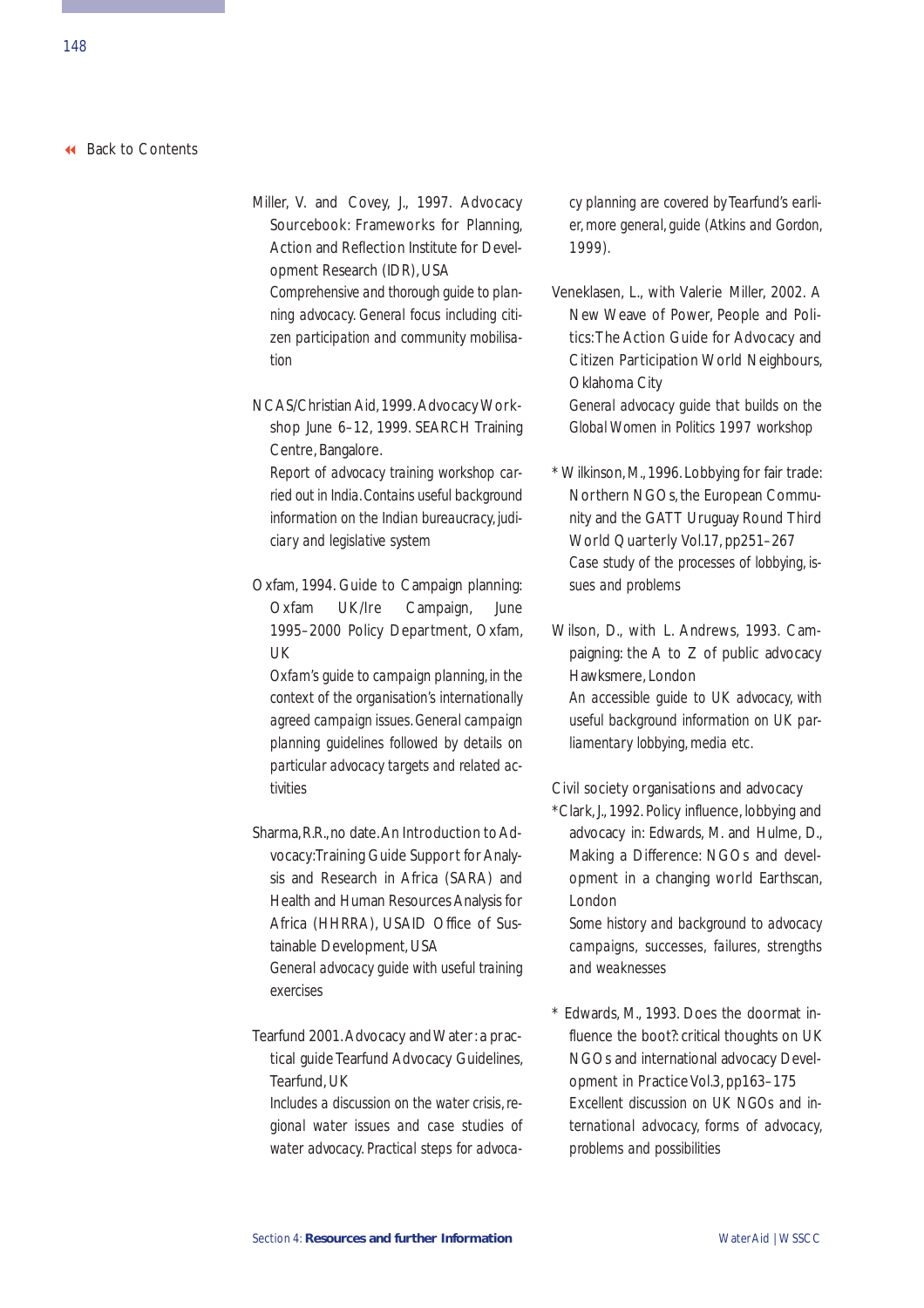\* Edwards, M. and Hulme, D., 1992. Making a Difference:NGOs and Development in a Changing World Save the Children and Earthscan, London

*Papers from the first major UK NGOs conference – useful background about the 'New Policy Agenda','scaling up' and the beginnings of a shift towards advocacy*

\* Edwards,M.and Hulme,D.,1995.Non-governmental organisations – performance and accountability:beyond the magic bullet (eds.) Save the Children and Earthscan, London

*Papers from the second major UK NGOs conference – useful discussions of evaluating effectiveness*

- + Fowler,A., 1997. Striking a balance: a guide to enhancing the effectiveness of nongovernmental organisations in international development Earthscan, London *Excellent book dealing with a whole range of NGO activities. Very user-friendly and addressed to NGO practitioners. Includes sections on North-South relations, and advocacy.*
- \* Keck, M. and Sikkink, K., 1998. Activists beyond borders: Advocacy networks in international politics Cornell University Press, London *Detailed analysis of transnational advocacy*

*networks, particularly in relation to human rights*

+ Malena, C., 1995. Relations between Northern and Southern NGOs Canadian Journal of Development Studies Vol.16, pp7–30

*Interesting review of the issues facing Northern and Southern NGOs trying to develop partnerships*

- \* Nelson, P., 1996. Internationalizing economic and environmental policy: Transnational NGO networks and the World Bank's expanding influence Millennium Vol.25 *Useful discussion of the impact of NGO advocacy to the World Bank, and its unintended consequences in expanding the remit of the World Bank*
- + Taylor, M., 1999. Influencing policy: a UK voluntary sector perspective in:D.Lewis (ed.) International perspectives on voluntary action: reshaping the third sector Earthscan, London

*Up-to-date chapter on advocacy in terms of the UK voluntary sector*

\* World Vision, 1997. Transnational NGOs and advocacy Discussion Paper No. 5, World Vision, UK

*Special issue providing background to international NGOs and advocacy – short collection of brief papers.*

#### Civil society organisations and legitimacy

- \* Cleary, S., 1995. In whose interest? NGO advocacy campaigns and the poorest: An exploration of two Indonesian examples International Relations Vol.12, pp9–35 *Useful critique of NGO advocacy with case studies*
- Hudson, A., 2001. Making the connection: legitimacy claims, legitimacy chains and northern NGOs international advocacy in: D. Lewis and T. Wallace (eds.) After The 'New Policy Agenda'? Non-governmental organisations and the search for development alternatives Kumarian Press *Useful discussion of the need and opportunities for establishing NGO legitimacy in advocacy work*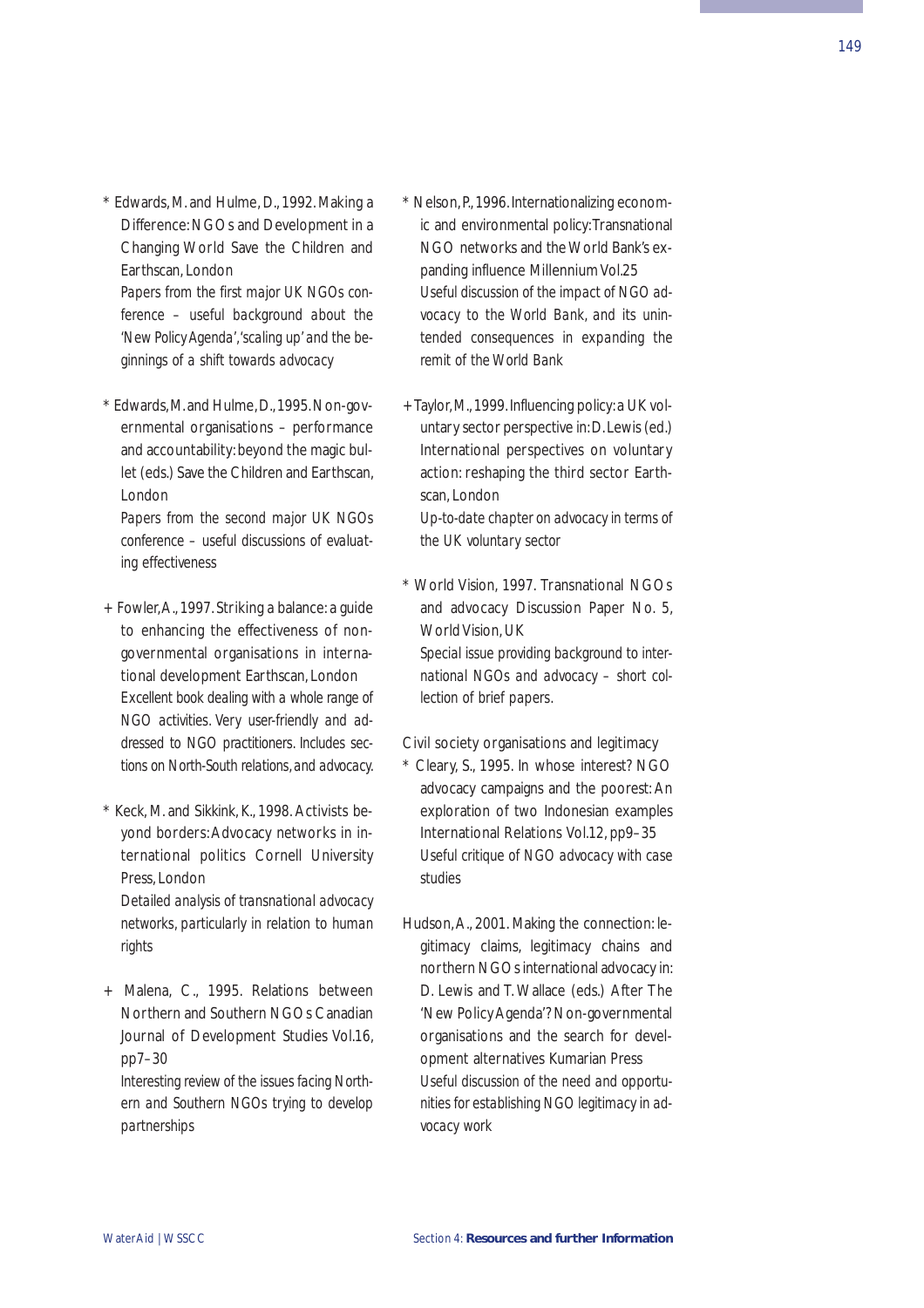- \* Nelson, P., 1997. Conflict, legitimacy and effectiveness: who speaks for whom in transnational NGO networks lobbying the World Bank? Non-Profit and Voluntary Sector Quarterly Vol.26, pp421-41 *Useful discussion about legitimacy and impact of NGO networks lobbying the World Bank*
- Nyamugasira,W., 1998. NGOs and advocacy: how well are the poor represented? Development in Practice Vol. 8, pp297-308 *Critique of civil society organisations' advocacy in relation to issues of legitimacy*

#### Research, monitoring and evaluation

- + Baranyi, S., Kibble, S., Kohen, A. and O'Neill, K, 1997. Making solidarity effective: Northern voluntary organisations,policy advocacy and the promotion of peace in Angola and East Timor Catholic Institute for International Relations, London *One of the few efforts to grapple with effectiveness, in terms of the relative/comparative effectiveness of different advocacy activities*
- BOND, 1999. Introducing Advocacy: monitoring and evaluating advocacy BOND Guidance Notes No.6, London. *Summary of some of the key issues and points to consider when planning M and E of advocacy work*
- Chapman, J. and Wameyo,A., 2001. Monitoring and Evaluating Advocacy: a scoping study ActionAid, London.

*Scoping study carried out at the beginning of a three year project to explore ways of monitoring and evaluating advocacy work throughout the organisation. Useful overview of different frameworks used by a number of organisations for evaluating advocacy at dif-* *ferent levels and stages of the decision-making process.*

- \* Fowler, A., 1995. Participatory self-assessment of NGO capacity INTRAC Occasional Papers Vol.10 *User-friendly guide to evaluation. Contains some useful conceptual frameworks and ideas about indicators*
- \* Fowler,A., 1996. Demonstrating NGO performance: problems and possibilities Development in Practice Vol.5 pp58-65 *Discussion of some of the problems faced by civil society organisations in evaluating performance – multiple stakeholders, no bottom line, etc.*
- Nichols, P., 1991. Social survey methods: a field guide for development workers Development Guidelines No. 6, Oxfam, UK *Companion volume to Pratt and Loizos (below), focusing on surveys: describes in detail the steps involved in planning and conducting a social survey*
- Pratt, B. and Loizos, P. 1992. Choosing research methods: data collection for development workers Development Guidelines No.7, Oxfam, UK *Very useful guide for planning research; de-*

*tails the different methods with their advantages and disadvantages*

Roche, C., 1999. Impact Assessment for Development Agencies: learning to value change Oxfam Development Guidelines, Oxfam and Novib, UK

*Comprehensive and thorough discussion of impact assessment. Includes a chapter devoted to advocacy impact assessment, which builds on Roche and Bush 1997 and discusses various approaches, constraints*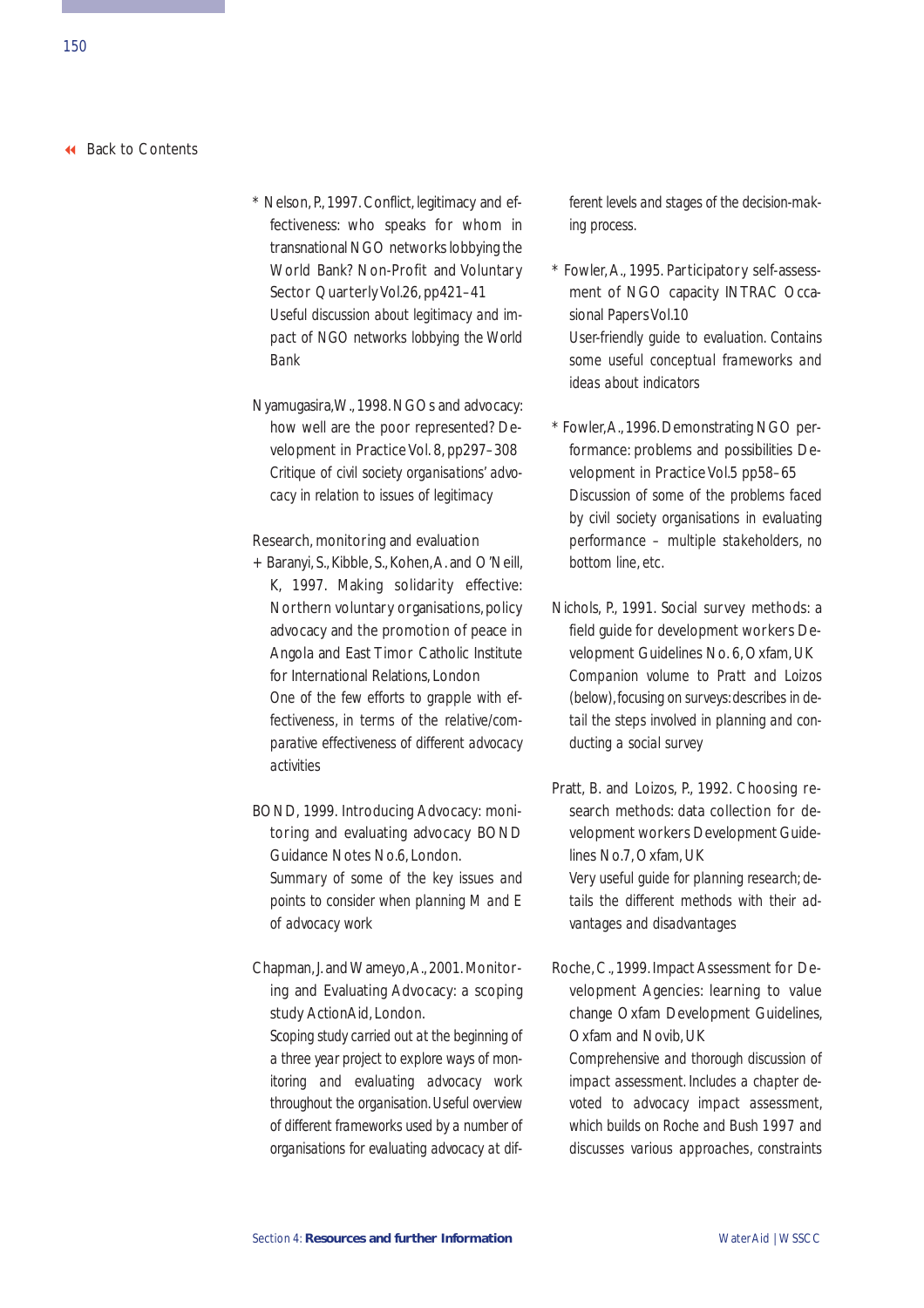*and key considerations for assessing advocacy impact* 

- Roche, C. and Bush, A., 1997. Assessing the impact of advocacy work Appropriate Technology Vol. 24, No. 2 *Useful article on impact assessment for advocacy work*
- Rubin, F., 1995. A basic guide to evaluation for development workers Skills and Practice Series, Oxfam, UK *Helpful and accessible guide to evaluation*

## **Bibliography**

- Abrams, L., 2000. National policy making in the water sector Presentation to the WaterAid Seminar Making Waves: civil society advocacy on international water policy 14–15 December, 2000, NCVO, London
- Advocacy Institute, 1990. The elements of a successful public interest advocacy campaign Advocacy Institute,Washington DC, USA
- Atkins, A. and Gordon, G., 1999. Advocacy Study Pack Tearfund Case Study Series, Tearfund, UK
- BOND, 1999a. Introducing Advocacy: the what and the why of advocacy BOND Guidance Notes No.3, London.
- BOND 2000. Advocacy Training Training Handouts, BOND, London
- Burke, A., 1999. Communications and Development: a practical guide Social Development Division, Department for International Development
- Burns, M. and Calaguas, B., 2002. Key Outcomes and Learning from WaterAid's first Global Advocacy Meeting draft, February 4–8 2002, London
- Calaguas, B., 2002. NGO Side Meeting:Asia-Pacific Regional Consultation Workshop on Water and Poverty Dhaka, Bangladesh 24 September 2002, draft minutes
- Calaguas, B., and O'Connell, M., 2002. Poverty Reduction Strategy Papers: failing the poor? WaterAid Discussion Paper, WaterAid, London
- Chapman, J. and Fisher, T., 1999. Effective NGO Campaigning New Economics Foundation, London
- Chapman, J. and Wameyo,A., 2001. Monitoring and Evaluating Advocacy: a scoping study ActionAid, London.
- Clark, J., 2000. 'Policy making in the World Bank and how civil society can influence it' Presentation to the WaterAid Seminar Making Waves: civil society advocacy on international water policy 14–15 December, 2000, NCVO, London
- Cohen, D., de la Vega, R., and Watson, G., 2001. Advocacy for Social Justice: a global action and reflection guide Kumarian Press, Bloomfield, USA
- Department for International Development, 2001. Addressing the water crisis: healthier and more productive lives for poor people Strategies for achieving the international development targets
- DFID/European Commission, 2002. Environmental Resources Management:Annex C – Building Blocks for the EU Initiative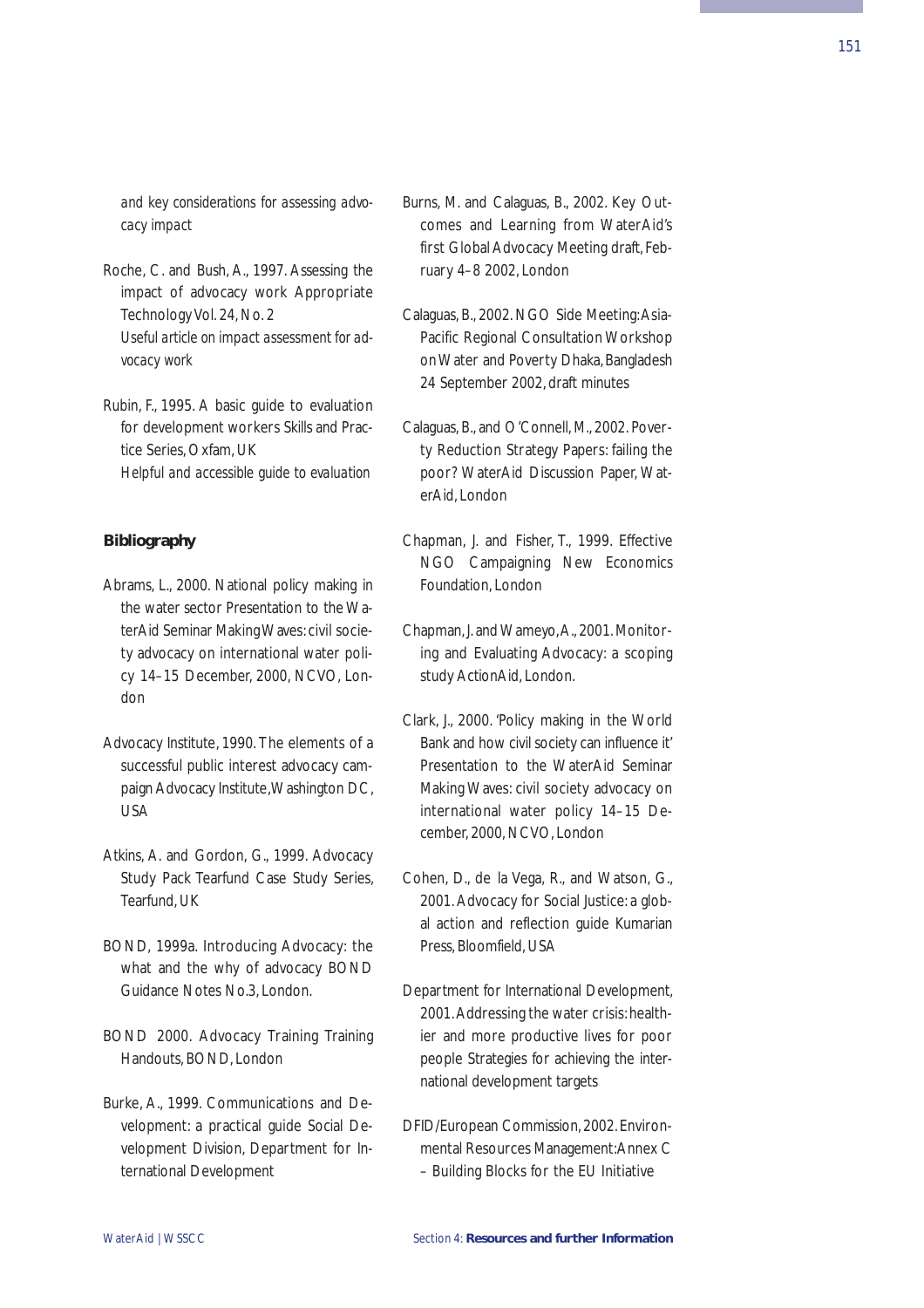- Edwards, M. and Hulme, D., 1992. Making a Difference:NGOs and Development in a Changing World Save the Children and Earthscan, London
- European Union, 2002. EU Water Initiative: water for life – Health, Livelihoods, Economic Development, Peace and Security: implementing the Programme of Action of the WSSD Draft 30 September 2002, European Union
- Freshwater Action Network, 2002. NGO Guide to the Water Dome, the World Summit on Sustainable Development and International Water Policy Freshwater Action Network, London
- Friends of the Earth, 2000. How to win: a guide to successful campaigning London
- Global Water Partnership, 2000. Towards water security: a framework for action Framework for Action to achieve the Vision for water in the 21st century. Stockholm, Sweden
- Global Women in Politics:The Asia Foundation, and Center for Legislative Development, 1997. Perspectives on Advocacy, Participation and Social Change Report of the Asia-Pacific Regional Advocacy Training of Trainers, Subic, Philippines.
- Gorre-Dale, Eirah:Weather and the Media:A Press Relations Guide,WMO, 1997.
- Gorre-Dale, Eirah, de Jong, D and Ling, J. revised by P McIntyre, 1994. Communication in Water Supply and Sanitation Resource Booklet, for International Water and Sanitation Centre,The Netherlands
- Hassan, A. and Alimuddin, S., 2000. WaterAid supported projects and other relevant

Orangi Pilot Project research and training institute related programmes in Pakistan Annual Report,April 1999 to March 2000

- Holland, J., 1998. Whose Voice? Participatory research and policy change with James Blackburn (eds.) Intermediate Technology Publications, London
- Hudson, A., 2001. Making the connection: legitimacy claims, legitimacy chains and northern NGOs international advocacy in: D. Lewis and T. Wallace (eds.) New roles and relevance: development NGOs and the challenge of change Kumarian Press
- Green,J.,2000.Thirsty World:an information and discussion paper on water Tearfund, UK
- Gorre-Dale, E., de Jong, E., and Ling, J., revised by P McIntyre, 1994. Communication in Water Supply and Sanitation Resource Booklet International Water and Sanitation Centre,The Netherlands
- IPPF, 1995. Advocacy Guide International Planned Parenthood Federation, UK
- Johannesburg Summit, 2002. Facts about Water World Summit on Sustainable Development
- Jones, D., 2001. Conceiving and Managing Partnerships: a guiding framework Business Partners for Development Practitioner Note Series, London
- Matin, N., 1999. Social Inter-mediation: towards gaining access to water for squatter communities in Dhaka Water and Sanitation Program – South Asia, Swiss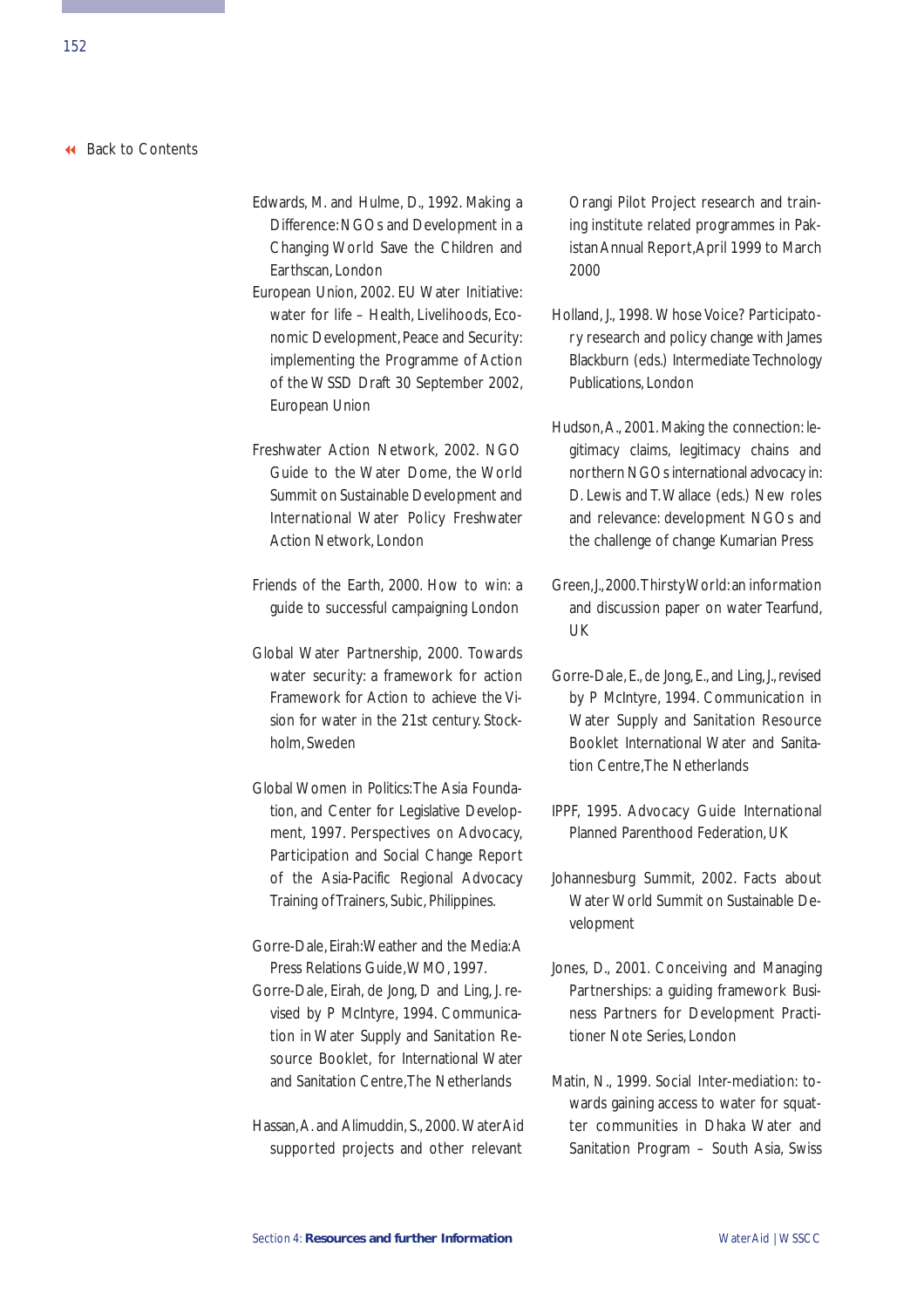Agency for Development and Co-operation, WaterAid, Dushtha Shasthya Kendra (DSK), Bangladesh

- Miller, V. and Covey, J., 1997. Advocacy Sourcebook: Frameworks for Planning, Action and Reflection Institute for Development Research (IDR), USA
- NCAS/Christian Aid, 1999. Advocacy Workshop June 6-12, 1999. SEARCH Training Centre, Bangalore, India
- Nichols, P., 1991. Social survey methods: a field guide for development workers Development Guidelines No. 6, Oxfam, UK
- Ockleford, J., 2000. A Voice in Policy and Practice: report of the NGO Advocacy Workshop at the Second World Water Forum, 19 March, 2000 WaterAid, UK
- Oxfam, 1994. Guide to Campaign planning: Oxfam UK/Ire Campaign,June 1995–2000 Policy Department, Oxfam, UK
- Paramasivan, S., 2000. Networking to succeed and sustain: Annual Report 1999–2000 WaterAid, India
- Pratt, B. and Loizos, P., 1992. Choosing research methods: data collection for development workers Development Guidelines No.7, Oxfam, UK
- Roche, C., 1999. Impact Assessment for Development Agencies: learning to value change Oxfam Development Guidelines, Oxfam and Novib, UK
- Roche, C. and Bush, A., 1997. *Assessing the impact of advocacy work* Appropriate Technology Vol. 24, No. 2
- Save the Children Fund, 2000. Working for Change in Education: a handbook for planning advocacy Save the Children UK
- Sharma, R.R., no date. An Introduction to Advocacy:Training Guide Support for Analysis and Research in Africa (SARA) and Health and Human Resources Analysis for Africa (HHRRA), USAID Office of Sustainable Development, USA
- Skelton, J., 2000. Briefing Notes on International Institutions WaterAid, UK
- Tearfund,2001.Advocacy and Water:a practical guide by Joanne Green and Sheila Melot.Tearfund Advocacy Guidelines,Tearfund, London
- Trace, S., 1999. *Further Afield:Advocacy Works!* Pipeline Issue 2, WaterAid, London
- Turner, S., 2000. Summary of International Agencies and Activities Briefing Paper, WaterAid, London
- UNDP Water and Sanitation Program, 1997. Water Supply for Urban Poor: Project Fact Sheet Regional Water and Sanitation Group – South Asia, UNDP Water and Sanitation Program
- Veneklasen, L., with Valerie Miller, 2002. A New Weave of Power, People and Politics:The Action Guide for Advocacy and Citizen Participation World Neighbors, Oklahoma City
- Veneklasen,L.,1997. *The Challenge of Democracy-building: Practical Lessons on NGO Advocacy and Political Change* Annexed to: Valerie Miller and Jane Covey, Advocacy Sourcebook: Frameworks for Planning,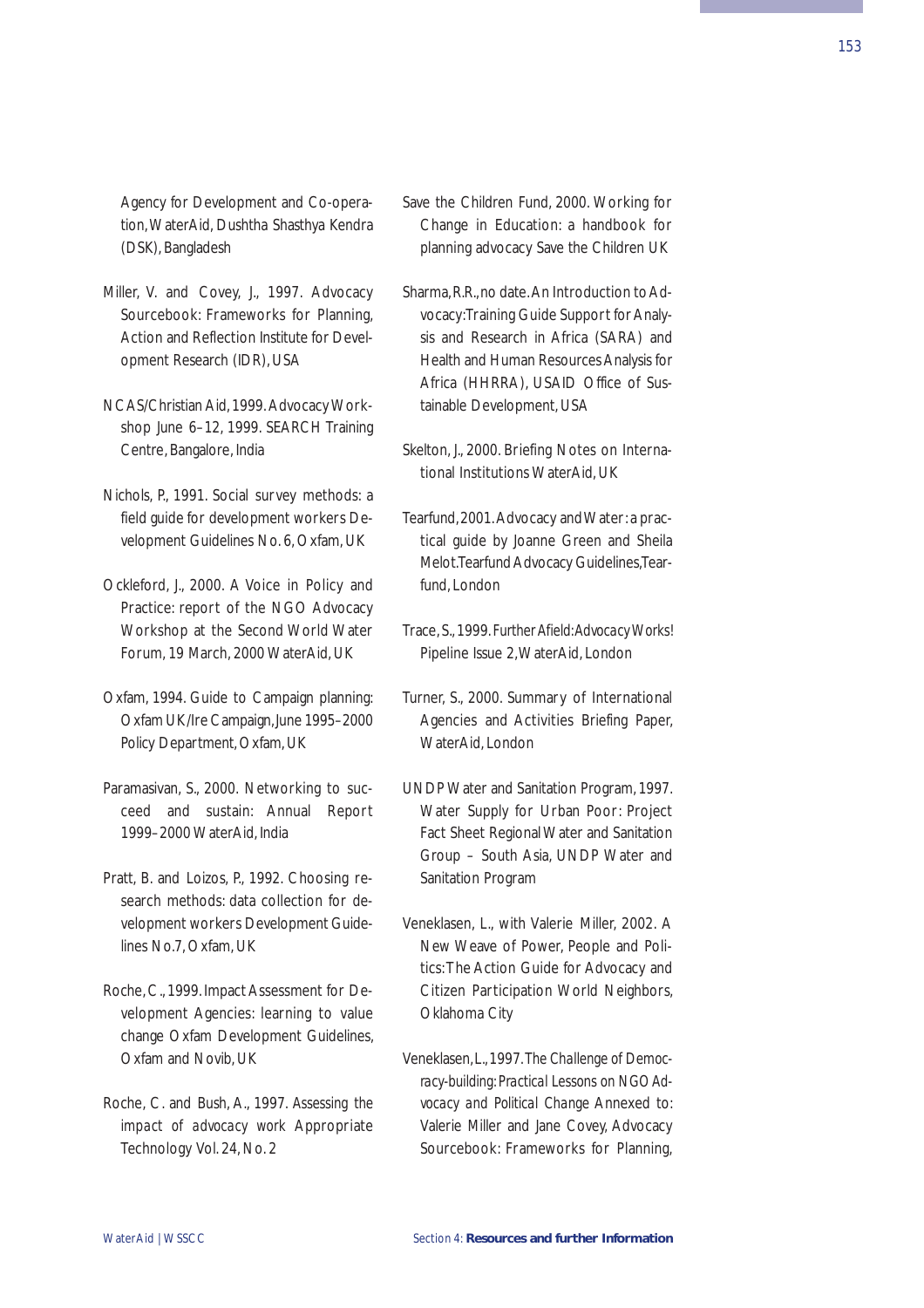Action and Reflection Institute for Development Research (IDR), USA

- Vision 21 Nepal, 2000. National Level Consultation: Vision 21 Nepal Facilitated by Mountain Spirit Team (Ms Husna Banu Sheikh and Mr Lhakpa Tenji Lama Sherpa) for Mr Umesh Pandey, Vision 21 National Co-ordinator for Nepal
- WaterAid, 2000a.Africa Country Representatives Meeting 22nd to 26th May, 2000, Segakope, Ghana
- WaterAid, 2000b. Corporate Advocacy Strategy November 2000, WaterAid, London
- WaterAid Madagascar, 2000. WaterAid Madagascar Country Strategy (draft) WaterAid, Madagascar
- WaterAid Tanzania,2000.WaterAid Tanzania Country Strategy (draft) WaterAid, Tanzania
- WaterAid Zambia, 2000. WaterAid Zambia Country Strategy (draft) WaterAid, Zambia
- Water Supply and Sanitation Collaborative Council, 2002.WASH: It's the Big Issue, by Peter Adamson for the WSSCC, 2002
- Water Supply and Sanitation Collaborative Council, 2002a. WASH Partnership Workshop: National and Regional Coordinators' Component – Record and Main Outputs WSSCC, Geneva
- Water Supply and Sanitation Collaborative Council,2002b.Water,Sanitation and Hygiene for AllWASH Campaign Briefing, By

Eirah Gorre-Dale for the WSSCC, Geneva, 2001, reprinted 2002

- Water Supply and Sanitation Collaborative Council, 2001. Iguaçu Action Programme: water, sanitation and hygiene for All WSSCC, Geneva
- Water Supply and Sanitation Collaborative Council, 2000. Vision 21: a shared vision for hygiene, sanitation and water supply WSSCC, Geneva
- Wilson, D., with L. Andrews, 1993. Campaigning: the A to Z of public advocacy Hawksmere, London

# **Appendix: PRA tools for monitoring and evaluating advocacy work154**

The following tools, from the participatory collection known as PRA (Participatory Rural Appraisal) or PLA (Participatory Learning and Action) may be useful in assessing the impact of advocacy initiatives in a participatory manner, with beneficiaries, advocacy staff or other stakeholders.

#### Time lines

Time lines enable advocacy teams to consider the progress of advocacy over time, which may be particularly useful given the fact that policy change often occurs over a long period. Key dates and events are noted in sequence on a sheet of paper.These events can include advocacy activities and external events that had an impact on the work. Into a second column alongside the first may be noted the outcomes or effects of the activities on the advocacy target.

#### Ranking

There is a range of ranking methods within the PRA collection of tools, many of which

154 From Roche 1999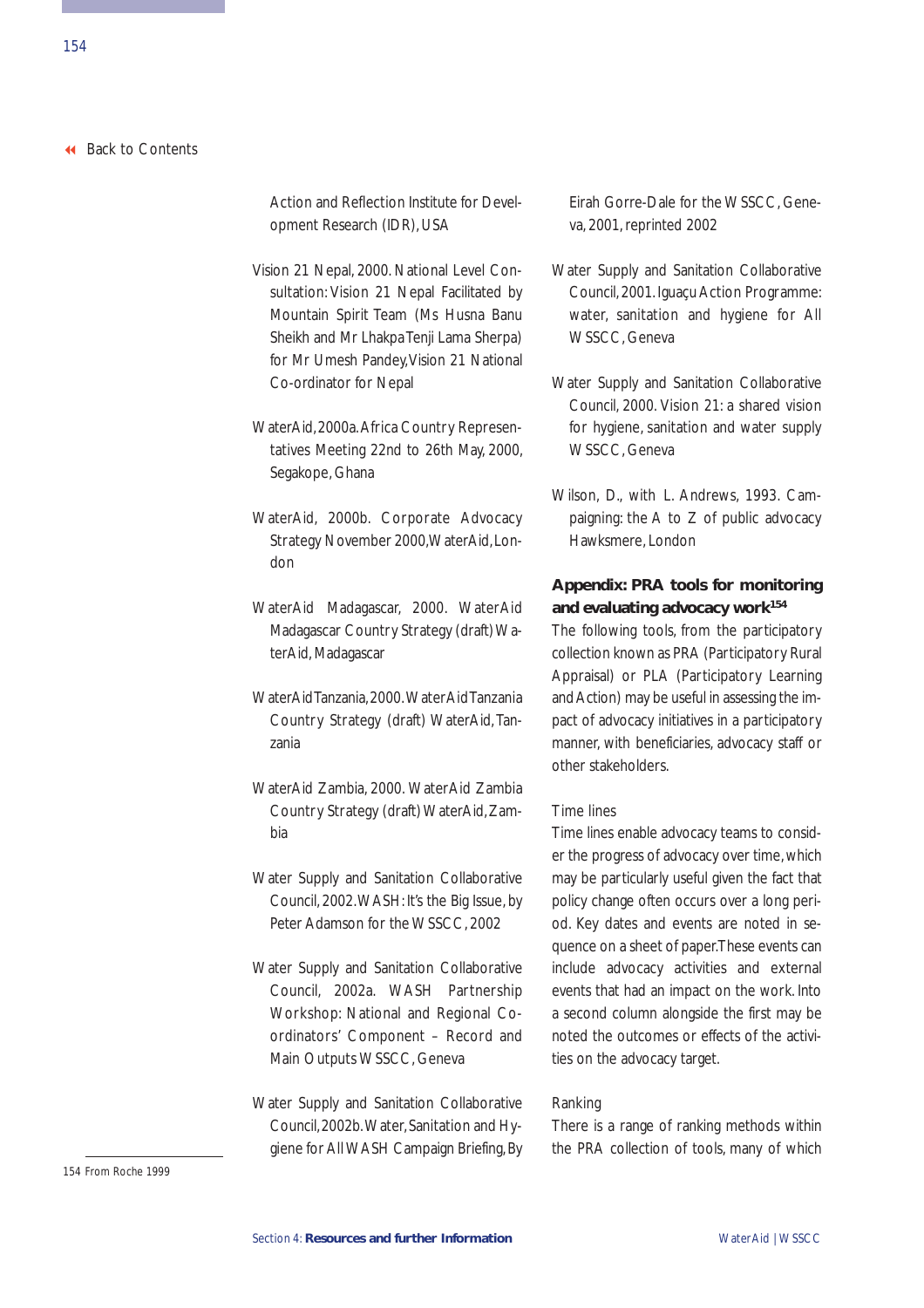can be useful in understanding the impact of advocacy initiatives. Ranking basically involves giving an order to a list of activities. For instance, different advocacy approaches and

strategies can be ranked for their effectiveness in achieving their objective, as in the following example:

| Rank | <b>Activity</b>                        | <b>Objective</b>                                         | Comment                                                                           |
|------|----------------------------------------|----------------------------------------------------------|-----------------------------------------------------------------------------------|
|      | Radio broadcast                        | Raise public and media awareness<br>on issue             | Good timing of broadcast, positive<br>impact according to broadcasters'<br>survey |
|      | Public meeting with<br><b>Minister</b> | <b>Gain commitment from Minister</b><br>to policy change | Public meeting effective mecha-<br>nism for influencing Minister                  |
|      | Newsletter                             | Raise public awareness on issue                          | Poor quality, poor distribution,<br>therefore not widely read                     |

A similar ranking exercise can be carried out to analyse the impact of advocacy activities. The group lists all the positive and negative impacts of the activity onto cards or pieces of paper, which are then ranked according to their importance,and discussed.This exercise can be undertaken both by advocacy teams and also by grassroots communities who are the supposed beneficiaries of advocacy, to assess the impact of the activity on their lives.

#### Venn diagrams

Venn diagrams are used to understand the importance of various institutions and the relationships between them.They can be drawn on paper, or – like many PRA tools – made using local materials as symbols.The exercise usually starts with the respondents drawing the key institutions on the paper as circles, varying the size of the circle to denote the institution's importance to them; and positioning the circles relative to each other on the paper to show the distance or closeness of the relationship.The diagram can be extended to cover changes over time, by adding circles in a different colour to denote the situation at a previous time, for example, 5 years ago.

'Given that advocacy is fundamentally about seeking to influence relationships of power and changing the ability of people living in poverty to influence decisions that affect their lives, tools that facilitate discussions about changes in relationships will be particularly useful.The use of Venn diagrams may be appropriate in the following situations:

- in assessing changes in the ability of groups of organisations to influence different institutions
- in assessing the changes in linkages and coalitions between those carrying out advocacy work on similar or related issues
- in mapping changing relationships between actors in the policy-making process, for example in assessing their relative influence on or proximity to decision-makers'155

#### Impact flow charts

Flow charts depict the flow or direction of a particular activity or process. They typically start with an event, action or problem, and then explore the consequences.This is usually done by asking 'what happened next?',what did this lead to?', or 'what effects did this have?'

155 Roche 1999, p228